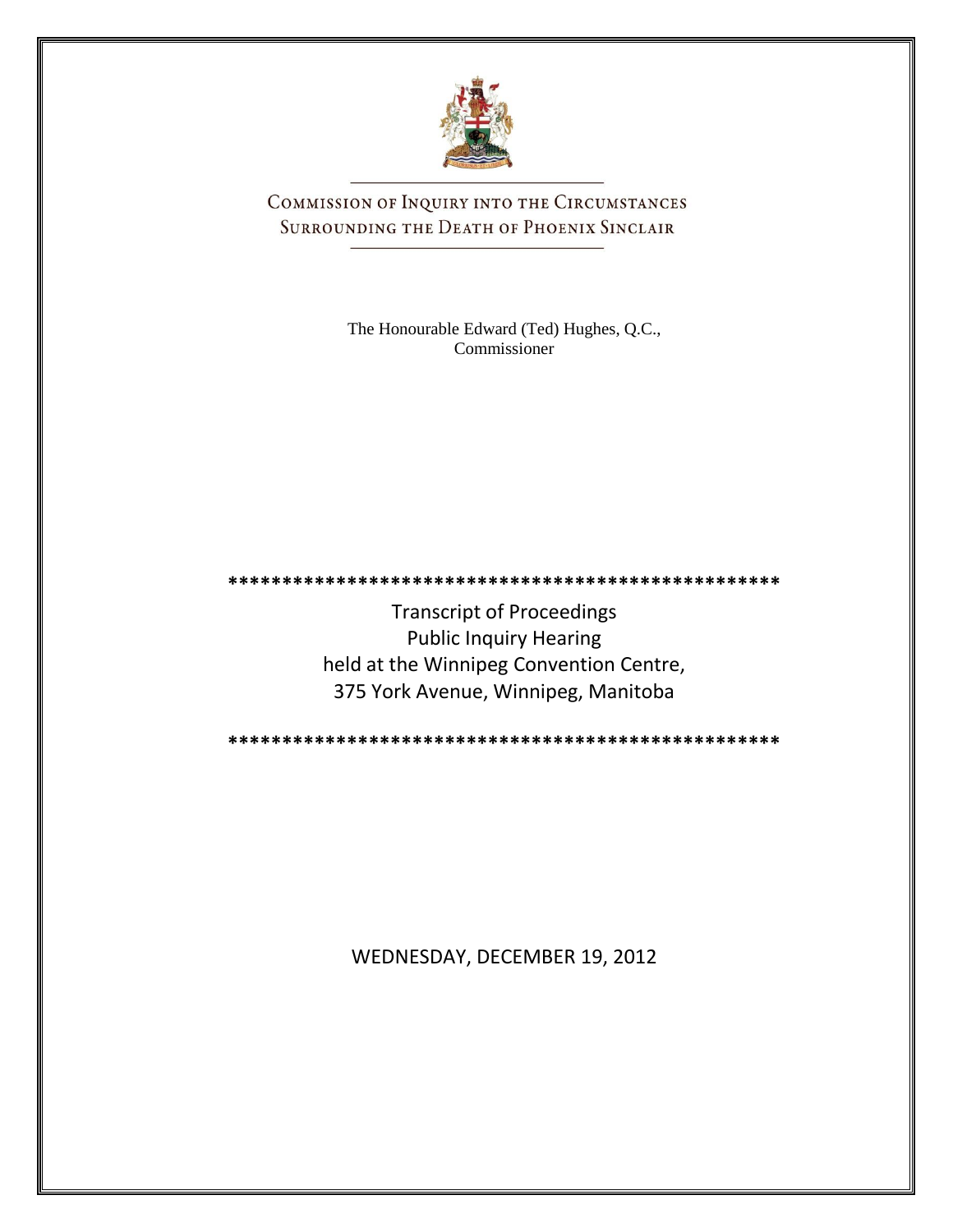## APPEARANCES

**MS. S. WALSH,** Commission Counsel **MR. D. OLSON,** Senior Associate Counsel **MR. N. GLOBERMAN,** Associate Commission Counsel

**MR. G. MCKINNON** and **MR. S. PAUL,** for Department of Family Services and Labour

**MR. T. RAY,** for Manitoba Government and General Employees Union

**MR. K. SAXBERG** and **MR. L. BERNAS,** for General Child and Family Services Authority, First Nations of Northern Manitoba Child and Family Services Authority First Nations of Southern Manitoba Child and Family Services Authority Child and Family All Nation Coordinated Response Network

**MR. H. KHAN,** for Intertribal Child and Family Services

**MR. J. GINDIN** and **MR. D. IRELAND,** for Mr. Nelson Draper Steve Sinclair**,** Ms. Kimberly-Ann Edwards

**MS. J. SAUNDERS,** for Assembly of Manitoba Chiefs and Southern Chiefs Organization Inc.

**MS. V. RACHLIS**, for Witness SOR #4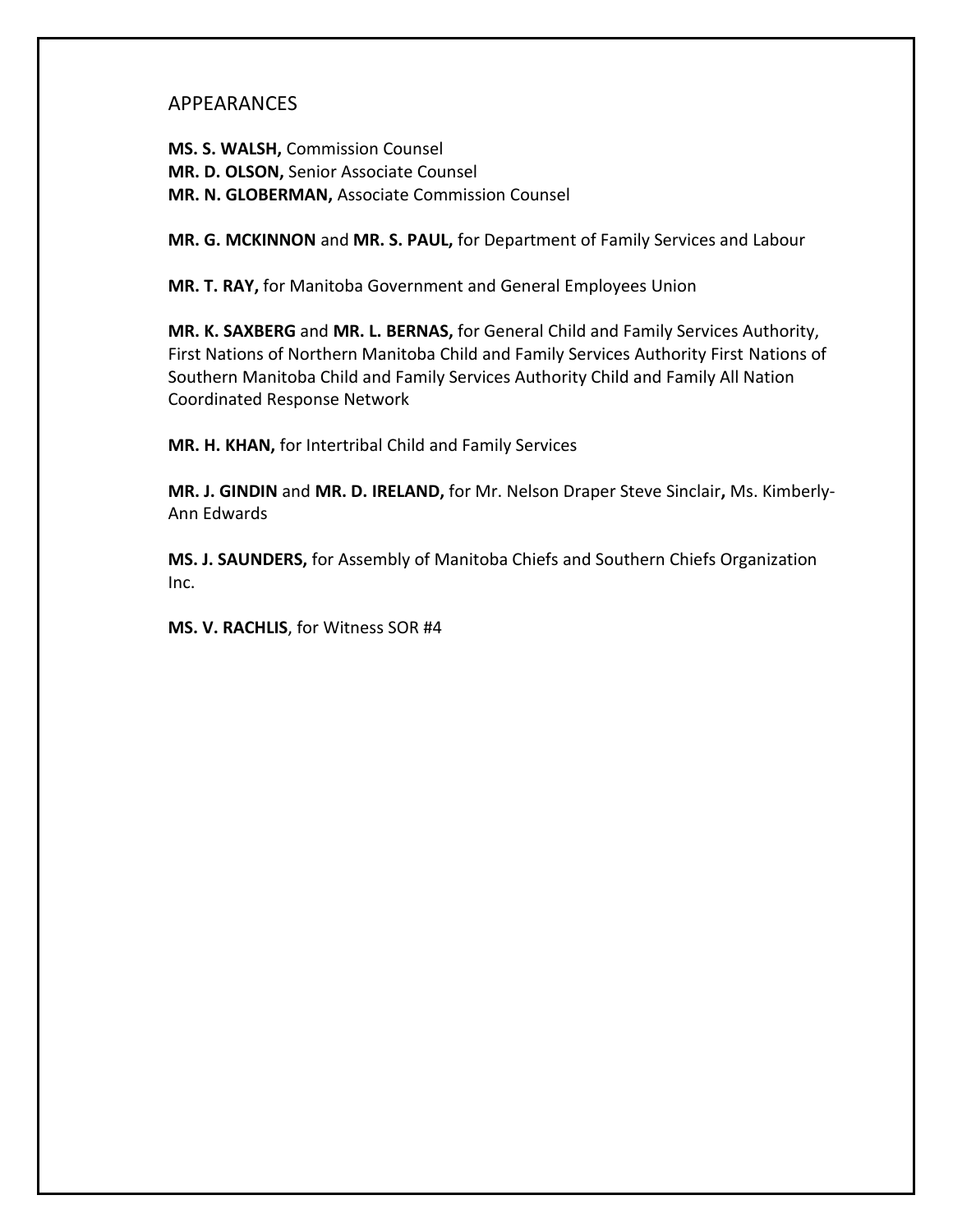## **INDEX**

## **WITNESSES**:

MIRIAM BROWNE

|                     | Direct Examination Continued<br>Cross-Examination<br>Cross-Examination<br>Cross-Examination<br>Examination by the Commissioner<br>Re-Examination |  | (Walsh)<br>(McKinnon)<br>(Gindin)<br>(Ray)<br>(Walsh) | 1<br>30<br>45<br>51<br>56<br>58 |
|---------------------|--------------------------------------------------------------------------------------------------------------------------------------------------|--|-------------------------------------------------------|---------------------------------|
| ANGELINE RAMKISSOON |                                                                                                                                                  |  |                                                       |                                 |
|                     | Direct Examination<br>Cross-Examination<br>Cross-Examination                                                                                     |  | (Walsh)<br>(Gindin)<br>(Khan)                         | 63<br>110<br>111                |
| $SOR$ #4            |                                                                                                                                                  |  |                                                       |                                 |
|                     | Direct Examination<br>Cross-Examination                                                                                                          |  | (Walsh)<br>(Saxberg)                                  | 118<br>166                      |
| DIANA LYNN VERRIER  |                                                                                                                                                  |  |                                                       |                                 |
|                     | Direct Examination Continued<br>Cross-Examination<br>Cross-Examination<br>Cross-Examination                                                      |  | (Olson)<br>(Gindin)<br>(Paul)<br>(Saxberg)            | 176<br>182<br>192<br>196        |
|                     | RULING BY THE COMMISSIONER                                                                                                                       |  |                                                       | 198                             |

**Page**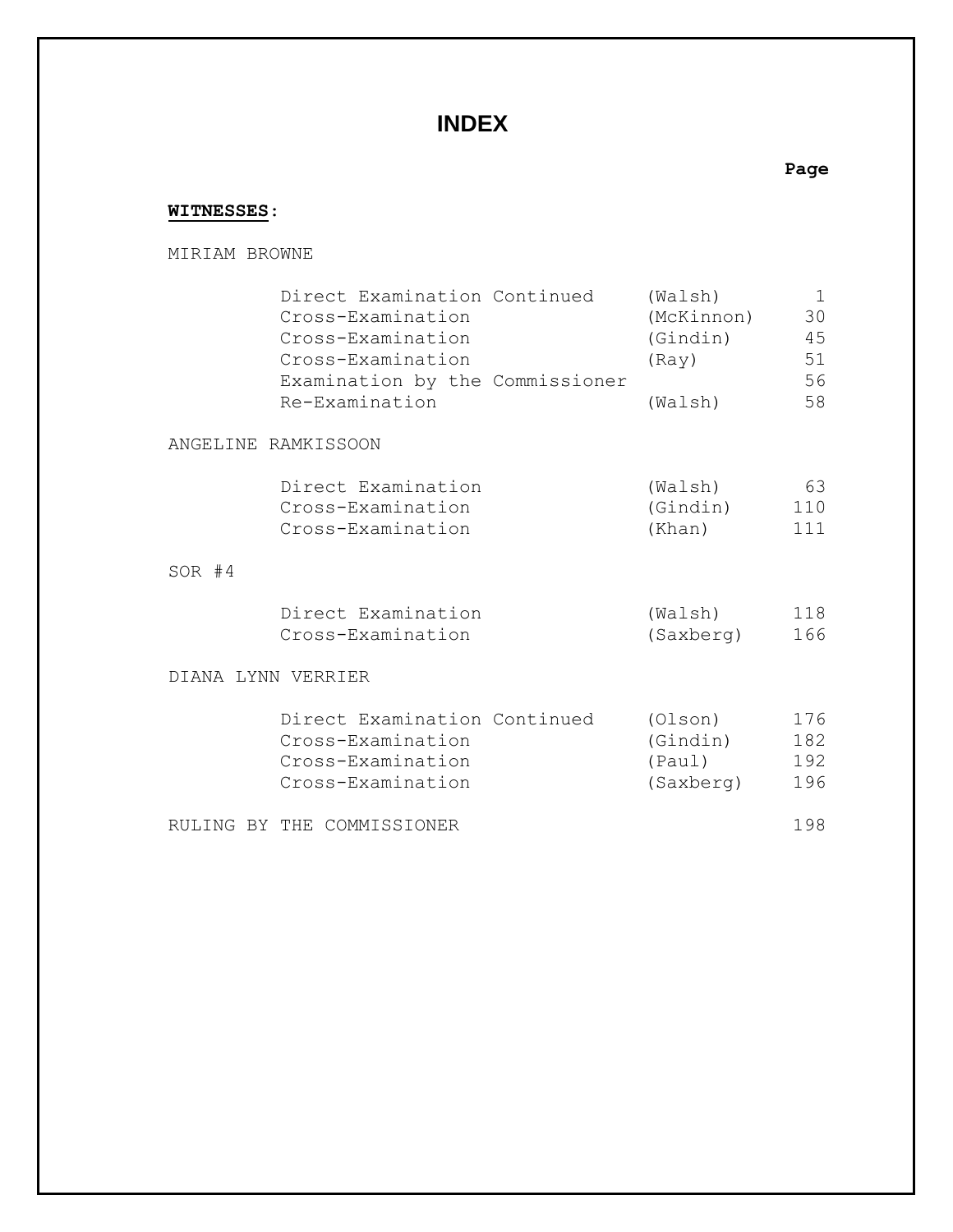DECEMBER 19, 2012 PROCEEDINGS CONTINUED FROM DECEMBER 18, 2012 MS. WALSH: Can we put up on the screen, please, at pages 107 -- well, starting with 107. THE COMMISSIONER: I'm ready to proceed. Pages what? 8 MS. WALSH: Page 107. We're starting, Mr. Commissioner. We have finished with our discussion of the legislation -- 11 THE COMMISSIONER: Yes. MS. WALSH: -- and now we're moving to a different area, and I'm referring the witness to a letter that she received in 2006. You should have a copy of that after the -- 16 THE COMMISSIONER: Yes. 17 MS. WALSH: -- legislation? 18 THE COMMISSIONER: Yes. **MIRIAM BROWNE**, previously affirmed, testified as follows: DIRECT EXAMINATION BY MS. WALSH: Q So, Ms. Browne, in your capacity as executive director of the MASW/MIRSW, you received a letter dated May

 $- 1 -$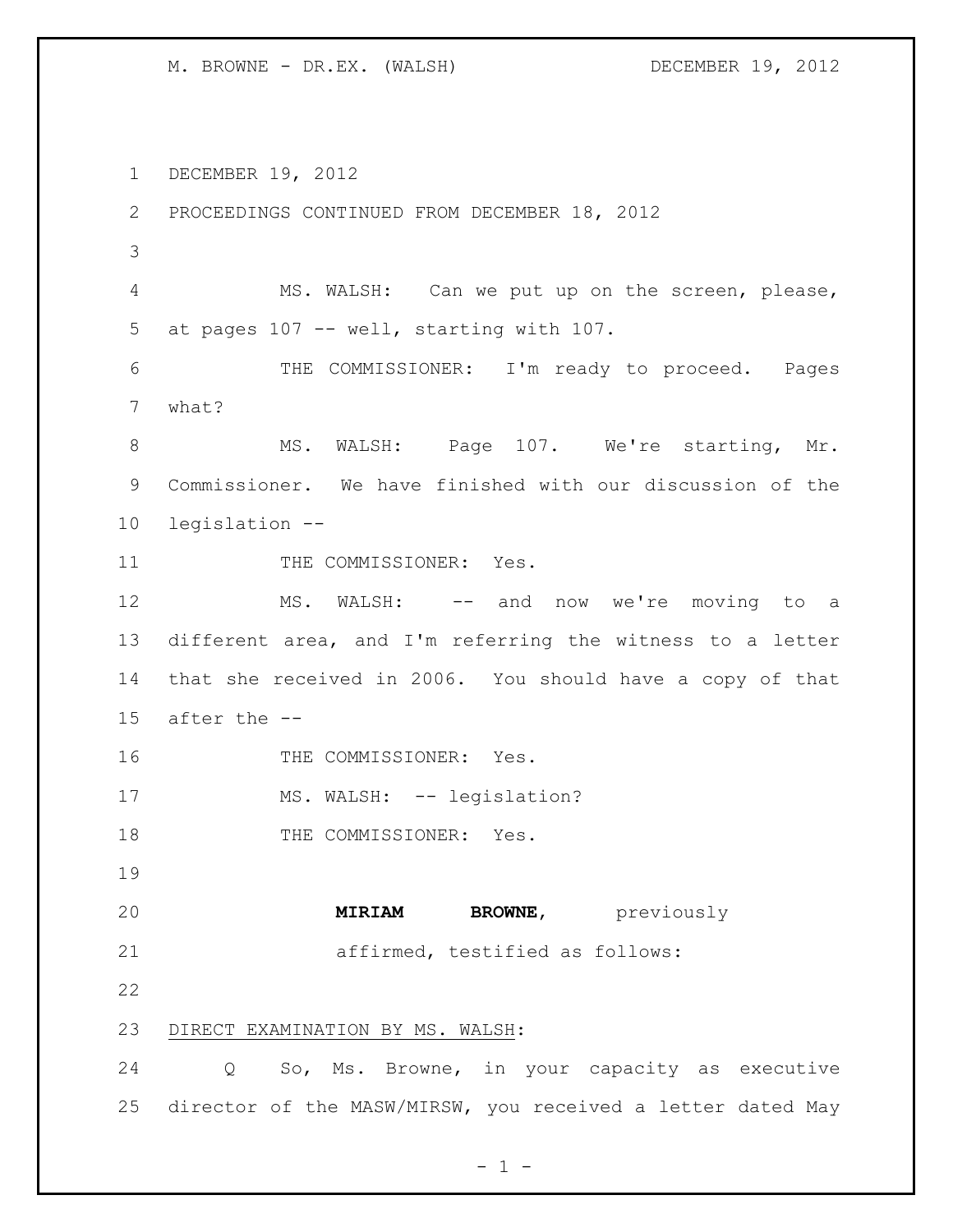10, 2006, that I want to go through with you.

A Yes.

 Q And that's on the screen in front of you. The letter came to our attention initially because it was included in the report that was prepared by Andrew Koster through the Office of the Children's Advocate. You didn't have a meeting with Mr. Koster, did you?

A No.

 Q The letter is addressed to you; to the president of the MGEU at the time, Peter Olfert; and to the then-Dean of the Faculty of Social Work, Dr. Robert Mullally. Do you recall receiving this letter?

A Yes.

 Q Okay. The letter was signed by a number of individuals who identify themselves, in the first paragraph, as a child protection team of social workers and support staff employed by Winnipeg Child and Family Services in the downtown unit. They go on to set out concerns that they have with their working conditions and caseloads.

A Um-hum.

 Q I'm going to go through portions of the letter with you. On that first page they identify:

"As you are aware, our Child

 $- 2 -$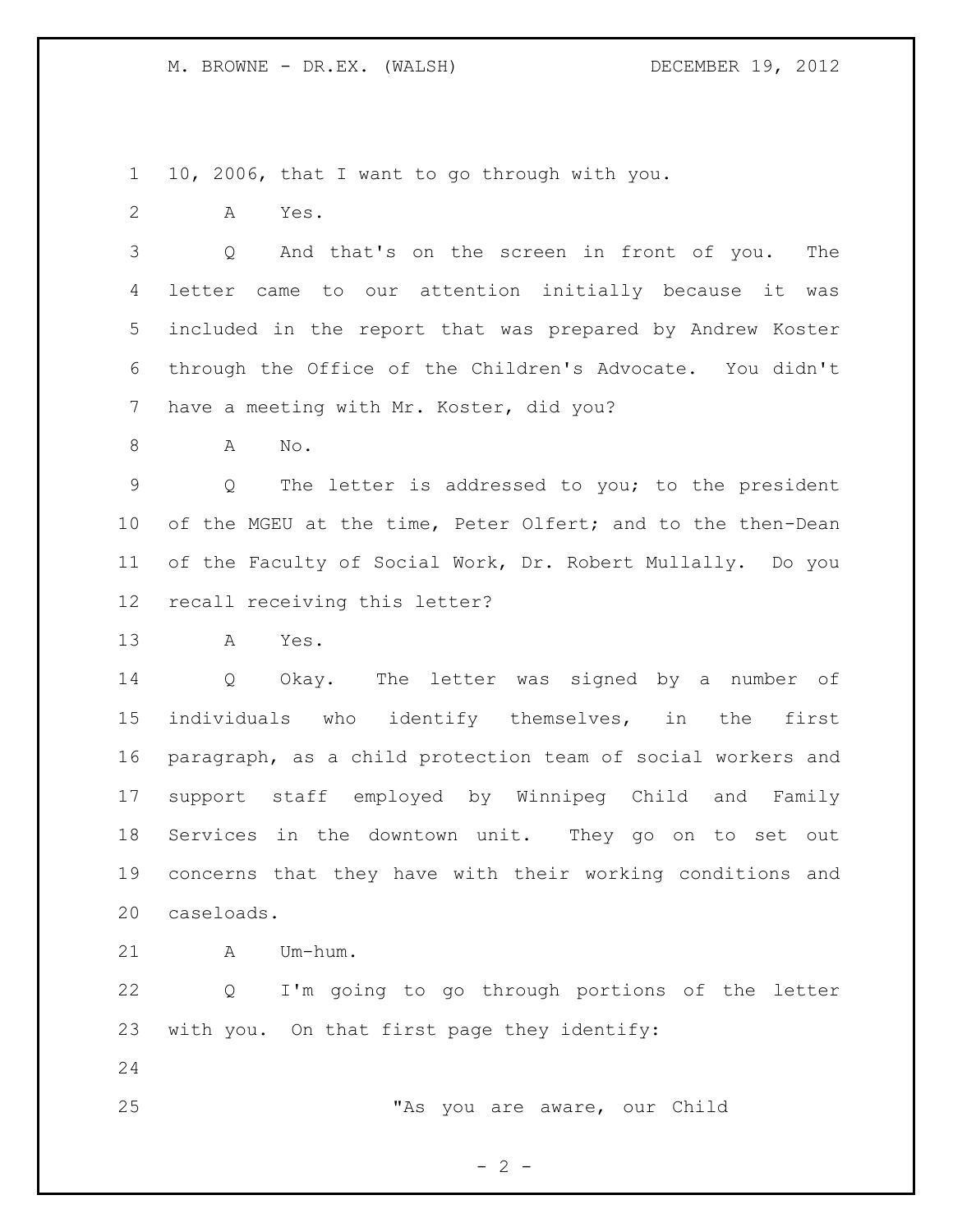Welfare System in Manitoba, and specifically in Winnipeg, has experienced many changes and rearrangements over the last 21 years. The last major rearrangement was in May 2005, where Winnipeg [CFS] once had four Child Protection Units providing service to the Down Town Area of Winnipeg, there is now one. Services are now provided by First Nation Agencies to some of our 13 former clientele. The forecast did not account for the First Nations clientele who would choose 16 to continue receiving services 17 from the General Authority." MS. WALSH: Going on to the next page, please. The next page, please? BY MS. WALSH: Q The letter continues, in the second paragraph: "Also worthy of mention is

 $- 3 -$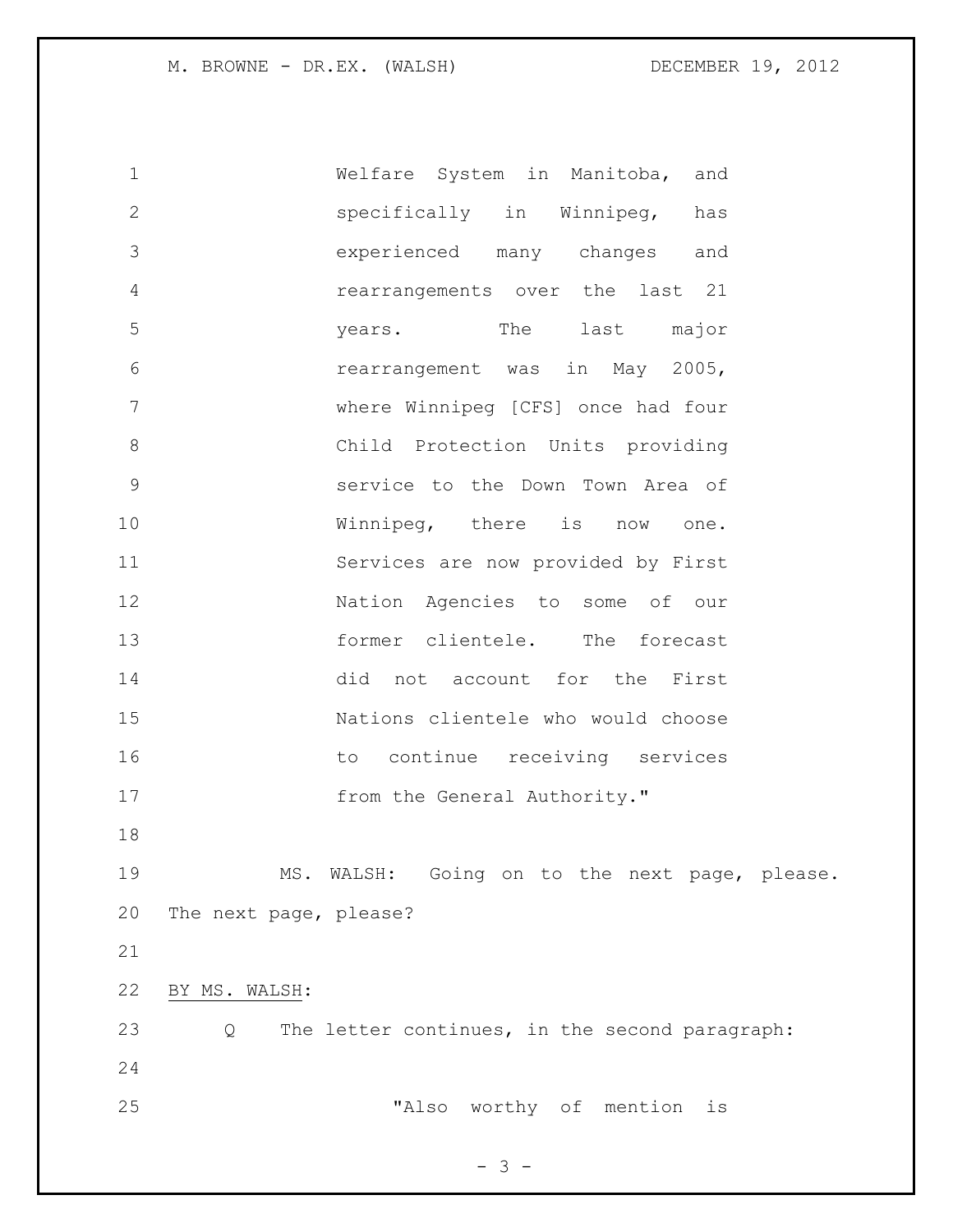| $\mathbf 1$  |               | the" $--$                                    |
|--------------|---------------|----------------------------------------------|
| $\mathbf{2}$ |               |                                              |
| 3            |               | MS. WALSH: Can you not hear me? Ah-ha, okay. |
| 4            | Thank you.    |                                              |
| 5            |               |                                              |
| 6            | BY MS. WALSH: |                                              |
| 7            | Q             |                                              |
| 8            |               | " is the rising number of new                |
| 9            |               | Canadians that are coming to the             |
| 10           |               | attention of Winnipeg Child and              |
| 11           |               | Family Services. Manitoba plans              |
| 12           |               | to welcome and receive 10,000 new            |
| 13           |               | Canadians this year. The majority            |
| 14           |               | to settle in Winnipeg;<br>tends              |
| 15           |               | specifically Downtown Many of                |
| 16           |               | our newest citizens have come from           |
| 17           |               | torn countries and refugee<br>war            |
| 18           |               | These traumatic<br>camps.                    |
| 19           |               | experiences have translated into             |
| 20           |               | very unsafe<br>parenting<br>some             |
| 21           |               | practices that must be patiently             |
| 22           |               | attended<br>to by our<br>child               |
| 23           |               | protection system.                           |
| 24           |               | "In<br>the<br>meantime,<br>our               |
| 25           |               | caseloads continue to grow.<br>We            |

- 4 -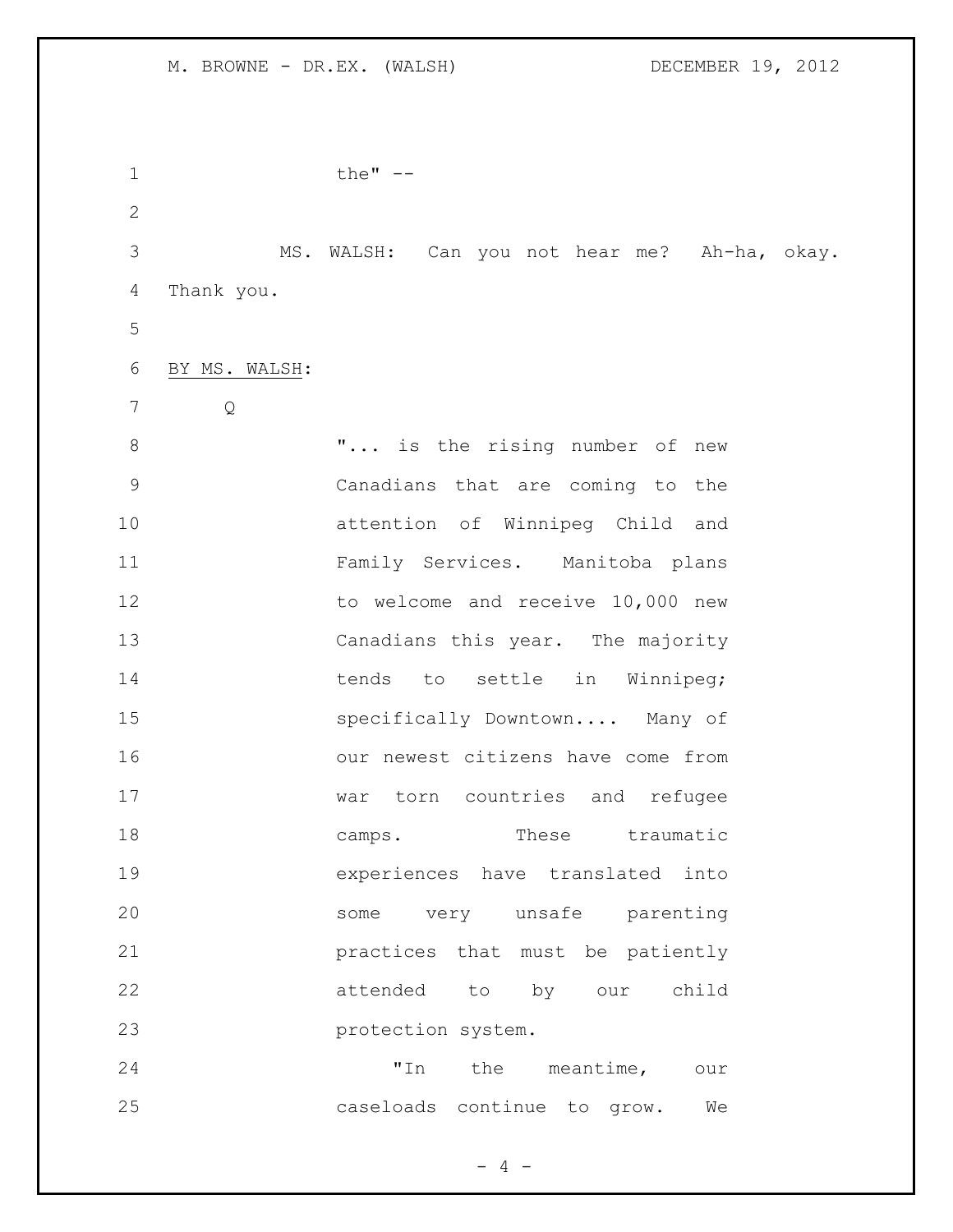| $1\,$          | are at the raw number of 36 very         |
|----------------|------------------------------------------|
| $\mathbf{2}$   | complex cases for each Child             |
| 3              | Protection Worker. As a result,          |
| 4              | the quality of service is wanting,       |
| 5              | albeit we are desperately trying         |
| 6              | to meet the designed standards and       |
| $\overline{7}$ | provide the services our clients         |
| 8              | expect and deserve."                     |
| $\mathcal{G}$  |                                          |
| 10             | In the next paragraph they go on to say: |
| 11             |                                          |
| 12             | "We are appealing to you for             |
| 13             | support and assistance in helping        |
| 14             | to raise the awareness about the         |
| 15             | realities of the quality of              |
| 16             | services for children and their          |
| 17             | families who require child               |
| 18             | protection intervention<br>and           |
| 19             | services.<br>When<br>each<br>Child       |
| 20             | Protection Worker has 16 more            |
| 21             | cases than what has been suggested       |
| 22             | order to be managed safely<br>in         |
| 23             | according to 'best practice', it         |
| 24             | is simple to see that the service        |
| 25             | clients need and deserve<br>our<br>is    |

 $-5 -$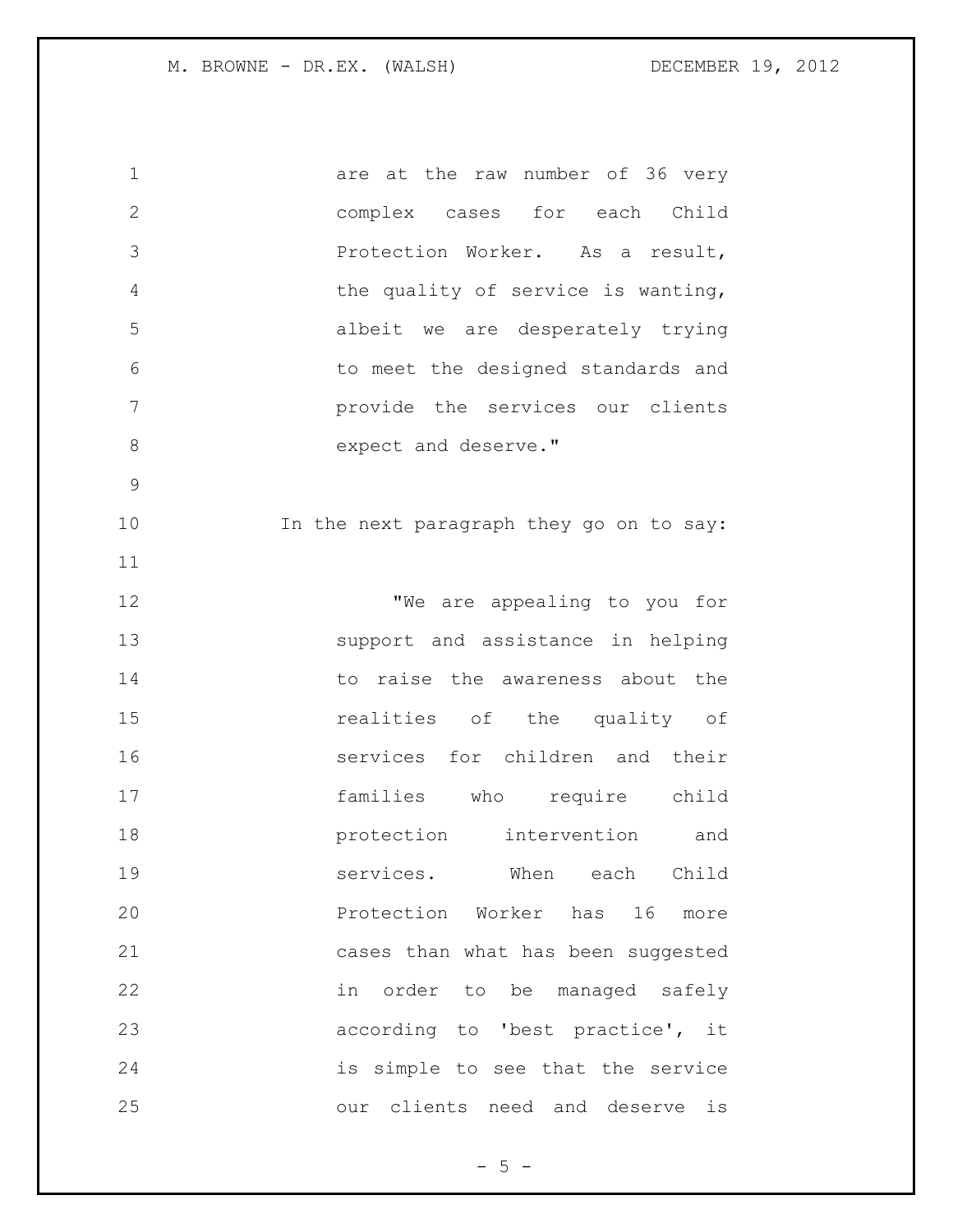| $\mathbf 1$   | not occurring. Those 16 cases                   |
|---------------|-------------------------------------------------|
| $\mathbf{2}$  | translate into 44% extra work that              |
| 3             | we are expected to accomplish                   |
| 4             | during the work day according to                |
| 5             | set standards."                                 |
| 6             |                                                 |
| 7             | They go on to say in -- lower down on the page: |
| 8             |                                                 |
| $\mathcal{G}$ | are worn and we are<br>"We                      |
| 10            | troubled about our collective                   |
| 11            | response to child protection                    |
| 12            | matters. Currently, our response                |
| 13            | to most matters is reactive.                    |
| 14            | There is little time to reflect                 |
| 15            | and develop case plans that could               |
| 16            | be preventive and supportive. In                |
| 17            | conjunction with our clients and                |
| 18            | other service providers, regular                |
| 19            | planning discussions would be<br>a a            |
| 20            | welcome and effective process<br>in             |
| 21            | our Social Work practice."                      |
| 22            |                                                 |
| 23            | Then on page 3, they say:                       |
| 24            |                                                 |
| 25            | mentioned earlier, the<br>"As                   |

- 6 -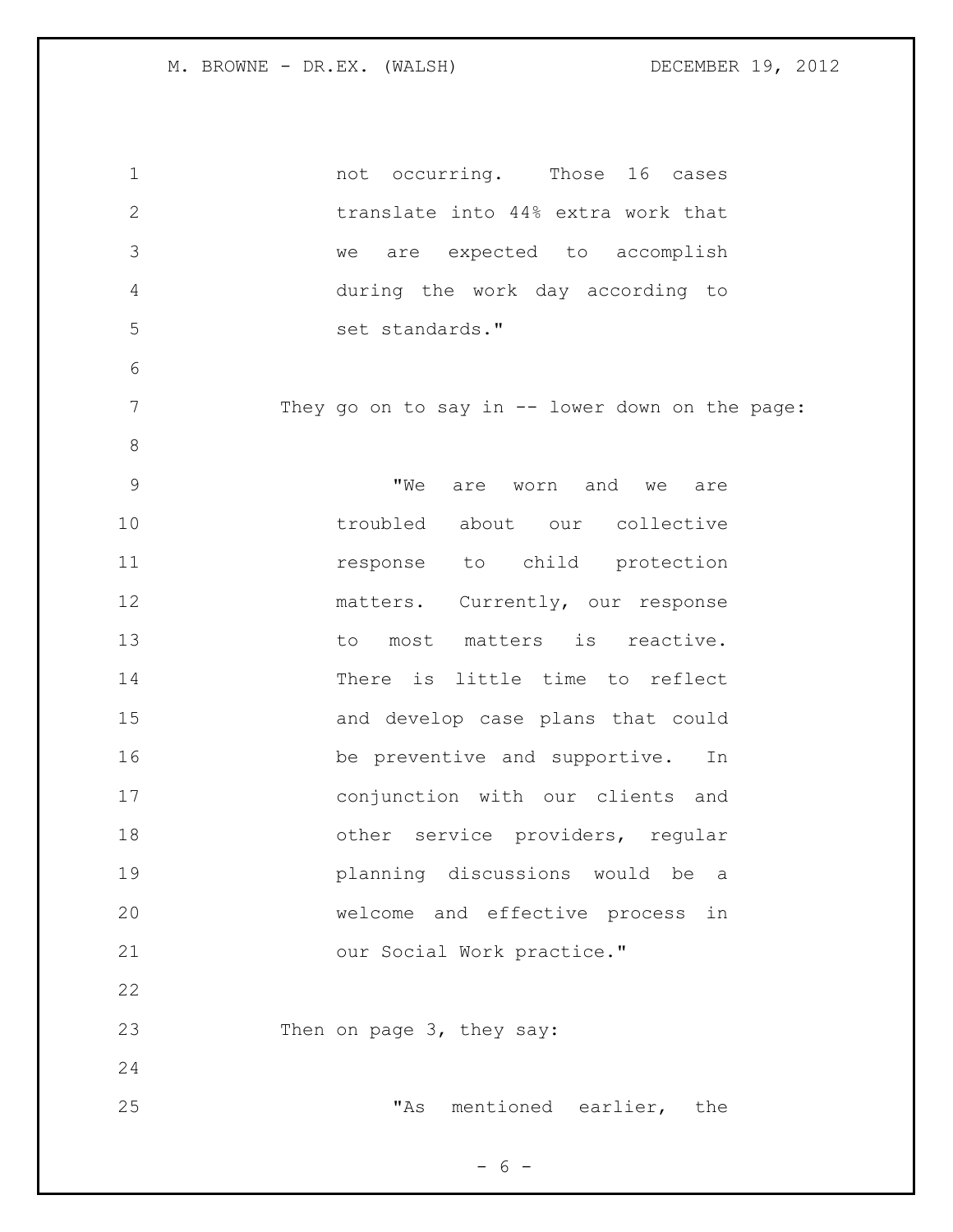intention of this letter is to create awareness of our workload and to state the realities of how difficult it is to provide quality service. We are in need of support, validation, solutions, and resolutions to our **professional calamity.** 

9 TWe are sending the same **letter to our Union, the Faculty**  of Social Work, and the Manitoba Association of Social Workers so 13 the three organizations that have professional attachments and responsibilities for the integrity of our work and profession receive 17 the same call for help. We are also sending a letter to our Program Manager and CEO of Winnipeg Child and Family Services. Our Executive Management has repeatedly been **apprised** of our situation; however, our concerns have not been presented to them in written

 $- 7 -$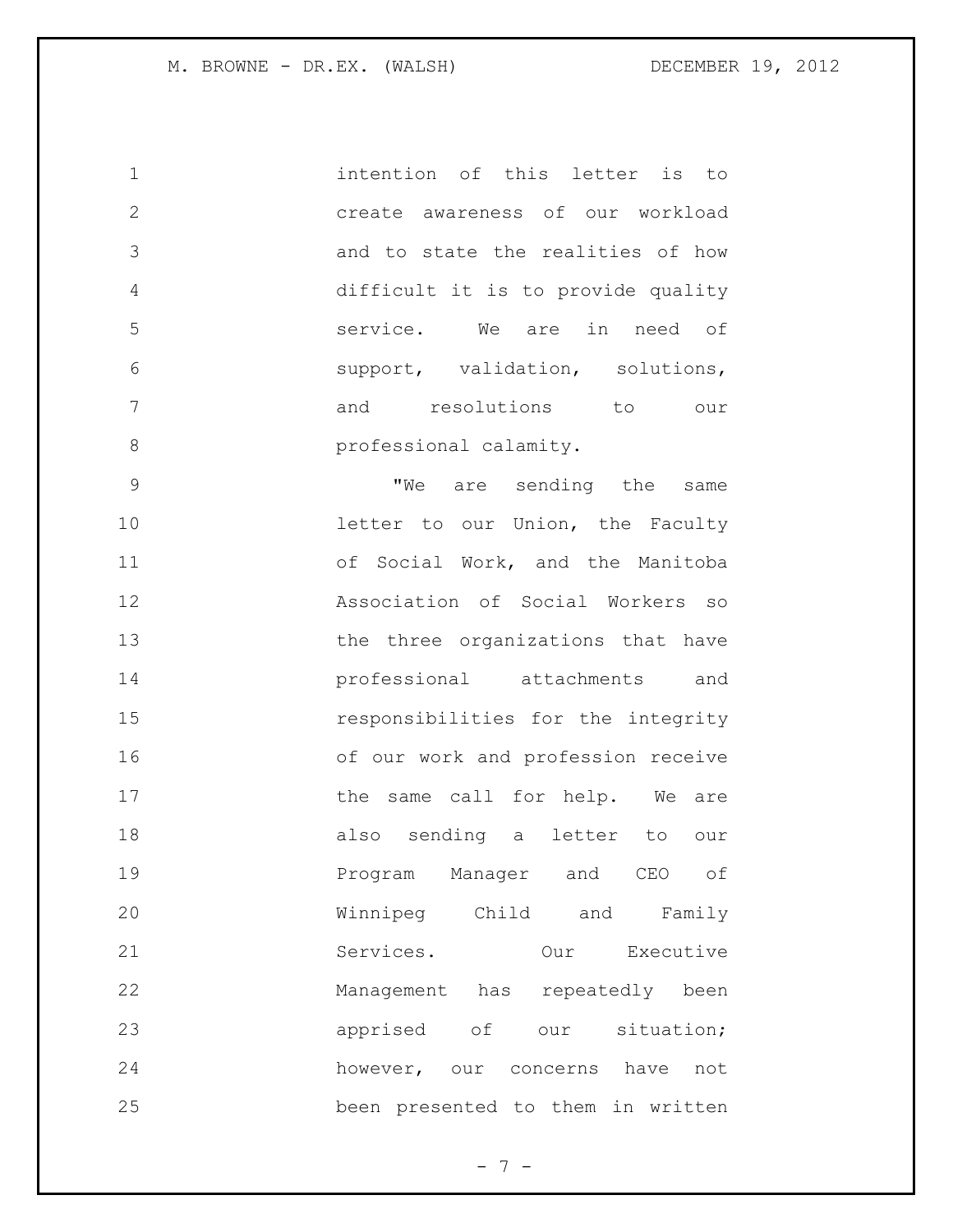```
1 form until now."
2
3 And then the letter says, going down:
4
5 "We are sending this letter 
6 to the Manitoba Association of 
7 Social Workers as MASW educates 
8 members as well as the public and 
9 is in the forefront of the 
10 profession through advocacy and 
11 social action. Our Child 
12 Protection System needs help in 
13 order to develop to its full 
14 potential. In Section 3.8 of the 
15 MASW Standards of Practice ... it 
16 51 16 states that 'if there is a
17 conflict between the standards of 
18 practice and a member's employing 
19 environment, the member's primary 
20 obligation is to the CASW Code of 
21 Ethics, the CASW Standards of
22 Practice, and the MASW ...
23 Standards of Practice. In such
24 instances, the Social Worker is 
25 expected to take reasonable
```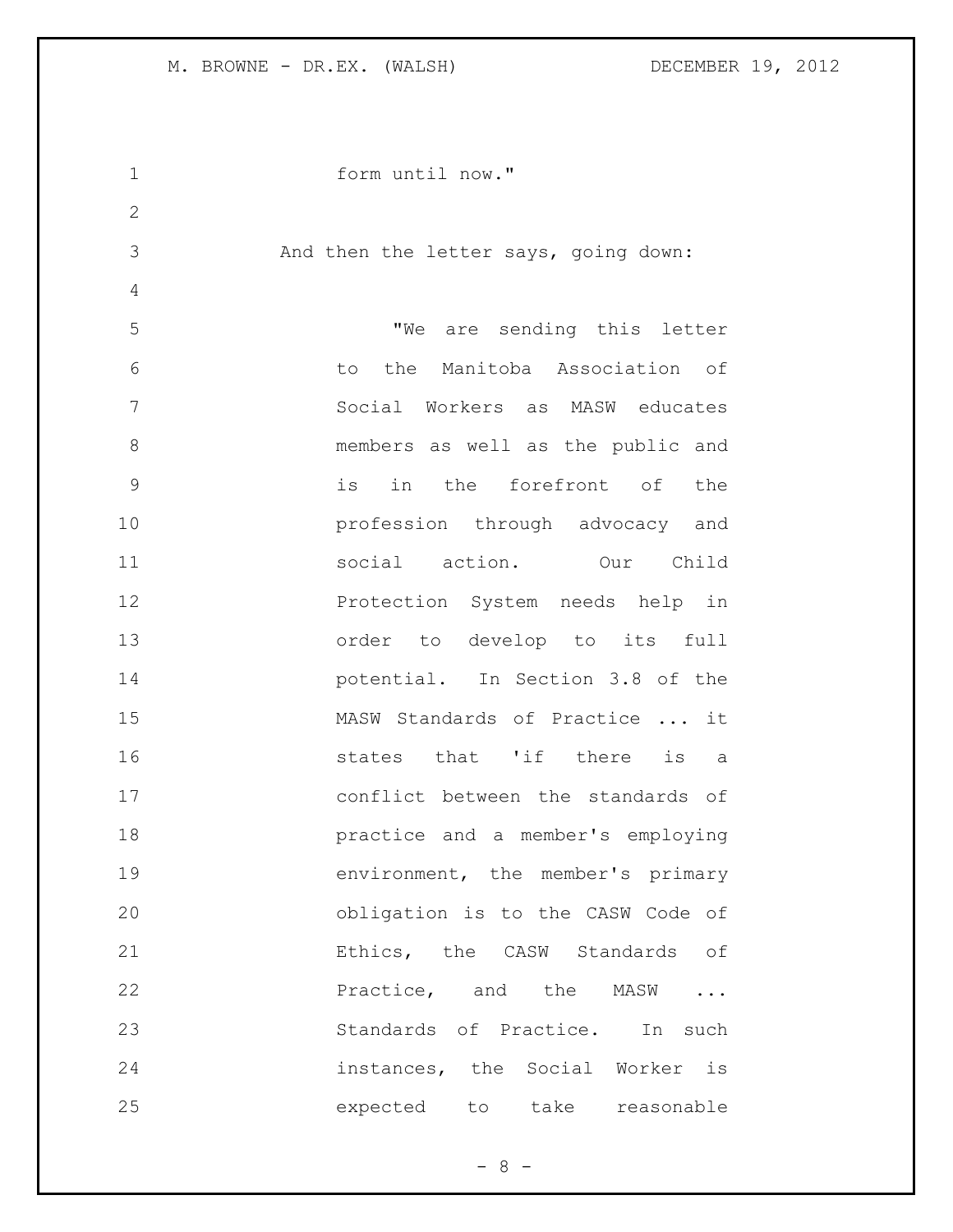measures to advise the employer of the conflict and of their professional obligation. Social Workers are advised to contact their professional association for consultation and guidance should this situation arise.' Since some of us are MASW ... members, please consider this letter as our formal **b** outreach and contact with our professional association for advocacy." They go on to say: "There are 16,000 Child Welfare Workers across Canada. We 18 are not certain; however, there must be close to 1,000 Social Workers in Child Protection in our Province. The licencing of Social Workers in this Province has been **an issue for nearly four decades."**  Still addressing MASW, they say:

- 9 -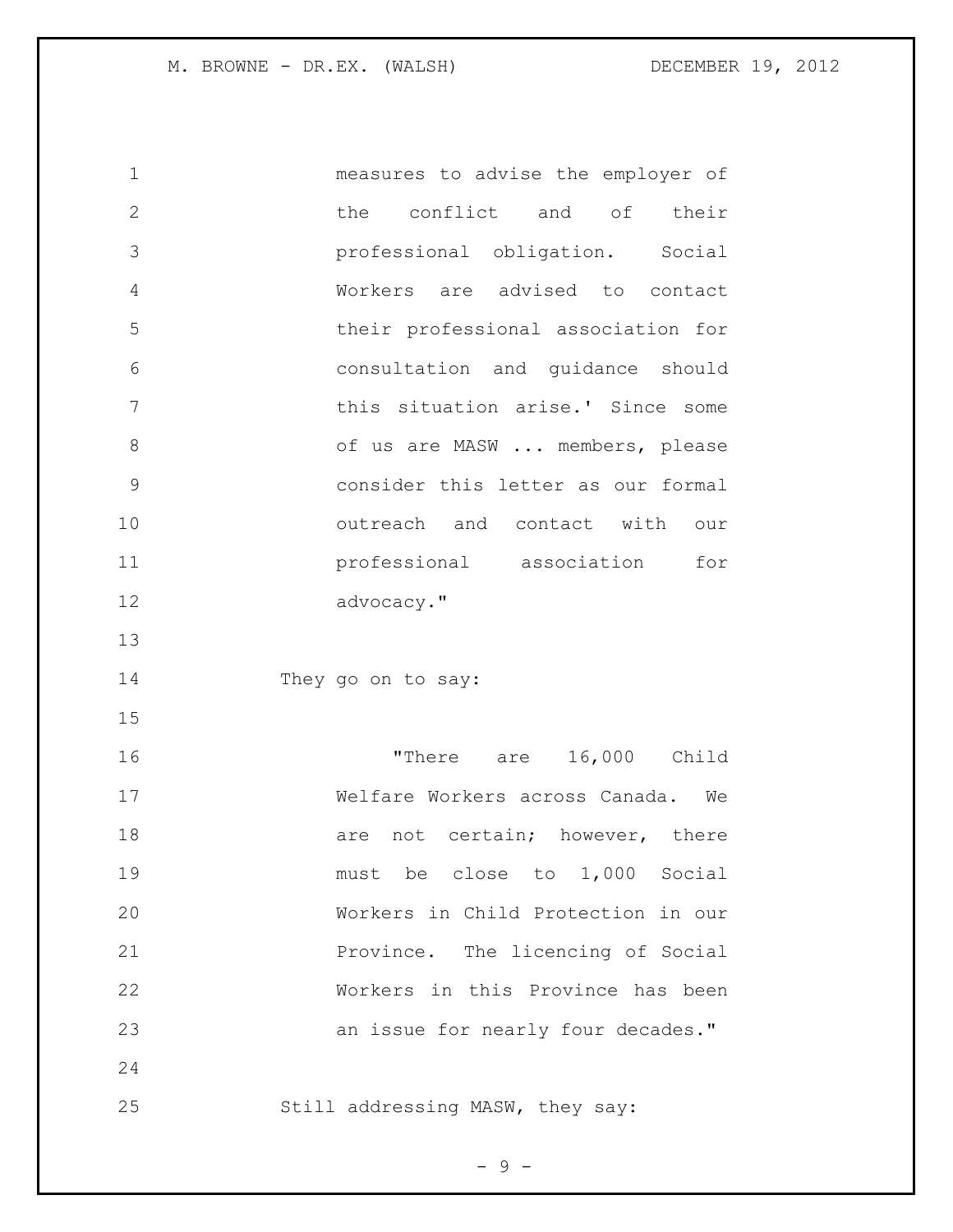"MASW advocacy for Child Protection Workers in this province could have implications across Canada whereupon more Social Workers may want to become registered which reinforces the 8 licencing issue. In the meantime, we want to know what MASW can do 10 for us so we can improve the **Service our clients need, expect,**  and deserve. It is our ethical duty and obligation, according to 14 the CASW Code of Ethics, to advocate for workplace conditions and policies that are consistent 17 with the code. As such, we are advocating for our clients' best interests. One of their interests is quality service that is provided with integrity and objectivity. The other interest 23 is competent service. Currently, our work place culture and environment is not designed for

 $- 10 -$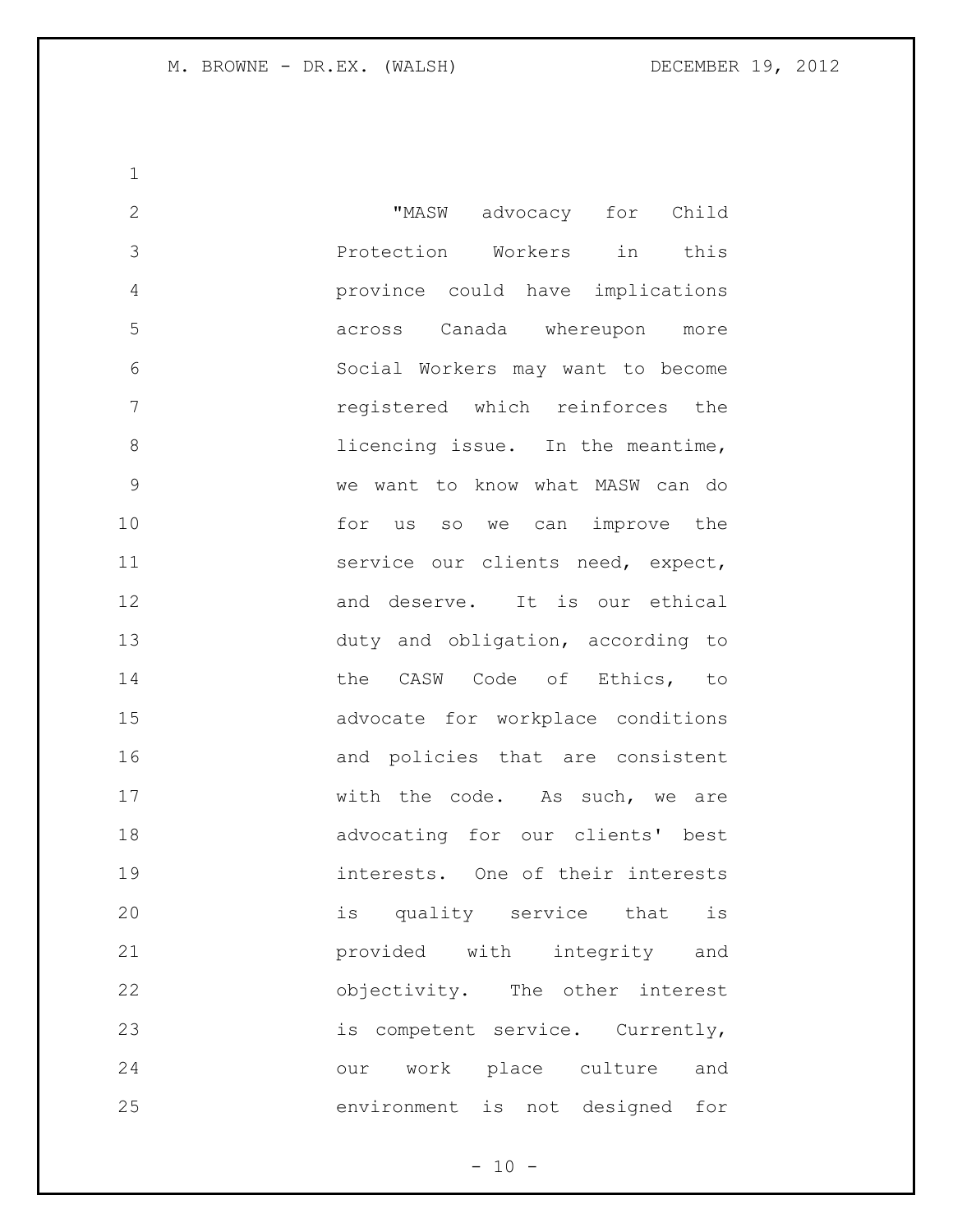either to occur with regularity or frequency. We are doing our best to provide a quality and competent service against mounting odds." And in the last paragraph they say: 8 We would like to meet with a representative of your respective **institutions** to discuss how we may work together to make a positive difference in the development of mandated Child Protection Services 14 so our System's potential is realized. Our clients' **Experiences** with our service, along with the service providers' experiences in providing those services, needs attention now. "We hope to receive a written **response** to the outlined issues by June 1, 2006 with tentative meeting dates to discuss options available to address same on either June 7 or June 14th...."

 $- 11 -$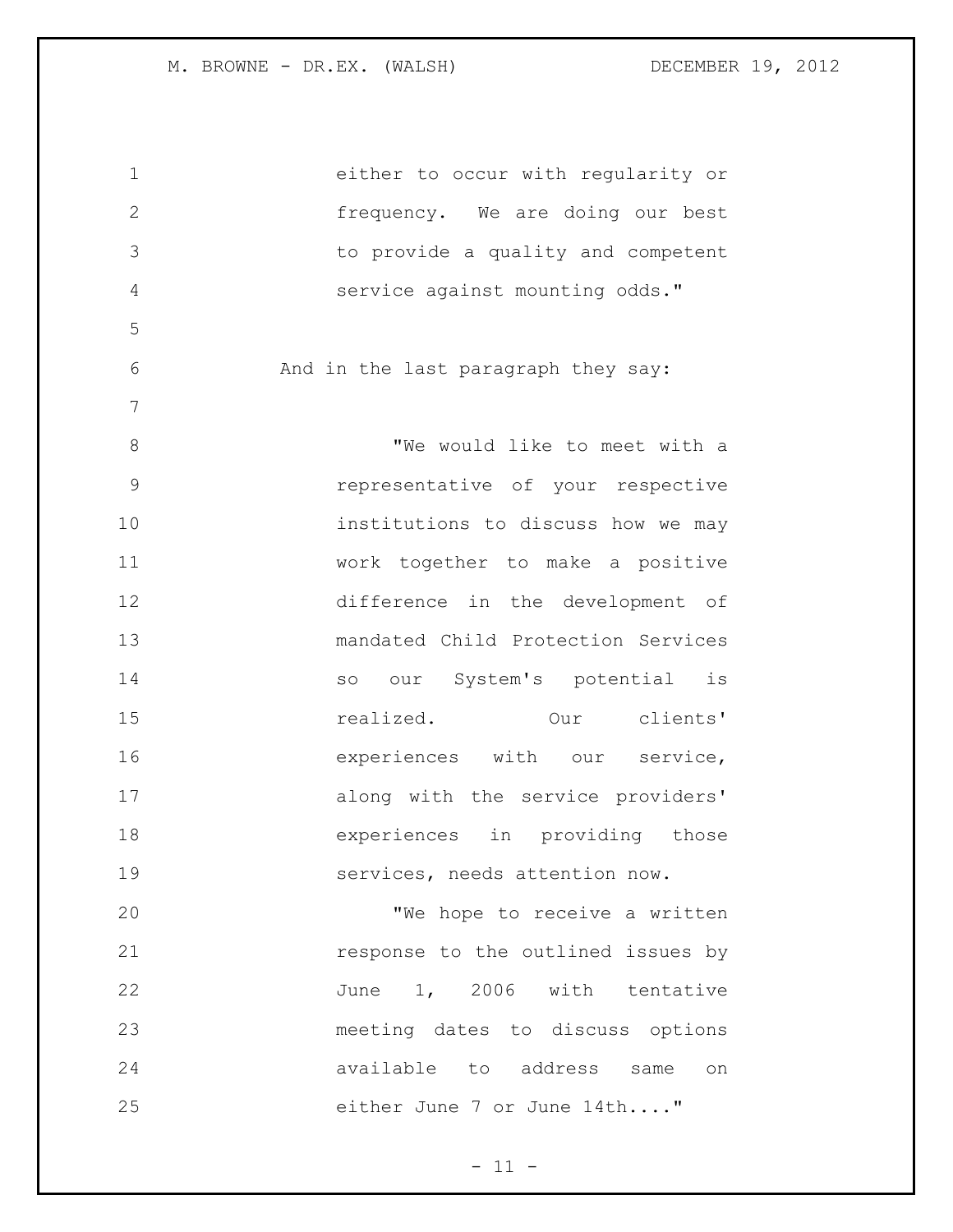And then there are a number of signatures. So what did you do when you got this letter? A Well, first, I guess, I'll say that I noted when I received the letter that of the list of signatories there are very few registered social workers on that list. I don't see the full list on my screen now. Q We could turn the, the page to see the full list. A So I see two. Mr. Klein and Lisa Vokrri are the two registered social workers. So that was the first thing that I noted. THE COMMISSIONER: Klein and who else? 13 THE WITNESS: I think it's Vokrri, V-O-K-R-R-I. 14 MS. WALSH: On page --15 THE COMMISSIONER: Oh, yes. 16 MS. WALSH: On page 5. BY MS. WALSH: Q You could see -- and you know that by virtue of the designation RSW behind their name? A Correct. Q Okay. A So that was the first thing I noted. We did respond to the letter with a letter ourselves, as an organization, and agreed to meet with this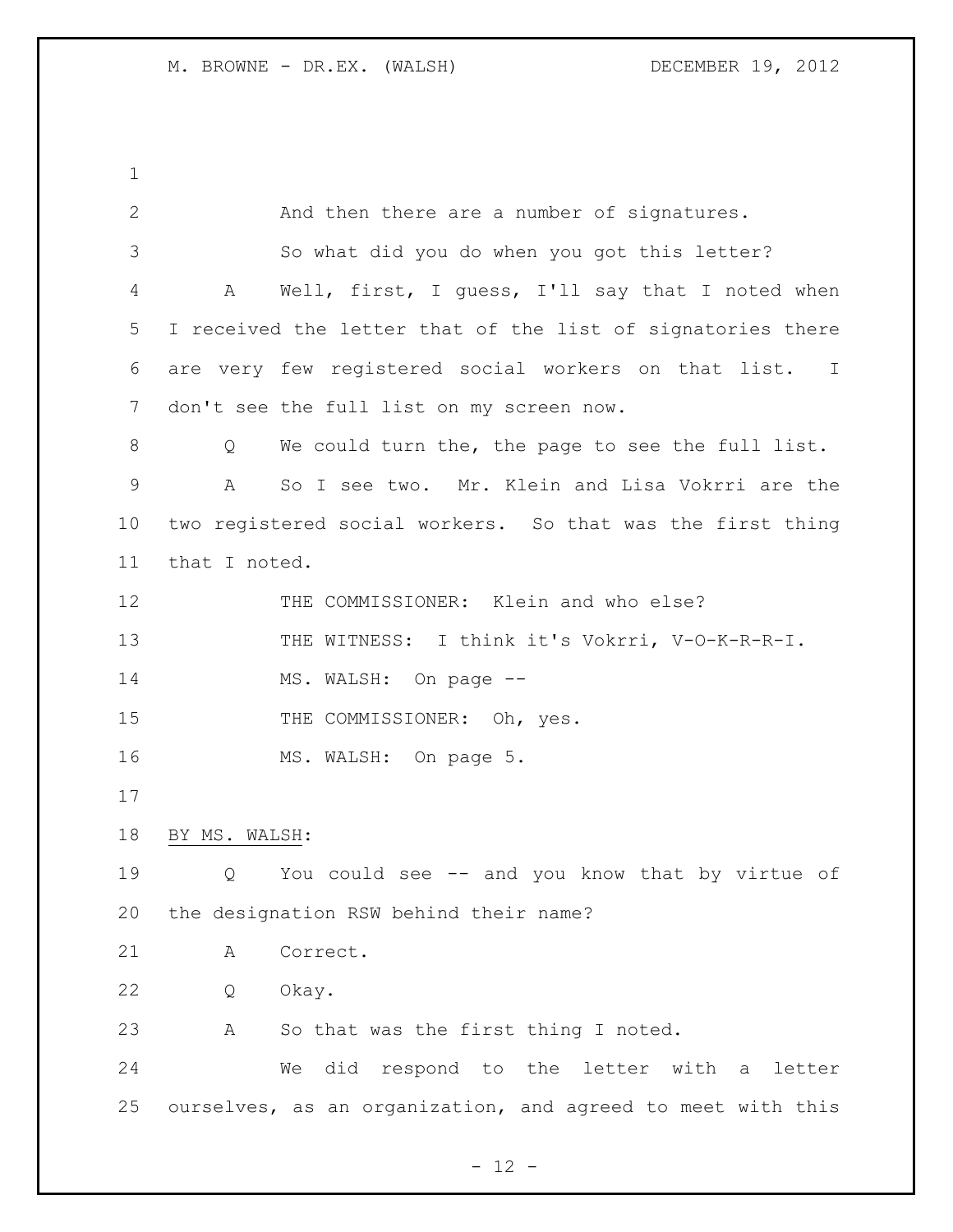group. However, it was difficult to meet them. We did not meet with them. I think it was really a timeline issue. They, as you say, noted in the letter they had two specific dates that they wanted to meet. We weren't available on those two dates, and we proposed a third date, and they weren't available. And I think it was really their intention to meet -- and this is what they told me on the telephone -- they wanted the entire group to be present. And obviously it was summer time and that was a difficult project, and so we encouraged them to contact us again to try for another mutually agreeable date, and it did not happen.

 Q Did you discuss the letter with either of the other two individuals to whom it was addressed, the -- that is, the representative of the union and the dean of the Faculty of Social Work?

 A I did discuss the letter with Dean Mullally, who I had a ongoing professional relationship with at the time, and, and I think he and I felt similarly, that we weren't sure exactly what kind of help we were going to be able to offer this specific group of employees who had clearly identified issues within their agency and their workplace, but we were empathetic to their concerns. We, we knew about these concerns. We were aware that child welfare as a sector was an overwhelmed, overworked sector of social

 $- 13 -$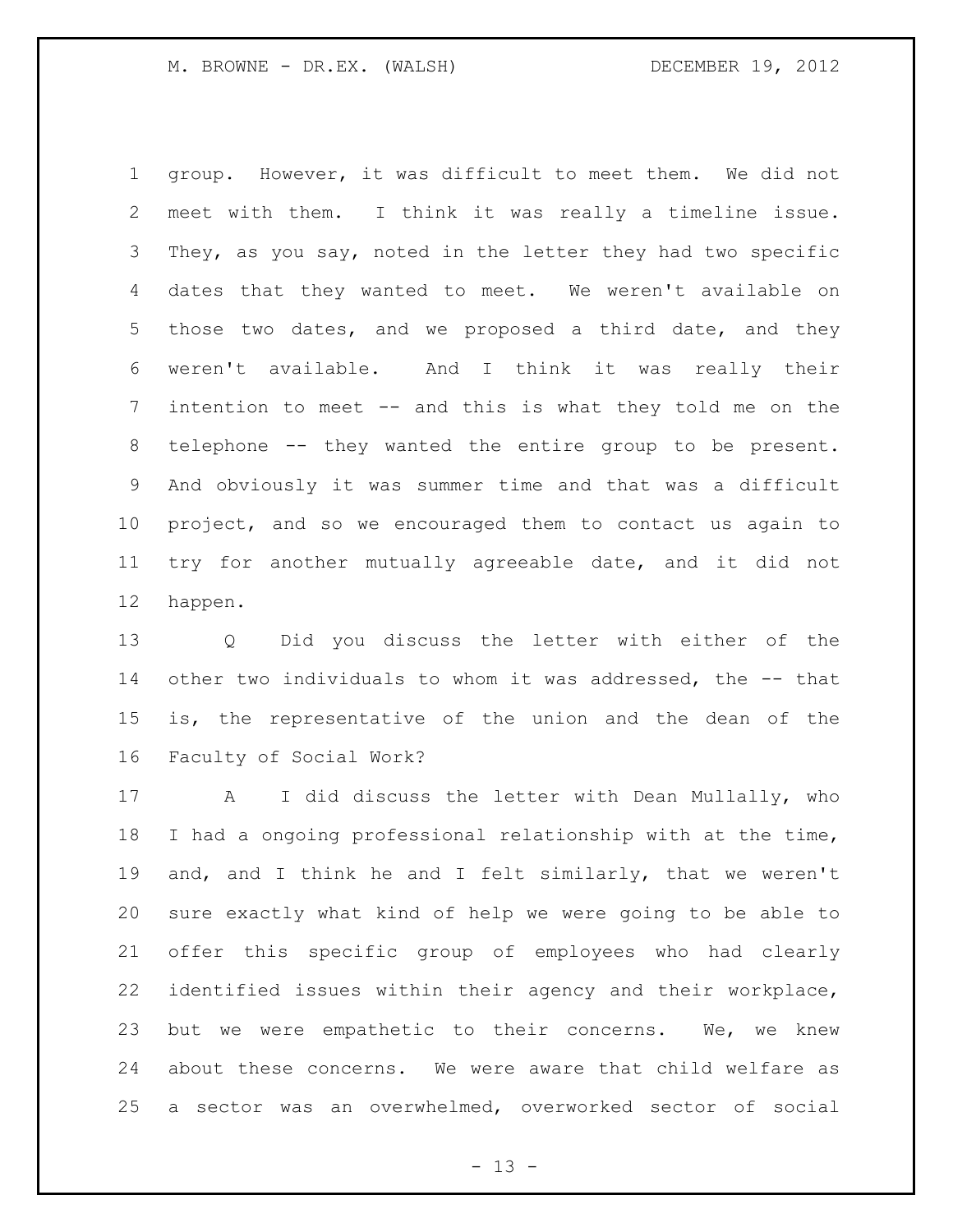work. Wasn't news to him, nor to I. And we both -- I believe Dean Mullally did meet with this group. If I recall him telling me after the fact that he had met -- and he certainly intended to ahead of time -- but I think that we struggled, both he and I, with exactly what kind of assistance we would be able to offer this group because we were not a union.

 Obviously, they were addressing their concerns also to their union.

 As an organization, you know, what we wanted to talk to them about was the importance of them becoming registered social workers, that if they, with their thousand other child welfare workers in the province which they describe in the letter, if they all chose to voluntarily become registered, we would have so much more strength as an organization to be able to advocate on behalf of social workers generally, which is I think what they were looking for us to do. So, unfortunately, the meeting didn't, didn't occur.

 Q You said that you were aware of the concerns raised in the letter?

A Yes.

 Q How long had you been aware of those concerns? This letter was written May 10th, 2006.

A Don't have a precise timeline. I think it would

 $- 14 -$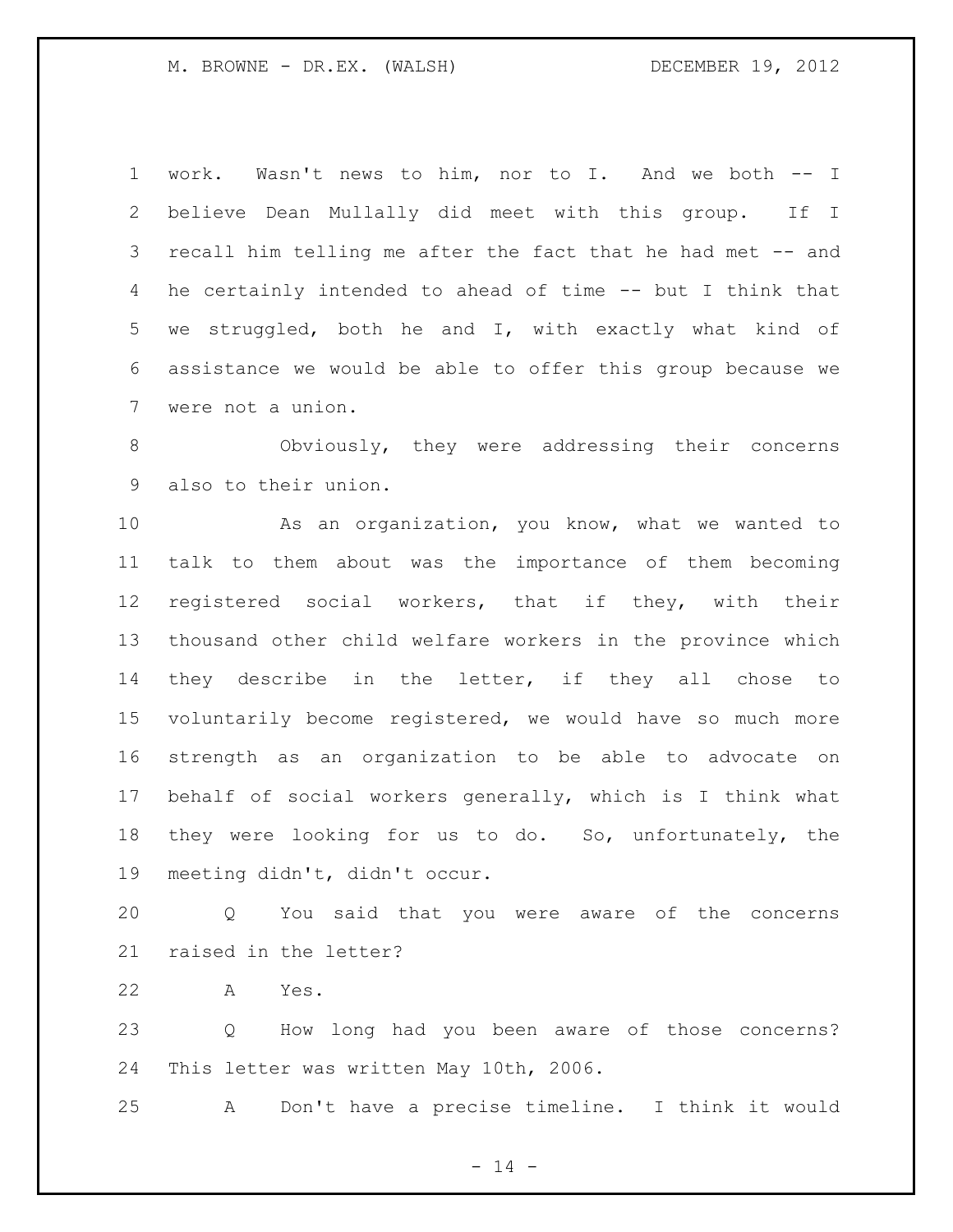be fair to say that, as a sector, the child welfare sector of social work practice has always been known to be one of the most challenging sectors. I have known that since I became a social worker. And certainly I would say after the year 2000 approximately -- so the years between 2000 and 2006 -- there was more informal discussion with regard to the increasing complexity and difficulty within the child welfare sector. I think it's always been known that it is one of the most difficult sectors of social work to practice in.

Q Do you know why that is the case?

 A I think there's multiple reasons. I think that as some have stated earlier, the, the clientele is particularly vulnerable and there's multi -- multiple problems, structural problems with poverty, and, and housing, and education, issues that are, you know, layered, and that might be somewhat different than in some other sectors. I also think that the levels of staffing seem to be lower and the cases more complex than some other sectors of practice where perhaps the number of cases is fewer per social worker and the complexity of the cases is lesser.

 Q In terms of what authority or ability you had to respond to the concerns, what, what did the institute -- what was it able to do?

A Well, we would have been able to provide support

 $- 15 -$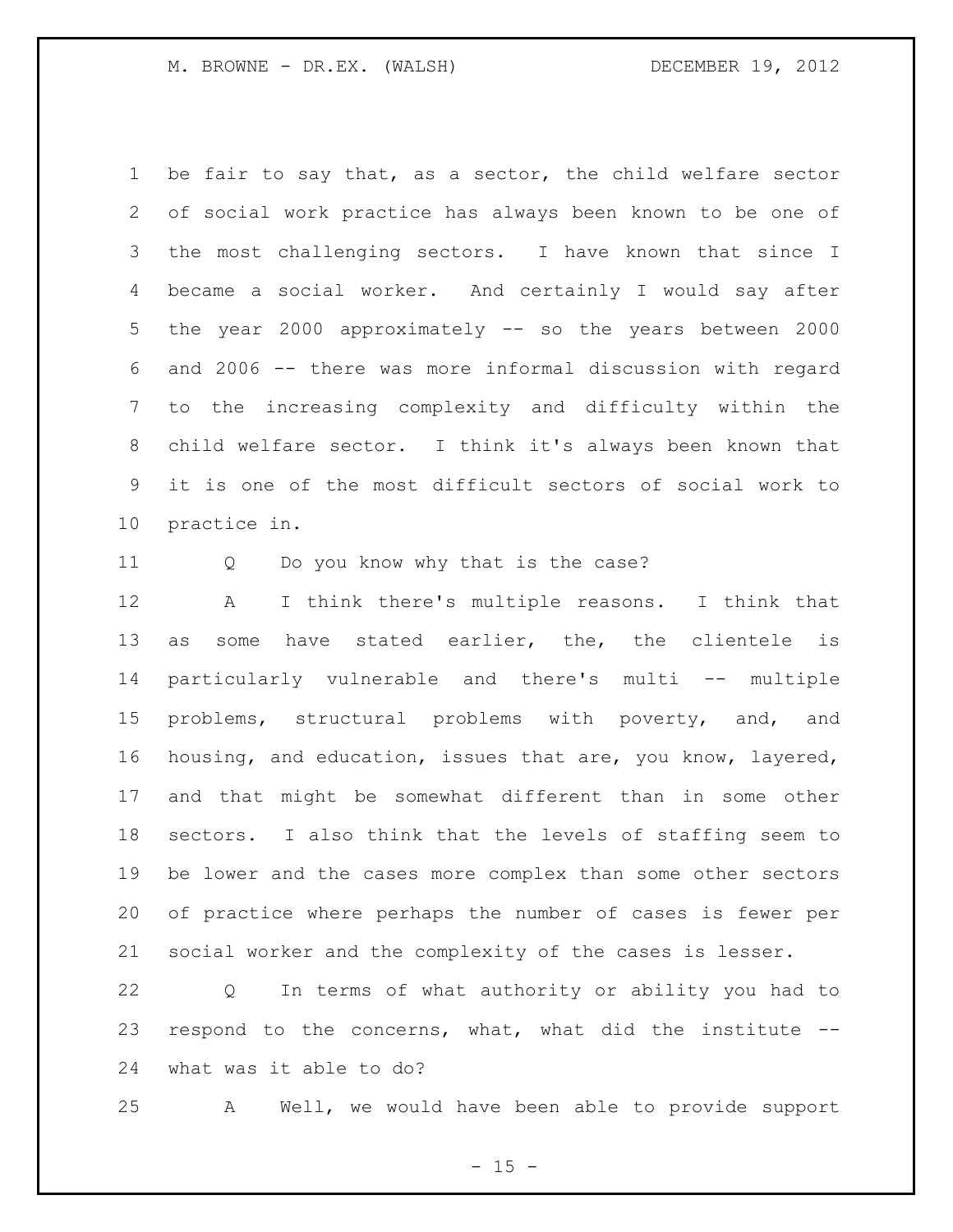to the social workers who were registered social workers -- and to the rest of the group, obviously, if they came to us -- but the support would have been quite general in nature. I mean, we might have been able to write to their employer and suggest that we are concerned based on what they've told us. We would have been able to point them in the direction of the code of ethics, the standards of practice, the guidelines of ethical, you know, responsibilities re social workers. So we would have been able to perhaps support them in some general ways. But it's never been the role of either the association or the institute to intervene directly in workplace issues, so we would not have been able to, you know, directly advocate for changes in their caseload, for example, with their employer. We did not see that as our role.

 Q The letter also says that it was being copied to the writers' program manager and CEO. Did you have any contact from either of those individuals?

 A Not the program manager, but the, the CEO of Winnipeg Child and Family Services at the time was Darlene MacDonald, I believe, who was on the MIRSW board. So certainly I had contact with Ms. McDonald as a board member for a number of years and she, she was aware of the letter as well.

Q Anything more done with respect to this letter

- 16 -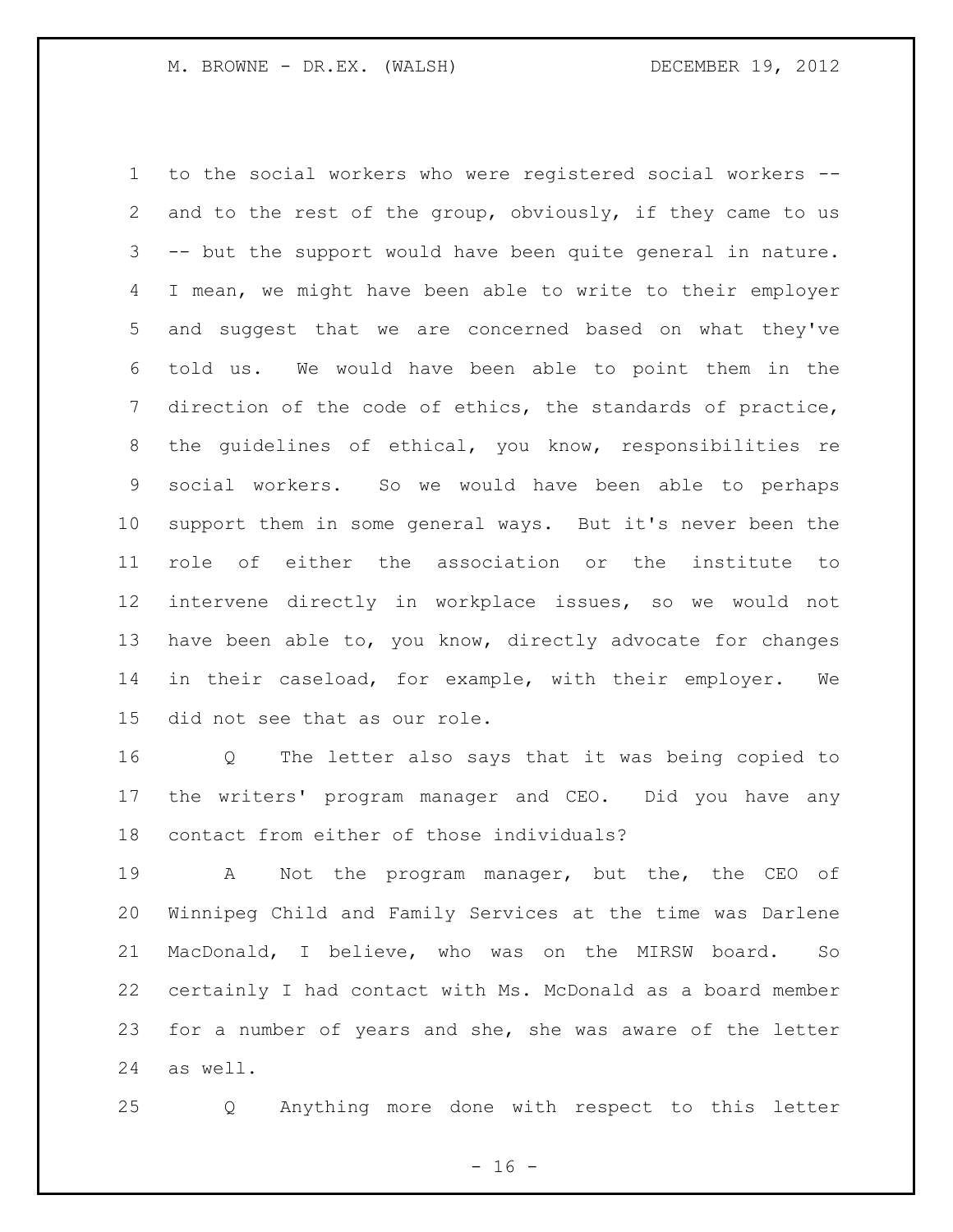that you're aware of, from, from your perspective? A Not from our organization's view, no. Q Now, there's another reason that we asked you to come to -- THE COMMISSIONER: Just, just one minute. MS. WALSH: Sure. THE COMMISSIONER: Darlene MacDonald was CEO of ... 9 MS. WALSH: Winnipeg -- THE COMMISSIONER: Where's reference to this letter going to those people, where in that letter? MS. WALSH: Darlene MacDonald, my understanding is, was the CEO of Winnipeg Child and Family Services in 2006. THE COMMISSIONER: And she was also on your professional board? 17 THE WITNESS: Correct. MS. WALSH: And Mr. Commissioner, on page 3 of the letter ... 20 THE COMMISSIONER: Yes. MS. WALSH: Which is page 109 of our disclosure, in the third paragraph, that's where we got the reference where they say: "We are also sending a letter to

- 17 -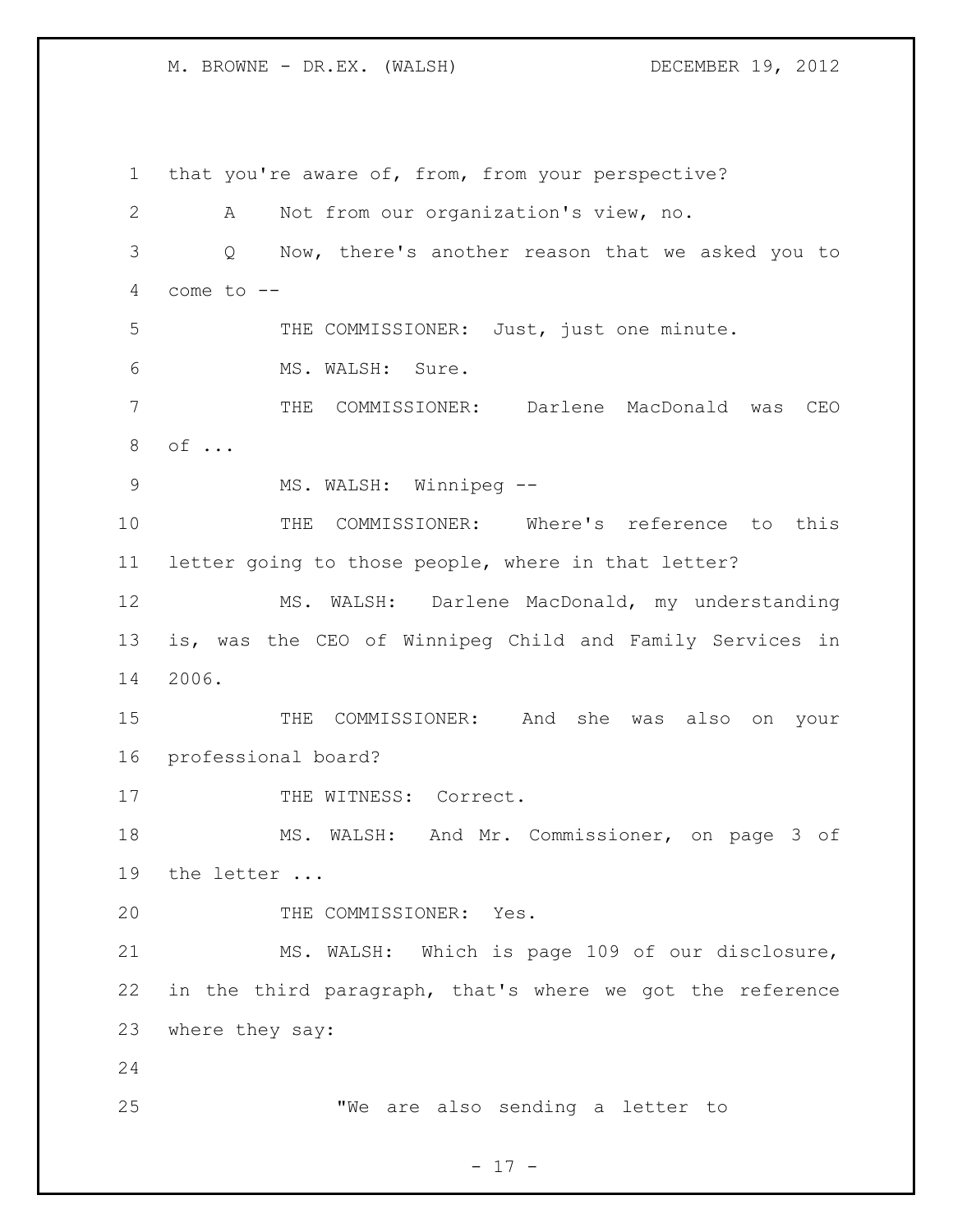our Program Manager and CEO of Winnipeg Child and Family Services." THE COMMISSIONER: Yes, okay. I have that, thank you. Carry on. BY MS. WALSH: Q So as I was saying, there is another reason why we asked you to come testify today. You mentioned earlier that you had been employed as a probation officer. A Yes. Q What type of work did that involve? A I worked in the domestic violence unit, which is a specific unit of Probation Services, and I supervised domestic violence offenders. 17 THE COMMISSIONER: In the employ of the provincial government? 19 THE WITNESS: Yes. BY MS. WALSH: Q Just remind us when you did that work, please? A I began in January or February 1998, and I took a leave of absence in 2009. I, I officially resigned in 2010.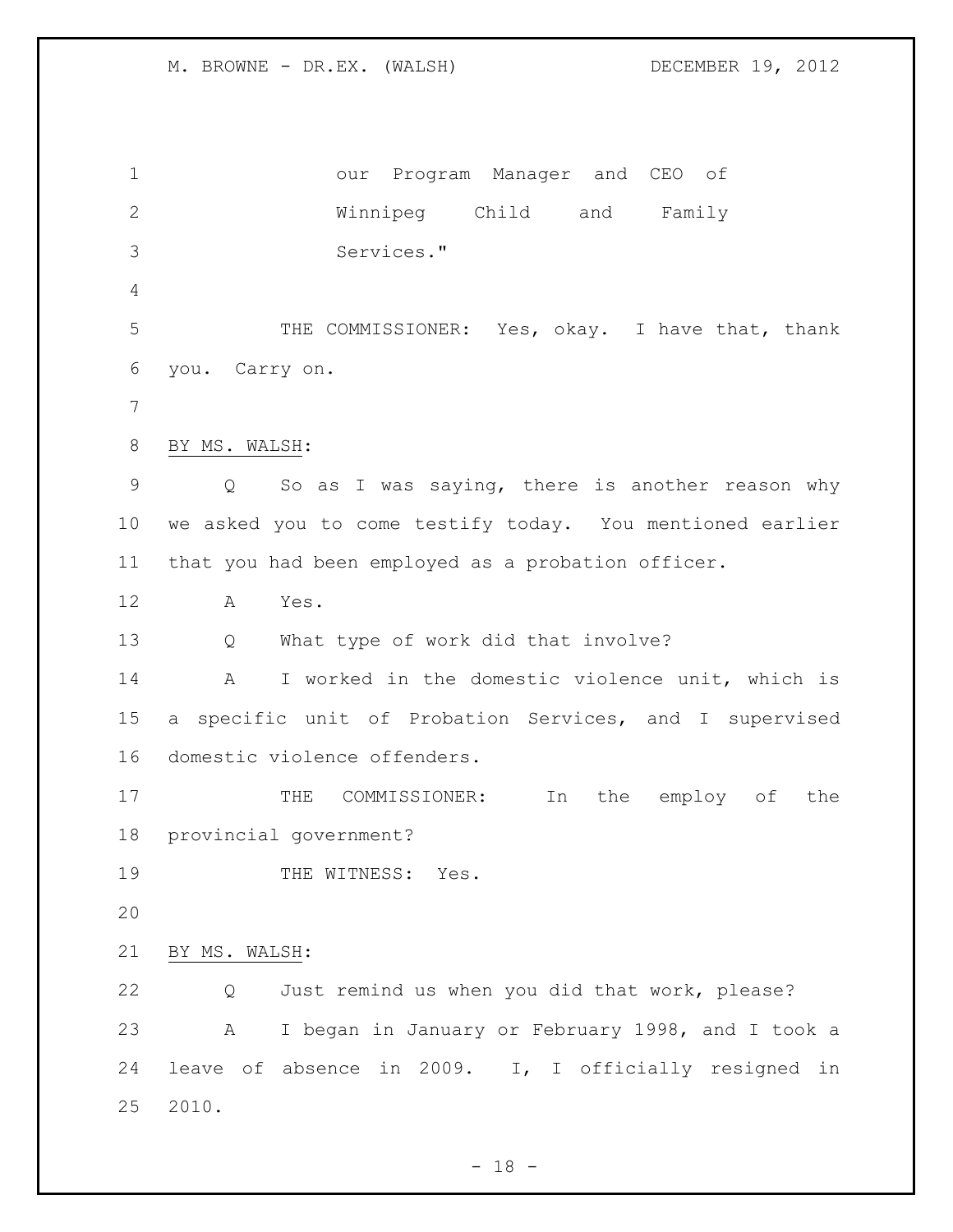Q So you were a probation officer from '98 until, officially, 2010.

A Yes.

 Q Okay. Did you have contact with child welfare agencies when you were a probation officer?

A From time to time.

 Q What kind of a working relationship did you have with, with child welfare agencies?

 A Well, frequently there was a crossover of clientele between individuals who were on our caseload as offenders, domestic violence offenders, and clientele that was involved with Child and Family Services. Typically, we would have a male offender on our caseload and Child and Family Services might have the partner -- female partner of that person and their children under their review, concern, care.

 And so there was a relationship because obviously we were dealing with people who had been convicted of a violent offence and who were under the conditions of a court order, and quite often that court order had prohibitions against either drinking or being in contact with particular individuals. Those individuals may well be the same individuals that were under the care of Child and Family Services. So the relationship was one of sharing information when needed, to ensure that our clients were

- 19 -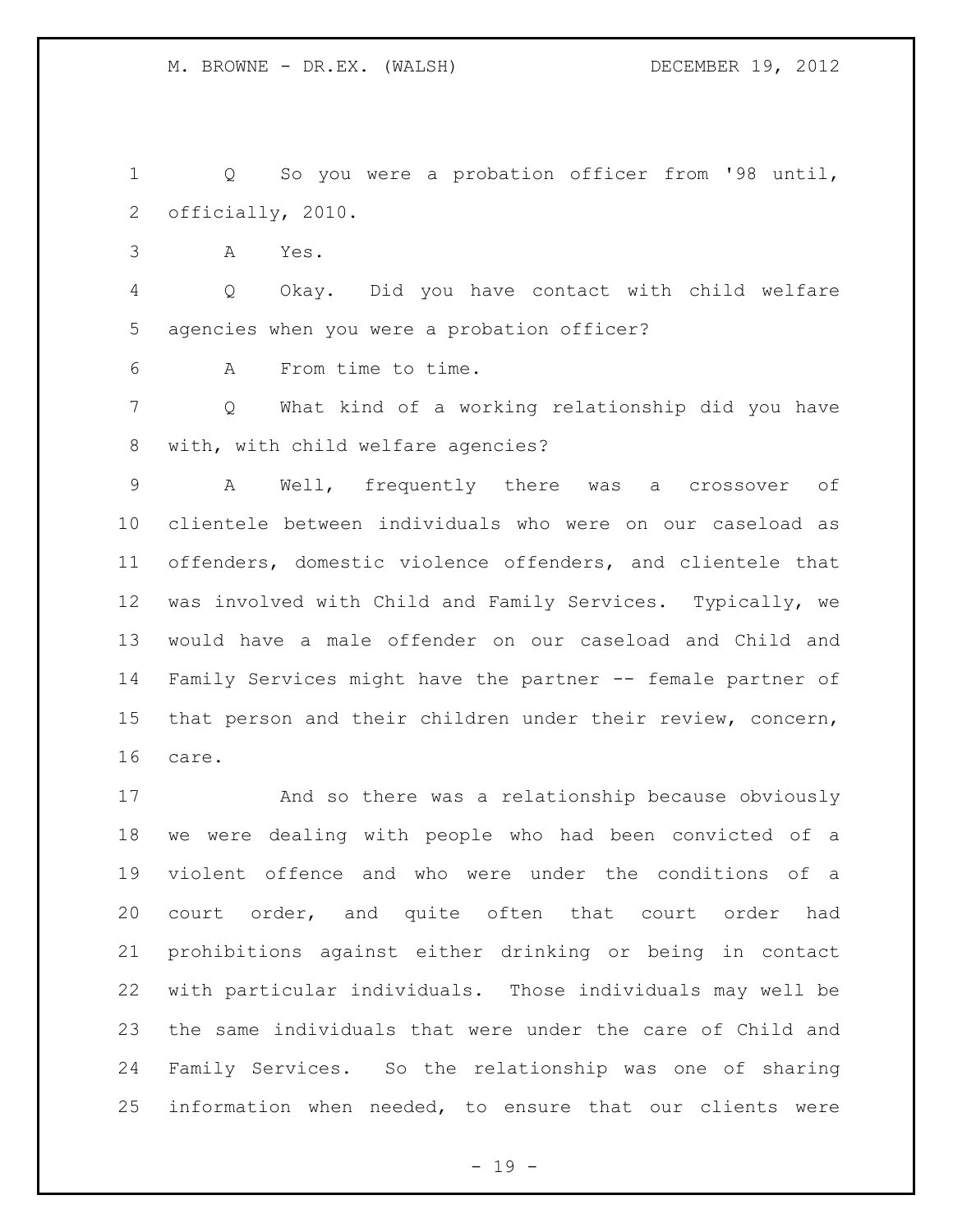not breaching the terms of their court order and perhaps being involved with their former spouses or children and putting them at risk.

Q Did the information sharing go both ways?

 A Yes. It was probably more often from Probation Services to child welfare because we were the ones who had the court orders with prohibitions and so it was our responsibility to do everything that we could to ensure that our clients were not breaching the terms of their order so it was probably more often generated that way, but certainly responses would come back from Child and Family Services about those questions.

 Q So can you give us an example of the type of information that you as a probation officer would provide to Child and Family Services?

16 A Oh, we would indicate in a, in a phone call -- a lot of it did occur by telephone and -- you know, this is 18 going back to, you know, more than ten years ago and I think that there was little bit less concern about the sharing of private information. These two agencies often felt that we had an obligation to protect the individuals involved to do a lot of telephone sharing. So if you noted on a file -- if I inherited a file and I noted that there was a Child and Family Service worker attached to some member of that client's immediate family circle, I would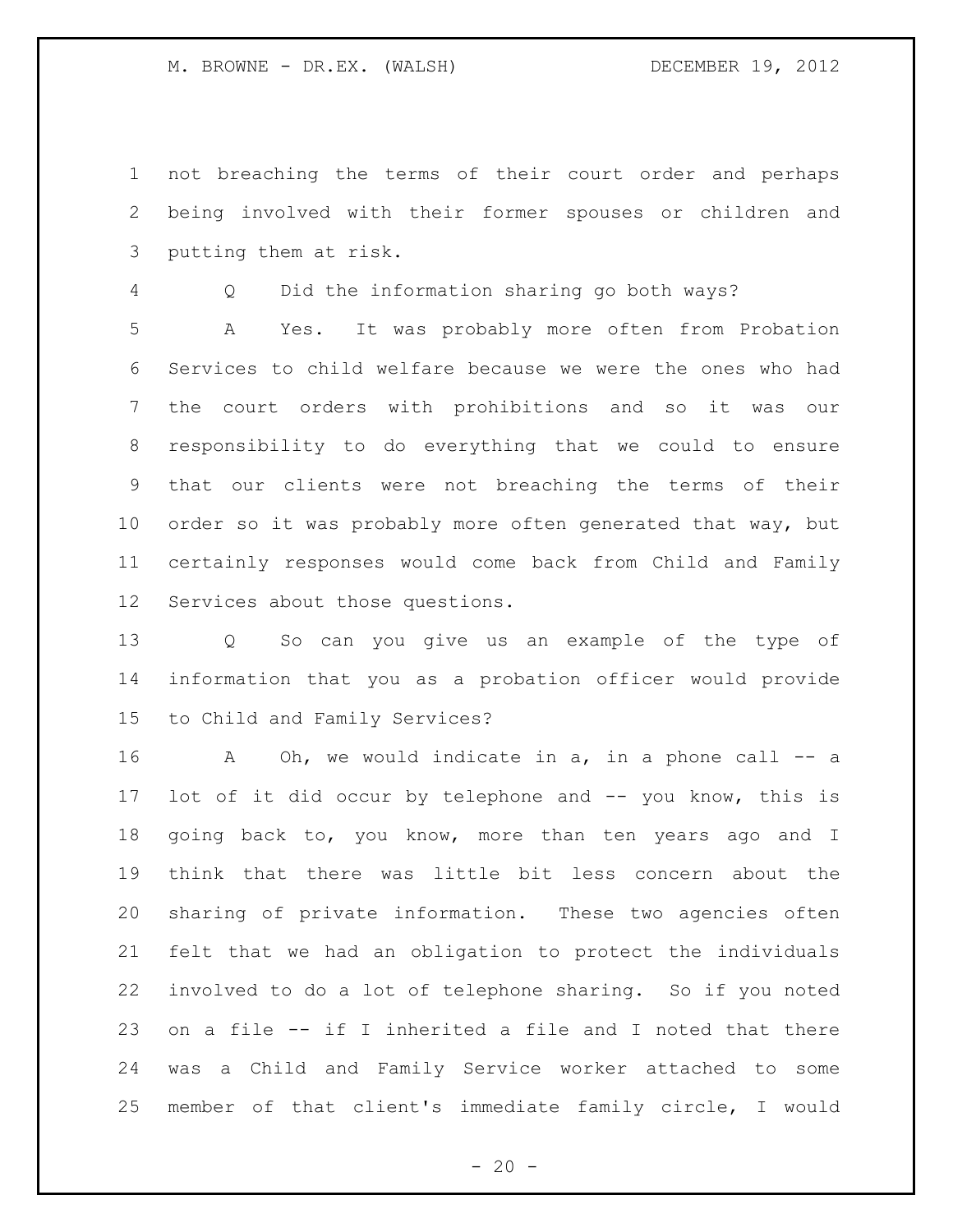keep note of that. And if I had any concerns about the actions of my client -- let's say they didn't come to an appointment, I could call the family -- Child and Family Services worker and inquire, had they had any contact with my client, were they aware whether they were still living at that address if I was going to send a letter, and so on. So there was a lot of informal contact, and sometimes there would be formal contact where we would advise them of a change in our client's circumstance or a specific concern. Q So I want to take you to a letter that you wrote. It's Exhibit 19, page 59. It's also page 10315 of our disclosure, but if you want to get it from Exhibit 19, that would be fine, what, whatever's easier. Is it easier to go to our disclosure? Page 10315. MS. WALSH: So this is -- it's -- but it's also found, Mr. Commissioner, at appendix B of Exhibit 19, at pages 59 to 60. 18 THE COMMISSIONER: Appendix what? MS. WALSH: B. THE COMMISSIONER: B of Exhibit 19. 21 MS. WALSH: That's right. 22 THE COMMISSIONER: Right. MS. WALSH: So you either have it before you in that form or you have it simply -- 25 THE COMMISSIONER: I have a copy in front of me.

 $- 21 -$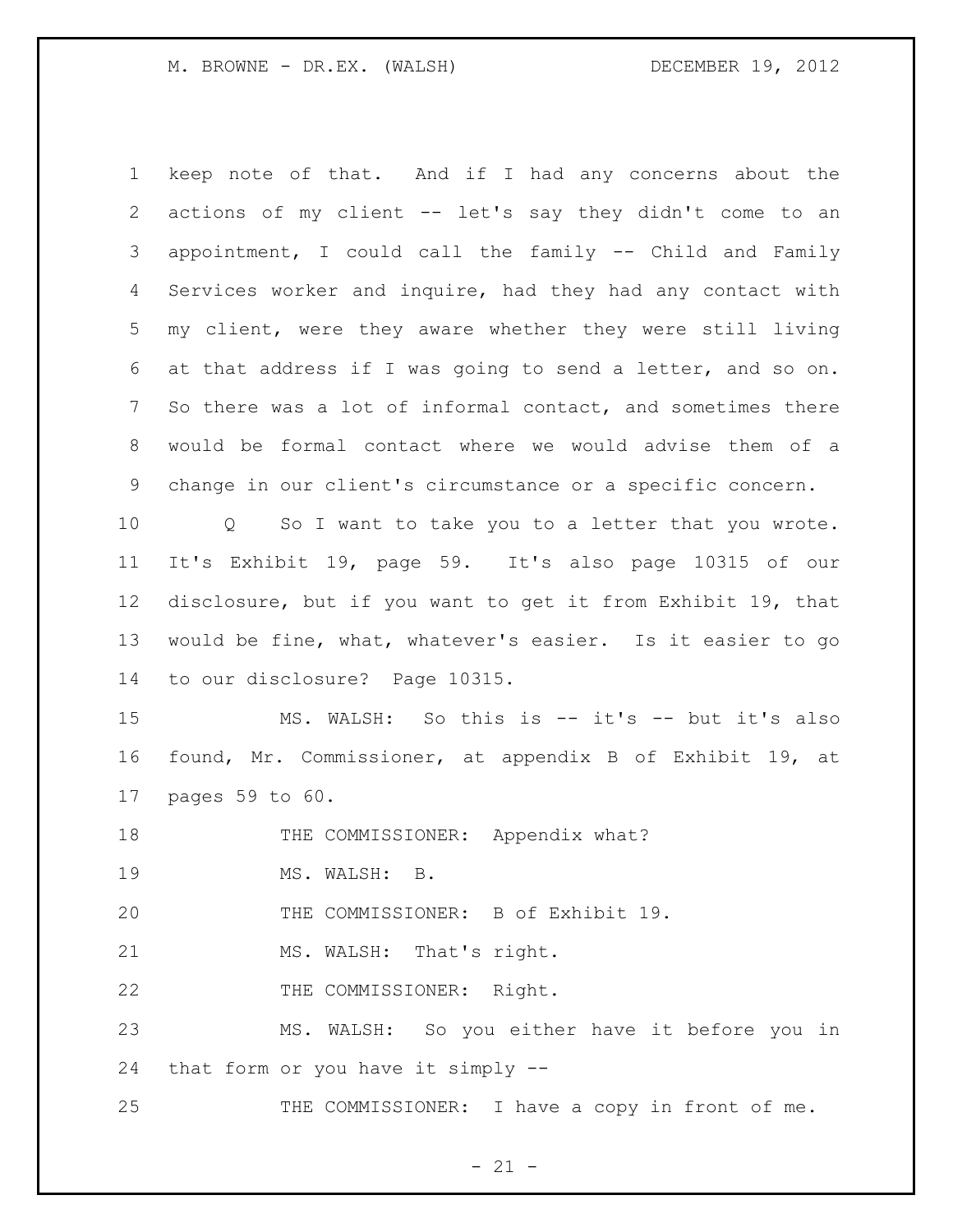1 MS. WALSH: Okay, thank you. BY MS. WALSH: Q This is a letter dated February 18, 1999, addressed to Kim Shier at Child and Family Services. If you turn to the next page, we -- our office redacted the names of the signators because at the time we were not certain if the names were sources of referral or not. But is your name -- is your signature on this letter? 10 A Yes, it's the second redacted name. Q Next to probation officer. A Correct. Q How did you get Kim Shier's contact information? MS. WALSH: Let's go to the previous page, please. 16 THE WITNESS: I don't recall and, in fact, I didn't recall having written this letter until you brought 18 it to my attention when we met, so my memory is a bit hazy on the specifics. My assumption about my usual practice would be that likely her name was in the file that I received as an intake worker. I was in the intake team and I would have received a file to supervise Mr. McKay. And in looking through the file, it's likely that Ms. Shier's name was included in the many contact people that we might need because she was involved in, in, in supervising or

 $- 22 -$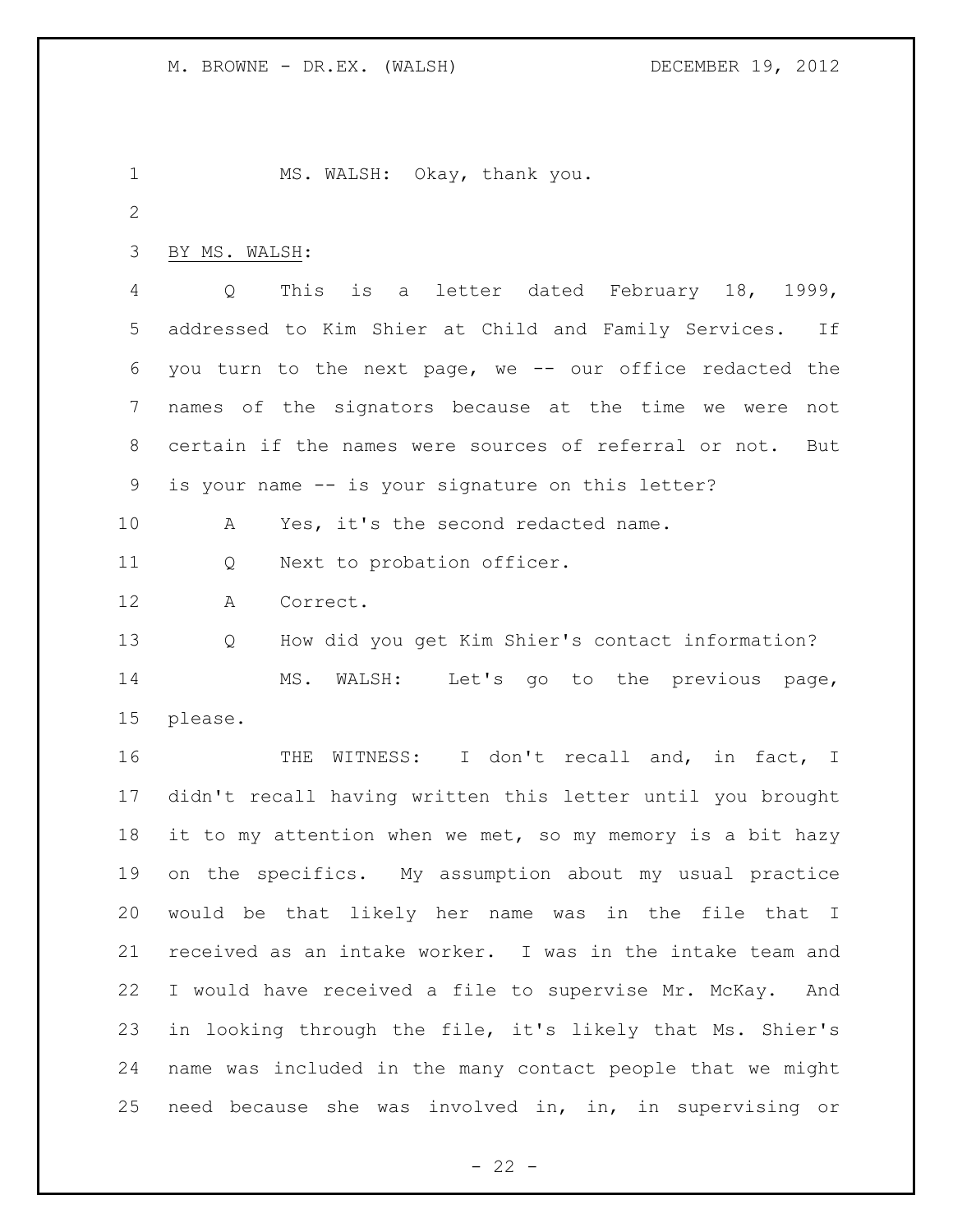helping with a family, a woman and children that Mr. McKay was involved in.

 Q I'm going to go through the letter and then ask you some questions about it. So you write, "Dear Kim," re: Karl Wesley McKay, date of birth: March 28, 1962.

 "As the Probation Officer **Supervising** the above named offender, I am writing to express my concerns about Mr. McKay's poor **11** response to supervised probation 12 and more importantly, the high risk to become reinvolved in violent offences he continues to 15 represent in the community.

16 "Mr. McKay is presently on 17 Probation until June 17, 2000 as a 18 result of an assault on April 4, 1998 against [an individual]. As you know, this is not his first violent offence against her and he has a prior assault conviction against another female victim. Mr. McKay began this period of probation in July, 1998 by failing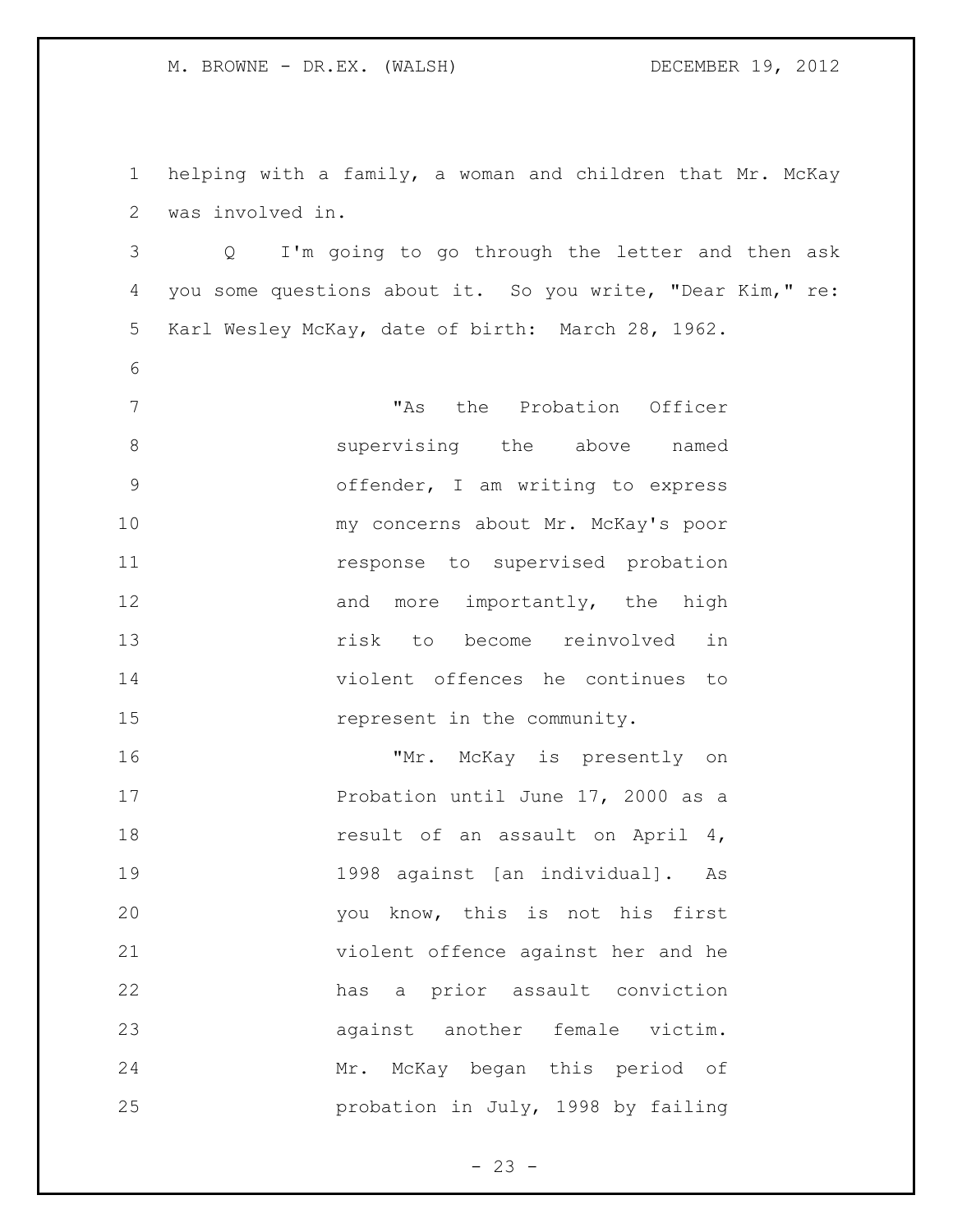1 to report to his Probation Officer for a two and a half month period, despite repeated promises to do so. This resulted in a breach of probation charge being laid against him.

7 The missed an Internative members of the missed an appointment on February 9, 1999 and did not phone or provide an explanation, which is also a breachable offence. Furthermore, 12 on Sunday, February 14, 1999, Mr. McKay missed the second day of a five day mandated domestic violence program he was required 16 to take as part of his probation order. Although he has provided 18 the explanation that he was unavoidably delayed out of town, it is important to note that Mr. McKay knew that his completion of 22 the program was an important part in the process of having his children returned to him. He also knew that failing to complete the

 $- 24 -$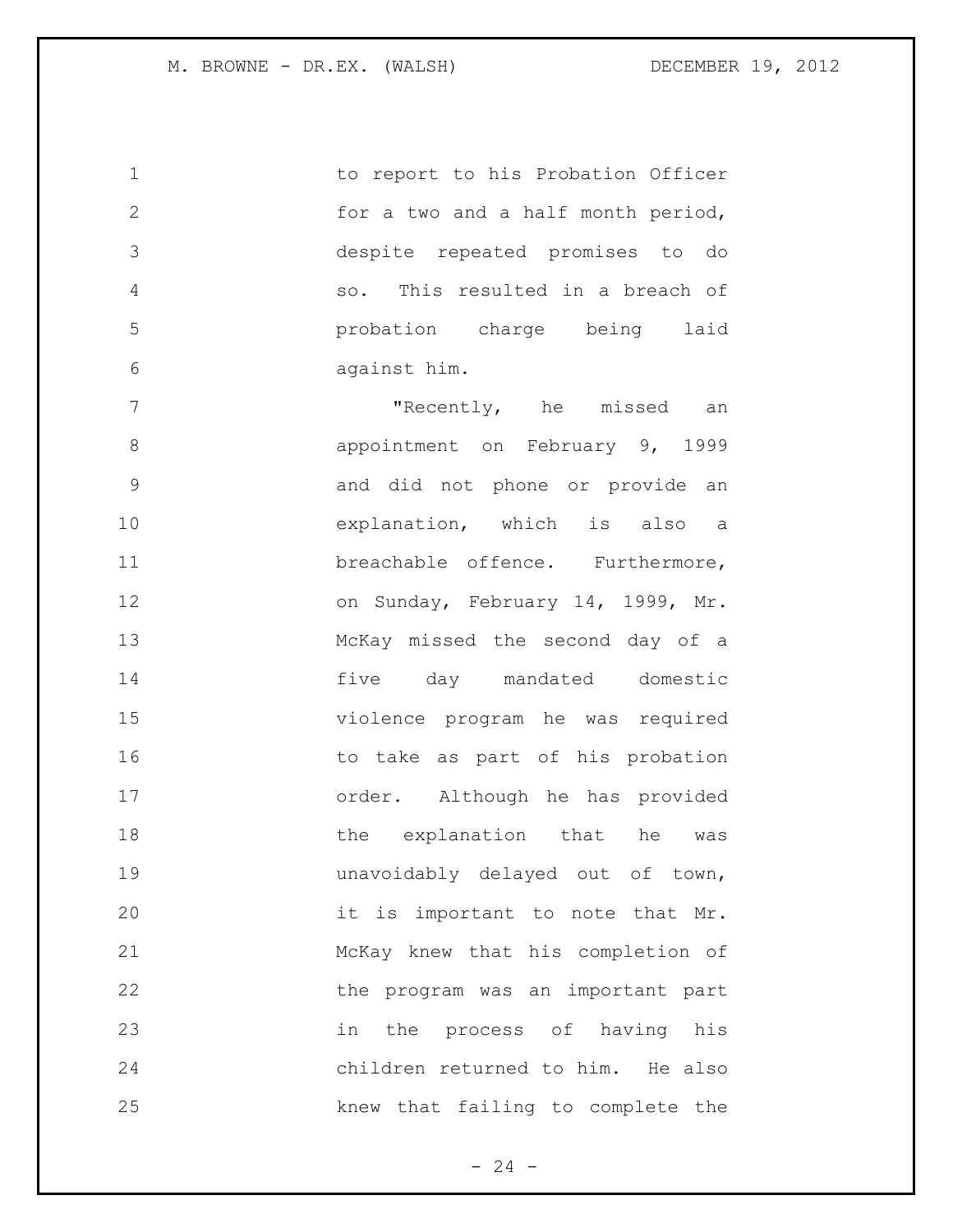group would result in yet another breach charge. Furthermore, it is important to note that we view completion of the 5 day Partner Abuse Short Term Educational Program as only a beginning in the process necessary to change attitudes which support violent behaviour.

10 "Most recently, Mr. McKay again demonstrated his negative 12 attitude when on February 16, 1999, he offended a member of the Probation staff during one of his **15** regular reporting sessions. He was rude and unwilling to discuss 17 the situation reasonably.

18 TMr. McKay has been assessed as high risk to re-offend in a violent fashion. We are aware **blue that** [the individual] has been unable to protect herself against his violence in the past and believe that she would be equally unable to protect her children.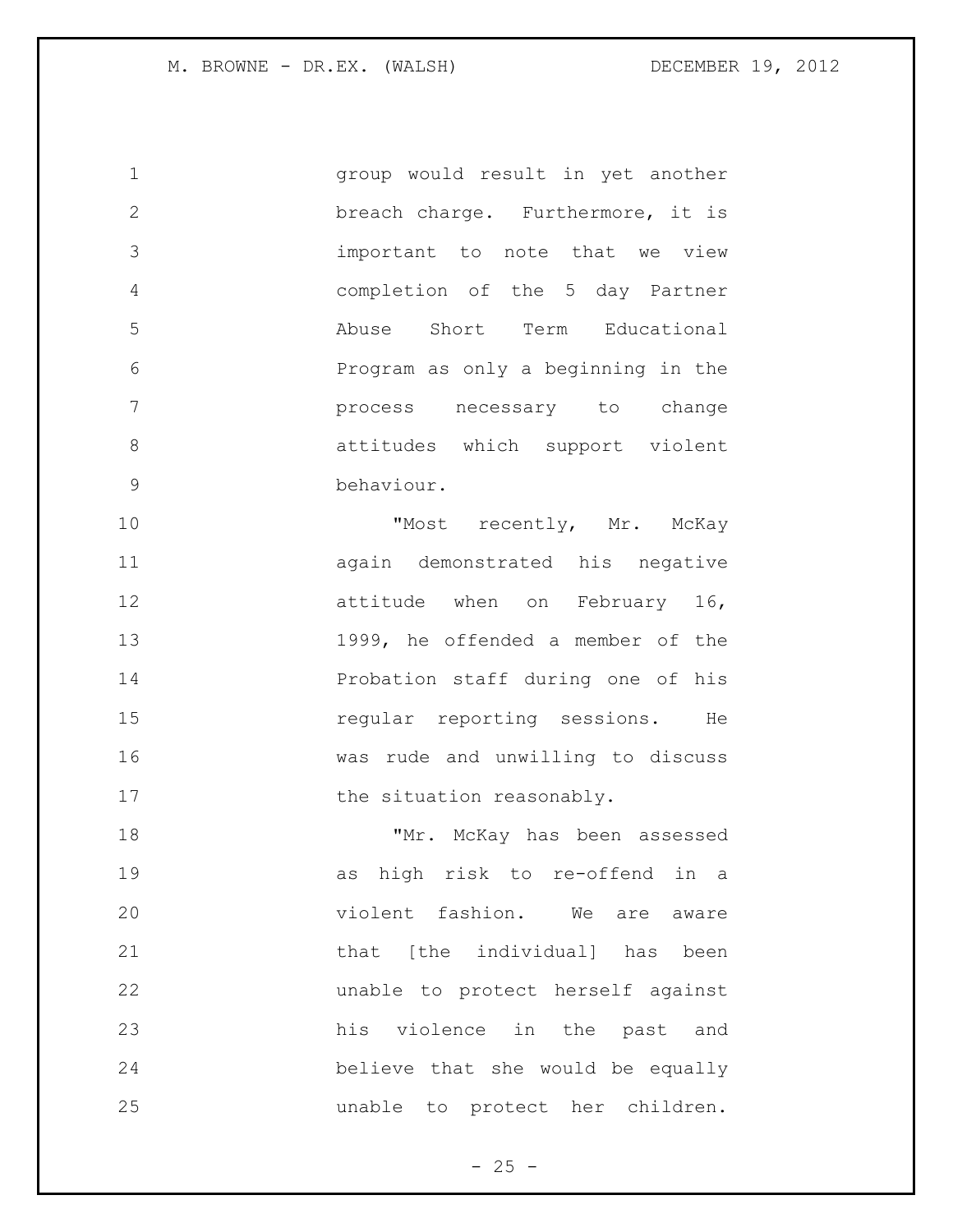| $\mathbf 1$   | The children have been present at    |
|---------------|--------------------------------------|
| $\mathbf{2}$  | the times when Mr. McKay has         |
| 3             | behaved violently. Additionally,     |
| 4             | [the woman] has attempted to         |
| 5             | protect Mr. McKay in the past (on    |
| 6             | many occasions) by denying the       |
| 7             | abuse she has suffered at his        |
| 8             | hands. Probation Officer Barb        |
| $\mathcal{G}$ | Gislason has seen [the woman]        |
| 10            | severely bruised and injured; at     |
| 11            | times she would make up stories      |
| 12            | about how the injuries occurred      |
| 13            | and later would admit that Karl      |
| 14            | was beating her. These injuries      |
| 15            | have been well documented by [the    |
| 16            | woman's] physician.                  |
| 17            | light of the above<br>"In            |
| 18            | information, we have serious         |
| 19            | concerns for the safety of [the      |
| 20            | her children<br>and<br>woman]<br>and |

 believe that they are at risk due 22 to Mr. McKay's presence in the home. If you wish to discuss the matter further, please don't 25 hesitate to contact me...."

- 26 -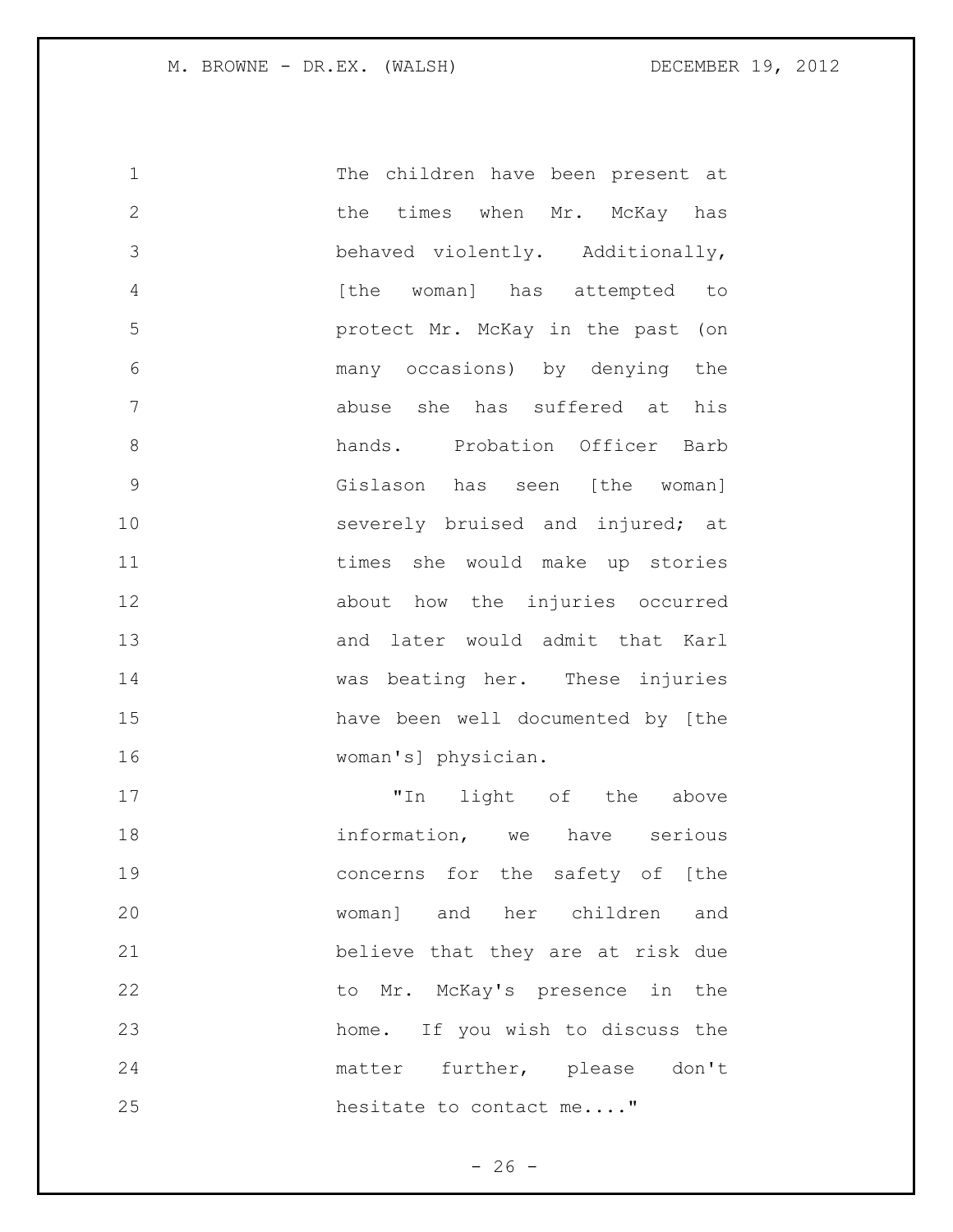And then you see there's your signature, and above your signature is the signature of someone identified as the area director?

A Yes.

Q Was that your supervisor?

A Correct.

 Q What was your purpose in sending this letter to Ms. Shier?

 A Well, Mr. McKay was a serious concern to us in the probation unit. His presentation was extremely negative, belligerent, and his refusal to cooperate in reporting on a regular basis and attending the domestic violence program were indicators that he wasn't taking his probation order seriously and that he was at risk to reoffend.

 So the purpose in sending the letter was to formally document our concerns to the child welfare agency which was responsible for and dealing with his significant other and the children. We wanted them to be fully apprised of our concerns and hoped that that would ensure that we were working cooperatively on this situation.

 Q You said that you didn't specifically recall the letter, but do you have any recollection of your meeting with Mr. McKay himself?

 $- 27 -$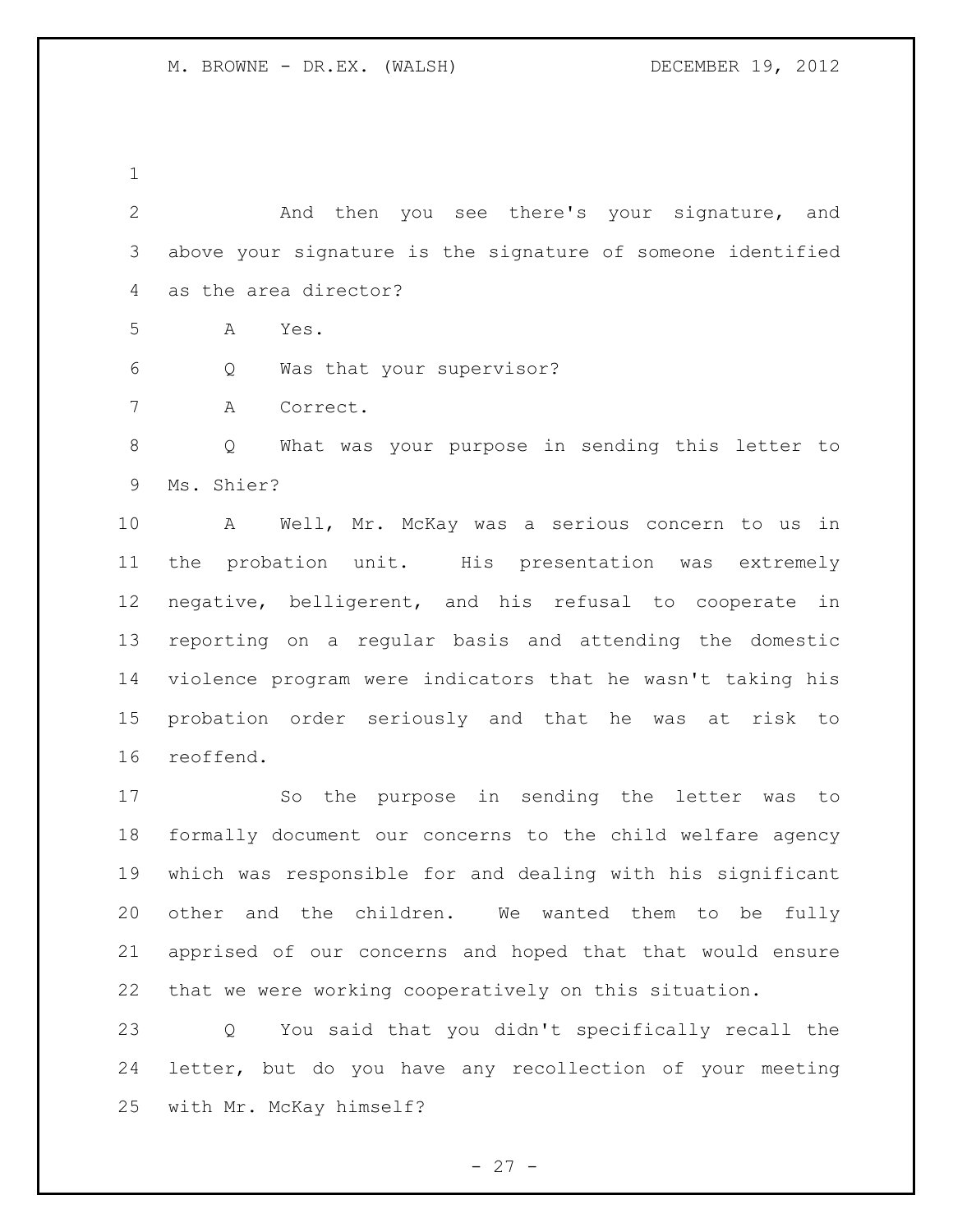A Um-hum. I do. I only had one meeting with Mr. McKay, and it's the, it's the meeting that's referred to in this letter where it says that on a particular date in February Mr. McKay was offending one of the staff, and that was actually a reference to a meeting that he had with me. And it was the only time that I met with him alone, and I had attempted to do what was a standard process in intake, which is the completion of two written risk assessments.

 So that involves asking a number of questions and receiving the replies in order to complete the two risk assessments. One is for general assaultive behaviour or criminal behaviour and the second tool is specific to domestic violence. And the questions, you know, some of them are historical questions about where you were born and 15 so on, but others of them are about, you know, your current situation, who you're involved with, where you grew up, those kind of things.

 And I recall that it was an extremely difficult interview, a very hostile interview, and that I knew from the -- at the end of the -- throughout the interview I knew, and certainly it was confirmed when I completed the risk assessments after he left, that he was an extremely high risk client and that he would not be appropriate for regular supervision. And we had a process within our office -- a protocol within our office that if individuals

 $- 28 -$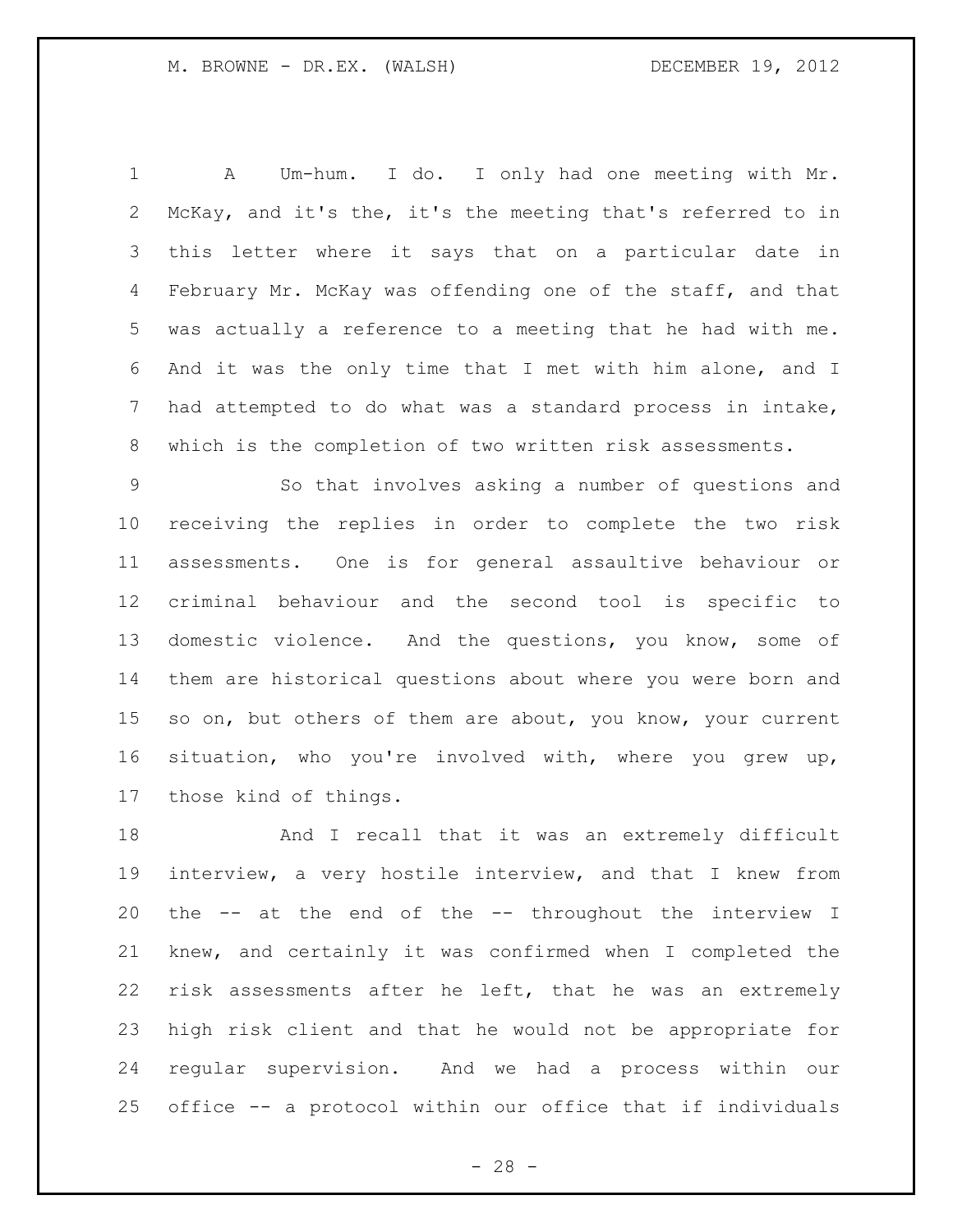scored extremely high on the risk assessment tool, that we had a team of two probation officers who would assume supervision for those high, high risk individuals. And my assessment at the end of that interview was that Mr. McKay was one of those individuals and I immediately then transferred the file to the high risk team.

 Q The meeting that you had with him was in your office?

A Correct.

Q Alone.

A Yes.

 Q And you determined that, in the future, a single probation officer should not be alone with Mr. McKay.

 A Yes. My assessment was that he was -- it was quite possible that he might become violent in the office. I, I felt physically intimidated by Mr. McKay. Unlike -- that was a very unusual circumstance, I will say. I was a probation officer for 12 years and it was very unusual that I felt unsafe in my office. We did have panic buttons, I will say that, but never in my 12 years did I have to use it and I didn't that day, either, but I certainly felt that day that he was a very angry person and that I was at risk of -- my safety was at risk and it wouldn't be safe for one particular individual to meet with him in the future.

Q The letter is signed by both you and your

 $- 29 -$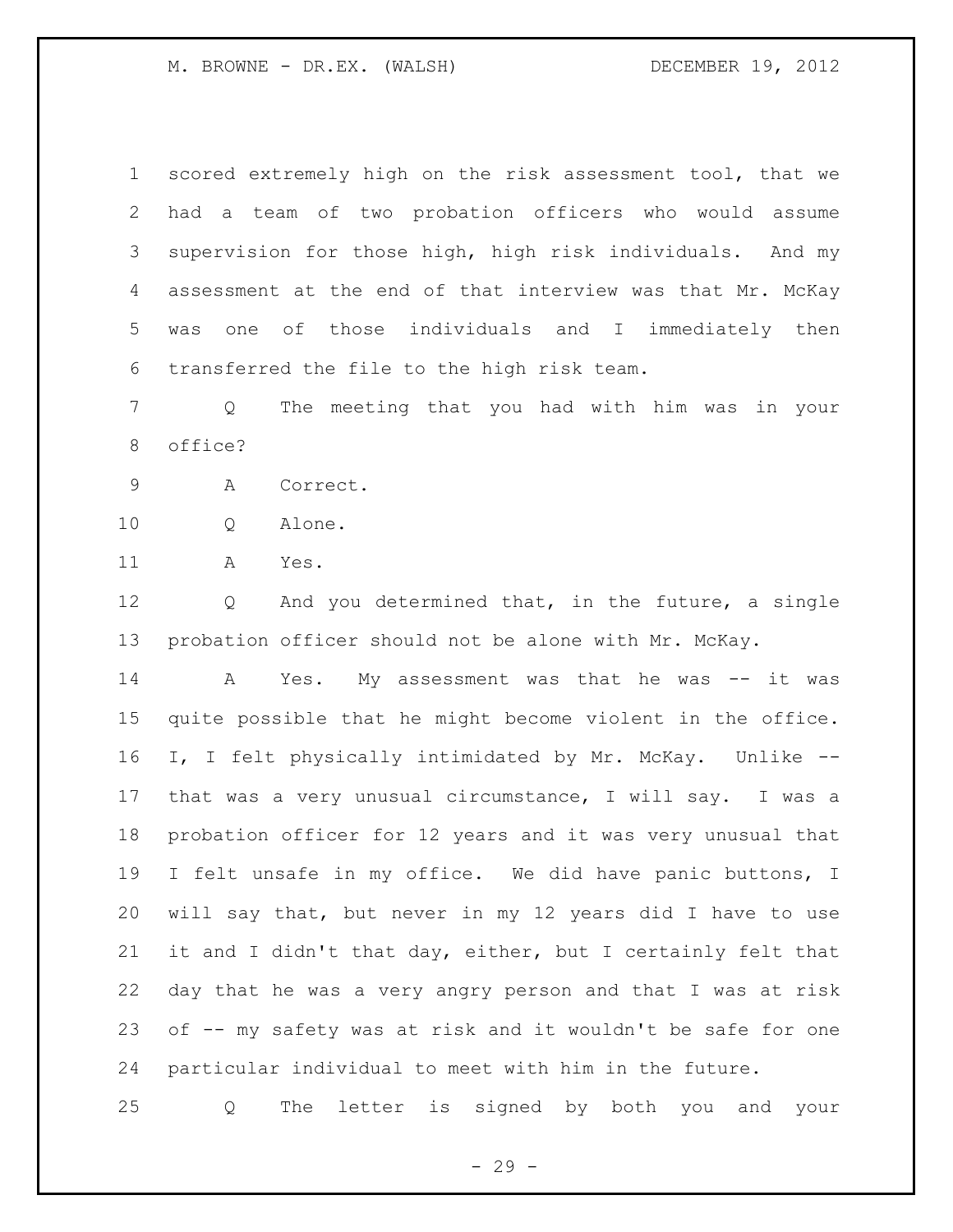M. BROWNE - DR.EX. (WALSH) DECEMBER 19, 2012 M. BROWNE - CR-EX. (MCKINNON)

supervisor. Was that common?

| 2     | No. I think this case prompted some alerts in<br>A          |
|-------|-------------------------------------------------------------|
| 3     | the office. It was unusual and such -- because it was       |
| 4     | unusual, it would have triggered a conference, a meeting    |
| 5     | with myself and my area director, and the letter then would |
| 6     | have been written under both signatures in order to give it |
| 7     | some strength.                                              |
| $8\,$ | MS. WALSH: Thank you. Those are my questions.               |
| 9     | There may be questions from others.                         |
| 10    | THE WITNESS: Thank you.                                     |
| 11    | THE COMMISSIONER: All right. Mr. McKinnon?                  |
| 12    |                                                             |
| 13    | CROSS-EXAMINATION BY MR. MCKINNON:                          |
| 14    | Hello, Ms. Browne. My name is Gordon McKinnon.<br>Q         |
| 15    | I'm the lawyer for the department and Winnipeg CFS, and my  |
| 16    | notes are all over the place so I may just take a minute to |
| 17    | organize myself.                                            |
| 18    | THE COMMISSIONER: Take your time.                           |
| 19    |                                                             |
| 20    | BY MR. MCKINNON:                                            |
| 21    | You gave evidence with respect to what I sort of<br>Q       |
| 22    | see as three distinct areas, and I'm going to talk to you   |
| 23    | about two of those. I'm not going to talk to you about      |
| 24    | your assessment of Mr. McKay. But in terms of the other     |
| 25    | areas you gave evidence, first of all, the concept of the   |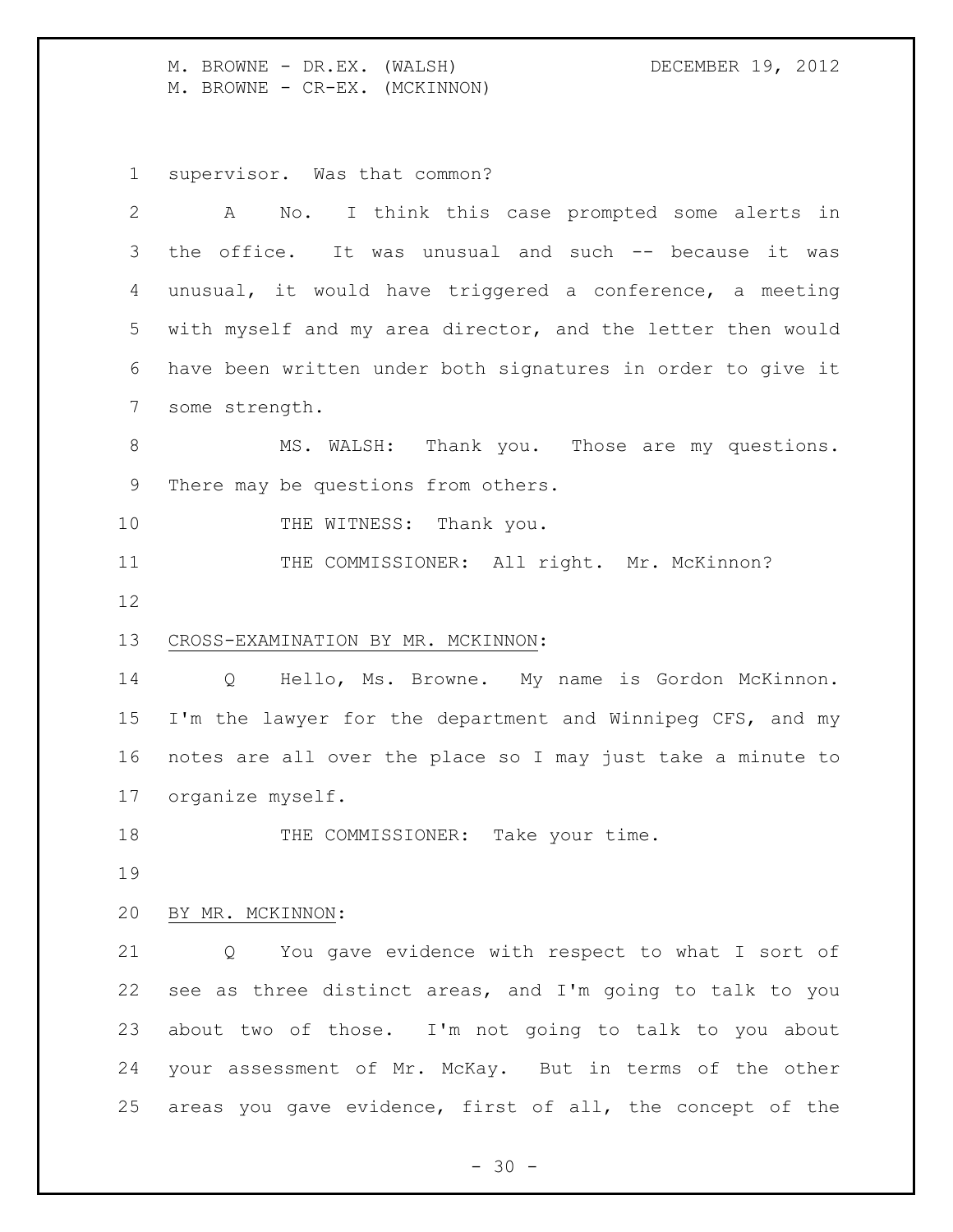registration of social workers, the Commissioner asked you a very direct question and I think he hit the nail right on the head and I, I want to explore that a little bit. He -- his question, according to my notes, was, What's the holdup? And, and you, I think, delicately tried to give some background as to some of the issues that are, are vexing the implementation of this new legislation. I, I just wanted to explore that a little bit. Again, I think it might be helpful to the Commissioner to understand what some of these issues are -- and I know I'm putting you a bit on the spot, because I'm asking you to articulate what other people's objections are, not necessarily your own. Is that fair?

A Yes.

 Q And my notes get a little sketchy in terms of exactly what the problems were, but as I understood it, there, there was sort of -- there's more than, than two camps in terms of this legislation. There are some that feel that the legislation should go farther, there are some that feels -- that go too far, and it's hard to find some middle ground. Is that fair?

A Yes.

 Q And my understanding is that one of the camps that's, that's troubled by this legislation and the implementation of this legislation is, is a group that

 $- 31 -$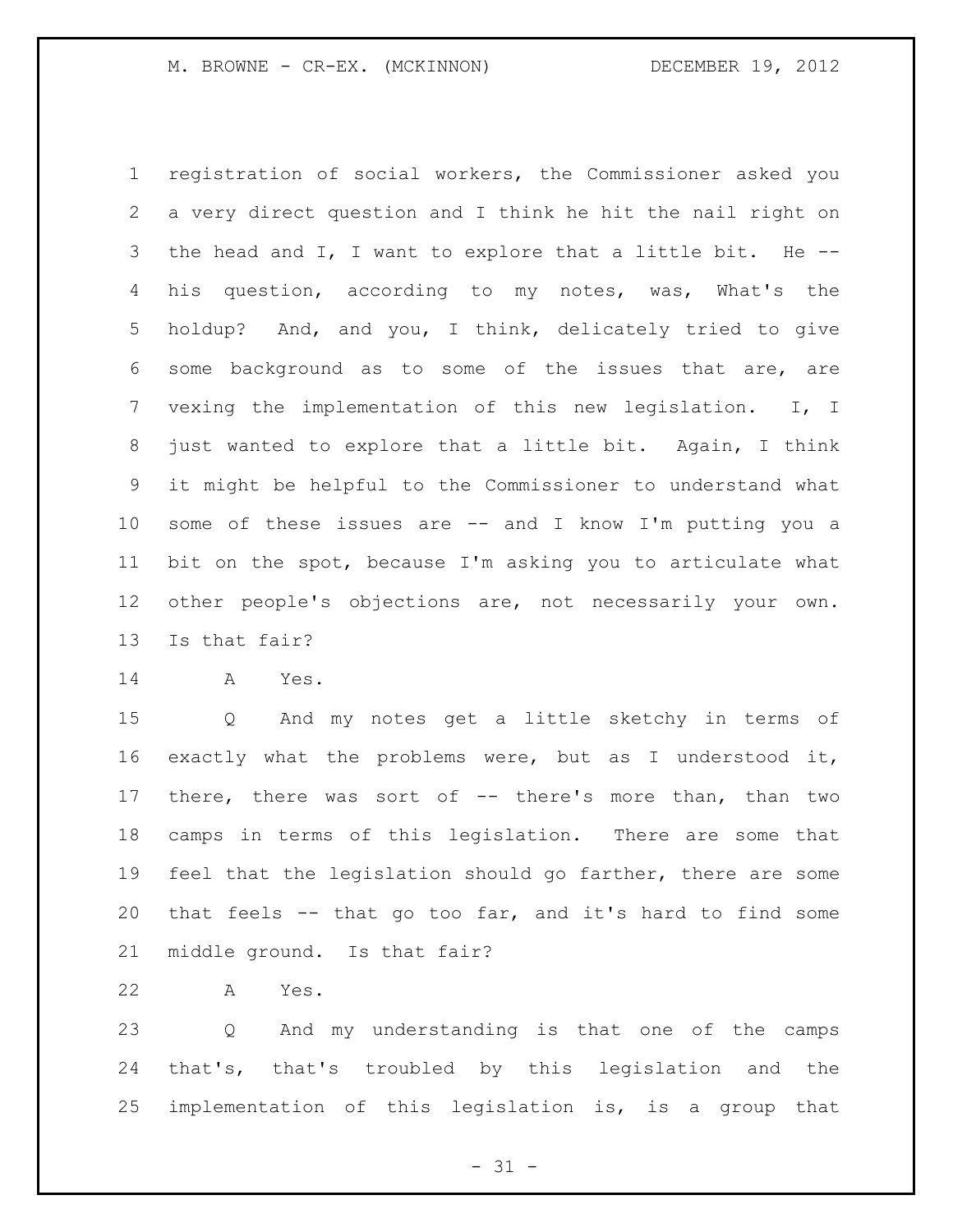M. BROWNE - CR-EX. (MCKINNON) DECEMBER 19, 2012

 calls itself the Aboriginal Social Workers Society in Manitoba. Do you know that group?

A Yes.

 Q And they made presentations at the time the bill was introduced and I suspect they continue to make representations. I don't know that, but I suspect that they have some concerns about the, the fundamental issues that might arise out of this regulation of social workers --

A Yeah.

Q -- registration of social workers.

A Yes, I --

Q Is that fair?

A Yes, I think so.

 Q And again, it's not -- I don't want to put you in the position of having to articulate somebody else's position, but my understanding is that they have expressed concerns related to whether there would be a culturally appropriate review process. Is that what your understanding of their concern is?

 A They've raised a number of concerns. That's certainly one of them.

 Q And, and what are some of their other concerns? A Some of their other concerns have been the representation on the college board of directors, that it

 $- 32 -$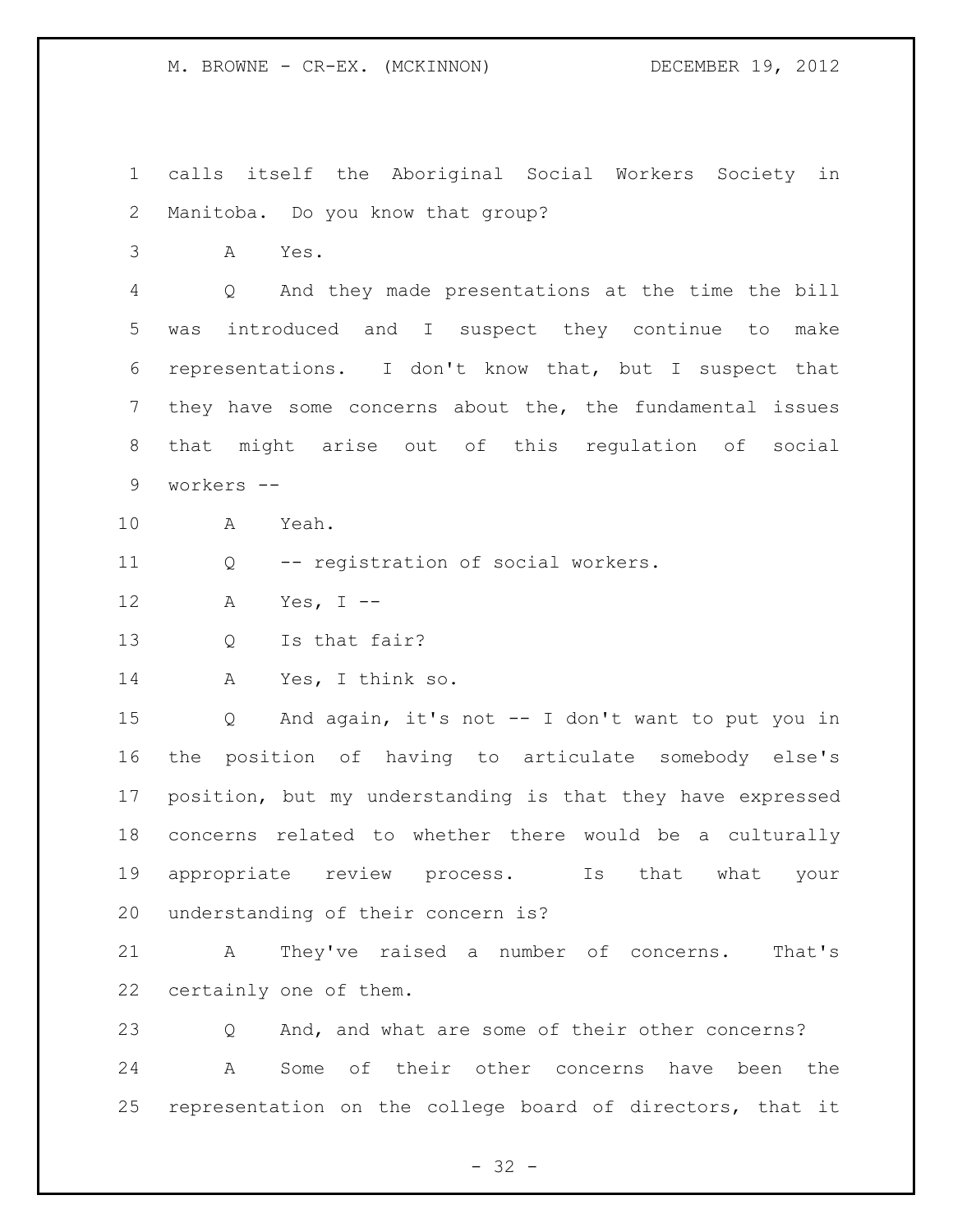M. BROWNE - CR-EX. (MCKINNON) DECEMBER 19, 2012

 would not -- that right now it's a geographic based composition and it doesn't reflect the need, in their view, for aboriginal board representation, so they have difficulty with that.

Q Okay.

 A Let me think. There's been a view advanced by members of that group that, in fact, there really ought not to be one college, that, in fact, there ought to be an aboriginal college, if there's going to be regulation of social work at all, that there should be two colleges. One, the one that is before us under the Social Work Profession Act, but that, that in addition to that there should also be a college for aboriginal practitioners. So that's another view that's been put forward.

15 But generally, I think your, your first point, that they're concerned that, that the college and all of its facets may not be culturally appropriate for aboriginal social workers and aboriginal clients, which they've made the argument are vastly overrepresented in many sectors of social work, that those are concerns for them with regard to the existing legislation.

 Q And my understanding -- again, I, I don't necessarily advocate these positions but I think it's important for the Commissioner to understand that there are some complex issues here, so I'm just going to put to you

- 33 -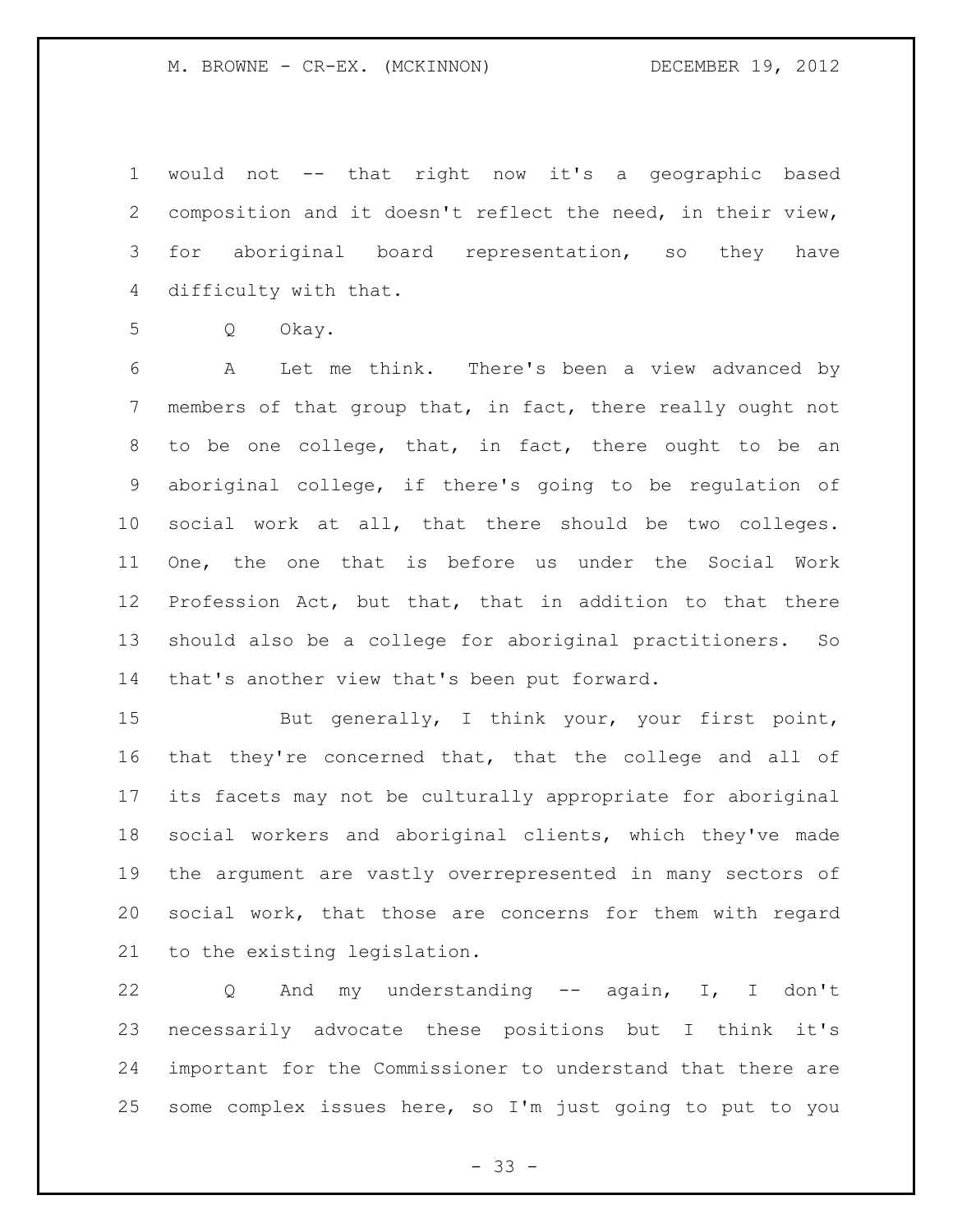M. BROWNE - CR-EX. (MCKINNON) DECEMBER 19, 2012

 my understanding is that some of the aboriginal social workers, this group in particular, they have a concern that the perspectives and practices and values and beliefs of aboriginal people, they want to or, or, or are striving to develop and implement culturally relevant practices and standards which they may see as different from what I'm going to call Eurocentric values and practices. That's another issue that, that the group is struggling with?

 A That's an issue that they have advanced, yeah. Q And, and they see the board of this college as being primarily representing what I'm going to call the majority culture, not --

A Yes.

 Q -- not their aboriginal culture. That's their concern.

A That's right.

 Q Now, my understanding is that one of the sections of the act has been proclaimed. And when I say the act, it's the new act --

A Um-hum.

 Q -- 2009 act. And the section that's been 22 proclaimed is the one  $-$ - I can't find the number right now, but it's the one --

A It's 77.

Q Seventy-seven?

- 34 -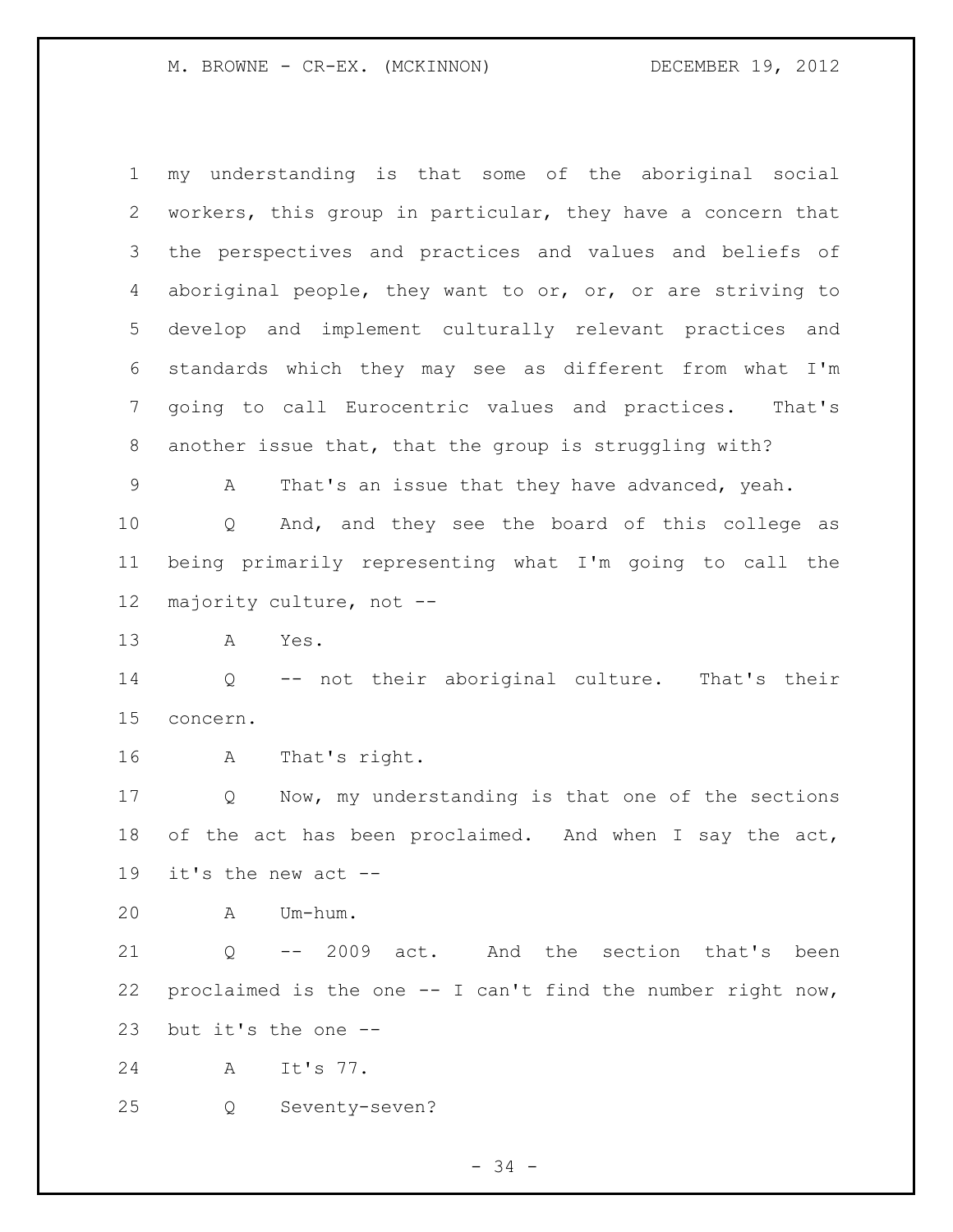1 A Um-hum.

 Q It allows the Lieutenant Governor in Council, which is, which is the Cabinet -- it allows it to appoint the interim board for the purpose of developing regulations that would address some of these issues that we've just spoken about. A Yes. Q Yes? And, and appointed as chair of that board is a prominent aboriginal leader. A Yes. Q And that's what they're working on today, is to try and bridge this gap or this gulf. Is that your understanding? A My understanding is that the, the transition board's mandate is to create bylaws and regulations for the college. Q And, and this would be one of the issues that would have to be addressed in those bylaws and, and regulations. A Yes. Q And is it your understanding that that's, in part, part of the delay? A Yes. Although the transition board members were not appointed until April 2012 and the act passed in October 2009.

 $- 35 -$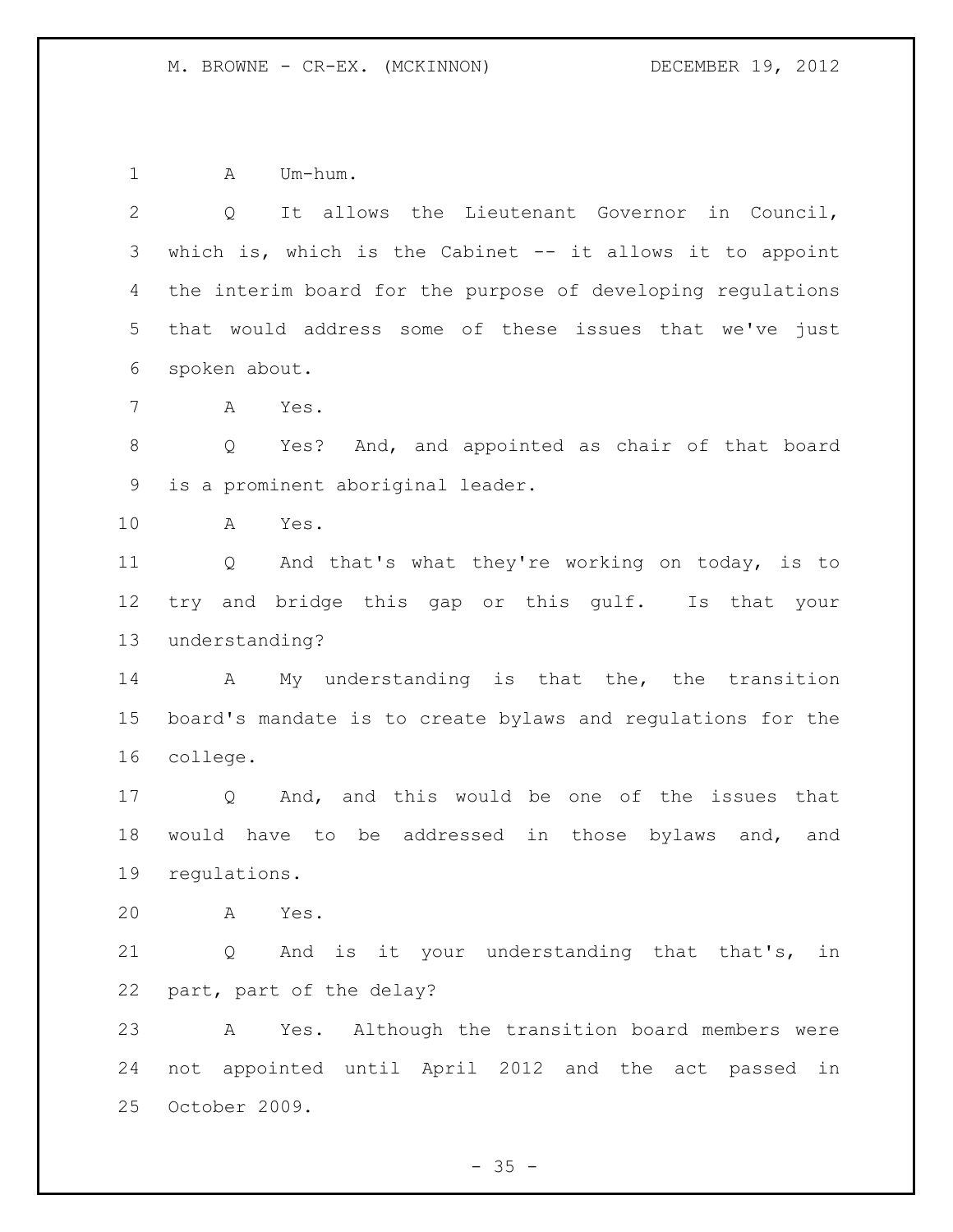```
1 Q So it's taken them some time to get there. 
2 That's your point.
```
A Yes.

 Q Okay. Now, I don't know if, if you've addressed this issue in your current organization, the -- sorry, I don't have it in front of me -- Manitoba ...

A Institute of --

Q Institute --

9 A -- Registered Social Workers.

 Q -- for registered social workers. But have you addressed the problem -- firstly, let me back up. My understanding that there's relatively few child protection workers that are registered members of your organization.

 A That's true. I, I did a quick check before this Inquiry, and I believe there was approximately 60 people who self-identify as working in Child and Family Services, slightly larger group if you include child protection, because there are other agencies that are not Child and Family Service.

Q Right.

 A So that's approximately seven percent, which I think is quite underrepresented, given the number of people -- social workers who work in child welfare.

 Q Right. And, and my understanding from your annual report is that it's about 60, so that's the same

 $- 36 -$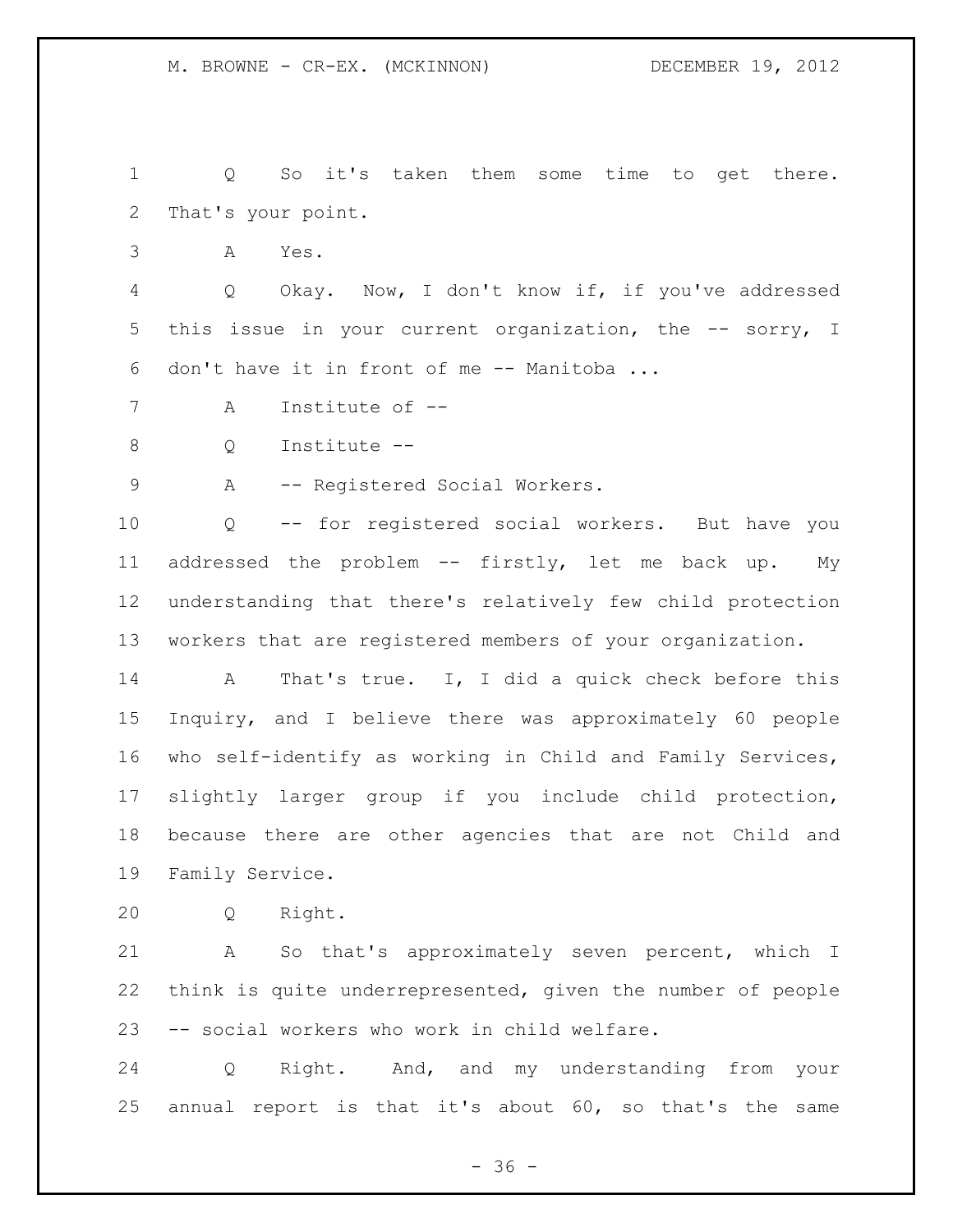M. BROWNE - CR-EX. (MCKINNON) DECEMBER 19, 2012

number that you just cited.

A Oh, okay.

Q Yeah.

A Yeah.

 Q And, and if that letter that was referred to a moment ago from the 11 social workers is correct, there's probably over a thousand social workers doing child protection work in Manitoba, if that letter is correct.

A Um-hum.

 Q But what we're talking about then is a very small percentage are registered with your current organization.

A Correct.

 Q And, and in terms of that group, have you struggled with or had to deal with the issue of how child protection workers can protect themselves when they are complained against because the information on a child protection file is confidential and can't be disclosed? Have you dealt with that issue? Have you struggled with that issue? Do you have any understanding of that issue?

 A Um-hum. Yes, we have dealt with that issue. We did have one complaint that I can specifically recall, where there were concerns about confidentiality and sharing 23 information. That's one of the reasons why we, as an organization, are really in favour of the new legislation because our old act from 1966 does not give us as an

- 37 -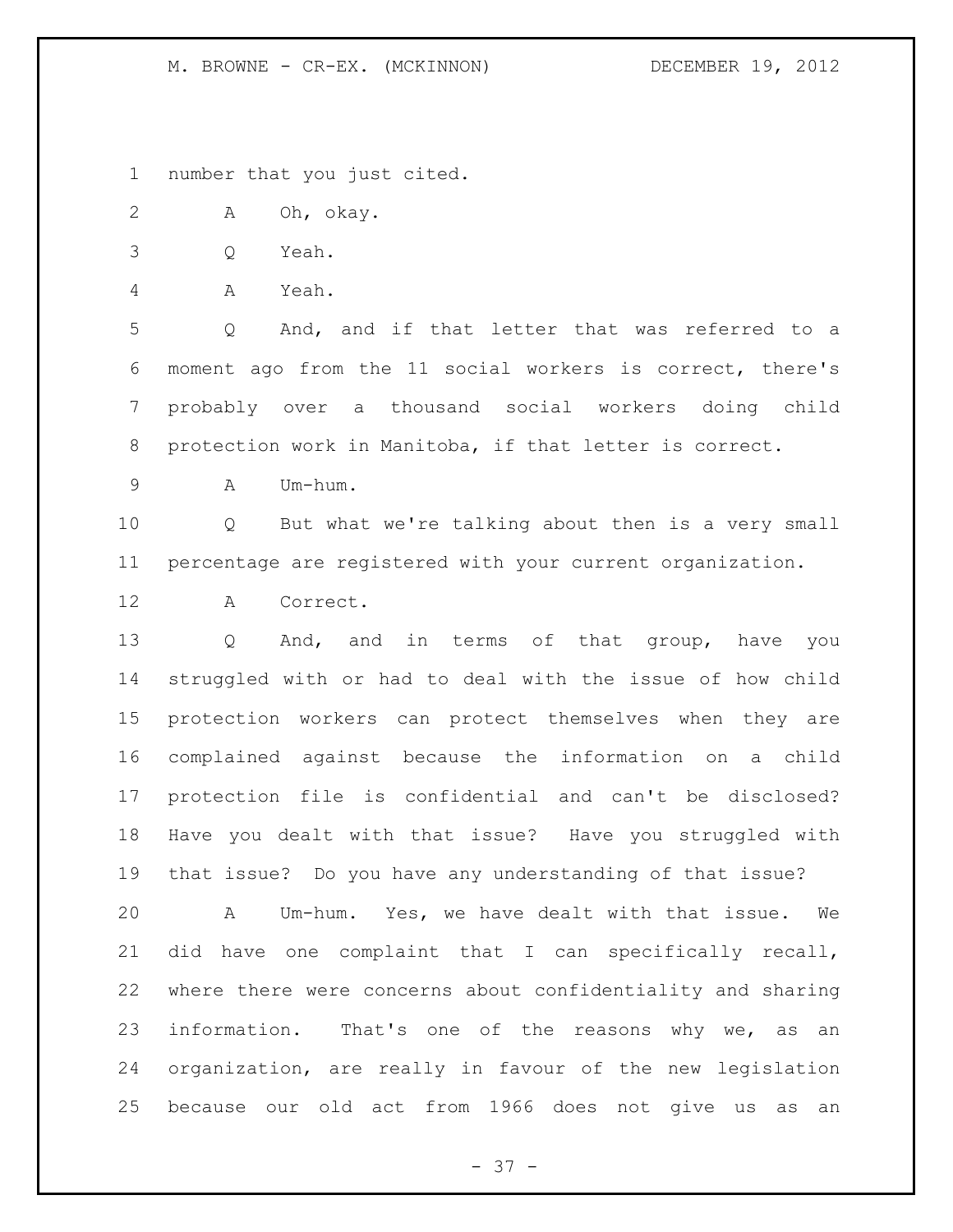M. BROWNE - CR-EX. (MCKINNON) DECEMBER 19, 2012

 organization much latitude in order to fully investigate matters. It doesn't set out enough latitude to do that and so, yes, we have run into that problem and certainly we think that there should be a way for regulatory bodies to be able to access even confidential records in the course of an investigation against a registered social worker, but we would likely need more powerful legislation to be able to do that. Q And when you say more powerful legislation, that is more powerful than in the current Bill 9? A Well, Bill 9 would be far better than what we currently have. We're not subject to the conditions of Bill 9. We're -- 14 Q I understand that. A Yeah. Q You're dealing with the old act. A Yes. Q I guess the question I'm asking you is, does the new bill, Bill 9 which is not yet proclaimed -- A Yes. Q -- when it's proclaimed, won't this still be a problem, that, that child protection workers have this unique issue that the file information which might support their action -- A Um-hum.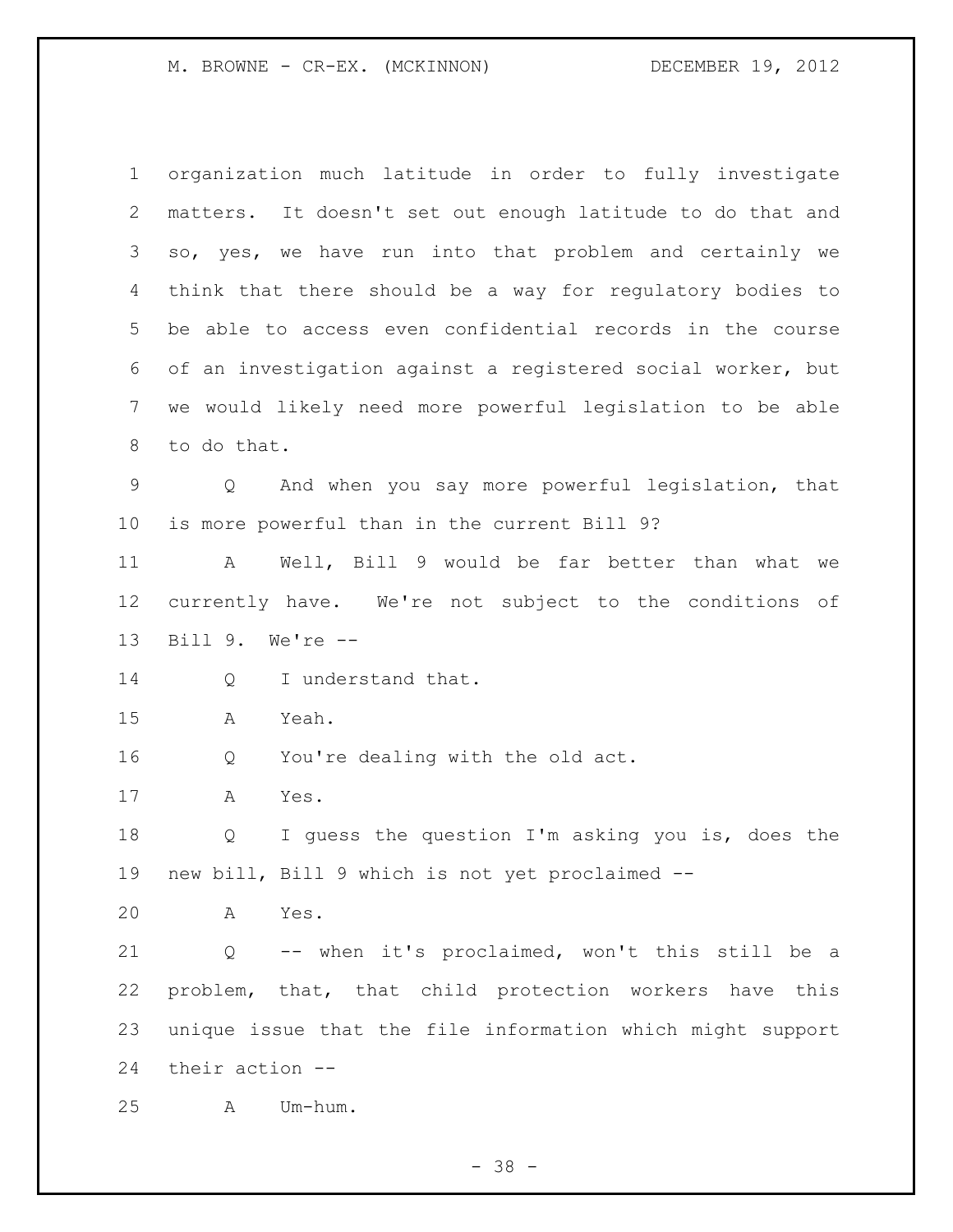Q -- can't be used because it's protected by confidentiality provisions?

 A I, I'm unable to answer that because my understanding would be that we would still as a regulatory body be able to access that information, but since the bill is not in effect, I don't know how it would play out.

Q You, you haven't dealt with it yet.

A Yes.

 A And one of the things that -- and this is -- you know, I think everybody in this room has dealt with this because we've had to deal with it for this Inquiry, which is how to get access to confidential information so that it can be used outside of a mandated agency. There's special protection in the Child and Family Services Act for sources of referral, what they call informants in that legislation. And have you addressed your mind to the possible mischief that could result if someone complained to a regulatory body such as a college of social workers and the information that the person complained against needs to rely upon to justify their action is information they receive from an informant? That will present, I'm suggesting, a problem in that the complainant can't know who this informant is. It will put that informant at risk.

A Um-hum.

Q So what, what I'm suggesting to you is that there

- 39 -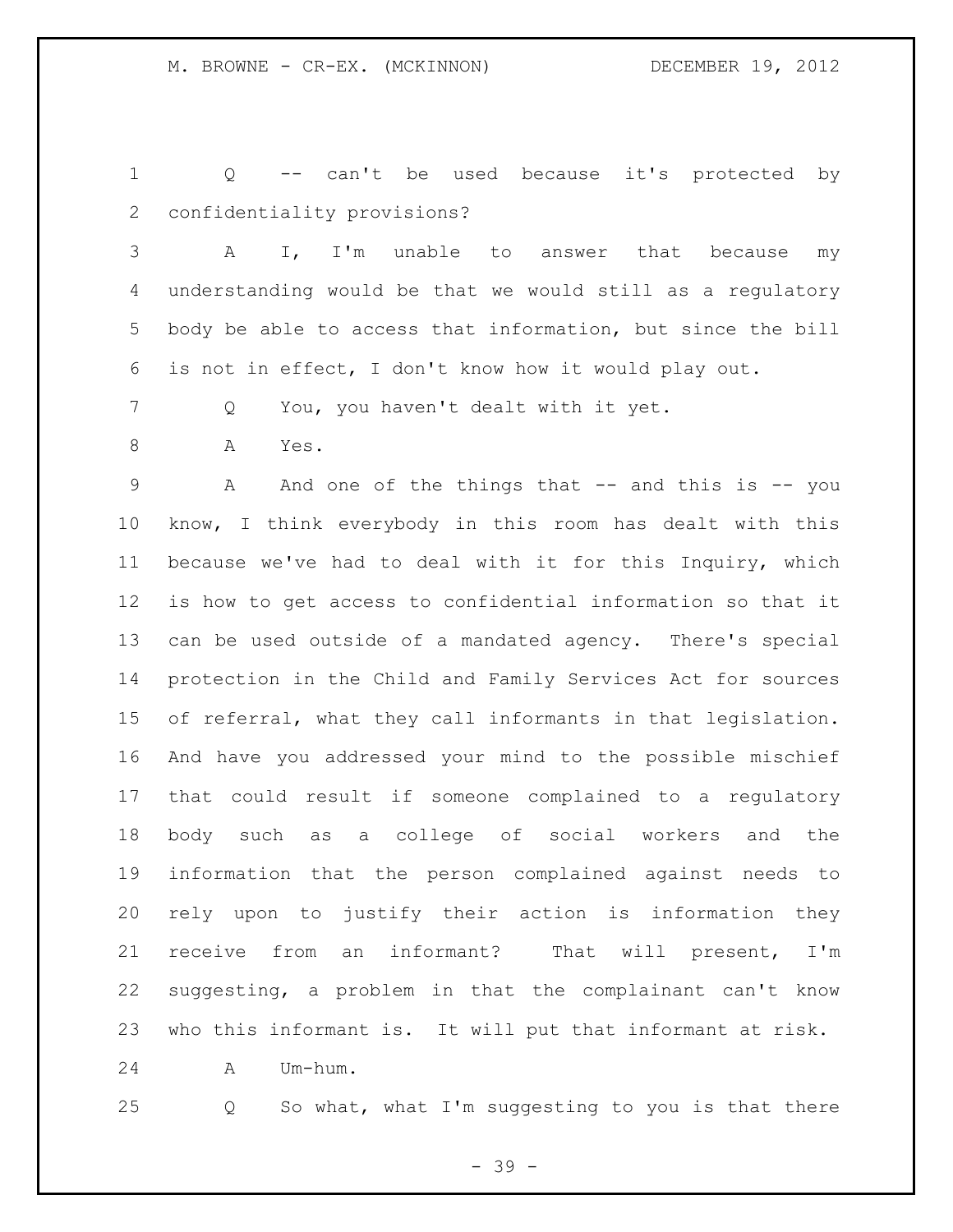### M. BROWNE - CR-EX. (MCKINNON) DECEMBER 19, 2012

 are unique problems in child protection that wouldn't present themselves, for example, in healthcare. Is that something that you'd be prepared to acknowledge?

 A Well, I think there are unique problems in every sector of practice, not just child welfare. And I would take my lead from the other regulatory bodies in social work across Canada who are able to regulate social workers who work in child welfare and they're not excluded from investigations and complaints. And so I would assume -- and again, this act is not yet in force, so I don't know how it will play out, but my hope and assumption would be that we would be able to carry out complaints against people working in child welfare under the new act and that we would have to deal clearly with the sources of referral, as you suggested. And I think that those sources of referral and the problems that they could create could come from other sectors of social work practice as well.

18 Q I hear what you're saying about other sources, but my understanding, for example, in healthcare is that the, the information on a patient's file belongs to the patient. The patient has the right of access. The difference in, in child protection is the information does not belong to the subject of that child protection proceeding. They're not entitled to access, so that there, there is a difference between healthcare and child

 $- 40 -$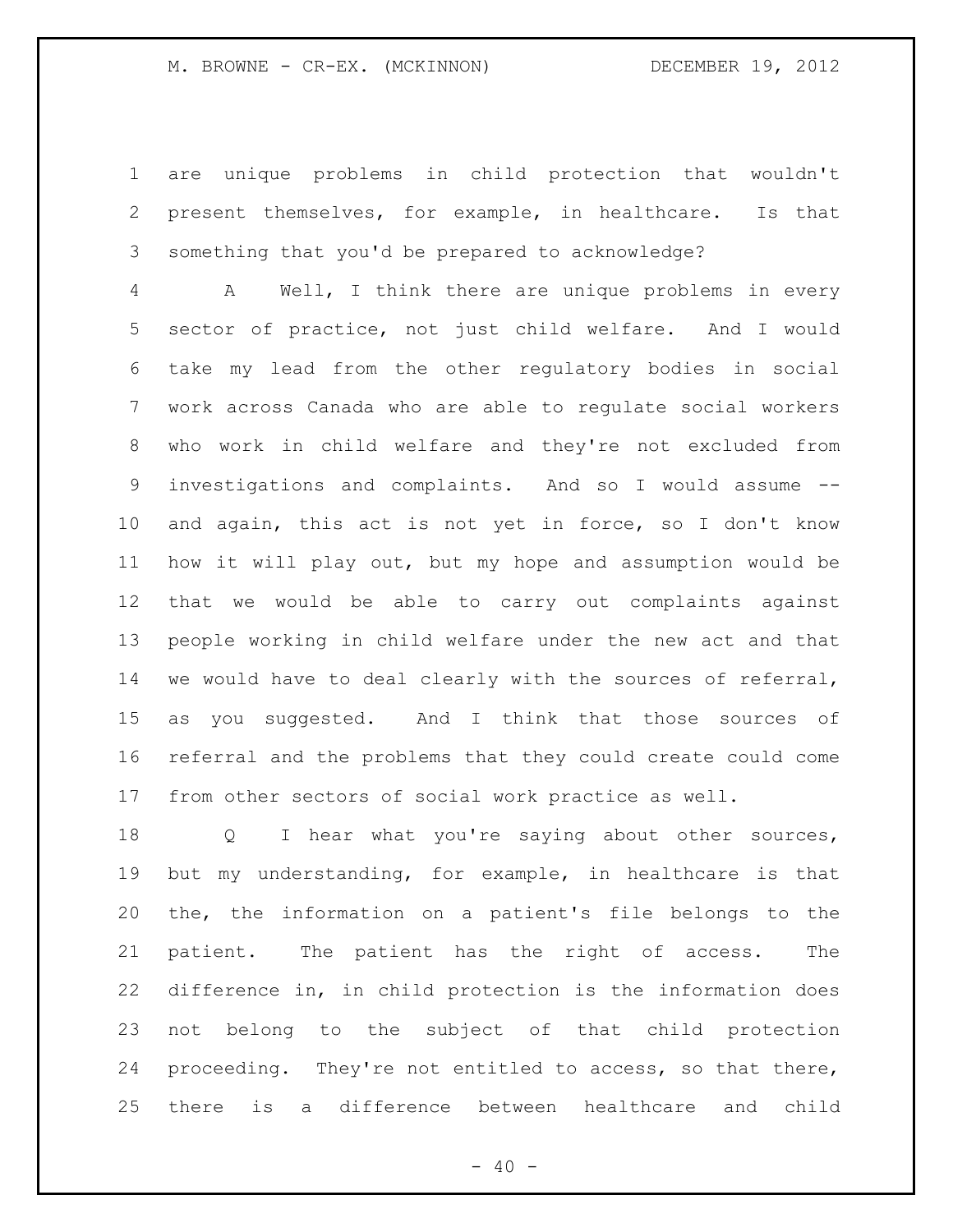protection, and I'm just wondering if, if you acknowledge that.

 A I'm not aware of that, but I accept it if that's the case. I guess what I would say is that in some other fields of practice -- let's say, probation, which we've discussed -- I think the file would also belong to the agency, the probation office, the parole office, and I'm not sure that the client would always be able or the social worker would always be able to get full access to those documents, either.

 Q Is it fair to say, then, that you haven't formally -- when you said there was one complaint before against a child protection worker --

A Yes.

 Q -- how did you deal with that in, in light of Section 76 of the Child and Family Services Act, which makes it confidential, and Section 18.1, which makes it an offence to disclose the name of a source of referral? Was that a problem for, for the individual complained against?

 A You know, I unfortunately am not remembering the details of that matter so I'm not able to help you with that. I do remember that it was a concern, the issue that you raise, and the ability to access records was a concern. But what I also recall is that that wasn't the only time when we had a concern with accessing full information. It

 $- 41 -$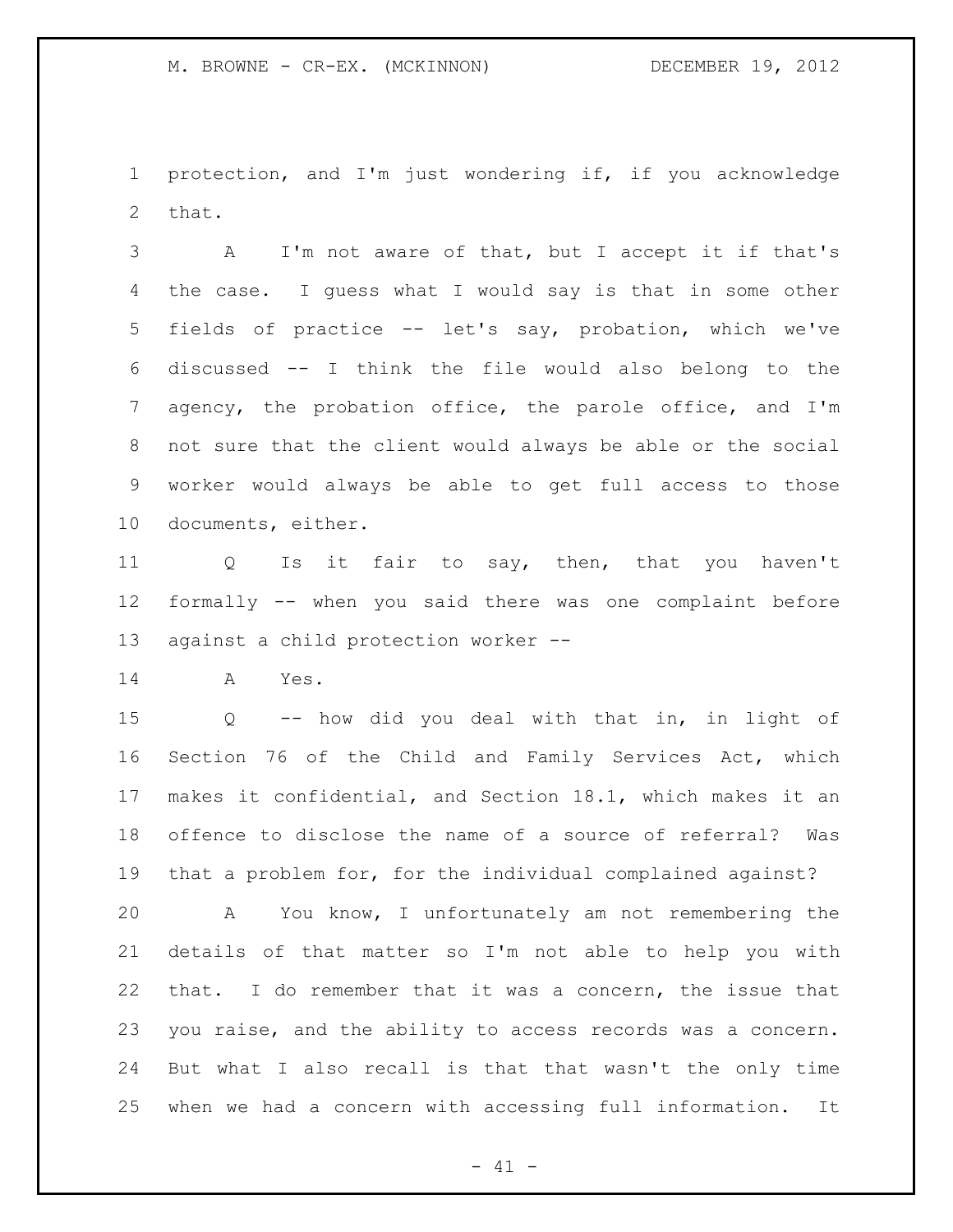M. BROWNE - CR-EX. (MCKINNON) DECEMBER 19, 2012

 seems to me that we had other social workers who worked within government agencies who also had difficulty sharing full documentation, but I don't recall the outcome of the particular complaint that you've asked about.

 Q Okay. That's -- I guess that's the best we can do today.

7 I'm going to move to the letter that was written to you on May 10th, 2006, signed by 11 social workers. Ms., Ms. Walsh read many portions of it to you and she read to you the paragraph where -- I, I don't know that I can find them readily so I'll go by my notes. But the paragraph that referenced the fact that there had been four units in downtown Winnipeg and now there was one.

A Um-hum.

Q You'll, you'll recall that was read to you.

A Yes.

 Q And we heard a lot of evidence in this proceeding about the process of devolution, and so I would infer from that -- and I'm asking if that's your understanding -- that what they were talking about there is the fact that as a result of devolution and the creation of aboriginal agencies and the transfer of files, there are much less -- there are many less cases in Winnipeg being dealt with by that unit. That's why it moved from four units to one. Is that your understanding?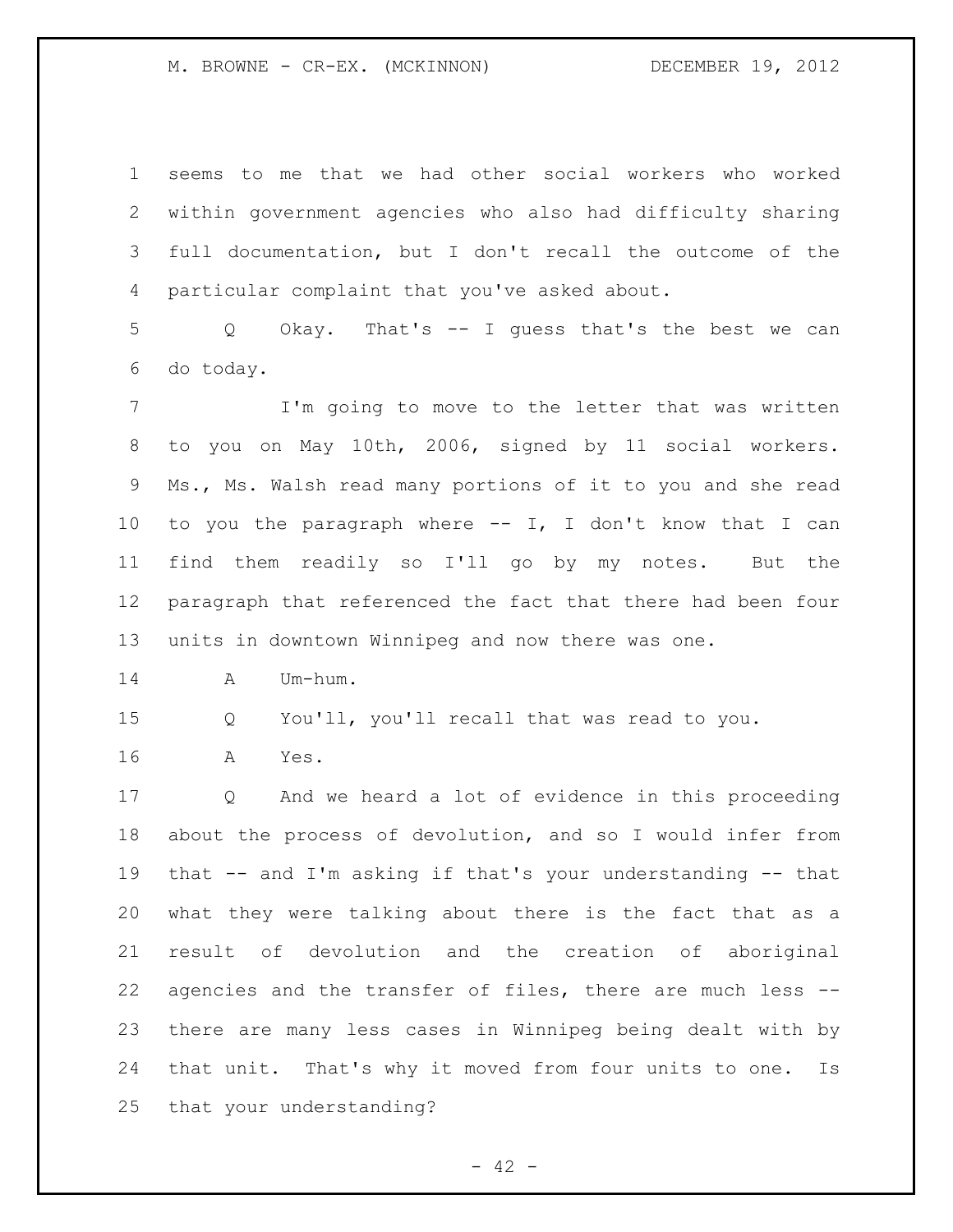A The first part of your statement would be my understanding, that, that because of the process of devolution the, the structure was changed from four offices to one. But I wouldn't have any knowledge about the number of cases. Q Okay. And similarly, when the, the authors of this letter say the forecast does not account for First Nations persons choosing Winnipeg Child and Family Services, you would have no knowledge as to the accuracy of that. A I heard anecdotally during the course of the devolution process -- Q I, I don't want to -- you to tell what you heard anecdotally. I'm asking you if you have any of your own knowledge? A About what? Q Whether -- THE COMMISSIONER: Which part of the letter are you focusing on? MR. MCKINNON: We're talking about the, the forecast as to the number of First Nations people that were going to choose Winnipeg compared to the actual. THE COMMISSIONER: Where is that in the letter? MR. MCKINNON: Ms. Walsh read it to the witness. MS. WALSH: It's in the second paragraph on the

 $- 43 -$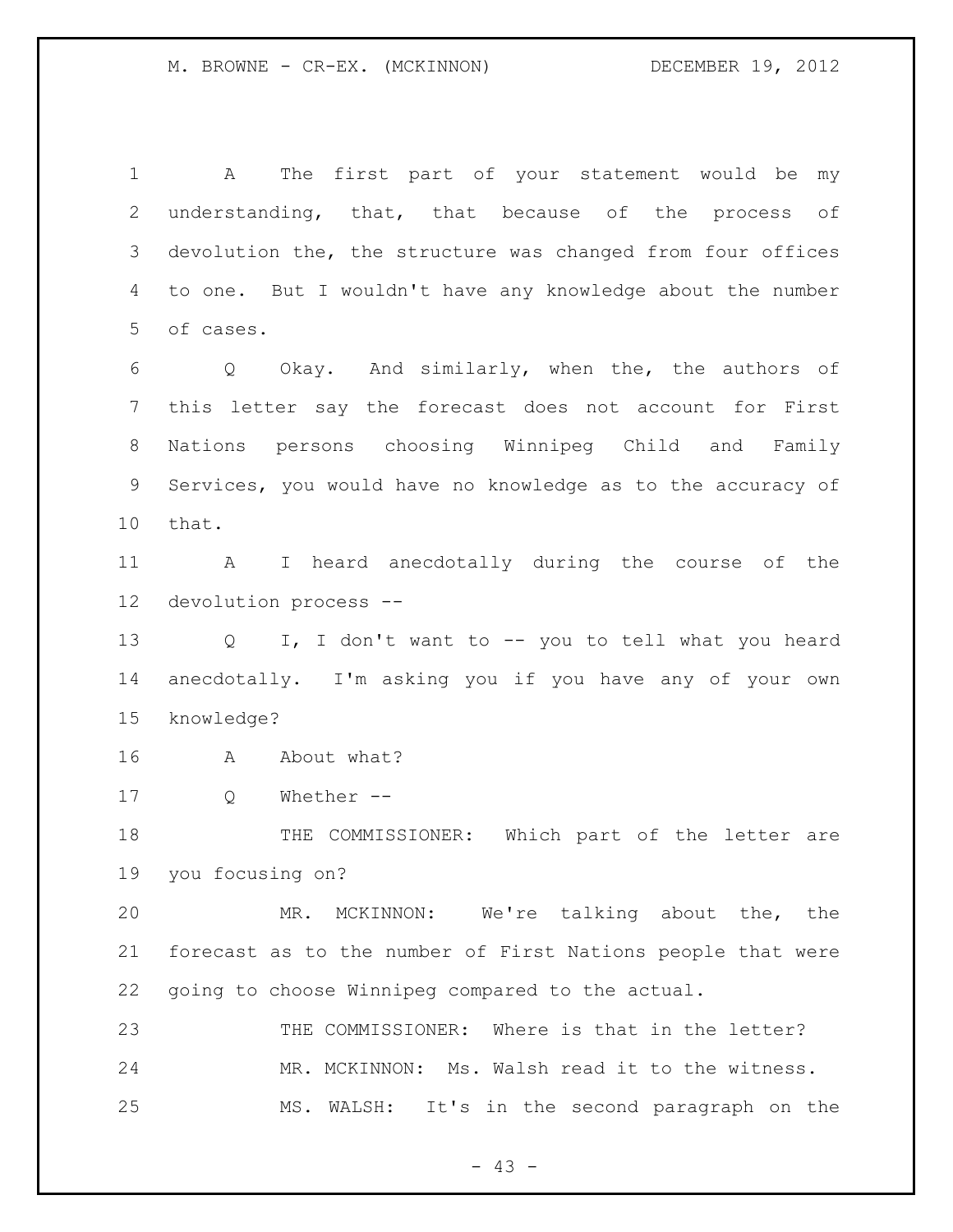M. BROWNE - CR-EX. (MCKINNON) DECEMBER 19, 2012

first page.

| $\mathbf{2}$ | THE WITNESS: If you're asking me am I aware --                       |
|--------------|----------------------------------------------------------------------|
| 3            | MR. MCKINNON: Last, last sentence on the first                       |
| 4            | page, is that it?                                                    |
| 5            | THE COMMISSIONER: Second paragraph, first page.                      |
| 6            | MS. WALSH: The forecast, the second-last                             |
| 7            | sentence?                                                            |
| 8            | MR. MCKINNON: Yes.                                                   |
| 9            | MS. WALSH: Second-last line.                                         |
| 10           | THE WITNESS: So your question to me is do I know                     |
| 11           | whether this is a true statement?                                    |
| 12           |                                                                      |
| 13           | BY MR. MCKINNON:                                                     |
| 14           | My question to you -- yes -- is, is do you have<br>$Q \qquad \qquad$ |
| 15           | any knowledge as to the -- what the, what the forecast was           |
| 16           | and what the actual was?                                             |
| 17           | No.<br>A                                                             |
| 18           | Okay. And in terms of the -- your response to<br>Q                   |
| 19           | this letter, your response was to schedule a meeting?                |
| 20           | Yes.<br>A                                                            |
| 21           | You offered dates or a date?<br>Q                                    |
| 22           | A, a specific date.<br>Α                                             |
| 23           | The authors of the letter weren't available that<br>Q                |
| 24           | date and the matter dropped.                                         |
| 25           | A<br>Correct.                                                        |

- 44 -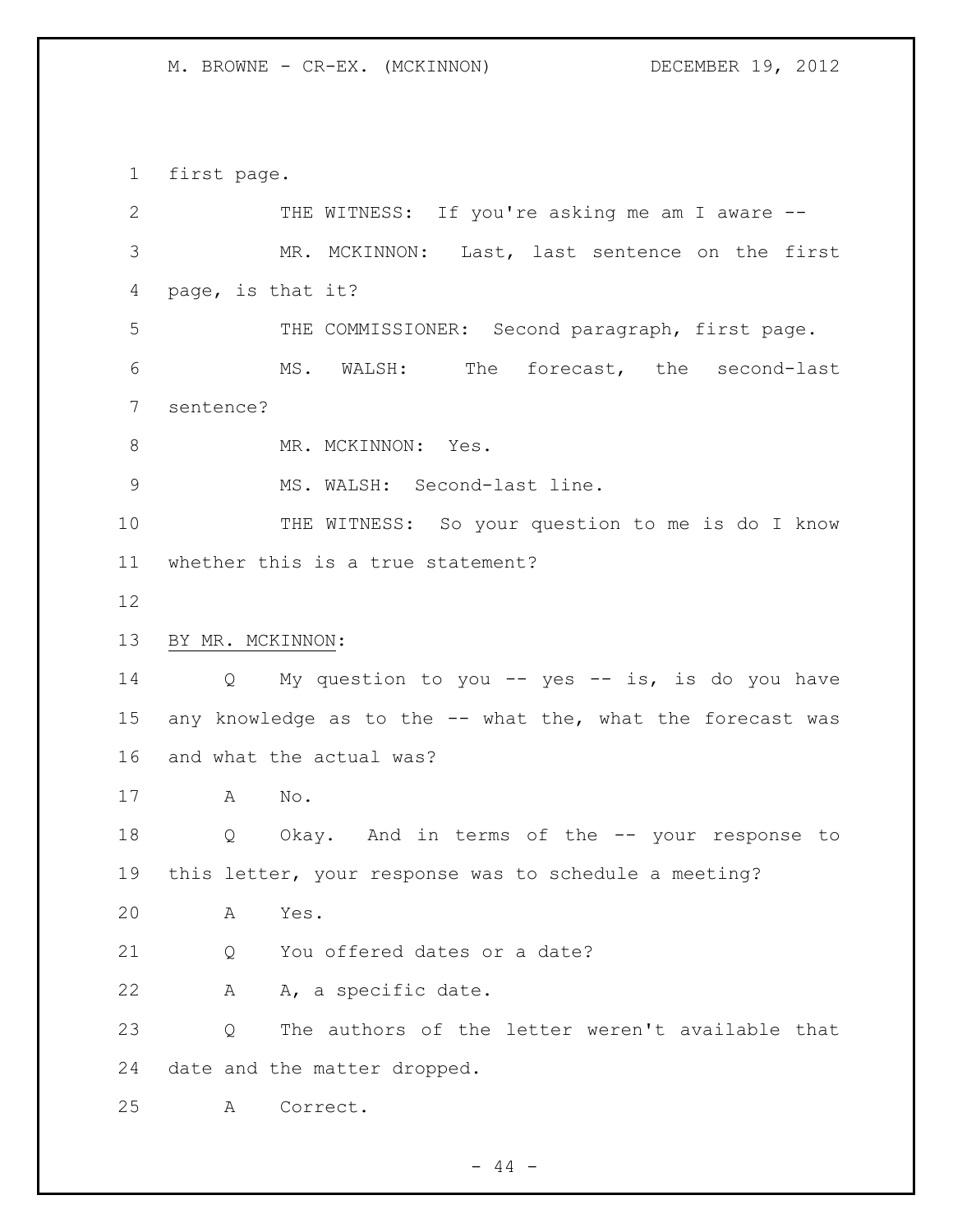MR. MCKINNON: Thank you. I have no other questions. Thank you, Mr. Commissioner. 3 THE COMMISSIONER: Thank you, Mr. McKinnon. You're next, Mr. Gindin? MR. GINDIN: I think so. CROSS-EXAMINATION BY MR. GINDIN: 8 Q Good morning, Ms. Browne. A Hello. Q My name is Jeff Gindin; I represent Kim Edwards and Steve Sinclair. I just have a few questions for you. Just earlier you had said that there was one complaint, I think you talked about, that was received about a social worker. Did that connect in any way to the Phoenix Sinclair matter? A No. Q No. Okay. We've had a number of social workers here who have been asked whether they were registered or not. My recollection is that none of them were registered; I might be wrong by one or so. And not many, if any, of 21 them knew the difference or the benefits. A Um-hum. 23 Q What's your view on that, the fact that they didn't seem to really appreciate that or know what the

difference was?

 $- 45 -$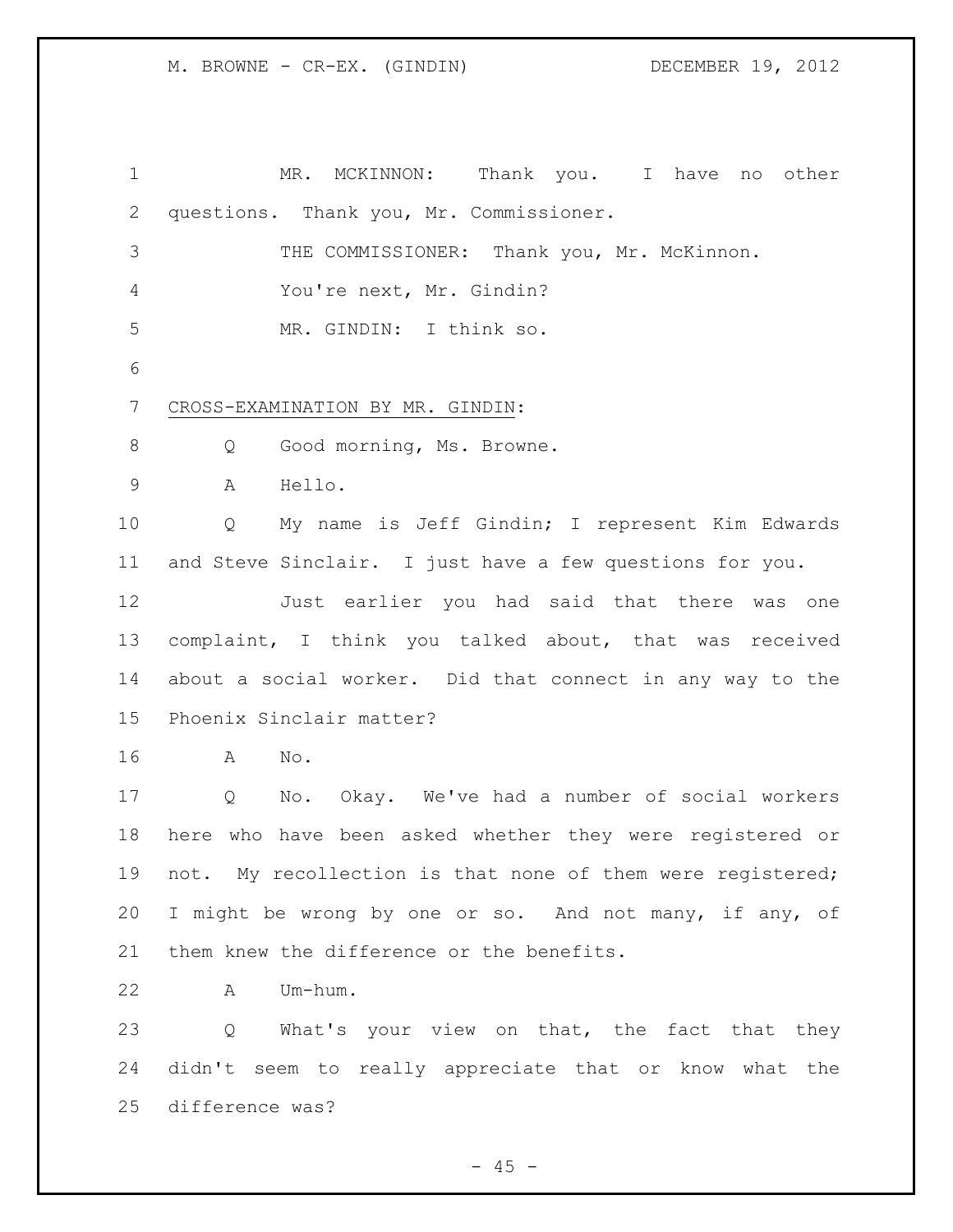1 A Um-hum.

Q Does that surprise you?

 A It's disappointing. I guess my view on it is that a professional identity has to begin, in my mind, in the course of training people for a profession. In the case of social work, as in many other professions, most of that formal training takes place at the university level.

 My view would be that if we had mandatory regulation, if this new piece of legislation was in, in play, that throughout the course of formal education of social workers there would be an emphasis on helping students to understand the role of a professional regulatory body in their life, and that they would leave university with an understanding of the reasons that one would wish to be a member of a regulatory body -- must indeed be a member of a regulatory body -- and what the responsibilities and benefits of, of that would be.

 And I -- and as we don't have that legislation in place and as it's not been, to my knowledge, taught, there's very little emphasis on regulation of social work as a profession in formal university settings, so it's not that surprising to me that a number of social workers wouldn't know the difference.

 Q You mentioned that there was an ethical consultation service --

 $- 46 -$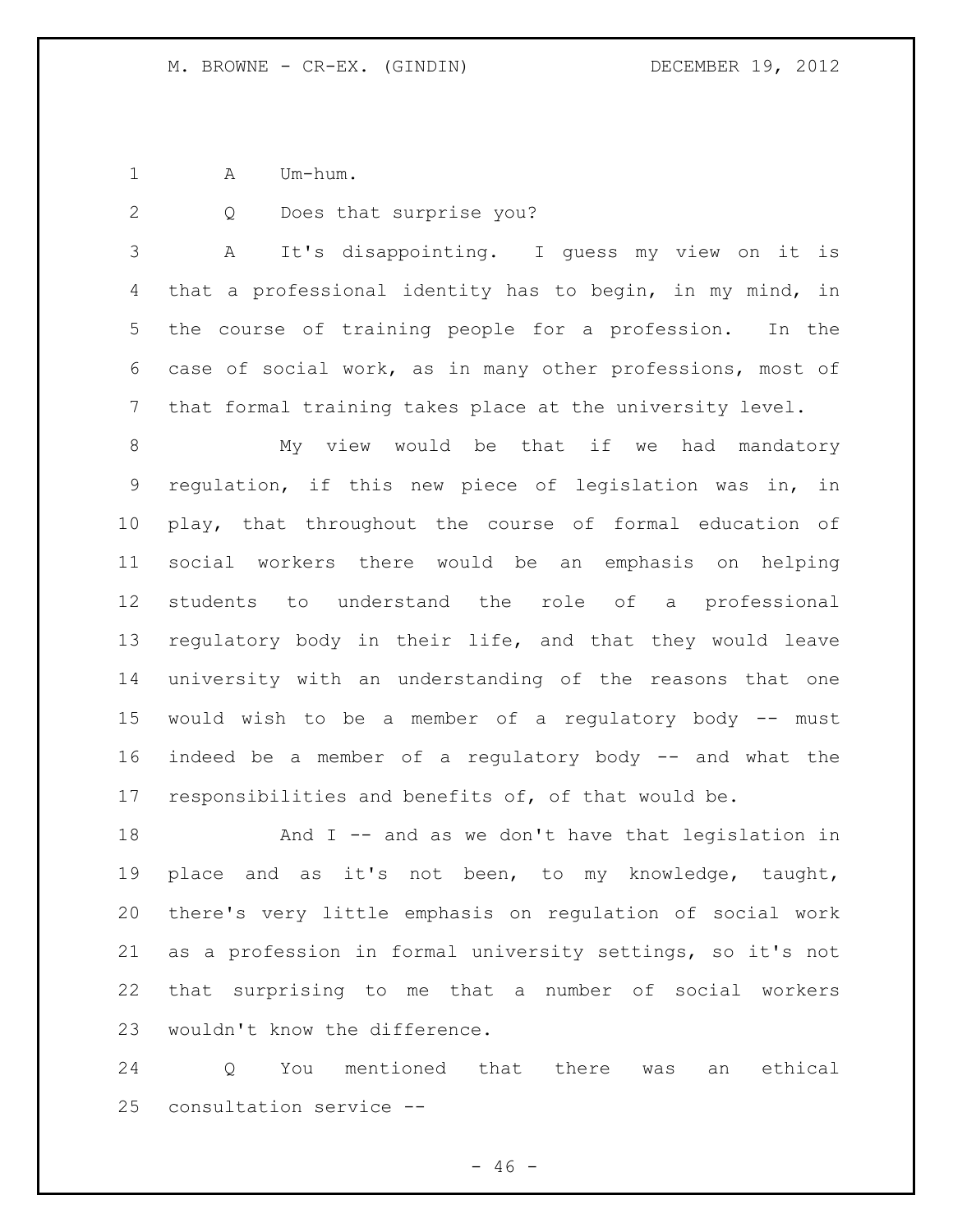A Yes.

| 2               | -- as part of your organization, where people<br>Q          |
|-----------------|-------------------------------------------------------------|
| 3               | might bring forward a particular dilemma or issue. Are you  |
| 4               | able to say whether any issues were brought forward by any  |
| 5               | social workers concerning this particular matter, the       |
| 6               | Phoenix Sinclair case?                                      |
| $7\phantom{.}$  | None. But, but that would then also speak to the<br>A       |
| 8               | fact that since very few of the social workers, as you      |
| 9               | said, involved with this matter are registered, they        |
| 10 <sub>o</sub> | wouldn't be able to access that service because the service |
| 11 <sup>1</sup> | is only available to our members.                           |
| 12              | Another advantage of --<br>Q                                |
| 13              | Α<br>Yes.                                                   |
| 14              | -- being a member.<br>Q                                     |
| 15              | Um-hum.<br>A                                                |
| 16              | All right. I think you said that many social<br>Q           |
| 17              | workers wouldn't meet the requirements for registration as  |
| 18              | it now stands.                                              |
| 19              | I hope I didn't say many. I think I said --<br>A            |
| 20              | Some.<br>Q                                                  |
| 21              | A<br>-- some, um-hum.                                       |
| 22              | And, and what are the main requirements that<br>Q           |
| 23              | wouldn't be met by a good number of the social workers now? |
| 24              | Well, the common educational requirement<br>A<br>to         |
| 25              | become a registered social worker both in Manitoba, and in  |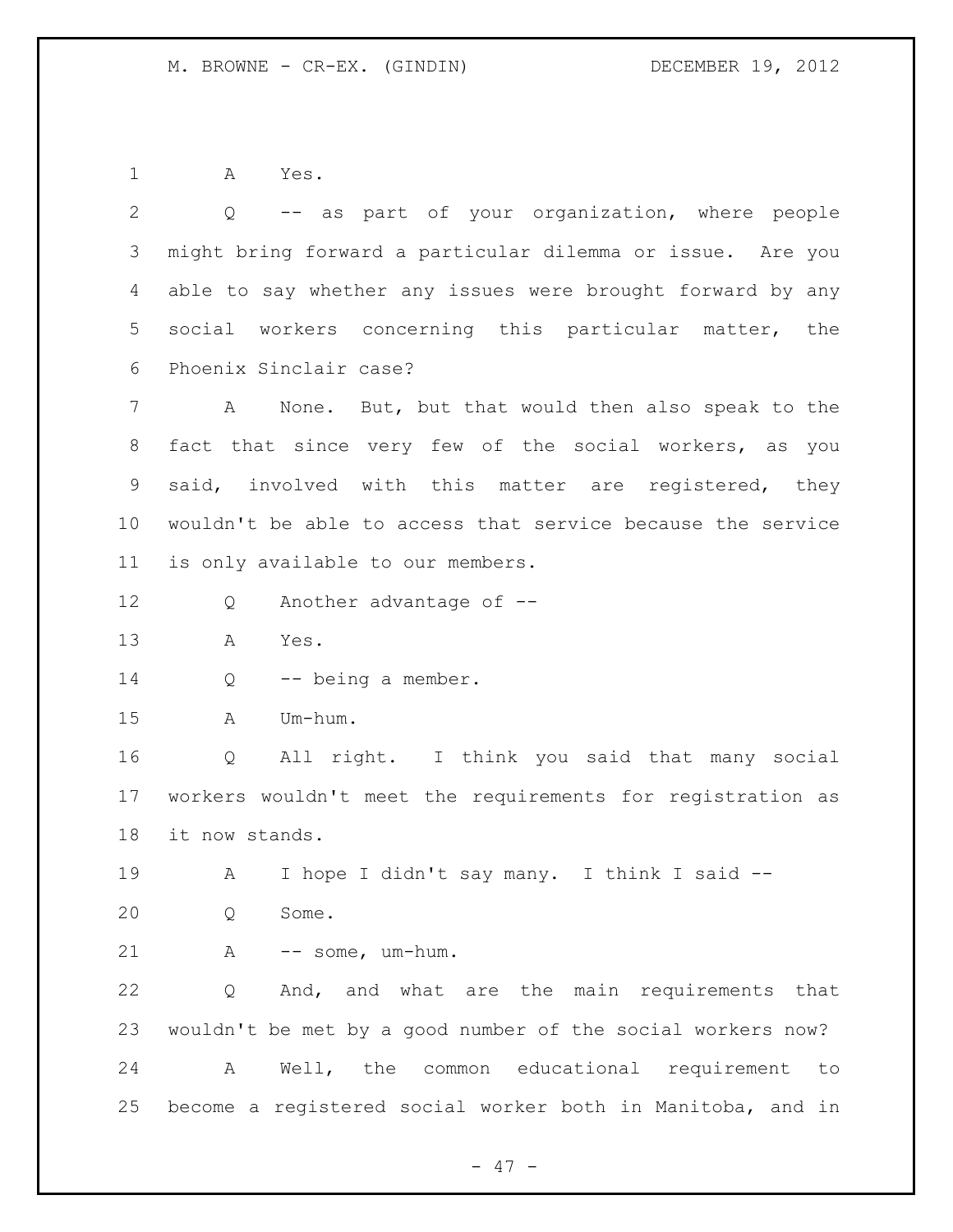M. BROWNE - CR-EX. (GINDIN) DECEMBER 19, 2012

 most other jurisdictions in Canada with the exception of Alberta, is a Bachelor's degree in social work. It's a very clear route of entry to becoming a registered social worker. I understand that in a number of child welfare agencies there are people in addition to those with a BSW who work in the field of child protection, so they might have a Bachelor's degree in sociology, or they might not have a Bachelor's degree, they might have some other kind of training that is social science related, or they might not have that. And so if people do not have a Bachelor's degree in social work, then they wouldn't meet the regular route of entry to become a registered social worker.

 Now, we have developed a substantial equivalency process so that we are able to now look at people who have another combination of similar kinds of education and experience, and under the new legislation there will be a process whereby we can recognize people without degrees and grandparent them into the new college. So there are people that fall short, and generally it would be falling short on the formal education in social work.

 Q So there are many social workers today who may have worked on this case, that you feel wouldn't meet the minimum requirements that you believe they should have.

24 A I don't know that. I, I don't know how many don't have Bachelors of Social Work degrees.

- 48 -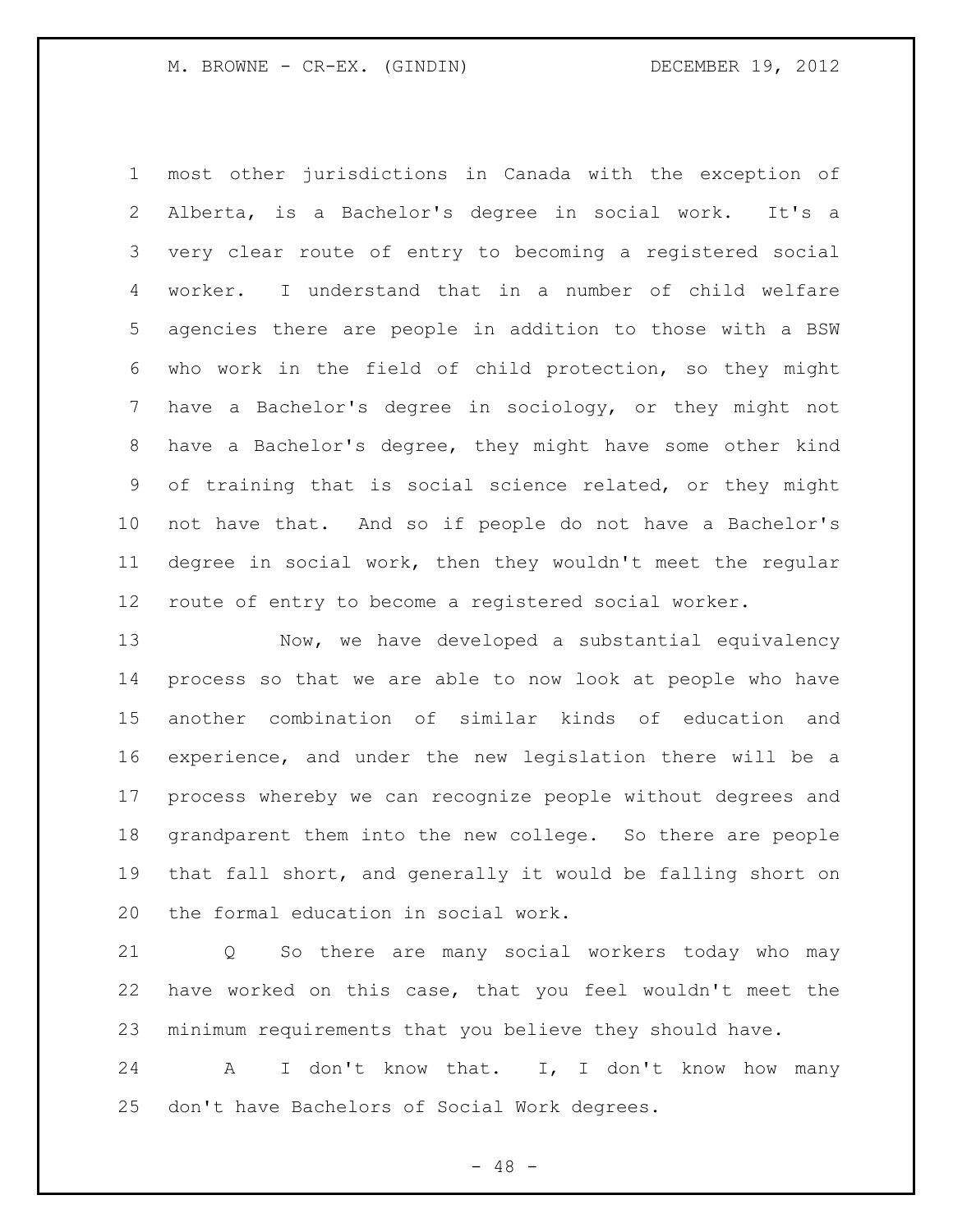Q But you believe that that should be a minimum requirement, to have that degree.

A Yes.

 Q Just, just a few questions about the legislation itself. You talk about provisions with respect to complaints, for example, and I think you said that the board that would hear these complaints, one-third of that board should be non-social workers.

A Yes.

 Q And I take it the reason for that or one of the reasons for that is that you don't necessarily want social workers judging themselves.

A Correct.

 Q Right? Is there a provision in terms of what sort of percentage is required to make a finding of guilt or not guilt on a particular complaint? Is there a unanimous decision that's required or a certain percentage, do you know?

 A I, I can't speak to that because the regulations for the new college and the new act have not been written.

 Q Have you recommended a particular type of vote that would be required to make a finding?

 A I don't recall. I would have to look in my documents.

Q And when you were talking about the kind of

- 49 -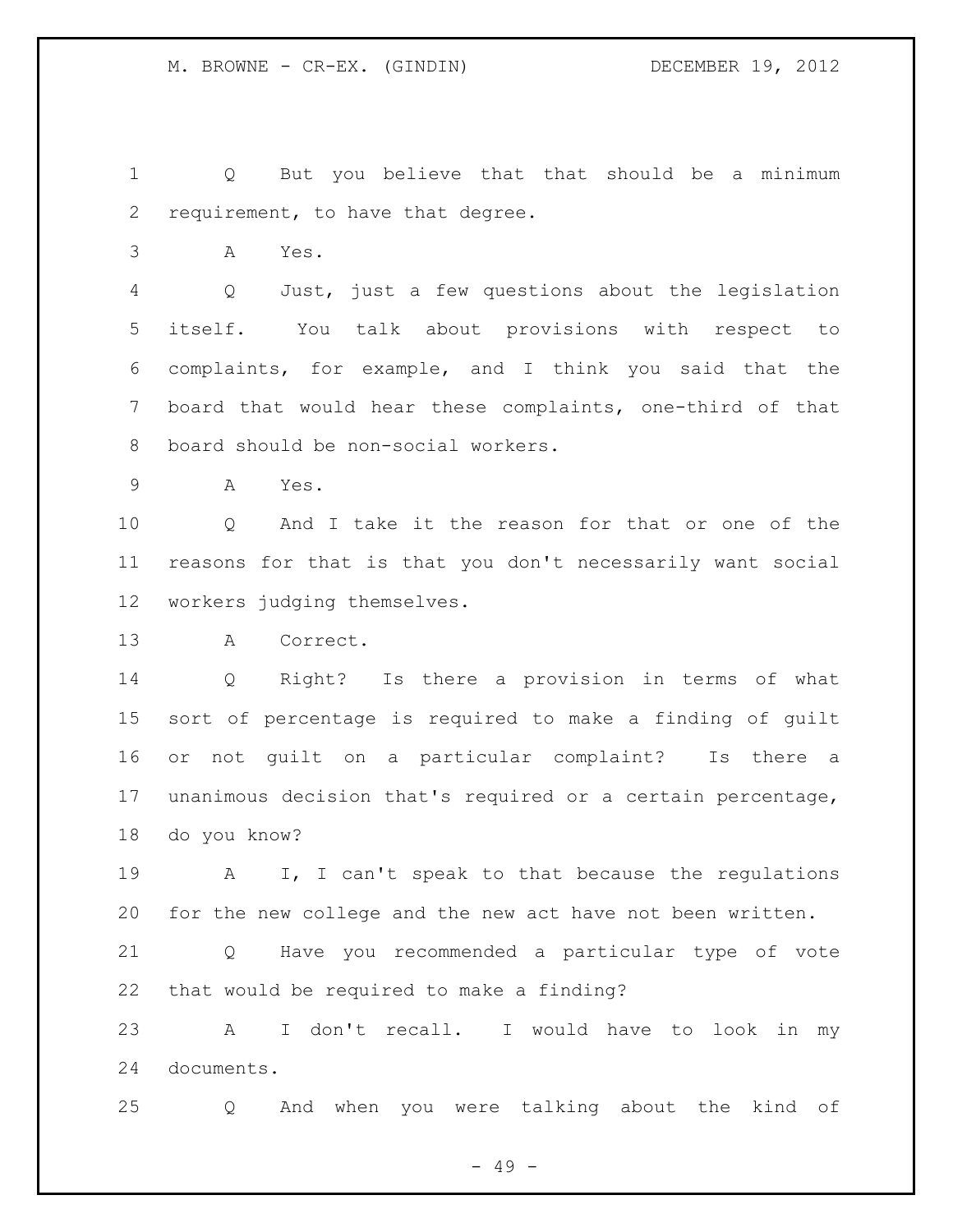M. BROWNE - CR-EX. (GINDIN) DECEMBER 19, 2012

 conduct that could come up in terms of complaints, you mentioned as well certain acts and also omissions. A Yes. Q Omissions would refer to things that weren't done that should have been, right? A Um-hum. 7 Q That's what you meant by that? 8 A Yes. Q Do you know whether you receive any complaints from any employers about social workers? 11 A We have not, in my years as the registrar. Q Now, you, you mentioned a letter that you had just received -- I think you mentioned it yesterday -- concerning when we can expect proclamation. A Yes. 16 Q What was the date of that letter? A I believe it was December the 10th. Q Of? A 2012. Q So that letter you received just a week or more prior to you giving evidence here. A That's right. Q Right? Okay. And with respect to the -- your work as a probation officer -- A Yes.

 $-50 -$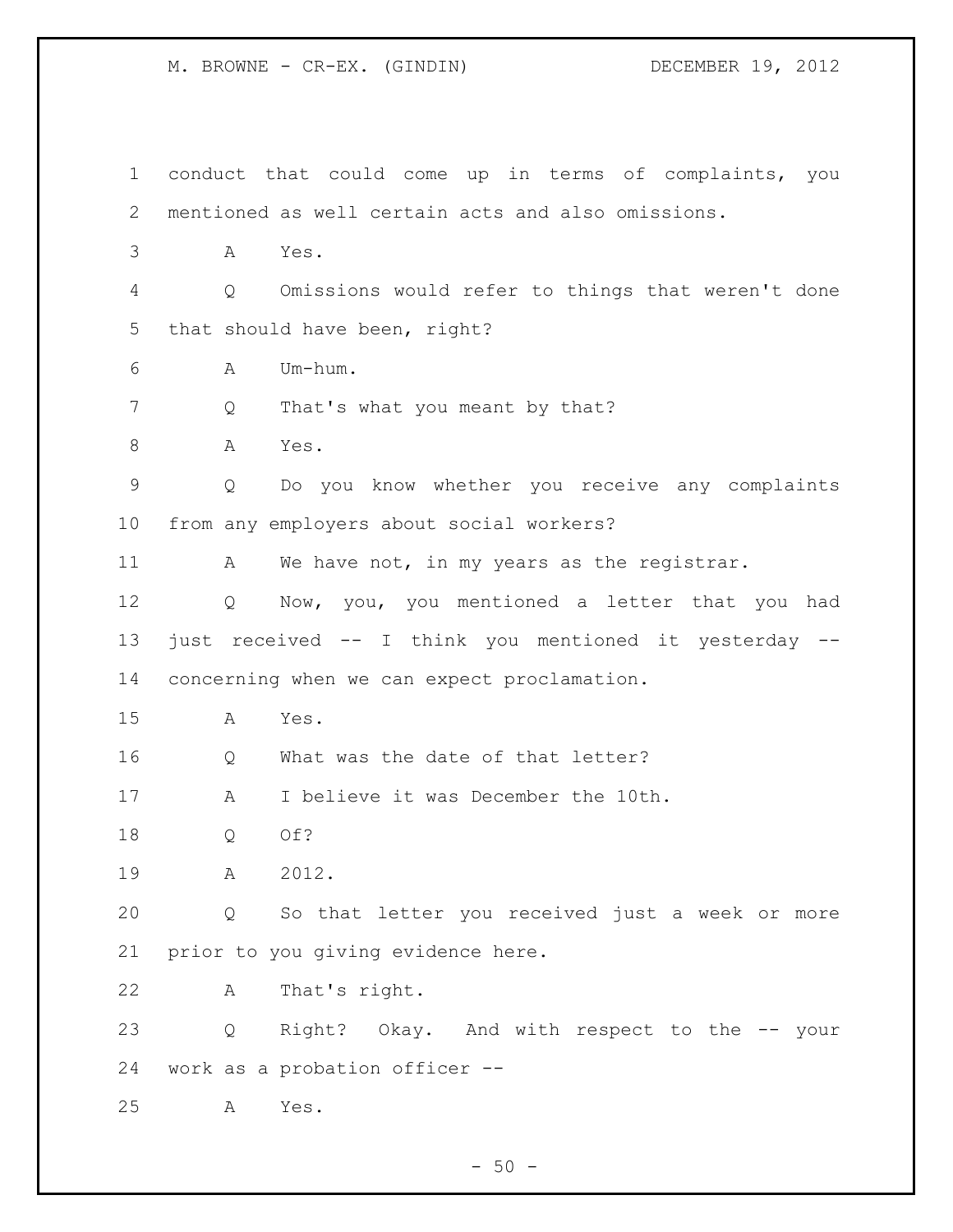M. BROWNE - CR-EX. (GINDIN) DECEMBER 19, 2012 M. BROWNE - CR-EX. (RAY)

 Q -- your recollection of Wes McKay is obviously quite vivid because you, you, yourself, felt unsafe in his presence. A That's right. Q And the letter that you wrote with the concerns you expressed, is that something that you've done a number of other times? A Yes, I had done it a number of other times, but it wasn't done commonly. Q It wasn't a typical thing you would do. A Wasn't typical. It wasn't a weekly thing, wasn't something that you would do on most files. It would be when you had significant concerns, and I think those concerns were very specifically laid out in that letter. MR. GINDIN: Yes, okay. Those are my questions, thank you. 17 THE WITNESS: Thank you. 18 MR. RAY: Good morning, Ms. --19 THE COMMISSIONER: Mr. Ray? CROSS-EXAMINATION BY MR. RAY: Q Yes, good morning Ms. Browne. Trevor Ray for MGEU, and I represent a number of social workers. I just have one area I'd like to ask you some questions about as it relates to the new legislation.

 $- 51 -$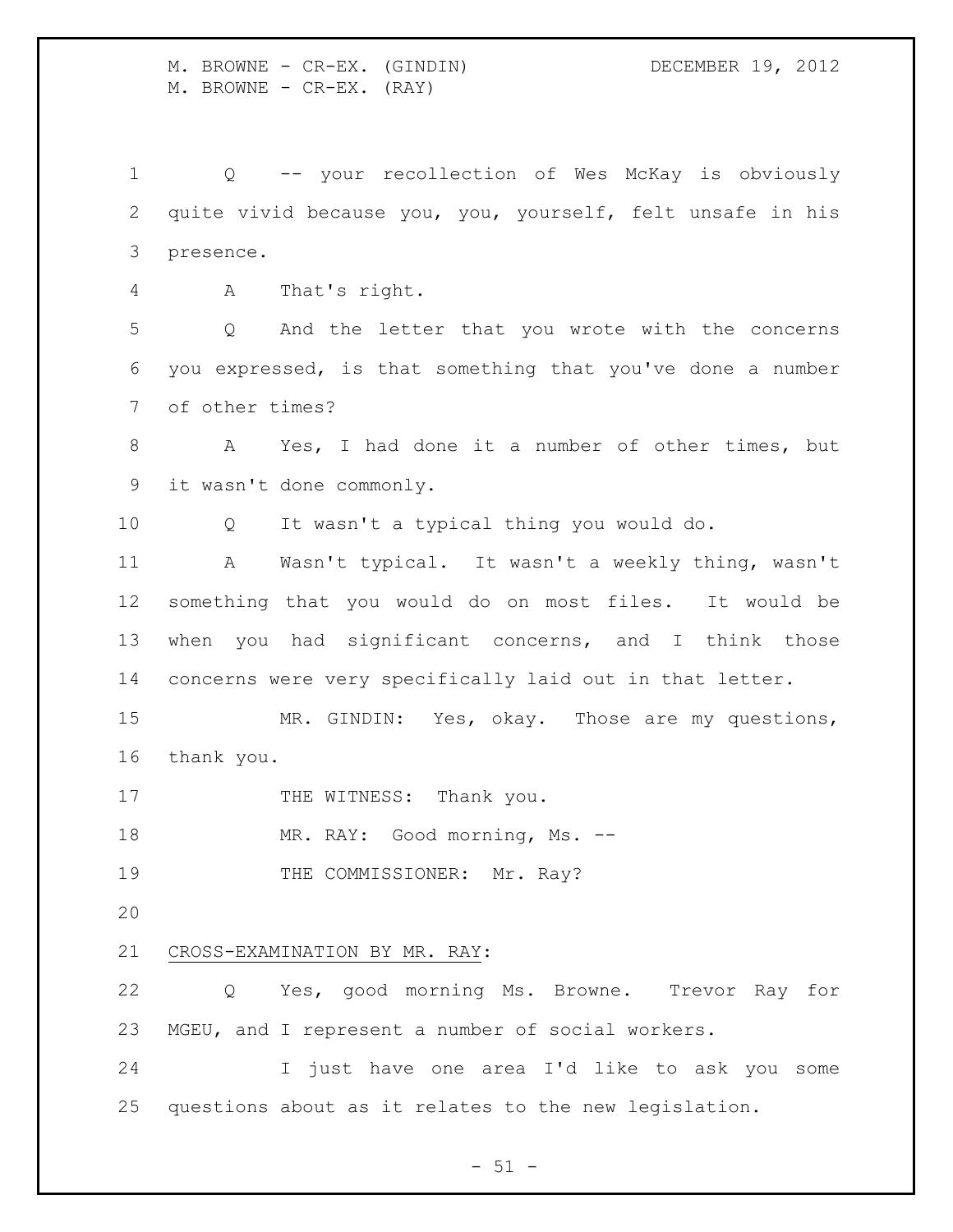1 A Um-hum.

 Q We've heard quite a bit of evidence through the course of this Inquiry about negative relations between social workers who are in child protection and the clients that they serve. There's obviously a perception from, from clients that we heard about in the, in the evidence, that social workers have a great deal of power in that they're able to apprehend the children -- or their children, and to do so with really no ability of the client, other than to, of course, appear in court a later date and challenge the apprehension. That's created, obviously, quite a bit of animosity in many cases between the families and social workers, and social workers have given evidence about that, and we heard evidence from family -- some families in terms of their feelings toward Child Family Services and social workers.

A Um-hum.

 Q My question of you is, have you given any consideration to the possibility that complaints being brought forward by, for example, a family against a social worker may be vindictive in their nature given that the family may not necessarily like the fact that their child was apprehended regardless of whether that apprehension was legitimate --

A Um-hum.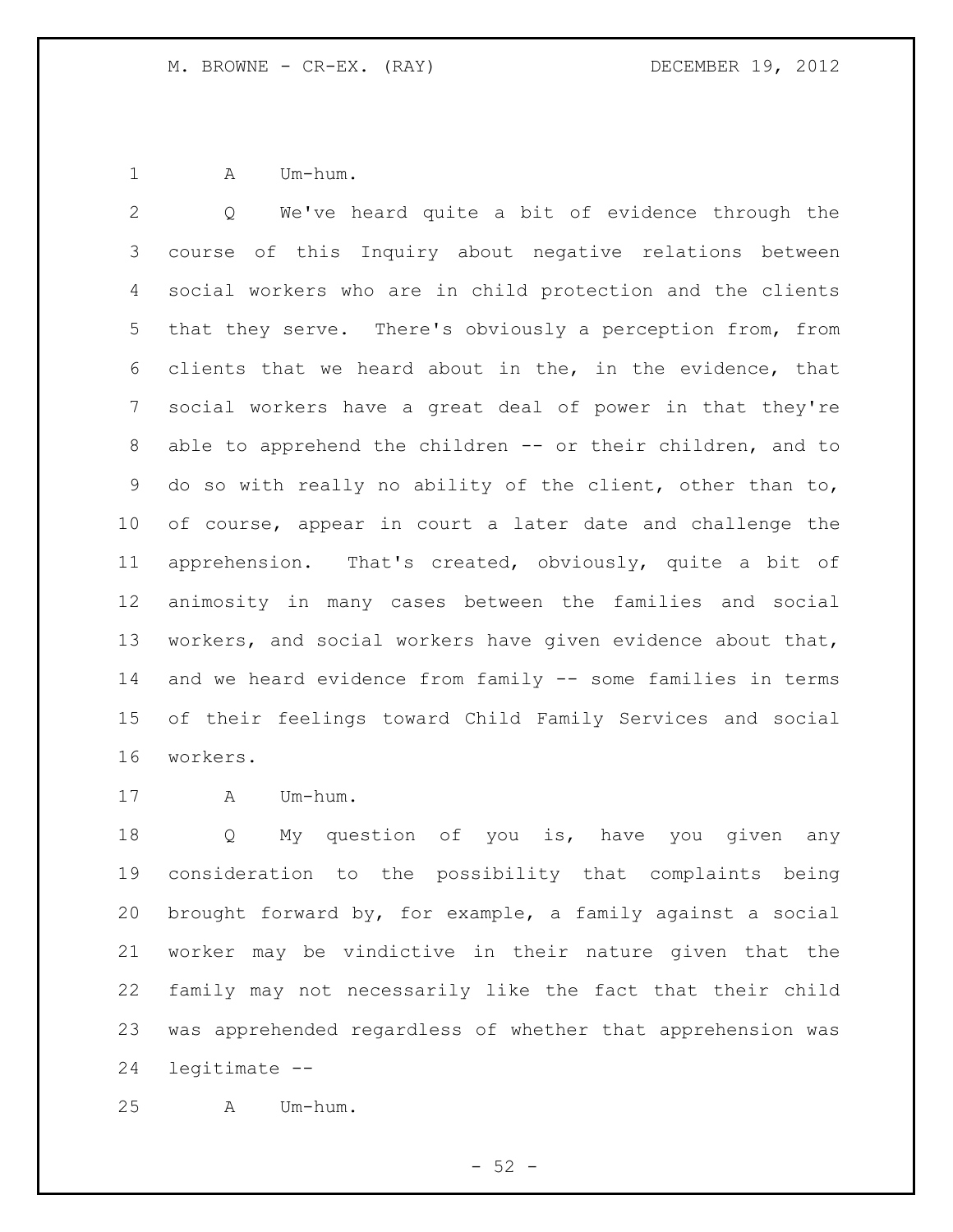Q -- and if so, in terms of the complaint process, does the act contain something to allow complaints that may on their face appear to be illegitimate or not worthy of further pursuit to be resolved informally? I've seen the way that the, that the complaints can be dealt with and one of them is dismissal, but I wasn't sure how, how that can be dealt with.

8 A Um-hum.

 Q And if you've given any consideration or, or your, your -- the board's given any consideration to that.

11 A Sure, I can speak to that. First, I should say that I can tell you more about the current process that we use, as opposed to the new one which we're not yet using under the new act. So under our current act from 1966, we do receive complaints, sometimes, that are vexatious, if you, if you like. We do now receive them, and they may not only be to social workers who work in child welfare, but there's --

Q Of course.

 A -- other contentious parts of practice. Typically, one of the quite contentious ones that's somewhat related is custody and access assessment. We, we get complaints against social workers that write reports for the boards with regard to custody and access, and frequently the, the complainant is complaining about the

 $-53 -$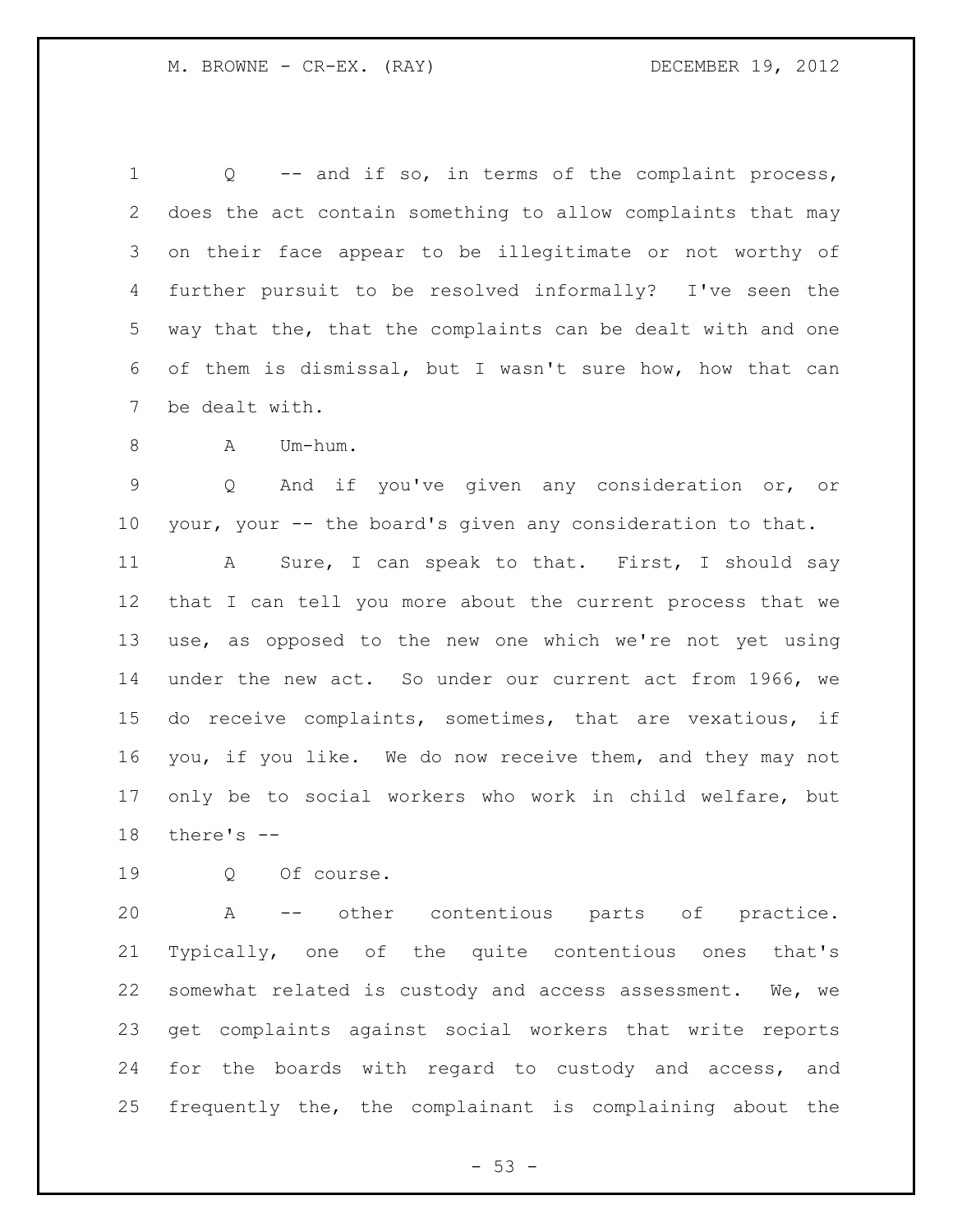outcome. They don't like the outcome and they take issue with the social worker who may or may not have used excellent judgment and practice very, very well, but in the end the complainant is not happy with the amount of visitation or custody or access.

 So we are already familiar with receiving complaints that sometimes are not legitimate and come from, from other reasons that aren't about really the social worker's practice, and we have a mechanism of dealing with that whereby I, as the registrar, first look at the complaint to determine whether there is a reason to conduct an investigation. I may need to go back to the complainant several times to ask them to clarify specifically what are the actions that the registered social worker has done or failed to do that they take issue with and that they believe violate the code of ethics or the standards of practice. Ultimately, if they can provide specifics with regard to that, then it would go to our complaints committee for an investigation.

 So even under our old act I'm already familiar with that issue, and I'm certain that under the new act, because there is a specific clause with regard to informal resolution, we would continue to look at each complaint on a case by case basis and are alive to that potential problem.

- 54 -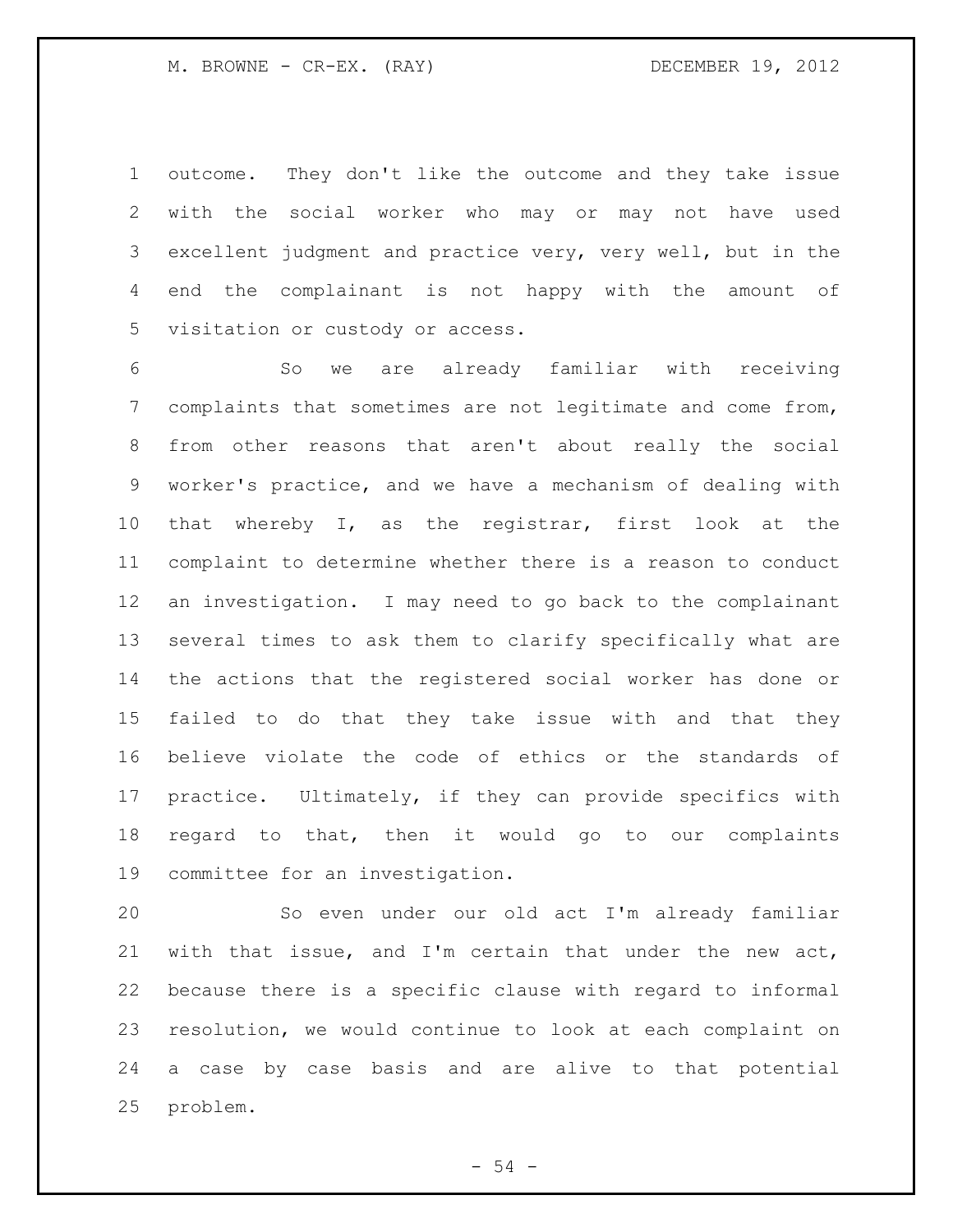Q So are you saying that there's an interim mechanism for perhaps dealing with or disposing of the complaint before it may even get to the point of requiring a social worker to respond? A Yes. Q Okay. Do you know from -- have you conducted any research into other jurisdictions as to the amount of complaints that are dismissed or, or rejected in the fashion that you just described, in terms of they're just not legitimate complaints? Do you happen to know the statistics on that? 12 A I don't. I -- you know, I could ballpark them based on what my colleagues across the country have told me, but I don't know a number. Q Okay. Is it a good percentage of complaints, or do, do you happen to know? 17 A I think it's a significant percentage. MR. RAY: Okay. Those are my questions. Thank you. 20 THE WITNESS: Thank you. 21 THE COMMISSIONER: Thank you, Mr. Ray. Anybody else? Before you ask, Ms. Walsh, I want to ask the witness a question, and if anyone else has a question rising out of what I ask, then they can pose that before I hear from Commission counsel.

 $- 55 -$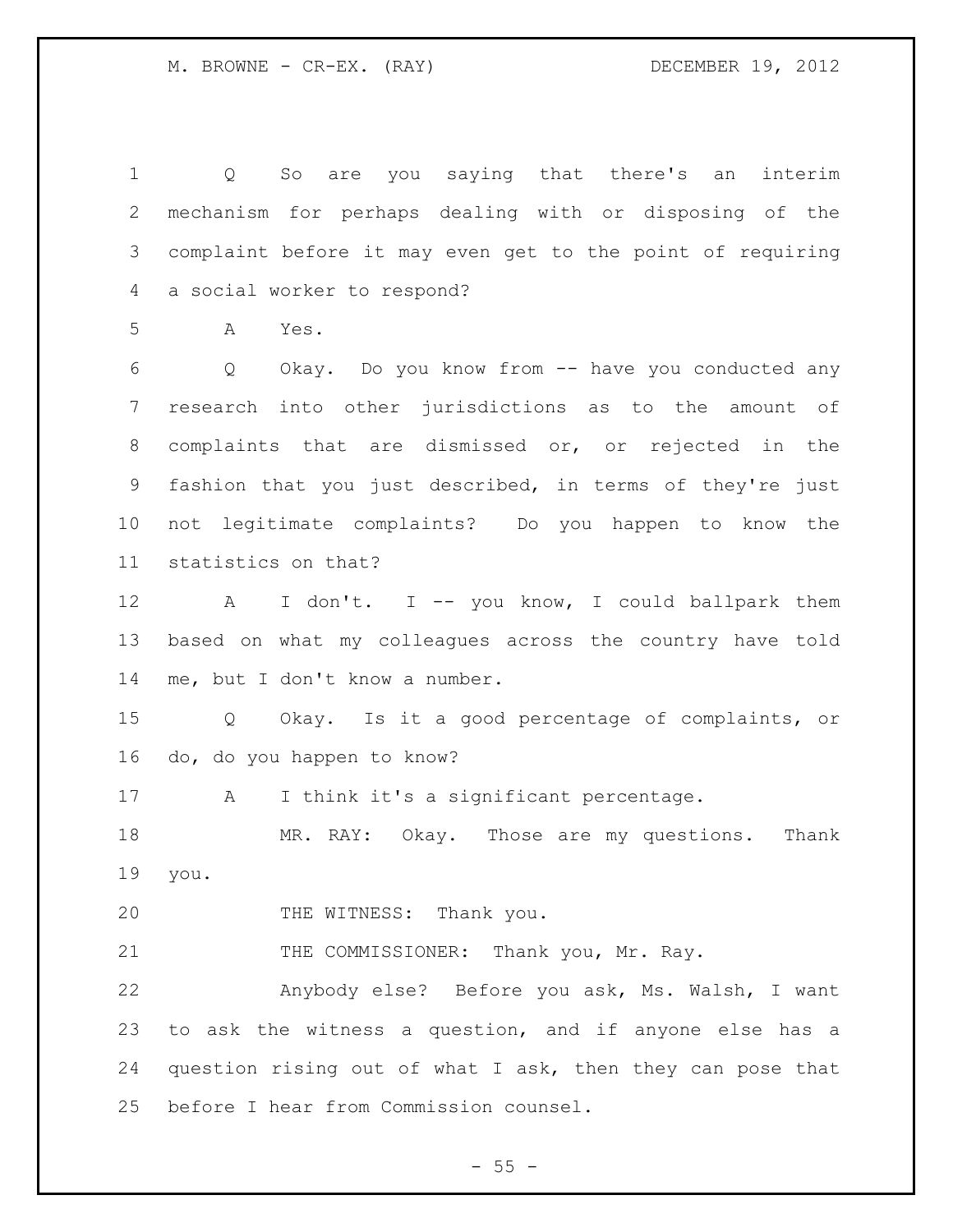# EXAMINATION BY THE COMMISSIONER:

 Q Witness, this letter of February the 18th, 1999, that you sent to Child and Family Services, did you ever get a response?

A I don't recall.

7 Q Do you know anything about -- that might have occurred as a result of you sending this letter?

 A You're, you're reminding me now in asking that question. Because I transferred this file immediately after my meeting with Mr. McKay and the, the date of this letter being sent, I wouldn't have received a response had she sent one, because it was moved over to my colleagues across the hall who were working on the high risk team. What I do recall is that they then continued to have what I would consider regular or -- if not frequent contact with CFS because of the concerns of this particular gentleman and the woman and children he was involved with.

 Q That is, somebody in your probation office had that continuing contact.

A Correct.

Q And who was that?

 A There was a team, and one of the members of the team is mentioned in the letter, Barb Gislason, and the other member is a fellow named Bill Melville, and they were

 $-56 -$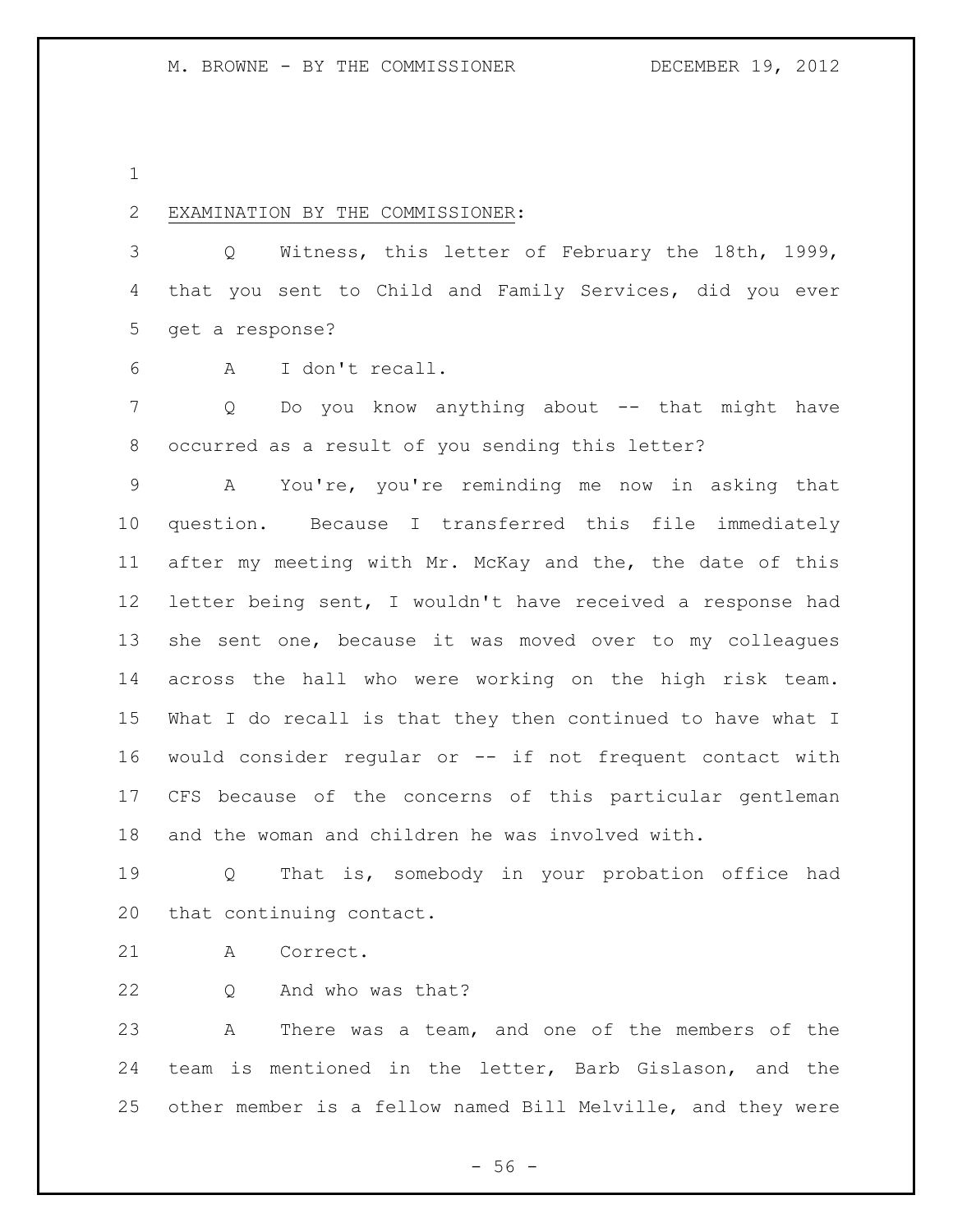M. BROWNE - BY THE COMMISSIONER DECEMBER 19, 2012

 the high risk team in the domestic violence unit at that time. And they continued to supervise Mr. McKay till the end of his probation order, which I think is noted in my letter as being two -- in the year 2000.

 Q And do you know, did they have any interfacing with the Child and Family Services agency as a result of your initial communication to Child and Family Services?

8 A I believe they did.

9 Q All right. Do you know what -- any more particulars about what that was?

 A What I recall is that this was a very volatile situation where there was frequent contact between that high risk team and CFS in order to continue to provide some level of protection and assistance to the mother and the children in that matter.

 Q And do you know with whom those two probation officers had a working relationship in Child and Family Services on this issue?

 A I don't. I, I would assume that perhaps Ms. Shier would have been part of it because obviously that's the name that I had on the file. But whether they dealt with her or then were moved on to others, I don't know.

23 THE COMMISSIONER: All right. Now, does any counsel want to ask any questions arising out of my questioning before I hear from Commission counsel?

 $- 57 -$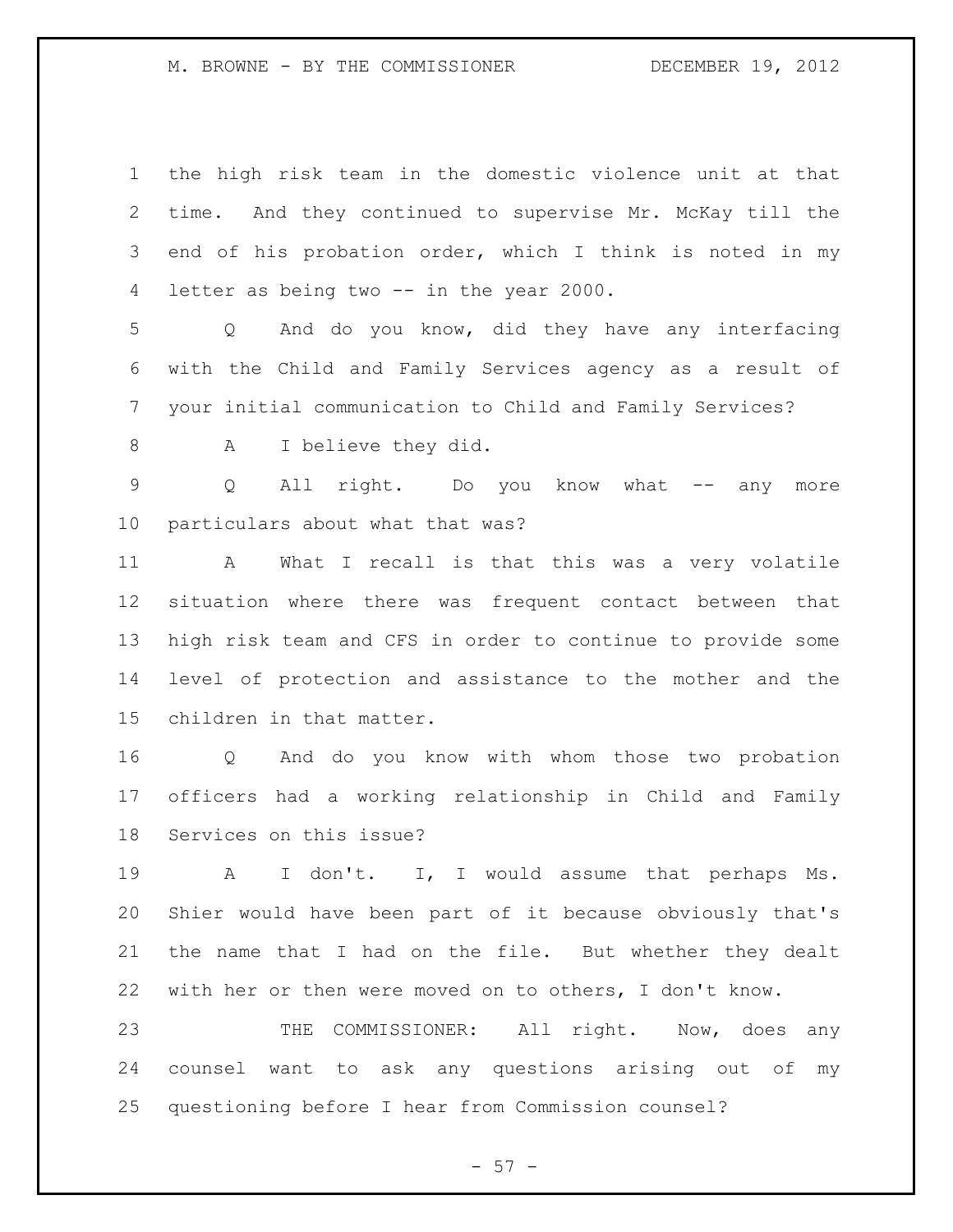It would appear not. So, Commission counsel? Thank you, Witness.

3 THE WITNESS: Thank you.

## RE-EXAMINATION BY MS. WALSH:

 Q Just two areas. First, this issue of, of confidentiality and the complaints, investigation, and hearing process -- and clearly we are very familiar with the importance of confidentiality with respect to Child and Family Services records. The section in the Child and Family Services Act which deals with confidentiality, Section 76, at (3) does list a number of exceptions to maintaining confidentiality over a record -- and we've, we've looked at them in applying for, for access to documents in this Inquiry itself -- and, and they include things such as where giving evidence in court or by order of a court.

18 I also note that the proposed legislation, when it talks about hearings, says that hearings will be open to the public unless -- but then it, it says:

 "Unless otherwise provided in this section, a hearing of the panel must be open to the public, but there must be no reporting in the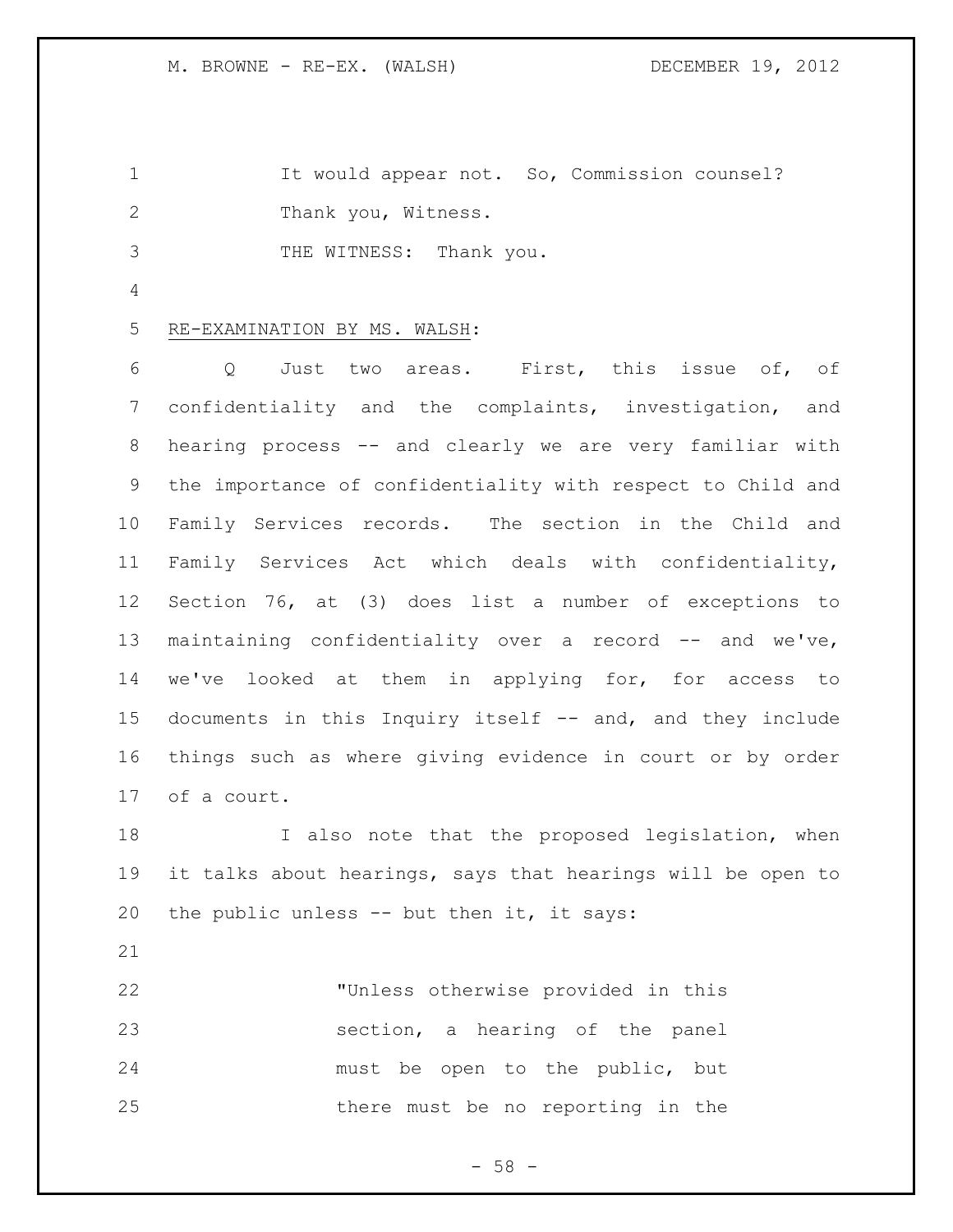media of anything that would 2 identify the investigated member ...,"

 et cetera, and then it allows for a request for a private hearing.

 Have you, or could you give consideration, if this legislation goes through, to having amendments made both to the legislation with respect to provisions regarding hearings -- it would be similar to the provisions in the Child and Family Services Act relating to child protection hearings, which talk about what the media can and can't report from those proceedings -- and also with respect to any other exceptions that might be listed in the Child and Family Services Act.

 A Um-hum. My understanding that amendments to legislation are quite difficult to get and lengthy to achieve, but my, my guess would be that perhaps a more expedient way of dealing with it would be to write into the regulations some specific regulations which would deal with these types of matters where, in the case of confidential file information or Child and Family Service cases, that there would be a mechanism by which those, those hearings could continue to go ahead and protect the privacy of the individuals involved.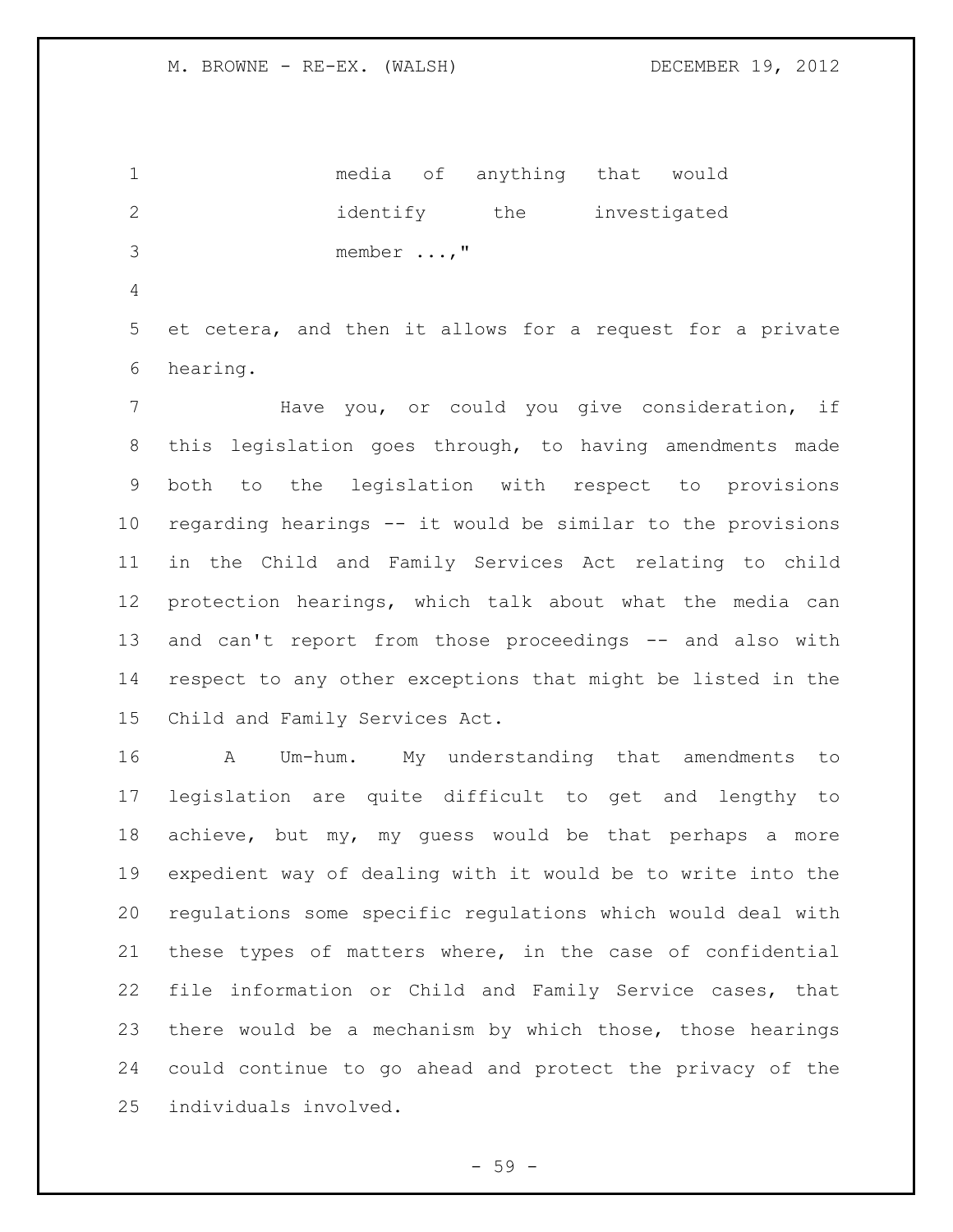Q So you think there could be something that could address this issue of confidentiality other than not making Child and Family Service workers subject to regulations.

A Yes.

 Q And my other question, the concern has been raised -- you've confirmed that it has been a concern raised -- that the college may not be culturally appropriate in all its facets, I think was your phrase, and that culturally appropriate practice may not be taken into consideration. What's your response to that concern?

 A Well, I think it's a legitimate concern. I think that there is a significant number of aboriginal social workers, and there are more aboriginal social workers graduating all the time. They form a fairly significant percentage now of social workers in Manitoba. And it's also true that the aboriginal population is vastly overrepresented in many systems that social workers work in -- child welfare, corrections, and others -- so I think that the need to have a cultural appropriateness within the college is definitely legitimate.

 However, I don't agree that it cannot happen because of the way that the legislation is currently written. I think that there's many mechanisms by which cultural appropriate practice can occur, can be regulated, and the college can be set up to accommodate that.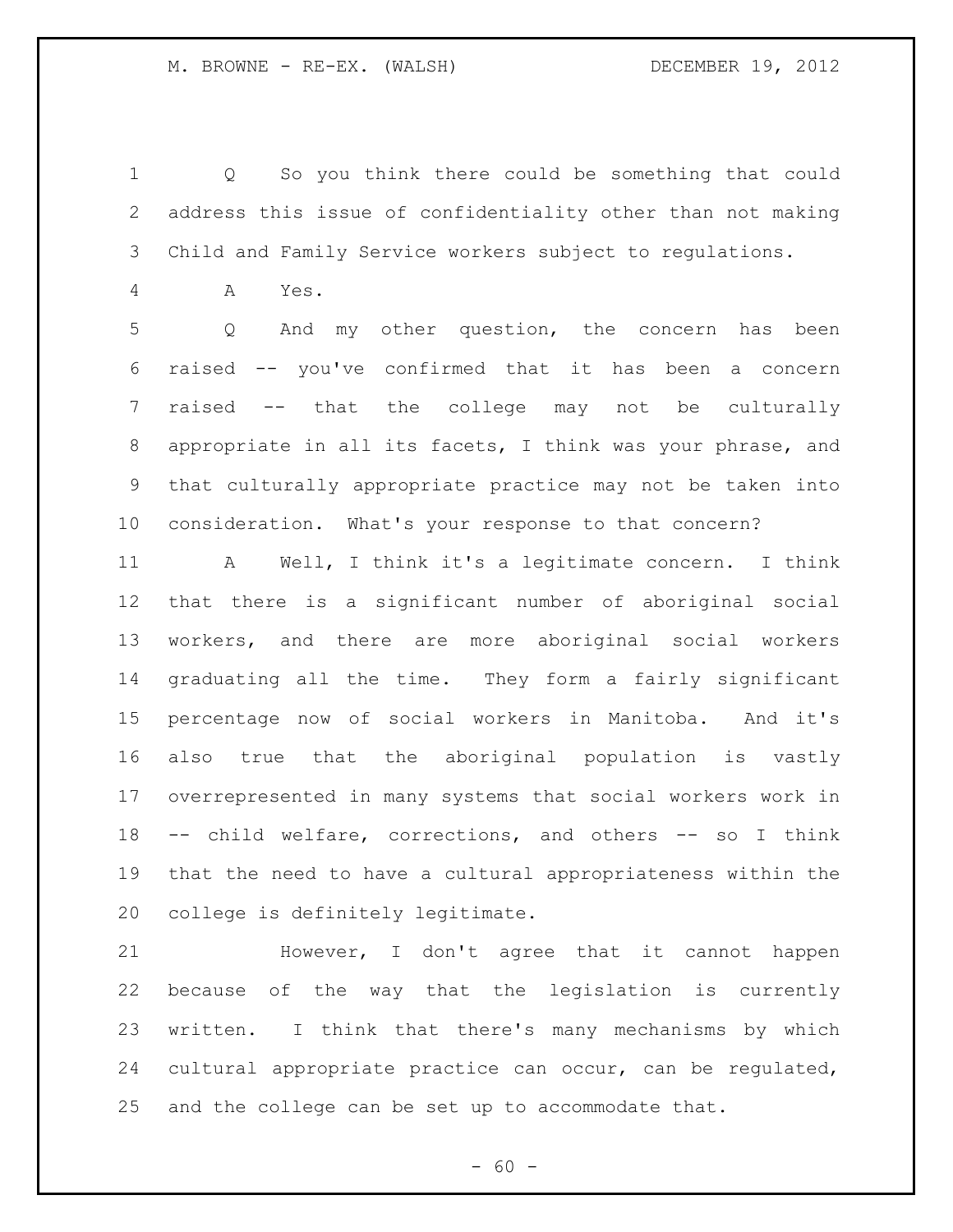And I would also note that there's also other groups that will need accommodation and recognition as well. I mean, if you're dealing with immigrant families, internationally trained social workers, I mean, there's many other groups who also would have a need to have a recognition of their culture and I think that we would want to find a way to accommodate them as well, be they social workers or clients. But I, I think that, yes, there is definitely a need for recognition of First Nations in social work and they should impact as a group on the formation of the college and we, we hope to work with them in establishing the bylaws, regulations, and the operation of the college. 14 MS. WALSH: Those are my questions. 15 THE COMMISSIONER: All right, Witness, thank you very much for coming and being of assistance to us. 17 THE WITNESS: Thank you. (WITNESS EXCUSED) 21 THE COMMISSIONER: Do -- is this a good time for a mid-morning break? MS. WALSH: Certainly. And then we'll call the next witness. 25 THE COMMISSIONER: All right.

 $- 61 -$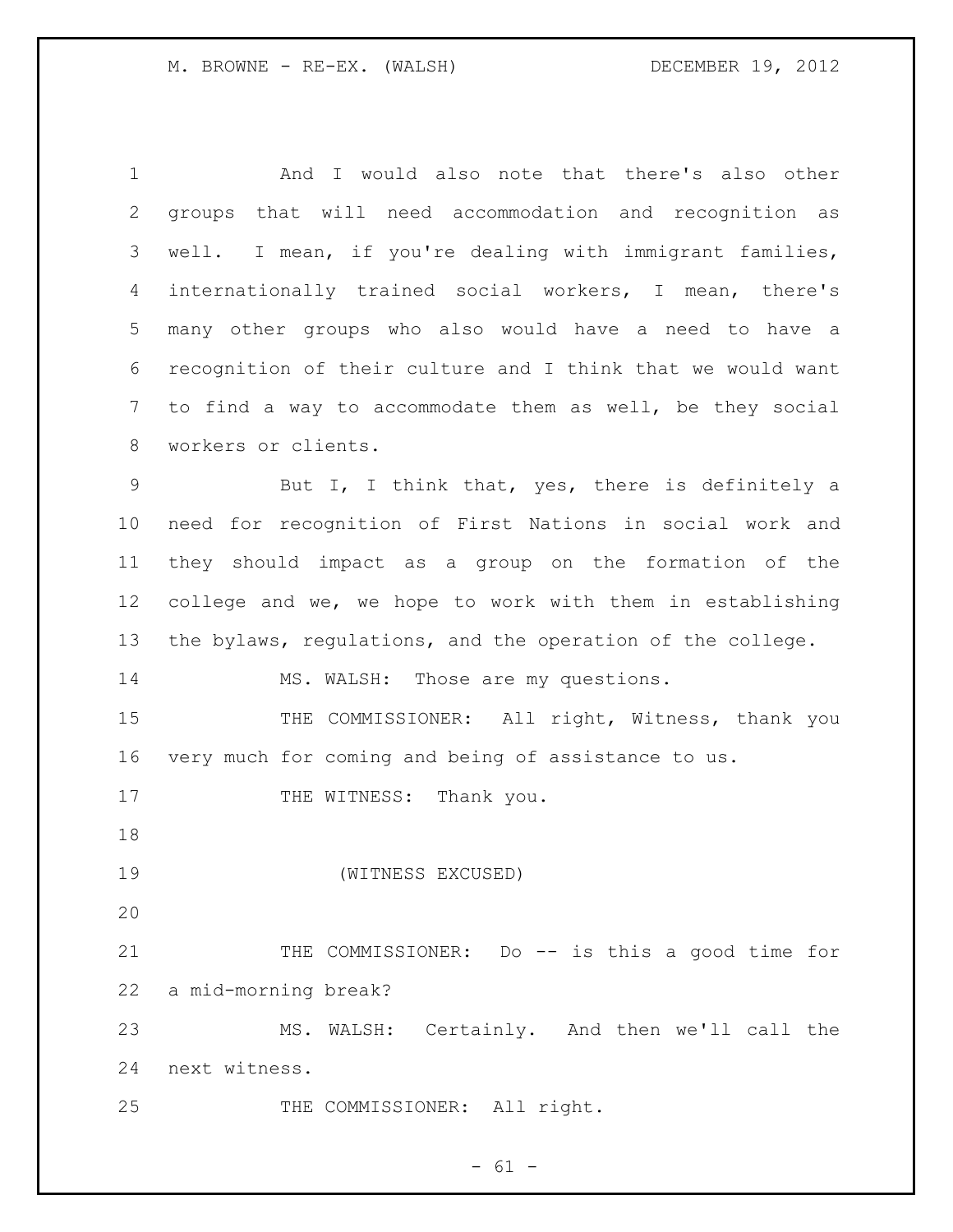PROCEEDINGS DECEMBER 19, 2012

| 1               | MS. WALSH: Thank you.                                     |
|-----------------|-----------------------------------------------------------|
| $\mathbf{2}$    | THE COMMISSIONER: We'll stand adjourned for 15            |
| 3               | minutes.                                                  |
| 4               |                                                           |
| 5               | (BRIEF RECESS)                                            |
| 6               |                                                           |
| 7               | THE CLERK: Order, please rise.                            |
| $8\,$           | MS. WALSH: Our next witness is Angeline                   |
| 9               | Ramkissoon. If we could have her sworn in, please?        |
| 10              | THE CLERK: Is it your choice to swear on the              |
| 11              | Bible or affirm without the Bible?                        |
| 12              | THE WITNESS: The Bible is fine with me.                   |
| 13              | THE CLERK: Okay. Just stand for a moment,                 |
| 14              | please. Take the Bible in your right hand, and state your |
| 15 <sub>1</sub> | full name to the court.                                   |
| 16              | THE WITNESS: My name is Angeline Ramkissoon.              |
| 17              | THE CLERK: And spell your first name?                     |
| 18              | THE WITNESS: A-N-G-E-L-I-N-E.                             |
| 19              | THE CLERK: And your last name?                            |
| 20              | THE WITNESS: Ramkissoon, R-A-M-K-I-S-S-O-O-N.             |
| 21              | THE CLERK: Thank you.                                     |
| 22              |                                                           |
| 23              | <b>ANGELINE</b><br>RAMKISSOON, SWOTH,                     |
| 24              | testified as follows:                                     |
| 25              |                                                           |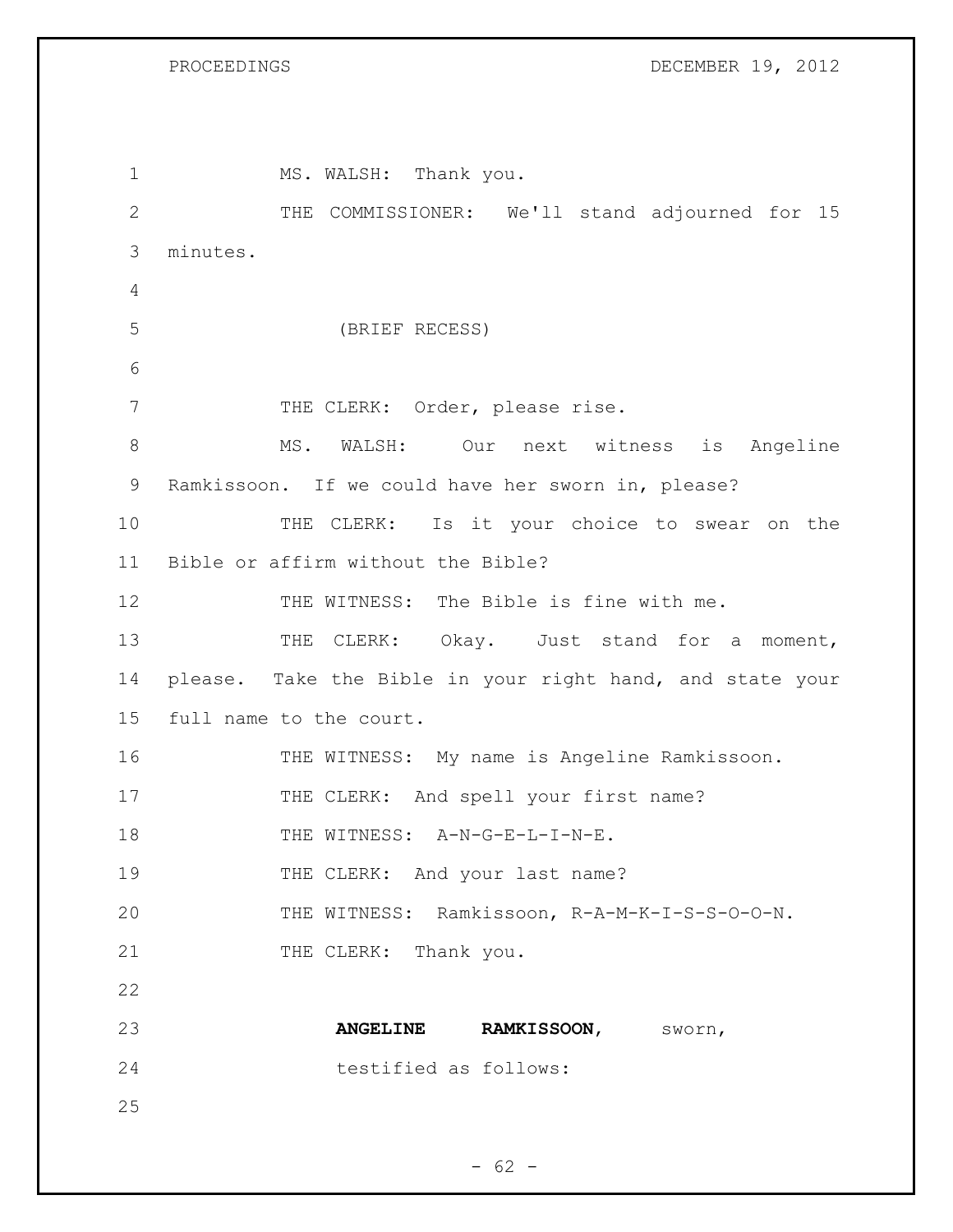1 THE CLERK: Thank you. You may be seated. DIRECT EXAMINATION BY MS. WALSH: Q Good morning, Ms. Ramkissoon. A Good morning. Q You are an educator and a retired school principal. A Yes, I am. Q From 2004 to 2012, you were the principal of Wellington School? 11 A Actually, it's 2002 to 2012. Q What's your education background? A I've got a BA Honours in English, Cert.Ed., B.Ed., M.Ed. in education. Q You said you started working as a principal at Wellington School in 2012. A Two thousand -- Q Or, sorry -- 19 A -- two. Q -- 2002. A Right. Q Where did you work before that? A Prior to that, I started my teaching career. I was a teacher at Victoria Albert, and then went on to administration as the vice-principal of Garden Grove, vice-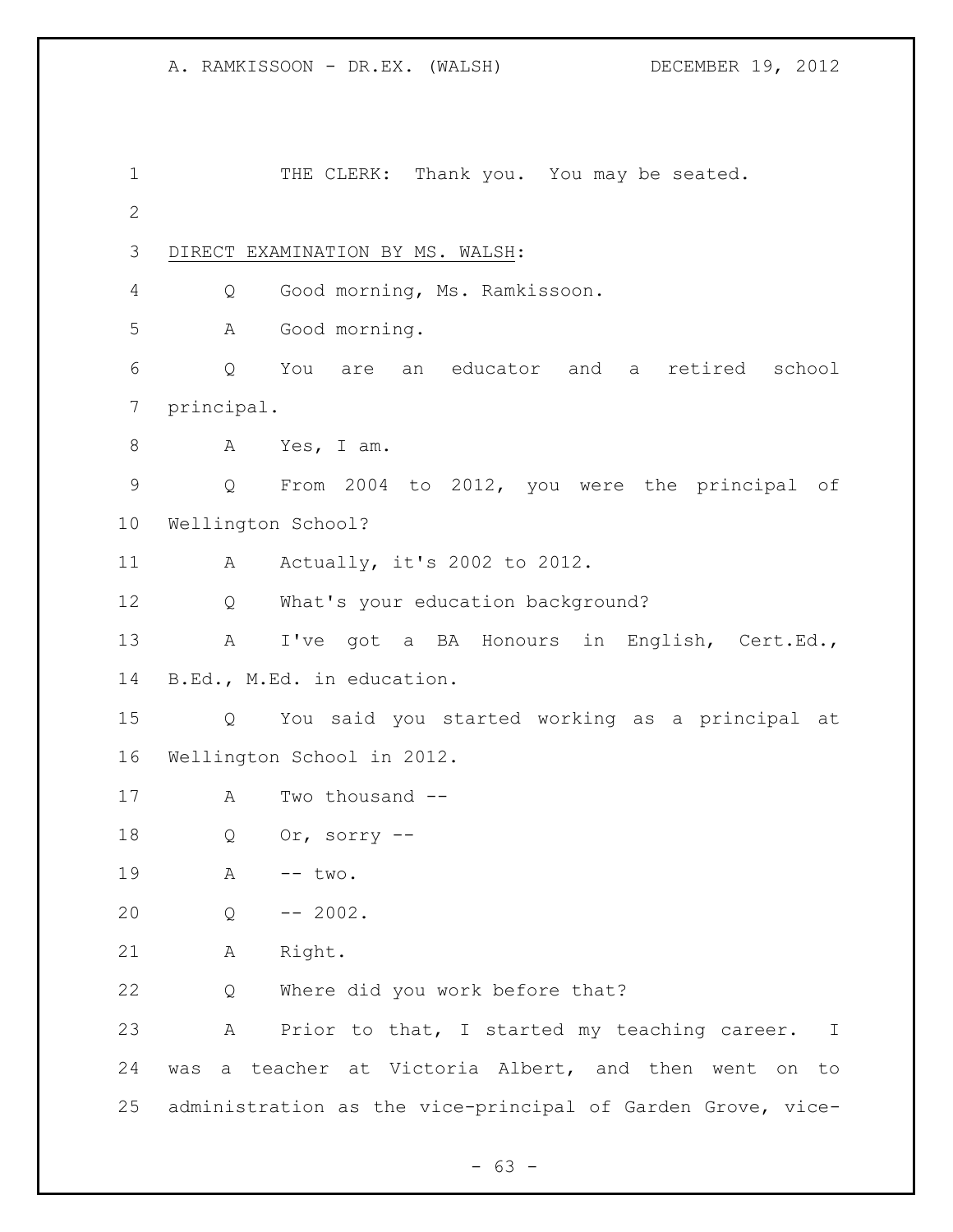principal of Stanley Knowles, principal of Norquay School, principle of David Livingstone, and finally ended up with Wellington School. Q How long had you been in the system at the time that you retired? A Thirty-four years, 25 of those in administration. Q During your career, what areas of the city did you work in? A I work in the northwest corner as the vice- principal in two schools for four years. Most of my teaching and administrative career really was in the inner city schools. Q In the inner city? A Yes. Q Wellington School is an elementary school? 16 A It is. It goes from nursery to grade six. Q Where is it located? A It's located on 691 Beverley Street, which is at the corner of Beverley and Wellington School -- Wellington, Wellington Avenue. Q Would you describe that as an inner city school? A Very inner city, yes. Q What type of population does the school serve? A It's a very diverse population, a percentage -- a high percentage of immigrants, Filipino background mainly,

- 64 -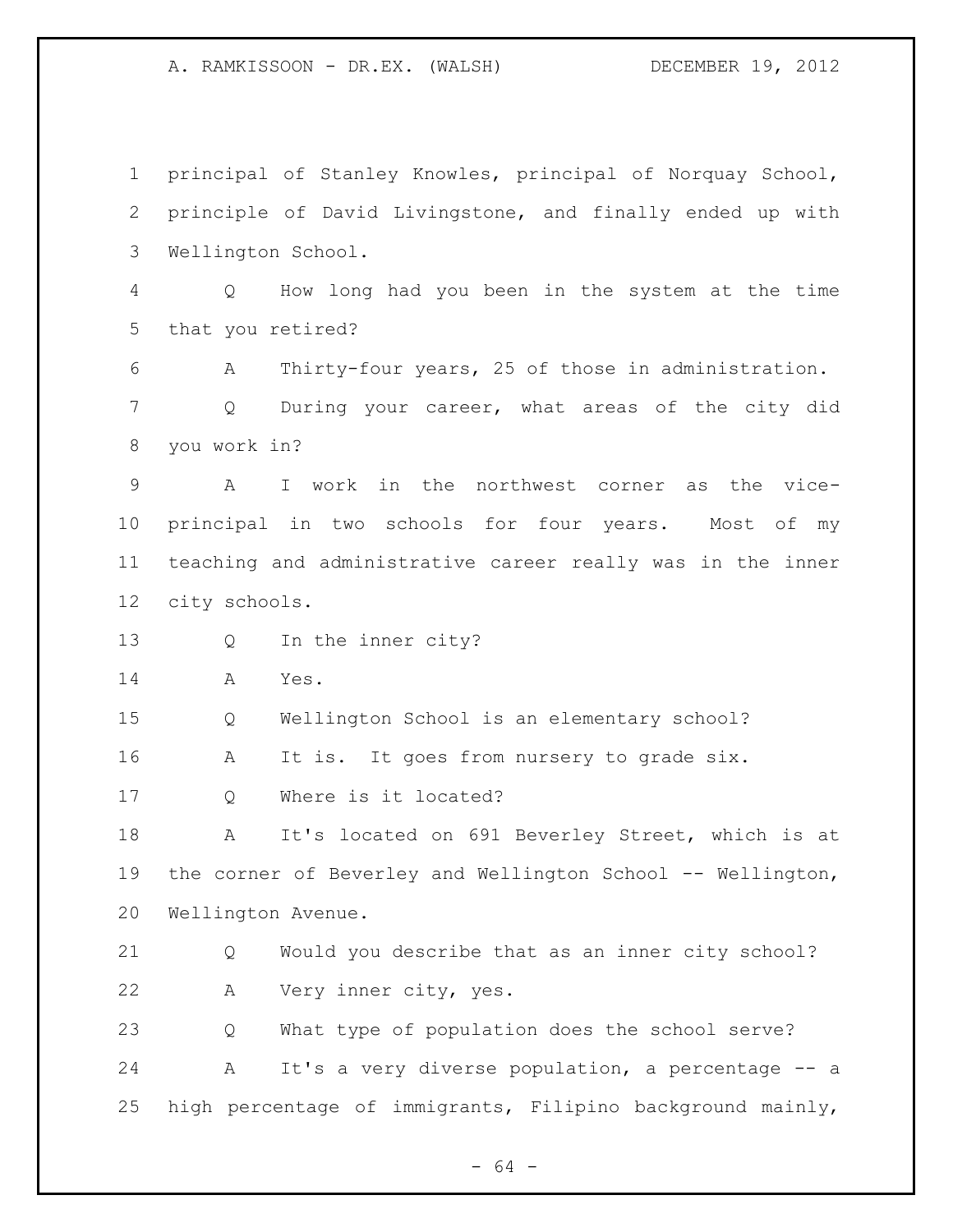Asian background, African background, and about 25 percent -- and that's a growing area right now -- of aboriginal kids, an aboriginal background. Q Was it your choice to work in the inner city? A It was. Q In 2004, you were a principal -- the principal at Wellington School. 8 A I was. Q And Phoenix Sinclair was registered for nursery school. 11 A According to our records, yes. MS. WALSH: So let's, let's pull up the records. Page 43562. Page 43562, you have that, Mr. Commissioner? BY MS. WALSH: Q This is a document entitled Winnipeg School Division, Student Description Form. The date at the top on the right-hand corner says September 2004. What is this document? A It's usually the document that a parent will fill out in terms of registration. Q A parent fills it out? A Yes. Q I note that there is a student number listed at

 $- 65 -$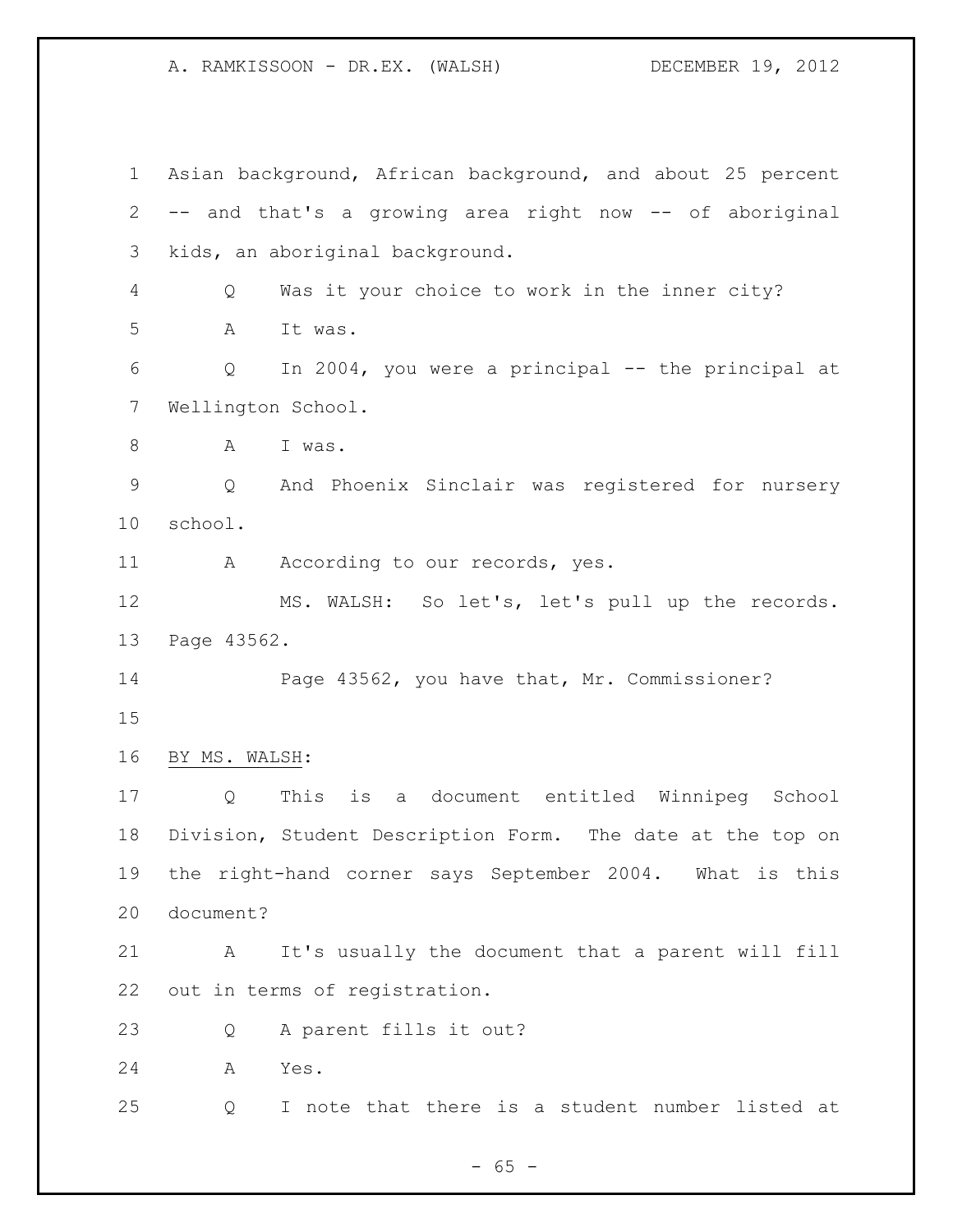the top. A That's right. Q Is that a number for internal school use or does it come from something else? A It's -- every child is given a number when they register. It's called a MET number and it -- Q Sorry, it's called a what? A MET number. Q M-E-T? A Yeah. And that number stays with the child throughout their school career with the division. Q So the number comes from the division or from the, the province? Or do you -- 14 A I am not sure. I never really questioned that. Q But it's not, it's not purely an internal school number. A It's not a school number. It's definitely a division number. Whether that comes directly from the province or from the division, I never questioned that piece. Q So if we scroll down a bit, please, do you know whose handwriting -- who filled this document out? A As far as I understand, it was filled out by the parent, the mom. Q Samantha Kematch.

- 66 -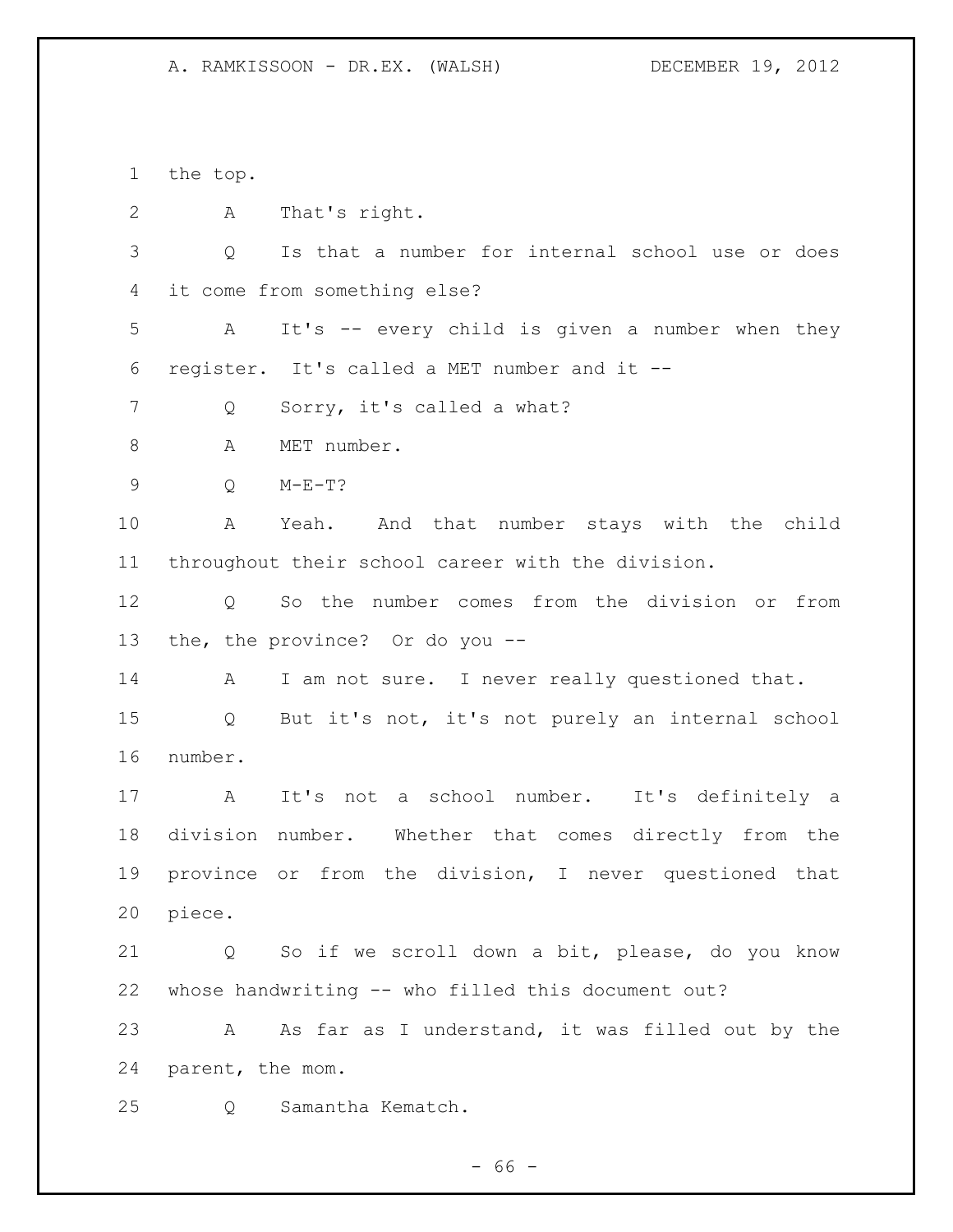A That's right. Q So it has, it has Phoenix's name, her legal name and the name she's known by. A Yes. Q It indicates her address on McGee Street and a home phone. A Yes. Q And that she lives with a parent. A (Inaudible). 10 Q Then under the heading Legal Custody, it says, If applicable, indicate who has legal custody, and the box next to mother is checked off. A That's right. Q Would the school have any ability to check the accuracy of that information? A We -- it is not general practice to check the accuracy, unless we -- there was some CFS involvement. If there was an indication on the form that there was CFS involvement, then we will. Other than that, no, we don't. Q So then the parent is identified as the mother and her name. MS. WALSH: Scroll to the bottom, please. THE COMMISSIONER: Where is the legal custody box? 25 THE WITNESS: It's --

 $- 67 -$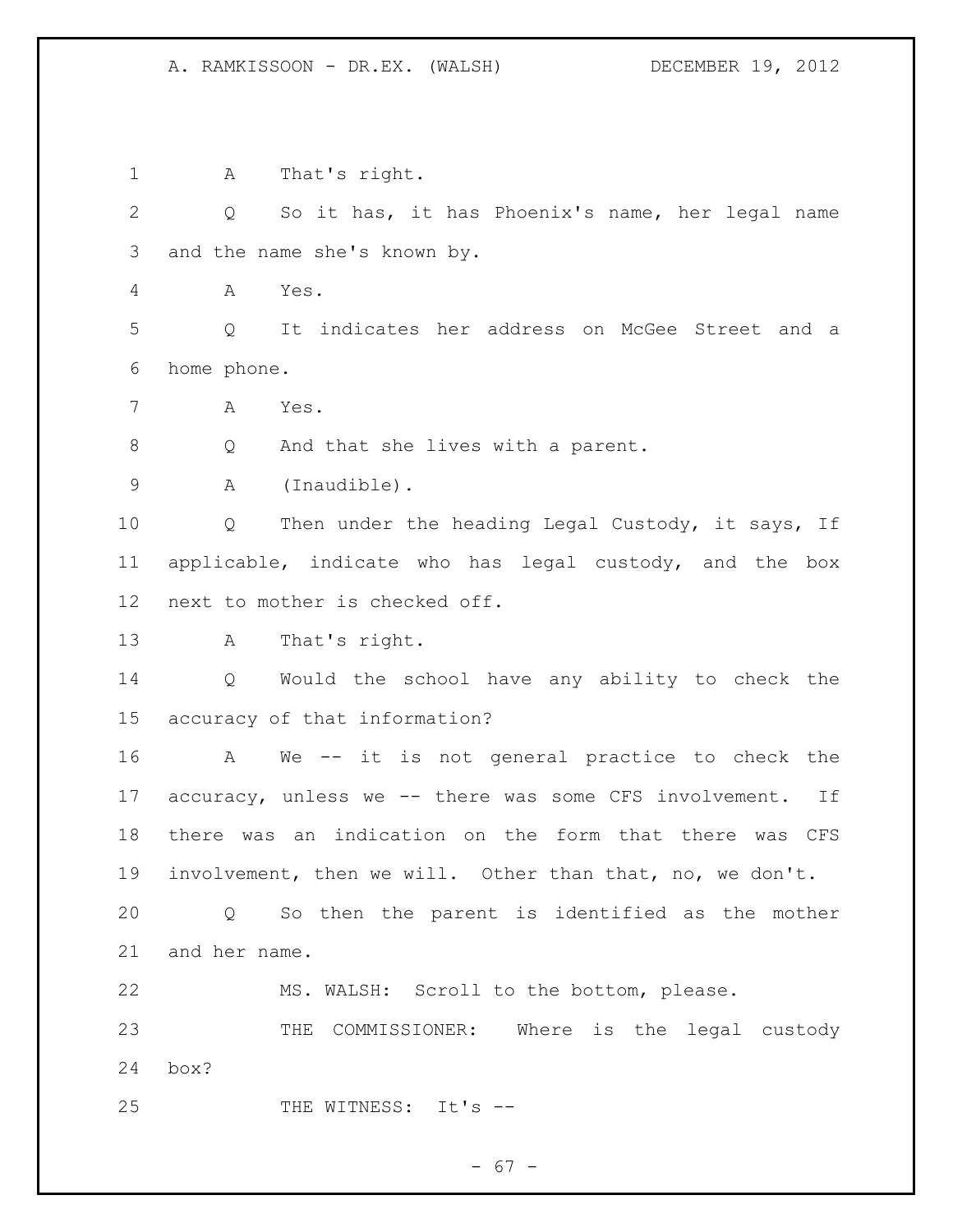1 MS. WALSH: If you look on the screen, Mr. 2 Commissioner, you can see the little hand has identified 3 it. It's midway through, under a black bar. 4 THE COMMISSIONER: Oh, oh. Oh, well, now ... 5 MS. WALSH: Under the address. 6 THE COMMISSIONER: Oh, oh. 7 MS. WALSH: You're on page 43562? 8 THE COMMISSIONER: Yes. 9 MS. WALSH: So that's -- at the top you've got  $10$  the name  $-$ 11 THE COMMISSIONER: Yeah, where, where's -- point 12 where it says legal custody. 13 THE WITNESS: It says --14 THE COMMISSIONER: Oh, I see. All right. Let me 15 find that on here. 16 THE WITNESS: Parent or legal guardian. 17 MS. WALSH: So under the reference to the -- 18 THE COMMISSIONER: Oh, I see. 19 MS. WALSH: -- apartment or street number. 20 THE COMMISSIONER: Okay. I, I've got it. 21 MS. WALSH: The copy --22 THE COMMISSIONER: Yeah. 23 MS. WALSH: -- is difficult to read, I, I agree. 24 THE COMMISSIONER: No, I, I've got it. 25 MS. WALSH: Okay.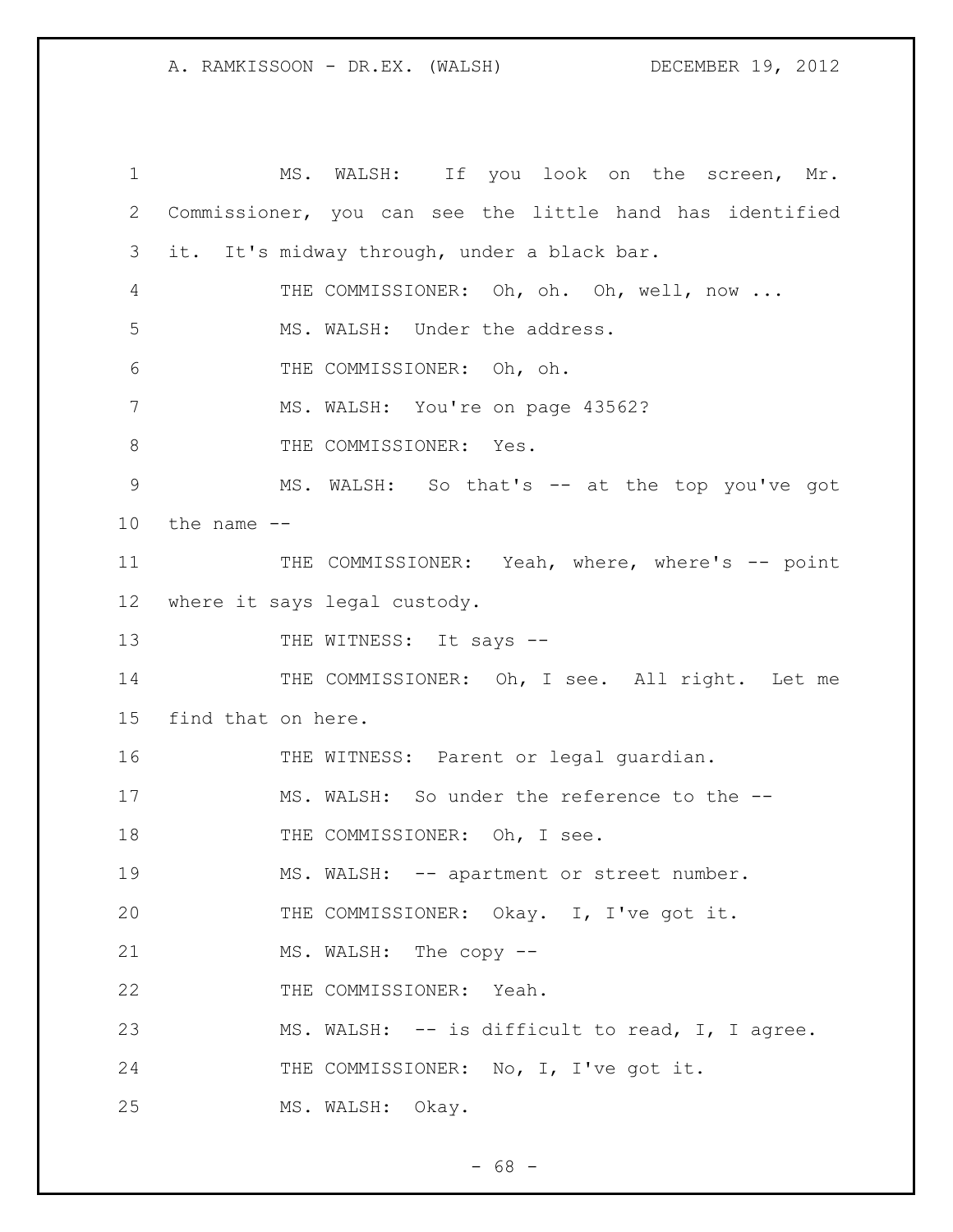1 THE COMMISSIONER: Carry on. BY MS. WALSH: Q So then there is a contact person indicated, an aunt. A Yes. Q And medical information, and then at the bottom it's signed Samantha Kematch and dated August 30, 2004. A Yes. Q How would Ms. Kematch have obtained this form to fill out? A Generally, the parent would come to the school and indicate that they would need to register their child. 14 The form is given to the parent to fill out in -- in most cases, in the office, with the assistance of a clerk. Sometimes parents need some support from a clerk to fill it out, and if that's the case, then, yes. The clerk will then check the information on it to be sure that it's accurate in terms of address, phone number, contact, date of birth, and proof of birth. So they must come in with either a birth certificate or a medical card that indicates the name of the child and the date of birth. Q So they have an ability to verify the birth by virtue --

A Right.

- 69 -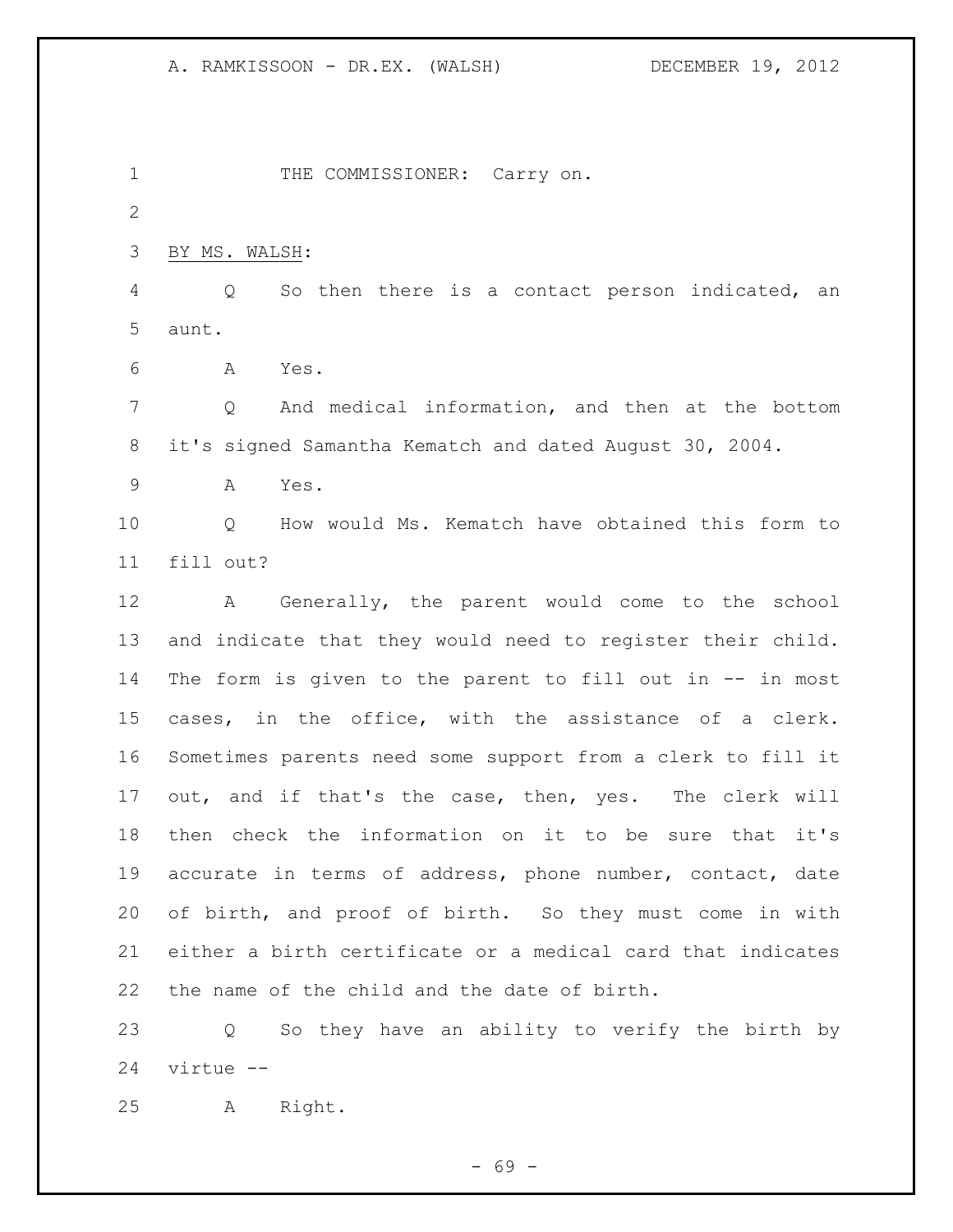Q -- of looking at the document.

A Cross, crosscheck.

 Q What about in terms of verifying the accuracy of an address? Is there anything that they do?

 A No. We really don't check the address unless, again, if there is an alert or there is a doubt, then we will. But this is the first child that this mom registered into the school system so we had no knowledge of her prior to this.

 Q When you say an alert, are you referring to something specific?

12 A Well, if CFS were to inform us -- if, for example, if a social worker is involved with a family and is -- has some information that the school should be aware of, they will inform us that, you know, this person is coming in to register, and if they do, then would you inform me or this is what you should be aware of it. But we had no calls, we had no prior information about this child.

 Q And this contact from CFS that you just mentioned, is that something that you saw take place on, on other cases?

A On other occasions, yes.

Q Yes.

A They would call us and alert us that so-and-so is

 $- 70 -$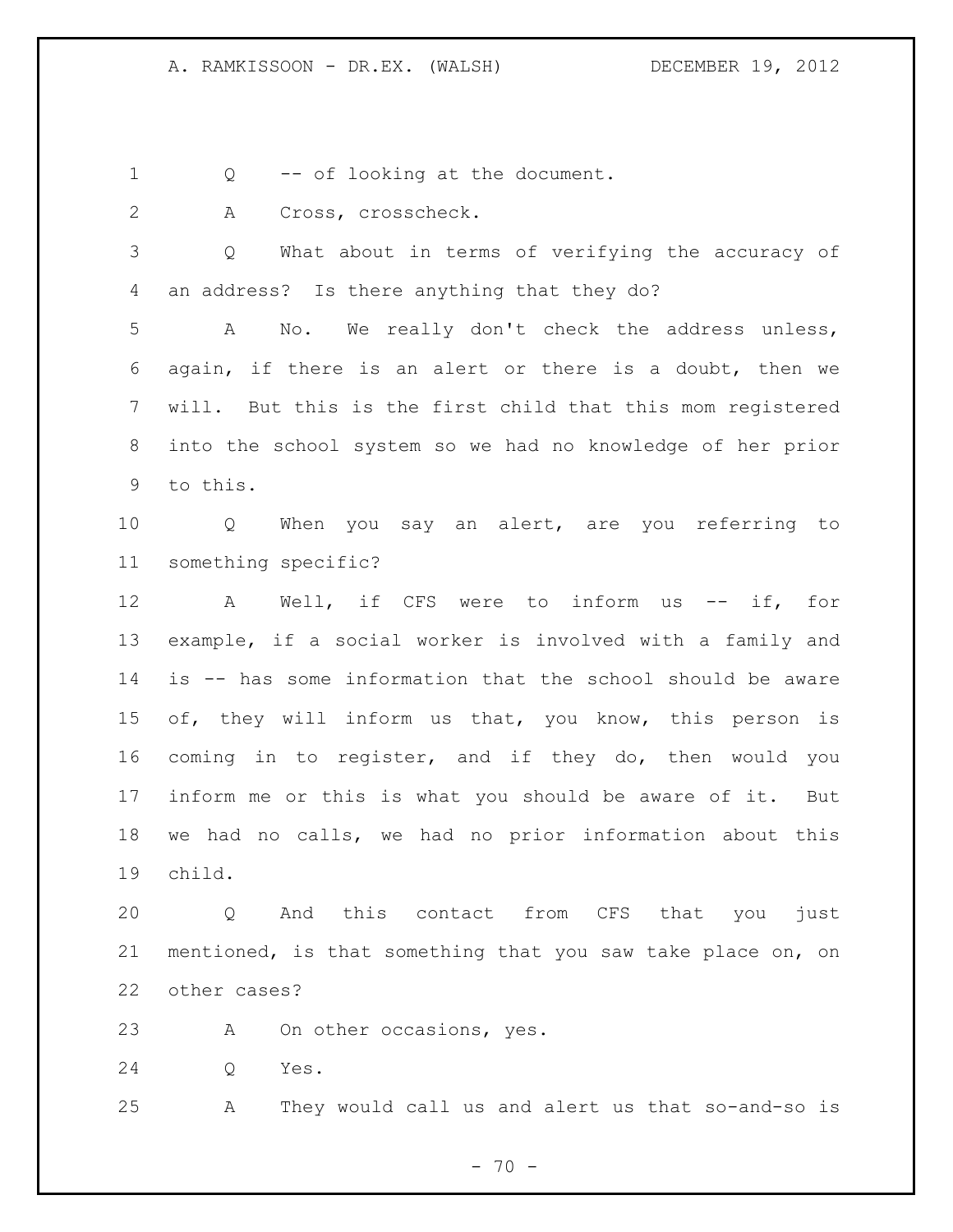registering and you should be aware of and call whenever the child comes in.

 Q So let's look at the rest of the registration form. The next page, 43563, this is entitled Wellington School Registration, Nursery/Kindergarten Student Information. Do you know how this information would be filled out?

8 A Again, that would be filled out by the parent. When the parent comes in to fill out the registration form that goes directly to the division, which is that long form we just reviewed, this is attached so that the school can get further information on the child.

 Q And do you know, was the practice to have somebody ask the, the parent questions and fill them out, or did it vary?

 A Yeah, they would fill it out unless they have some questions and they are confused about certain issues. Then they will ask or they, again, when the clerk reviews, if there are some missing pieces, then they will pry the parent in order to get the appropriate information.

 Q So this form that we're looking at, this was for the school's internal records?

A Right.

 Q Okay. And your understanding is that it was filled out by Ms. Kematch?

 $- 71 -$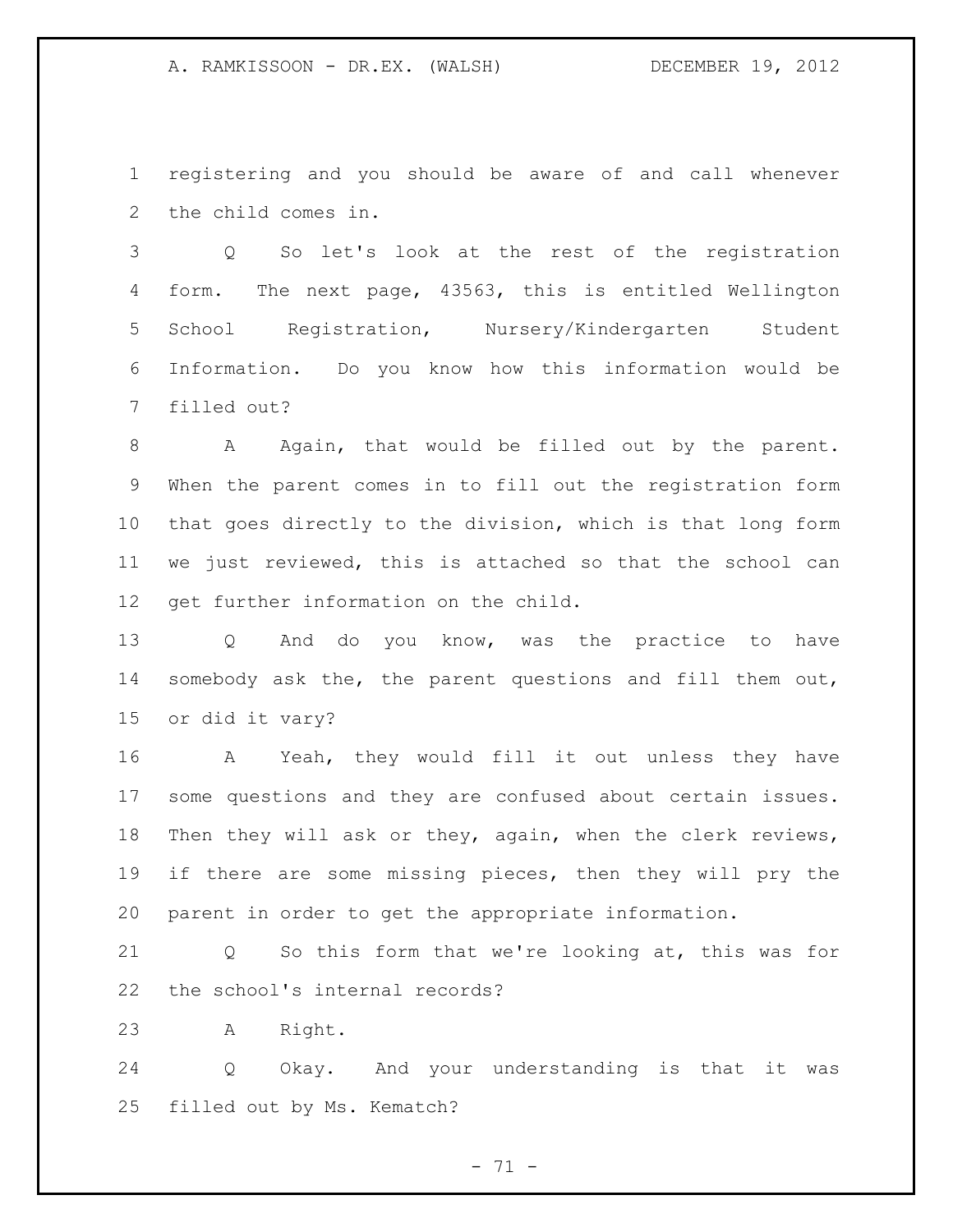1 A That's my understanding.

| 2               | So let's read through it. First, it has -- it<br>Q          |  |  |  |  |  |  |  |  |
|-----------------|-------------------------------------------------------------|--|--|--|--|--|--|--|--|
| 3               | asks about, again, the child's name and birth date, and     |  |  |  |  |  |  |  |  |
| 4               | address, and then the languages spoken, identified as       |  |  |  |  |  |  |  |  |
| 5               | English. An emergency contact is identified.<br>Then the    |  |  |  |  |  |  |  |  |
| 6               | question is asked, Who will bring your child to and from    |  |  |  |  |  |  |  |  |
| 7               | school? Why do you ask for that information?                |  |  |  |  |  |  |  |  |
| 8               | Because we don't -- will not release a child from<br>A      |  |  |  |  |  |  |  |  |
| 9               | nursery, kindergarten, or grade one to any, any person who  |  |  |  |  |  |  |  |  |
| 10 <sub>o</sub> | walks in and said, I came to pick up the child. It's a      |  |  |  |  |  |  |  |  |
| 11              | safety issue, protection issue. So we usually ask for the   |  |  |  |  |  |  |  |  |
| 12              | names of the people who will be picking up the child, and   |  |  |  |  |  |  |  |  |
| 13              | these were the two names that were given. It was Samantha   |  |  |  |  |  |  |  |  |
| 14              | and Wes McKay's name was listed on it. Other than that,     |  |  |  |  |  |  |  |  |
| 15 <sub>1</sub> | this form will then be reviewed at an intake meeting and    |  |  |  |  |  |  |  |  |
| 16              | then we will find out the relationship of the people who    |  |  |  |  |  |  |  |  |
| 17              | will be picking up the child and further information.       |  |  |  |  |  |  |  |  |
| 18              | An intake meeting that's held with the parent?<br>Q         |  |  |  |  |  |  |  |  |
| 19              | With the parent, the child, and the classroom<br>A          |  |  |  |  |  |  |  |  |
| 20              | teacher and educational assistant.                          |  |  |  |  |  |  |  |  |
| 21              | Do you know whether such a meeting took place in<br>Q       |  |  |  |  |  |  |  |  |
| 22              | this case?                                                  |  |  |  |  |  |  |  |  |
| 23              | set up for September 4, but it was<br>It<br>was<br>not<br>A |  |  |  |  |  |  |  |  |

kept.

Q So let's finish reviewing the document. Go to

- 72 -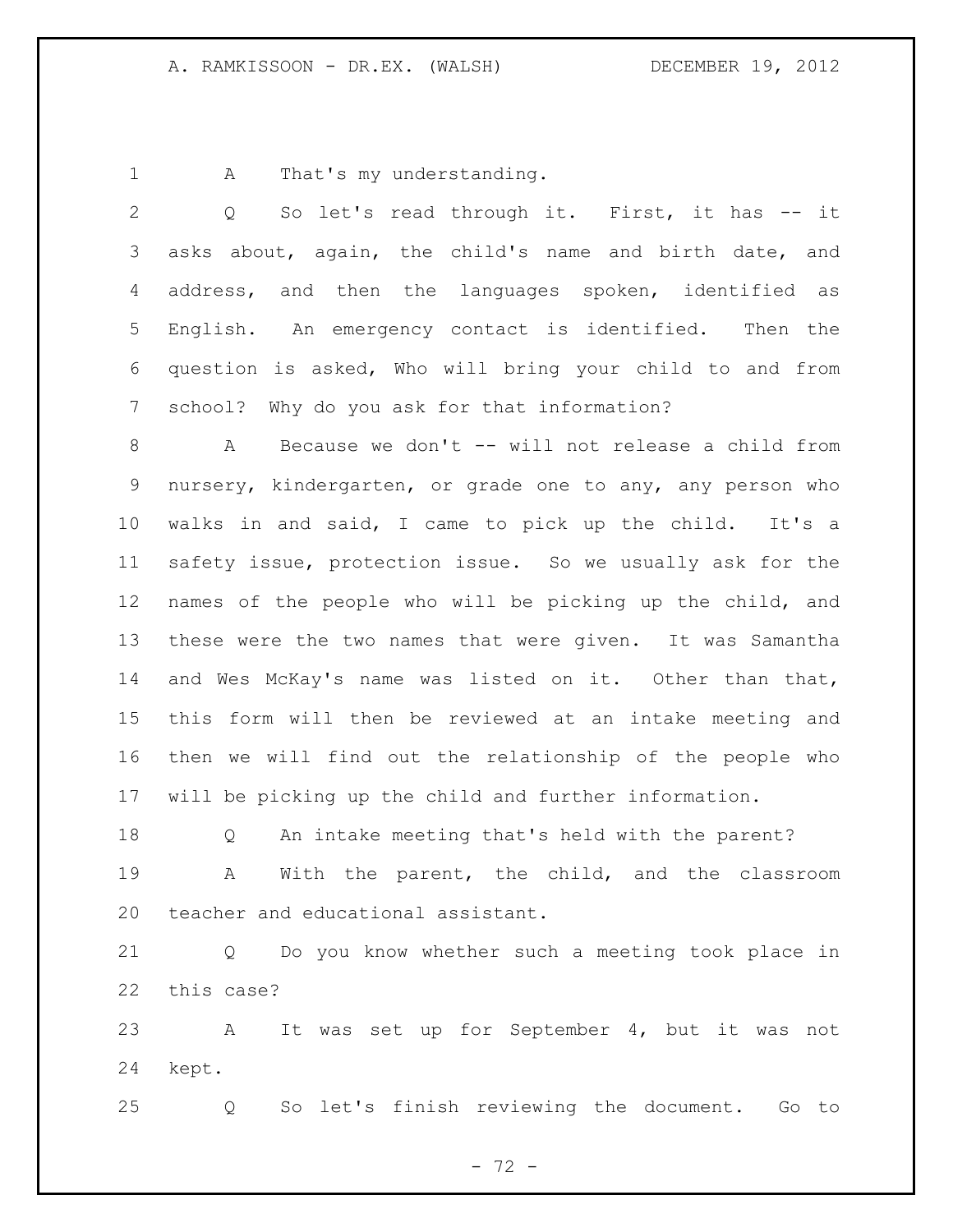the next page, please.

| $\overline{2}$  | It asks, What kind of responsibilities does your           |  |  |  |  |  |  |  |  |
|-----------------|------------------------------------------------------------|--|--|--|--|--|--|--|--|
| 3               | child have at home, and the answer is, Clean up own mess.  |  |  |  |  |  |  |  |  |
| 4               | The next question, What out-of-school activities           |  |  |  |  |  |  |  |  |
| 5               | is your child involved in? It says, Not applicable.        |  |  |  |  |  |  |  |  |
| 6               | The next question, Are there situations in which           |  |  |  |  |  |  |  |  |
| 7               | your child because particularly excitable, upset, or       |  |  |  |  |  |  |  |  |
| 8               | frightened; if so, what are they? There's no answer filled |  |  |  |  |  |  |  |  |
| 9               | in.                                                        |  |  |  |  |  |  |  |  |
| 10              | Then it asks, When your child is upset or                  |  |  |  |  |  |  |  |  |
| 11              | anxious, how does he or she react? The answer is she       |  |  |  |  |  |  |  |  |
| 12 <sup>°</sup> | cries.                                                     |  |  |  |  |  |  |  |  |
| 13              | What helps your child to calm down? Going for a            |  |  |  |  |  |  |  |  |
| 14              | walk or washing her face.                                  |  |  |  |  |  |  |  |  |
| 15              | And the last question on the page, Is there any            |  |  |  |  |  |  |  |  |
| 16              | other information you would like to share with us, for     |  |  |  |  |  |  |  |  |
| 17              | example, specific problems or concerns, special interests. |  |  |  |  |  |  |  |  |
| 18              | And that's not filled out.                                 |  |  |  |  |  |  |  |  |
| 19              | Then the next page, the first question, Are there          |  |  |  |  |  |  |  |  |
| 20              | any legal documents concerning your child that the school  |  |  |  |  |  |  |  |  |
| 21              | should be aware of and have on file, such as custody       |  |  |  |  |  |  |  |  |
| 22              | papers, restraining orders? It says, Not applicable.       |  |  |  |  |  |  |  |  |
| 23              | That's filled out.                                         |  |  |  |  |  |  |  |  |
| 24              | Is there any other information you'd like to               |  |  |  |  |  |  |  |  |

 Is there any other information you'd like to share with us? And she's written, "Speech is not to good

- 73 -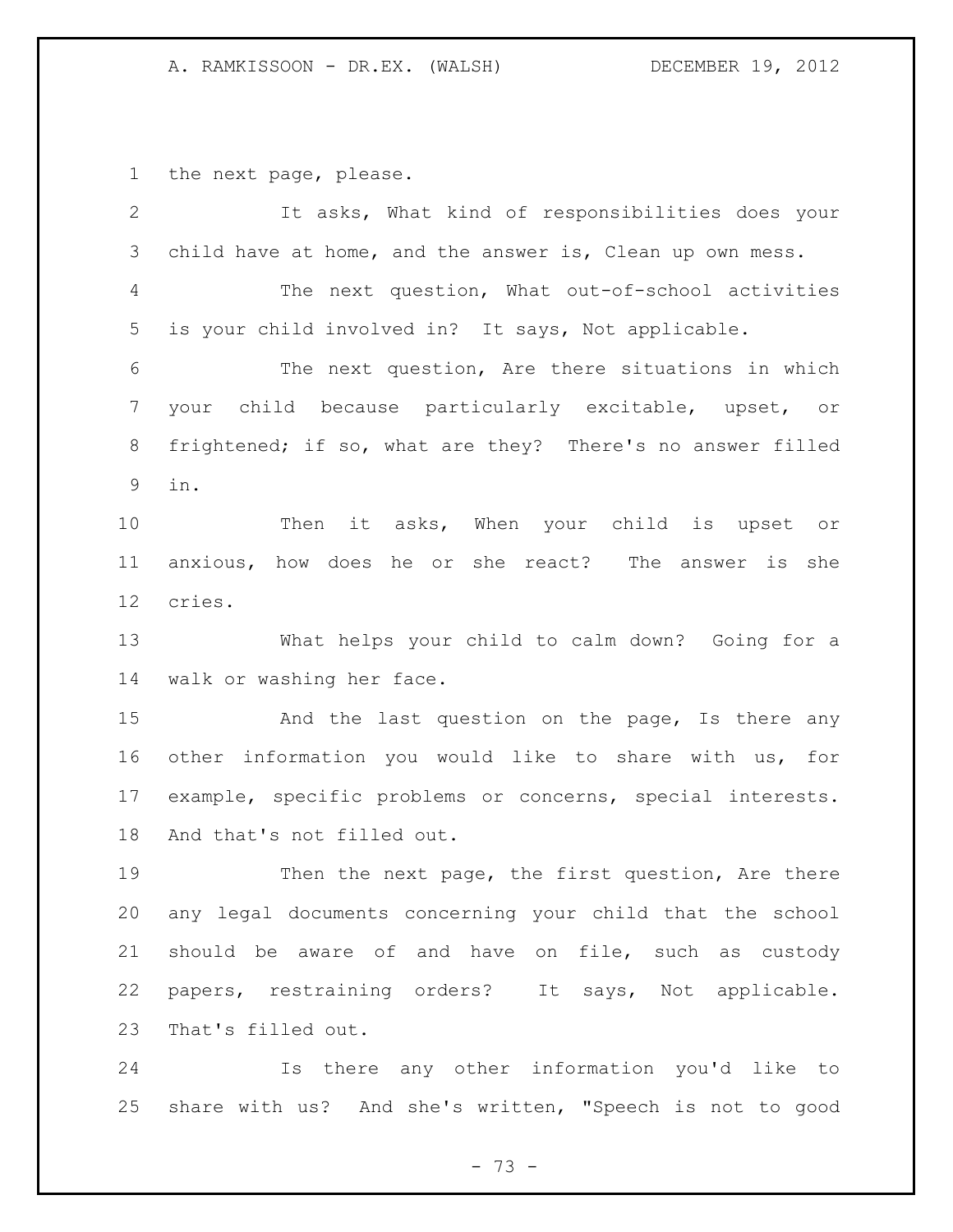sometimes." If there are any special health problems, please explain. It says, Not applicable. Does your child take any medication under a doctor's orders? Not applicable. Does your child -- oh, sorry, that's, that's the end of that page. 8 And then the last page, for daycare information, Does your child attend daycare? No. Has your child attended a nursery school? No. Has your child been in non-parental care on a regular basis prior to kindergarten? The answer is no. Now if we go to the bottom of the document, it's signed by Samantha Kematch and dated August 30th as well. So this was likely filled out on the same day that the previous registration form was filled out? A Generally is, because this is the form that is used for a interview, the conferencing with the parent and the child later on with the teacher. Q So that's who the intake interview would, would  $-$  A Would have taken -- Q -- be held by? A -- place, and then the teacher will help the parent through this form to get some more information about

- 74 -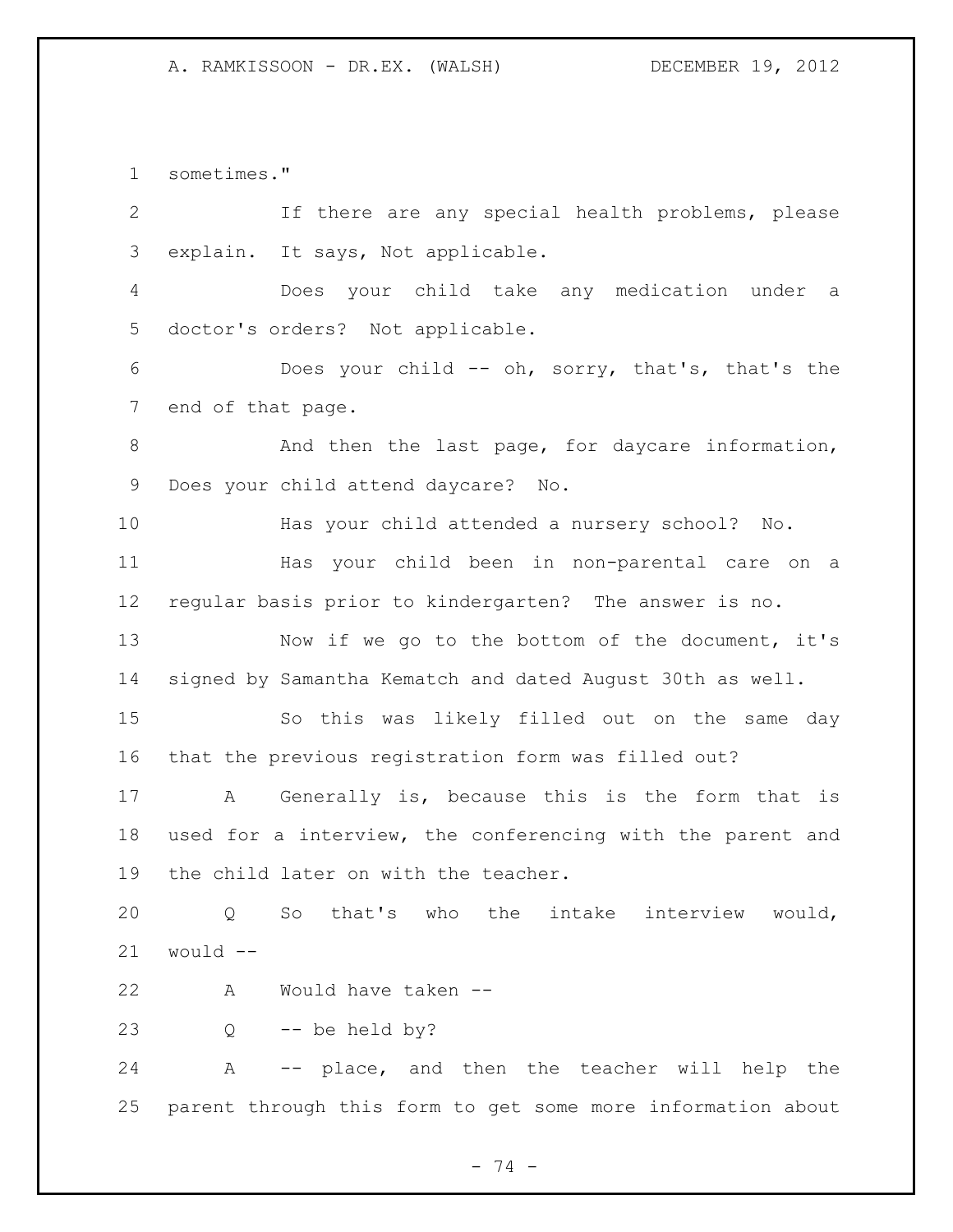A. RAMKISSOON - DR.EX. (WALSH) DECEMBER 19, 2012

 the different areas. And that did not occur, so we have no background on the child. Q And if we turn to the, the next page, 43567, that shows that Ms. Kematch brought in her health card. A Right. Q So that would give you the proof of Phoenix being her daughter and, and her date of birth, et cetera, that you would need? A Yes, yes. 10 O You would have her health number. A Yes. Q Now, there are a number of places where the document is either not filled out or N-A is written. Was that common? A It is. And part of it we realize is that the parent doesn't often -- I should say, doesn't often understand what information we are going at, and as a result, the teacher will assist the parent during that interview so that they can get some more information. For example, allergies, things like that, games that the child may like to play, some of their strengths. And parents don't really look deeply into the child so the teacher generally would ask pertinent questions or dig deeper in order to find out who this child really is. And -- Q That's something the teacher wants to know.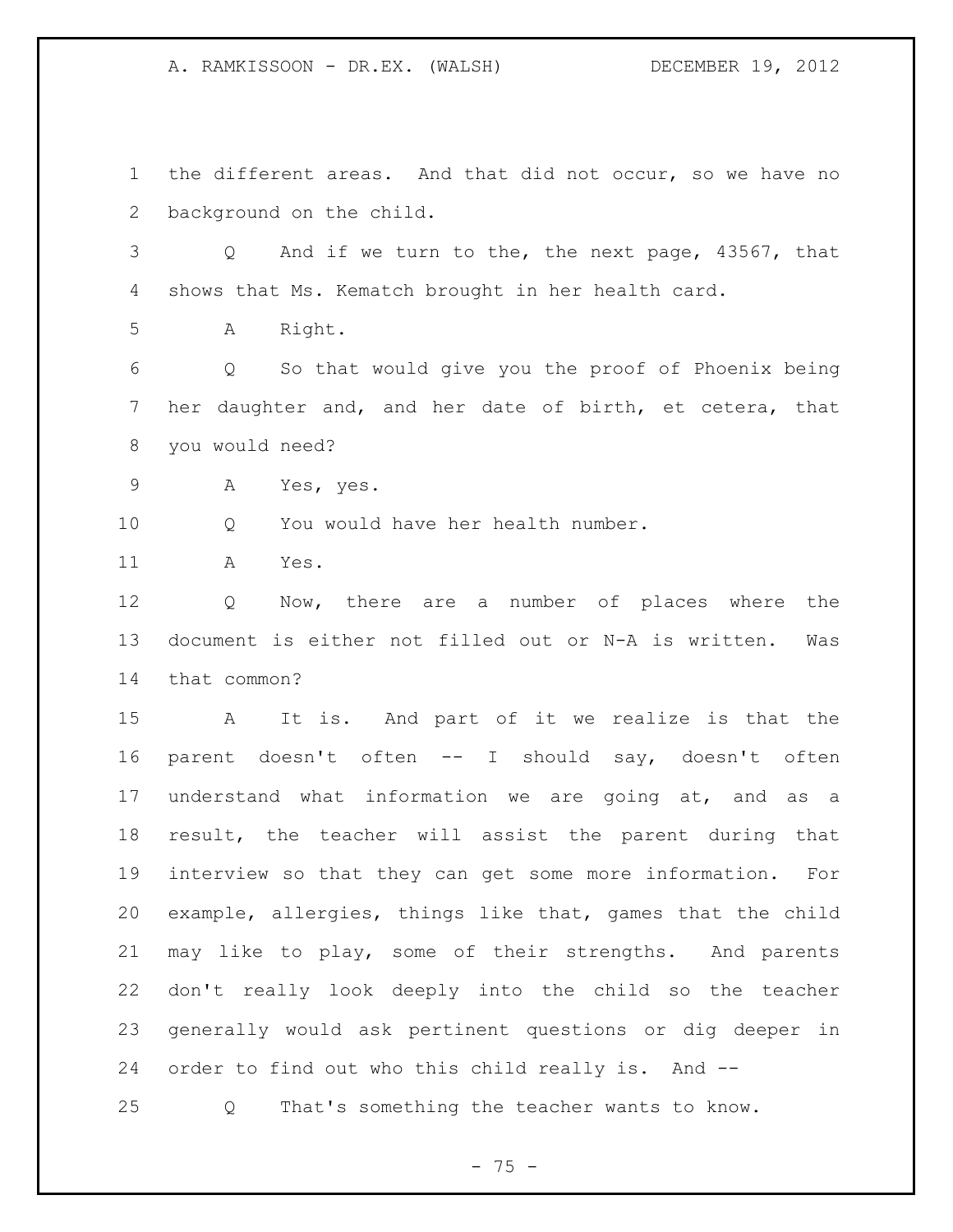A Right. Because it helps with programming, it helps with the understanding -- emotional and otherwise -- 3 of the child, maturity, age, language level, all those things that we look for when a new child registers.

 Q The -- in, in the middle of the page 43566 was the question, Has your child been in the -- in non-parental care on a regular basis? And we have heard evidence that -- this Inquiry, that Phoenix was with Rohan and Kim -- Rohan Stephenson and Kim Edwards for periods of time. Would the school have any way to verify the accuracy of the information that's filled out on this form?

 A We had no reason to question it at that time, and therefore we would not have. But if there was a reason given or suggested, then we will pursue it.

 Q So then once this form was filled out, what was the process?

 A The process is to review it with the teacher and find out any further information, and after that we admit the child in the school. And usually it's on a standard basis where you get to know the child on a one-on-one without the parent there so they come in as a small group and learn to interact with each other and, especially at age four, get used to the school system and the classroom and those sort of issues that we deal with.

Q Would the school keep a photograph of the child?

- 76 -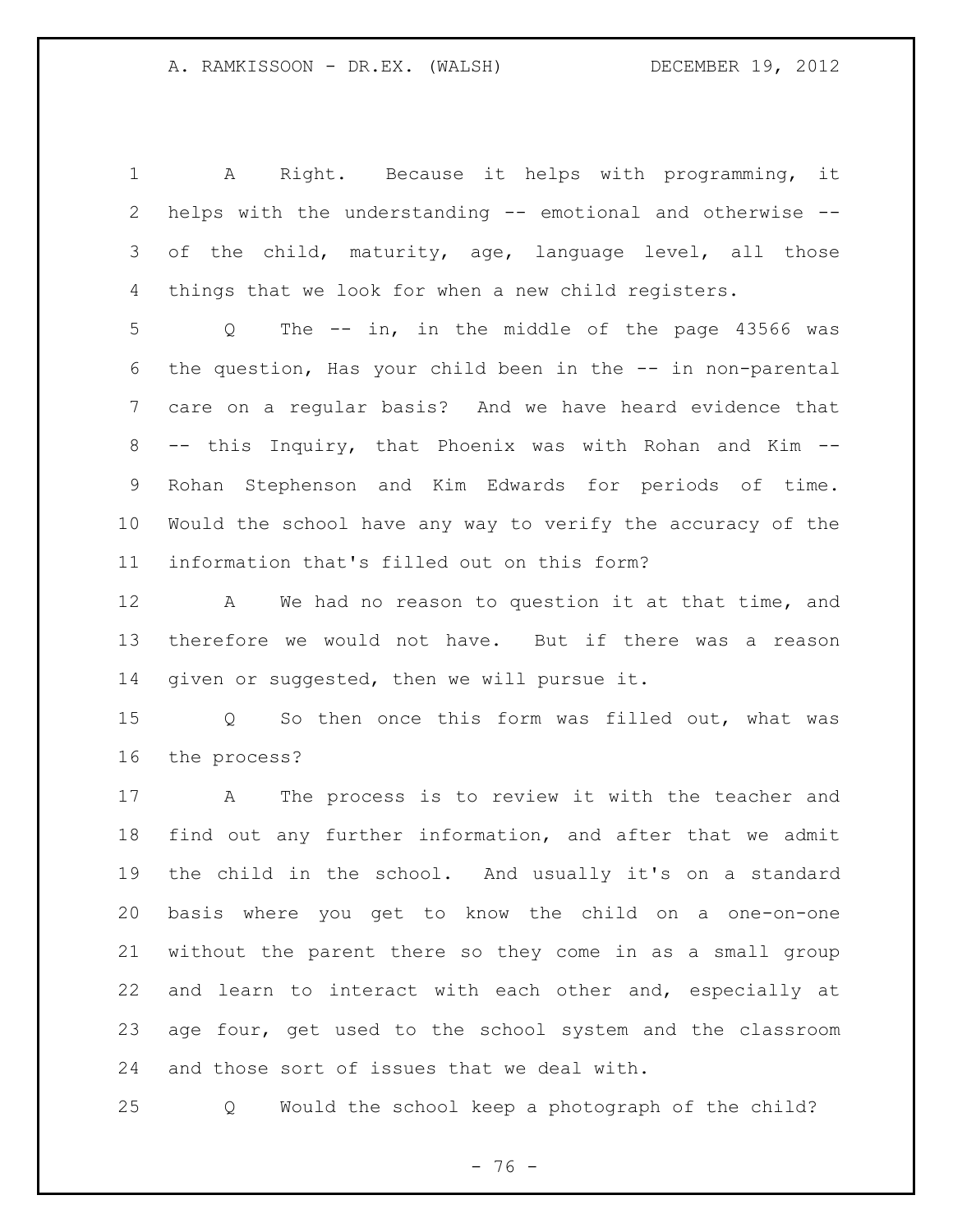A Generally, we will, except in this case pictures were taken at the end of September. Phoenix never attended school, so there was no way that we could have had a picture of her. Q Did you ever meet Phoenix or Samantha or Wes McKay? A No. Q The next document I'd like you to look at is page 4124. This is entitled Wellington Student Record, Phoenix Victoria Hope Sinclair. What is this document? A This is the record that's kept at the division office. So at any time if you need to inquire about the history of the child, then you -- it is kept with the file at the division office. Q If you look at the bottom of the document, it says, Entry date, September 16, 2004. 17 THE COMMISSIONER: Just a minute. You said this is a document that's kept where? 19 THE WITNESS: At the school division. THE COMMISSIONER: At the school division. THE WITNESS: Yes. And we can also access it based on the computer. If someone comes in and would like to get information on the child or if I need to find further information on the child, I can pull that document up and then it gives me a history, a brief history of the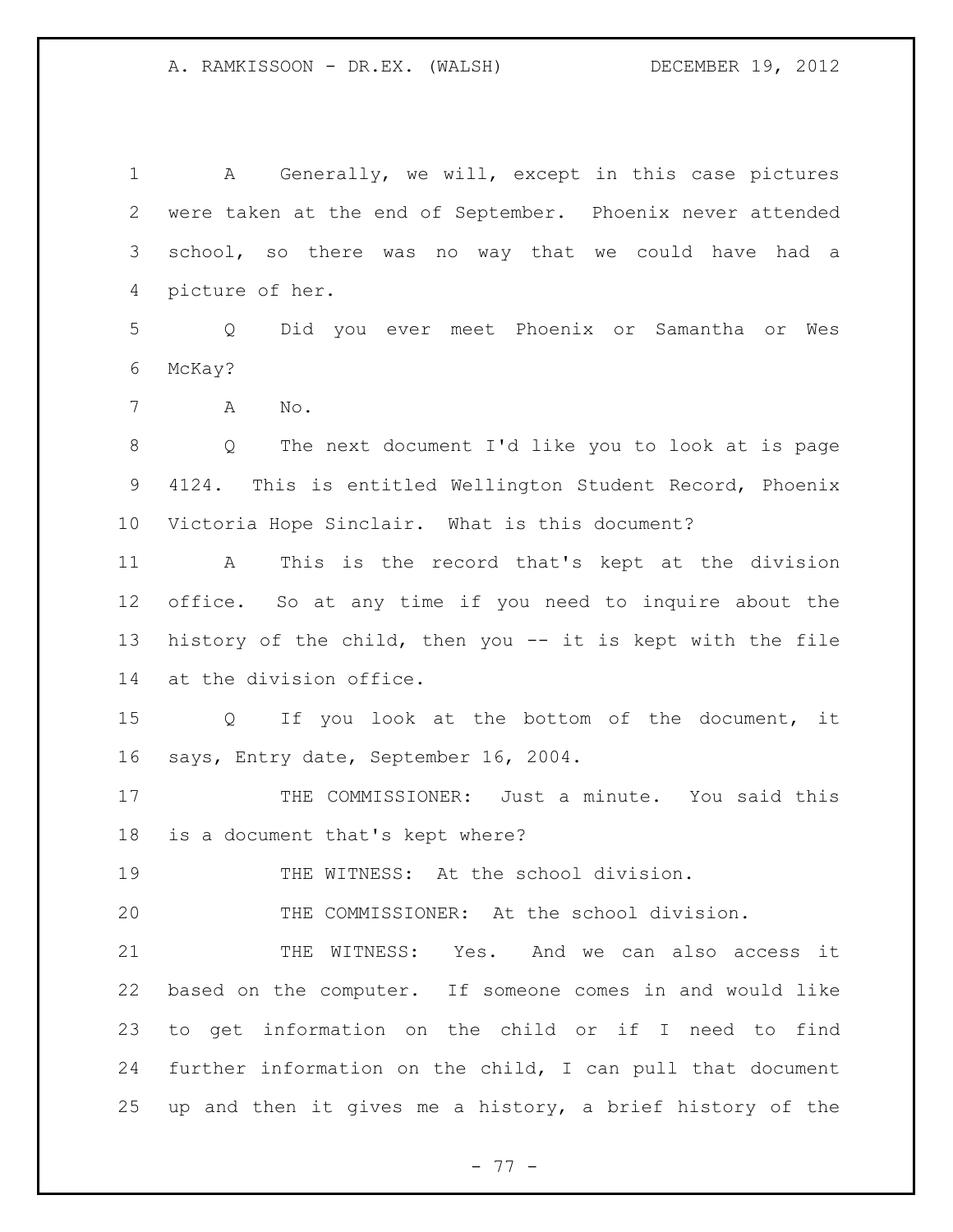child. THE COMMISSIONER: And is it created at the division or at the school? THE WITNESS: It's created at the division with the information that was sent in on that (inaudible) file. THE COMMISSIONER: Thank you. THE WITNESS: It's called a Student 8 Identification Form somewhere, yes. BY MS. WALSH: Q It's got that number -- A Student record. 13 Q -- at the top that we saw -- A That's right. Q -- that number that was given to Phoenix. A So that makes it official, that the child is now registered at Wellington School, Winnipeg School Division. Q Did you tell me that that number, 90029415, would stay with Phoenix throughout her school career in, in the city? A In Winnipeg One. Q In Winnipeg One, in the division. A Yes, yeah. Q Okay. So if we look at the bottom of this document, it has an entry date of September 16, 2004; it

- 78 -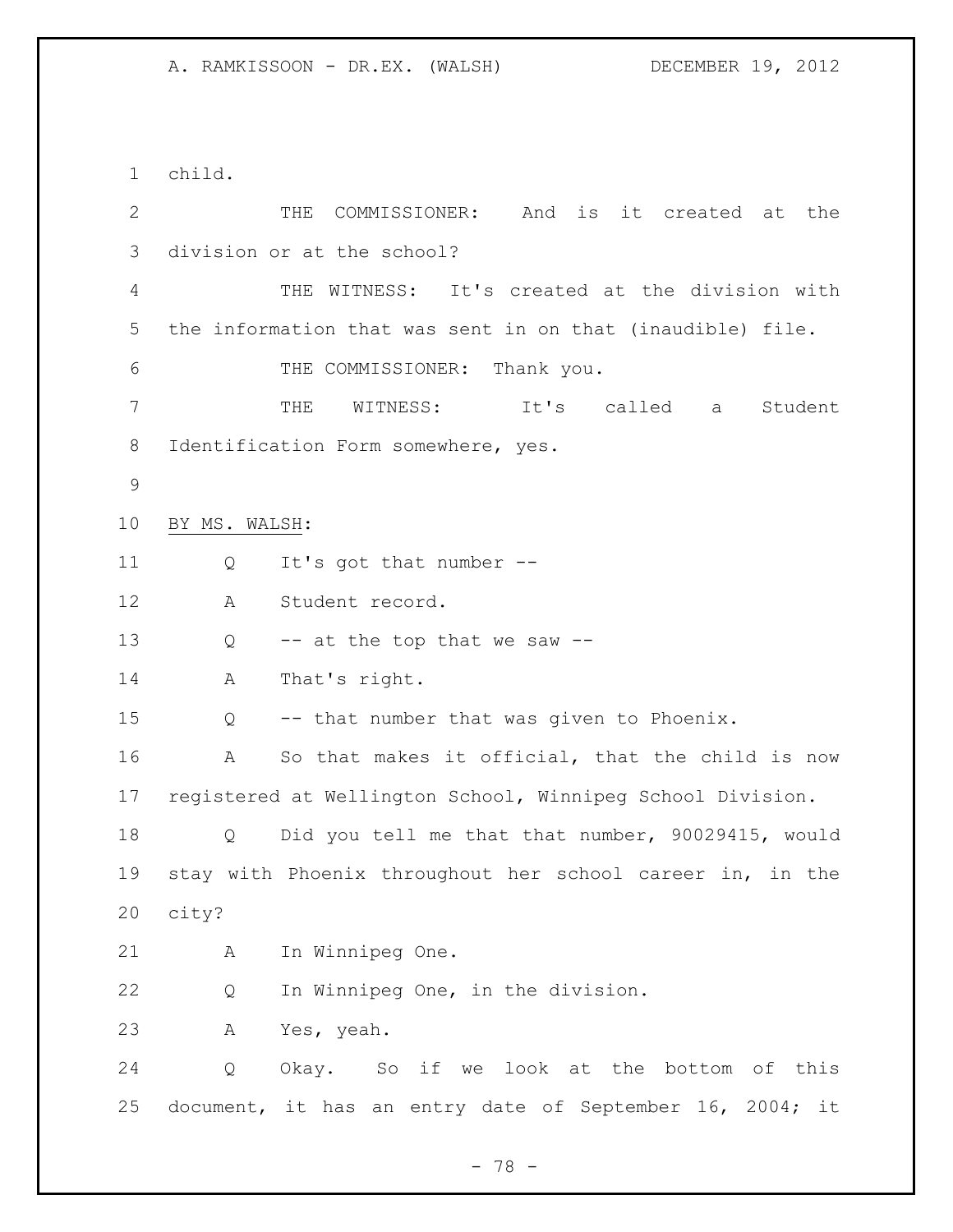1 has a grade, N1 -- is that for nursery?

A Yes.

 Q And a classroom, and then it says an exit date, September 29, 2004, and an exit code, WD from school. So what does this tell us?

 A The September 16 really puzzles me because if the intake was not done and the teacher and I went back after the conversation with you, I went back to check with the teacher and the educational assistant who works with the teacher and they had no record of an interview or having the child in the class. So that puzzles me and I honestly don't know where the 16 came from. Another incident was the 20th and I still don't know how those dates came about. Could have been human error. I am not sure.

 Q I'm going to look at, at the next document that relates to her attendance, but I just want to go back with respect to something you just told me. Did I understand you to say that after you met with, with our Commission office recently, you went back and spoke with staff at your school?

A Yes.

 Q Was that to ask them what, if anything, they remembered about contacting Phoenix?

 A That's right. That's right. I wanted to find 25 out whether they had met the mom or the child, and if they

- 79 -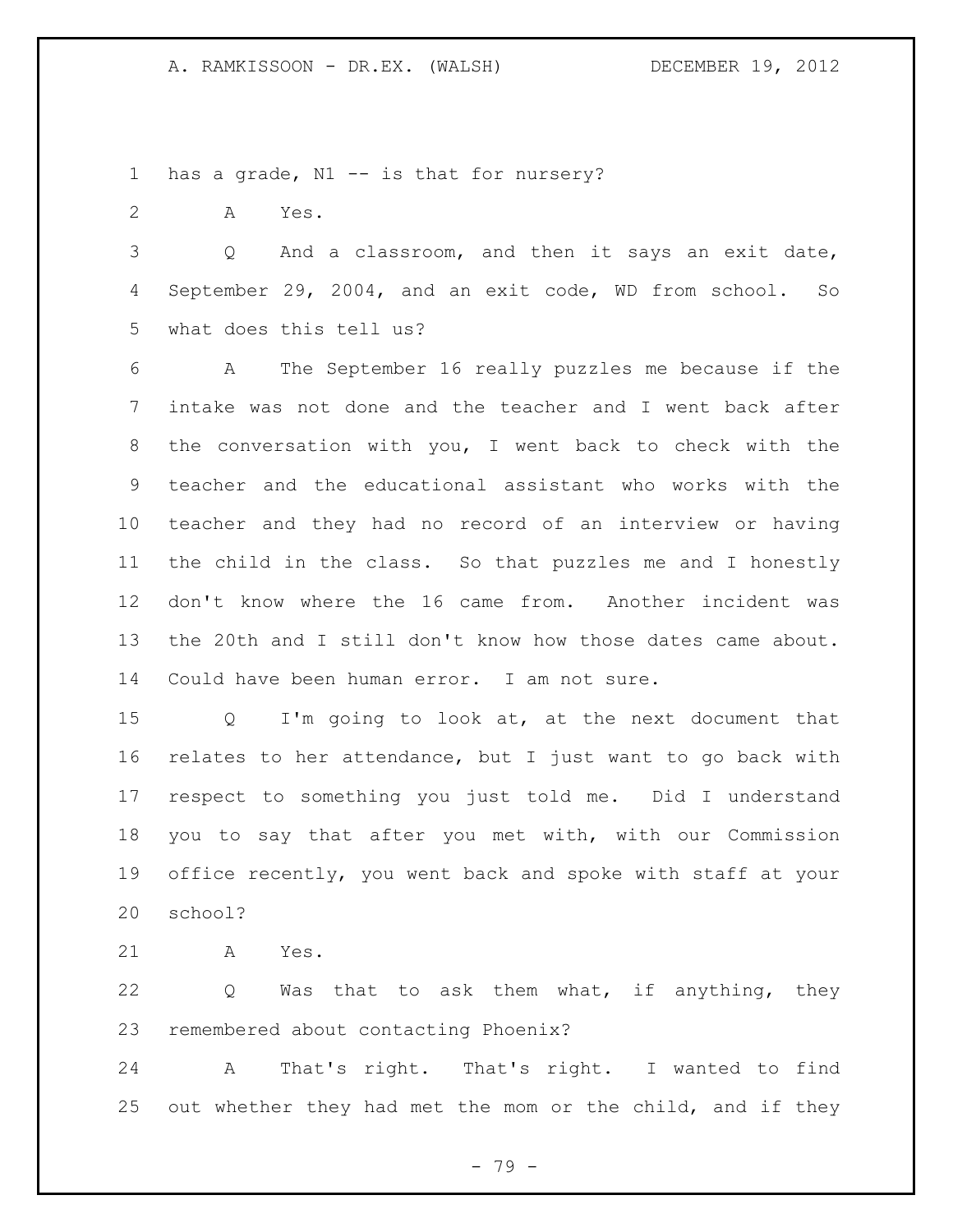had any recollection of the incident or the dates of entry or anything like that. So I did confirm with them. And it has never --

Q Did anyone have a recollection?

 A No one ever met the child. The secretaries just remember the parent coming in and asked for the forms to fill it out, but beyond that, the professional staff had no recollection of ever meeting the child.

 Q If there had been such a meeting, would there have been a record of it?

11 A Yes, there would have been.

Q And you checked, and no such record exists.

13 A Nothing. Nothing. What you have here right now, those are all the pieces that we had on file at the time.

 Q When was the first time that you had an opportunity to look for evidence of contact that the school had with Phoenix or her family?

18 A It was when a young man came in later that year. 19 I don't exactly know the date; can't remember the date, but I have it somewhere. When he came in and asked for a picture of Phoenix. That was the only time we started looking back in terms of, you know, where she was, and we had no pictures.

 Q And we'll, we'll come back to that contact you had with that young man, but at that time when, when that

 $- 80 -$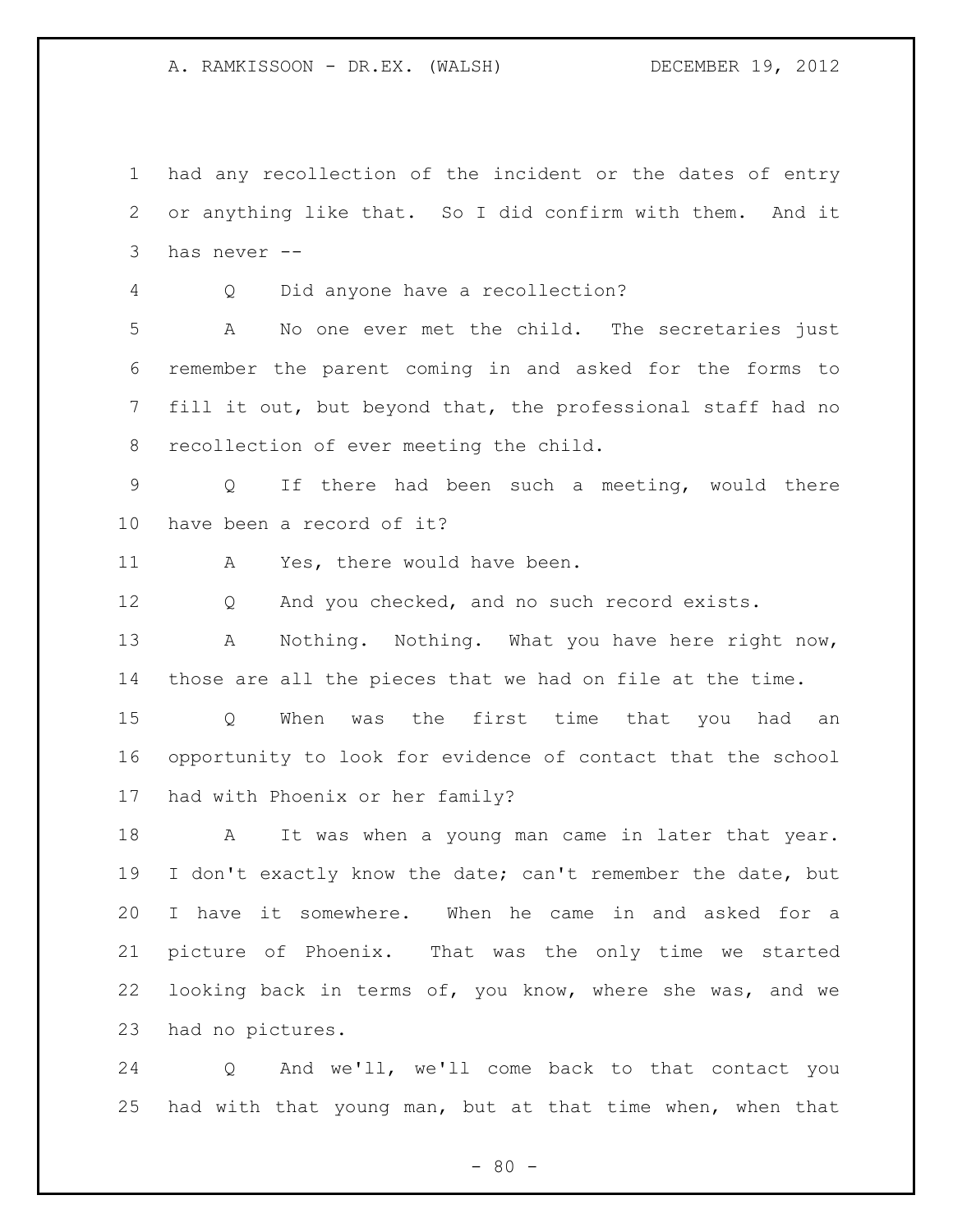A. RAMKISSOON - DR.EX. (WALSH) DECEMBER 19, 2012

 man came in, did you make an inquiry of staff as to whether -- A Oh, yes. Q -- they recalled meeting with Phoenix or Samantha? A We did. It is also our normal procedure to do a follow-up on every child who does not show up. So after the 4th when the interview was not kept, there was a phone call -- or usually this is the process in place -- a phone call is made. If there is no one available, then a home visit is made. 12 THE COMMISSIONER: Just a minute, I'm missing this. Did you say there was an interview set up? THE WITNESS: It was set up for September 4th. That's when the parent was supposed to come in and meet with the classroom teacher. 17 THE COMMISSIONER: And the, and the interview was not kept. 19 THE WITNESS: It was not kept. THE COMMISSIONER: So as a result of that, a telephone call was made. THE WITNESS: A telephone call usually follows up, and if there was no answer with the telephone call, then a home visit is made. THE COMMISSIONER: All right. You're going to

 $- 81 -$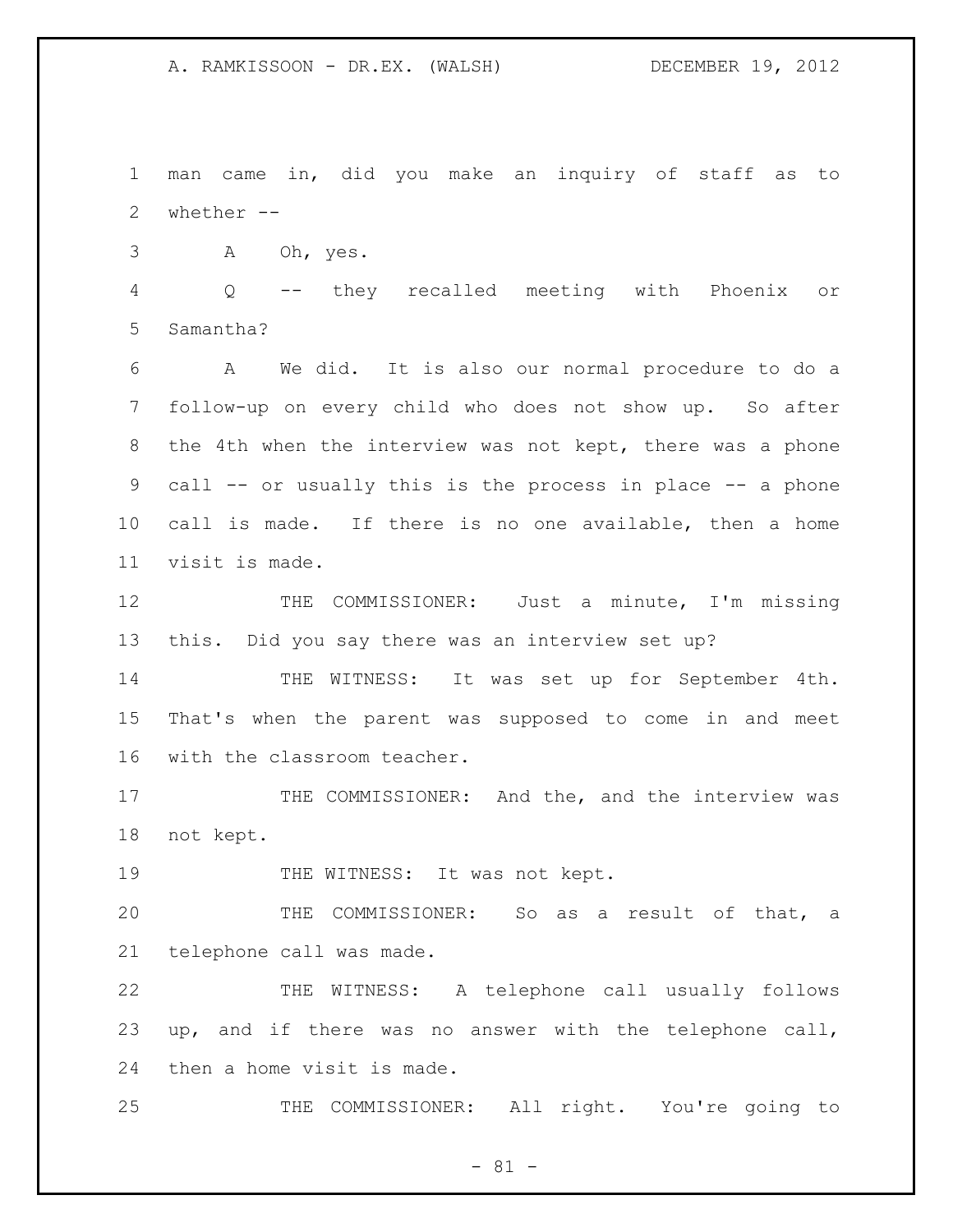A. RAMKISSOON - DR.EX. (WALSH) DECEMBER 19, 2012

inquire what happened with respect --

| $\mathbf{2}$   | MS. WALSH: Yes.                                              |  |  |  |  |  |  |  |
|----------------|--------------------------------------------------------------|--|--|--|--|--|--|--|
| $\mathfrak{Z}$ | THE COMMISSIONER: -- to telephone and --                     |  |  |  |  |  |  |  |
| $\overline{4}$ | MS. WALSH: And I think we --                                 |  |  |  |  |  |  |  |
| 5              | THE COMMISSIONER: -- home visit here, I                      |  |  |  |  |  |  |  |
| 6              |                                                              |  |  |  |  |  |  |  |
| $\overline{7}$ | BY MS. WALSH:                                                |  |  |  |  |  |  |  |
| 8              | We're, we're actually -- I think we're, we're<br>$Q \qquad$  |  |  |  |  |  |  |  |
| 9              | possibly getting out of, of order of when certain things     |  |  |  |  |  |  |  |
| 10             | happened; I'm not sure.                                      |  |  |  |  |  |  |  |
| 11             | A Okay.                                                      |  |  |  |  |  |  |  |
| 12             | But, but let, let's just stick with the, the<br>Q            |  |  |  |  |  |  |  |
| 13             | records that are -- that were generated from the school and  |  |  |  |  |  |  |  |
| 14             | then we'll follow up with, with the actions that the school  |  |  |  |  |  |  |  |
| 15             | took.                                                        |  |  |  |  |  |  |  |
| 16             | A Okay, sure.                                                |  |  |  |  |  |  |  |
| 17             | Let's see if, if that's at all helpful.<br>$Q \qquad \qquad$ |  |  |  |  |  |  |  |
| 18             | If we turn to the next page, 4125. Now, this,                |  |  |  |  |  |  |  |
| 19             | this looks like it was generated on March 10, 2006, but      |  |  |  |  |  |  |  |
| 20             | it's entitled Half-Day Attendance Detail for Previous        |  |  |  |  |  |  |  |
| 21             | School Years, for the period September 1, '04 to September   |  |  |  |  |  |  |  |
| 22             | 30, '04, and it's with respect to Phoenix. And you see it    |  |  |  |  |  |  |  |
| 23             | says, next to September 20, '04, a.m., late?                 |  |  |  |  |  |  |  |
| 24             | Α<br>Yes.                                                    |  |  |  |  |  |  |  |
| 25             | And then there are seven more recordings from the<br>Q       |  |  |  |  |  |  |  |

- 82 -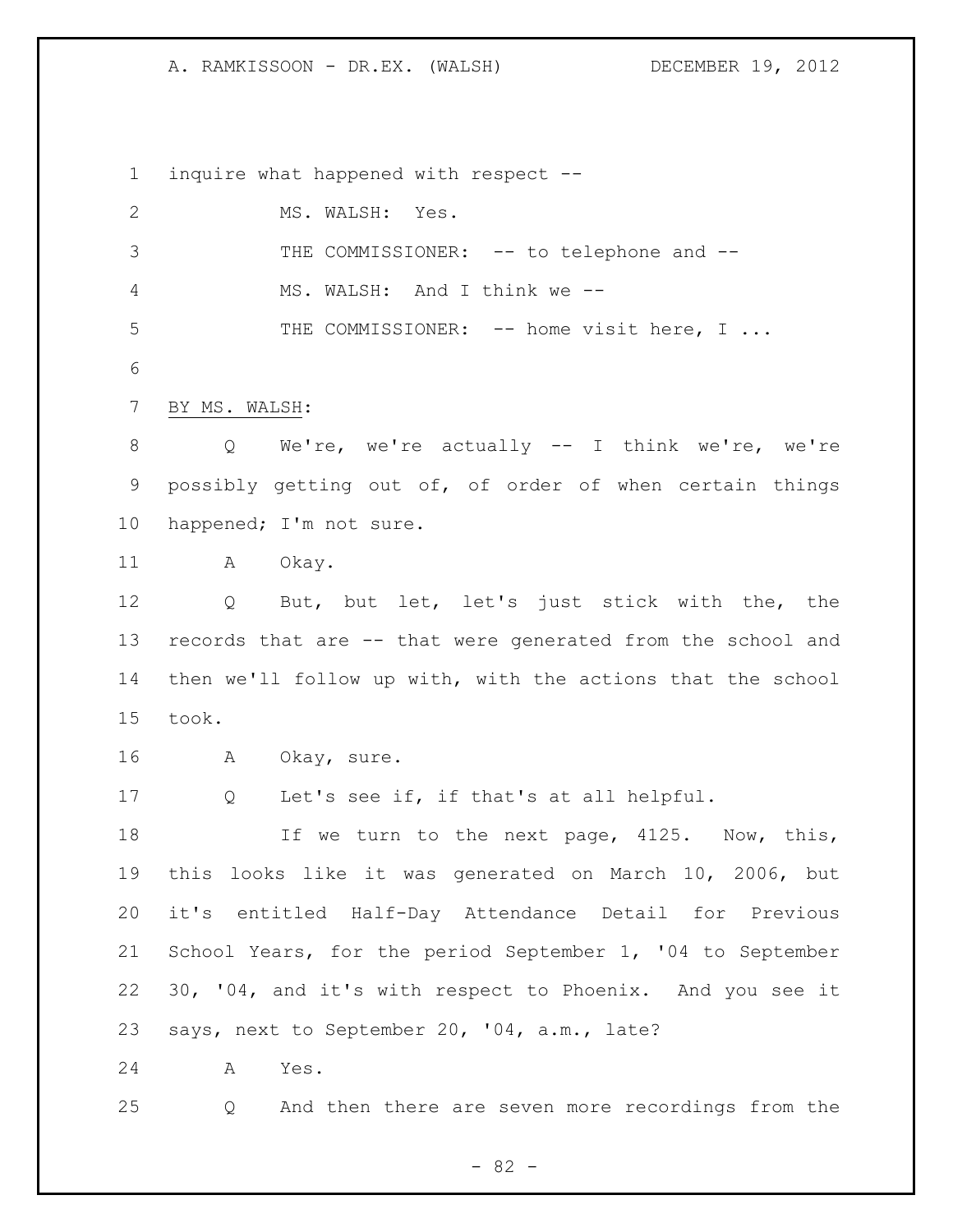21st to the 29th, and they all indicate a.m. absent. And then at the bottom it says, total number of days, eight, absent seven, late, one. How do you read this information? A If I would read it as it is, it will indicate that Phoenix was at school on the 20th, but she arrived late. I honestly cannot account for that, because the classroom teacher insists that she did not come to school, that they never met her, they never saw her. So it's -- it has to be an error in recording because the attendance is recorded by the classroom teacher. There is a list of all the names, and then the recording is taken place on the name of the child. It is possible that it was marked on the wrong child. I cannot explain what happened there.

 Q Your, your understanding is that Phoenix never attended, in fact.

A That's right.

 Q So you were telling us that the school took certain steps after the registration form was filed out with respect to setting up an interview between the teacher and Phoenix.

A Yes.

 Q And the interview, Phoenix and her mother did not attend the interview?

A That's right.

Q And so what did the school do after that?

- 83 -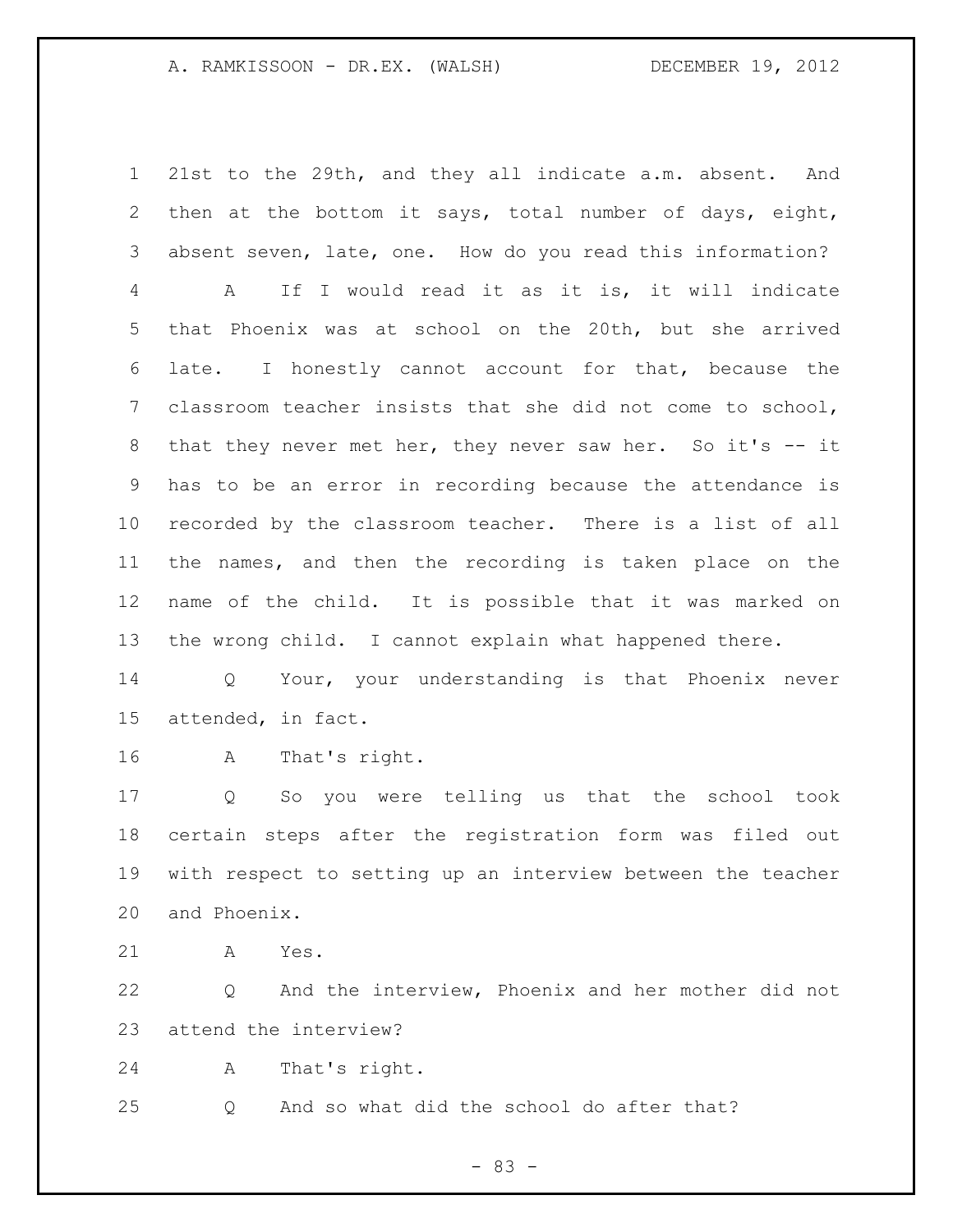1 A After that, there was a home visit.

Q From who?

 A From -- it could be -- this is one of the documentations we did not keep, but it could have been from the community -- we've got a community worker and generally that's the person who does the (inaudible) and home visits, along with the educational assistant, or the teacher may have gone with them. We did not record exactly who went to the house on that day to find out about Phoenix, and I believe that's where the 16th came in. I would think that the check-up probably took place on the 16th when the child did not show up.

- Q For her interview.
- A Right.

Q When was school supposed to start?

A It started on the 4th.

 Q The interview was intended to take place before the start of school.

 A Right. Well, the first four days are set up for interviews, the first four days of, of nursery kindergarten, so it could have been any one of those days. And I did not check back in that particular year to see when the interviews were taking place but it, it is suggested here that school started officially on September 1st, so the interview was scheduled for September 4th.

- 84 -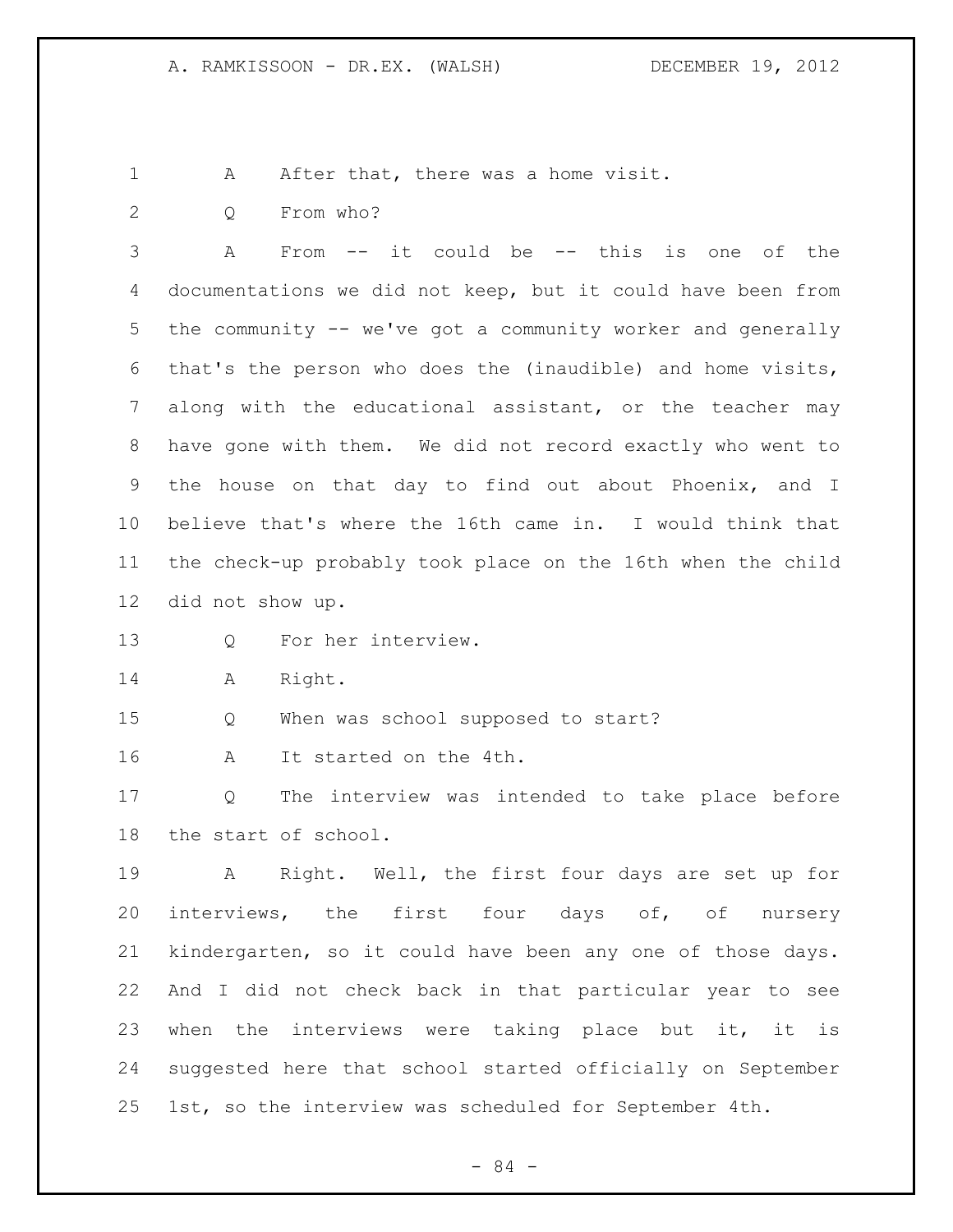Q Before, before we go any further in terms of your telling me what the school did or would have done once Phoenix didn't show up for her interview, are you able to recall specifically what was done or are you testifying based on what was the practice? A I'm testifying based on the practice. Q So your evidence is that the practice would have been for a school worker, community worker to go out and locate the family? A That's right. Q And you don't have any records of that. A No, unfortunately we did not keep records of that. Q So do you have any understanding as to what would have happened next? A Nursery, nursery-age children also (inaudible) -- it's not a compulsory program, so in some cases parents made a decision that they did not want their child to start school at that time. In most cases -- in some cases when a visit is made to the home, the parent would indicate it's too cold for the child to come to school or generally it's this family no longer lives here, they went back up to the 23 reserve. And it happens frequently, so there was no reason for us to not believe that she had gone back to the reserve because it is a common practice, especially at age four.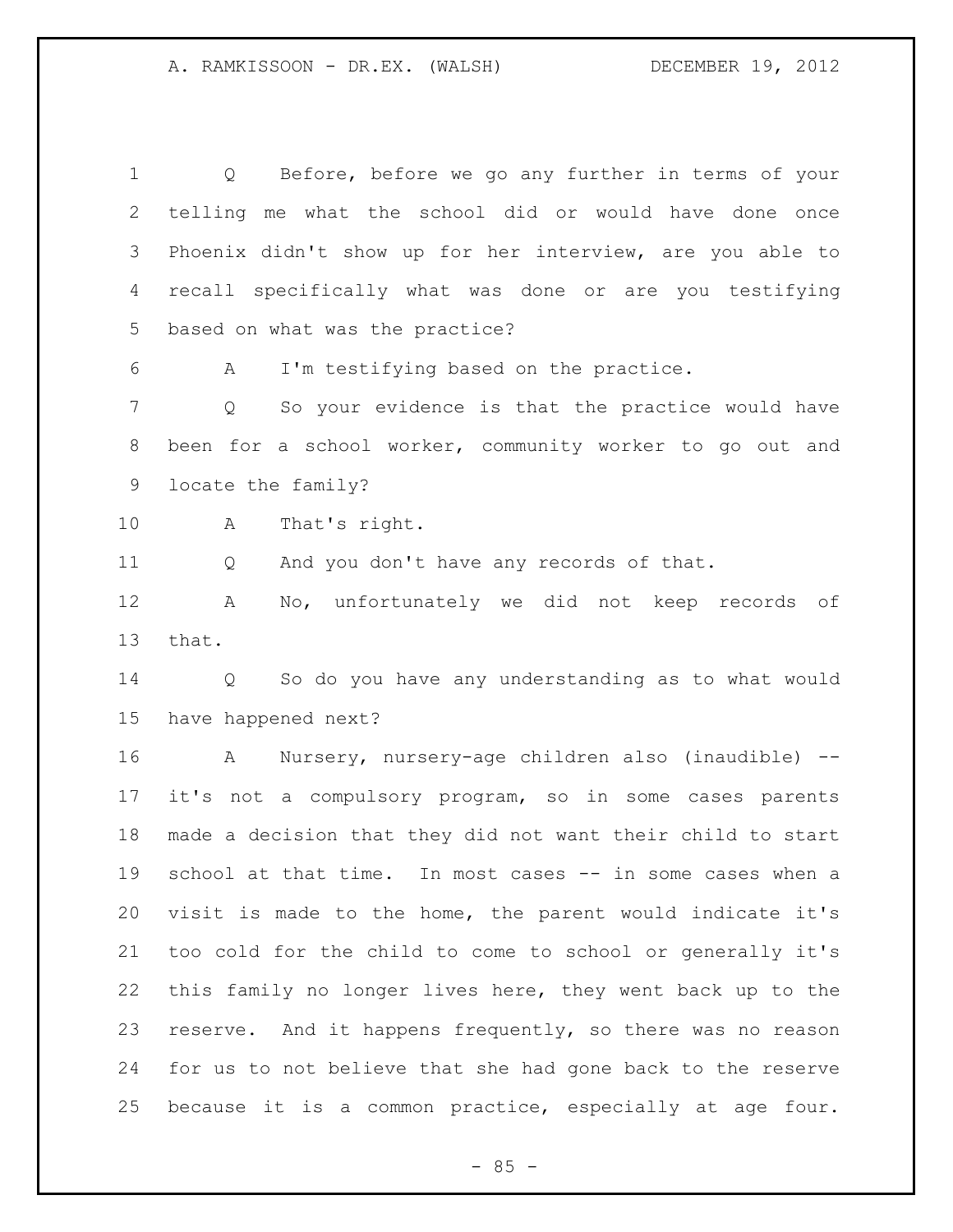A. RAMKISSOON - DR.EX. (WALSH) DECEMBER 19, 2012

 Age four is not compulsory. Kids are not funded by the province educationally. It's a program that's offered by Winnipeg School Division so that the kids can have an early start in life. Q Did I understand you to say you thought that Phoenix had gone to a reserve with her family? 7 A Yes, that, that was --8 Q Why did you think that? A Because the classroom teacher suggested that that's what may have happened, and that's why the follow-up -- any further follow-up did not take place. Q But that was just an assumption, it wasn't based on information the school received? A I could not really answer that. I am assuming that this is what happened because of procedures in place. Q Which procedures are you talking about? A That we do a follow-up until we find out where the child is, and if we were told that they no longer live in the city, then we do not continue with the follow-up. Q Are you assuming that's what the community worker was told? A Yes. Q And you said that was not uncommon, for nursery age children not to come to school? A That is right.

 $-86 -$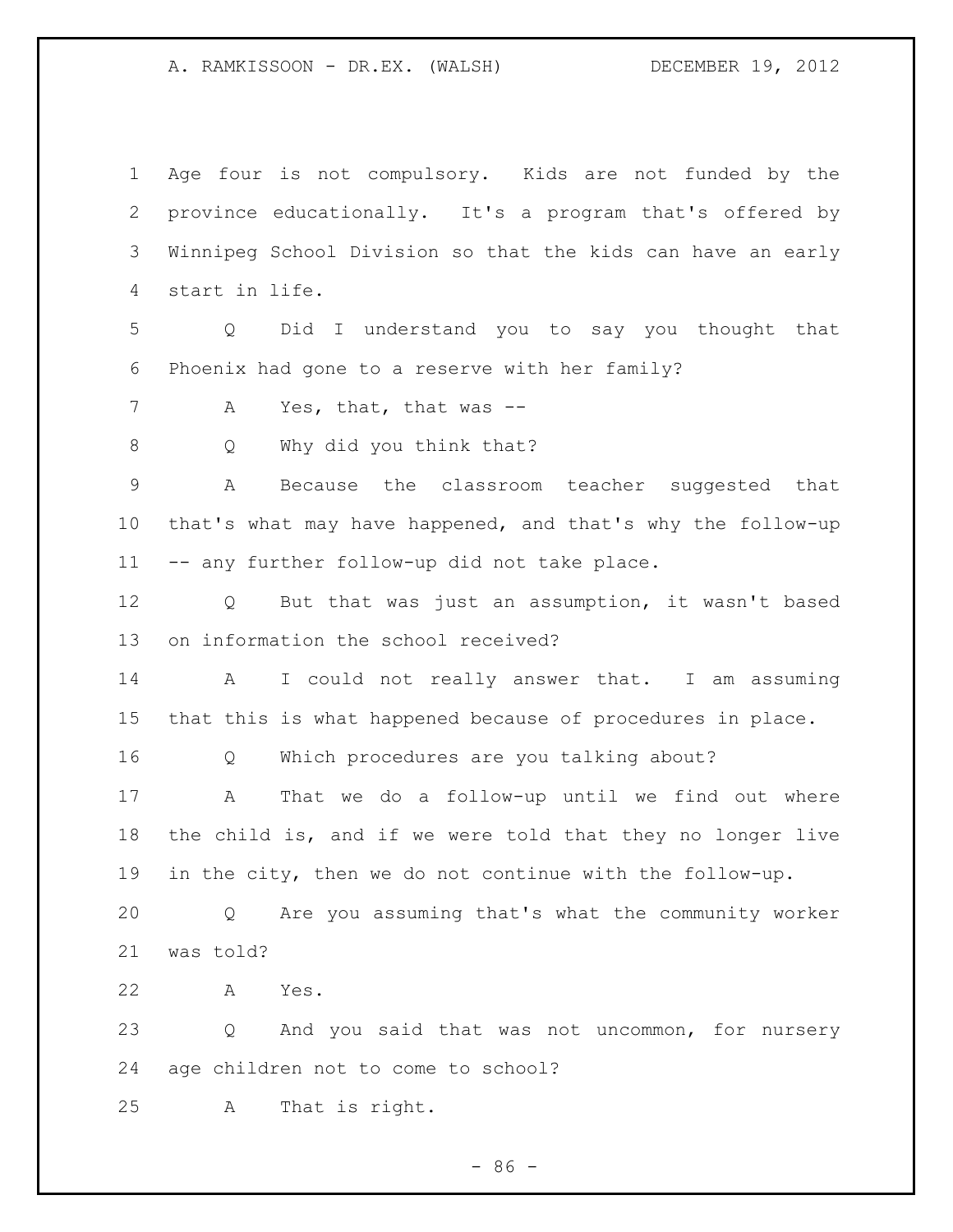Q And it was also not uncommon for aboriginal children to be moving to a reserve with their families. A That's true. Q If Phoenix had been registered in another school within the city after she did not -- A Um-hum. Q -- attend Wellington School, would Wellington School have been notified? A Yes. There is a practice and expectation from the division that the receiving school inform the previous school in order to get the records sent to them, and we did not receive any such records. And I can say that for certain because if records were called for, then it is documented that the records were called for. So in this case, no records were called for. Q You said that if, if Phoenix had registered in another school in the city, then you would have expected to be contacted. A Yes. Q Do you mean solely within the school -- the same school division or anywhere within the City of Winnipeg? A Winnipeg School Division. Q What about if she were registered at a school

 outside the City of Winnipeg? Did you have an expectation that you would have been notified?

- 87 -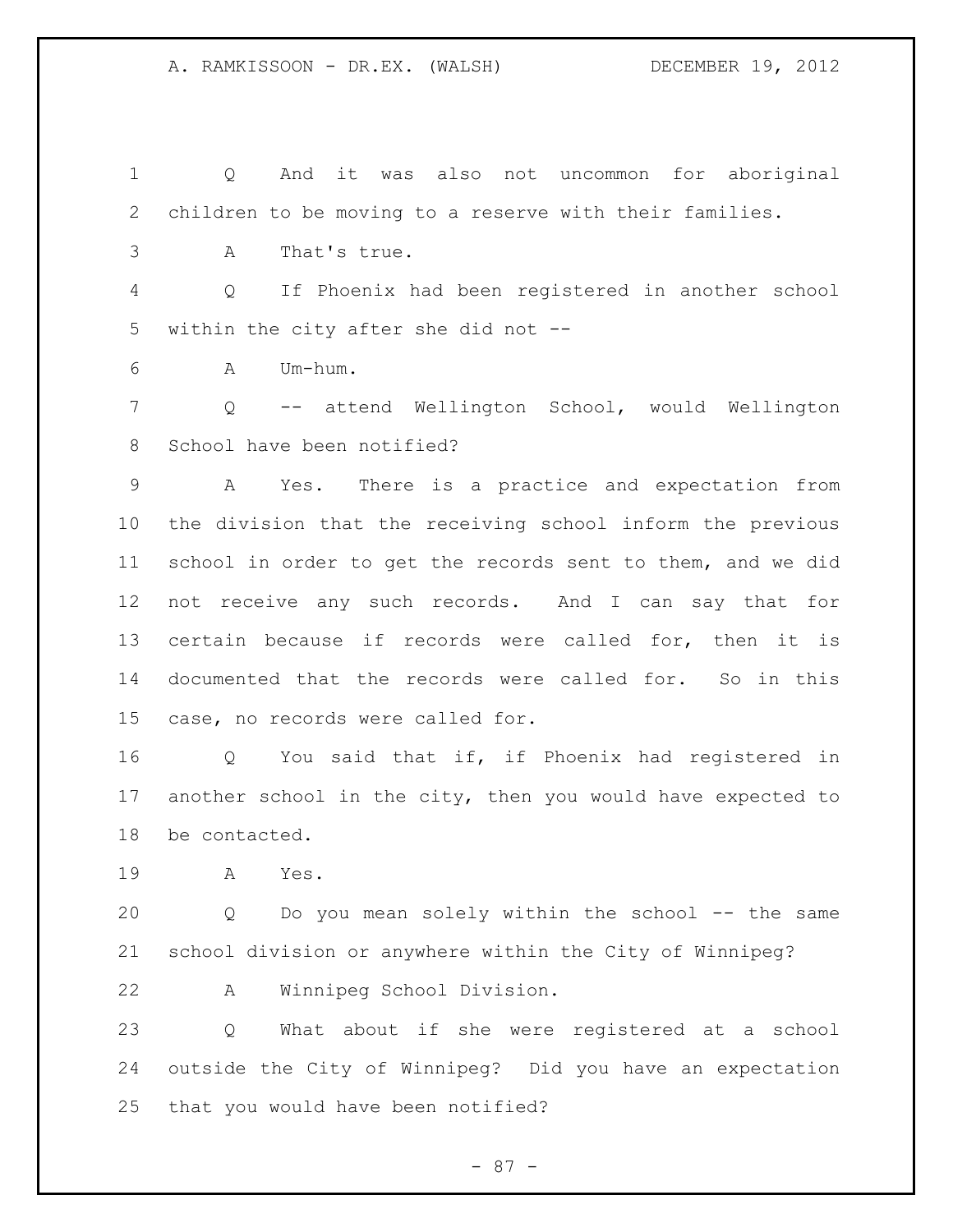A Not at age four, because most divisions do not have nursery programs.

Q Is your --

 A But if, if it was an older child, then they generally will call because they need some information on the child.

 Q What about if Phoenix were attending a school at a reserve? Would you expect to receive a call notifying you about that, from the school on the reserve?

 A Unfortunately, we do not receive much information from the reserve schools.

 Q Even for children older than nursery or kindergarten?

14 A That is right, yes.

 Q Was Phoenix ever registered at Wellington School after 2004?

A No.

 Q During the time that you were a principal at Wellington School, would it be safe to say that it was not uncommon for children not to attend for whatever reason?

A That's right.

 Q I understand that you put in place a walking school bus or --

A Yes.

Q What was that?

- 88 -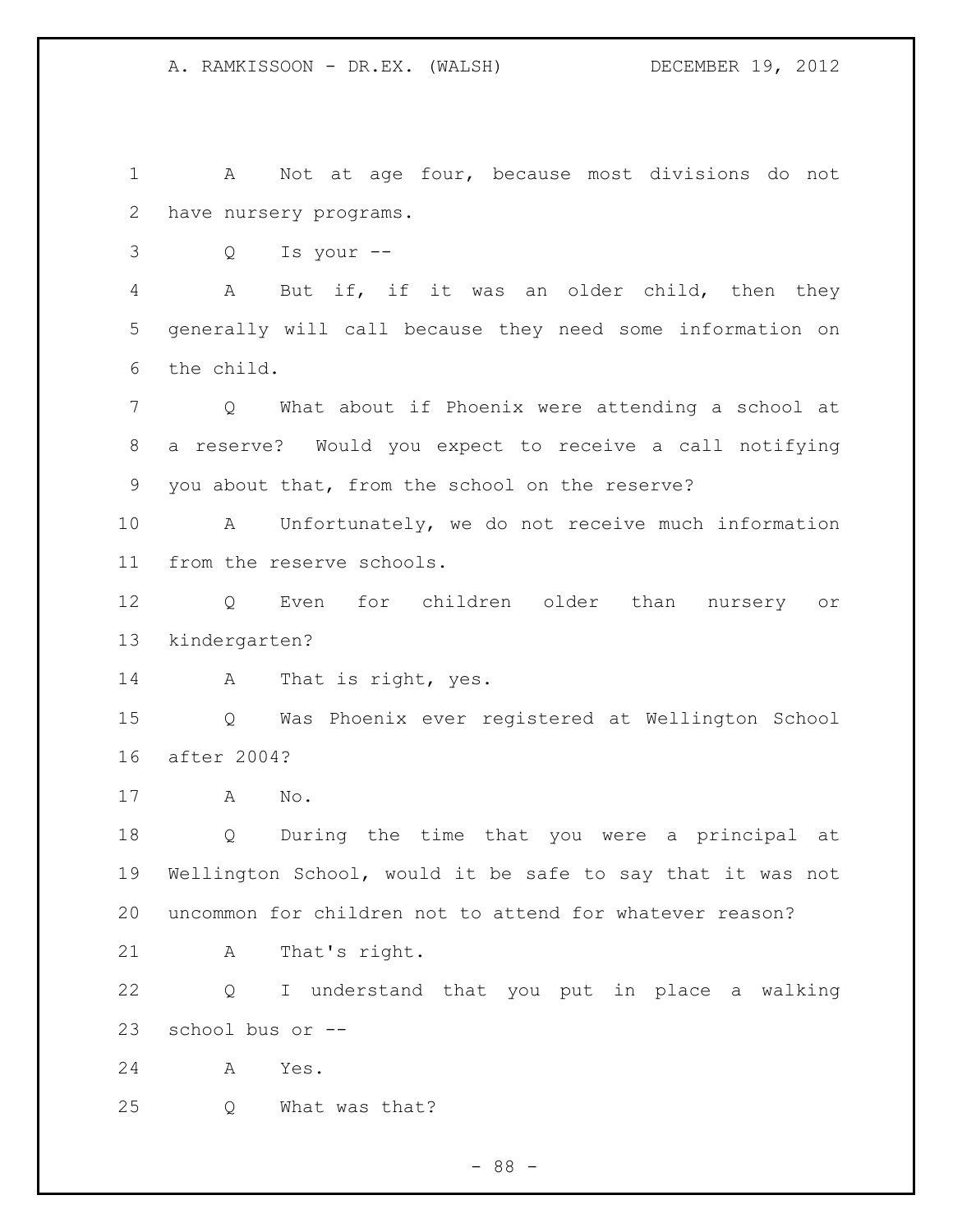A We found out that there were some parents who were unable to get their kids to school either because they had younger kids at home or they were not able to bring the 4 child themselves. So based on that, I used some funding from the Family Resource Centre to pay an honorarium to one of our crossing guards, who would pick up those kids if the parent is not able to. And we would do that for any age child. Q What year did you have that operating? A That started, I would say about 2010, so it was much later than two-o-four. Q You said you took resources from a Family Resource Centre? A Yes. 15 O How was that funded? 16 A That was funded by the province. It's -- it was initiated through the province to have a community worker in every school in the inner city. Q Okay. A And we were fortunate enough to receive that funding. Q Right. We'll come back to that in a minute. Was the, the walking school bus well utilized? A Very much so. Q Were you ever given official resources from the

- 89 -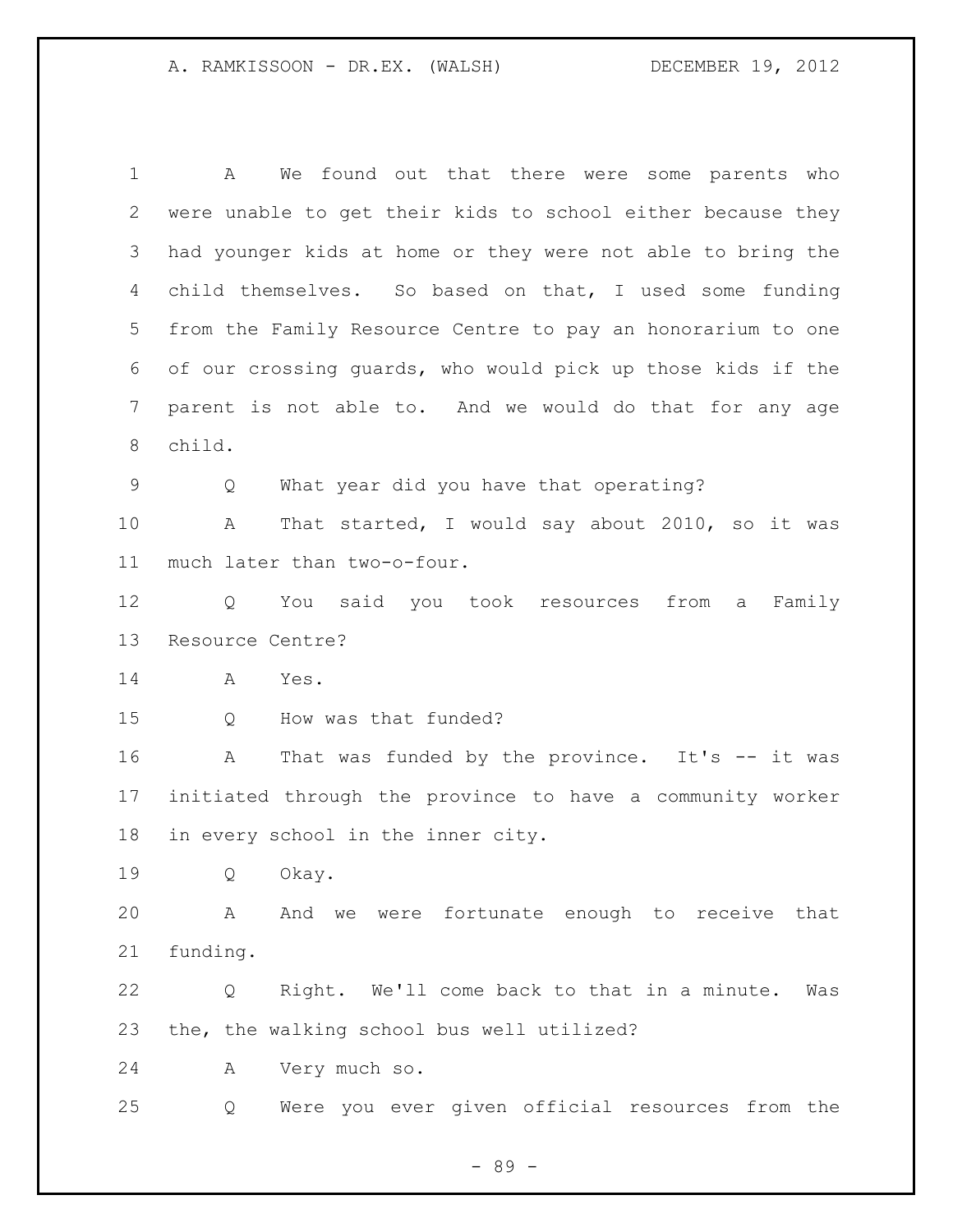department or the school division to operate that?

A No, we weren't.

 Q So you just took the money from the, the other resources that you had.

 A It was part of the school-community connection, so I thought it was a worthwhile venture to make sure that kids were in school.

 Q Are you aware as to whether the, the school or the school division or the province had any policy about reporting a child who stopped attending a school?

11 A Okay, could you repeat that?

 Q Sure. And, and I'm focusing firstly on -- in 2004.

A Um-hum.

 Q Were there any policies or procedures that were either initiated by your school, Wellington School, or the school division or the province that required reporting of a child who stopped attending school?

 A Not in two-o-four. Much later when the province instituted an attendance policy, we were supposed to report on a daily basis who was away and the reason for it. And that's when the province really looked at the attendance and decided that they had to do something more formal involving that.

Q That was not in place in 2004?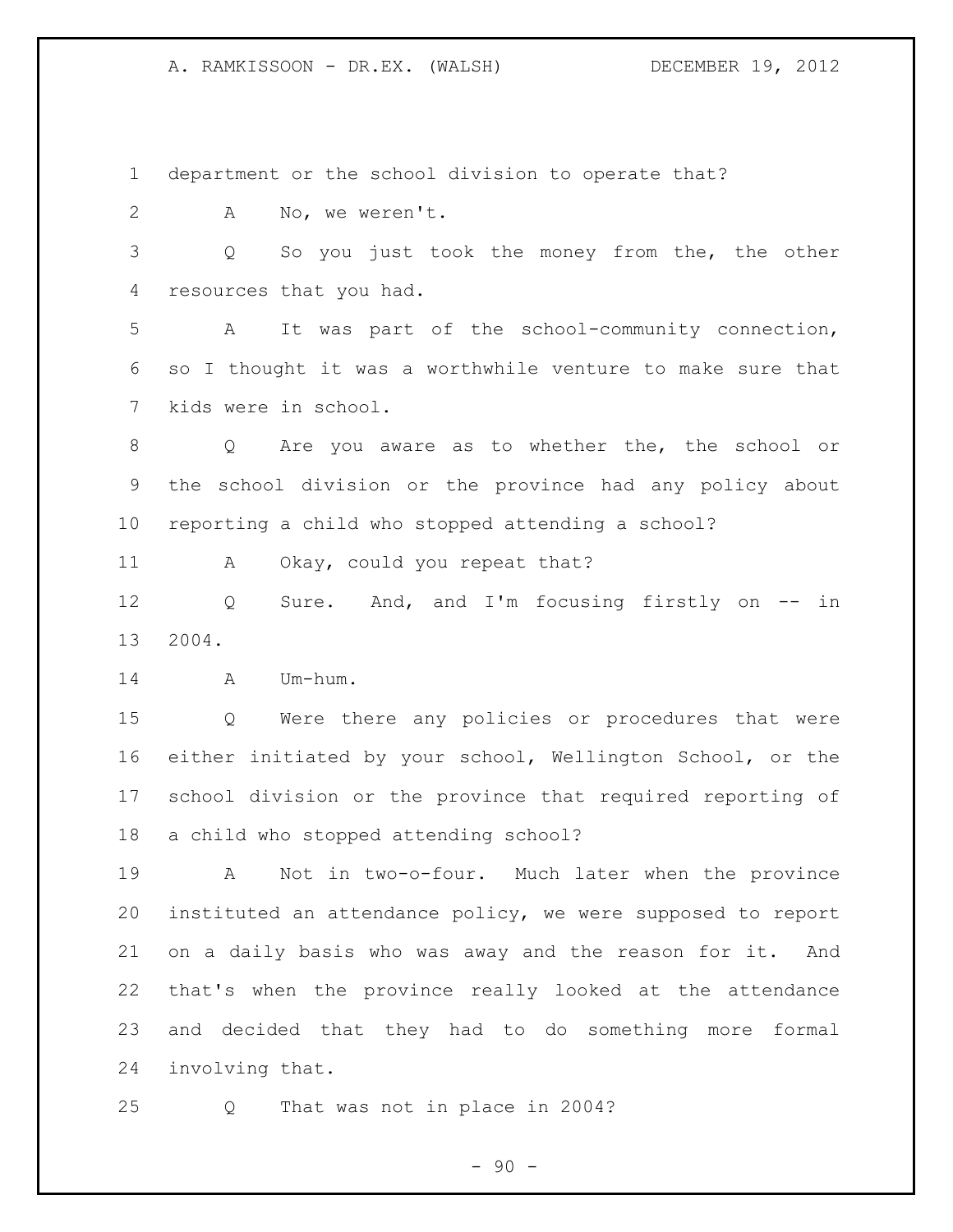1 A No, it wasn't. MS. WALSH: And we will, Mr. Commissioner, be calling a witness from the department. BY MS. WALSH: Q What about -- in 2004 still, did either the school, the school division, or the province have any policy about steps to take to locate a child who stopped attending school? A Each school has a procedure and the expectation of the division was that we do a follow-up. When -- in this case, we did -- we took the necessary steps that we usually did, and after that, by the end of September, if the child's not there then the assumption is that the child is not attending school and may come back. And in some cases they do come back later on in the year, but in this case, no, it did not happen. Q Were there occasions when you were principal at Wellington School where your school would call another school to try to locate a child? A Yes, we would. If we have some idea that the parents had moved, then we would do that. Q How far would your, your search extend? A Winnipeg One. Q So you wouldn't call a school outside Winnipeg

 $-91 -$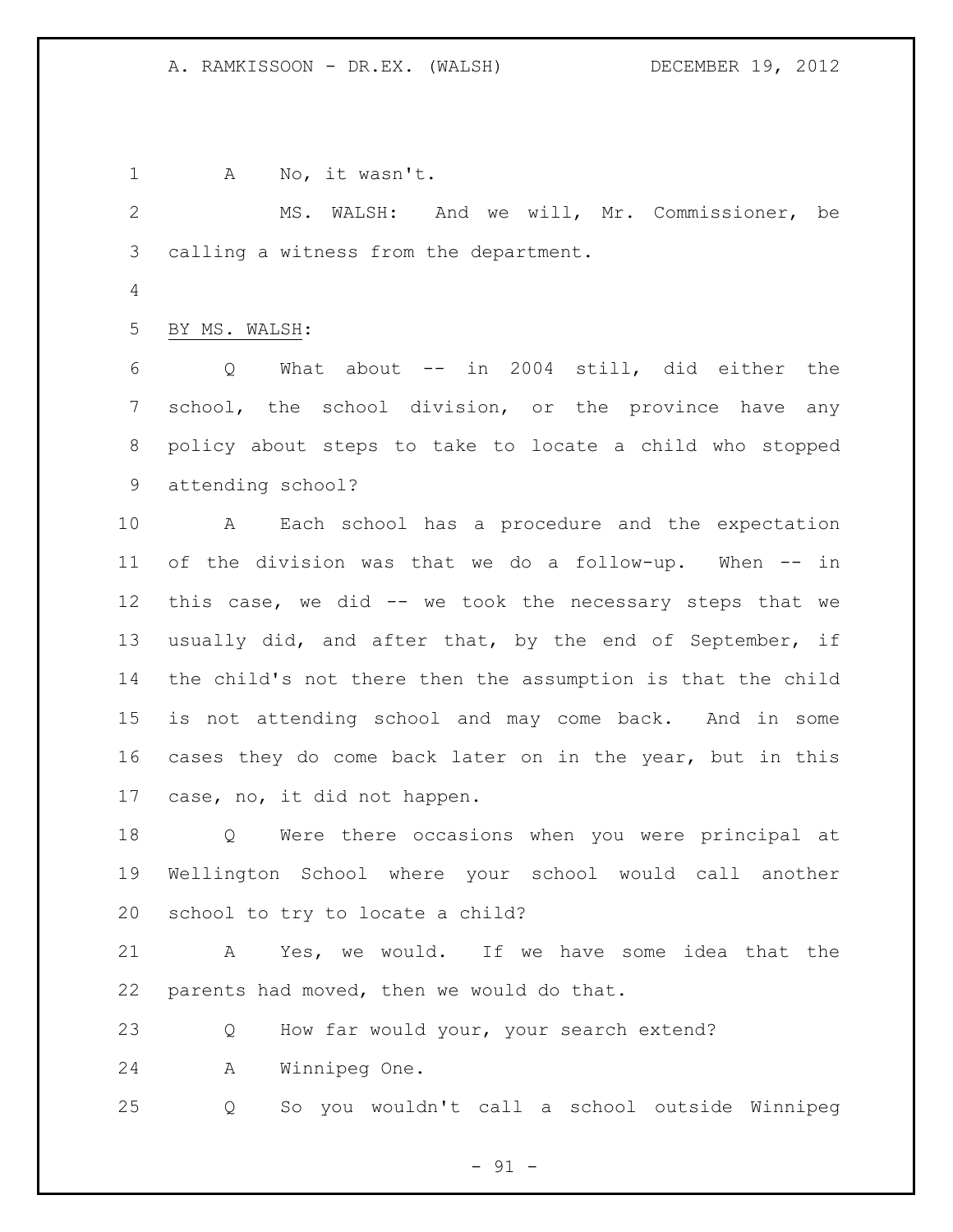One?

 A We often called schools on the reserve only because we had some information that the family had gone back to the reserve and we needed to do that follow-up to find out whether the child is attending school. But we often do that with the older children, not with the young children age four since it was not compulsory for them to attend school. Q So I'm sorry, did you say in this case you had information that Phoenix had gone to a reserve? 11 A That was what was reported to me, or (inaudible) it was an assumption on the part of the teacher, but that was the assumption that was made. 14 Q If she had been an older child, that is, say, grade one, would you have made attempts to contact which reserve -- to, to locate which reserve she was at and contact them? A Yes, I believe it would have been if it's an older child. Q So the fact that she was of nursery school age influenced the, the steps that you took to locate her? A That is possible. Q And that's because nursery school's not

compulsory.

A That's right.

 $-92 -$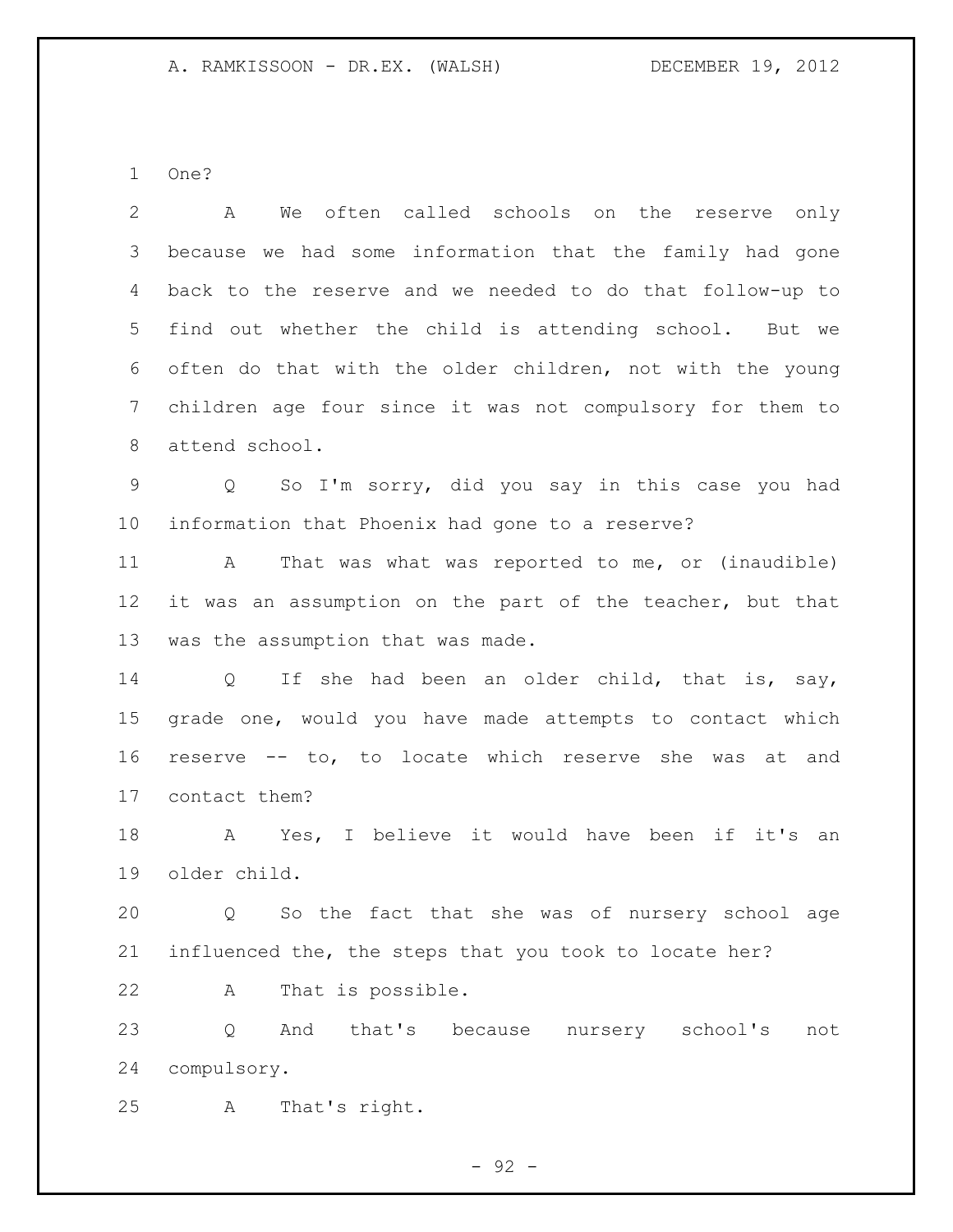Q And did you say the same is true for kindergarten? A Kindergarten is not compulsory, but we, we do more follow-up with the kindergarten students. Q In 2004, did the school have any obligation to report the fact that a child had stopped attending school to either the police or to Child and Family Services? 8 A No. Q Now, in September of 2005 Phoenix would have been ready for kindergarten. A That's right. Q But she was never registered for kindergarten at your school. 14 A That's right. Q Would the fact that she had been registered for nursery, but not for kindergarten, have prompted an inquiry of any sort by the school? 18 A It's not the general procedure to. It is -- if they did not attend for the nursery year, then we assume that they had moved or they have gone back to the reserve or is in another school but, generally, no, we don't really. But if the child had attended for a period of time and did not show up, she would have been placed on the list for kindergarten and then the follow-up would have been made. It, it's a grey area because of the age of the child

- 93 -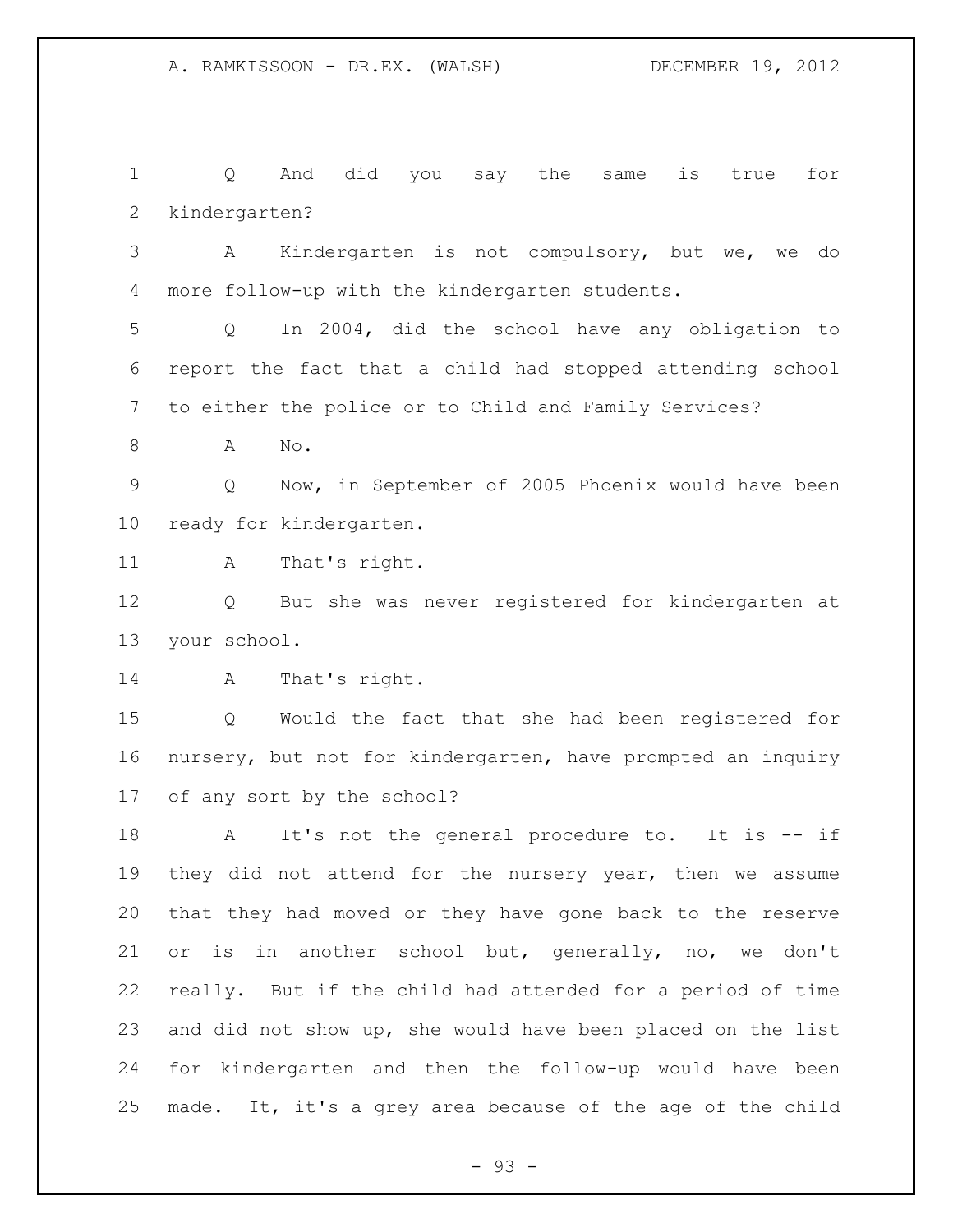and it's not a compulsory program and I think that -- you know, that is something that really influenced a lot of the actions that may have (inaudible).

 Q Okay. So to your knowledge is there anything in the -- either from the school division or the province which as of 2004 would have prompted an inquiry when a school-age child -- kindergarten-age child does not register for school, a child who has been born in the province?

A From kindergarten on, yes. Except nursery, no.

 Q How would the -- do -- and you may not know this, but do you know how the province would know whether or not a child born in Manitoba has registered for kindergarten?

 A I am not aware of the procedures that they use to find out whether the child is registered or not.

 Q Fair enough. Do you know -- that that student number that we looked at that was assigned to Phoenix, do you know whether that number is linked to any other social service information or government information?

A I am not aware of that, no.

 Q So let's turn to 2006. You had talked a little bit about that with us. We are going to hear evidence about the investigation into Phoenix's disappearance in 2006 later in this Inquiry, but I understand that you were contacted by the RCMP with respect to her disappearance in

- 94 -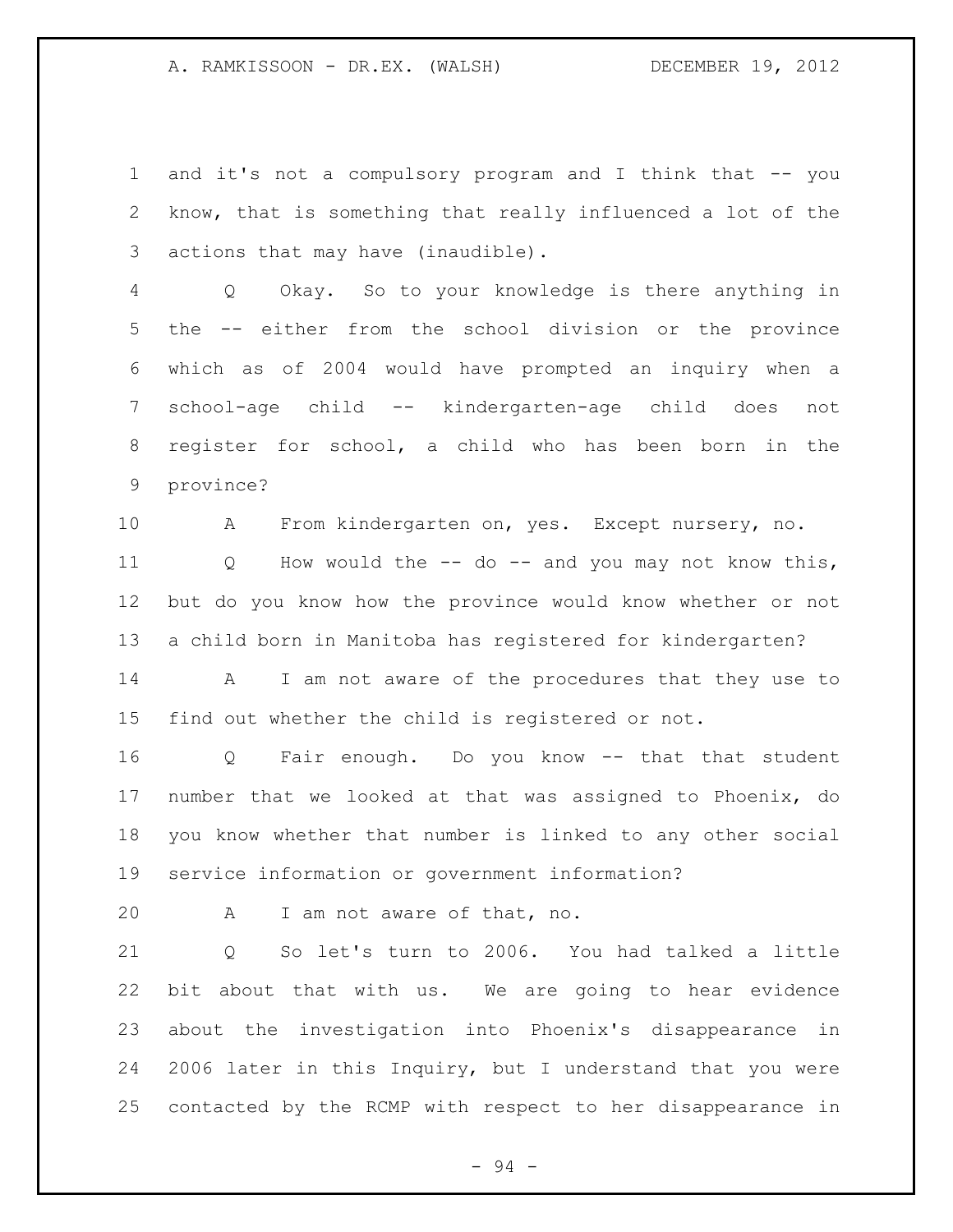A. RAMKISSOON - DR.EX. (WALSH) DECEMBER 19, 2012

2006.

A Yes.

 MS. WALSH: If we can pull up on the screen, please, pages 6672 and 6673. I'll start with 6672. This is from CD184.

BY MS. WALSH:

 Q These are the notes of the officer who attended Wellington School looking for information about Phoenix. Do you recall meeting with this officer? Or an officer?

11 A Vaguely, yes.

 Q So just looking at the officer's notes, they're dated March 10, 2006. They start at 14:47:

| 15 |                               |  | Tasked to attend Victoria Albert |  |  |  |
|----|-------------------------------|--|----------------------------------|--|--|--|
| 16 |                               |  | School to obtain any information |  |  |  |
| 17 | on Phoenix Victoria Sinclair, |  |                                  |  |  |  |

with her birth date.

 Then if we go down further, please, says, at 15:32: 10-7 at Wellington School.

15:34:

 "With Principal Angeline Ramkissoon. She confirmed that

 $-95 -$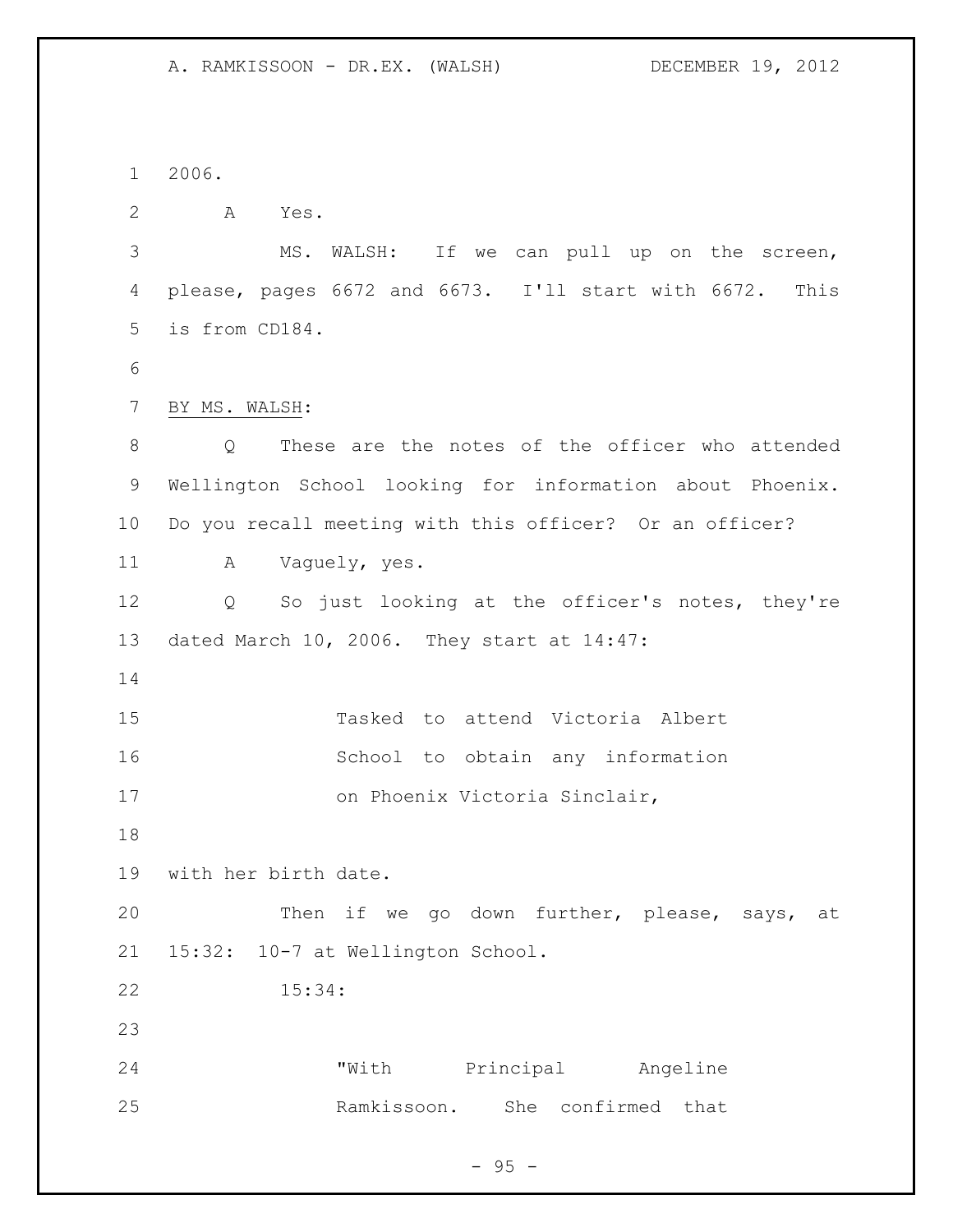A. RAMKISSOON - DR.EX. (WALSH) DECEMBER 19, 2012

 Phoenix Sinclair did attend the school for a short period of time. "- Principal advised her mother, Samantha Kematch, removed her from the school and took her to some reserve. "- Principal did not know the name 8 of the reserve." Now, again, was that something that you assumed or -- A It was an assumption. Q And then when it says: "- Principal advised that a male had been in earlier asking about Phoenix "- Principal can" -- We'll come back to that. "- Principal can confirm Phoenix did attend on Sept. 20, 2004." 24 - Principal provided attendance sheet, Wellington student record,

- 96 -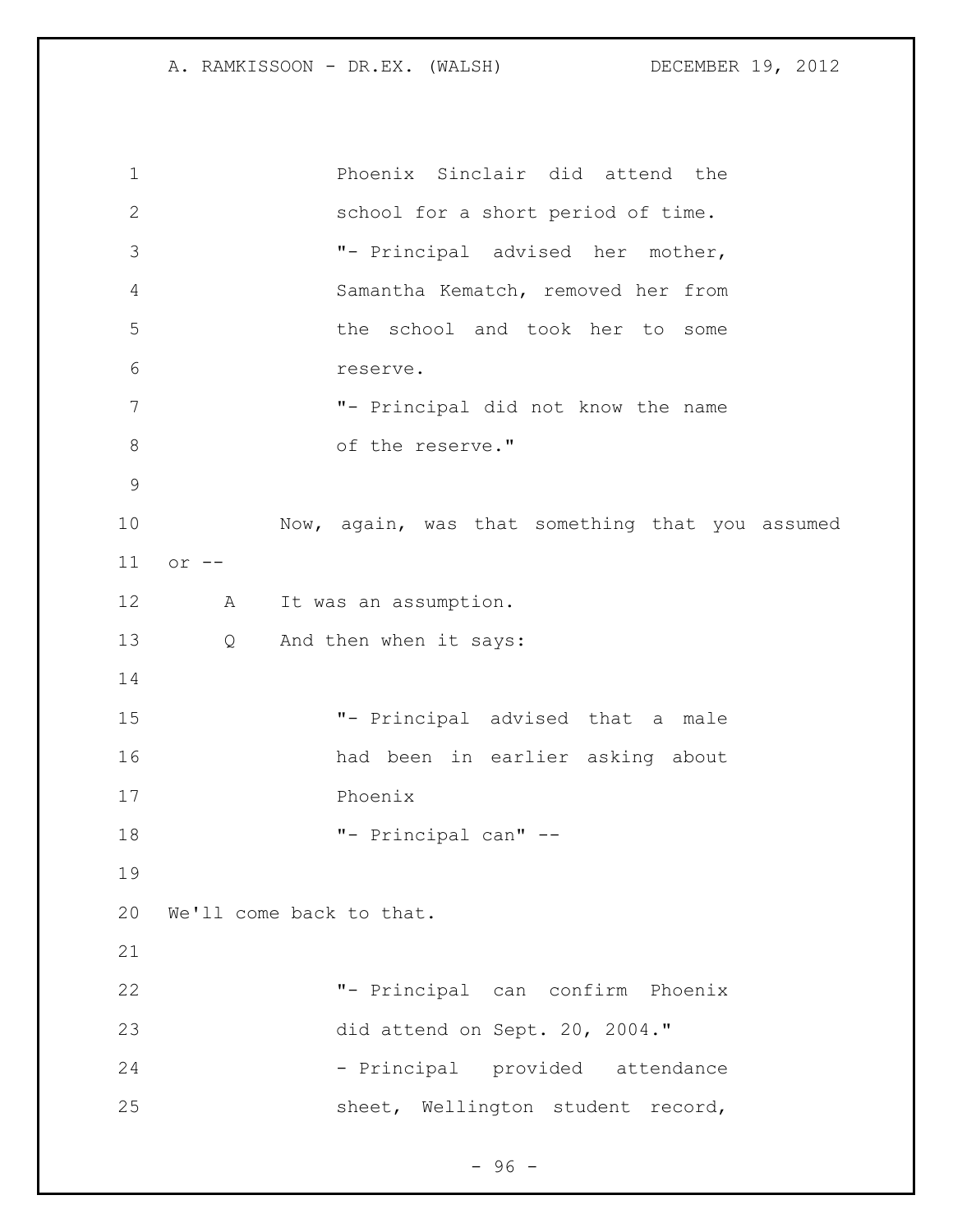1 and student registration. 2 T- No photo available." So those documents that you provided, those are the documents that we just looked at. A That's right. Q And the recording that says, Principal can confirm Phoenix did attend on September 24 -- 20, 2004? A It was based on the printout that I received from the division. Q Okay, but you think that that may not have been accurate, in fact. A I'm thinking it's after investigating with teachers and the secretaries and everyone concerned. I am assuming that, you know, that was inaccurate and I gave that information only based on the form that was produced by the division. Q Right. Now, what do you recall about a young man coming in? A I believe he came in on the same day the police officers came in later on, and he came and he asked for a photo of Phoenix. He identified himself as the father of Phoenix. He was very agitated, very distressed, and we searched and, you know, told him that we had nothing on, on Phoenix, she was not attending at the time the pictures

- 97 -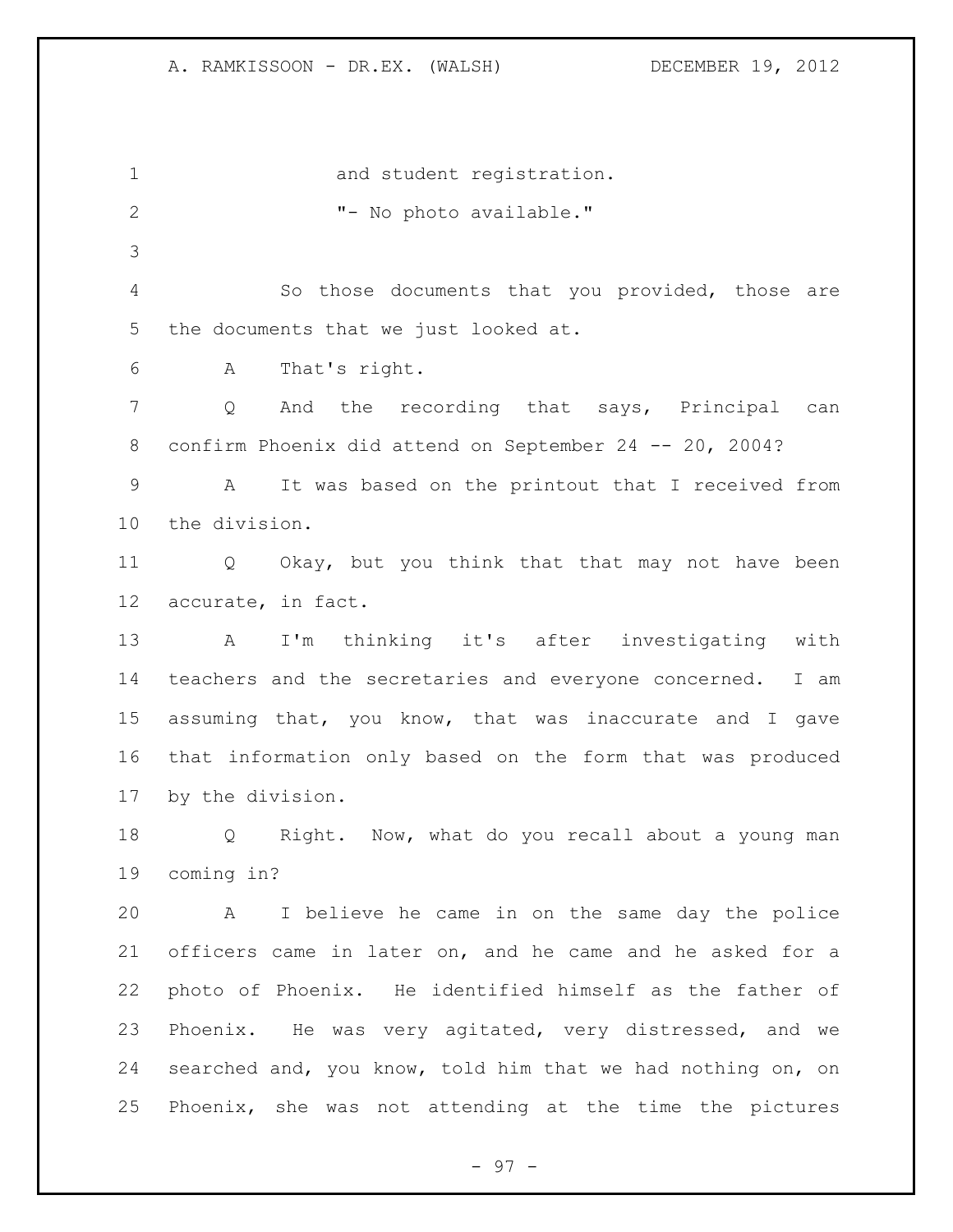were taken, and he left. So I really did not read anything into it at the time.

 Q Did the school have any policies in place with respect to sharing of information with CFS?

 A It was an understood policy, I believe, that when CFS asks for information that we produce the information, because we saw CFS as an agency that is assisting agency so we cooperated with, with CFS.

 Q If a CFS worker had asked for information about Wes McKay, whose name we saw on the forms, in the context of advising they had a child protection concern, would the school have been in a position to provide information?

 A We would. As long as we are told it's a child protection issue, we cooperate with the police and with CFS as well.

 Q In your experience, was the school, in fact, a place where a Child and Family Services worker would make contact when they were looking for information about a child?

 A I would expect that they would. Especially if the child is living in our catchment area, it's the first school they should be contacting.

 Q The school year that Phoenix was registered for ran from September 2004 to June of 2005. I expect the evidence we will hear is that Phoenix and Samantha and Wes

- 98 -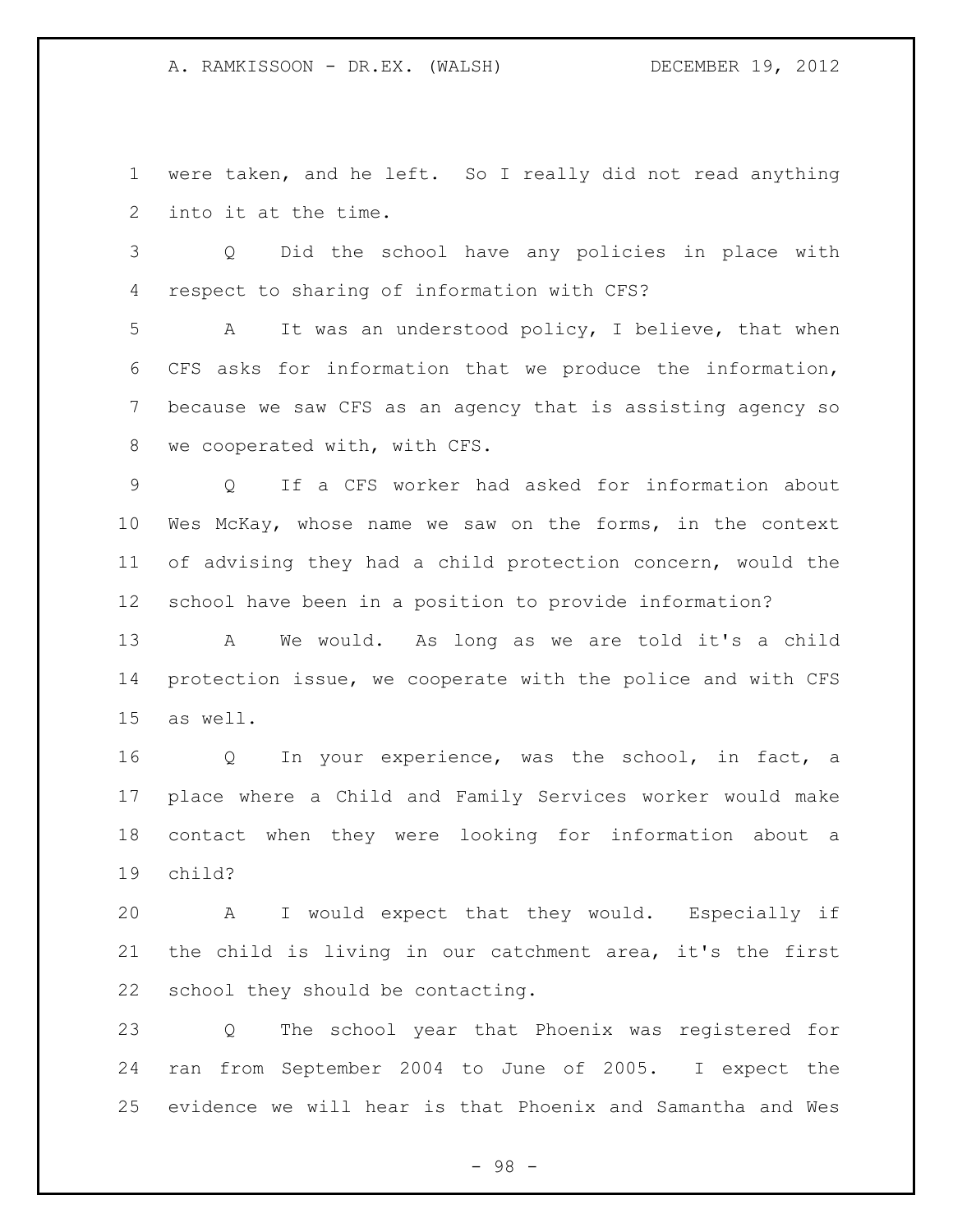McKay remained at their address on McGee Street until March or April of 2005. That's not something that you were aware of.

A Not at all.

 Q If in December of 2004 a CFS worker had contacted the school to see how Phoenix was doing, would the school have told the worker that, in fact, she had not been seen at the school?

9 A Of course, we would have.

 Q Similarly, if in March of 2005 a CFS worker had contacted the school and told the school they were investigating an allegation of abuse against Phoenix and wanted to know how she was, would the school have told CFS that Phoenix had not been seen at the school?

A Yes, definitely, we would have.

 Q We've heard evidence at this Inquiry that Phoenix's family was somewhat resistant to receiving services from Child and Family Services. In the course of your work as a principal, did you also meet with parents who were resistant to engaging with the school? Did you find that to be the case?

 A There were some parents who were. If the parent -- if the child is attending school, it gives us an opportunity to work with the parent in order to bring them on board with us because we do have services at the school

- 99 -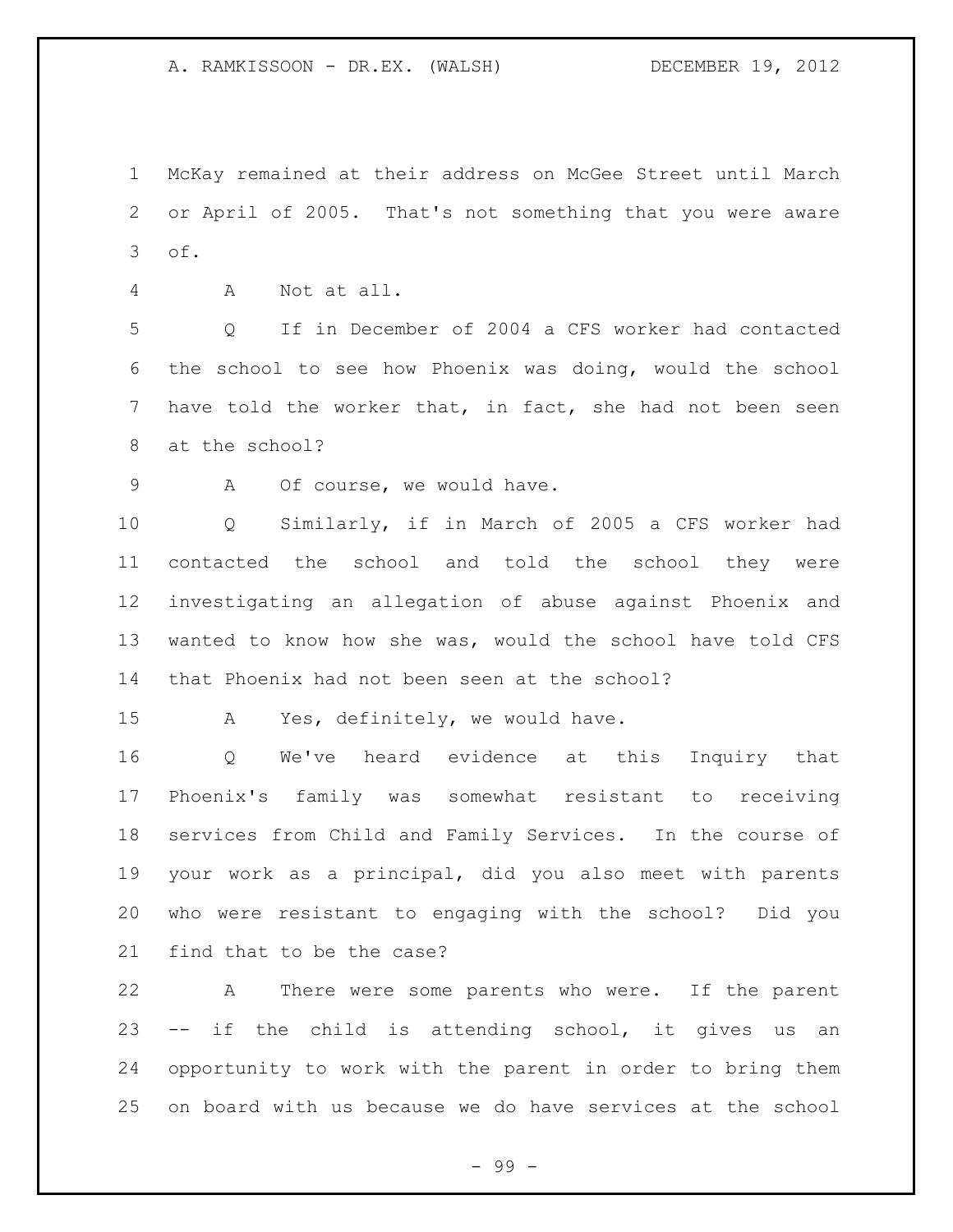where we can encourage a parent to come into the school and, and feel more comfortable at the school level.

 Q In addition to teachers, what other professionals worked out of the school?

 A We've got the CGC team which involves a psychologist, a reading clinician, a speech and language therapist, and a social worker. Those are the supports that are given to us -- not very much, but they are there and they are part of the problem solving. So if we had some concerns about a child, then we would take it to one of these people, in this case, the social worker. But there was no reason for a concern because there was no alert on the child and we just didn't do that follow-up.

 Q The school is a place where it's expected a school-age child will be seen five days a week, at least from September to June. Is it fair to say that gives the school an opportunity to learn a fair bit about the child?

A Yes.

 Q Based on your experience of working at Wellington School and in the inner city, did you see an opportunity for Child and Family Service workers to work in collaboration with the school to support children and families?

 A Yes, definitely, because social workers have information that we normally do not have, and if they can

 $- 100 -$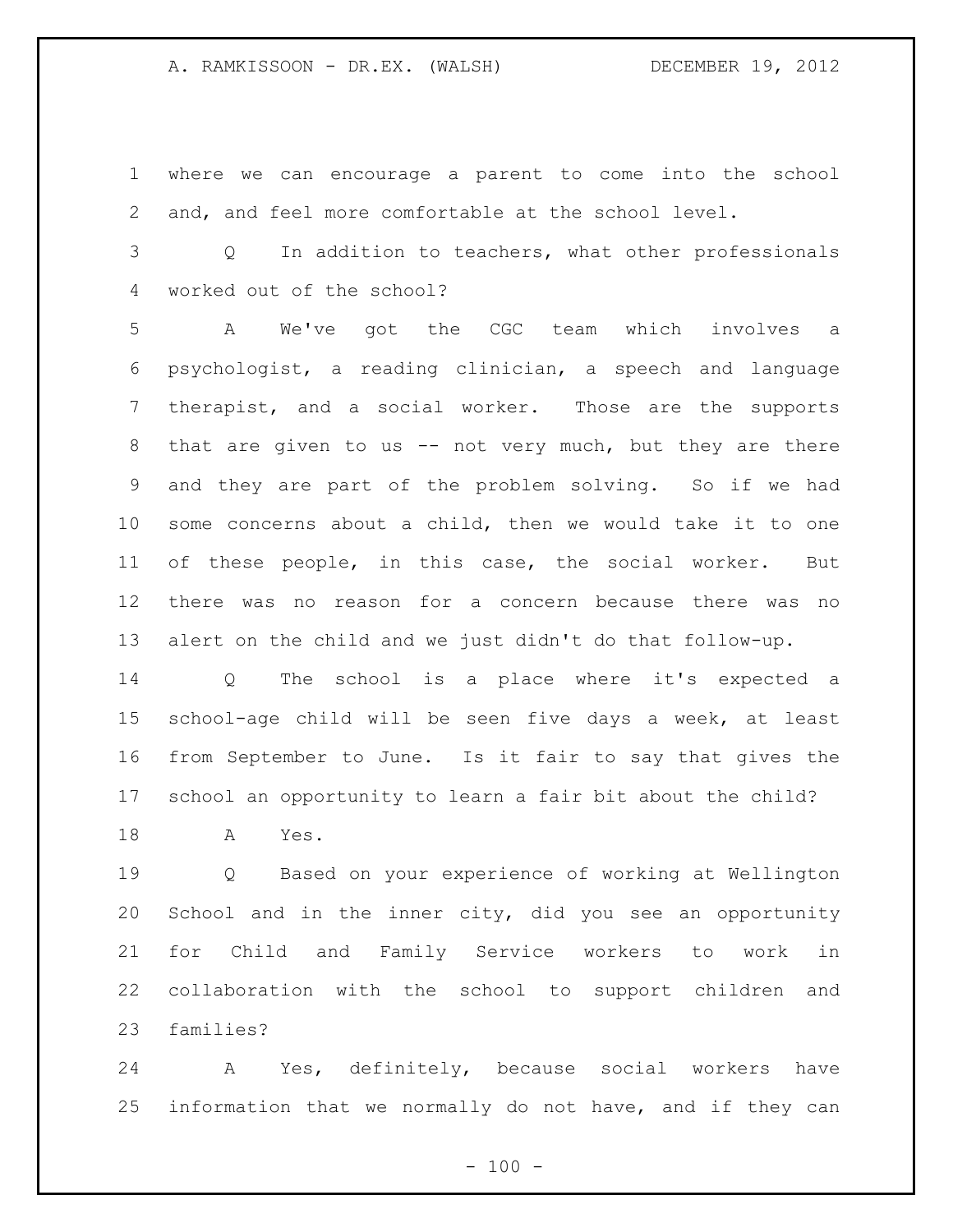work collaboratively with us, I think we can make a stronger team.

 Q Was it your experience that -- you talked about a variety of, of social service providers that were housed in the school as well. Was it your experience that the social service workers -- whether psychologists, social workers in 7 the school, or CFS workers, and teachers -- would sit down together and discuss a given child?

 A Yes. When it comes to the CGC personnel, with the -- those professionals, we did a review on every child at least three times a year. During that time if there was a concern and it was a social work concern or a language concern or a psych concern, we will bring that up with the workers at any given time. As long as there is a concern, we call them.

 With CFS, it's a bit different. We don't have or we did not have a very consistent connection with CFS workers. They would come in if they needed to see a child, and it was our right to allow them to see the child so we couldn't refuse that, so they did that. There were some occasions when CFS workers worked collaboratively with us but it was mainly on an academic issue or a special needs child who needed special attention or a special program, and we work collaboratively with the workers on, on that. Generally, a worker will come in to see a child,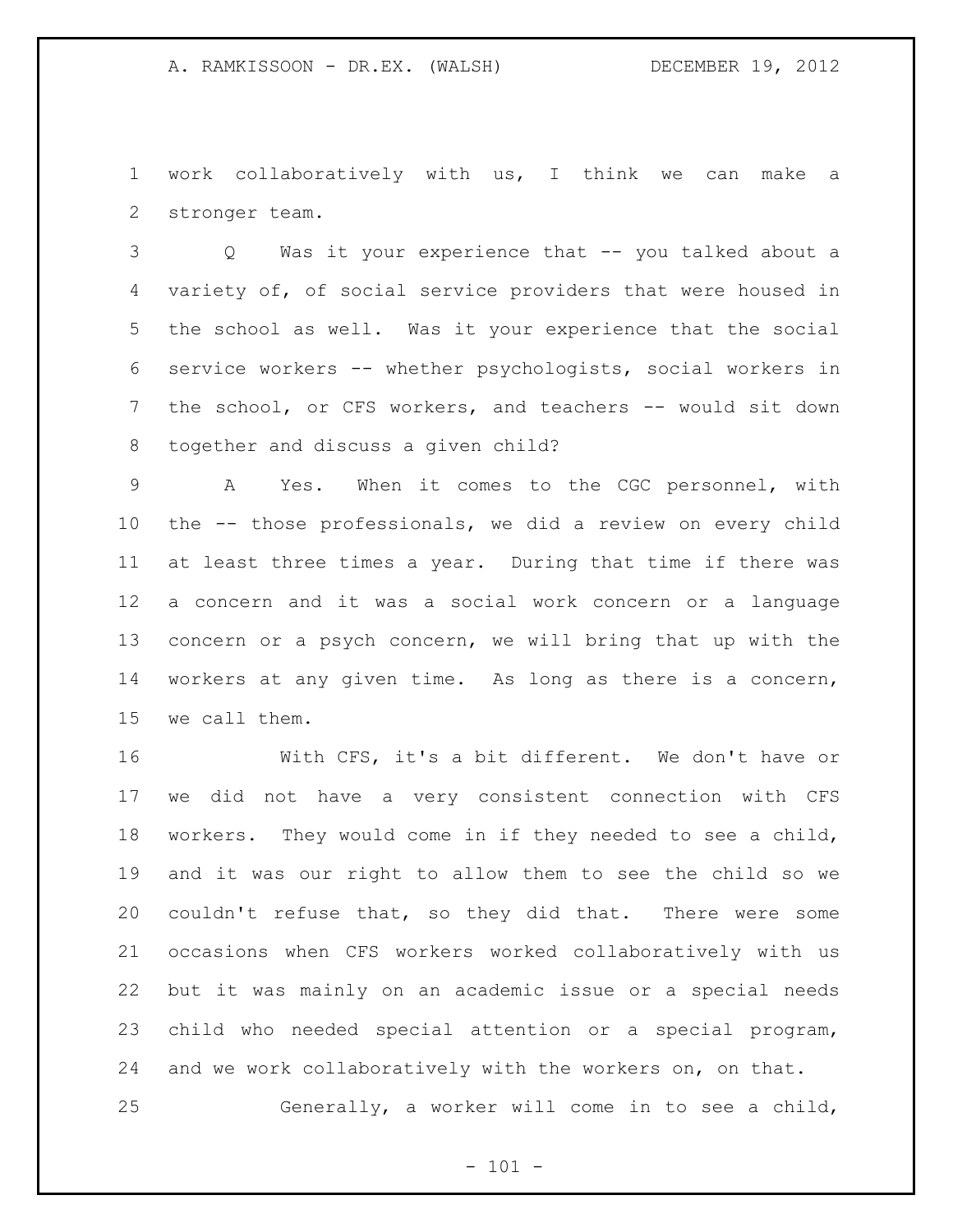or we will call a worker if we have a concern about the safety of a child or the neglect of a child and they would come in. We'll ask them to do a home visit and give us some feedback, and that's the extent of the, the communication.

 In some cases workers will take a child out of the home and very often we wouldn't know until we receive a call from another school saying, you know, this child is registered here. So it, it was not very consistent with some workers; it was more, more so with others.

 It isn't unusual to find a worker coming in if you call them about a certain family, and having a worker say to you, I'm -- I just received this file so I am not aware of the history of the child. So then we are the ones who would give some of the background history, and that, that happened as well, that the files were transferred to another worker who did not have the background history.

 Q So is there a benefit to all the social service providers who are working with a child or a family to -- being able to sit down together at, at a joint meeting, including the teacher?

 A I think so. I think it's very valuable that some coordination and consistency and follow-up be done, especially if a family is at risk. There should be a process in place that this should be done on a regular

 $- 102 -$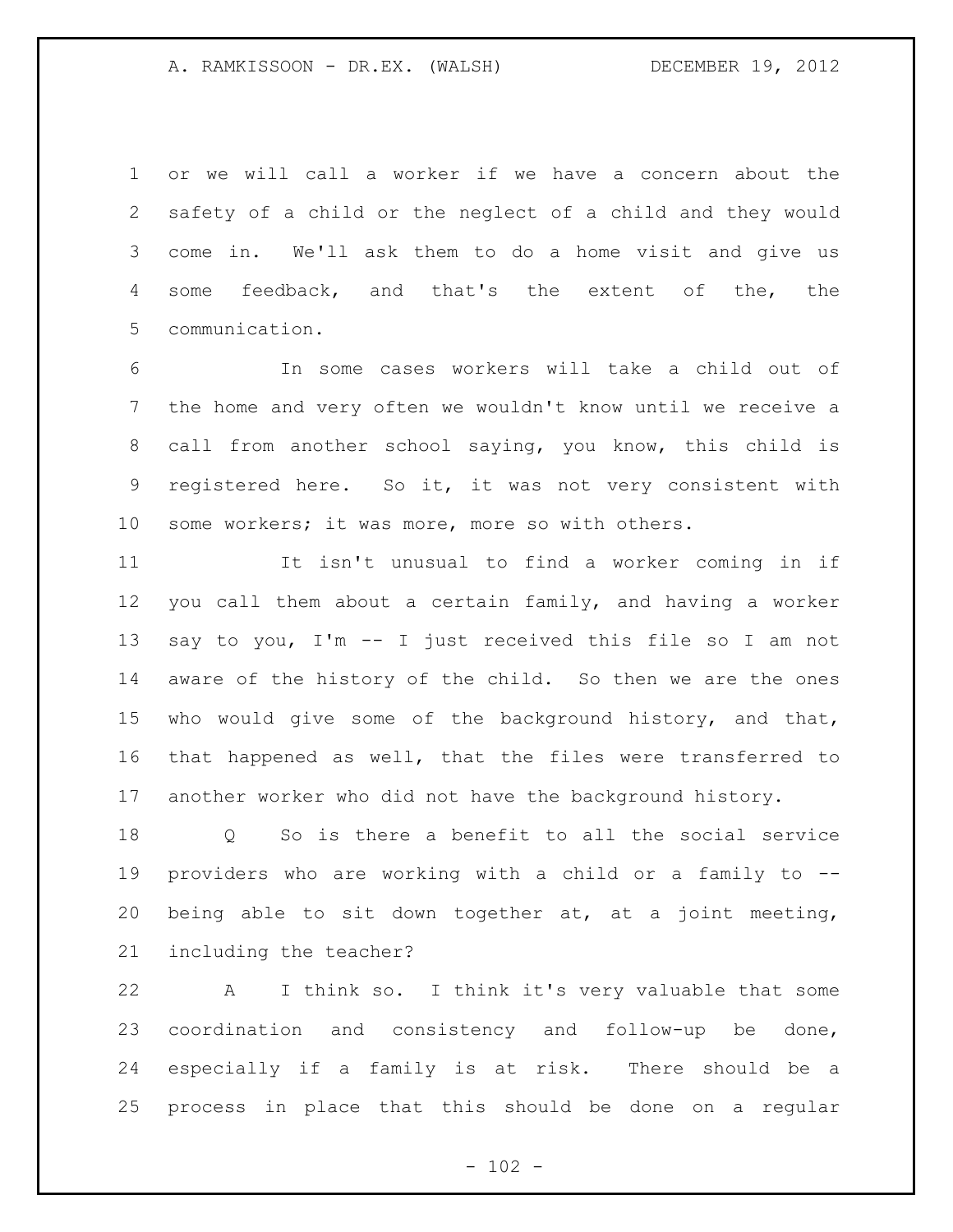basis.

 Q Based on, on how often you saw that done, would you like to see that done more frequently?

A Yes, I would.

 Q As a school, did you ever have any challenges in working with Child and Family Services?

 A Apart from not being able to find someone when 8 you need them right away,  $I$  -- no, I can't say that I had challenges. In a case where you really need to get some intervention and you call, it takes you -- a long time for someone to get in touch with you. So that break, there is a lot that can happen during that time. So that would be the, the main challenge, is getting in touch with the worker when the child or the family really needs that. So it was not prompt, no. And, yes, we often hear, well, I have a lot of cases on my -- you know, my load right now is 17 very heavy, and this creates some delays.

Q Was that something you heard regularly?

A Through the workers, yes. Yeah.

 Q Now, at Wellington School, did you run programs in addition to the curriculum that's established by the division or department?

A Oh, yes, we did. Yes.

 Q What was the source of funding for those programs?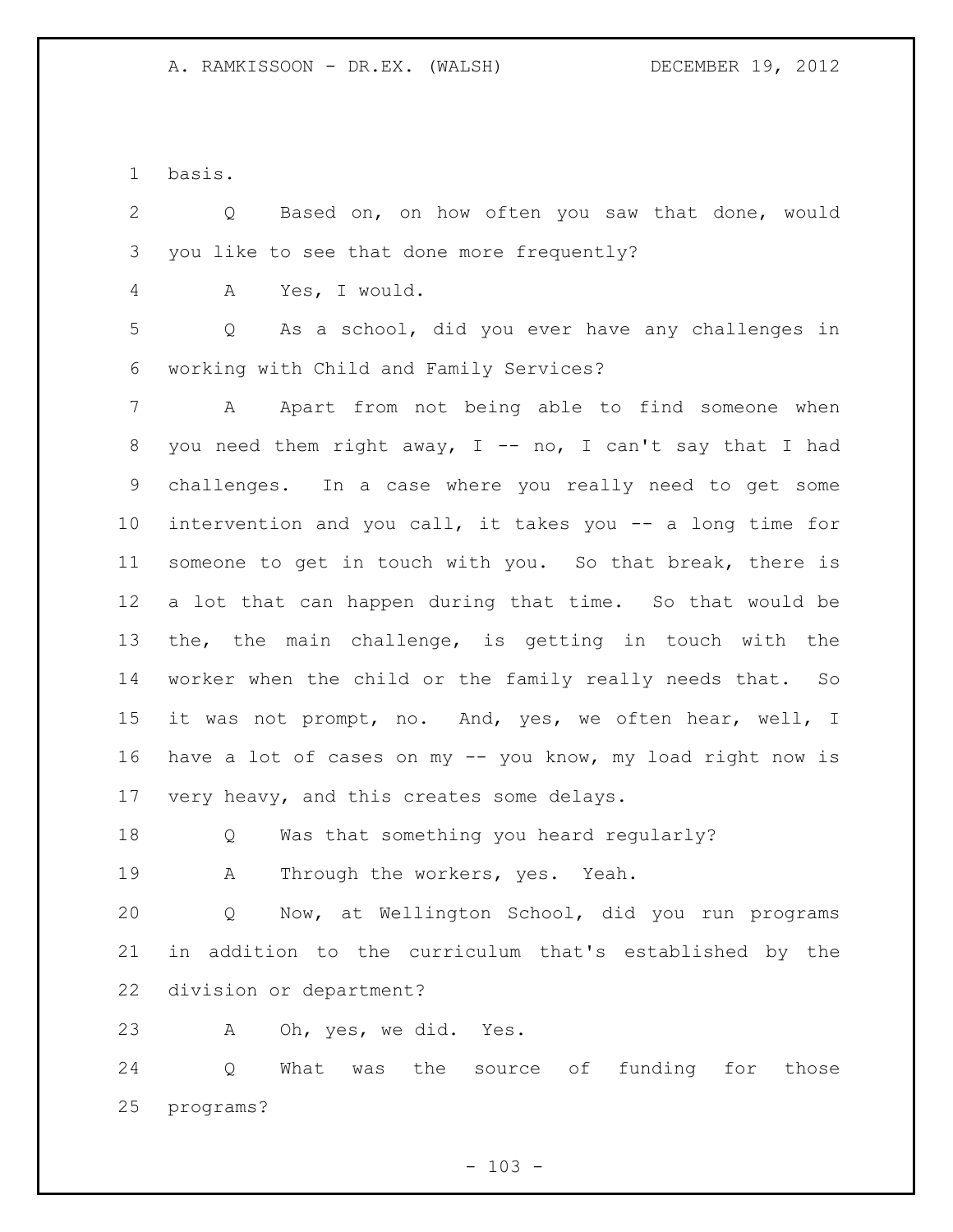A Part of it came -- we had some preschool programs introducing preschoolers to literacy programs. That came from the CSPI funding which came from the government for early childhood. We have an ESY program which is called early school years program, and which part of that there is a person who is a home visitor who goes home and visits a child, and that happens from nursery and kindergarten involved so you get the early intervention and the early connection. There are programs like early reading and playschool programs that are offered at the school through the family room, where parents are invited and encouraged to come and bring their preschoolers to participate in, in things like the Mother Goose program and, you know, early literacy interventions, and games, and making craft, and all those sort of things. So we did a lot of those things. They encouraged the younger kids to be on board earlier.

 Q Was this true as of when you, when you retired? Were these programs being offered?

 A I am not -- I am sure it's continuing, but I, I retired in June and I haven't really been in touch that much.

 Q Was funding consistently available for these programs?

 A Not really. We had to apply for funding. There are many sources that you can apply for funding. The

 $- 104 -$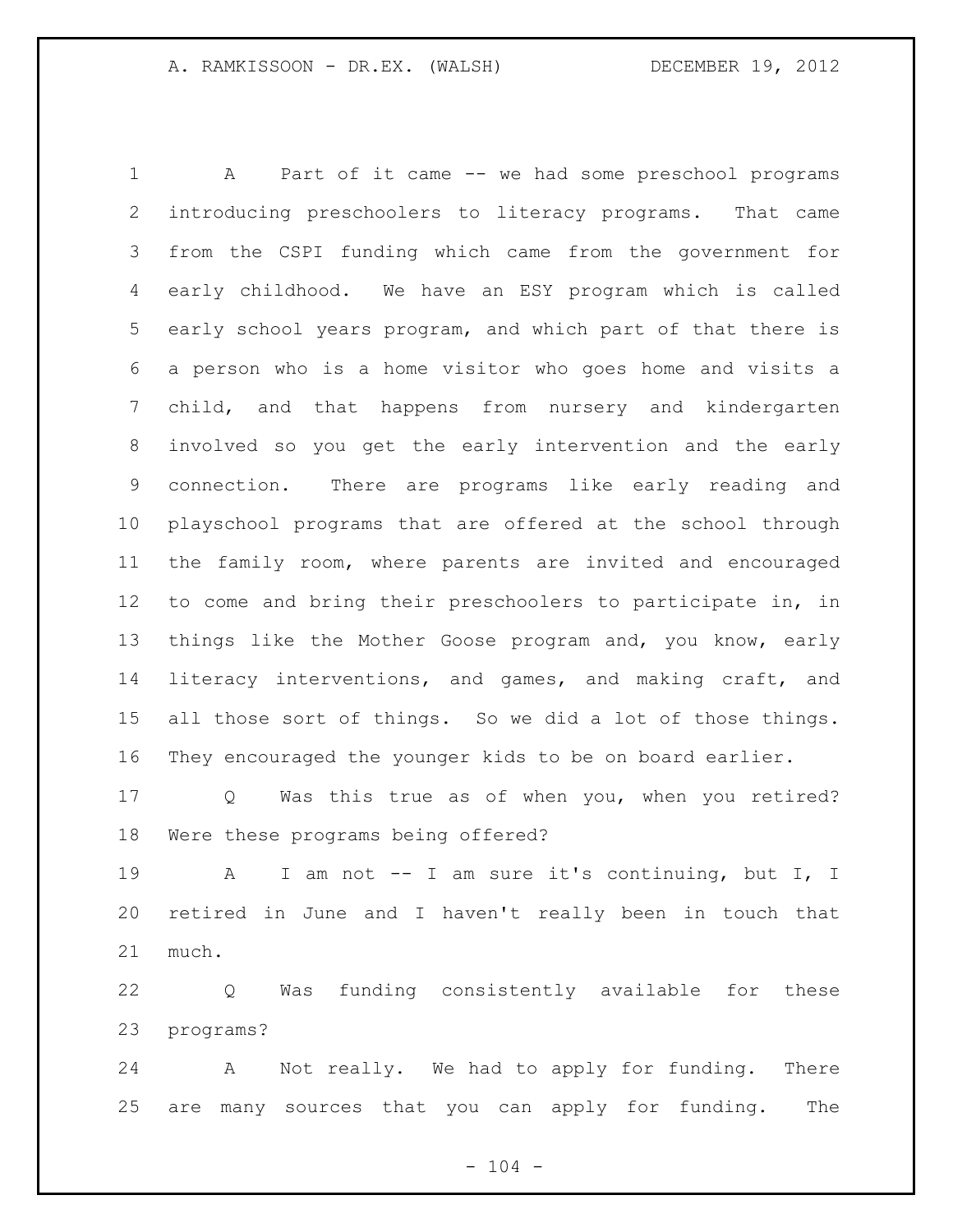division itself offered funding for special programs, and we did that. There is a pot of money for initiatives that schools may want. So we applied for things, for money for the Mother Goose program or the Wiggle Giggle and Munch -- I've been away from it only June, and I'm forgetting some of these things, but Wiggle Giggle Munch and all those early literacy programs. The division has some money. We can apply to other sources to get some money. I recall applying to Healthy Schools to get the money for some early start program. The Winnipeg --

Q Was it a given that -- sorry. Sorry.

 A Winnipeg Foundation. Then there is sources of money so, yes, we do apply for special money to run extra programs.

 Q So did you have to apply each year or every two years for these programs, for funding?

 A We generally would apply for three years long, but we have to renew that application every year because you've got to submit a report to show how you spent the money, how successful the program has been, to be allowed the funding for the following year.

 Q So were there ever any concerns about whether a program would be able to be continued because of resources?

 A Yes, there are some issues in some cases where we couldn't continue the programs. For one, last year I

 $- 105 -$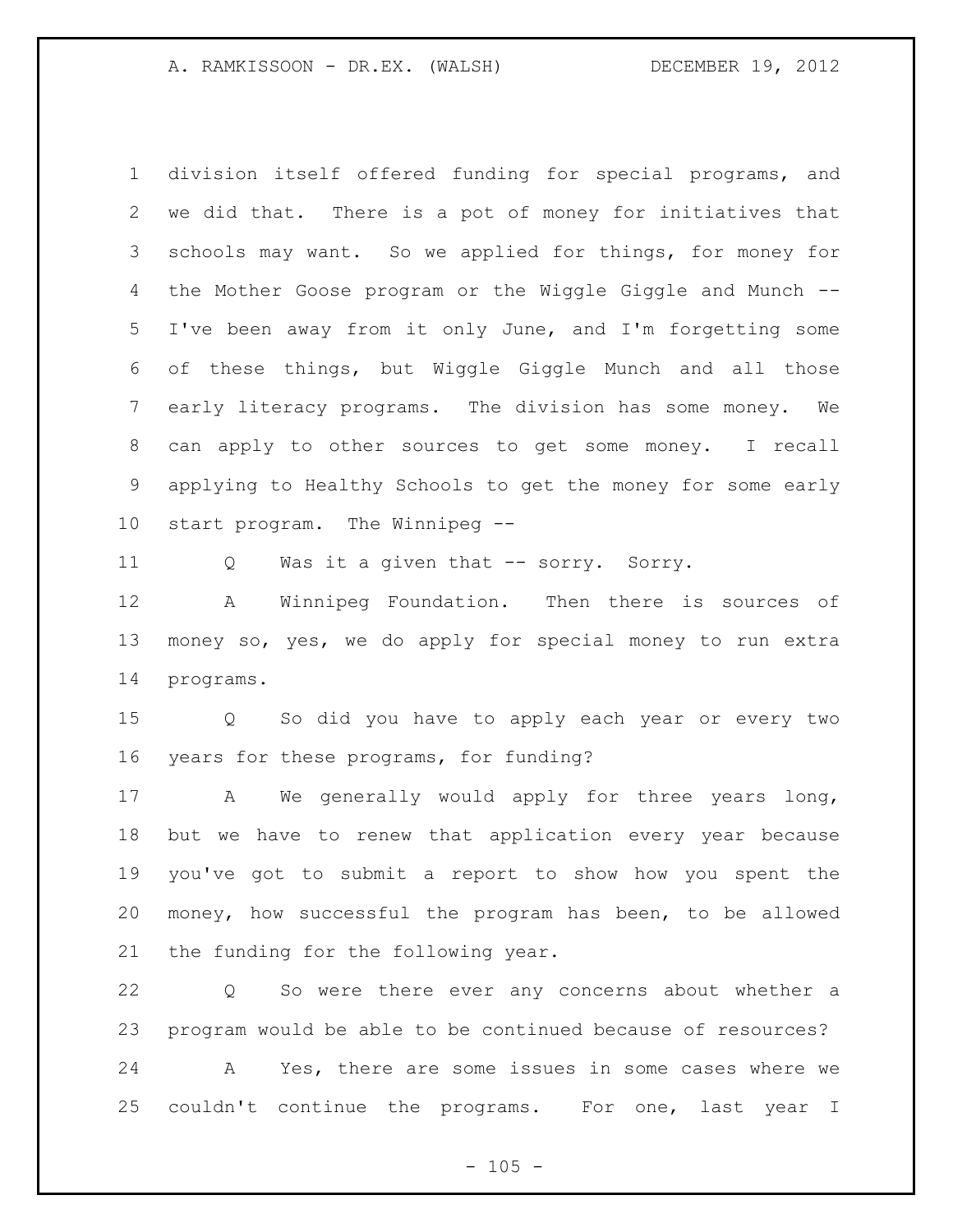A. RAMKISSOON - DR.EX. (WALSH) DECEMBER 19, 2012

 started a fiddling program at school and we can't -- simply, you have to go back and apply for the funding now this coming year. I'm not there, so I'm not sure whether the funding is in place. So it's based from year to year, so it's not something that's long term when you apply for outside funding. Q These preschool programs, is that an opportunity for the school to connect, then, with, with families in the community? A That's right. That's right. Q And is that something that's important, from your perspective? A Yes, it's very important to get parents on board and get the kids at school as early as possible. Q Just to clarify, the CGC that you talk about, that's Child Guidance Clinic? A That's right. Q And that's the internal set of professionals in the school. A Yes. Q You had something you called a Family Centre or a Family Resource Centre? A Yes. Q What was that? A That's a room that I developed when we received

 $- 106 -$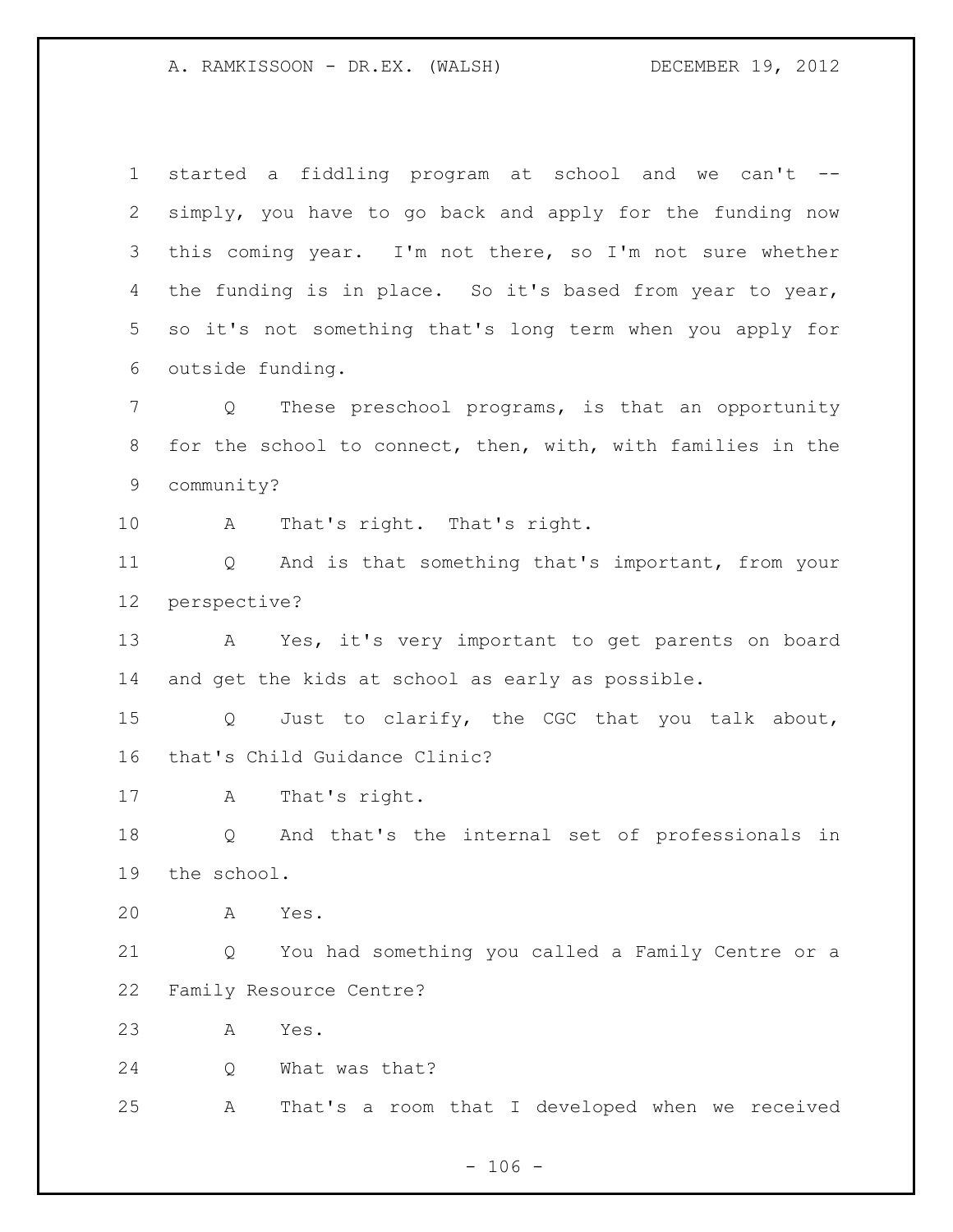## A. RAMKISSOON - DR.EX. (WALSH) DECEMBER 19, 2012 DECEMBER 19, 2012

 the funding from the province for a community worker. I had a spare room at the time and we turned it into a Family Centre. It's an opportunity for parents to come in and they -- we offer programs like parenting courses, computer courses, résumé writing. We offer programs, play programs and early literacy programs for the young kids. We offered cooking programs, cultural programs. It's based on the needs of the parents. So basically, the community worker would ask what the parents would like to have and would plan programs around that.

 There was also a limited food depot so that if a parent was really stressed and in need, they could get something to tide them over. There was a clothing depot as well, where we collected clothes, especially winter clothing, and parents were able to come in and, you know, select what they needed for the kids. There was a toy lending library, a book lending library for parents. So it was really very inclusive.

Q When did you run this centre?

A Pardon?

Q What years did you run this centre?

A It started around two-o-six. Two-o-six.

 Q And was it still in place when you retired? A Yes.

Q Was the funding for that centre guaranteed?

 $- 107 -$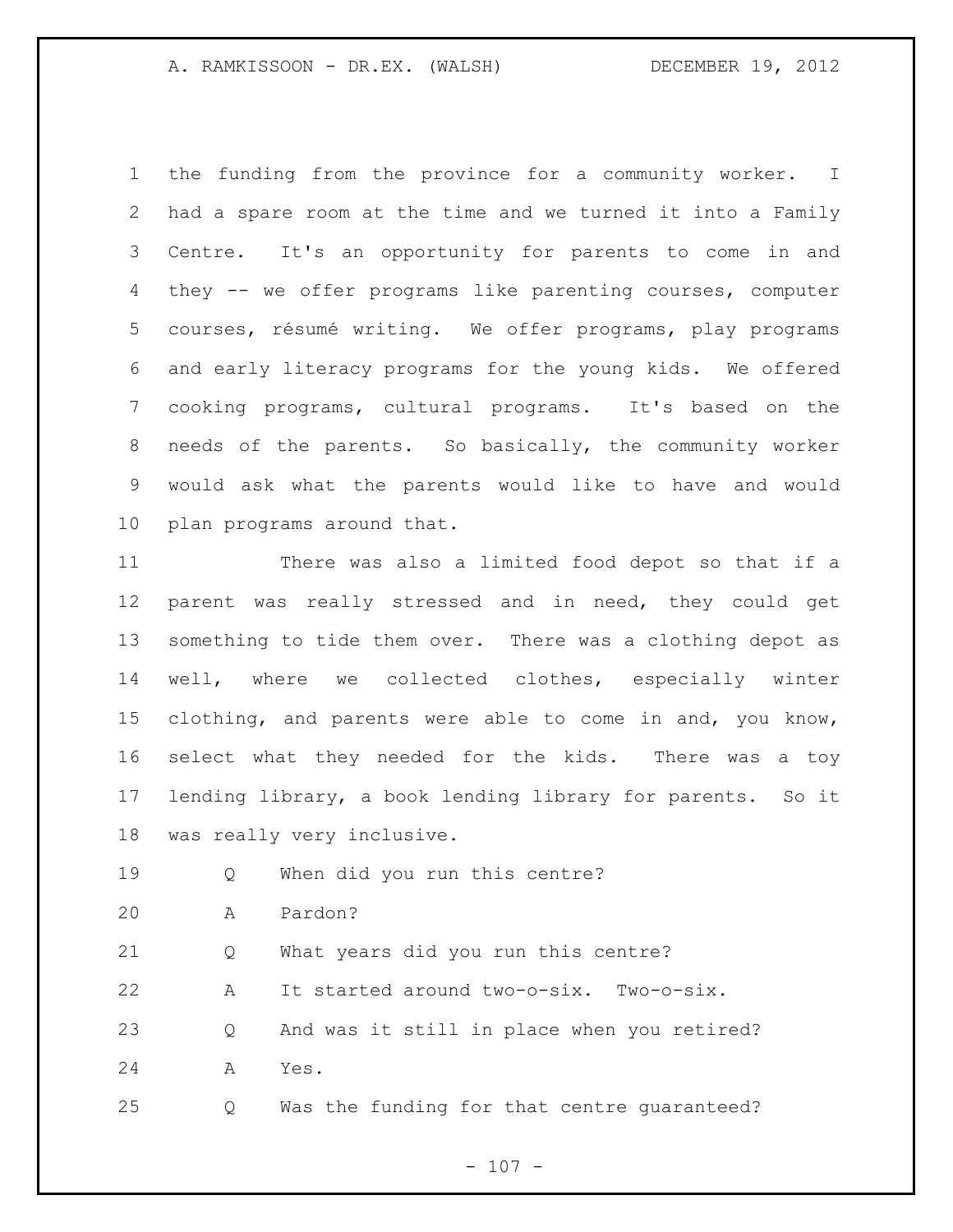A Yes, guaranteed because it's through the provincial government.

 Q Is that through the Department of Education? A Yes.

 Q What about health care professionals, did you ever bring those into the school?

 A On an annual basis we do have health care professionals who come into school for dental screening, for vision, and for shots like the hepatitis shots and the PV -- I forgot what it is right now, but the grade sixes 11 are now receiving that shot. So they, they have collaboration with the school division where that is happening.

 Q So you mentioned different ways in which the school provided services to, to children and their families. Was there a practical benefit, in your view, to having a variety of services housed within the school itself?

 A I believe so. I think if you have a variety of programs, then parents are more encouraged to come into the school. Having a family room is very valuable because they come into the school and the barriers are broken and they get used and comfortable in coming to the school in an informal way. The other way is coming to parent-teacher interviews and so are very threatening.

 $- 108 -$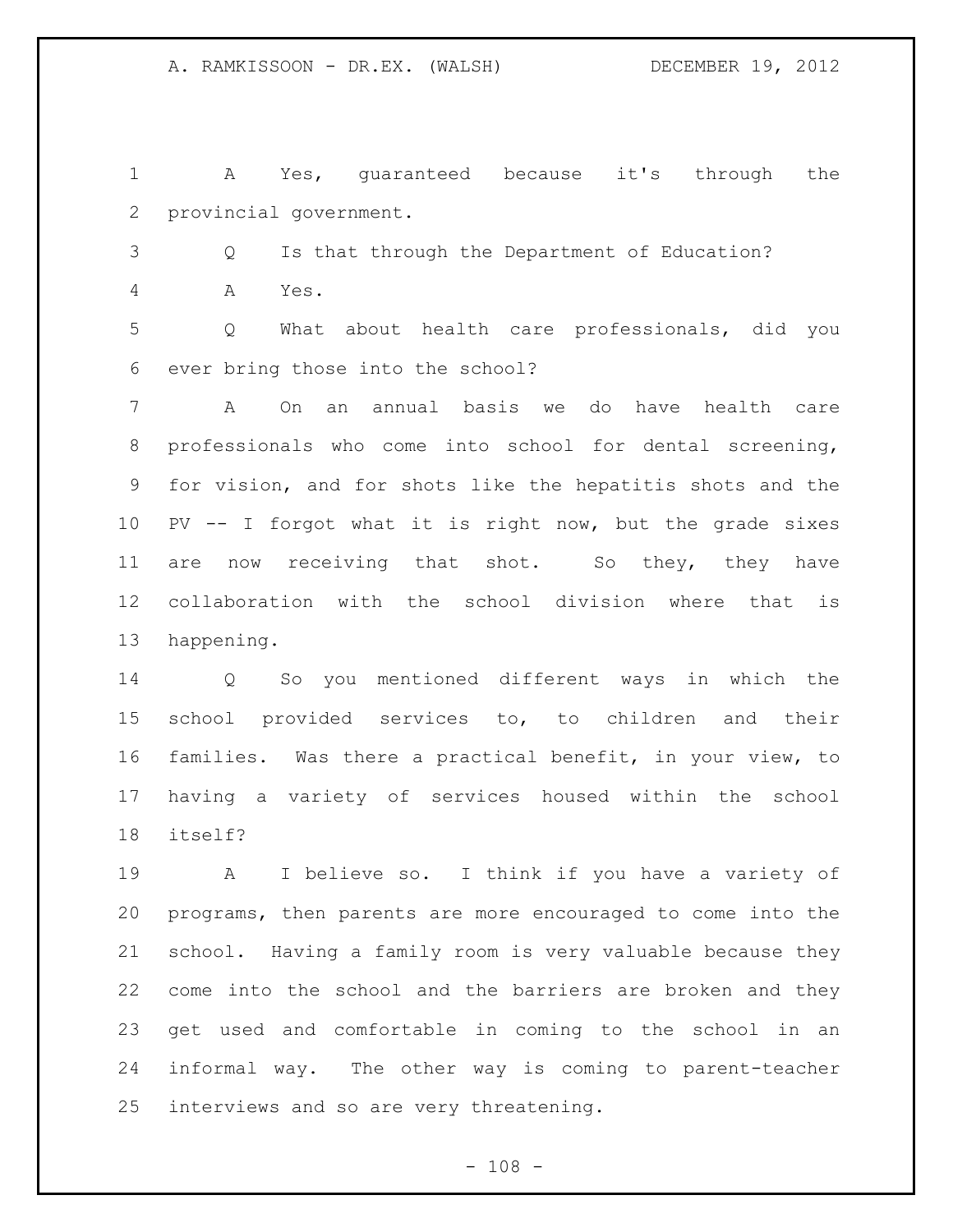So I think that having something like a centre is valuable and very likely parents will take advantage of bringing their kids in for a check-up or, you know, a dental check, for a medical concern. In fact, our community worker will make appointments for them and even assist them in getting to medical appointments. Our CGC team will also do that. If they feel that the, the child needs to see a medical doctor, they would make the appointment and they will even drive them to the appointments. So if it -- if there is something in the school where you can get a doctor or a dentist to come in on specific days of the week, I think they would take advantage of it.

 Q Last thing I wanted to ask you: You talk about the steps that you took to locate Phoenix but you don't have any, any records of that. Having learned more about what happened to Phoenix by virtue of your participating in this Inquiry, did that cause you to make any recommendations to Wellington School before you retired?

 A Yes, I did. I did advise the clerks in the office and the early childhood staff that they should be documenting every visit, every phone call, and the results of those phone calls or visits. And that they should continue to do the follow-up rather than assuming that a child has gone back to the reserve, that they should check

 $- 109 -$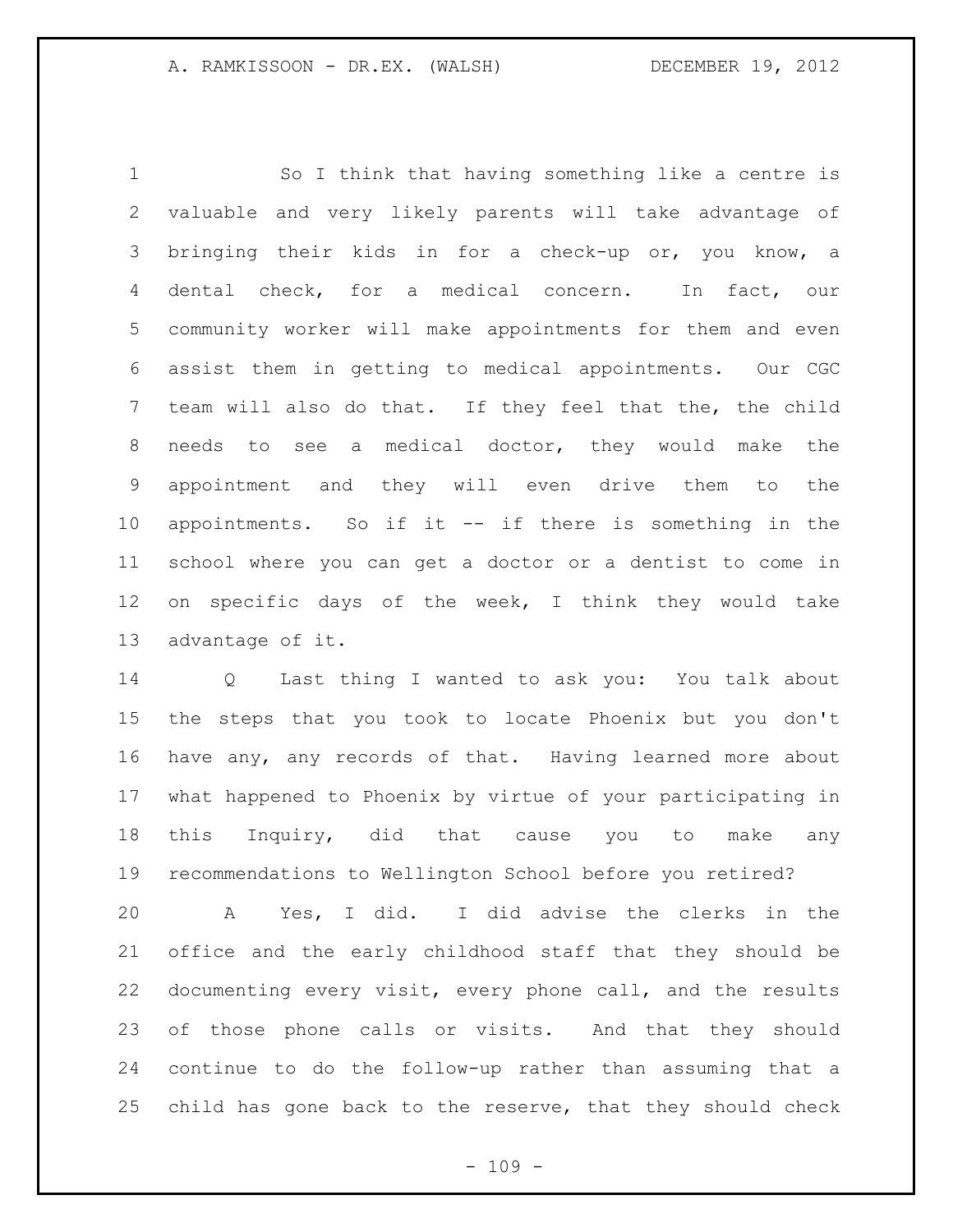A. RAMKISSOON - CR-EX. (GINDIN) DECEMBER 19, 2012

 to make sure that the child is really gone back to the reserve and not sitting in the city somewhere else. So, yes, I've done that much. MS. WALSH: Those are my questions, Mr. Commissioner. THE COMMISSIONER: All right. Mr. Gindin? CROSS-EXAMINATION BY MR. GINDIN: Q Good afternoon. My name is Jeff Gindin; I represent Kim Edwards and Steve Sinclair. I just have a couple of questions for you. A Okay. MR. GINDIN: If we can have 43563 up on the screen again? You can scroll up a little bit. BY MR. GINDIN: Q On that form, as you can see, you've got Samantha Kematch and Wes McKay underneath that, right? A Yes. Q And they're both listed as having the same phone number. A Right. Q And you would assume from that that they were living together with Phoenix. A I would.

 $- 110 -$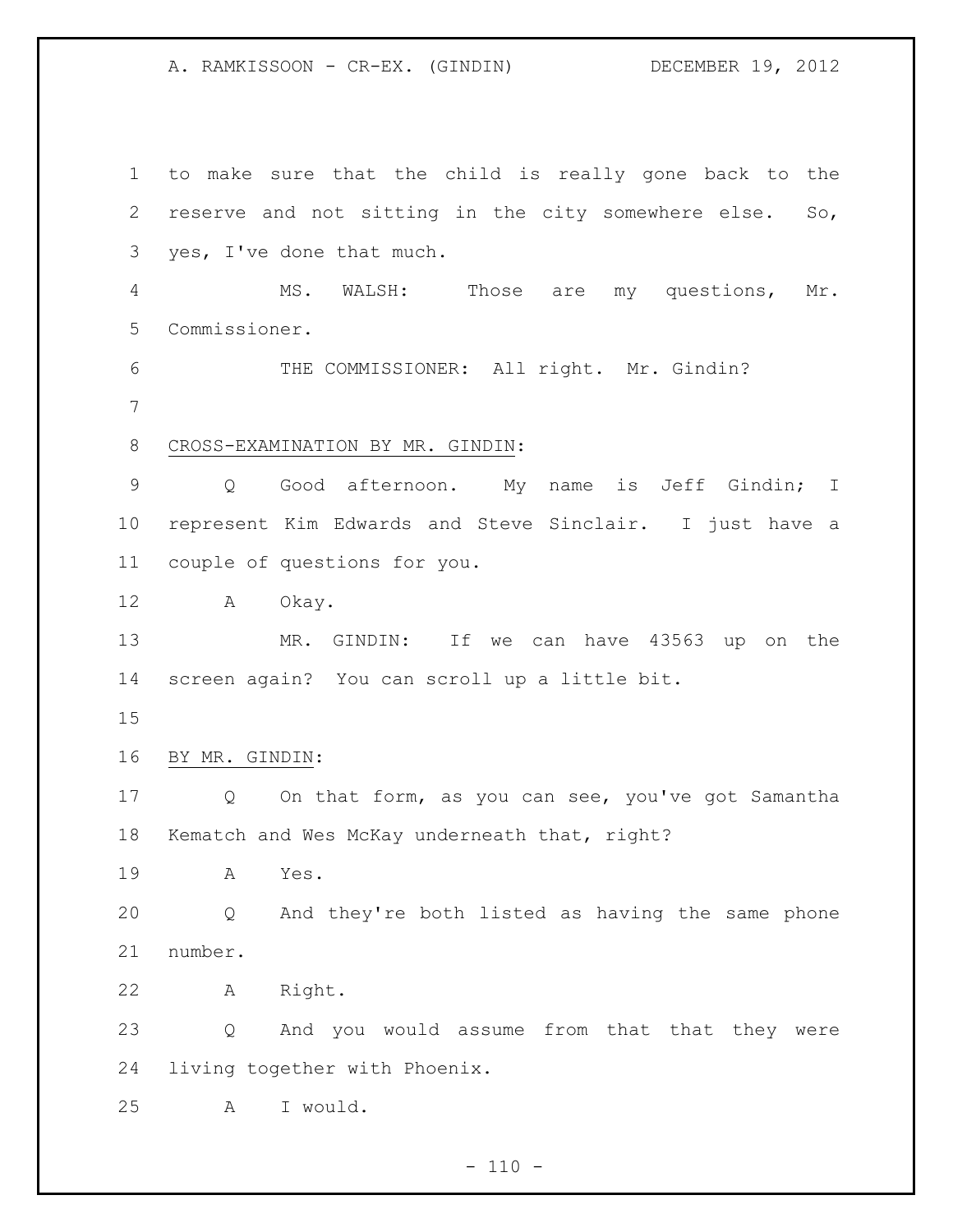A. RAMKISSOON - CR-EX. (GINDIN) DECEMBER 19, 2012 A. RAMKISSOON - CR-EX. (KHAN) Q And had CFS contacted you requesting information about Wes McKay, you would have provided that, I take it? A Yes. Q And I take it you would have shown them the forms if necessary, if they asked? A If necessary. It depends on what they were looking for. Q If they had any child protection concerns, you would show them -- A If they did, yes, definitely. Q You would certainly tell them that Wes McKay was listed -- A Yes. 14 Q -- along with his phone number. A Yes. MR. GINDIN: Okay. Thank you. 17 THE WITNESS: You're welcome. 18 THE COMMISSIONER: Any other -- yes. 19 MR. KHAN: Yes. 20 THE COMMISSIONER: Mr. Khan. CROSS-EXAMINATION BY MR. KHAN: Q Hello, my name is, is Hafeez Khan; I'm counsel for Intertribal Child and Family Services. Just a couple questions.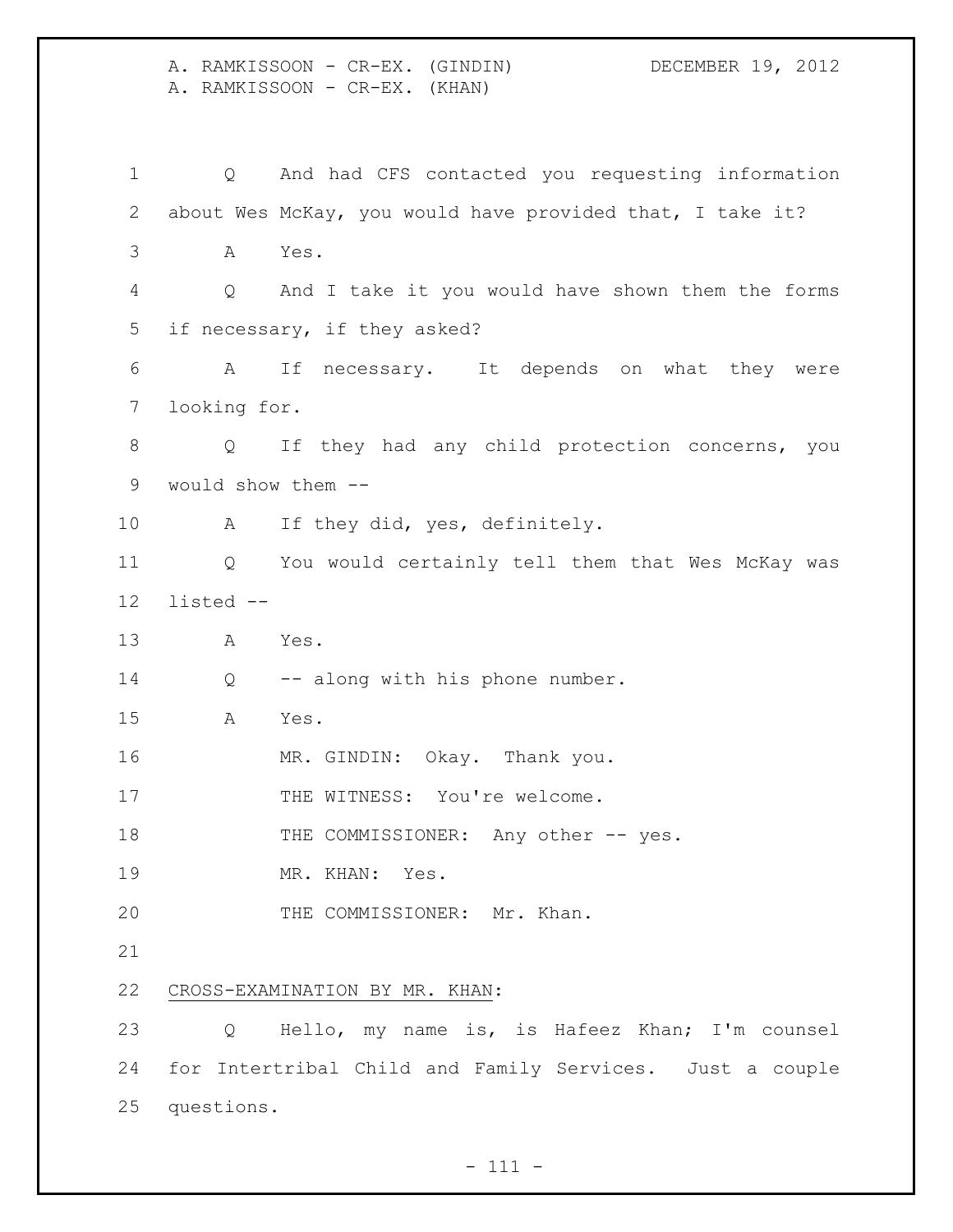Normally, you would only be aware of CFS involvement if a CFS worker comes to your school; is that correct?

 A If CFS worker comes to the school or if the parent informs us that CFS was involved. One of the forms indicated that, but they can check it off to say CFS was involved. If CFS is involved, then we would ask for a CFS social worker to come down and fill out a form, which is a child in care form.

 Q And you had mentioned that it was understood that if CFS had requested information and it was a child protection concern, that you provide it?

 A Yes, if a social worker came in, yes, a CFS worker, we will.

 Q And there was no written policy at the time, in 2004, on that?

17 A No, that's general policy. If there is -- from the division. If there is a protection issue, we have to provide that information.

 Q Do you know if there's -- if there was a written policy on this issue before you retired?

A Before two-o-four?

 Q No, two thousand -- you just retired recently; is that correct?

A Yes.

 $- 112 -$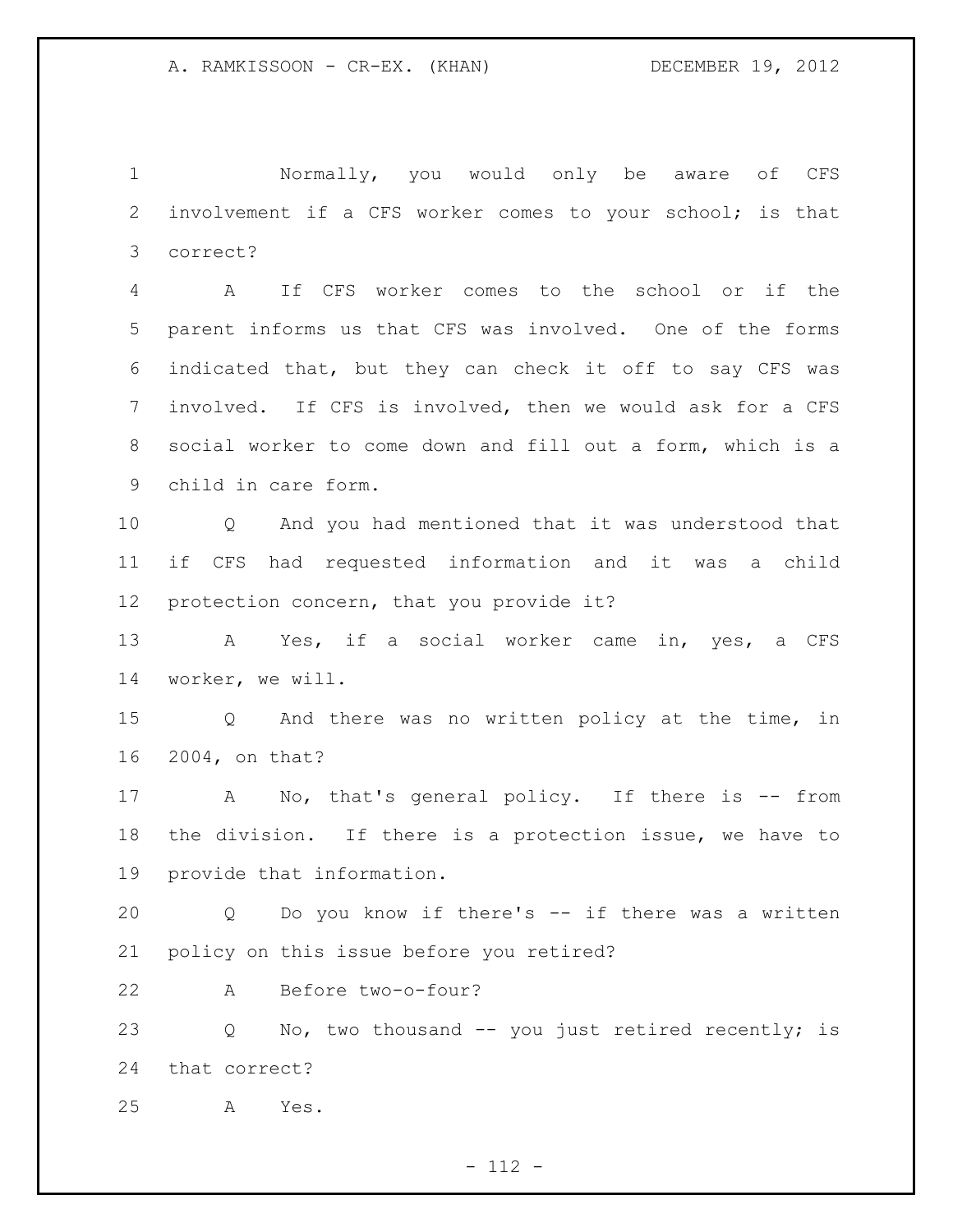A. RAMKISSOON - CR-EX. (KHAN) DECEMBER 19, 2012

 Q Yeah, just before your retirement, are you aware of an existing policy, a written policy on that? A Yes, there is. Q And the policy follows the practice? A Yes. Q Is there ever a situation where your school may, may have refused access between a worker and a student at your school, a social worker? A If there is -- if it's a protection issue, we will not withhold information. 11 0 And how about interviews? 12 THE COMMISSIONER: If it's a protection issue, what did you say? 14 THE WITNESS: If it is a protection issue, we will provide the information. 16 I did not get your question. BY MR. KHAN: Q Oh, sorry. And if a social worker came to your school and asked to interview a student, you wouldn't deny or restrict that, would you? A No, we must. If a social worker comes in and provides an ID, we must allow them to interview the child. If the child is underage or very young and is afraid to meet with a social worker alone, then a staff member will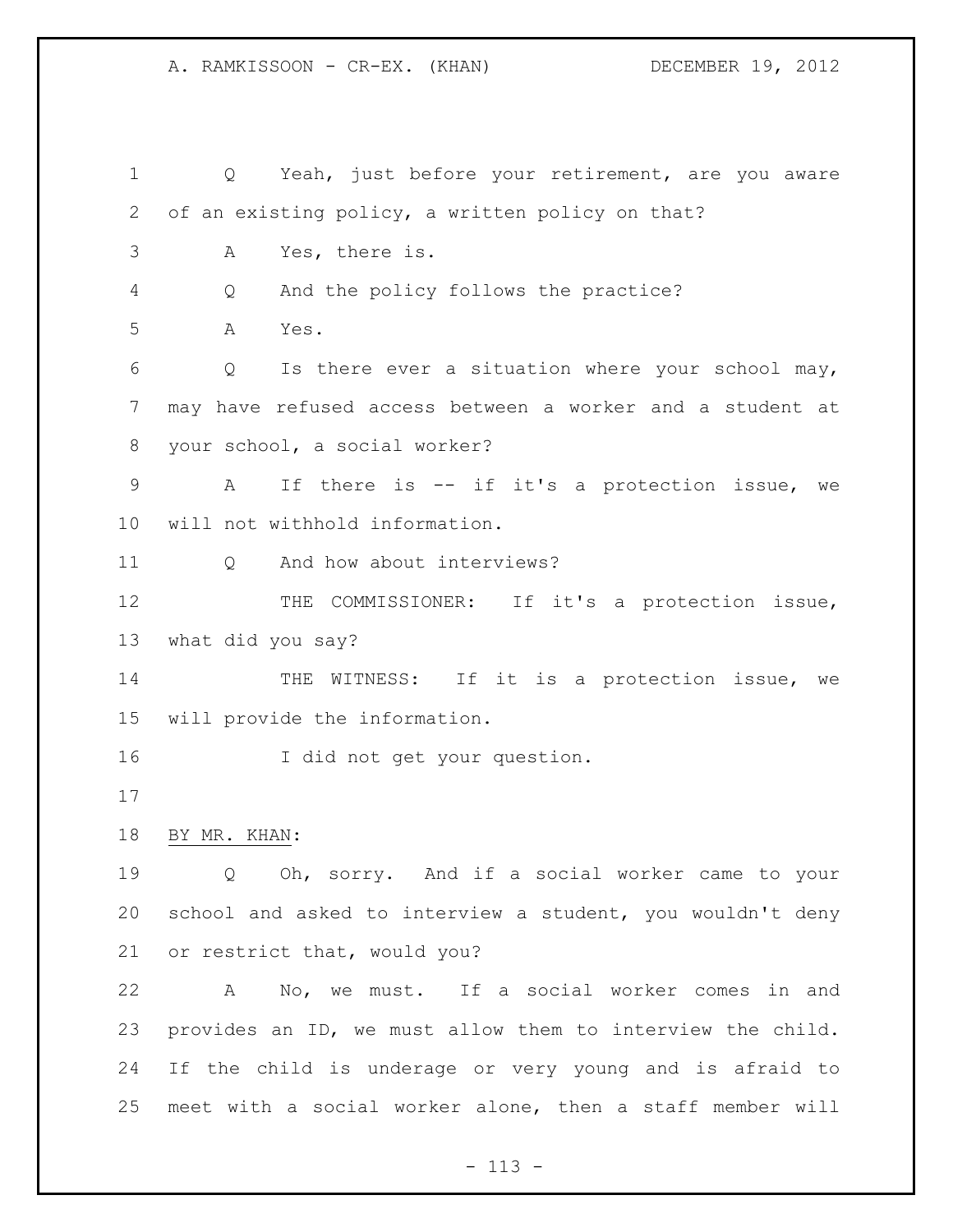A. RAMKISSOON - CR-EX. (KHAN) DECEMBER 19, 2012

 accompany them. But generally, we were not asked to sit in on interviews, but we do not refuse a social worker any child if they come in and produce ID. Q And apart from the form that you mentioned where a parent may check off if CFS is involved -- A Um-hum. Q -- do parents ever verbally advise the school or a teacher or the principal that there's CFS involvement in their life? A That will occur if that interview had taken place. But other than that, if it's not checked off, we do not ask for that information. Q And is, is, is it not common for parents to advise you, if they don't check off the box, at a later point? A If there is an issue, then they will come in and advise us. 18 MR. KHAN: Okay. Thank you. 19 THE WITNESS: You're welcome. THE COMMISSIONER: Any other questions? MR. MCKINNON: No questions. 22 THE COMMISSIONER: All right. Thank you. I guess -- any re-examination? MS. WALSH: I have nothing further, Mr. Commissioner.

 $- 114 -$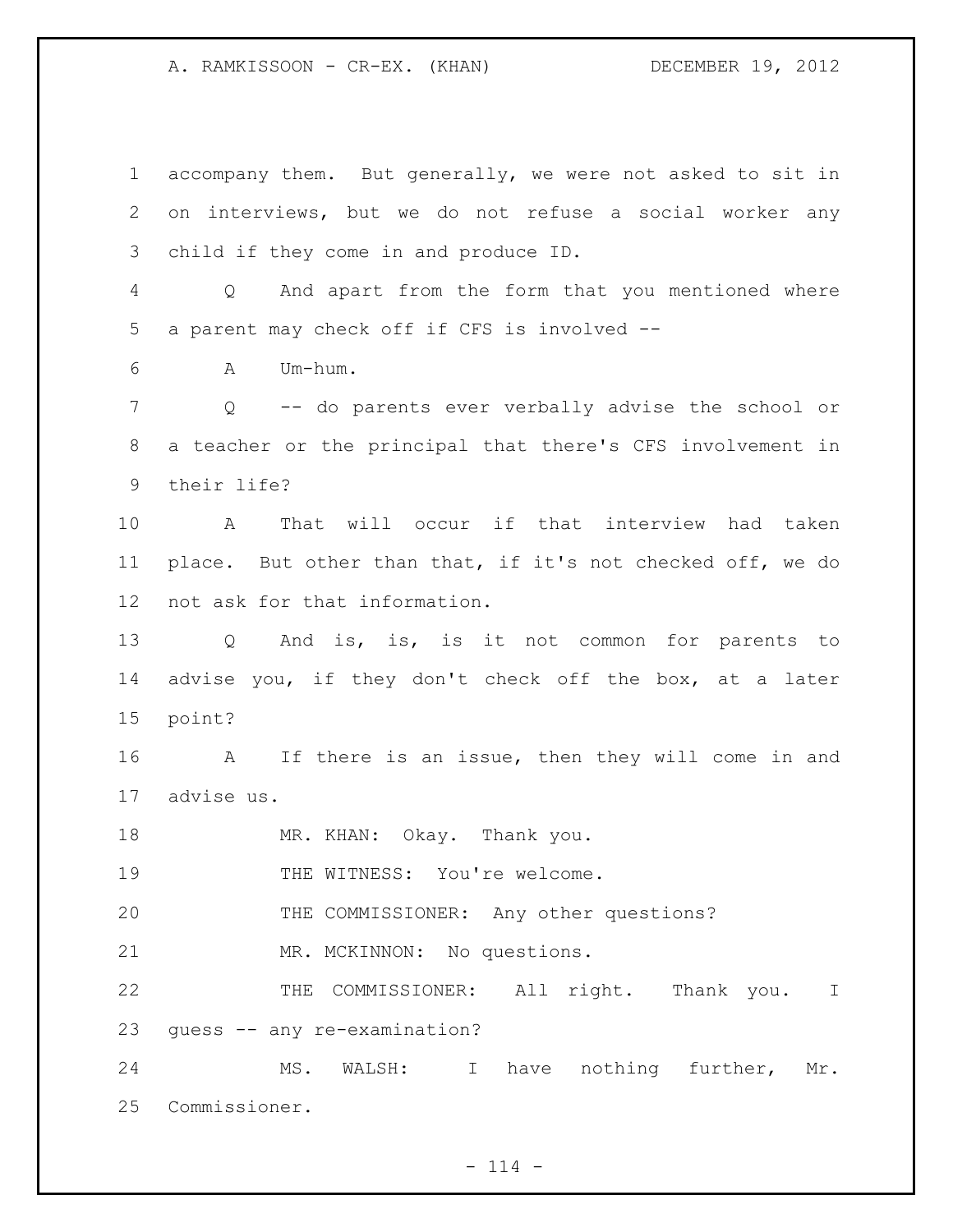PROCEEDINGS DECEMBER 19, 2012

1 THE COMMISSIONER: All right. 2 MS. WALSH: Thank you. THE COMMISSIONER: Witness, we thank you for your attendance here. You can take your leave. THE WITNESS: Thank you very much. (WITNESS EXCUSED) THE COMMISSIONER: All right. Now, we've got the video set up for two o'clock with the witness from Calgary; is that correct? MS. WALSH: We do. We're trying to move that witness to three -- thank you -- to three o'clock so that we can fit in SOR4 before that witness. Otherwise, we'll deal with SOR4 after that witness. The consensus is that everyone would like to stay a little later -- with the indulgence of, of the witnesses, obviously -- and finish today and not have to return tomorrow morning. THE COMMISSIONER: Those are the only two witnesses left for today. 21 MS. WALSH: That's correct. 22 THE COMMISSIONER: All right, well -- MS. WALSH: So we'll, we'll be here at two either way. THE COMMISSIONER: Either way. All right. We'll

 $- 115 -$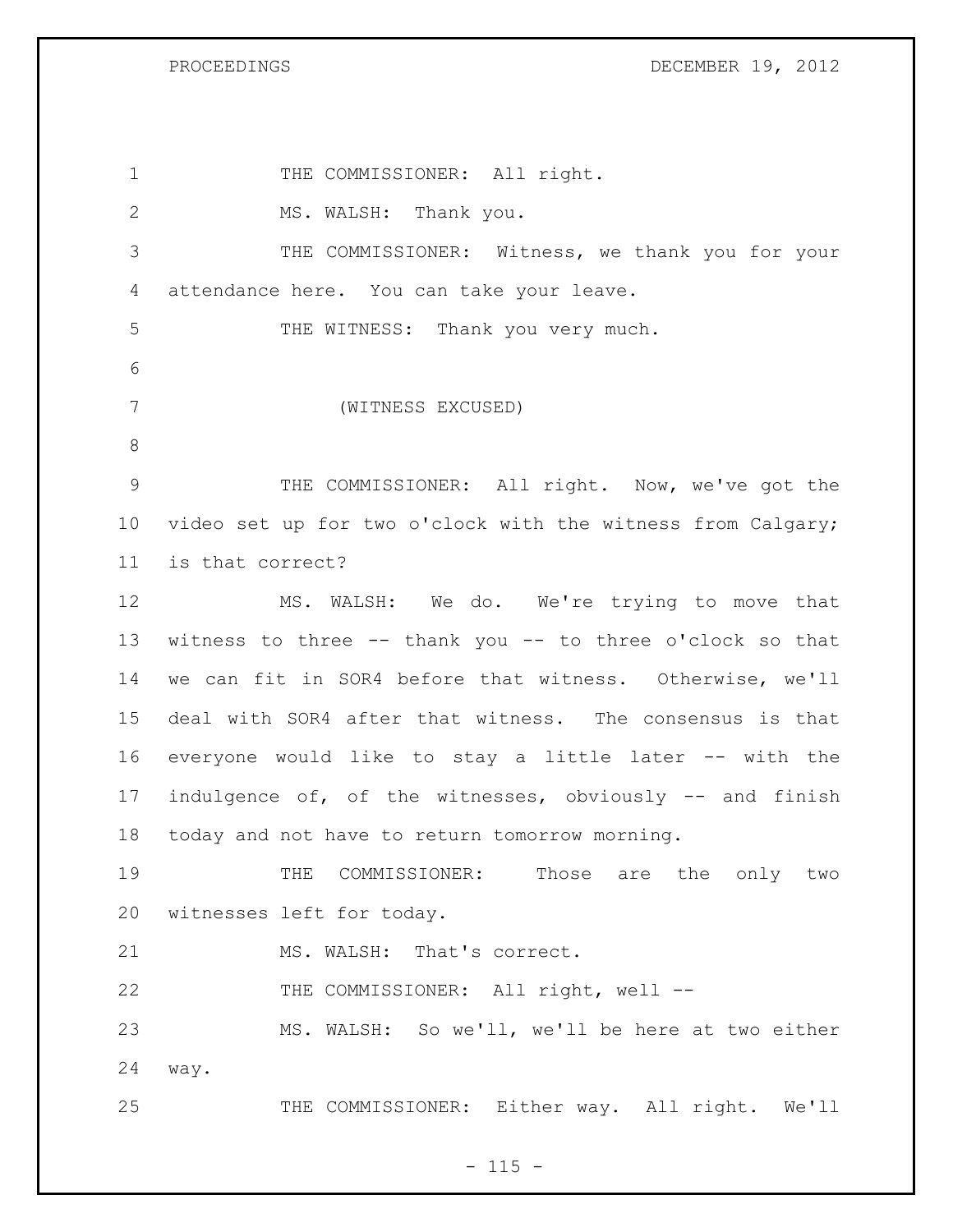PROCEEDINGS DECEMBER 19, 2012

 adjourn till two o'clock. 2 MS. WALSH: Thank you. (LUNCHEON RECESS) THE COMMISSIONER: Ms. Walsh. MS. WALSH: Good afternoon, Mr. Commissioner. Our next witness is identified as Source of Referral Number 4, and I remind the public and the media that our source of referral protocol applies to this witness. 12 THE COMMISSIONER: So we'll have the gallery cleared and swear the witness. MS. WALSH: We'll need to have everyone leave the -- 16 THE COMMISSIONER: Yes. 17 MS. WALSH: -- room while we swear the witness in, that's right. THE COMMISSIONER: It'll be very temporary, and what, what is said by the witness can be reported, but not the identity, and that's why we're clearing the room. Be very brief. THE CLERK: Should I turn this off the record at this point? 25 THE COMMISSIONER: Pardon?

## $- 116 -$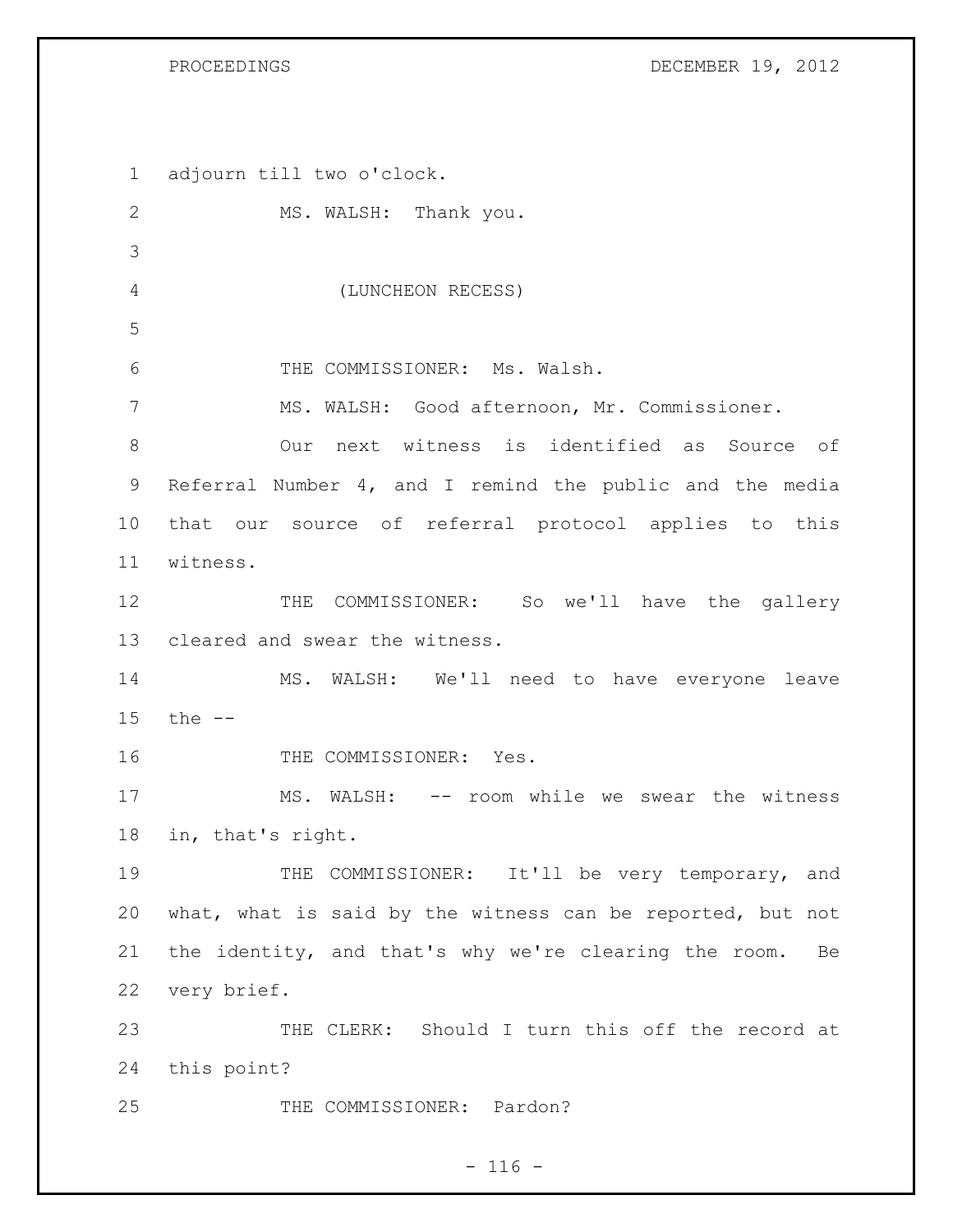PROCEEDINGS DECEMBER 19, 2012

| $\mathbf 1$  | THE CLERK: Is it off the record now?                        |
|--------------|-------------------------------------------------------------|
| $\mathbf{2}$ | MS. WALSH: Right. We keep this off the record               |
| 3            | and then you or I will identify that the --                 |
| 4            | THE COMMISSIONER: Oh, yes.                                  |
| 5            | MS. WALSH: -- witness has been duly sworn in.               |
| 6            | THE COMMISSIONER: As we usually do.                         |
| 7            | MS. WALSH: Yes.                                             |
| 8            | THE COMMISSIONER: Yes.                                      |
| 9            | THE CLERK: I just wanted to (inaudible).                    |
| 10           | MS. WALSH: Go ahead.                                        |
| 11           | THE CLERK: (Inaudible).                                     |
| 12           | MS. WALSH: Thank you.                                       |
| 13           |                                                             |
| 14           | (INQUIRY PARTICIPANTS, EXCEPT FOR THE COMMISSIONER,         |
| 15           | COMMISSION COUNSEL AND MS. RACHLIS, LEAVE THE COURTROOM)    |
| 16           |                                                             |
| 17           | SOR #4, affirmed, testified as                              |
| 18           | follows:                                                    |
| 19           |                                                             |
| 20           | THE CLERK: -- record.                                       |
| 21           | MS. WALSH: Yes.                                             |
| 22           |                                                             |
| 23           | (INQUIRY PARTICIPANTS, EXCEPT FOR THE COMMISSIONER,         |
| 24           | COMMISSION COUNSEL AND MS. RACHLIS, RE-ENTER THE COURTROOM) |
| 25           |                                                             |
|              |                                                             |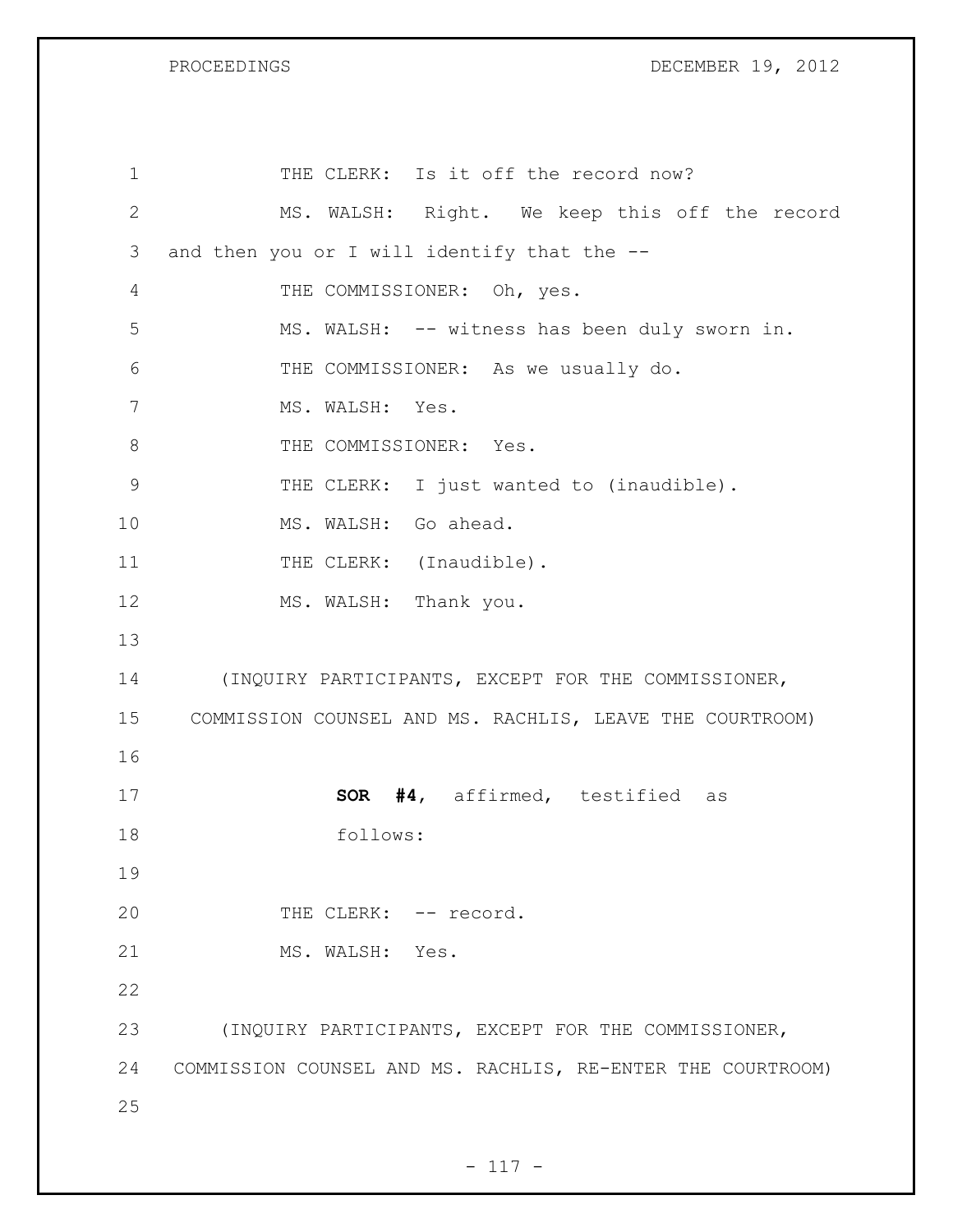MS. WALSH: So, Mr. Commissioner, for the record, while the public and the media left the room, the witness was affirmed. DIRECT EXAMINATION BY MS. WALSH: Q Witness, can you see me? A Yes, I can. Q Good. All right. And the only, the only person in the room who can see you is the Commissioner, and we can all hear you. You were employed at the Health Sciences Centre Women's Hospital as a social worker from 1989 to 2006; is that right? A That is correct. Q In terms of your educational background, you have a Bachelor of Social Work? A Yes, I do. Q When did you obtain that? A 1981. Q Are you a registered social worker? A No, I am not. Q Have you ever been? 23 A No, I have not. Q Can you describe for the Commission your duties as a hospital social worker in 2000 and 2005 when you were

- 118 -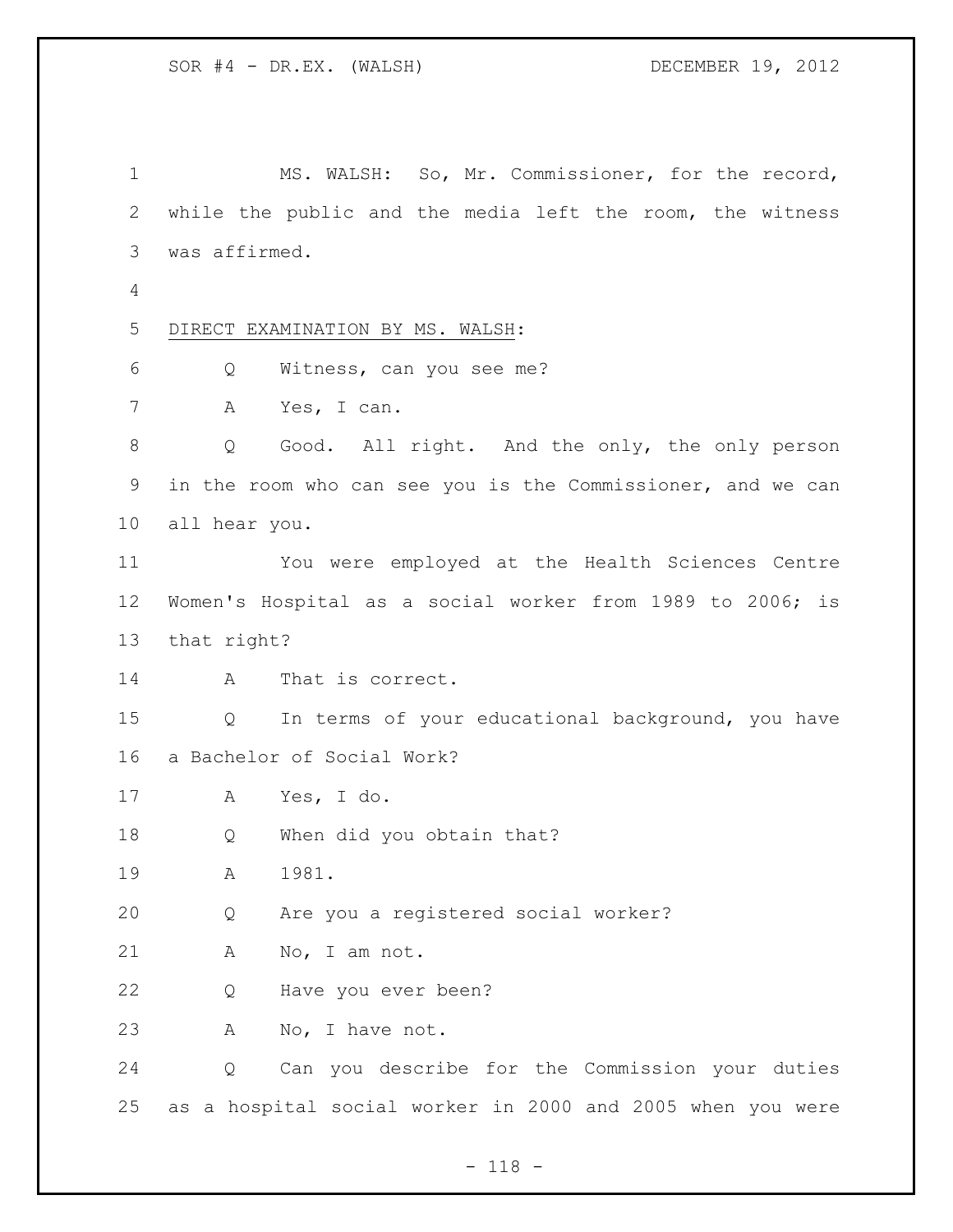at the Women's Hospital? A At that period of time I was working in the outpatient department at the Women's Hospital, working with prenatal patients. Q How would patients be referred to you? A Mainly through nursing staff. Sometimes the physicians. Q What types of patients would be referred to you? What would cause them to be referred to you? A Patients who would have social issues that would be related to pregnancy and the family for, for a child, so issues -- it could be anything from financial issues, housing issues, addiction issues, partner issues, any abuse issues. Q What about issues relating to Child and Family Services? A Certainly, any issues related to families that are involved with Child and Family Services or concerns arising that might need their involvement. Q Did the prenatal clinic keep a separate file that is separate from the patient's medical chart? A They kept a file during the time of the pregnancy, in the clinic, that was separate from the main file. Q And then what would happen with that file?

 $- 119 -$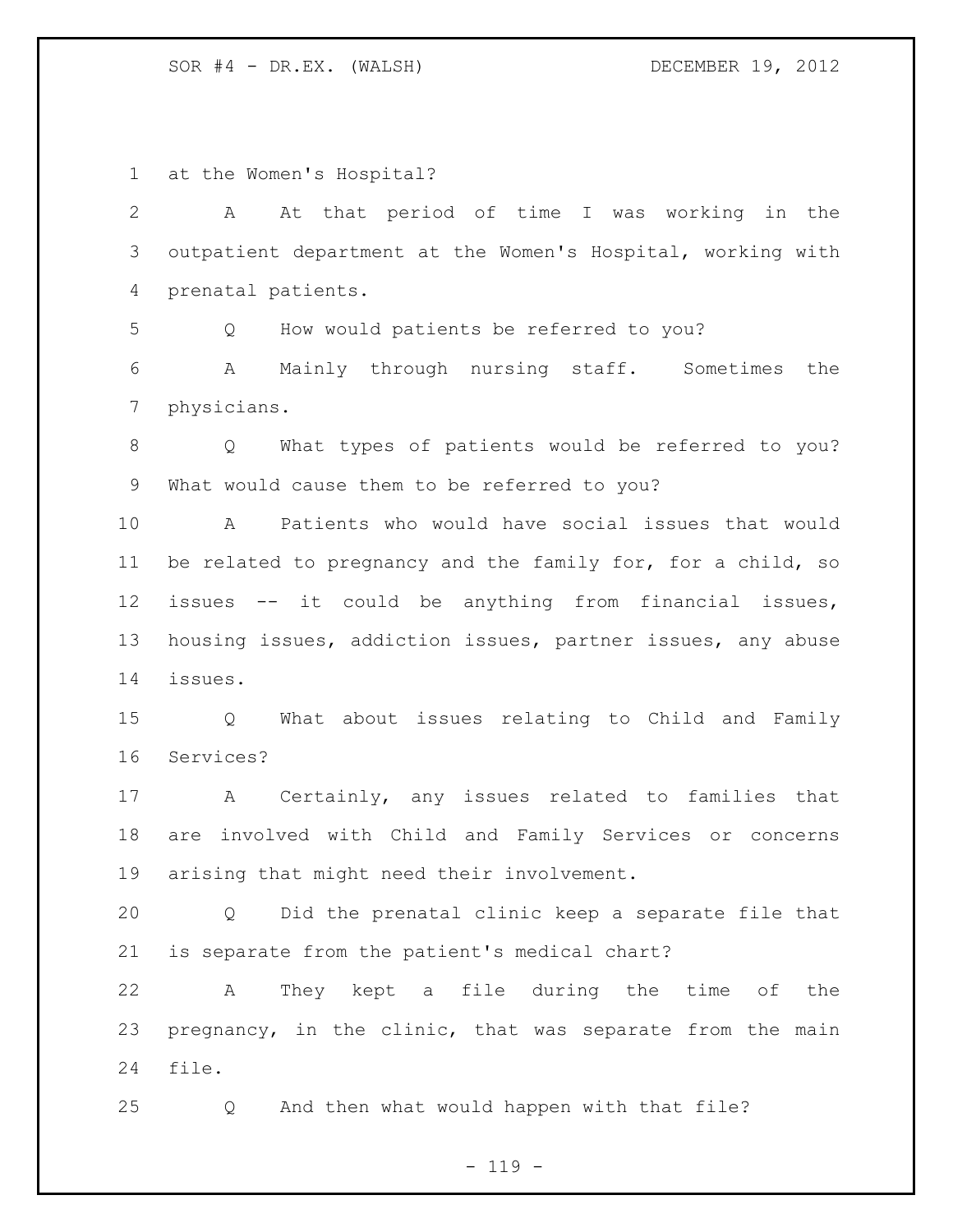A Once the, the child had been born, that file would reconcile with the main chart that was at the hospital. Q So once a referral was made to you, what would you do, typically? A Depending upon the timelines, I, I would either -- if I had a chance to review the chart first or if not, meet with the patient when they were attending their prenatal appointments. Q In terms of documentation, then, you would be given the patient's medical chart? A Yes, I would be. Q Did you have access to a patient's Child and Family Services records, if any existed? A No. Q You did, though -- during your years as a social worker at Women's Hospital, you did have contact with CFS from time to time? A Yes. Q Can you give us some examples of circumstances under which you would have contact with Child and Family Services? A If issues arose during the course of my contact with patients at the hospital or during their, their prenatal time, I would contact the agency. So there might

 $- 120 -$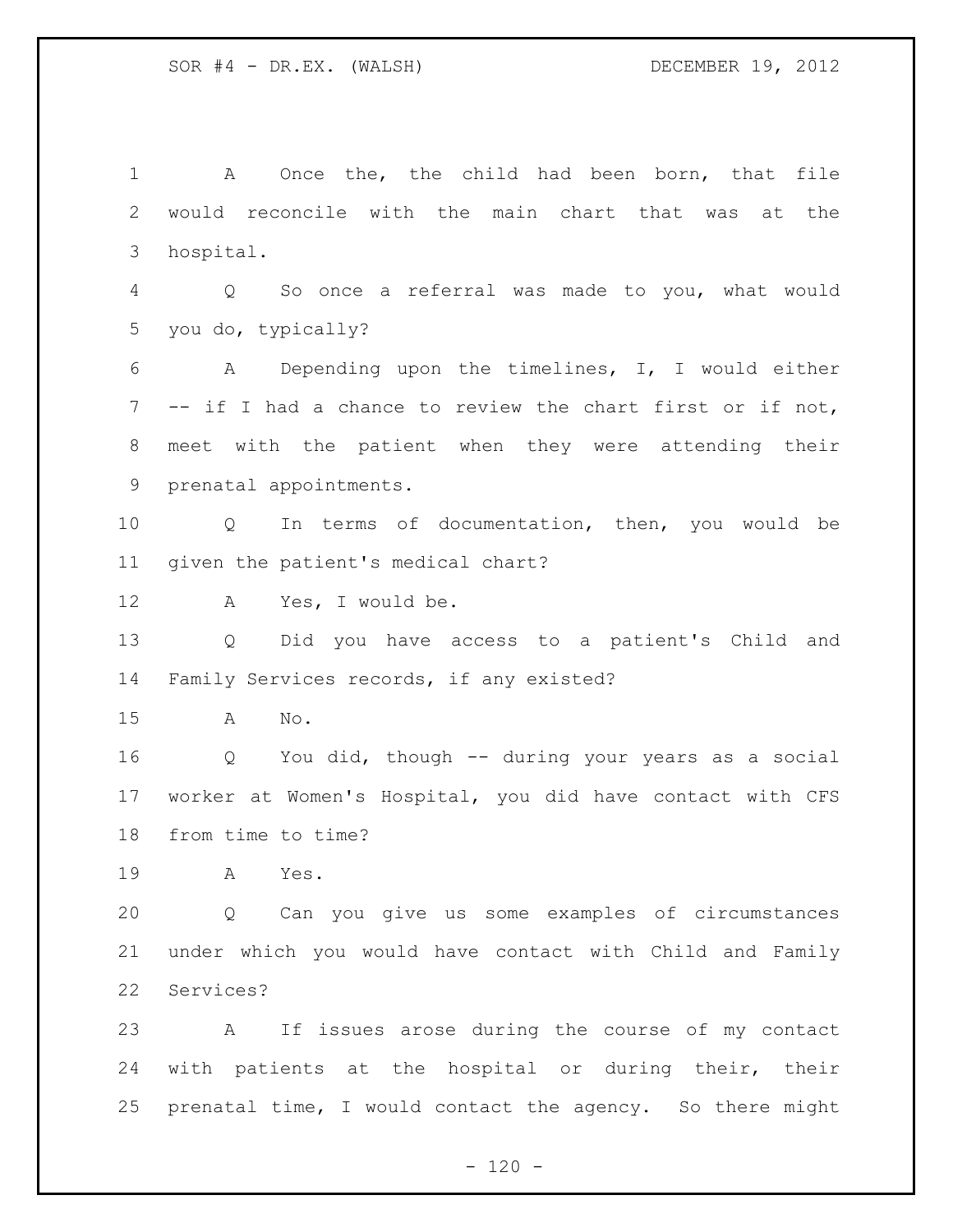be circumstances where I knew the agency might be involved with the family because of information that had been shared with me, or there might be information in the record that indicated that Child and Family had had some involvement with, with a particular patient, or events might occur at the hospital that would cause me to be concerned about their going home with the child, so those might be (inaudible) issues, any information that suggested a child may have been mistreated in a home, partner abuse issues. Q Thank you. You had contact with Samantha Kematch in both 2004 and 2005. A Yes, I did. Q That was when you worked in the prenatal clinic? A Correct. Q I'm going to start with the involvement you had in 2004. If we can -- A Okay. Q -- pull up page 36767. This is from Commission disclosure 1790, which is Ms. Kematch's chart from the Women's Hospital. Okay, an RN -- MS. WALSH: The clerk advises that she has to reboot the computer; the document's not coming up on the screen. So we'll just need a minute to start that. Mr. Commissioner, have you got the document that we're going to refer to?

- 121 -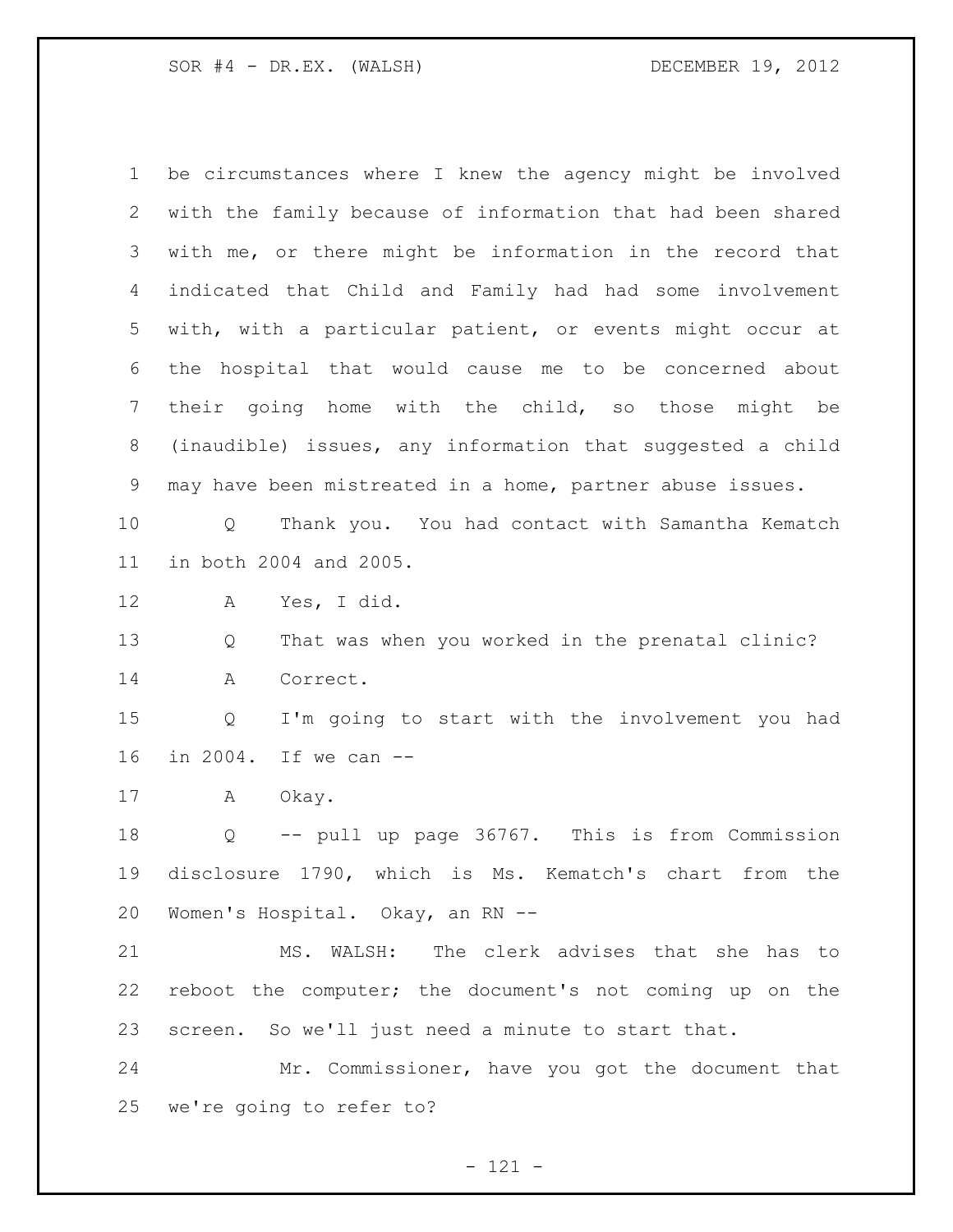| 1     |               | THE COMMISSIONER: It's 36763?                     |
|-------|---------------|---------------------------------------------------|
| 2     |               | MS. WALSH: 36767.                                 |
| 3     |               | THE COMMISSIONER: Six-seven.                      |
| 4     |               | MS. WALSH: It would be a package --               |
| 5     |               | THE COMMISSIONER: Yes.                            |
| 6     |               | MS. WALSH: -- stapled together.                   |
| 7     |               | THE COMMISSIONER: Yes, I have it.                 |
| $8\,$ |               |                                                   |
| 9     | BY MS. WALSH: |                                                   |
| 10    |               | Q Witness, has the -- is the computer at your end |
| 11    | working?      |                                                   |
| 12    | A             | Yes.                                              |
| 13    | Q             | Okay. So you have page 36767 on your screen?      |
| 14    | A             | I have it.                                        |
| 15    | Q             | Okay. Shall we --                                 |
| 16    |               | THE COMMISSIONER: You haven't got it on your --   |
| 17    | oh, oh.       |                                                   |
| 18    |               | MS. WALSH: We don't have it on ours.              |
| 19    |               | How long is it going to take? Shall we proceed?   |
| 20    |               | THE CLERK: Just a minute.                         |
| 21    |               | MS. WALSH: Just a minute? All right.              |
| 22    |               | So we'll proceed and I'm advised that<br>the      |
| 23    |               | document will come up on our screen shortly.      |
| 24    |               |                                                   |
| 25    | BY MS. WALSH: |                                                   |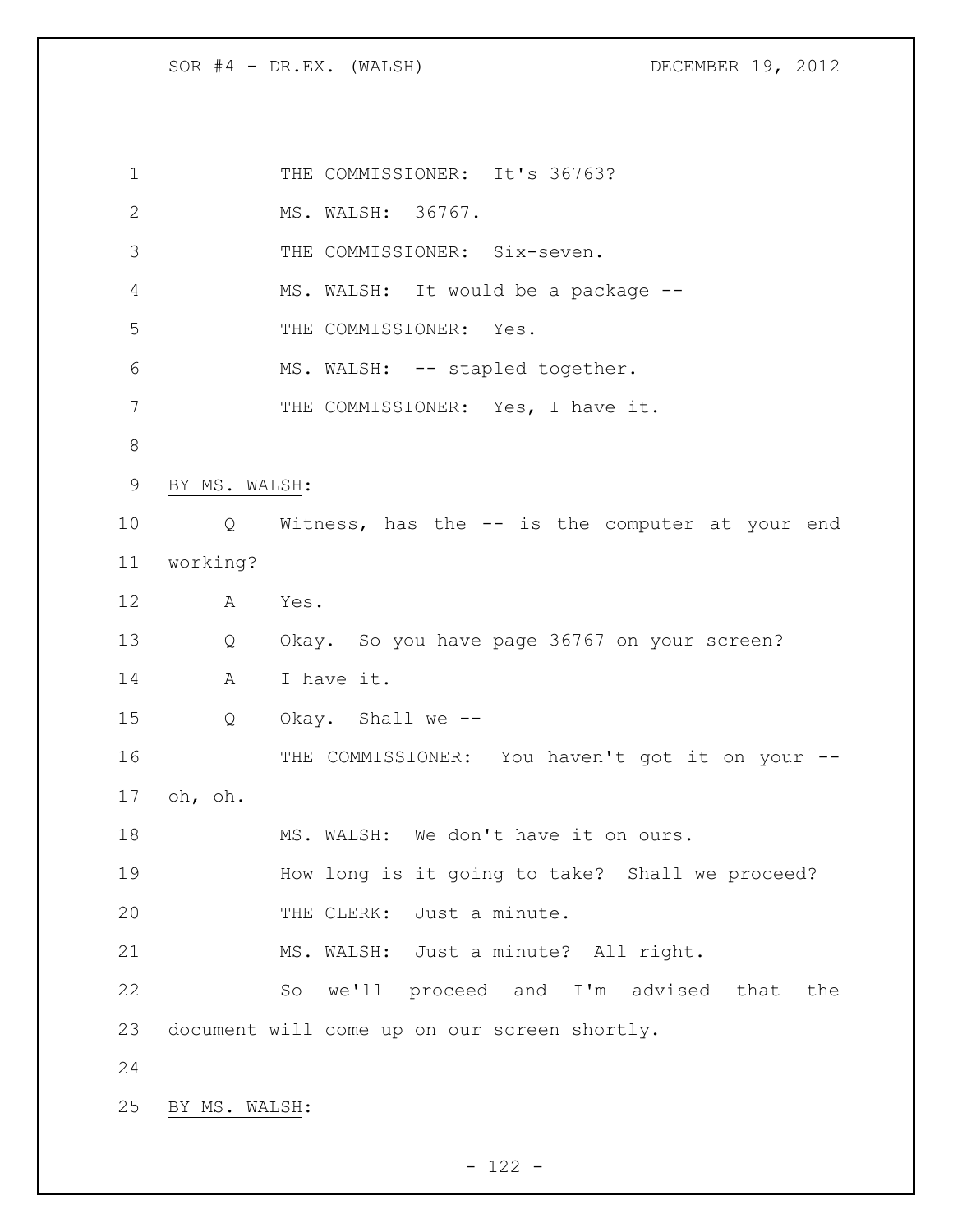SOR #4 - DR.EX. (WALSH) DECEMBER 19, 2012 1 Q This document that we're looking at, what, what is this document? A It's a consult form. Q It's dated at the bottom, June 28, 2004. Does it have your -- A Yes. Q -- your signature at the bottom? Can -- 8 A Mine's blacked out. Q Right. We have redacted it for the purposes of disclosing it, but do you understand this to be a document that's in your handwriting and that you signed? A Yes, I do. Q So what was blacked out was your signature at the bottom so as to preserve your identity. A Yes. Q At the top of, at the top of the page, the entry is dated May 31, '04 and it appears to be filled out by someone named Julie Dexter. Who was she? A She was a nurse in the clinic. Q Okay. A In the prenatal clinic. Q So is she the person who provided the consultation to you or referred it -- A Yes. Q -- to you? Yes? Maybe you can help me read what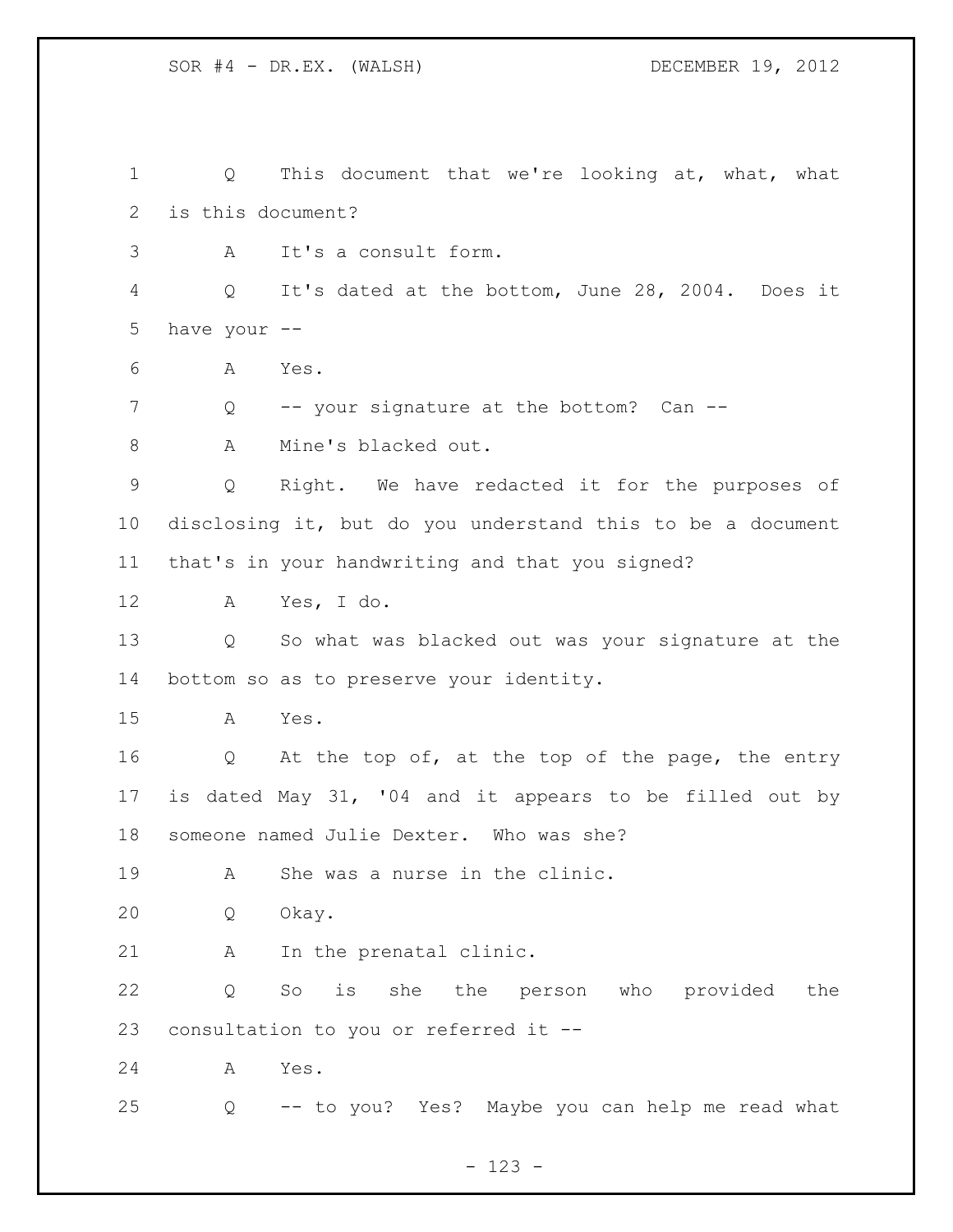the consult says, because some of it is in abbreviations that you would be more familiar with. So it says 23-year- old, and then what, what is that reference, B4? A It's a B4P -- it's a little hard to distinguish. It's, it's -- the B would stand for the number of pregnancies and P would stand for the number of deliveries. One of them's circled, which would indicate there's been a death. Q So this indicates that this is this person's fourth -- A Yeah, so a pregnancy lost would get a circle. Q Okay, but this is the person's fourth pregnancy? A Right. Q Okay. At 15 weeks. Second child apprehended at three months, then returned to patient. First child -- A Patient. Q Is that what it says? A To patient's care. Q Patient's care, thank you. First child lives with PF. What does PF stand for? A Putative father, which is the person that would be named as the biological father. Q Of the first child. A Right. Q And so PF is a term that we see used throughout

 $- 124 -$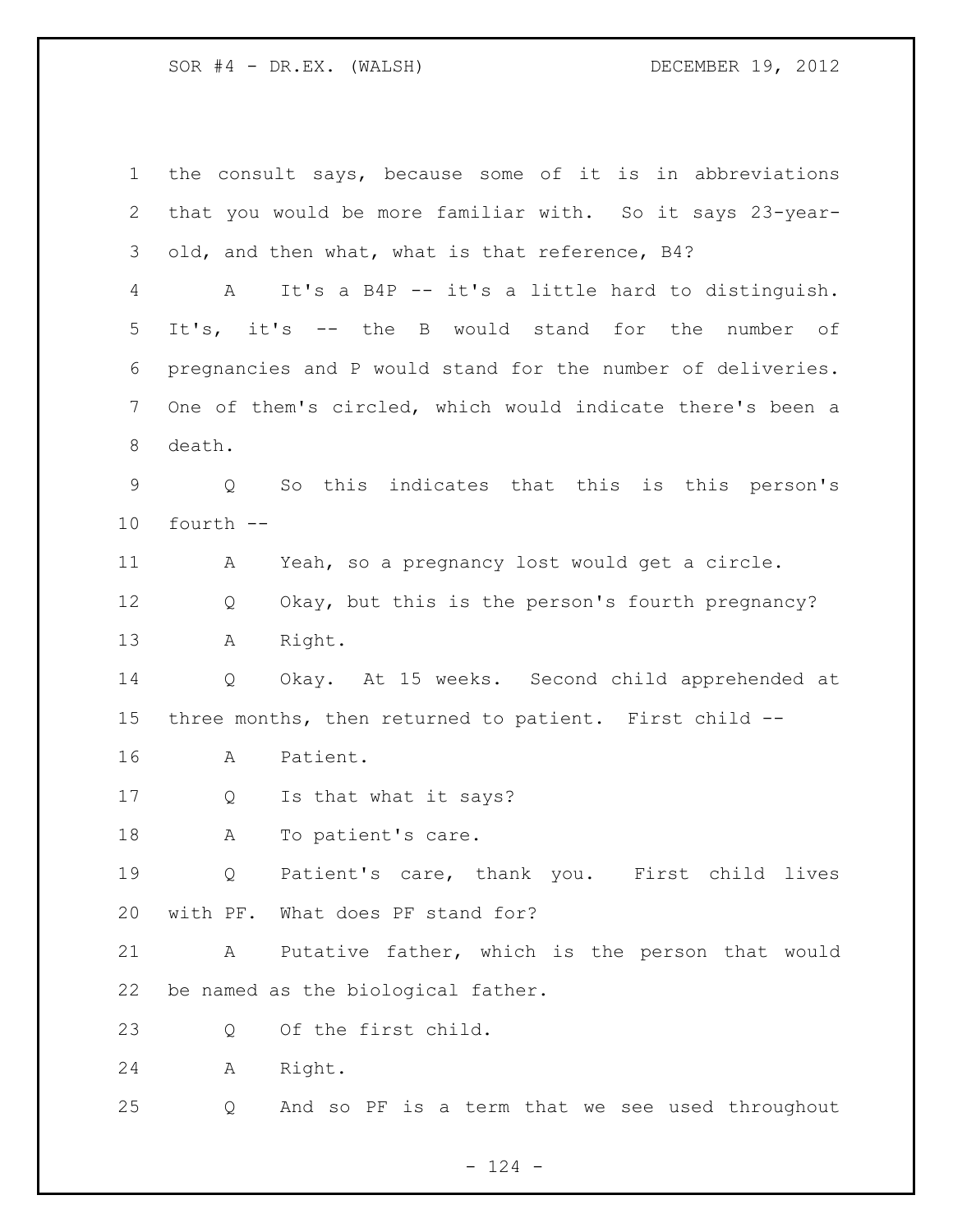this chart. That's, that's the term that the, the social workers used for referring to a father? A Medical staff as well, yes, social worker would use it, yes. Q Okay. Then it says, Third child died at two and a half months age. A Right. Q Question mark, SIDS something pneumonia. A Versus double pneumonia. Q Okay. 11 A That's a guess. Q And then it says, Sketchy picture of current status? A Yes. Q And, Thanks. A Right. Q So this is the referral that you received from Ms. Dexter. What did you -- A Correct. Q What did you do after receiving this consult? A Sorry? Q Once you received this consult, what did you do? A I met with Samantha. Q Is your meeting documented in the handwritten notes that follow the heading, Assessment Summary?

 $- 125 -$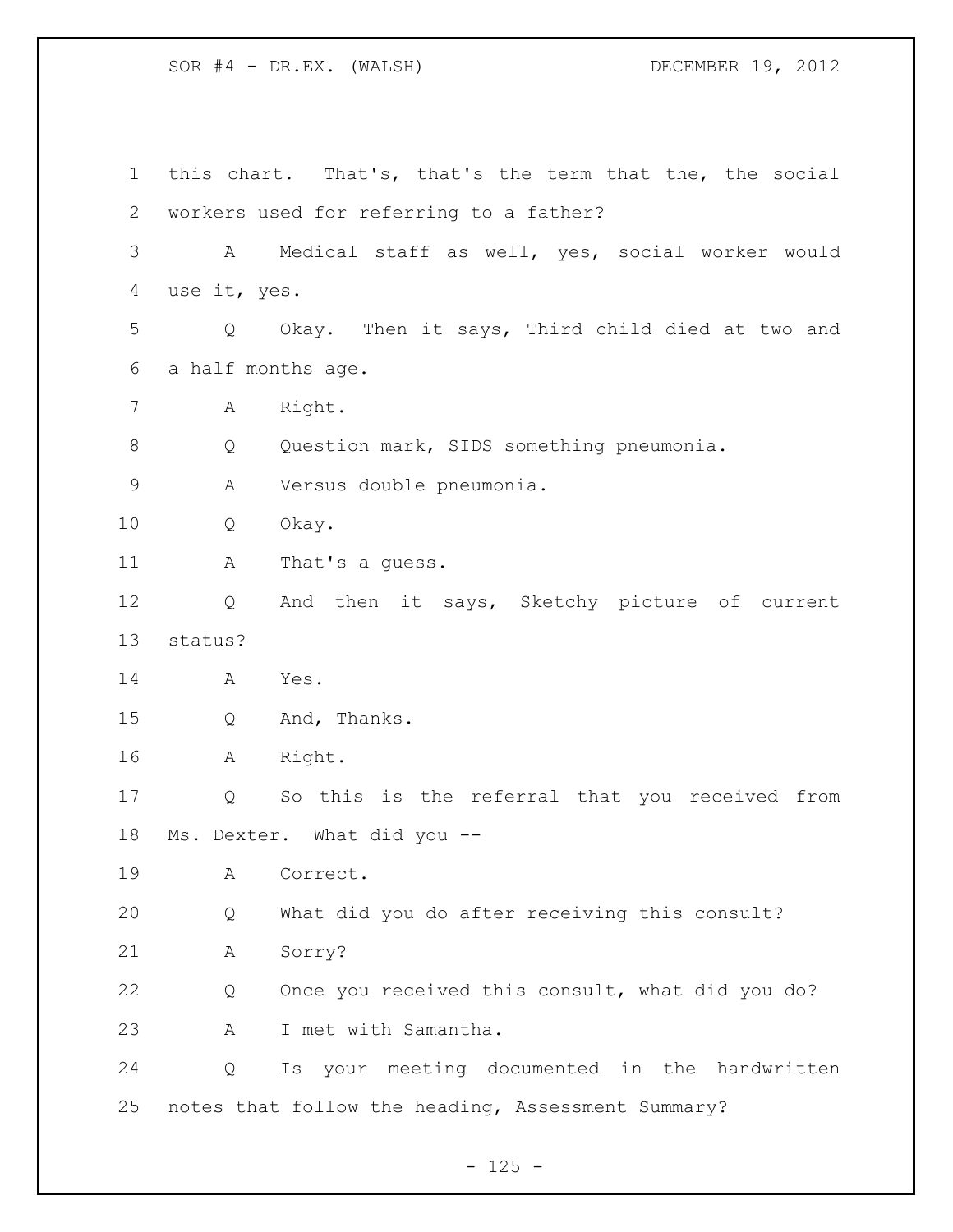| $\mathbf 1$  | Yes, it is.<br>A                                           |
|--------------|------------------------------------------------------------|
| $\mathbf{2}$ | So that was an appointment that took place on<br>Q         |
| 3            | June 28th, 2004?                                           |
| 4            | Α<br>Yes.                                                  |
| 5            | When she was pregnant with her fourth child; is<br>Q       |
| 6            | that right?                                                |
| 7            | Correct.<br>Α                                              |
| $8\,$        | Sorry?<br>Q                                                |
| $\mathsf 9$  | Α<br>Yes.                                                  |
| 10           | Okay. So let's -- again, I'll ask for your<br>Q            |
| 11           | assistance where necessary in reading through these notes. |
| 12           | It says, Meeting with Samantha. Would you have written     |
| 13           | these notes contemporaneous with your meeting?             |
| 14           | Yes, I would have written them at -- just after<br>A       |
| 15           | meeting with her.                                          |
| 16           | Q<br>Okay.                                                 |
| 17           |                                                            |
| 18           | Meeting<br>with Samantha.<br>She                           |
| 19           | currently lives                                            |
| 20           |                                                            |
| 21           | Common-law.<br>A                                           |
| 22           | Q                                                          |
| 23           | Common-law with PF McKay and four-                         |
| 24           | year-old daughter. Putative                                |
| 25           | father is a long-distance truck                            |
|              |                                                            |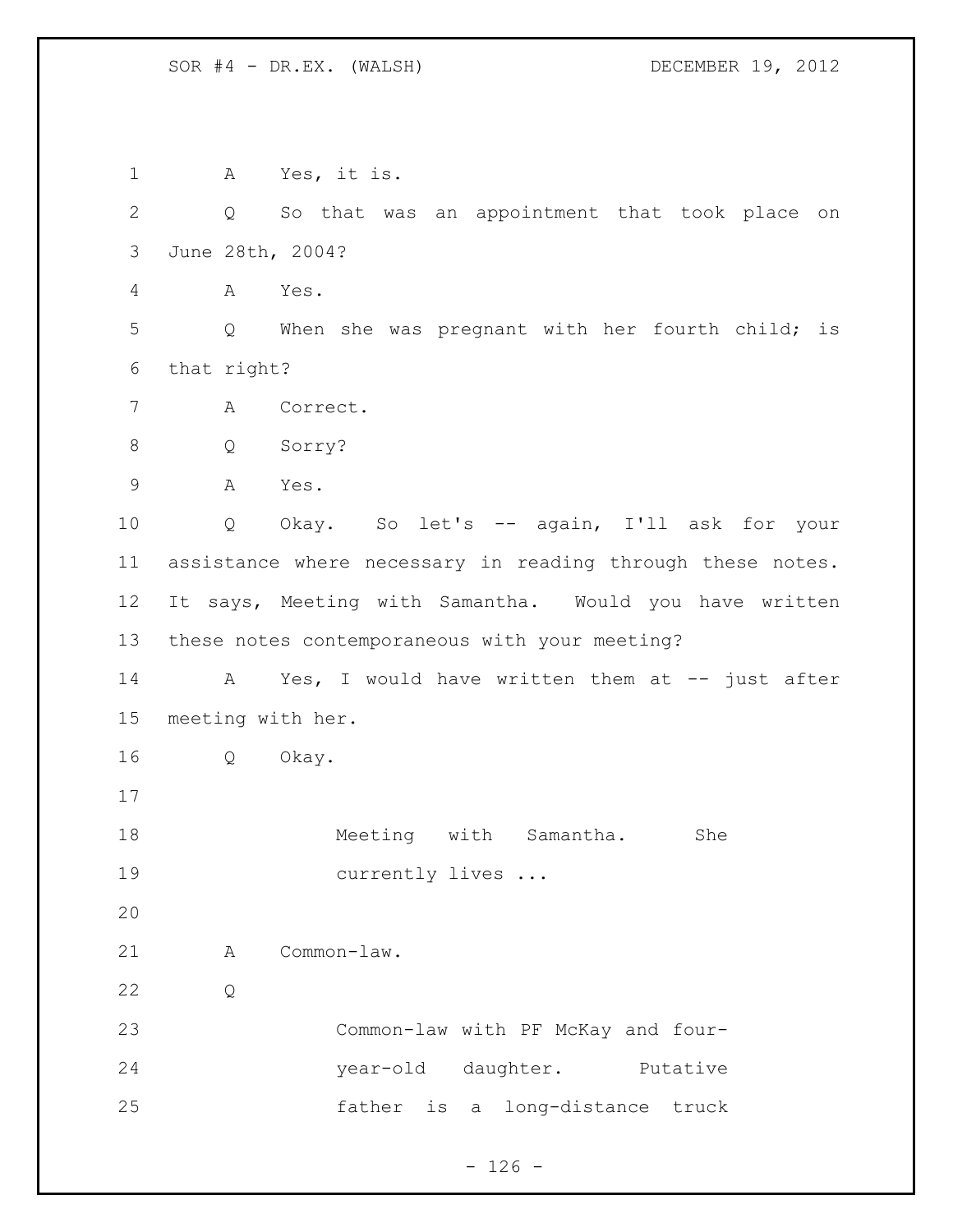| $\mathbf 1$   | driver. He has older children who |
|---------------|-----------------------------------|
| $\mathbf{2}$  | live with their mom, has pregnant |
| 3             | 18-year-old daughter. Samantha    |
| 4             | does have anxiety with this       |
| 5             | pregnancy because of the death of |
| 6             | her third child. This child had   |
| 7             | been staying with her PF --       |
| 8             | putative father -- at the time so |
| $\mathcal{G}$ | autopsy info was shared with him, |
| 10            | not Samantha. She had been told   |
| 11            | the death was pneumonia related,  |
| 12            | but also saw other information    |
| 13            | that indicates SIDS. Her four-    |
| 14            | year-old daughter also had lived  |
| 15            | with her putative father to       |
| 16            | November '03, when returned to    |
| 17            | live with Samantha. She says      |
| 18            | putative father was drinking and  |
| 19            | left child with cousin who asked  |
| 20            | her to assume care. Putative      |
| 21            | father hasn't been in touch to    |
| 22            | inquire as to the child's well-   |
| 23            | being but CFS have set meeting    |
| 24            | with her to, as she says, see if  |
| 25            | she is stable. She denies any     |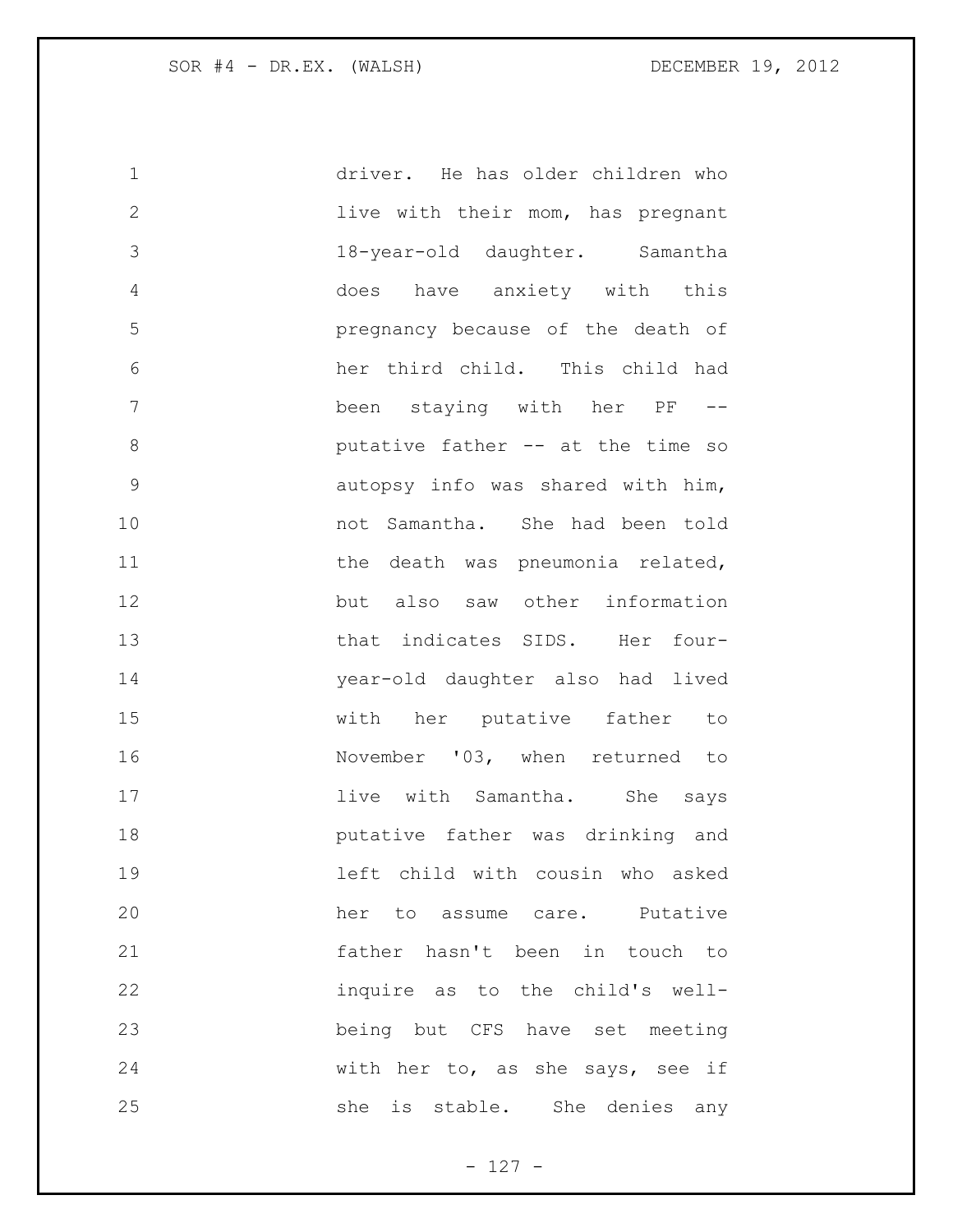| 1             | current use of drugs on her part. |
|---------------|-----------------------------------|
| $\mathbf 2$   | She had been on EIA, but as       |
| 3             | putative father working he will   |
| 4             | support her. She plans to parent  |
| 5             | expected newborn with putative    |
| 6             | father's help. Has some friend    |
| 7             | and a brother helps with her      |
| 8             | children. She had attended        |
| $\mathcal{G}$ | Healthy Start group but not now.  |
| 10            | She will be receptive -- or would |
| 11            | be receptive to public health     |
| 12            | nurse for prenatal --<br>for      |
| 13            | reassurance with pregnancy. Aware |
| 14            | of prenatal benefit but feels     |
| 15            | wouldn't qualify with putative    |
| 16            | father's job. She lives near      |
| 17            | Women's Hospital. No difficulty   |
| 18            | getting to appointments.          |
| 19            | Difficult to talk about Echo's    |
| 20            | death, but receptive to support.  |
| 21            | Need follow-up to present         |
| 22            | pregnancy. Writer will refer to   |
| 23            | public health nurse. Will review  |
| 24            | CFS at delivery re                |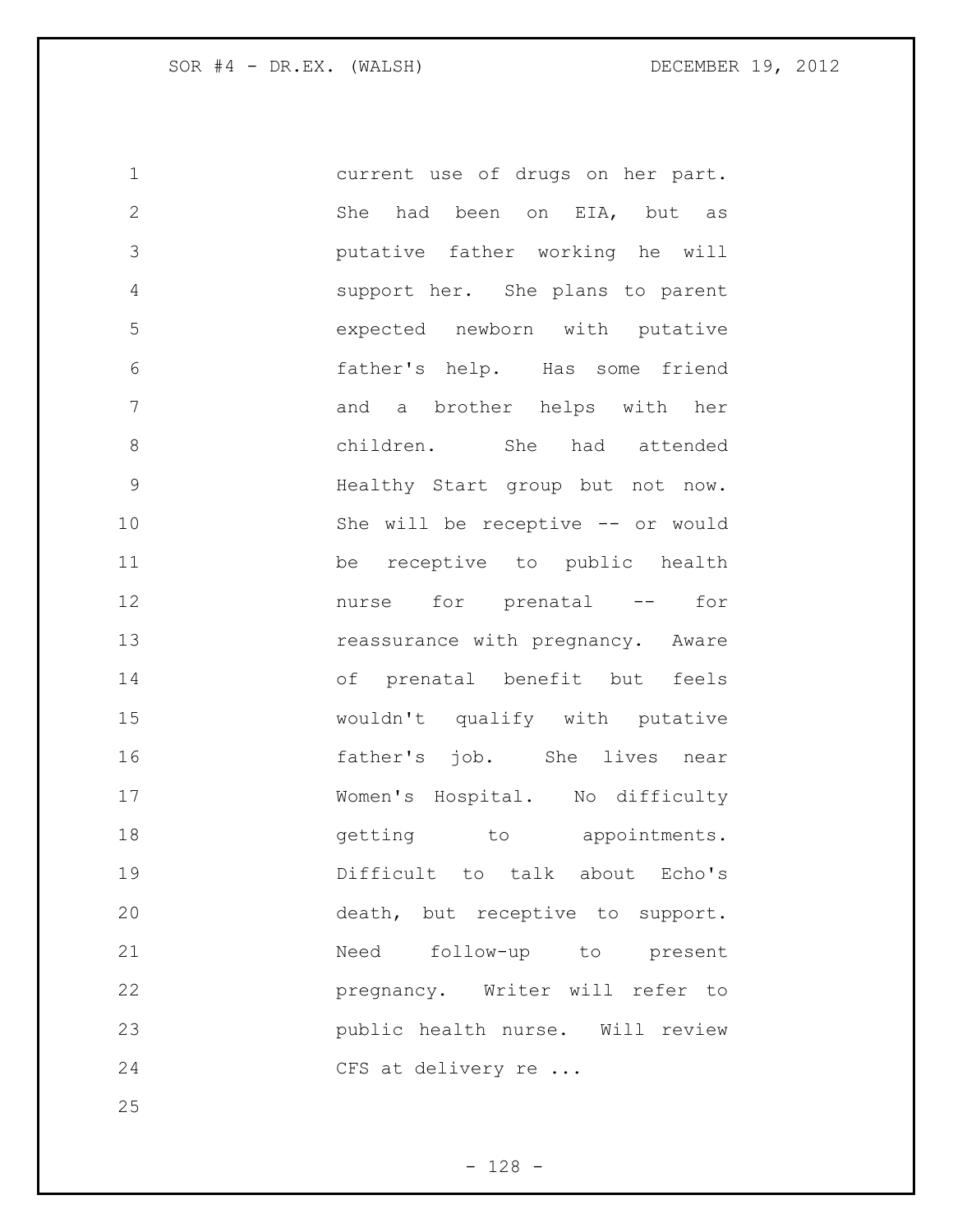1 What's that last ... 2 A Any follow-up plan. Q Okay. And then what does it say? Will ... A Will continue contact at the outpatient department to assure support. Q Okay. Thank you. So a few questions about this. You talk about making a referral to the public health nurse. Why was that? A When I talked with Samantha regarding the child that had died and that being an area of anxiety for her and we were talking in terms of ways of being supportive and helpful to her. So I would talk about public health in the sense that they could visit at her home, they could provide some medical information and support to her if she had questions, any worries and anxieties relating to the pregnancy outside of appointments at the clinic, as well (inaudible) source of connecting with other support groups in the community. Q Did Ms. Kematch have to give you consent before you could speak to the public health nurse? A Yes. She would have to be open to having the service provided to her.

 $- 129 -$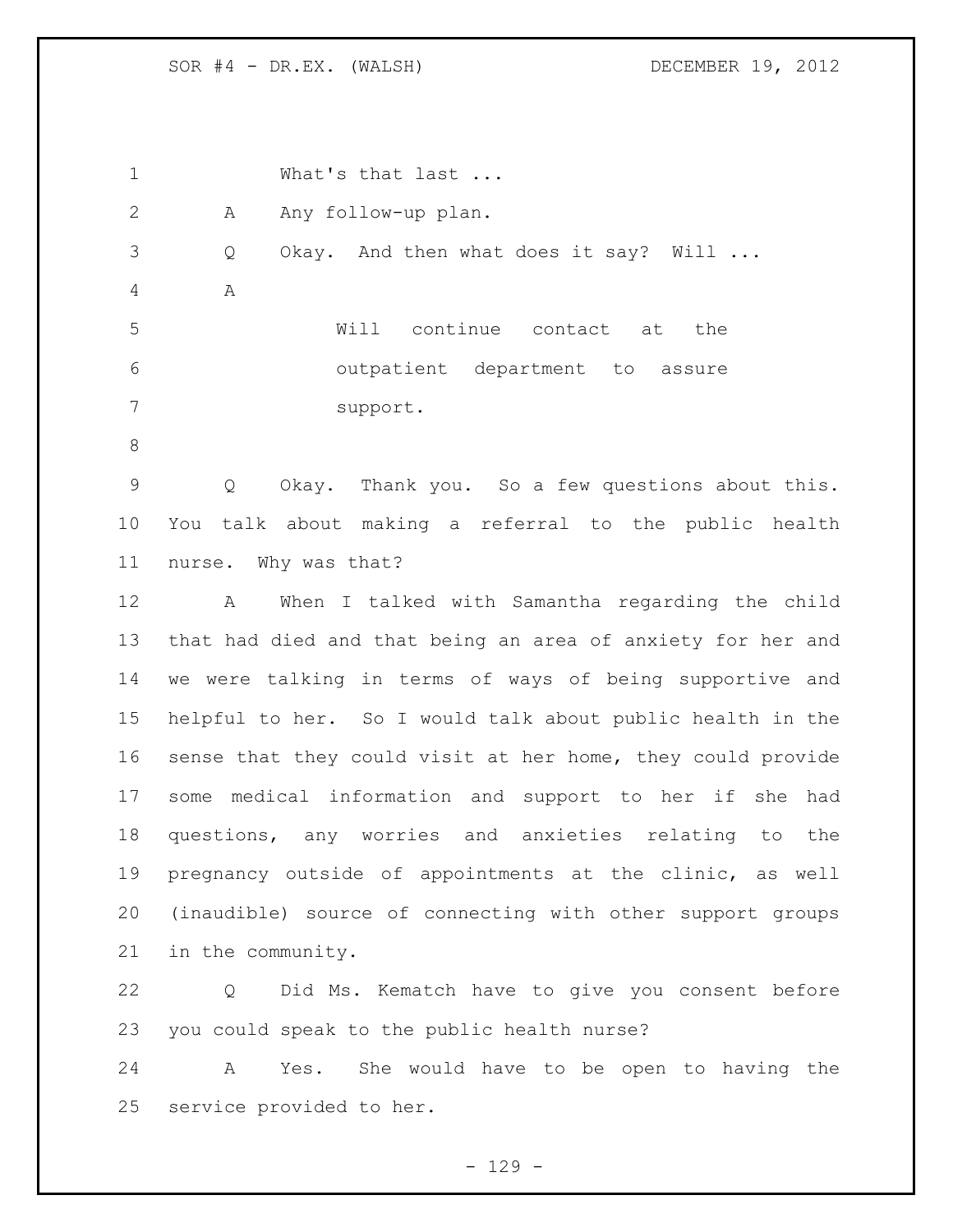Q And you understood that was the case?

A Yes.

 Q What did you mean by "will review CFS at delivery"?

 A That once this child was born, I would be in contact with Child and Family Services.

Q Why was that?

 A I was aware that Samantha had had some contact in the past, and as well she indicates to me in our conversation that Child and Family are making some contact with her at this, at this time.

 Q So was it your practice to look at the patient's chart and see their history?

A Yes.

 Q We turn to page 36768. This document is difficult to read, but what is this document?

17 A The social work database.

Q Is this something you completed?

A Yes.

Q What was the purpose of filling it out?

 A Well, I'd say it -- at that point in time it was part of the social work department requirement in terms of some of the information we needed so that we would have information. This is some basic data, who the person was, where they lived, just a sketch of, of the situation that,

 $- 130 -$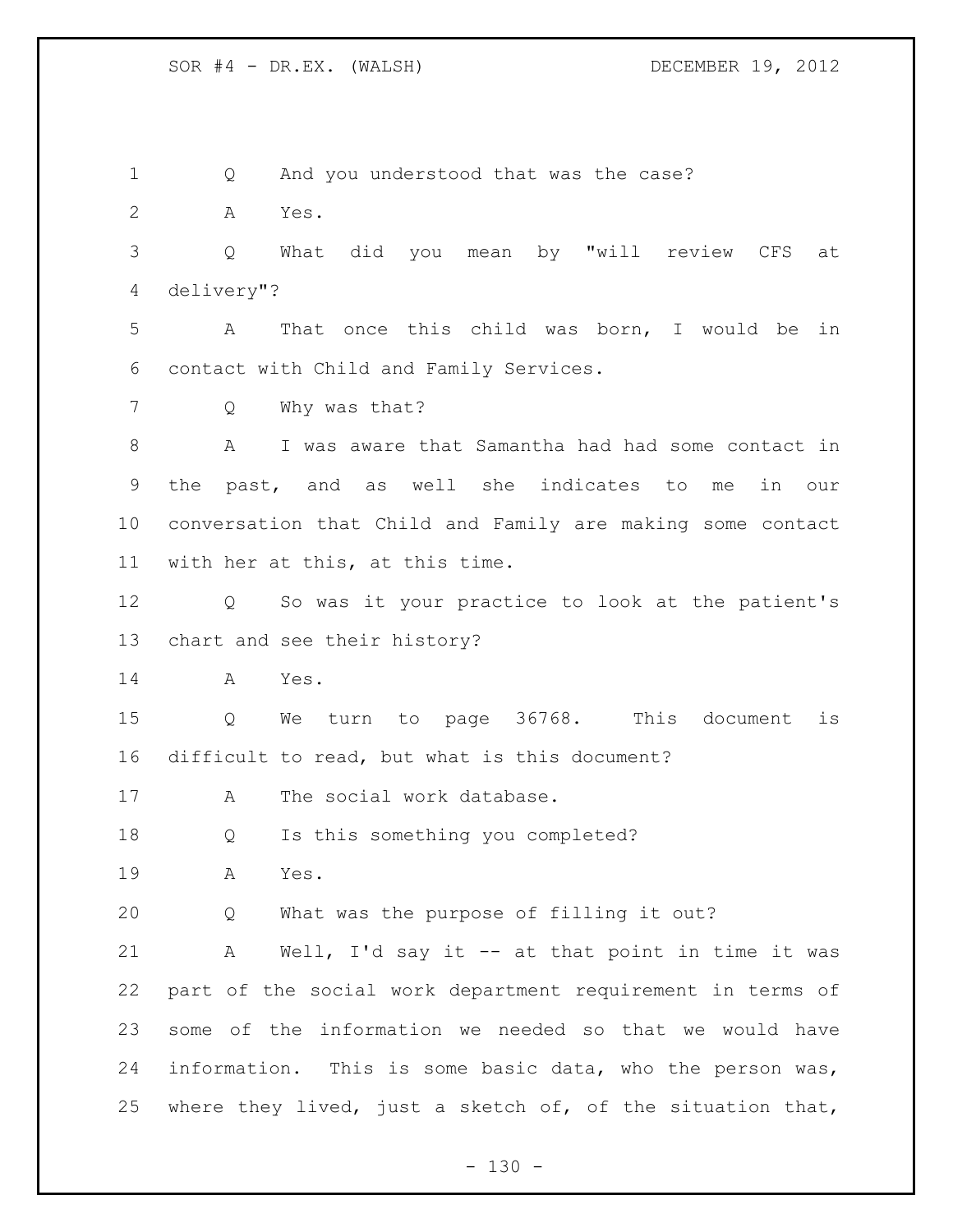that we were dealing with. Q Are you able to identify what it says under Living Arrangements, what has been written there? You see where, where I'm referring you to? A Yes. Q Are you able to make out what you wrote? If you -- it's a bad copy. If you can't make it out, we can move on. A Yeah (inaudible) make it out. Q What about under the heading Next of Kin, Significant Others? Are you able to read what's written there? A Yeah, next of kin, she lists a Mickey Kematch, her brother (inaudible). Q And under that? A M98 with his PF. 17 Q So, sorry, what, what is that? A M98, so that's, that's her oldest child. Q I see, okay, thank you. A So it's a male born in '98. Q Okay. And the third line? A So that's a female. I believe that will be '00 with patient. Q Okay. And then the last line? A It's a female, '01, and this is the death with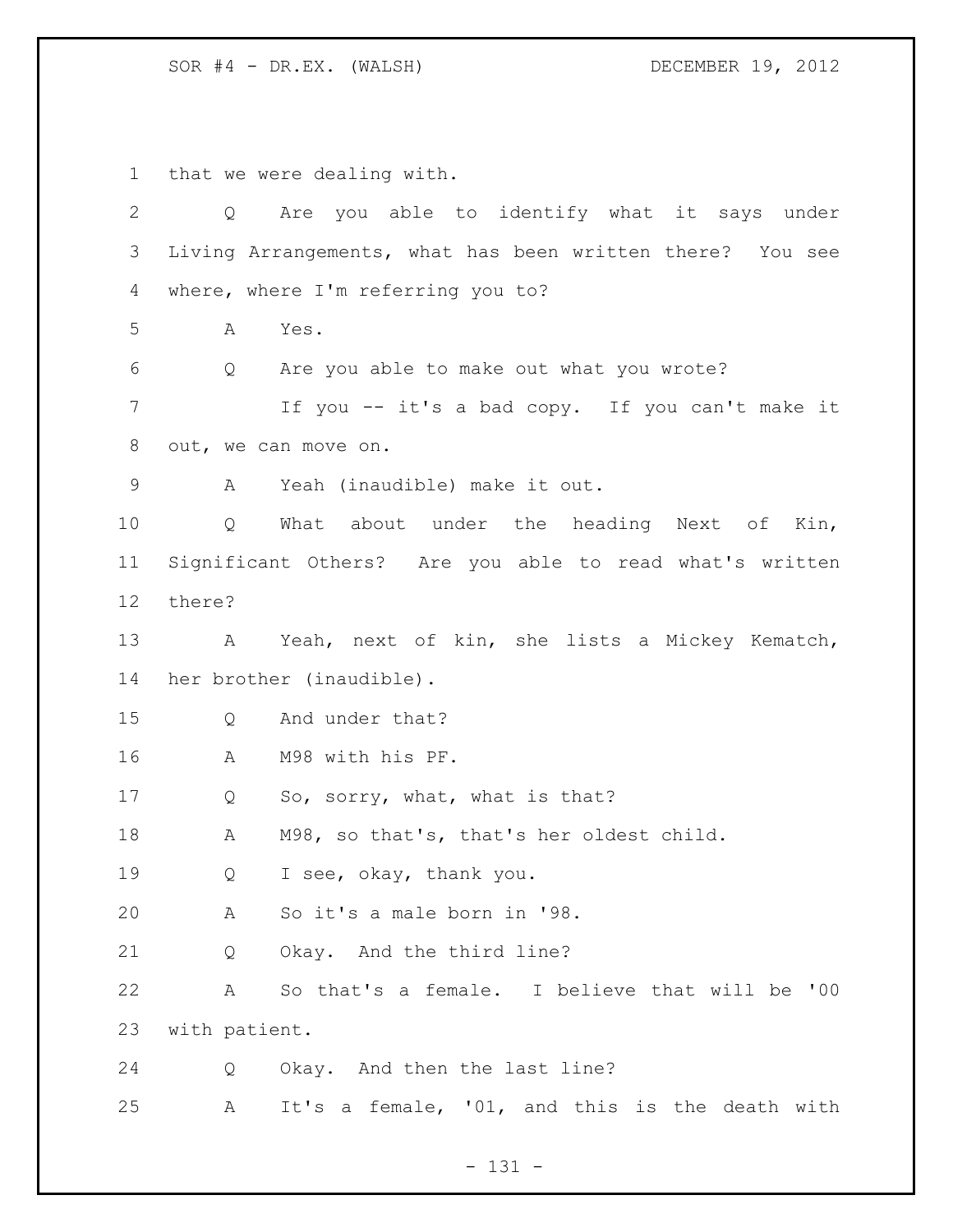SIDS or pneumonia --

Q Okay.

A -- two and a half months, and then Echo.

Q And under that, opposite Financial Situation.

A So the PF is a truck driver.

 Q Okay. Then under Community Resource Involvement what have you written?

 A I've written CFS Winnipeg intake and a question mark, whether they're involved.

 Q Now, on what basis did you write that information?

 A I happened to have a conversation at that time with Samantha. She seemed to indicate they're coming to have a conversation with her.

 Q Okay. Then underneath CFS, you've got the public health nurse?

A Yes.

Q What information have you documented there?

 A That I made a referral to public health and the referral was accepted on the date of June 28th, to follow up with this patient.

 Q So that's further to the notation that you made that you were going to make a referral to the public health nurse. When you met with Ms. Kematch on June 28th, you told her that and, and then, in fact, you reflect that you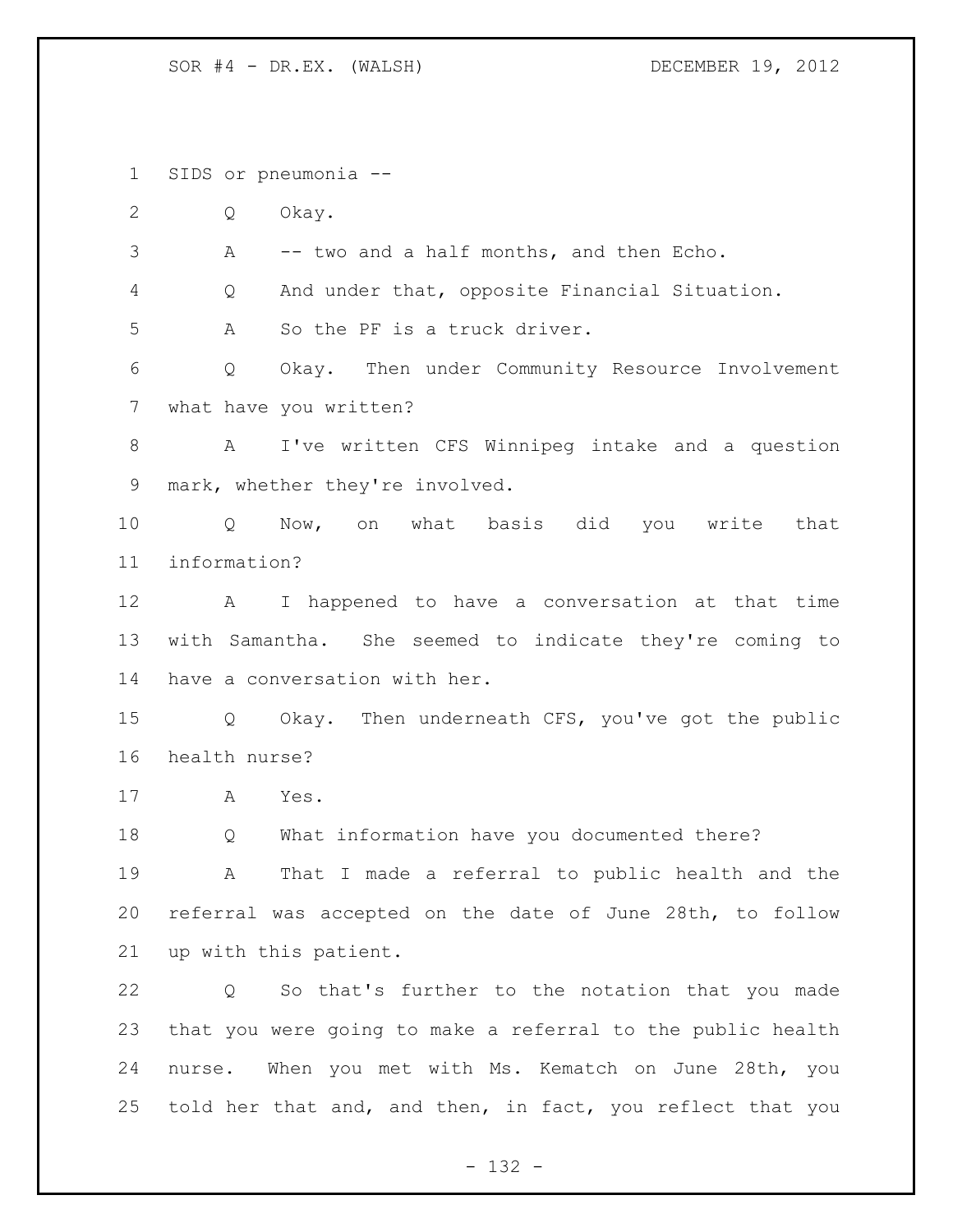have done that. A Yes. Q And the public health nurse was Mary Wu? A Yes. Q Okay. So now if you'll turn to page 36766. A Page? Q 36766. This is again an assessment summary, with two entries in your handwriting? A Yes. Q So the first one says: Mary Woo, public health nurse [and her phone number] phoned. She had attempted to meet with Samantha. Caretaker advised she no longer lives there. Phone number not in service. Writer will attempt to meet next outpatient department appointment, get updated address and assure patient still wants the service. And that's dated July 8th, '04. Then you do another entry: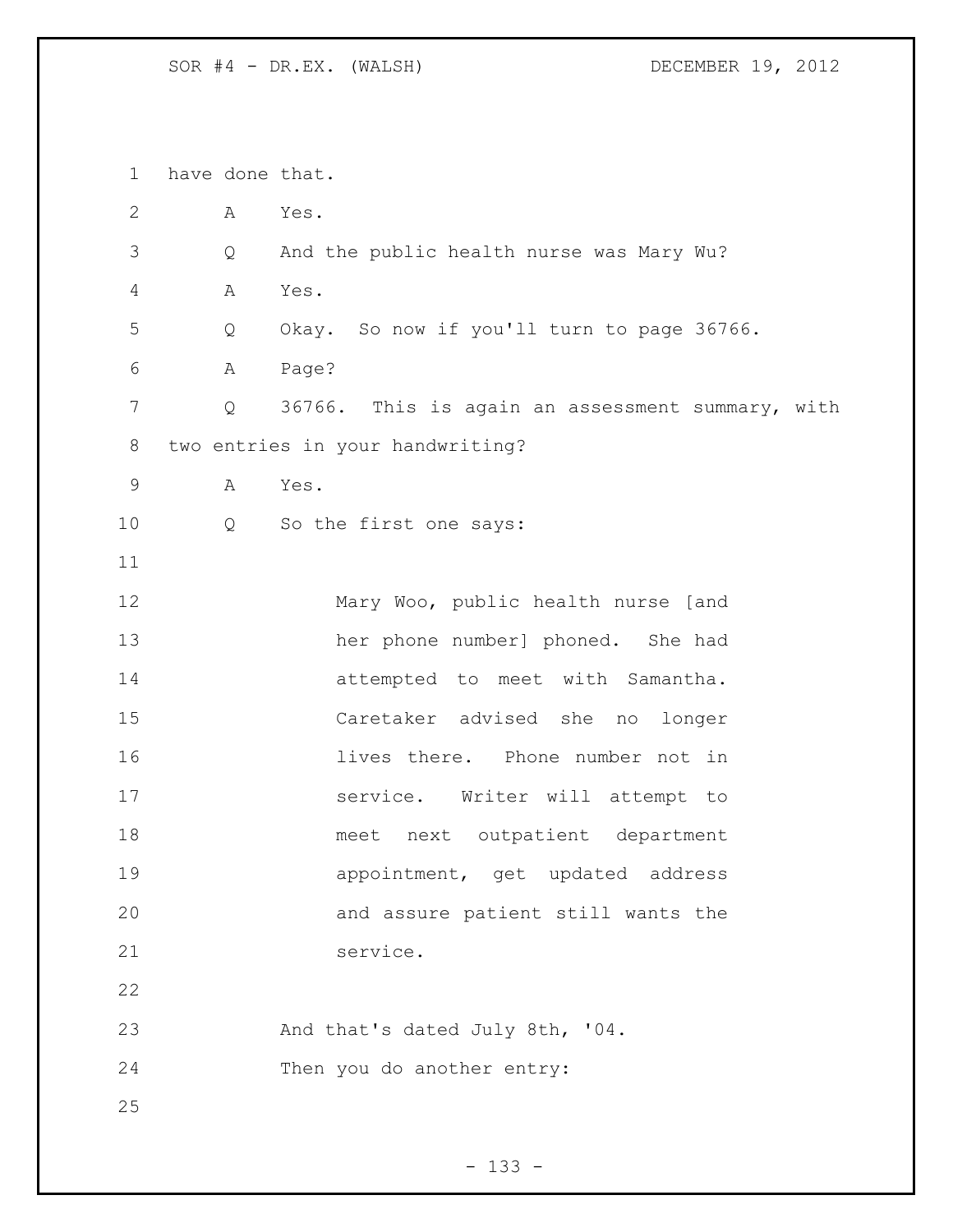Public health nurse updated with new address (Mary Woo). And you date that August 4, '04. She will attempt to meet. 8 So does that indicate that you provided a new address to the public health nurse? A Yes, it does. Q And you're advised that the public health nurse will attempt to meet with Ms. Kematch. A Yes. Q Now, if you'll turn to page 36763. This is another assessment summary, dated at the bottom, November 22, 2004. Again, this is written by you in your handwriting? A Yes, it is. Q So you start by saying, See June 28, '04. I gather this is a continuation from your previous meeting with Ms. Kematch? A Yes, it's follow-up to, yes. Q Okay. And this, this is all taking place in the prenatal clinic, right? A Correct.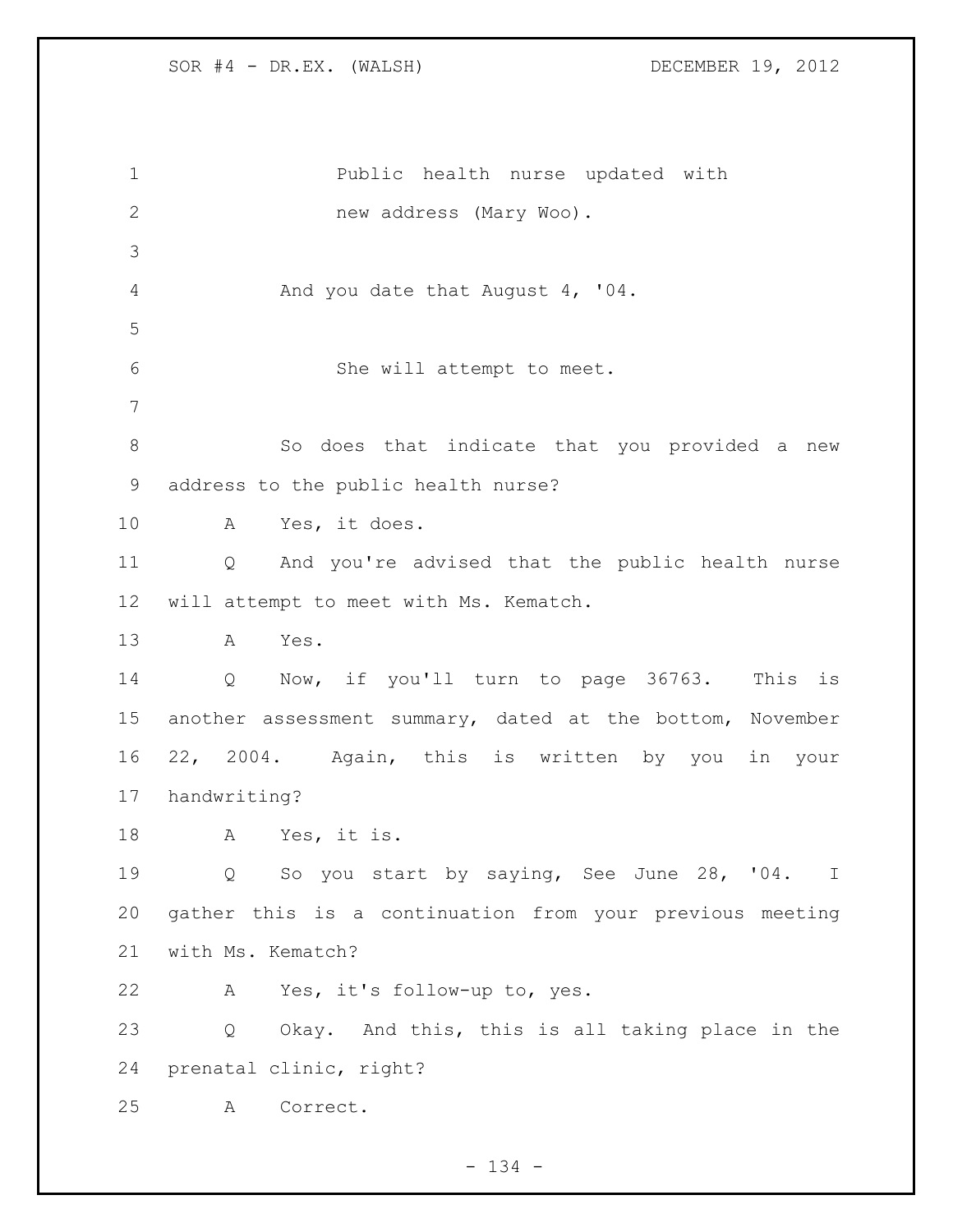| $\mathbf 1$    | This summary is based on an in-person meeting<br>$Q \qquad \qquad$ |                                    |  |  |
|----------------|--------------------------------------------------------------------|------------------------------------|--|--|
| $\overline{2}$ | with Ms. Kematch in the clinic?                                    |                                    |  |  |
| 3              | Yes, it is.<br>A                                                   |                                    |  |  |
| 4              | Again, I'm going to read in, and I'll ask for you<br>Q             |                                    |  |  |
| 5              | to help me if I can't -- if I stumble. Continues -- so:            |                                    |  |  |
| 6              |                                                                    |                                    |  |  |
| 7              |                                                                    | Meeting with Samantha. Continues   |  |  |
| $8\,$          |                                                                    | to live with putative father and   |  |  |
| $\mathsf 9$    |                                                                    | Samantha's five-year-old daughter. |  |  |
| 10             |                                                                    | Putative father not working but    |  |  |
| 11             |                                                                    | also not helping with childcare or |  |  |
| 12             |                                                                    | household tasks. Samantha does     |  |  |
| 13             |                                                                    | not plan to bring him for labour   |  |  |
| 14             |                                                                    | and delivery, prefers to come on   |  |  |
| 15             |                                                                    | her own. PF's niece lives in same  |  |  |
| 16             |                                                                    | apartment block and will care for  |  |  |
| 17             |                                                                    | five-year-old through hospital     |  |  |
| 18             |                                                                    | stay. Samantha says she is on      |  |  |
| 19             |                                                                    | social assistance. The apartment   |  |  |
| 20             |                                                                    | is in putative father's name.      |  |  |
| 21             |                                                                    | She's unsure of long-term plan for |  |  |
| 22             |                                                                    | relationship. Public health nurse  |  |  |
| 23             |                                                                    | Mary Woo, who was asked to provide |  |  |
| 24             |                                                                    | support through pregnancy,         |  |  |
| 25             | visited --                                                         |                                    |  |  |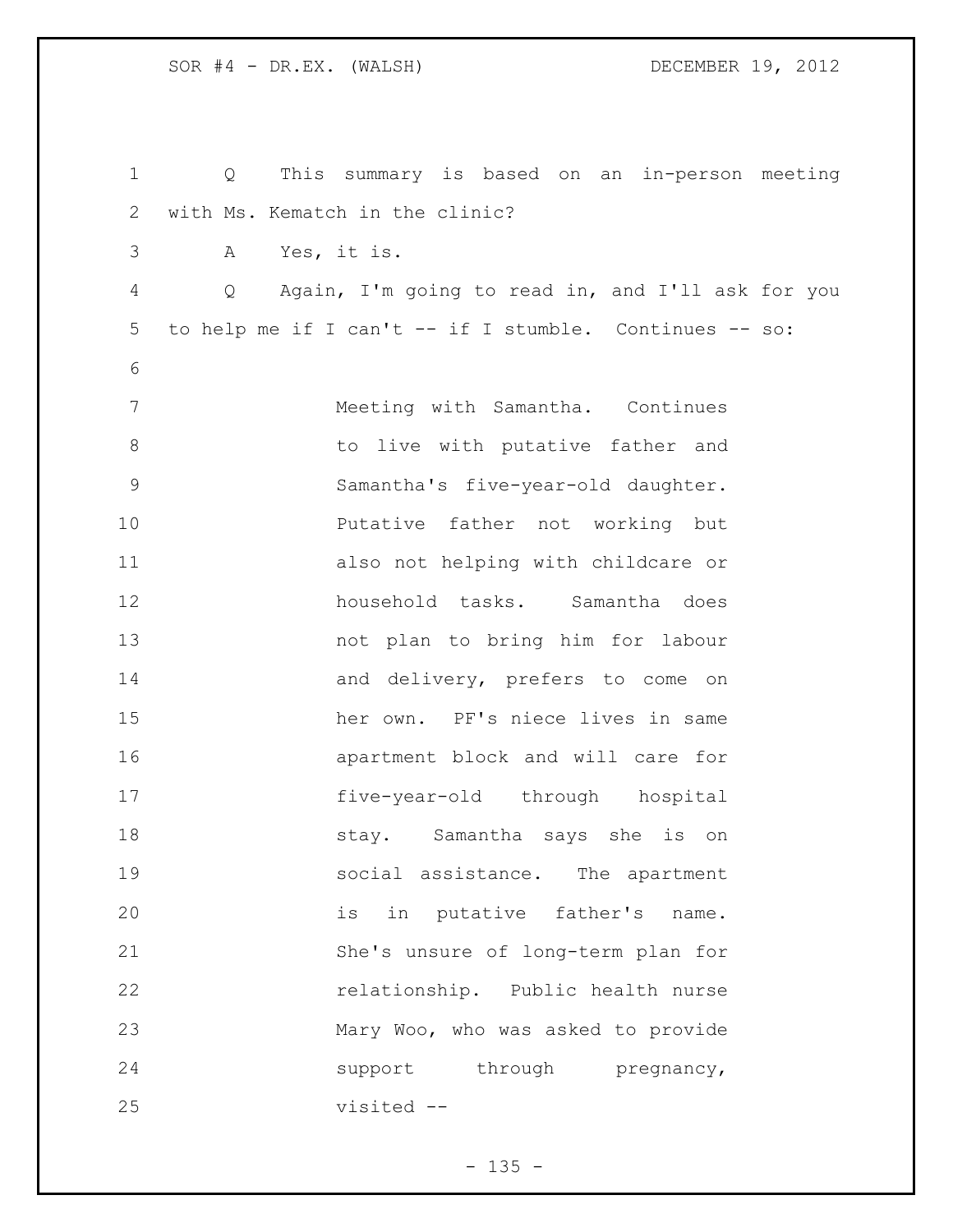2 Now, what does that say? A It's times one -- or one time. Q Okay. And was to revisit but did not. Samantha has attended couple of Healthy Start group meetings at the Stella Mission but felt a lack of fit with this group and is not continuing. Her family she 12 'doesn't bother with' [in quotes]. CFS met with her and said they were closing her file. Now, that's information that Ms. Kematch has provided to you? A Yes, it is. Q Samantha lacks a support system. Writer discussed in-home support 22 services, CFS again re -- CFS again or Family Centre/Family Community Centre re respite or parenting --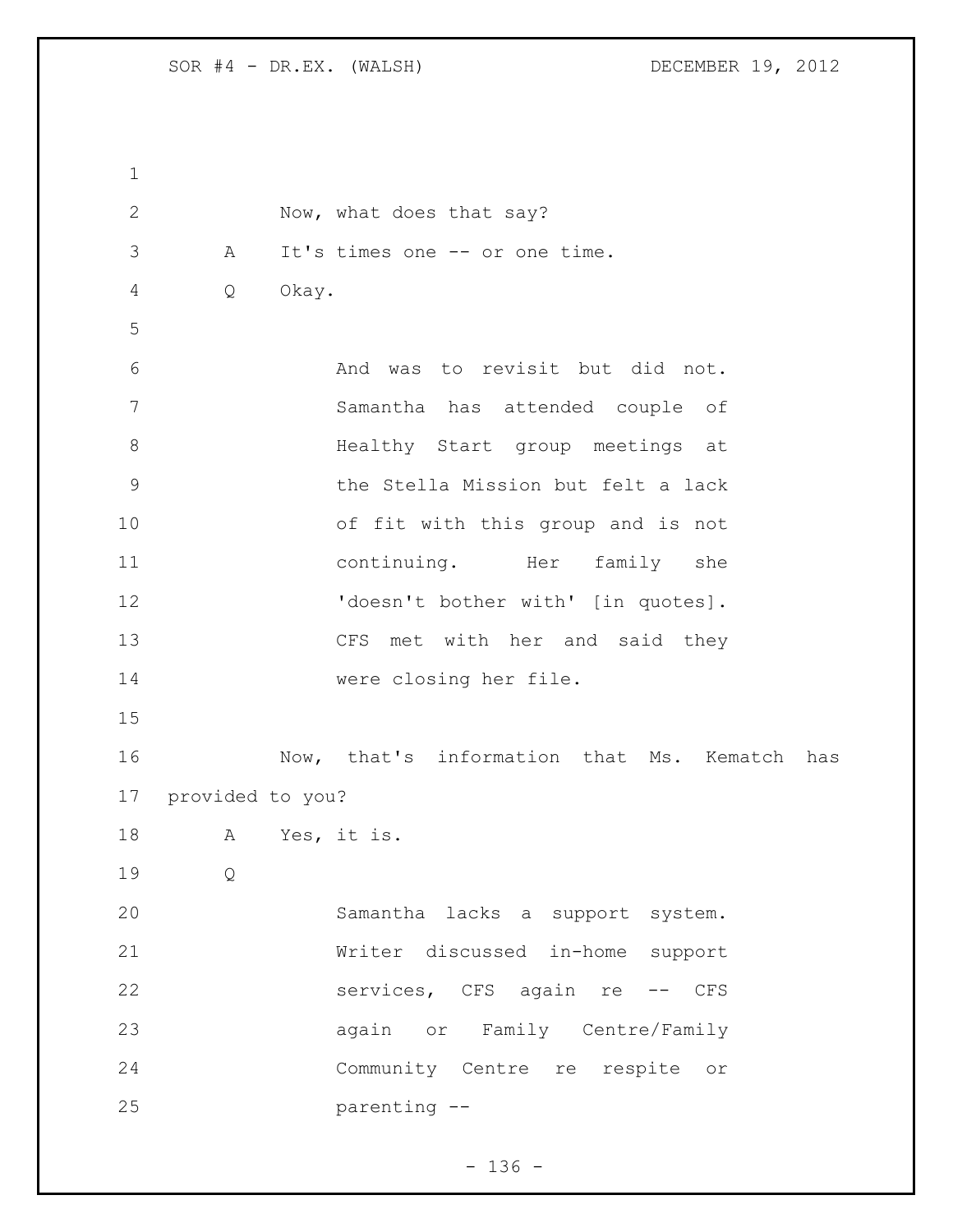| Α<br>Yes.                                                  |
|------------------------------------------------------------|
| Q                                                          |
| -- discussed (located fairly near                          |
| her home). Samantha encouraged to                          |
| utilize community support in light                         |
| of lack of partner/family support.                         |
| Writer will contact to support to                          |
| delivery.                                                  |
|                                                            |
| Will continue to.<br>Α                                     |
| Ah, thank you. Now, you've made a specific note<br>Q       |
| in this assessment about Ms. Kematch's five-year-old       |
| daughter. Why was that?                                    |
| You see that on the second line of your summary?           |
| Yes. Certainly always document what is the<br>A            |
| current living situation, and other, other children in the |
| home would be documented.                                  |
| Was the, the daughter's existence in the home<br>Q         |
| relevant in terms of support Ms. Kematch might need when   |
| the baby arrived?                                          |
| Numbers of other children in the home certainly<br>A       |
| would be relevant, yes.                                    |
| You noted that Ms. Kematch lacked a support<br>Q           |
| system. What was the significance of making that note?     |
|                                                            |

- 137 -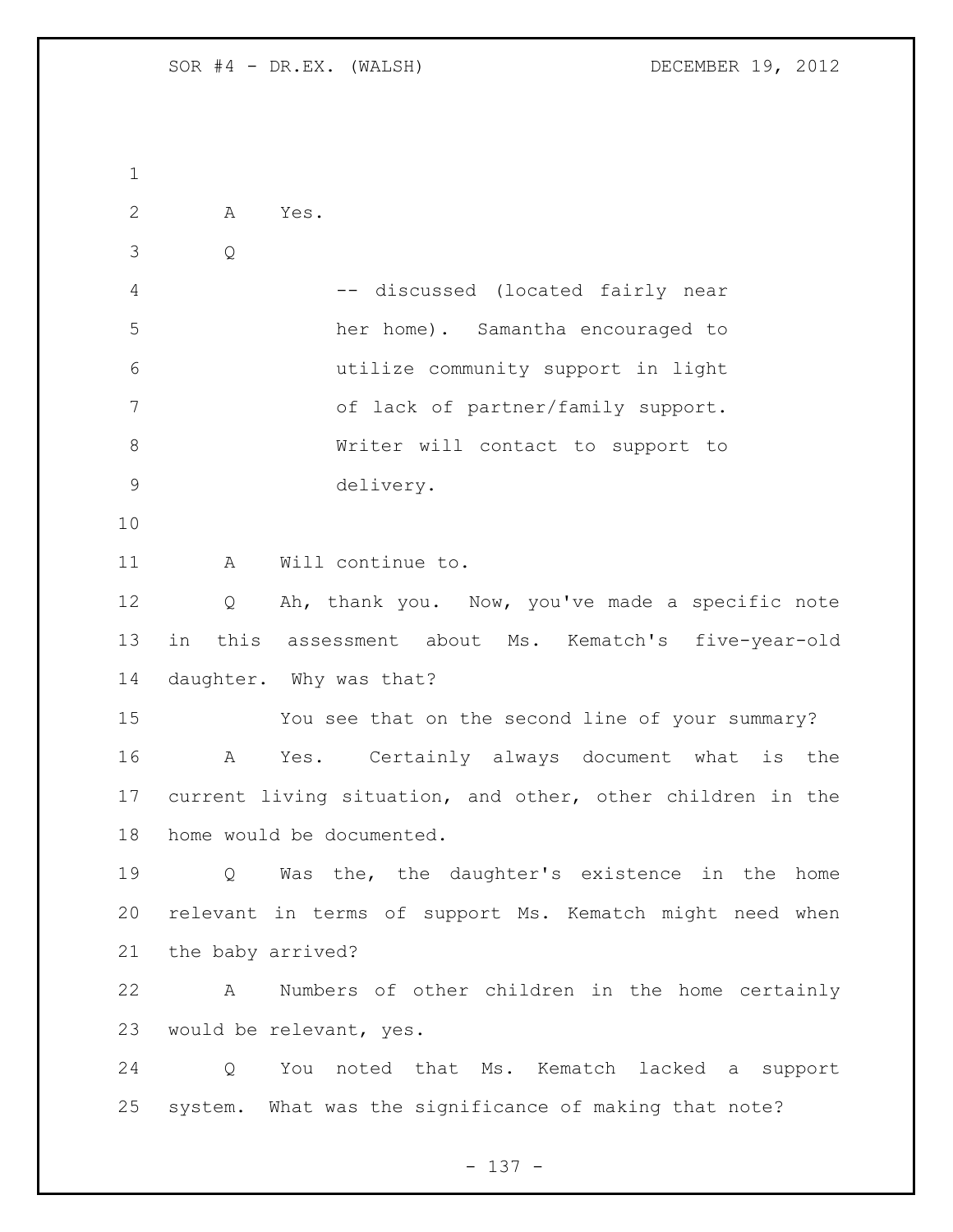A That is certainly part of meeting with prenatal patients, what is their support system, and trying to -- if they are open to services -- let them know what else might 4 be there if their support system is, is lacking. Q You asked her whether she wanted services from Child and Family Services, right? A We talked about Child and Family Service as a resource to her. Q We've heard testimony in this Inquiry so far that people are often mistrustful of Child and Family Services. Had that been your experience? Were you aware of that? A That people are? Yes. Q So what, what -- when you were meeting with Ms. Kematch in '04, what was your experience with respect to whether parents would accept support from Child and Family Services? A Specifically to this mother, my interactions with her seemed to indicate that she was not resistant to that contact with Child and Family. Q Okay. Did you also indicate other community supports to her? A Yes, I talked about Family Centre or the Family Community Centre. Q What was her response to your suggestions about support or respite?

- 138 -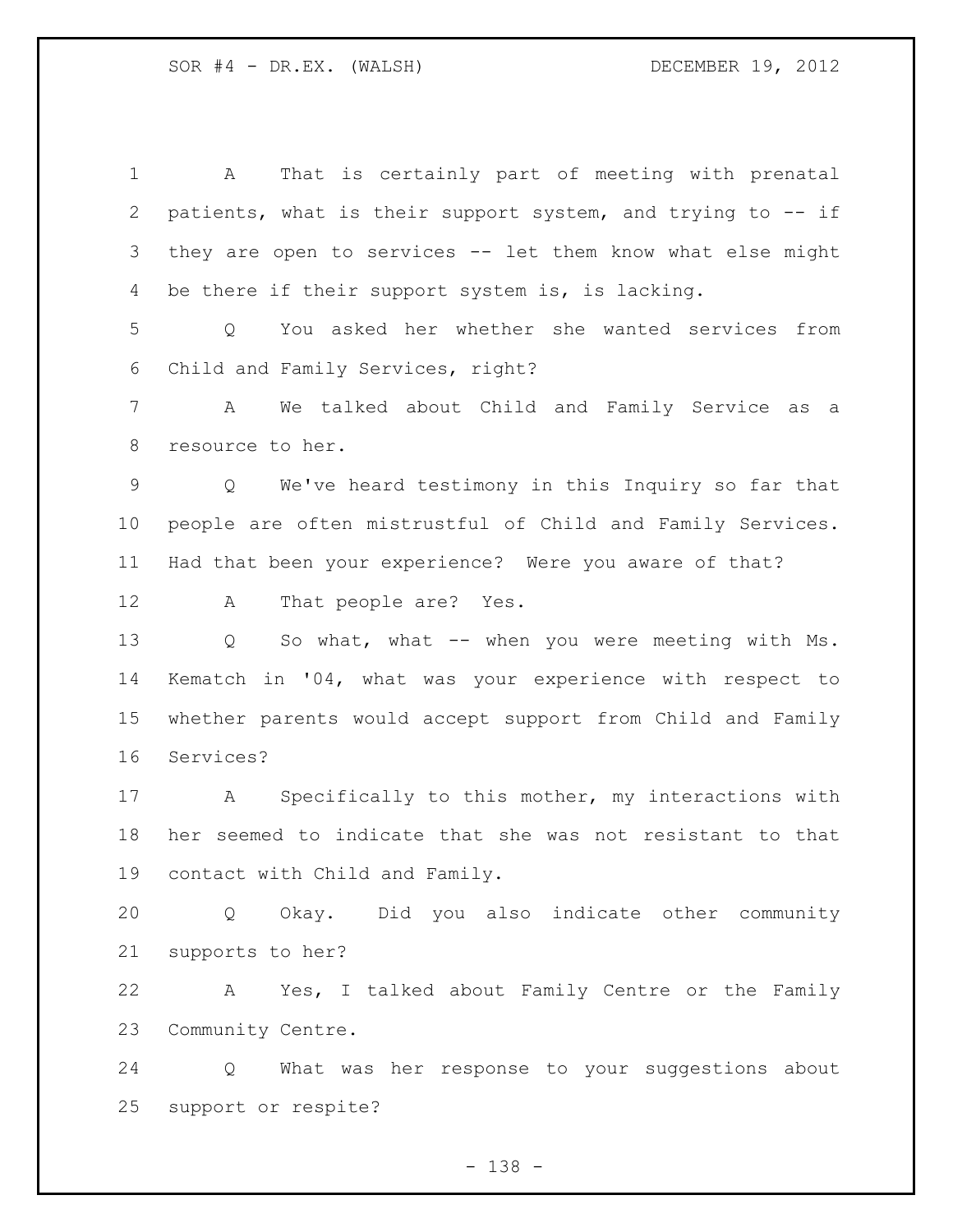1 A I don't specifically remember. Q Okay. If she had said she wanted some support or respite, who would have arranged that? Would that have been done through you? A I -- it really would depend on how it was negotiated, if she wanted my assistance to arrange it. But generally, the use of services at, like, for instance, the Family Centre, they -- the parents do apply for the service. 10 0 So what was the -- A So I could assist in making -- I could assist in, you know, making a contact with her in connecting with the agency, but it, it's really up to the mom if she wants to be connected to that service. Q But if a parent did want it, you would be able to help them connect with the service? A Yes. Q What was the Family Centre? A The Family Centre, well, they provide a range of services to families. But in, in terms of this particular situation, sometimes they are able to provide some actual childcare in a home -- in the home, so that if a parent does not have reliable childcare, it's a way to give them somewhat of a break (inaudible) so that they can come and provide services within the home.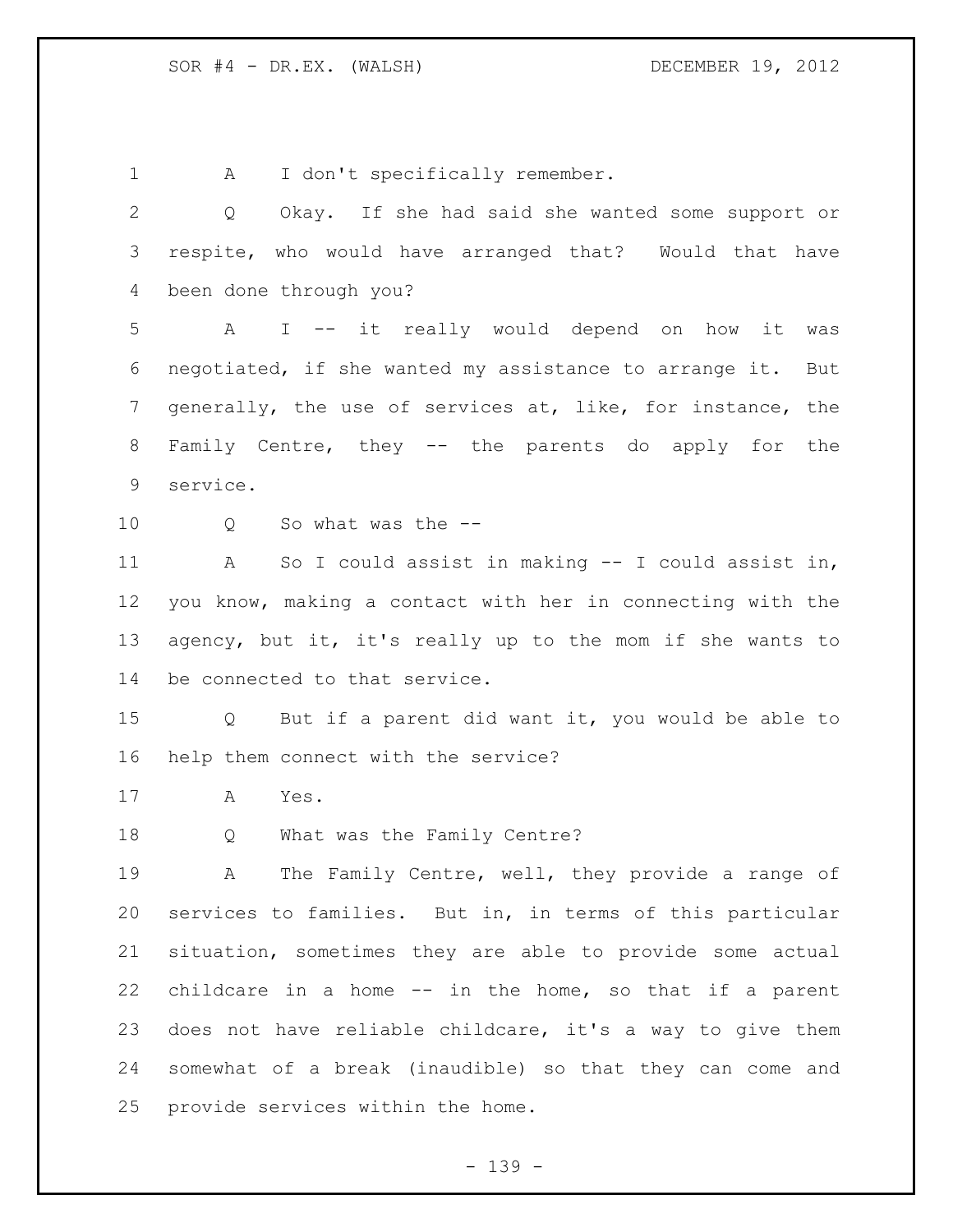Q Was the centre associated with the hospital? A No. Q It was a standalone agency? A Yes, it is. Q Okay. The next document I'd like you to look at is page 36765, which is, unfortunately, even murkier in terms of the photocopy. This is entitled a postpartum referral form in which Ms. Kematch is listed as the mother. Did you have -- A Yes. Q -- any input in this document? A No. Q Who filled it out? A Sorry? Q Who would have filled this document out? A It would be filled out by the patient's bedside nurse in the postpartum unit. Q It was located in Ms. Kematch's chart. That's your understanding? A It would be -- a copy would be filed in the chart, yes. Q Okay. And where else would a copy be sent? A It would be sent to the public health nurse in, in the community. Q So this is a referral form to the public health

 $- 140 -$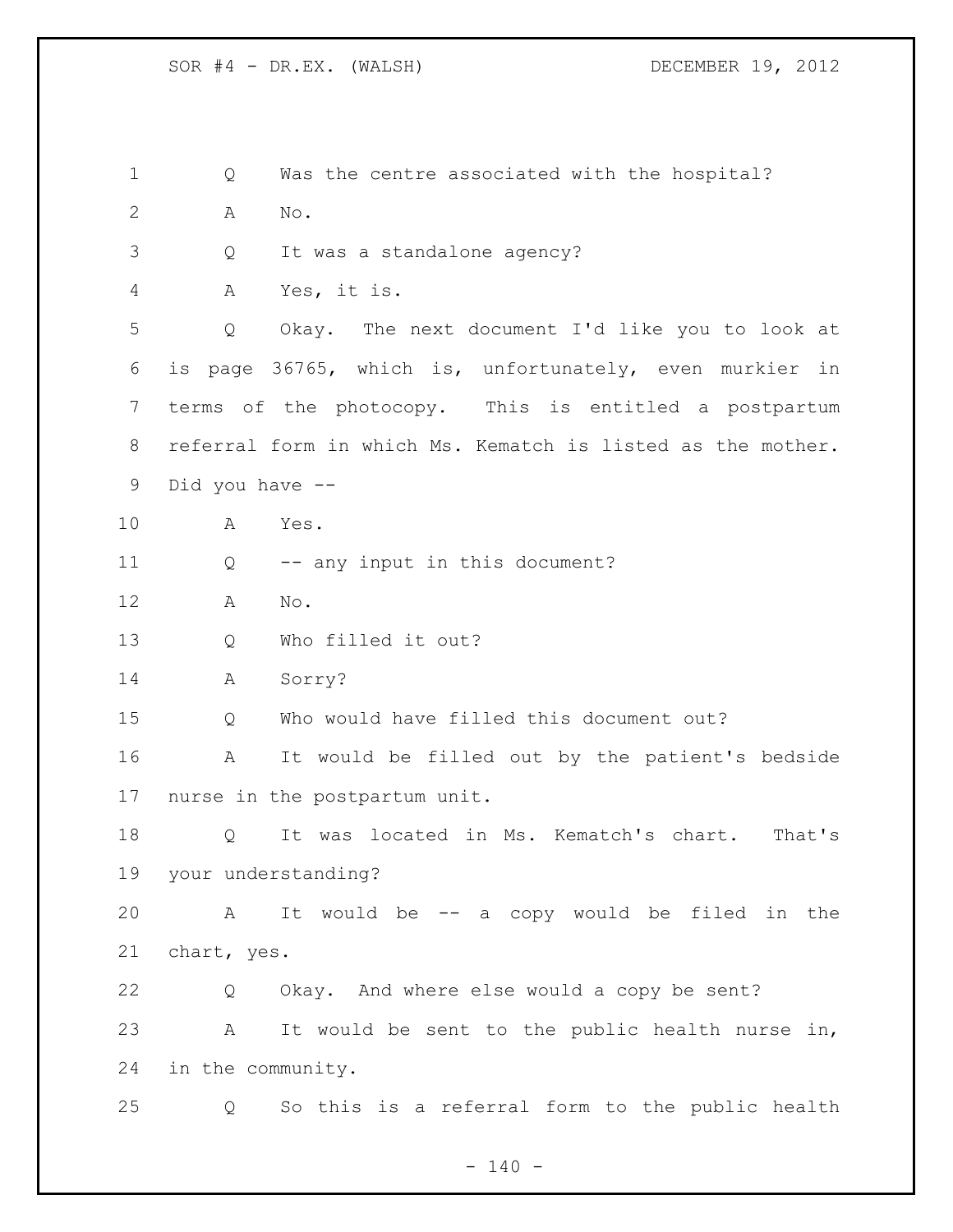nurse? A Yes. Q Okay. If you look at the box on the left-hand side regarding labour, you'll see there's a birth date noted, November 30, 2004. A Yes. Q Did you meet with Ms. Kematch after that date? A Yes, I did. Q So that, that's the date that her fourth child was born. 11 A Correct. 12 THE COMMISSIONER: What date was that again? MS. WALSH: November 30, 2004. BY MS. WALSH: Q In terms of what is written on the referral form -- MS. WALSH: Can we scroll down, please? BY MS. WALSH: Q -- are you able to read the handwriting on this document? There's a copy that might be a better copy. MS. WALSH: If we can pull up page 36806? 24 THE WITNESS: Sorry. MS. WALSH: Can, can you try pulling up page

- 141 -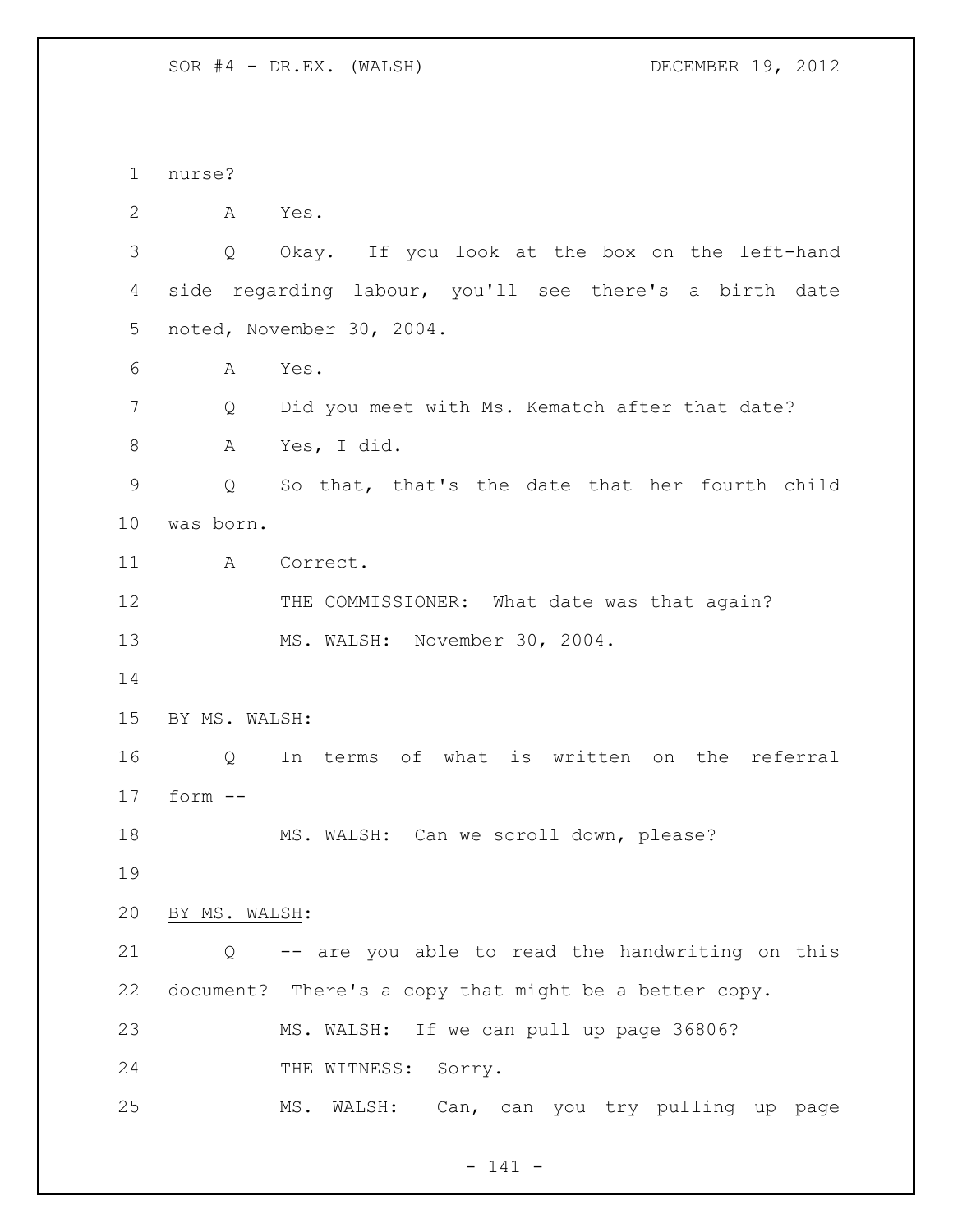36806? You might have a better copy.

2 THE COMMISSIONER: 806? MS. WALSH: Yes. I'm not sure that you've been given a copy of that, Mr. Commissioner, but it is on the screen in front of you now. BY MS. WALSH: Q Have you -- Witness, have you got 36806 in front of you? A Yes. Q So 36806 is taken -- it's a copy of the form that we were just looking at, of this postpartum referral form. The one that we were looking at was in Ms. Kematch's chart. The one that I'm referring you to that is easier to read is taken from the public health nurse's chart. So under Nursing Assessment, it says: 23-year-old confident with self 19 and baby care. Lives with four- year-old daughter and boyfriend, Wes McKay. Boyfriend not working but patient states he's not helpful around the house. Something social work. Please assess supports. Patient happy to

- 142 -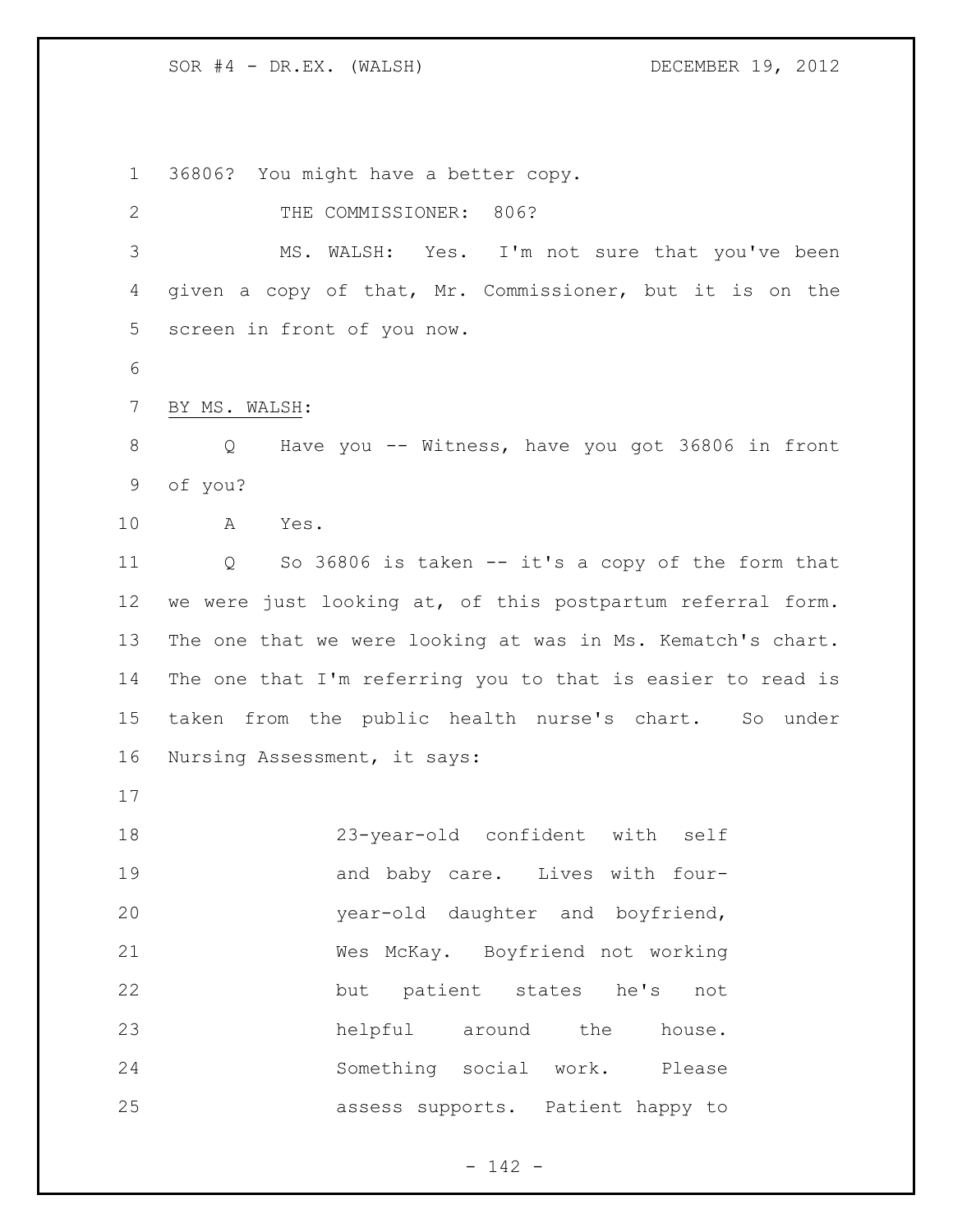1 and go home. Teaching booklets and information provided. Information given on CFS/Family Centre. And then they note the discharge date of December 1st, 2004. So you didn't fill this document out but it reflects the fact that a referral has been made to the public health nurse, right? A Right. Q Okay. Anything else you want to comment about this document? A No. Q Then let's turn to your next assessment, which is at page 36764. This assessment is undated, but it appears to be your handwriting again; is that right? A Yes, it is. Q So at the top it says: Review consult notes, June 28, July 8, and November 22nd, 2004. Those are the notes that we've just recently gone through, right? A Yes. Q And you've written PP? A Postpartum. Q Thank you.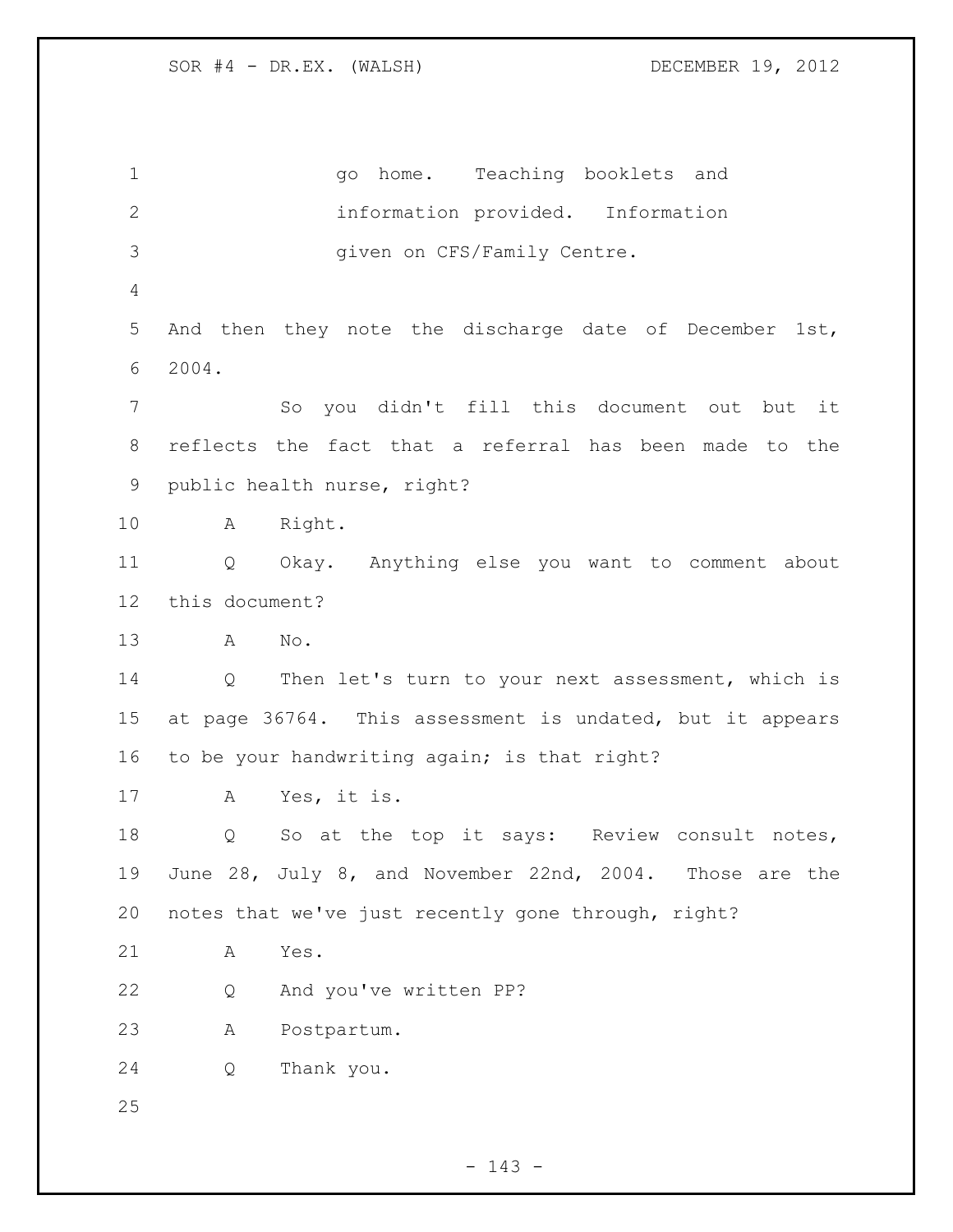| $\mathbf 1$  |                      | Postpartum meeting with Samantha               |
|--------------|----------------------|------------------------------------------------|
| $\mathbf{2}$ |                      | and putative father. Putative                  |
| 3            |                      | father did attend for the birth.               |
| 4            |                      | While tired --                                 |
| 5            |                      |                                                |
| 6            | Tired.<br>Α          |                                                |
| 7            | $\mathsf{Q}$         |                                                |
| $\,8\,$      |                      | describes self as generally                    |
| $\mathsf 9$  |                      | doing okay postpartum. Older                   |
| 10           |                      | daughter is with putative father's             |
| 11           |                      | niece for hospital stay. Going                 |
| 12           |                      | well with newborn breastfeeding.               |
| 13           |                      | Eager for hospital discharge.                  |
| 14           |                      | Lives just across street<br>from               |
| 15           |                      | hospital.                                      |
| 16           |                      | history reviewed,<br>CFS                       |
| 17           |                      | currently not involved,<br>file                |
| 18           |                      | closed July '04.                               |
| 19           |                      |                                                |
| 20           |                      | This is information that you received from Ms. |
| 21           |                      | Kematch, everything that you recorded?         |
| 22           | $\mathrm{No}$ .<br>Α |                                                |
| 23           | Q<br>Okay.           |                                                |
| 24           | A                    | I met with her, but then I contacted Child and |
| 25           | Family.              |                                                |

- 144 -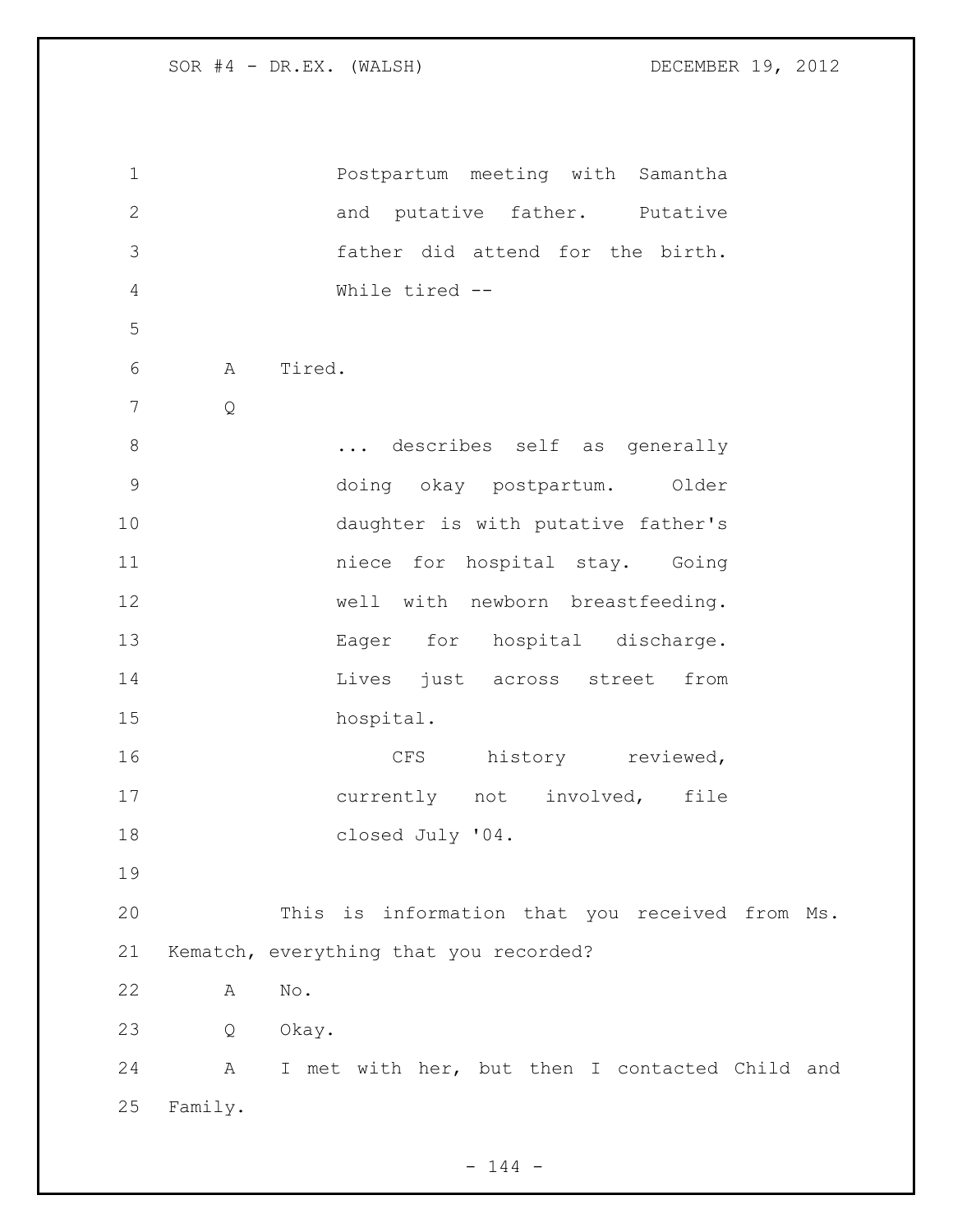Q Okay, and we're going to -- A The line, the line you're reading in terms of CFS history reviewed. A That's based on, on what? A On contact with, with Child and Family Services. Q Okay. And we'll review that in a minute. And similarly, where you say file -- currently not involved, file closed July '04, what was that based on? A My conversation with Child and Family Services. Q Okay. Additional supports were discussed with Samantha November 22nd, '04. She has info on CFS Family Centre if decides wants to seek additional help. Putative father 17 is full-time in the home. Aware 18 of Family Community Centre. Public health nurse should follow up. Writer to follow-up to discharge. Do you know what date you wrote this? A I -- if you look at the top of the document, it's addressographed for December the 1st of '04. And since

 $- 145 -$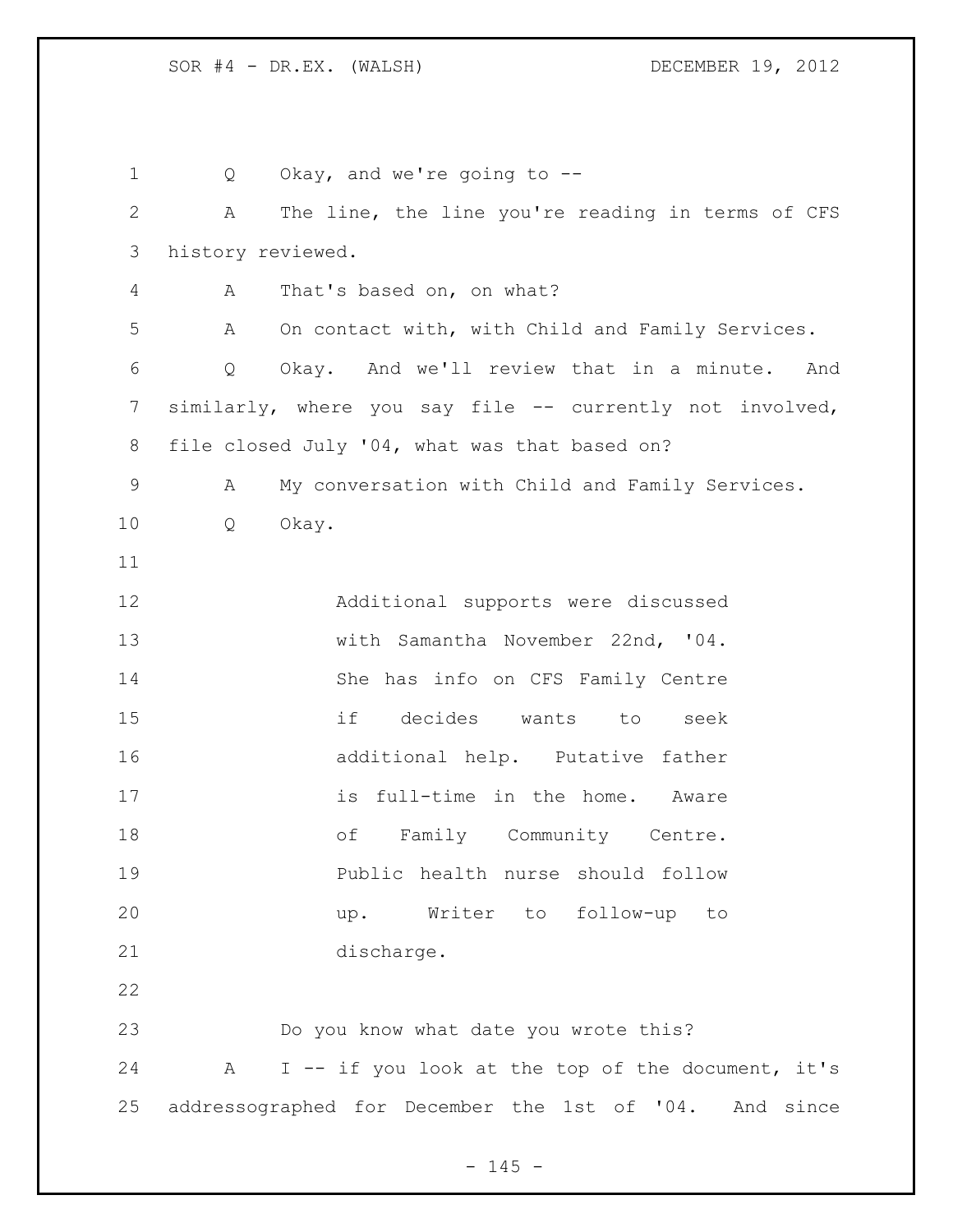it's my document, I would have addressographed this document, though I don't handwrite the date. Q Okay. So you met with Ms. Kematch on December 1st, '04, and, and Mr. McKay? A Yes. Q Okay. When you say addressograph, which part of the document are you referring to? A The top right-hand corner which gives the name, and at the very top there is a 1-12-04. Q Okay, thank you. To the left of WS223. A Yes. Q Okay. The assessments that you wrote up were based on meetings that you had with Ms. Kematch, right? A Yes. Q Did you make appointments for each of those meetings? A She would have been attending (inaudible) prenatal care and I would meet her at those times. Q Okay. Now, with respect to -- you said that the first part of that summary was information received from Ms. Kematch and the information with respect to CFS is information that you obtained by speaking with Child and Family Services. Is that right? A Yes. Yes. Q Did you document your conversation with Child and

 $- 146 -$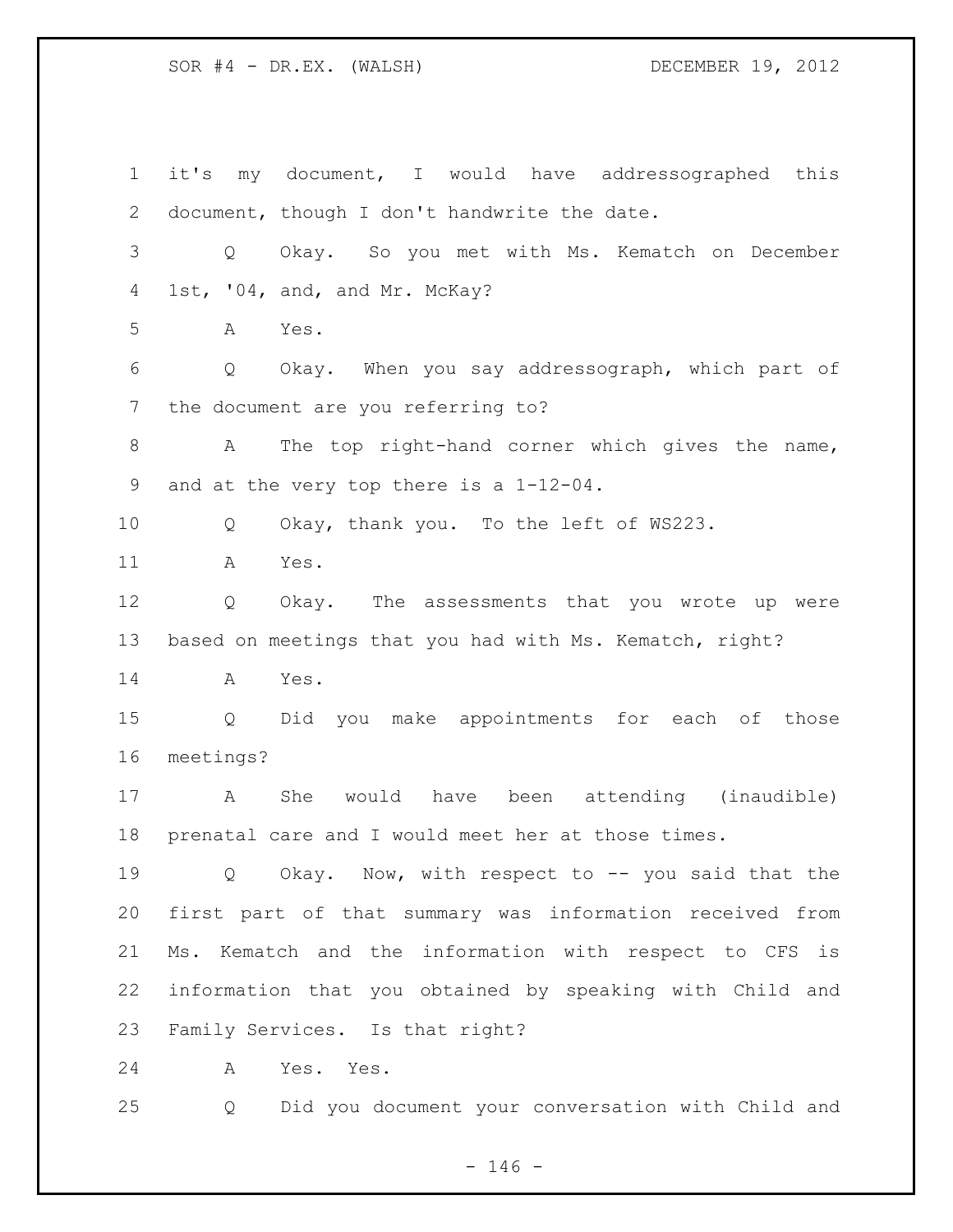Family Services anywhere else? A No. Q Do you know who it was that you spoke with at Child and Family Services? A Sorry? Q Do you know who you spoke with, the name of the person you spoke with at CFS? 8 A I did not document the name. Q Do you recall whether it was a man or a woman? A I don't recall. Q Going to turn you now to the intake summary prepared by CFS, starting at page 36943. A Yes. 14 Q You have that? A Yes. Q This is a report which was prepared by Shelly Wiebe, who was a CFS worker, in which she documents a telephone conversation she had with a Women's Hospital social worker on December 1, 2004. Does that help jog your memory as to whether you spoke with a man or a woman? A Yes. Q And was it a woman that you spoke with? A Spoke with a woman, yes. Q And it was on December 1st, 2004? A Yes.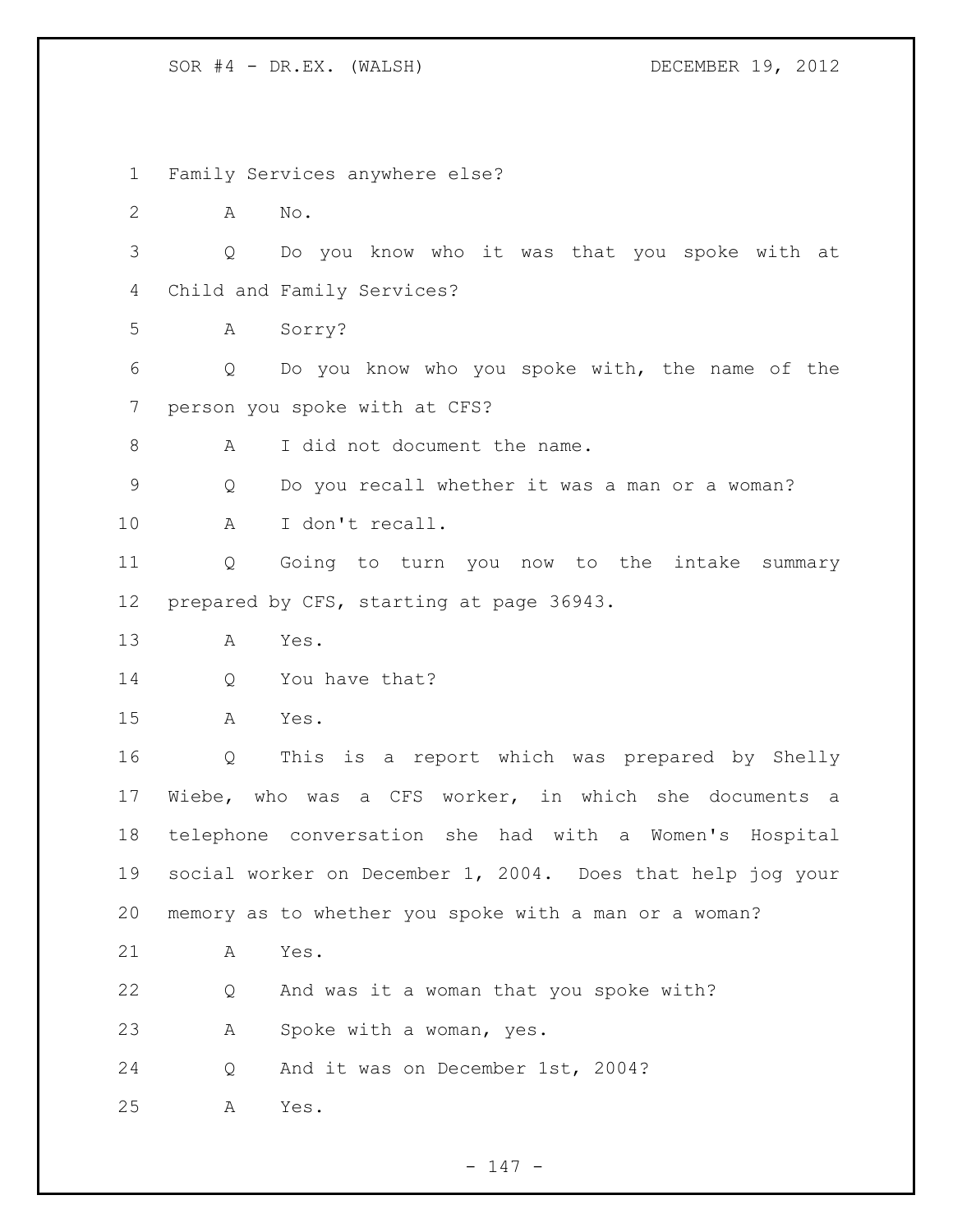Q So if we look at the next page, 36944, under the heading, Presenting Problems/Intervention, first of all, you'll see there's a reference, source of referral, and the name has been blacked out, but my understanding is that that is your name. The presenting problem -- do you have any reason to, to disagree with that? You understand that that's your name that's been redacted? A No, I don't. Q You don't disagree with me or you don't understand that that's your name? 11 A No, I don't disagree. Q Okay, thank you. So the -- under the presenting problem or intervention, SOR -- 14 THE COMMISSIONER: I don't think that was clarified. 16 MS. WALSH: I --17 THE COMMISSIONER: You better ask that question again. BY MS. WALSH: Q Do you, do you agree that your name is the name that's been redacted as the source of referral? A Yes, I do. Q Thank you. Under the Presenting Problem/Intervention it says: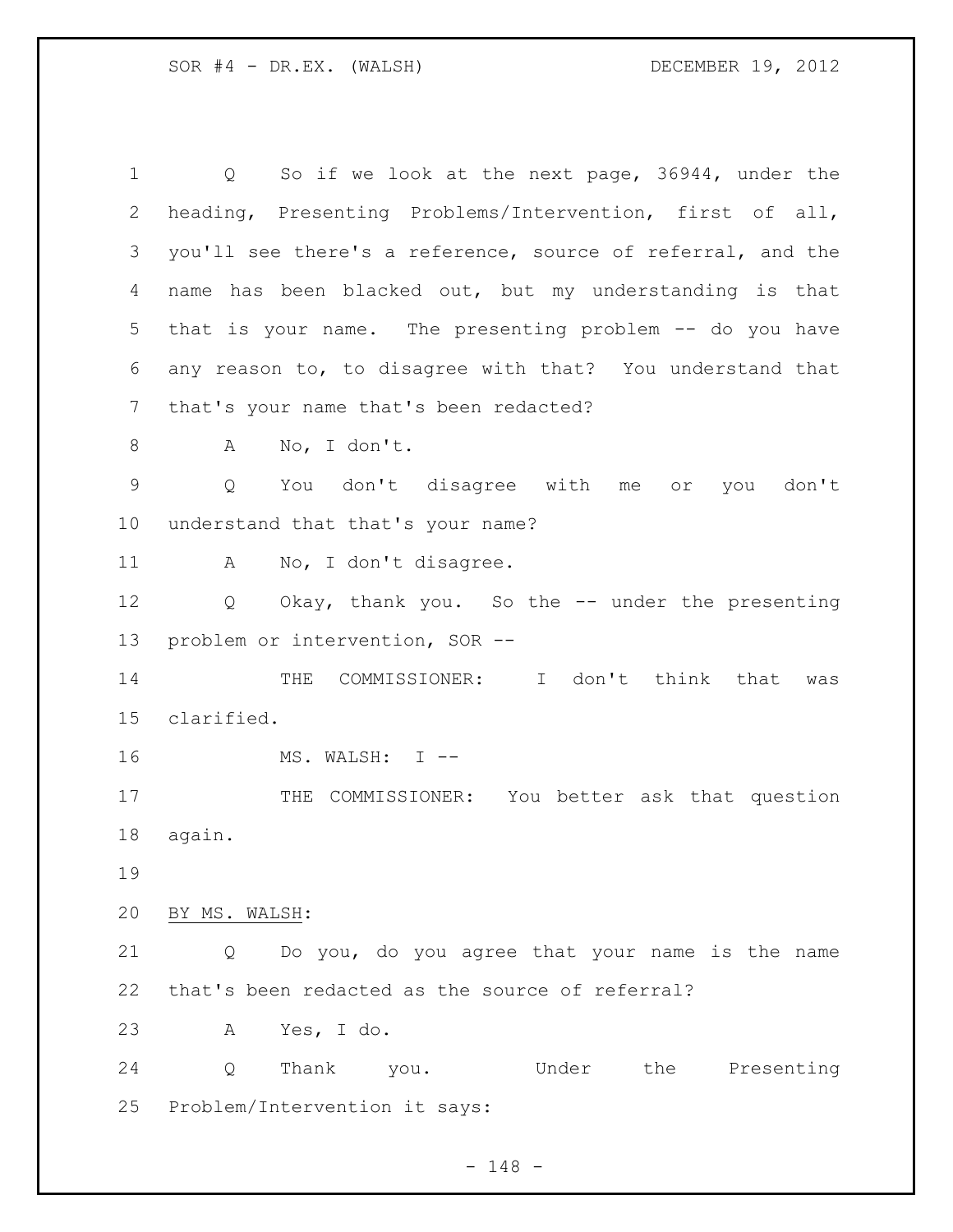| $\mathbf 1$    |                                         |
|----------------|-----------------------------------------|
| $\overline{2}$ | " $SOR"$ --                             |
| 3              |                                         |
| 4              | which is you as the source of referral, |
| 5              |                                         |
| 6              | " called to report that                 |
| 7              | Samantha was admitted to hospital       |
| 8              | yesterday and delivered her fourth      |
| 9              | child, a baby girl  states that         |
| 10             | [the girl's] birth weight was 3837      |
| 11             | grams, and the Apgars were 9 & 9."      |
| 12             |                                         |
| 13             | Onto the next page, 36945:              |
| 14             |                                         |
| 15             | "SOR states that Samantha did           |
| 16             | receive good pre-natal care prior       |
| 17             | to the birth of this child, and         |
| 18             | notes that there are no known           |
| 19             | health concerns with respect to         |
| 20             | [the child] at this time. SOR           |
| 21             | states that there was no reported       |
| 22             | drug or alcohol use during this         |
| 23             | pregnancy.                              |
| 24             | "SOR states that Samantha               |
| 25             | disclosed that she was previously       |

- 149 -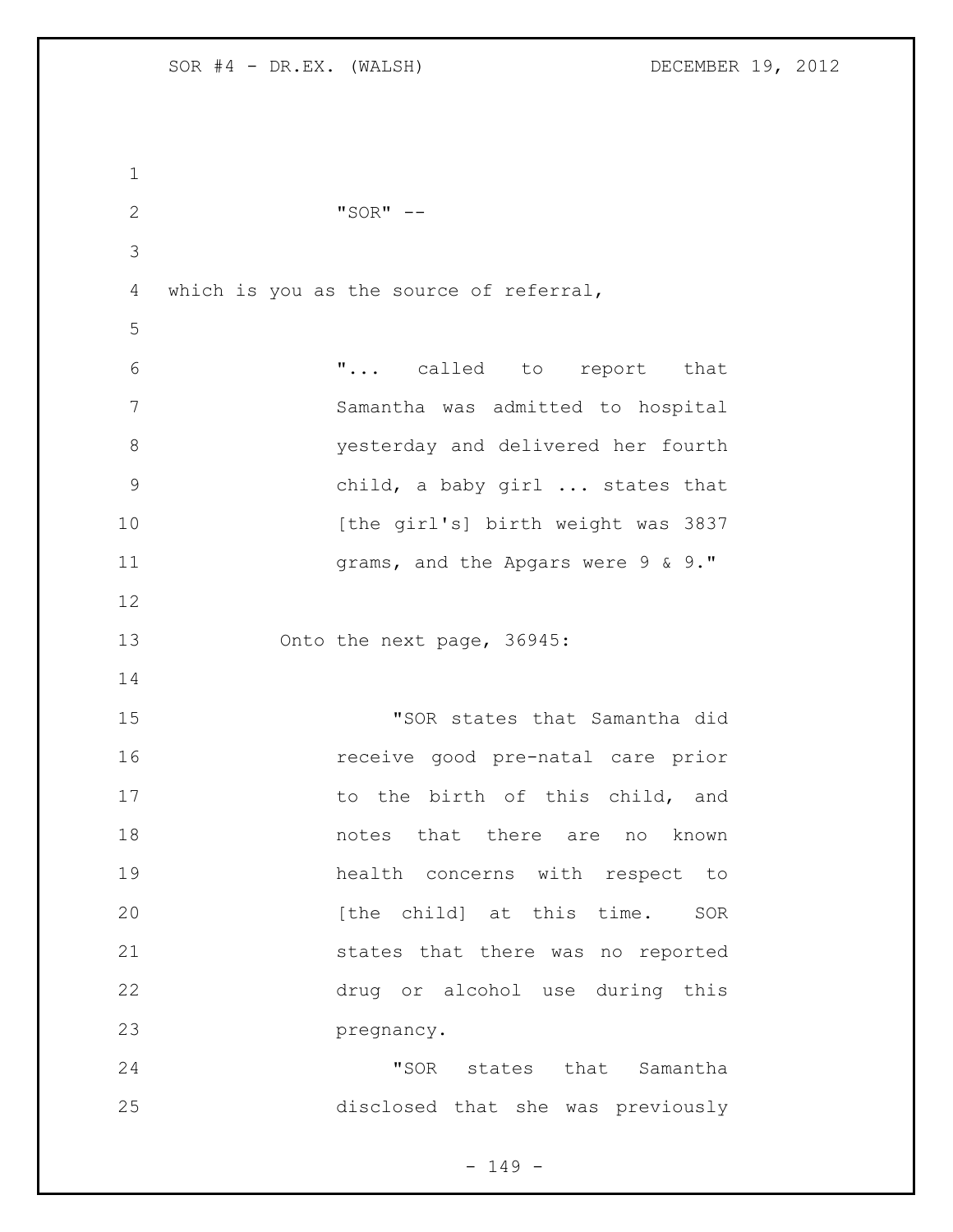involved with the Agency back in 2 the summer of 2004, due to concerns with respect to her four year old daughter, Pheonix. SOR states that Pheonix is currently residing in the home with Samantha 7 and her common-law partner, Wes 8 McKay (date of birth unknown). SOR notes that Wes is the father 10 to this new child, and is expected 11 to be a support to Samantha." Now, do you have a recollection of this call? A I recall being in contact with Child and Family Services. Q Okay. Are you able to indicate whether what the CFS worker has documented, that I just read to you about your call, whether that's accurate? A It sounds accurate in terms of what I would refer to her. Q And you made no other notes of your call, other than what we saw in your assessment summary; is that right? A That's right. Q Do you recall whether the CFS worker asked you for Wes McKay's date of birth?

 $- 150 -$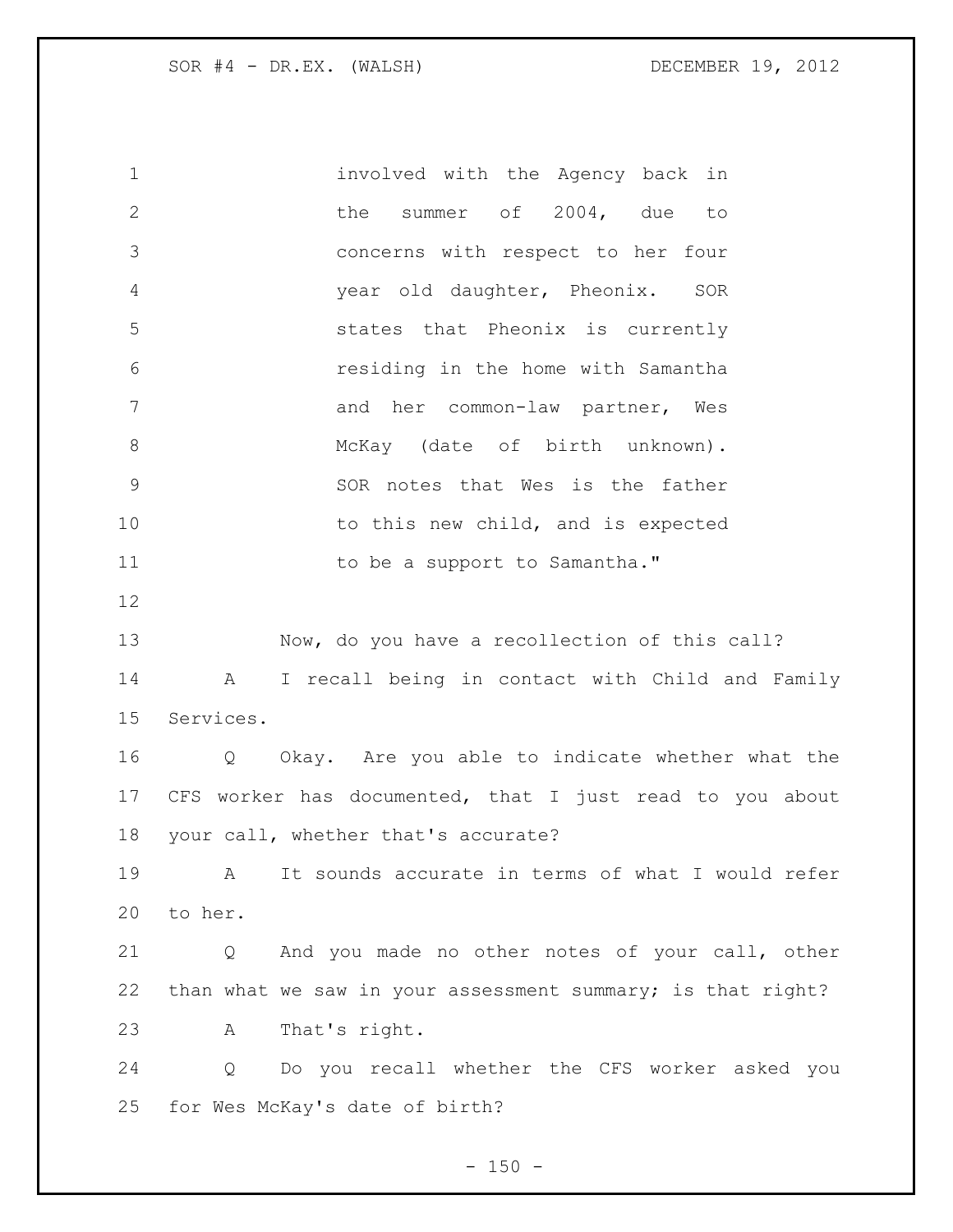1 A I don't recall specifically, no. Q Is that something you could have given her if she had asked for it? A If I had it. Q Do you know whether you were aware of his date of birth or had access to that information? A I don't believe I had it. Q During any of your meetings with Ms. Kematch in 2004, did you ever see Phoenix? A No, I did not. Q Now, you decided to contact CFS upon the birth of the fourth child; is that right? A Yes. Q What was the basis for your decision to contact Child and Family Services? A The mom had indicated that they were involved with her during that pregnancy; I was aware of the history that Child and Family Services had been involved with prior pregnancies. Q And so why was it that you were calling them? You were aware of her history? A Yes, I was aware of her history, and if the agency were involved concerning the child in the home, then it would seem to hold that they would need to be aware of a new child entering the home, that if there was concerns for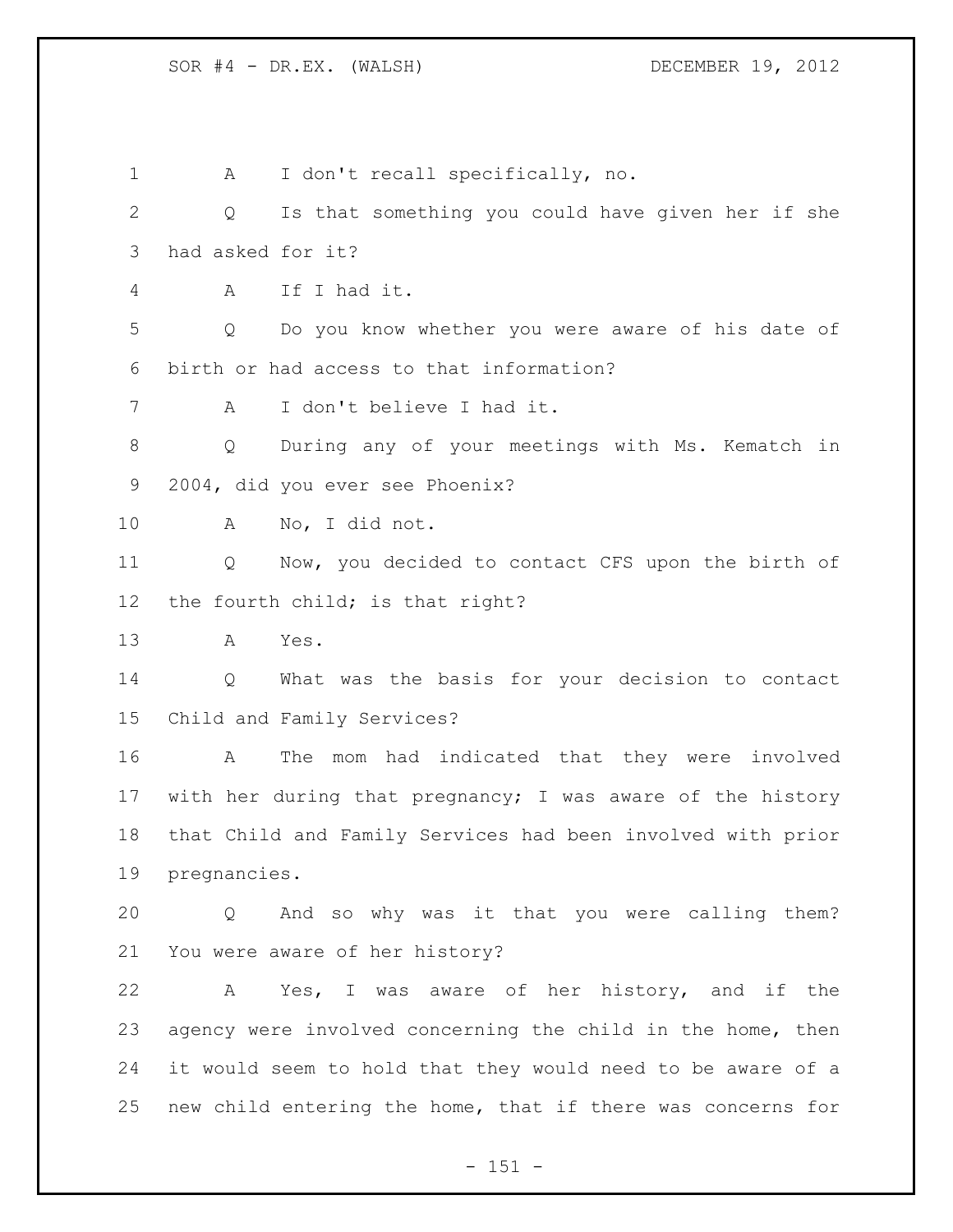one child there would be concerns for, for another child. Q Okay. I'm still on page 36945. Further down, the worker documents: "On Dec. 1/04 this worker left a voice message for the SOR, asking that she reconnect with the 8 Magency to report Samantha's 9 expected date of discharge." Then skipping a paragraph, the next paragraph says: On Dec. 1/04 at 12:00 pm this worker reconnected with the SOR at **the Women's Hospital.** Worker asked when the expected discharge date would be for Samantha. SOR advised that Samantha might be leaving today after five or sometime tomorrow, depending on 22 the hospital's need for a bed. Do you recall that contact? A I don't.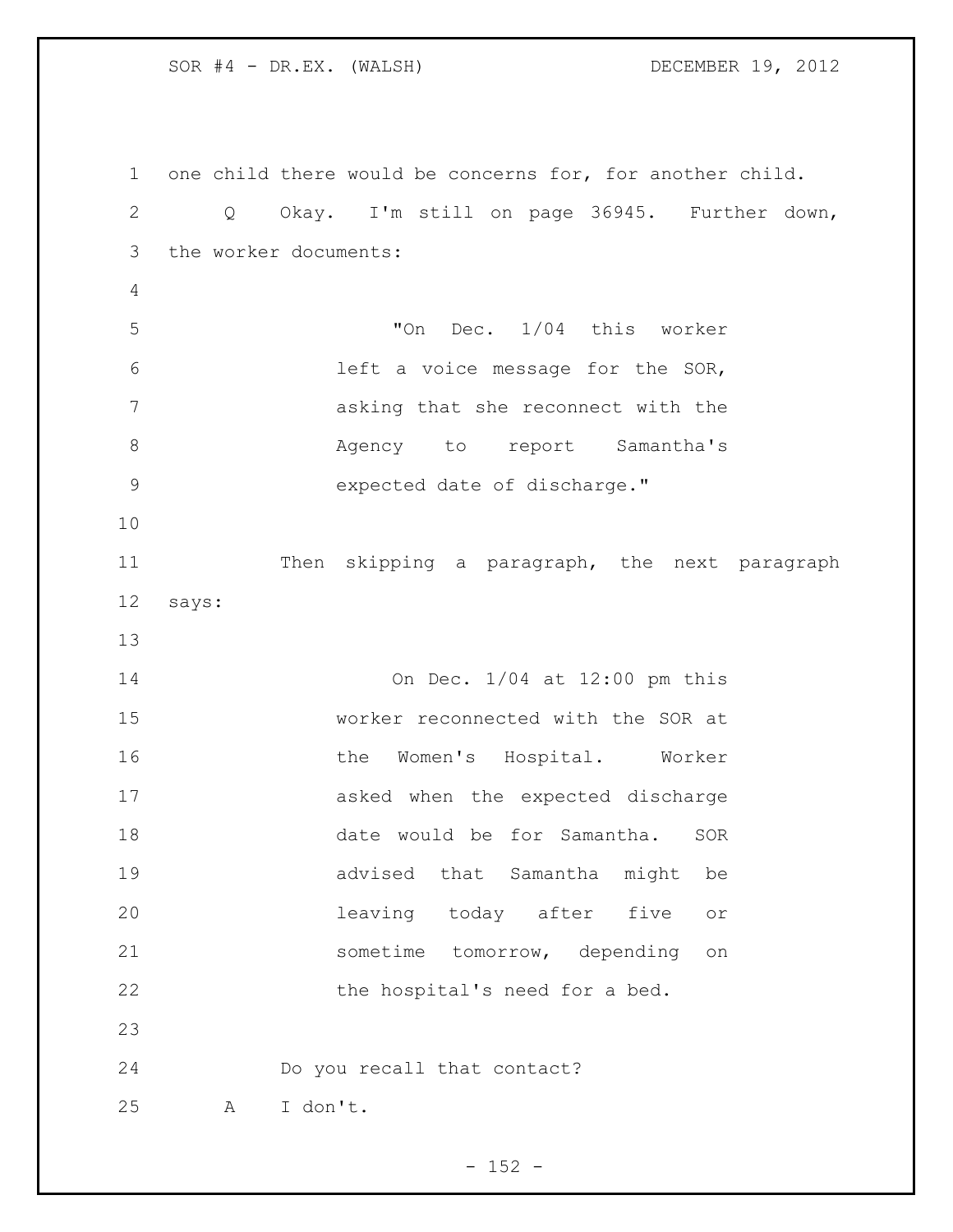Q Do you have any reason to dispute the accuracy of what's being recorded by the CFS worker? A Could you repeat that? Q Do you have any reason to dispute the accuracy of what the CFS worker documented with respect to leaving you a message and then speaking with you about the discharge date? A No, I don't. Q Did you have any further contact with Child and Family Services after what has been recorded in this document by the CFS worker? A No. Q Actually, sorry, let me take you -- I meant to

 take you to page 36946. You'll see an, an entry under the heading Interventions, four paragraphs down:

 On Dec. 3/04 at 1:10 pm this 18 worker contacted the SOR, at Women's Hospital. Worker spoke to SOR and asked her to provide the discharge date for Samantha. Confirmed that Samantha was discharged from the hospital on Wednesday night.

 $- 153 -$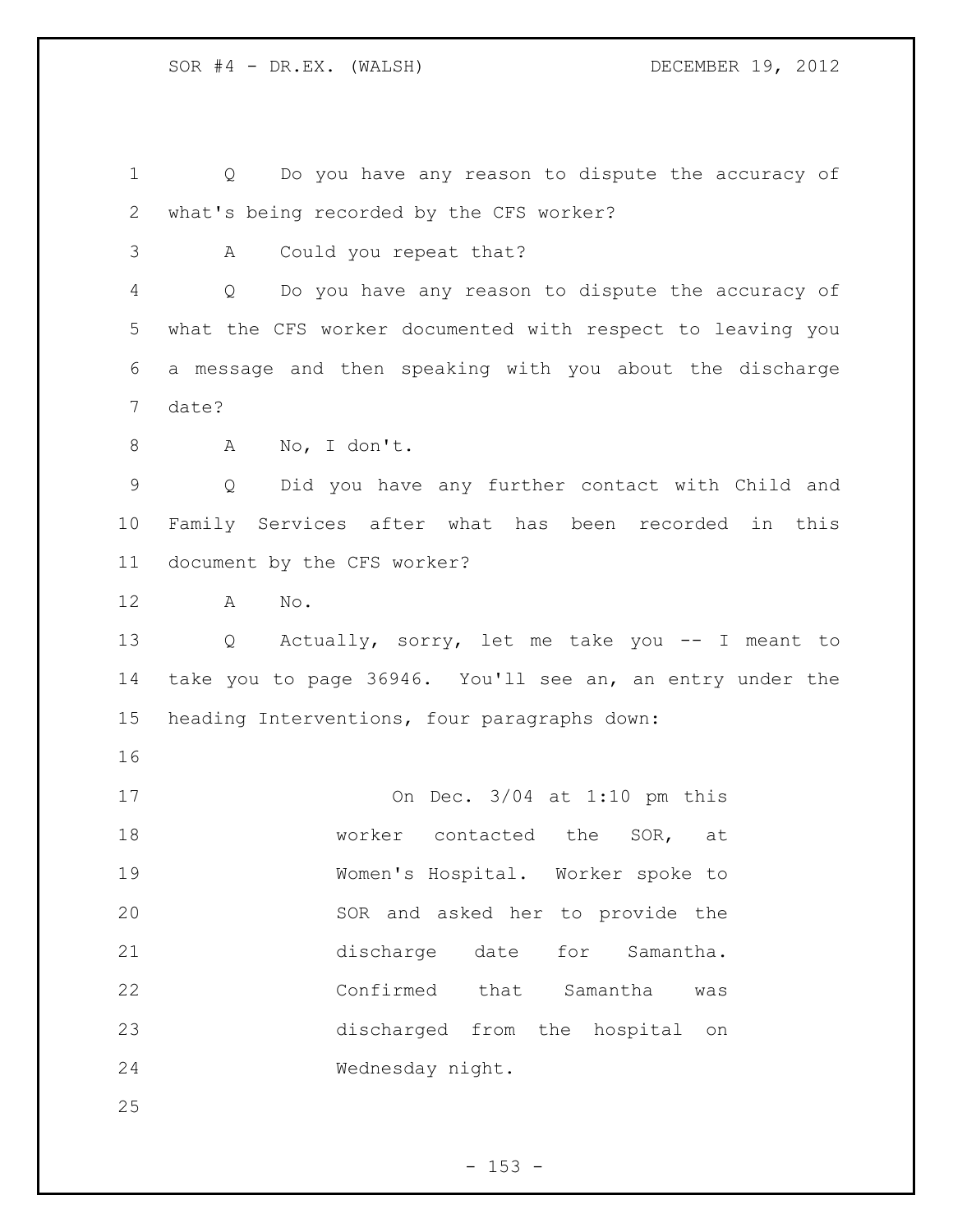My understanding, then, from reading the document, that would have been your last contact with the CFS worker. Do you recall or have notes of any further contact with the CFS worker after December 3, '04? A No. Q You don't believe you had any contact with her? A That's correct. Q Would you typically be notified if Child and Family Services had further involvement with a family after you made a call to them? A Once the child -- if the child were still at hospital and they wanted to see the newborn before the child left the hospital, then they would contact and advise that they were coming to the hospital. But once the child has gone home and a referral is made, no, they do not make contact (inaudible). Q I want to turn you now to 2005. You were involved again with this family in October of 2005, right? Let's turn to page 36755. A Yes. Q This is an assessment summary dated October 6, 2005. You see the date towards the bottom of the

assessment summary?

A Yes.

Q Again, this assessment summary is in your

 $- 154 -$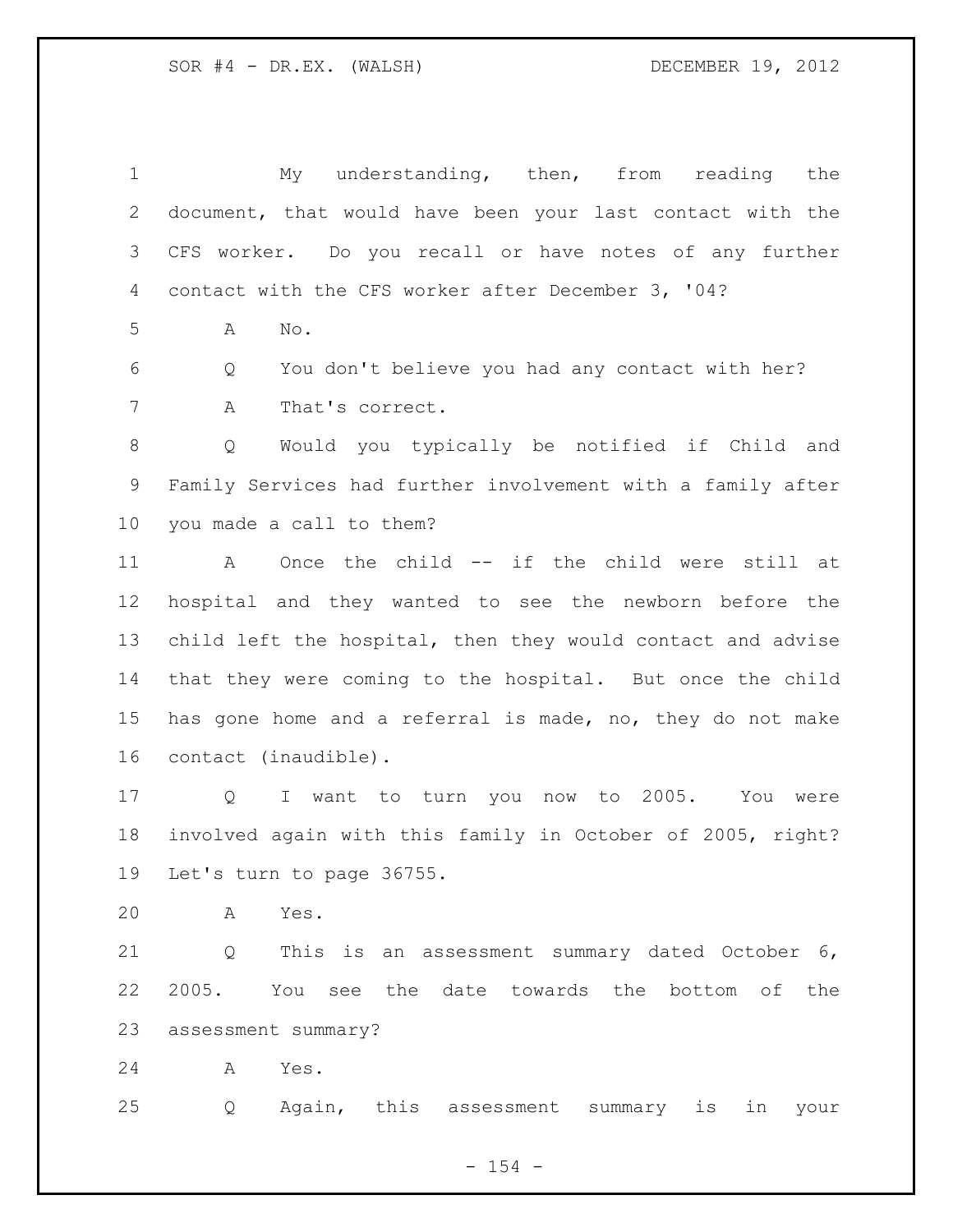| $\mathbf 1$  | handwriting? |                                                           |
|--------------|--------------|-----------------------------------------------------------|
| $\mathbf{2}$ | A            | Yes, it is.                                               |
| 3            | Q            | And that's your name that's been redacted at the          |
| 4            | end of it.   |                                                           |
| 5            | Α            | Yes.                                                      |
| 6            | Q            | At the top of the page the date reads September           |
| 7            |              | 12, '05. And there's a consult written out: 24-year-old   |
| 8            |              | -- now, again, you have to remind me. This is G5, so this |
| 9            |              | is a fifth pregnancy?                                     |
| 10           | A            | Fifth pregnancy. She's had four children.                 |
| 11           | Q            | So the circle shows that one child had died?              |
| 12           | Α            | Yes.                                                      |
| 13           | Q            | EDC, expected date of confinement?                        |
| 14           | A            | Yes.                                                      |
| 15           | Q            | So that's the date of delivery for the child with         |
| 16           |              | which she's currently pregnant; is that right?            |
| 17           | A            | Yes.                                                      |
| 18           | Q            | And that was --                                           |
| 19           | А            | I would say yes.                                          |
| 20           | Q            | That was December 12, '05?                                |
| 21           | Α            | Yes.                                                      |
| 22           | Q            |                                                           |
| 23           |              | History of child born in '01,                             |
| 24           |              | died at two and a half months old                         |
| 25           |              | of question SIDS versus pneumonia.                        |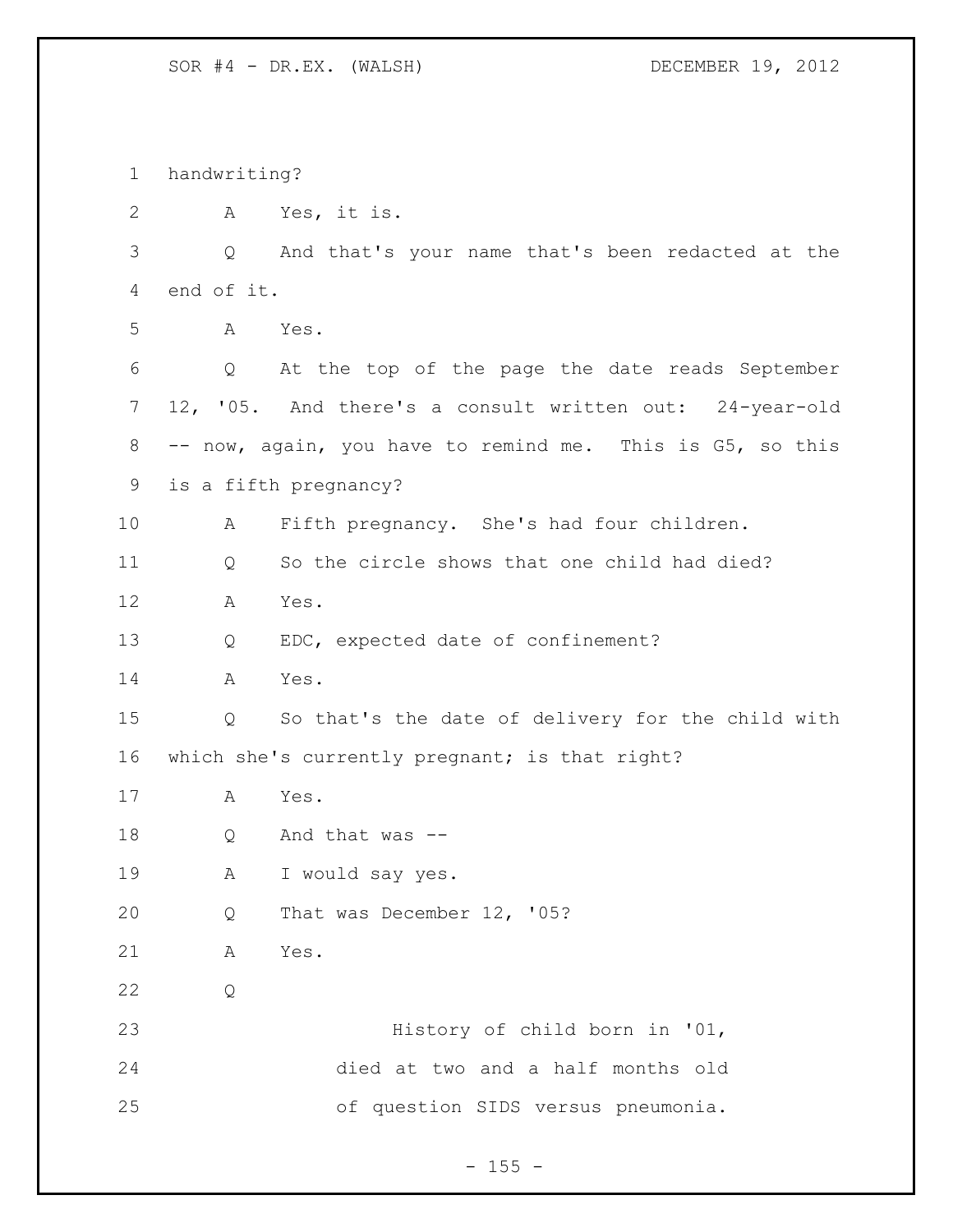| $\mathbf 1$  | Eldest child lives with putative                           |  |
|--------------|------------------------------------------------------------|--|
| $\mathbf{2}$ | father. Currently lives with nine                          |  |
| 3            | month and five-year-old daughter.                          |  |
| 4            | Putative father is Wes<br>McKay.                           |  |
| 5            | Please see social worker consult                           |  |
| $6\,$        | for last delivery in 2004. Next                            |  |
| 7            | prenatal appointment in --                                 |  |
| 8            |                                                            |  |
| 9            | Is that Women's OPD?                                       |  |
| 10           | Women's OPD.<br>Α                                          |  |
| 11           | Q                                                          |  |
| 12           | outpatient department<br>is                                |  |
| 13           | October 6, '05, and also has fall                          |  |
| 14           | appointment September 20, '05.                             |  |
| 15           |                                                            |  |
| 16           | And then there's a signature.                              |  |
| 17           | Did you understand that to be a nurse who made             |  |
| 18           | this referral?                                             |  |
| 19           | Yes.<br>Α                                                  |  |
| 20           | So this is a referral with respect to Samantha<br>Q        |  |
| 21           | Kematch that's coming to you now in -- the referral's made |  |
| 22           | in September of 2005.                                      |  |
| 23           | Yes.<br>А                                                  |  |
| 24           | And you meet with her on October 6, 2005?<br>Q             |  |
| 25           | Yes.<br>Α                                                  |  |
|              |                                                            |  |

- 156 -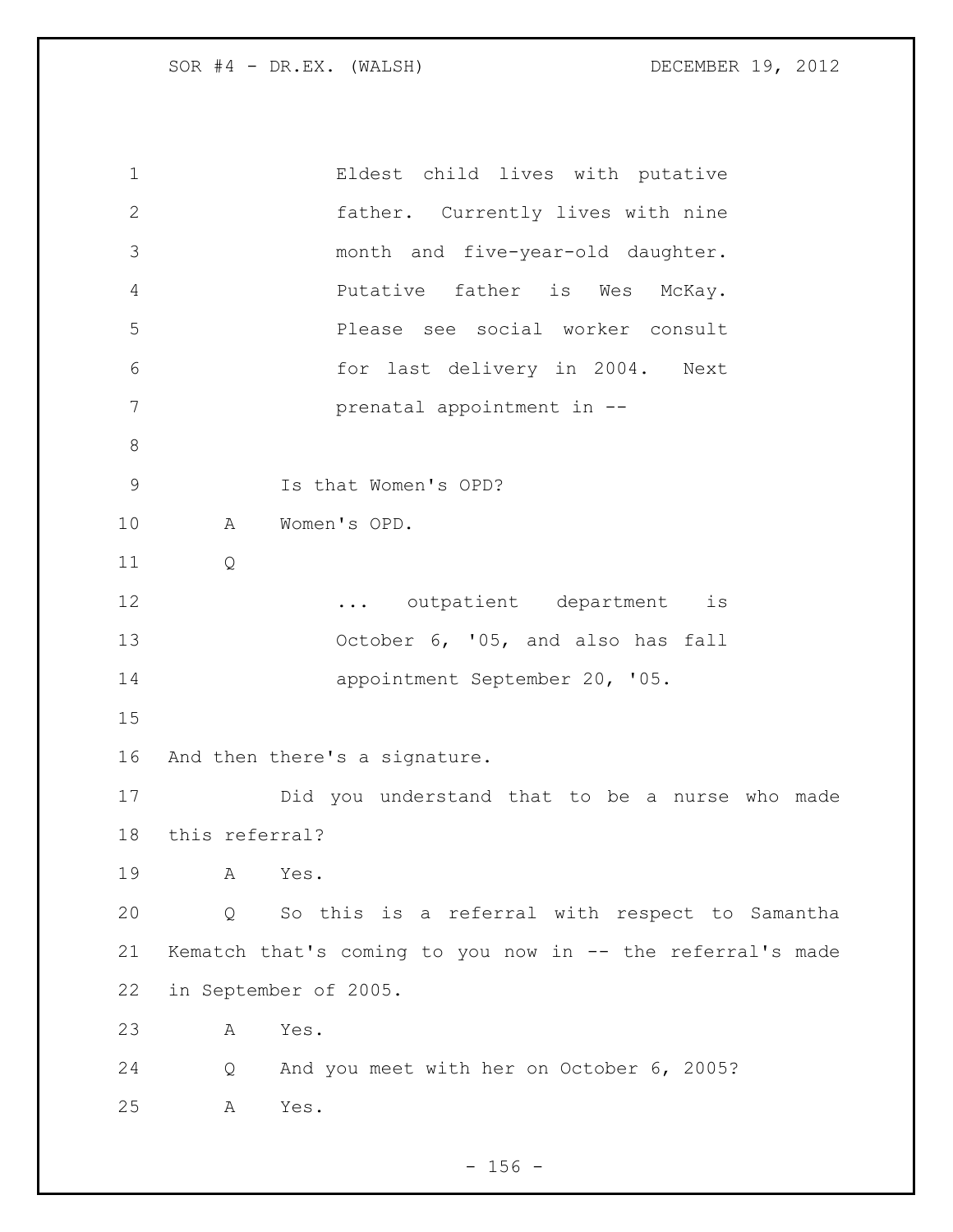| 1  | So let's just go through what you documented.<br>Q         |
|----|------------------------------------------------------------|
| 2  |                                                            |
| 3  | Samantha is known to writer                                |
| 4  | from pregnancy of last year.                               |
| 5  |                                                            |
| 6  | COMMISSIONER: Just a minute, who did she<br>THE            |
| 7  | meet with, when you, you met with her? The nurse?          |
| 8  | MS. WALSH: The SOR met with Samantha Kematch --            |
| 9  | THE COMMISSIONER: Oh, oh with --                           |
| 10 | MS. WALSH: -- who's being referred.                        |
| 11 | THE COMMISSIONER: All right. I                             |
| 12 |                                                            |
| 13 | BY MS. WALSH:                                              |
| 14 | Is, is that right, Witness, this -- you've<br>Q            |
| 15 | documented a meeting with Samantha?                        |
| 16 | Yes.<br>A                                                  |
| 17 | You met with her as the result of the consult<br>Q         |
| 18 | that the nurse filled out and referred to you?             |
| 19 | A<br>Yes.                                                  |
| 20 | What was your understanding as to the reason for<br>Q      |
| 21 | the consult, for the referral?                             |
| 22 | Well, as, as you indicated, the history that<br>Α          |
| 23 | she's provided is similar history to the referral the year |
| 24 | prior.                                                     |
| 25 | Were you looking for anything in particular when<br>Q      |

- 157 -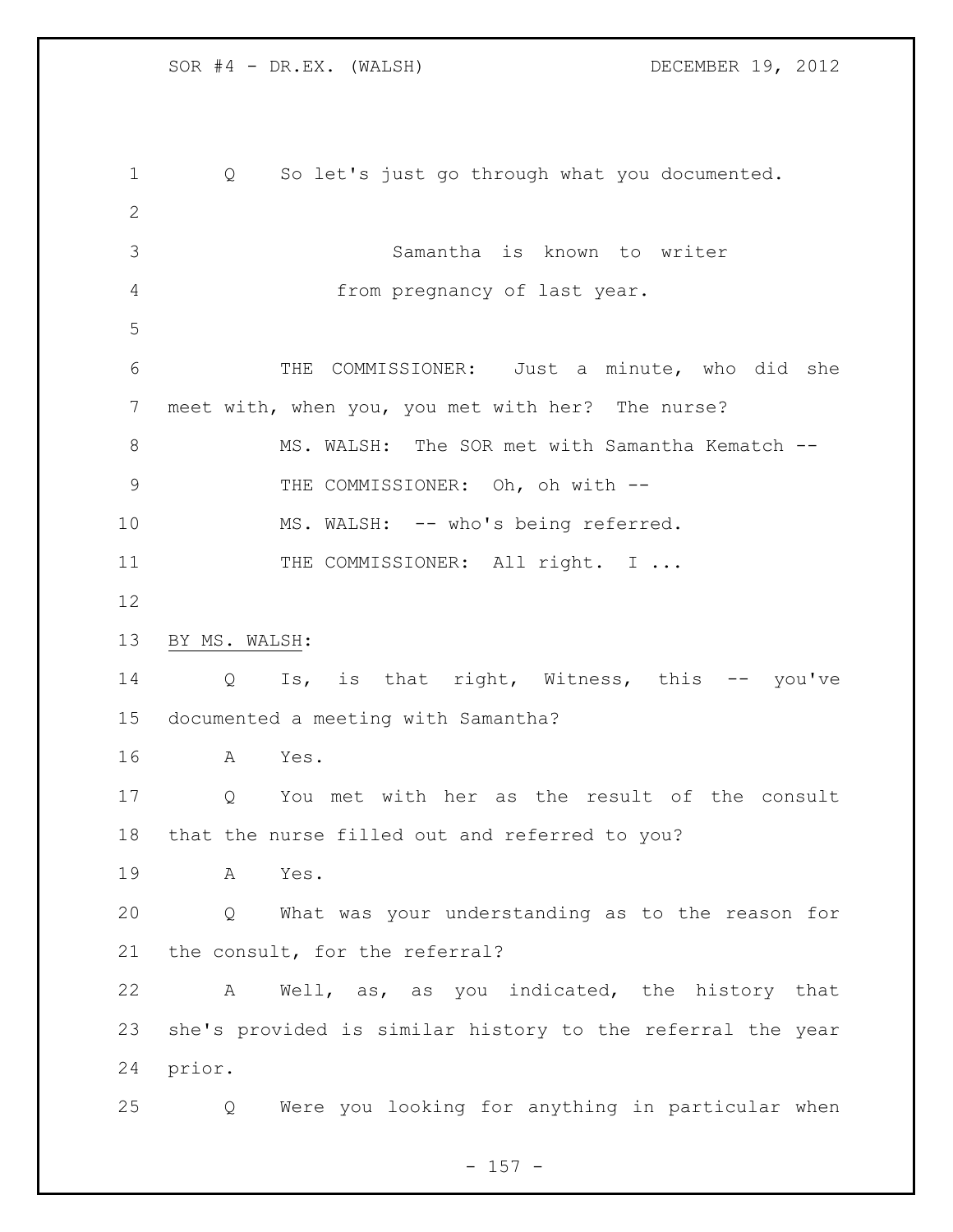you met with Ms. Kematch in October of '05? A Well, when I met with her it again would be, was there any supports that she was looking for at that particular point in time with this subsequent pregnancy. Q Okay. So let's just go through what you've written: Samantha is known to writer from pregnancy of last year. She continues to parent her five-year- old and now 11-month-old daughter. This is based on information that Ms. Kematch gave you? A Yes. Q Continues in relationship with **putative father Wes McKay.** She says she has been living at Koostatak but likes city better -- Did you know where Koostatak was? A I knew it was outside of the city or north of the city. Q Okay.

 $- 158 -$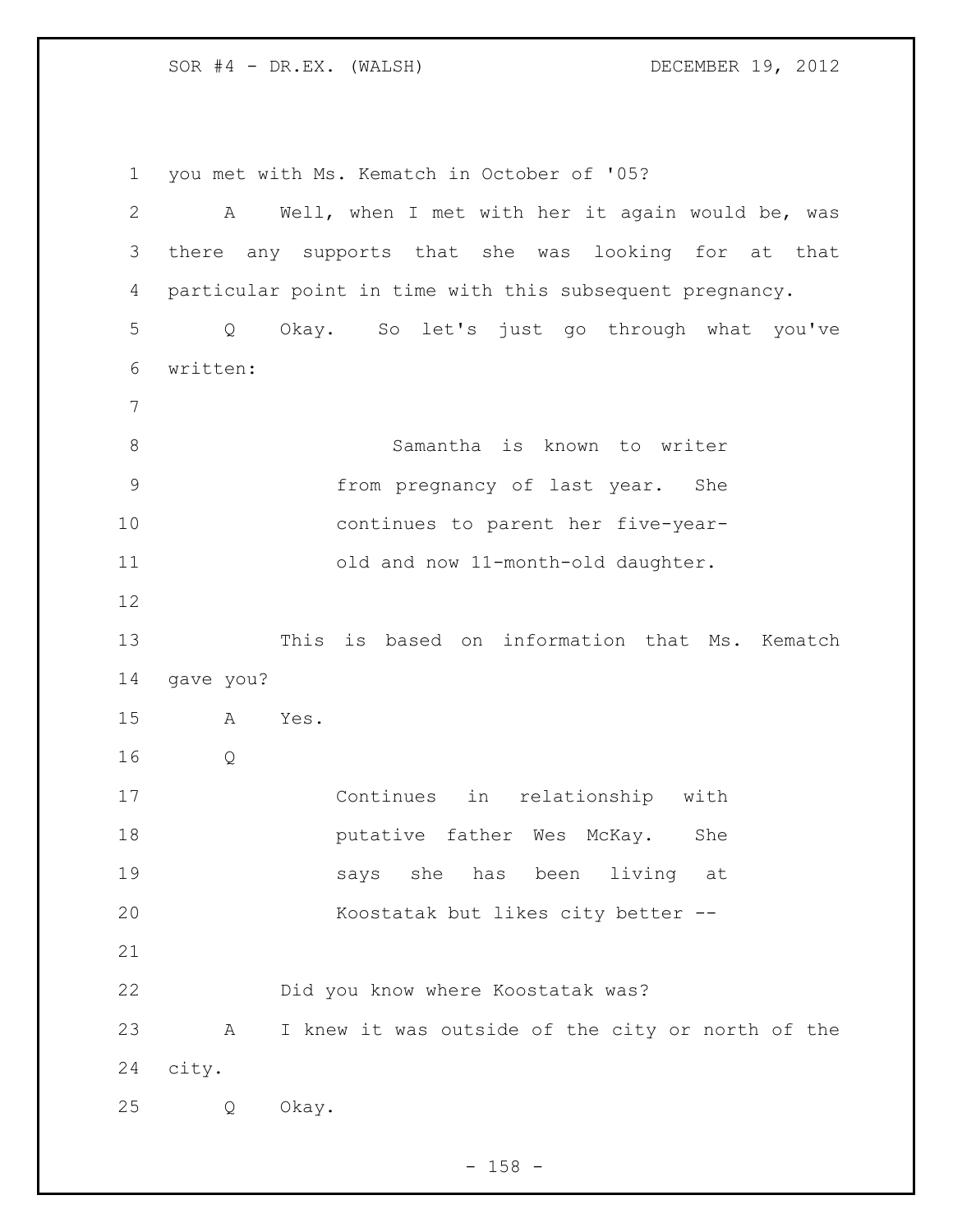2 ... and may shortly move back. Putative father's sister/family continue to support. Presently, despite pregnancy with 11 month at home feels things are going well. Not feeling need of social work **8** Support at this time. There were no child protection concerns or CFS involvement at last delivery -- Where did you get that information? 14 A I'd say reviewing my last contact with her. Q Was that based on information she provided to you or information you received from somewhere else? A That's based on my last contact with her, my information. Q But was it your understanding from Ms. Kematch that she had not had any CFS involvement at her last delivery? Was that what she told you or was that what you heard from someone else? A It was my belief after my contact with Child and Family, that she wasn't going to be followed up. Q Okay. Then you go on to say:

- 159 -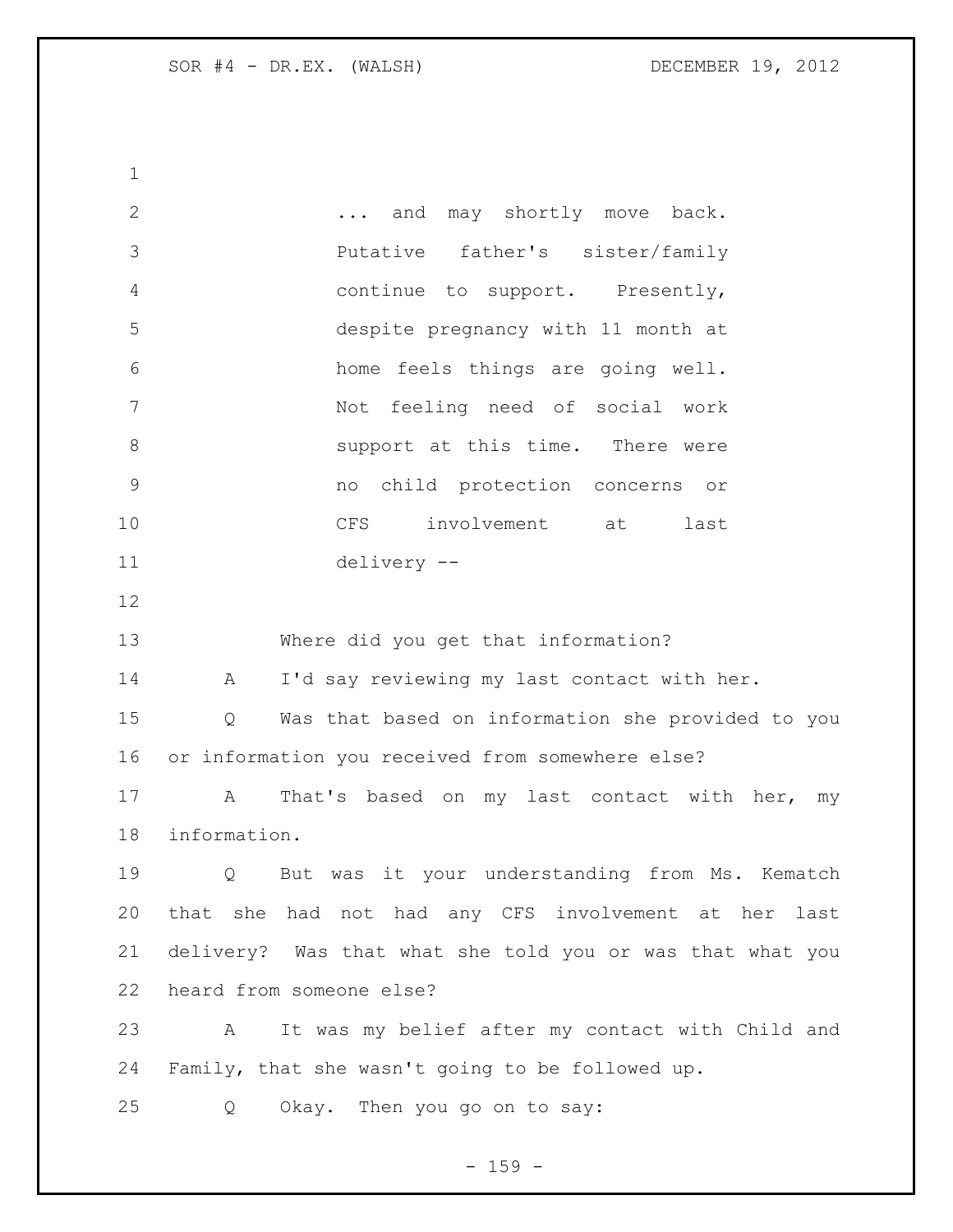... and as patient feels coping well, not identifying issues, social work follow-up need not continue unless requested by patient. Did you contact Child and Family Services on this occasion in October of 2005? A No, I did not. Q Why is that? A Because I believed when I had met her with the last delivery that I hadn't identified concerns that were of a child protection nature and I believed that Child and Family were not following her up at that point in time. Q Okay. 17 A And that the five-year-old was in the home and the baby was in the home. Q Okay. You've written at the bottom of your entry: Social work need not continue unless requested by patient. So was that your advising that there was no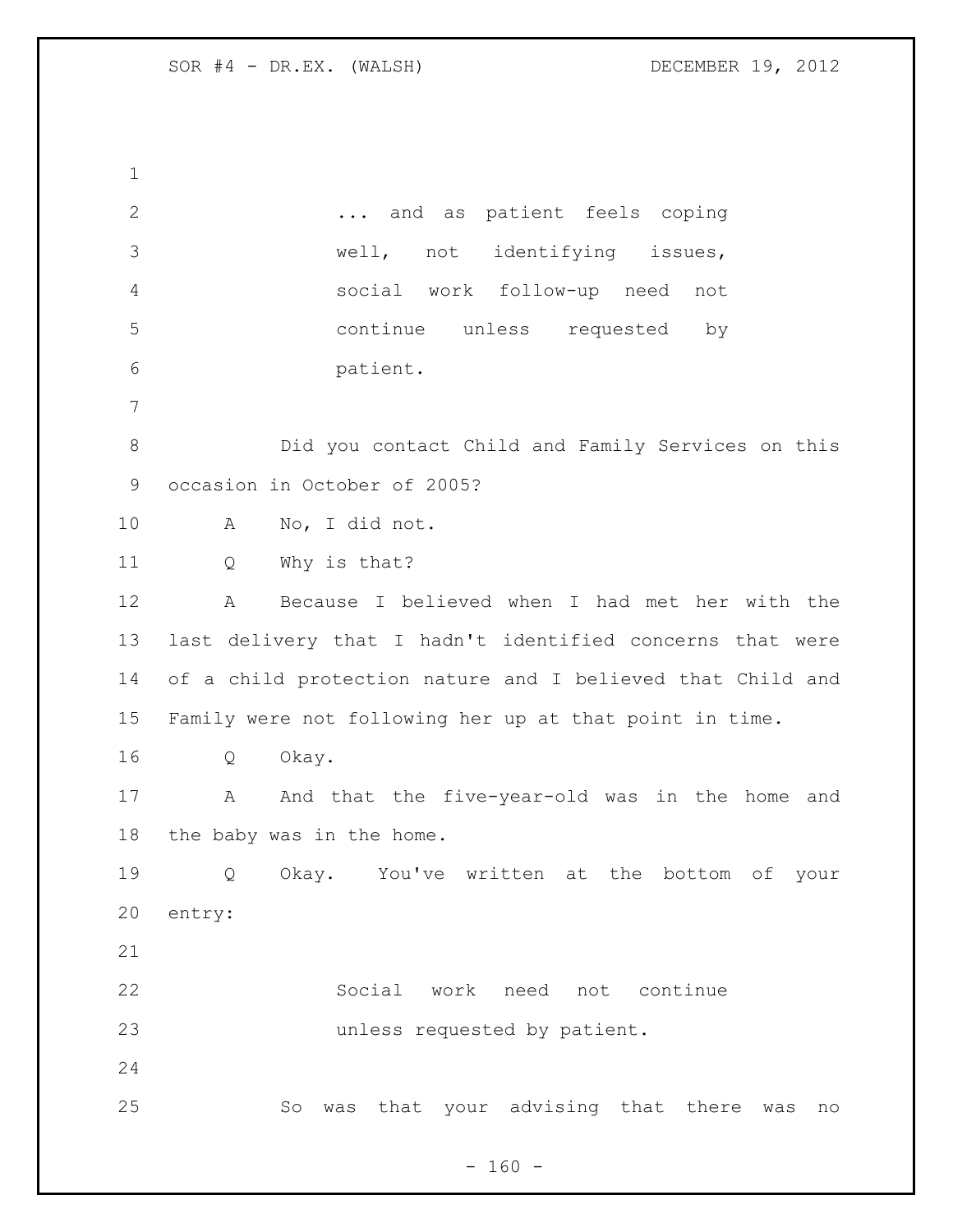follow-up needed?

A Yes.

 Q Why was that? Why did you make that determination?

 A I had met with Samantha and at that point in time she indicated that she was not seeking social support, that she felt her support system was adequate at that point in time.

 Q Were you aware then that Ms. Kematch had a baby born in December of 2005 at the Health Sciences Centre?

A Yes.

12 Q Did you contact CFS at that time?

A No, I did not.

Q Why is that?

 A The -- no new information had come to me of any concerns of a child protection nature.

 Q Were you aware that there had been a Child and Family Services intake with respect to Samantha Kematch and her five-year-old in March of 2005?

A No, I was not.

 Q So that would have been in between the, the two contacts that you had with her, that is, between November of '04 when her fourth baby was born and the pregnancy that you saw her during October 2005.

A Yes.

- 161 -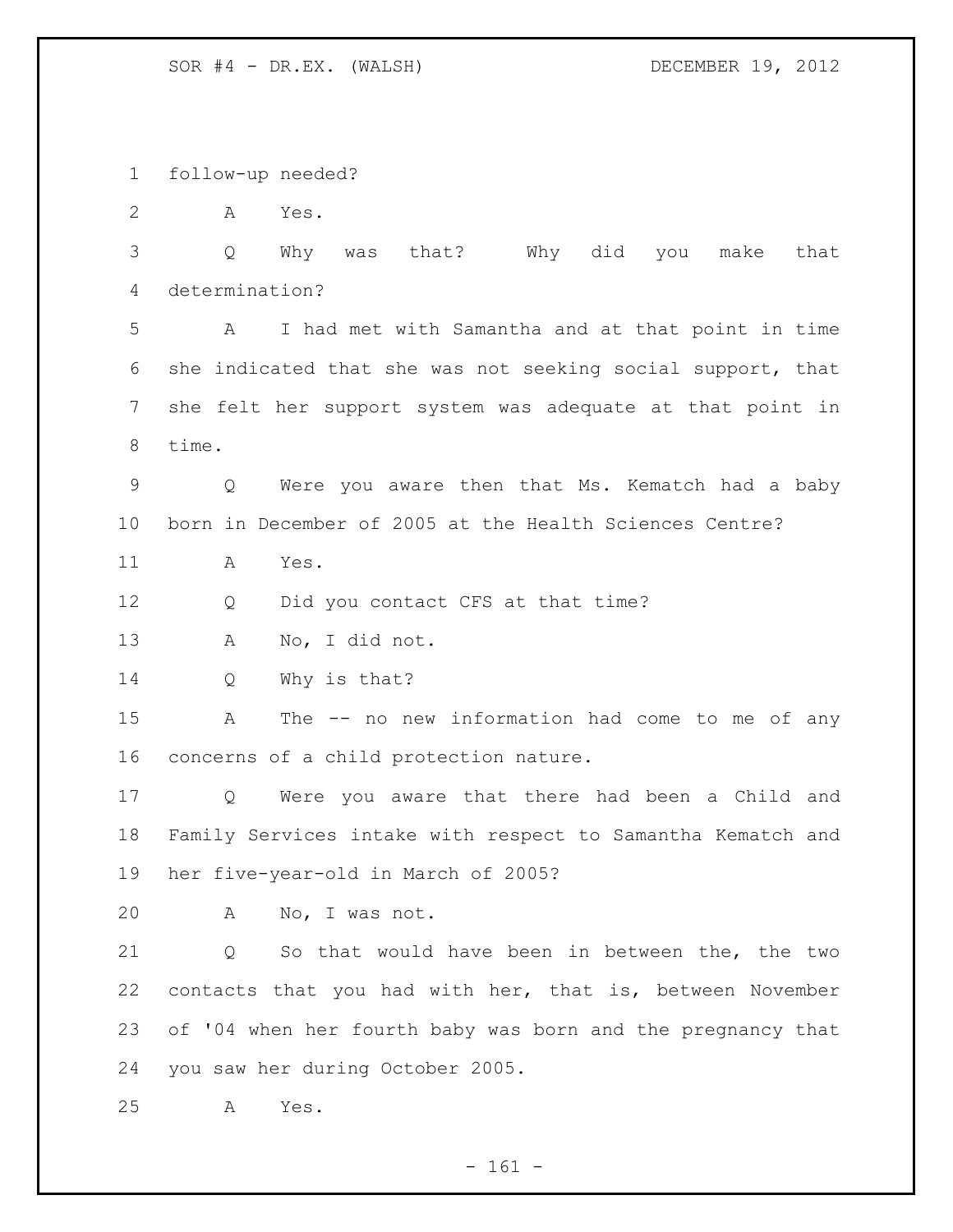Q Ms. Kematch didn't tell you about the contact that she had had with Child and Family Services in March of '05? A No. Q CFS didn't notify you, either? A No, they did not. Q If you had known that CFS had had contact with Ms. Kematch in March of 2005, would that have prompted you to do anything different when you met with Ms. Kematch in October of '05? 11 A It would indicate more recent contact so I -- yes, I believe probably it would have. Q What would you have done differently? A I think it would have been similar to the last 15 pregnancy where I was aware that they were involved, and I would have checked with them again. 17 Q So you would have contacted CFS. 18 A With the birth of the child, yes. Q In -- you mean in December of 2005? A Yes. Q I want to look at some other information that was in the chart. Page 36769. This is Manitoba prenatal record. It's got Samantha Kematch's date of birth, Karl Wesley McKay's name and his age, and it shows the expected date of confinement as December 12, 2005. You see at the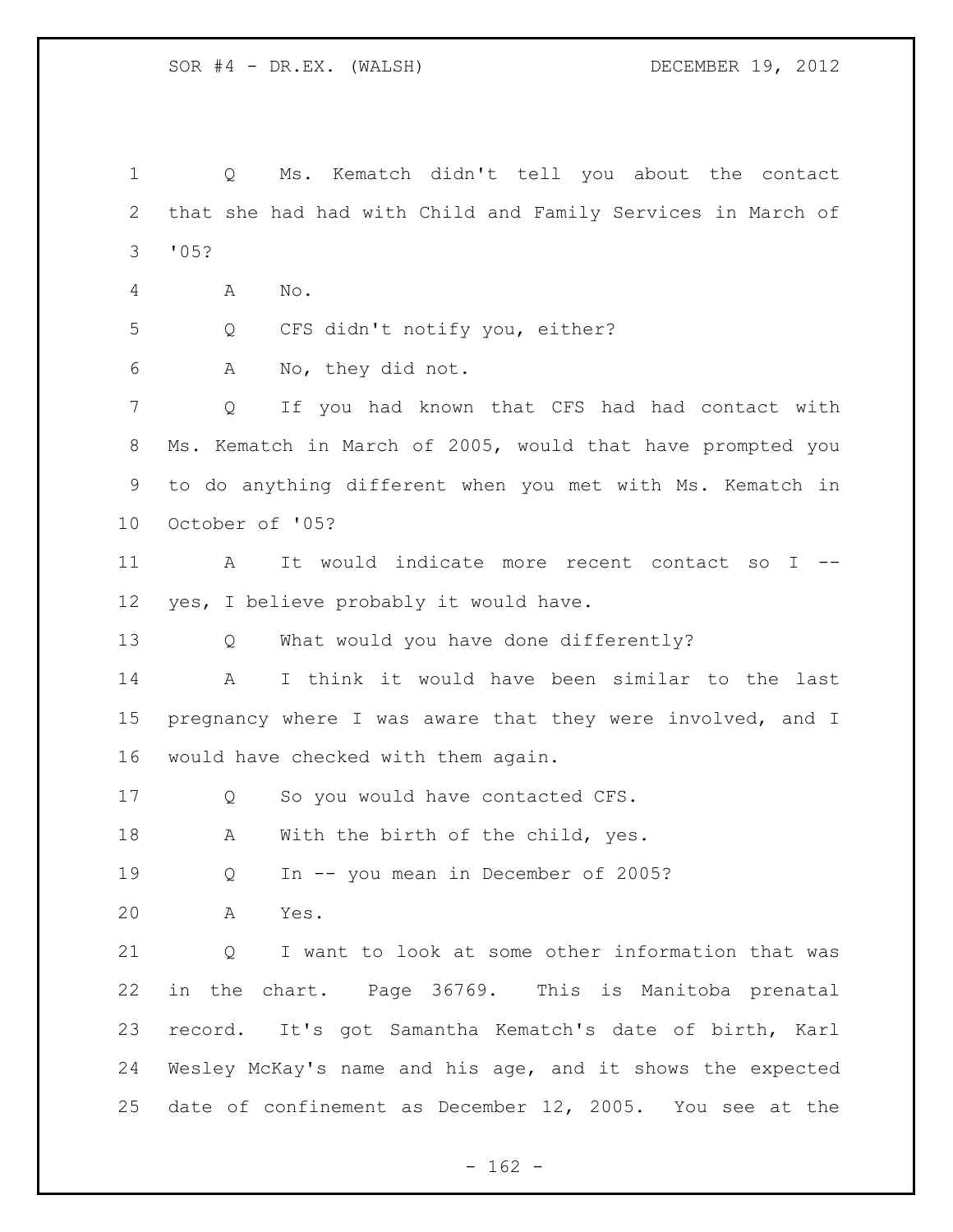top it says that it's faxed from Fisher River Clinic?

A Yes.

 Q And it appears to have been faxed on September 12th, '05. Then towards the bottom of the page it says, Previous Pregnancies --

 MS. WALSH: Can we scroll down, please? 

BY MS. WALSH:

 Q And that indicates a pregnancy in 1998, says, Present health, alive and well; a pregnancy, 2000, it says alive and well; 2001 indicates the child has died; and 2004, child alive and well. So this, this is a document that would have been or was in Ms. Kematch's chart as of September 2005. Is that your understanding?

A Yes, I guess it would have been.

 Q Okay. Then the other document that I simply want to identify as having been in her chart is the maternal database found at page 36752.

 THE COMMISSIONER: Just with respect to this last document you said, be in her chart. Where is, is that -- where is that chart located?

 MS. WALSH: The Health Sciences Centre chart. This is from CD1790.

24 THE COMMISSIONER: All right. You --MS. WALSH: So that was a prenatal record that

 $- 163 -$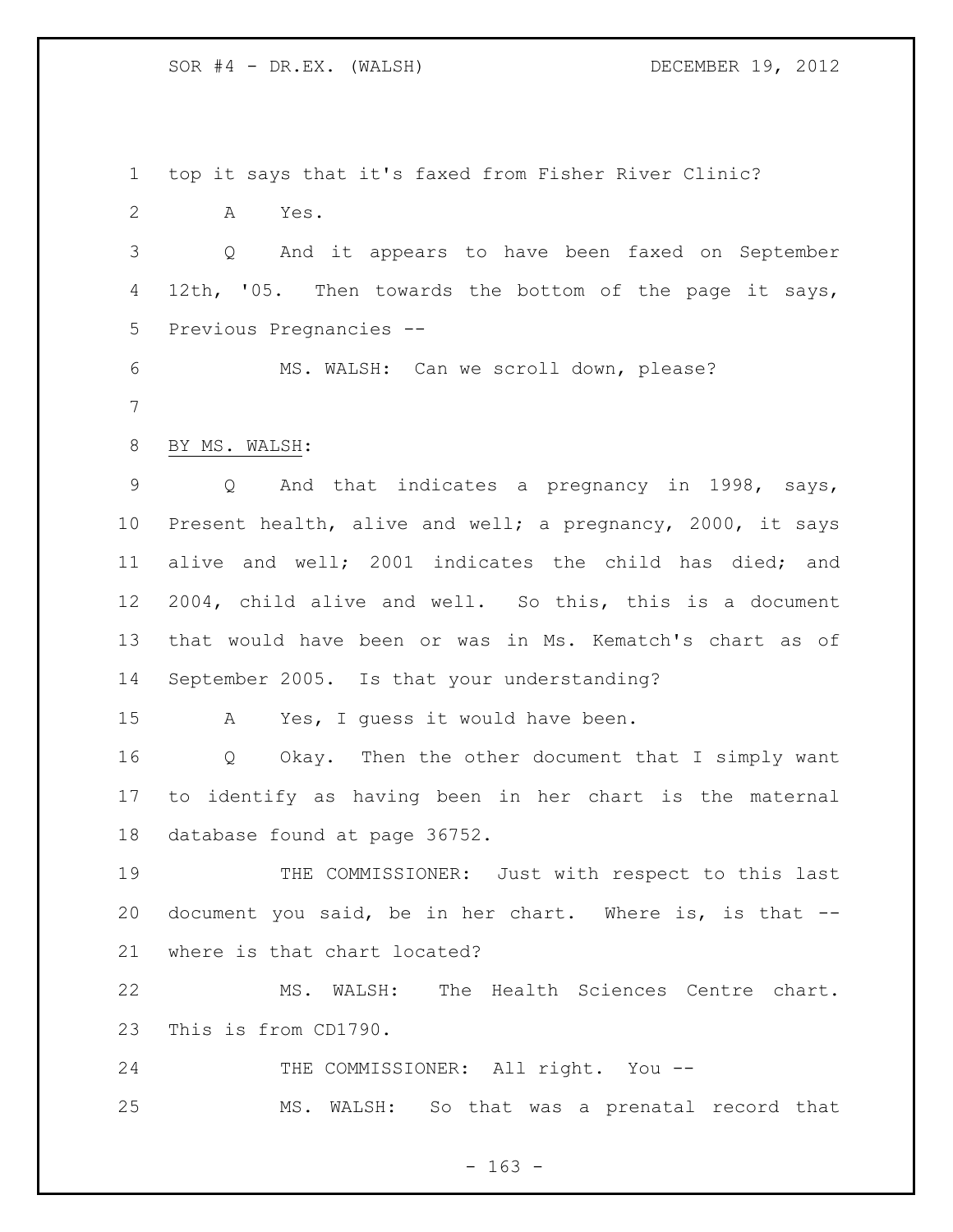was faxed from Fisher River Clinic.

 THE COMMISSIONER: Yes. Now, what document are you going to? MS. WALSH: The next document is page 36752. This is also from CD1790, which is Ms. Kematch's Health Sciences Centre chart. BY MS. WALSH: Q Again, I just want to confirm that I'm reading it correctly. It's got a date of September 12th, 2005. MS. WALSH: And if you'll scroll down, please, we can see more of the document. BY MS. WALSH: Q It refers to prenatal care, and that's checked off under Current Pregnancy. It says, First visit in Fisher River. And then under previous pregnancies it has 2004, and towards the end of the line, under Comments, alive and well; 1998, child alive and well; and 2000, alive and well, Phoenix. 21 I don't have any questions with respect to those documents. I simply wanted to take advantage of the fact that you were familiar with the file to, to bring those to our attention for the record.

Now, based on our discussion of your activity in

- 164 -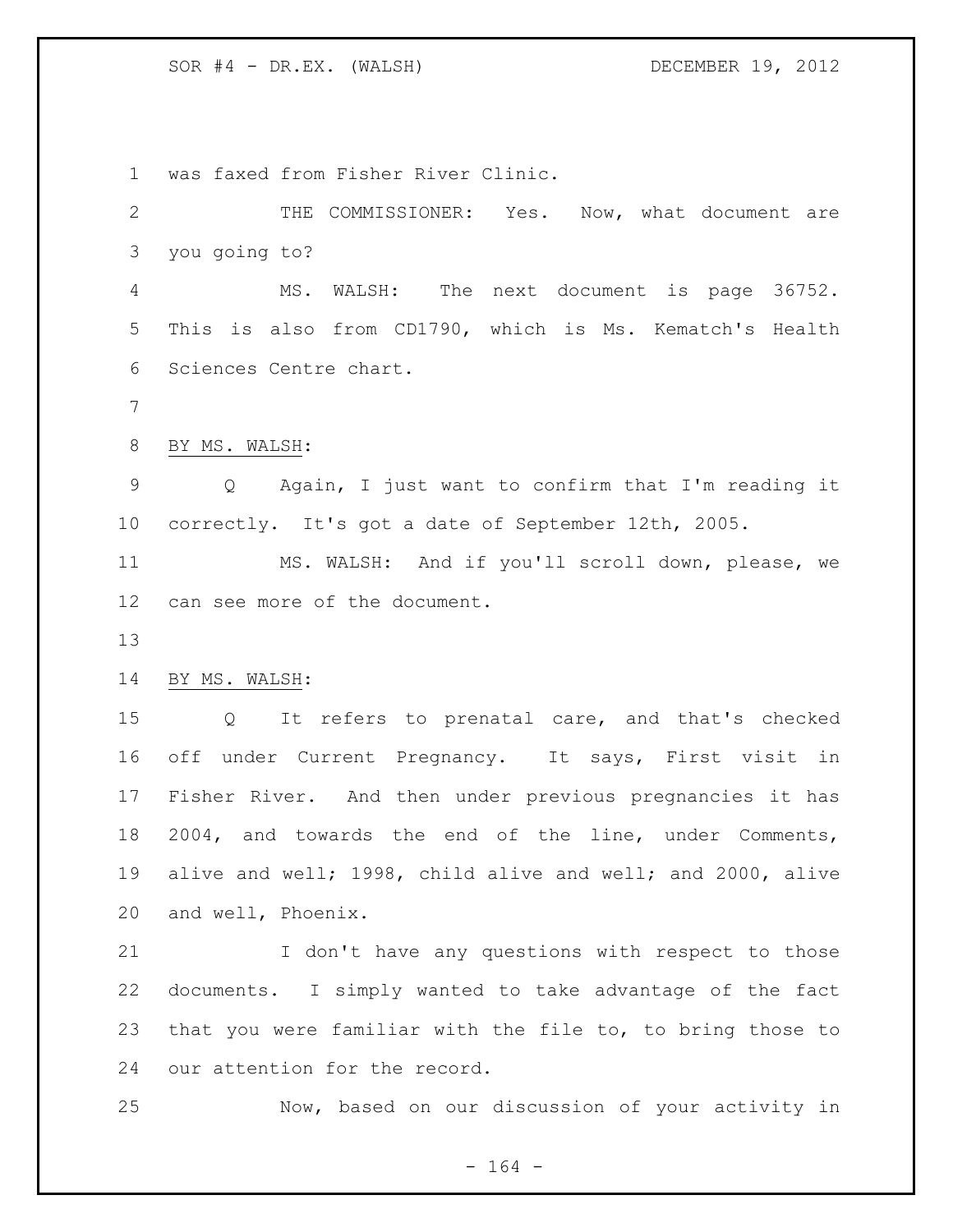this file, is it fair to say that part of your job involves providing information to CFS as well as receiving information from CFS?

A Could you repeat that, please?

 Q Part of your job -- and I believe you told this to us at the beginning of your examination. Part of your job involved providing and receiving information to and from Child and Family Services.

A Yes.

 Q What was your understanding as to the type of information you were able to provide to Child and Family Services?

 A Information that related to any child protection issues, so information that would help Child and Family in ascertaining that there was a protection need.

 Q As a social worker at the hospital, were there occasions when you would seek information from Child and Family Services?

A Yes.

 Q Did you ever have any difficulties in obtaining information from Child and Family Services in the course of your work?

A Yes.

Q Can you give us an example?

A Sometimes it could be difficult to determine who

 $- 165 -$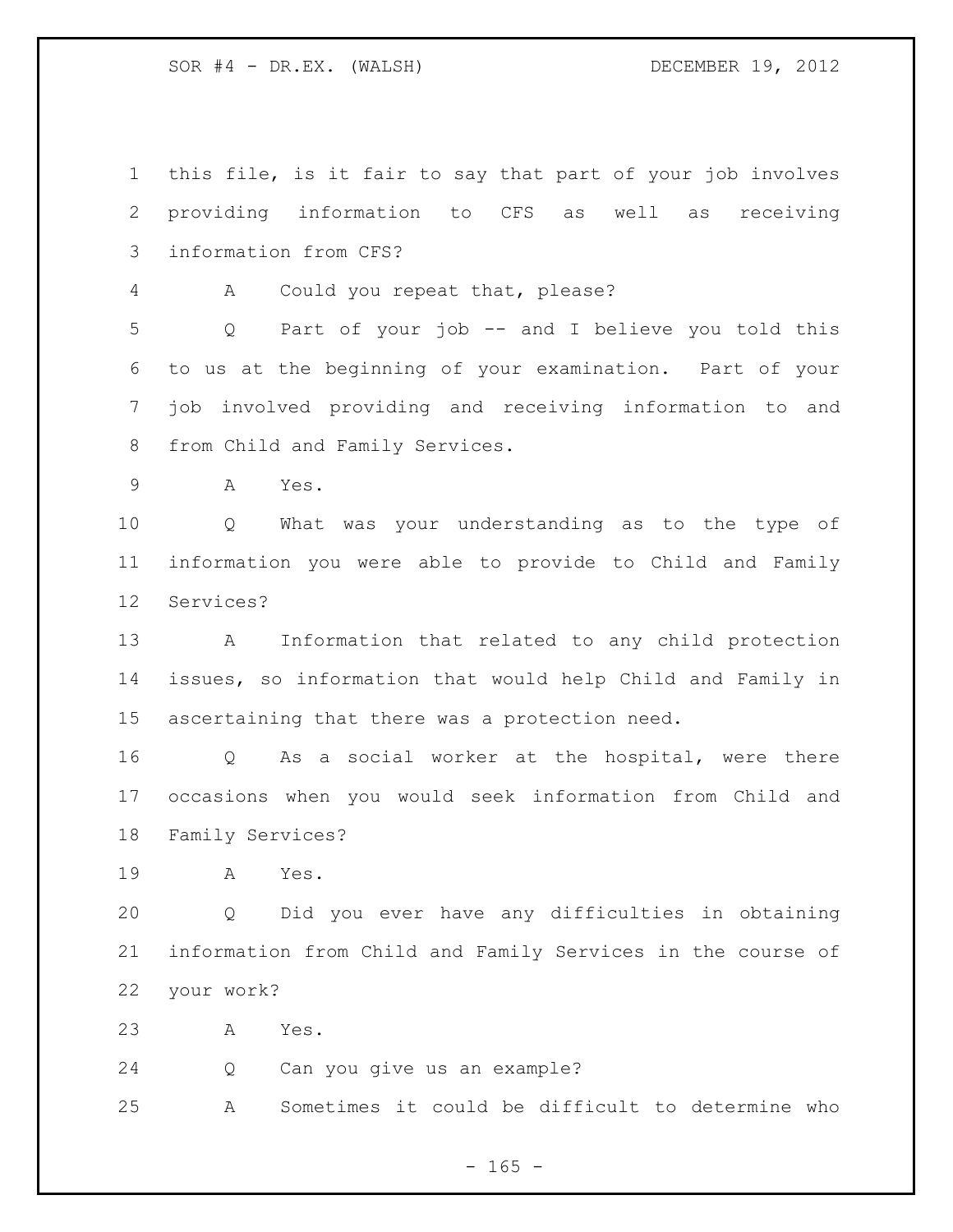SOR #4 - DR.EX. (WALSH) DECEMBER 19, 2012  $SOR$   $#4$  -  $CR-EX.$  (SAXBERG)

a worker might be assigned to a file.

Q Anything else?

 A In terms of Child and Family's involvement, it can be quite limited in terms of what they share with us about a family's situation. So there could be information that would be useful to us in assessments as well but Child and Family are often apparently not able to share their involvement with that with us.

 MS. WALSH: Okay. Thank you, Witness. Those are my questions. There will be questions from other lawyers.

 THE COMMISSIONER: I guess we'll continue till 3:30 and then take our break at that point.

13 MS. WALSH: Thank you.

14 THE COMMISSIONER: So who's going first? Are there any questions? Mr. Saxberg?

 We won't be long, Witness. The lawyers are just conferring.

All right, Mr. Saxberg has some questions.

MR. SAXBERG: Thank you, Mr. Commissioner.

# CROSS-EXAMINATION BY MR. SAXBERG:

 Q It's Kris Saxberg; I act for ANCR and the Southern Authority, the Northern Authority, and the General Authority.

MR. SAXBERG: If we could call up page 36944?

- 166 -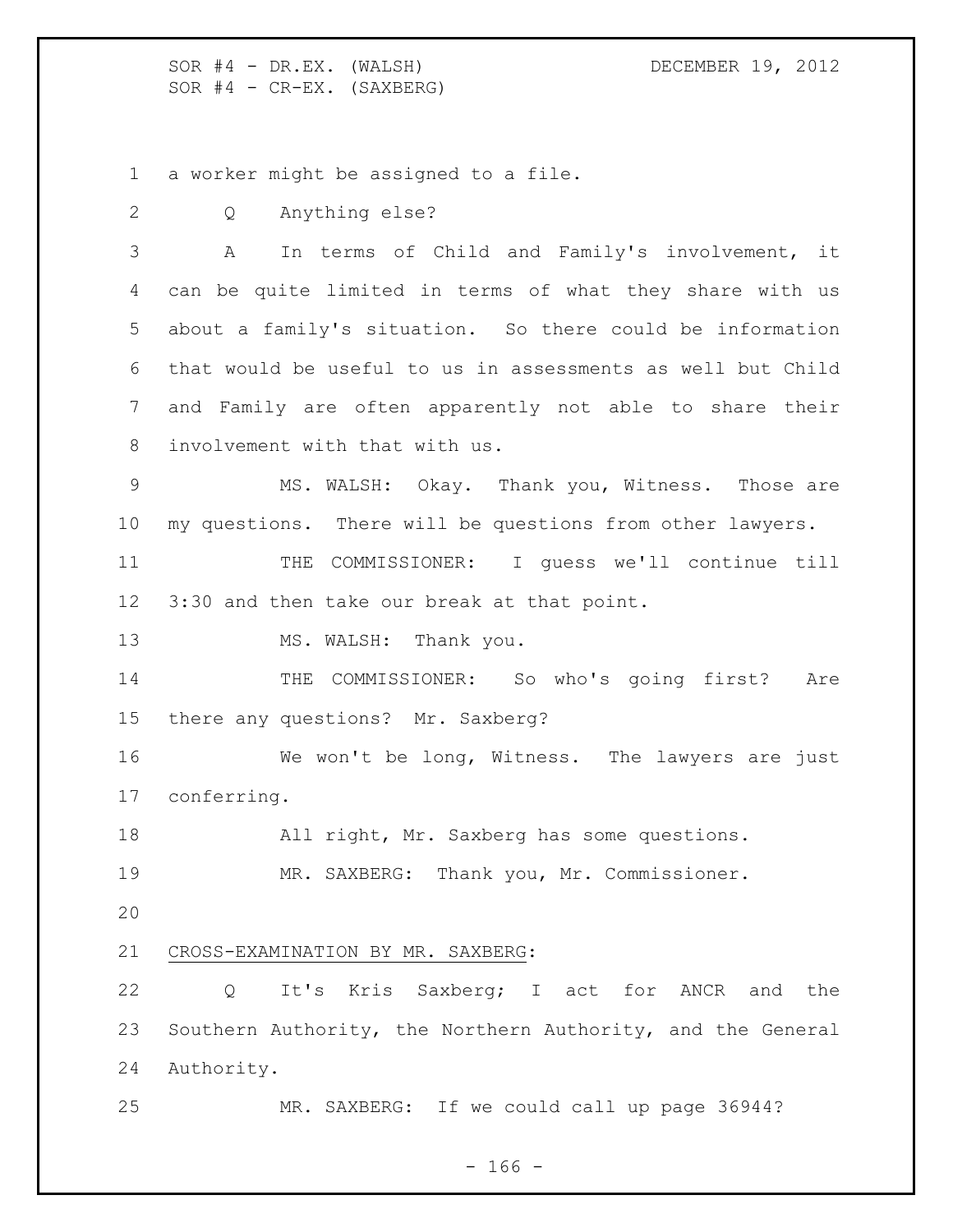| 2  | BY MR. SAXBERG:                                                    |
|----|--------------------------------------------------------------------|
| 3  | Witness, for you, that is the intake summary.<br>$Q \qquad \qquad$ |
| 4  | MR. SAXBERG: Could you scroll to the top of the                    |
| 5  | page, clerk? To the first page, yeah.                              |
| 6  |                                                                    |
| 7  | BY MR. SAXBERG:                                                    |
| 8  | Q It's the central intake -- report to central                     |
| 9  | intake dated December 1, 2004. Can you locate that?                |
| 10 | Witness?                                                           |
| 11 | Yes.<br>A                                                          |
| 12 | And turn to page 2 of that document. And I'm<br>$Q \qquad \qquad$  |
| 13 | going to refer you to the paragraph under Presenting               |
| 14 | Problem. Do you see that?                                          |
| 15 | A Yes, I do.                                                       |
| 16 | This paragraph says:<br>Q                                          |
| 17 |                                                                    |
| 18 | "SOR called to report that                                         |
| 19 | Samantha was admitted to hospital                                  |
| 20 | yesterday and delivered her fourth                                 |
| 21 | child, a baby girl by the name of                                  |
| 22 | [blank] states that birth weight                                   |
| 23 | was 3837 grams, and the Apgars                                     |
| 24 | were 9 & 9."                                                       |
| 25 |                                                                    |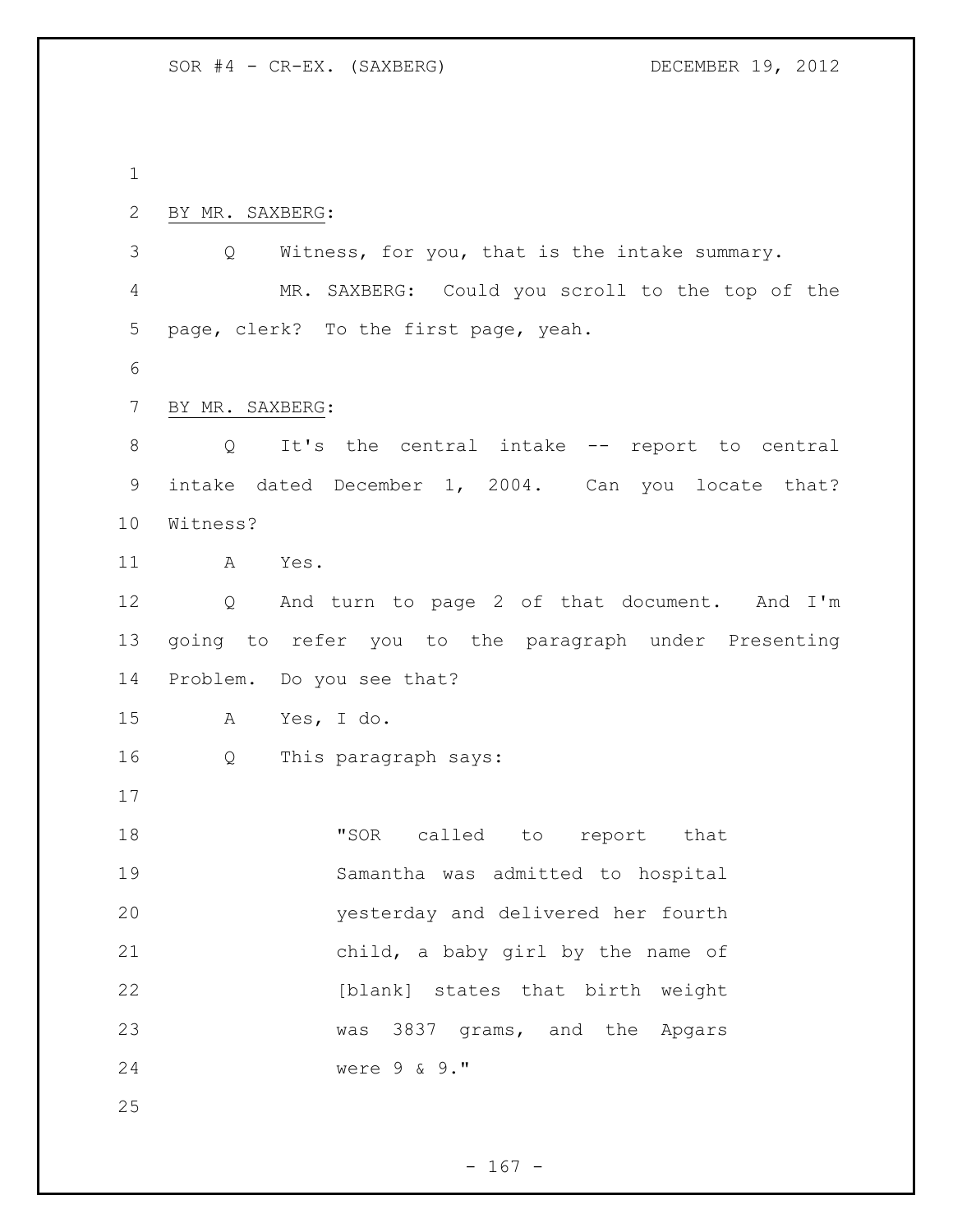Firstly, the birth weight, was that, was that a normal birth weight or was there any concern with respect to that birth weight? A No. Q So -- and you'd be familiar with, with those sort of indicia. If there's an issue with the birth weight, that, that might be something that would be a concern to you? A Yes. Q And so in this case, though, it was a healthy birth weight, healthy baby? A Yes. Q And that's a sign of good prenatal care? 14 A It certainly can be, yes. Q And can you explain in as simple terms as, as you can muster what Apgars means, where it says, "And the Apgars were 9 and 9." 18 A I know that there's a number of areas that they medically check with a baby. They do it at one minute of age and at five minutes of age to get the two numbers, score out of ten, and -- trying to recall as I haven't worked there for a while. They look at, they look at respiration, colour of the baby, there's a number of factors that they look at to establish those scores and they give a point to the scores. I believe there's five

- 168 -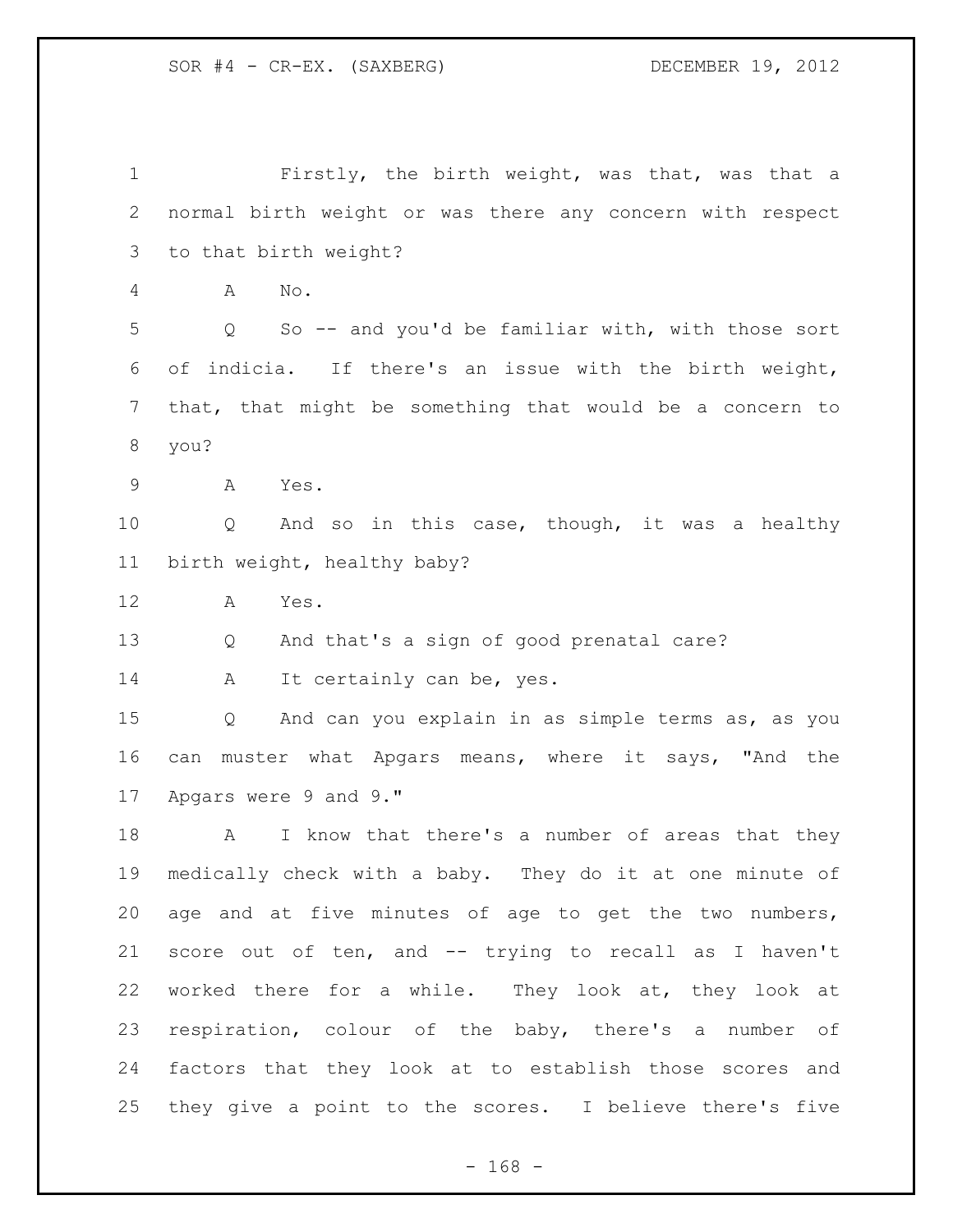different areas that they rate on, so an Apgar at nine and nine would be a good score.

 Q Okay, thank you. That's, that's all I wanted to ask, was, was that it's -- it is an indicia again of a healthy baby and therefore healthy prenatal care?

A Yes.

 Q So that's something that you would take into consideration in determining if there are any child protection concerns with respect to the baby.

A Yes.

 Q And if, for instance, the mother was addicted to a substance like crack cocaine, that would show up in the birth weigh and Apgars; is that fair?

 A Now, you're asking ... Not necessarily. You wouldn't necessarily have a small child, no.

 Q Well, maybe I'll try the other way. If the birth weight was, was very low and the Apgars were low, that would be something that you would consider in terms of, of whether there were child protection concerns?

A It could be.

 Q Okay. And in this case, as you've, you've indicated, they're both positive numbers, they're good numbers. And so did that factor into your consideration 24 of, of the referral that you made to CFS?

A I'm not understanding what you're asking.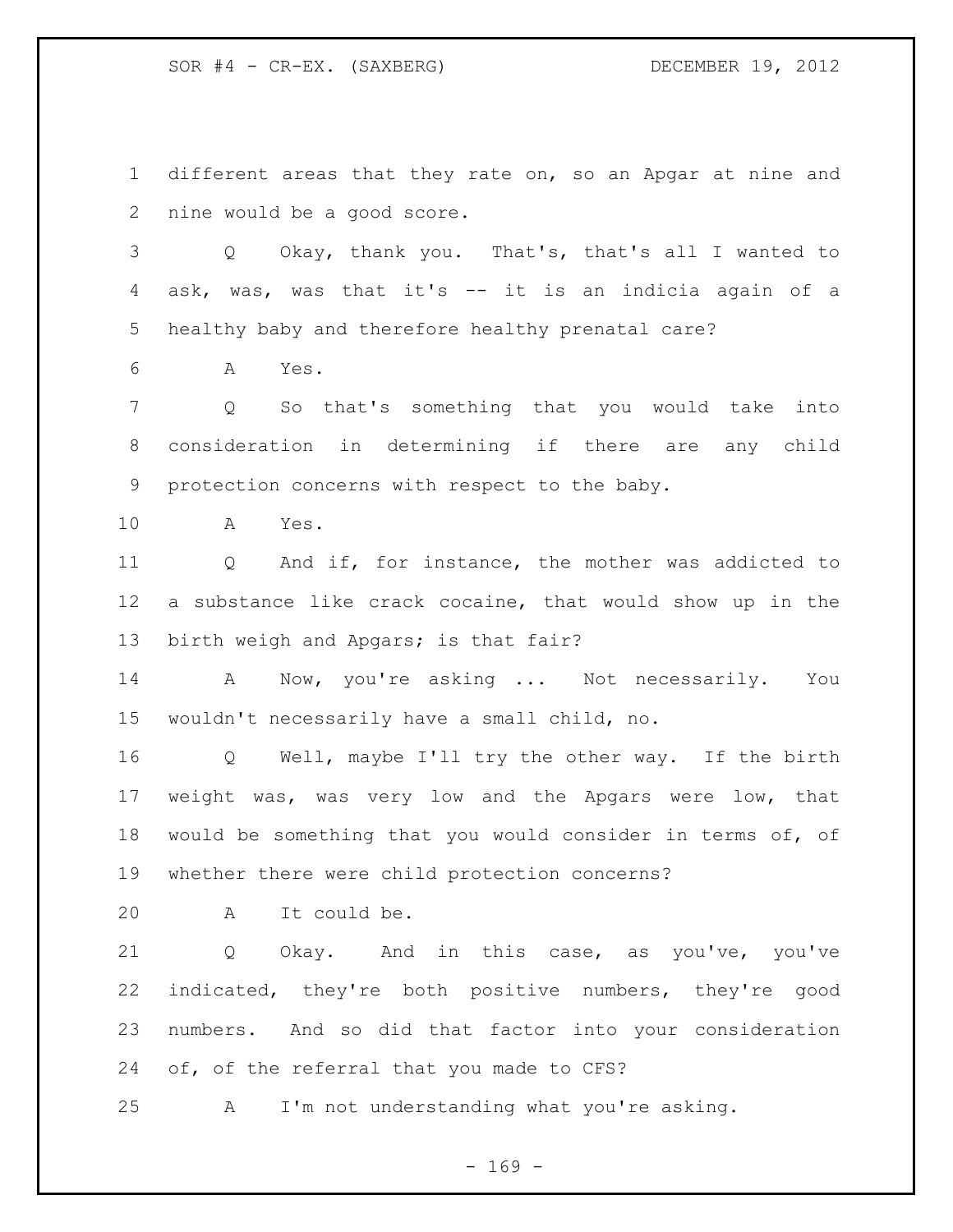1 Q Well, let me put it this way: If, if those had been negative numbers -- or lower numbers, sorry, you would have communicated that when you were communicating your information to CFS. A Yes. Q And it would have been important for CFS to know if those were lower numbers because that would indicate that there was something perhaps for CFS to investigate with respect to the prenatal care. Correct? A It could be, yes. Q Now, you, you had three meetings with Samantha Kematch before she gave birth. Did I get that right? We went through your notes and I, I -- A Two. Q -- saw the three dates noted. One was June 28th. A June 28th and November 22nd. Q Okay, those are, those are face-to-face meetings? 18 A Yes, they are. Q And so you -- as part of your job you would have been evaluating Ms. Kematch's demeanour and personality as -- in terms of whether or not there was any sort of signs that, that ought to raise concerns about child protection? A Yes. Q And so the -- did you note anything of that nature in June of -- on June, June 28th, 2004?

 $- 170 -$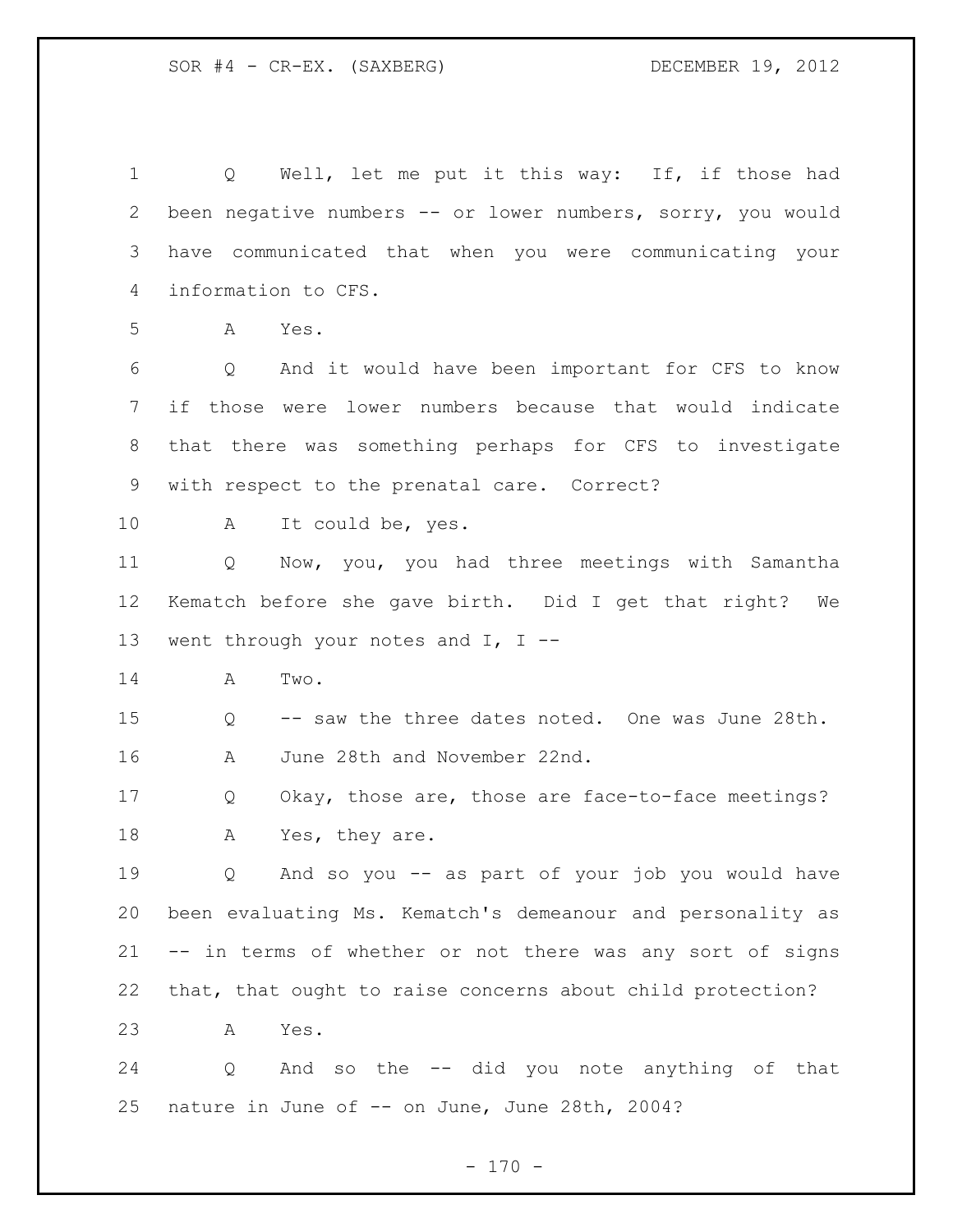A That raised concerns in that way, no. Q Okay. And how about November 22nd? Did you note anything in her demeanour, in the way that she was conducting herself, that would raise a concern? A No. Q No. Did, did you see any signs that she was being abused? A No. Q And we know that you certainly -- you didn't make a referral to Winnipeg CFS after any of those meetings. A Those two meetings, no. Q No. Not until the birth in December of 2004. A Yes. Q And now, you then met again in 2005, we heard, and that date I don't have handy in front of me. Do you -- can you just remind us what that date was that you met with Samantha Kematch in 2005? September? October 6th? Does that sound right? A Yes. Q And on that occasion, sadly, as we all know in this hearing, at this point in time Phoenix Sinclair was dead, had been murdered previous to that meeting. And you're aware of that. A Yes. Q Was there any change in the demeanour of Samantha

- 171 -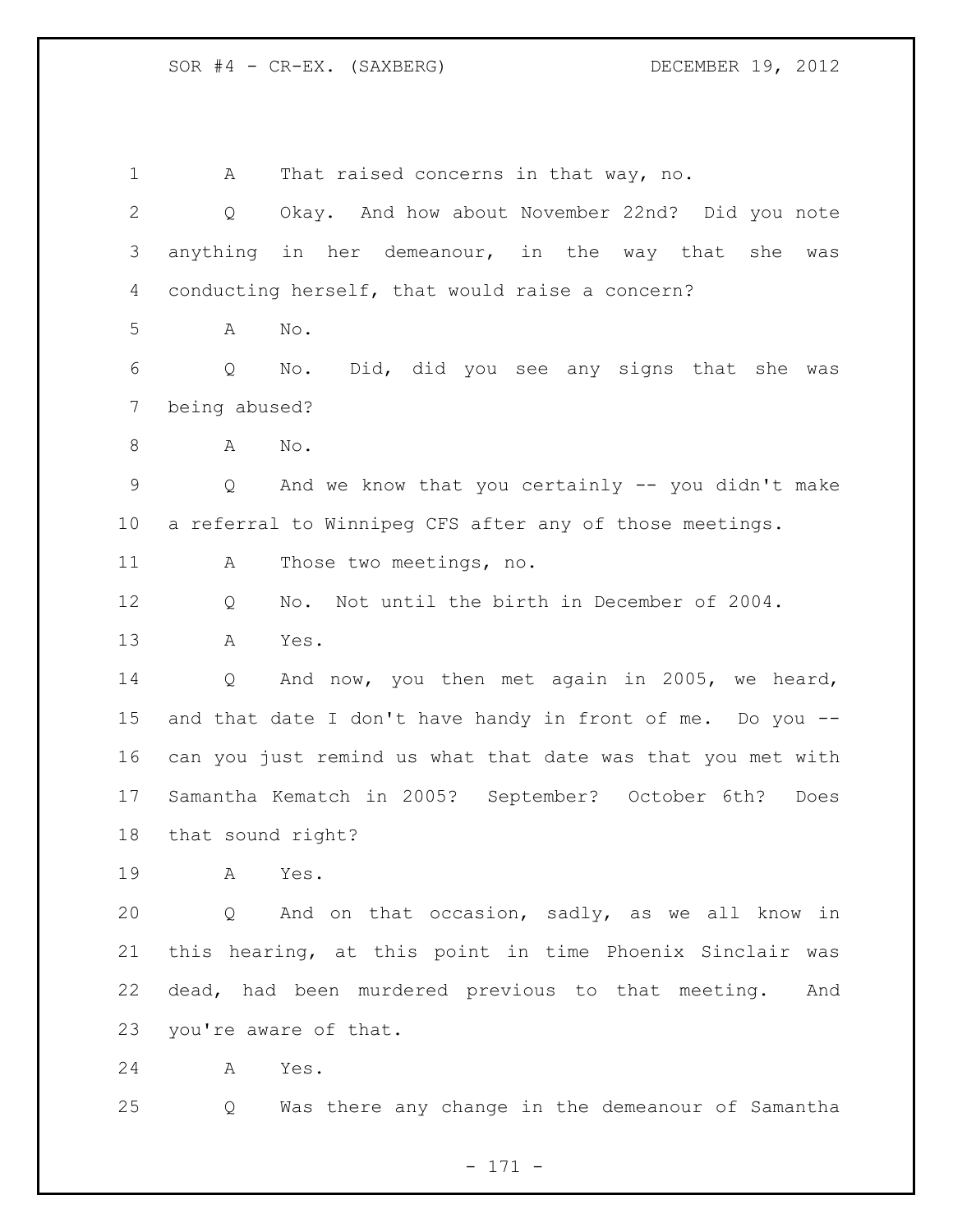Kematch at that meeting that you had with her? A I don't recall that there was a noted difference. Q And again, at that meeting you didn't -- did you notice any signs that Ms. Kematch was being abused herself? A No, I did not. Q And no other signs that would lead you to, to be concerned that there was a child protection issue just based on talking to her and observing her, correct? A That's correct. MR. SAXBERG: Those are all my questions. Thank you, Witness. 12 THE COMMISSIONER: Thank you, Mr. Saxberg. 13 All right. Anyone else, then? All right. Ms. Rachlis, have you questions? 15 MR. SAXBERG: You know, I apologize, I'm sorry --16 THE COMMISSIONER: All right. 17 MR. SAXBERG: -- can I ask just one more question? 19 THE COMMISSIONER: Yes. MR. SAXBERG: Sorry, apologize for that. BY MR. SAXBERG: Q Sorry, Witness, I, I just -- you had mentioned at the end in terms of your testimony about difficulty obtaining certain information from CFS. Do you recall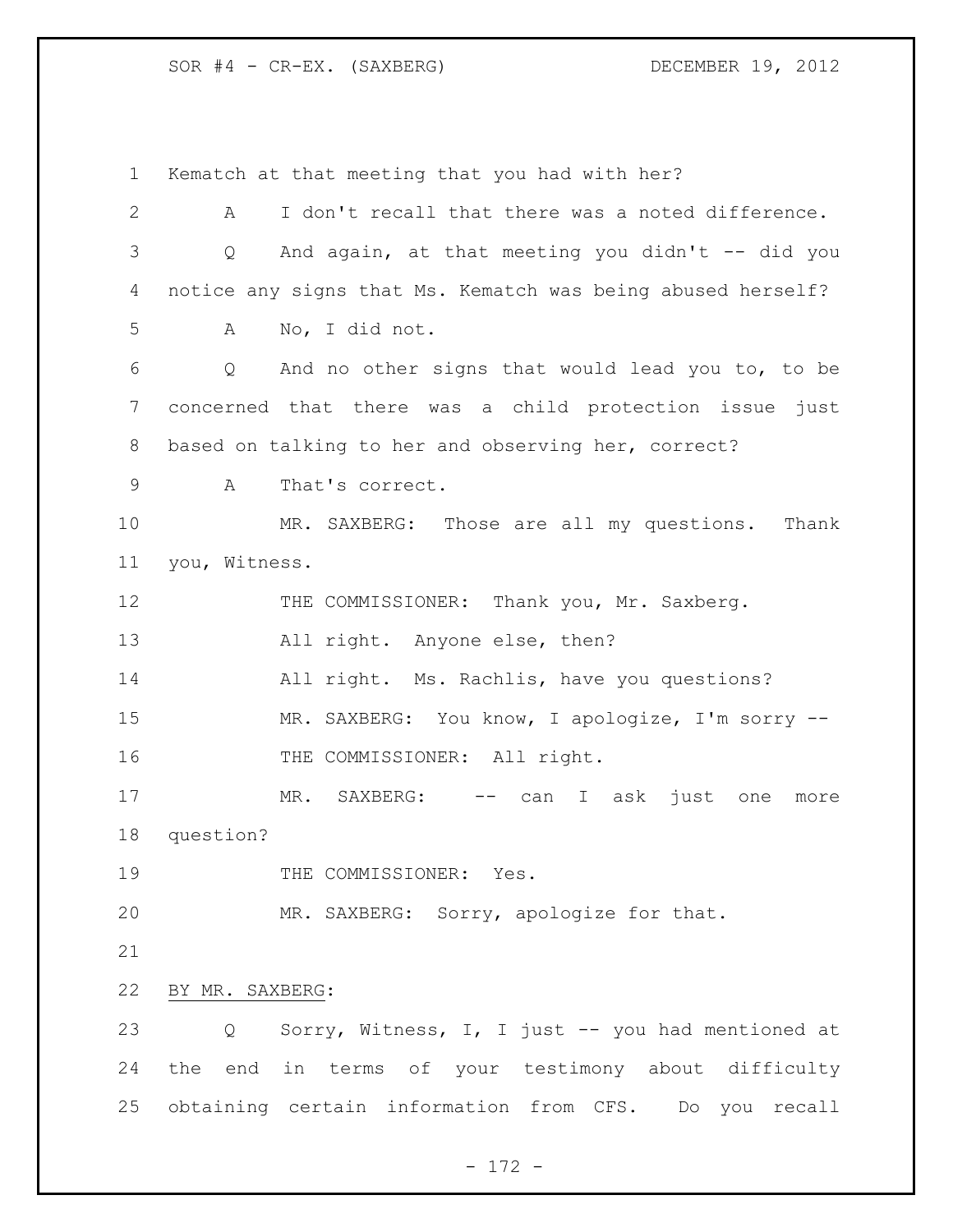that, right at the end of your -- A Yes. Q -- testimony? What time period were you talking about? A I thought it was a general question. I wasn't relating to a specific period. Q Okay. Well, I -- and are you still employed as a social worker? A Yes, I am. Q And, and with respect to -- sorry, with respect to interactions with ANCR at, at current, you're not suggesting that there's any difficulty in obtaining information on who a social worker is working on a, on an intake at ANCR? A No. I was talking about -- just in terms of information that they could (inaudible) share with us. I'm assuming they're operating under certain confidentiality rules that makes sharing certain information -- Q Right. A -- difficult for them. Q You're not suggesting that you have any specific incident wherein information ought to have been conveyed to you that wasn't conveyed to you. A Can you say that again, sorry? Q You're not suggesting that there's any specific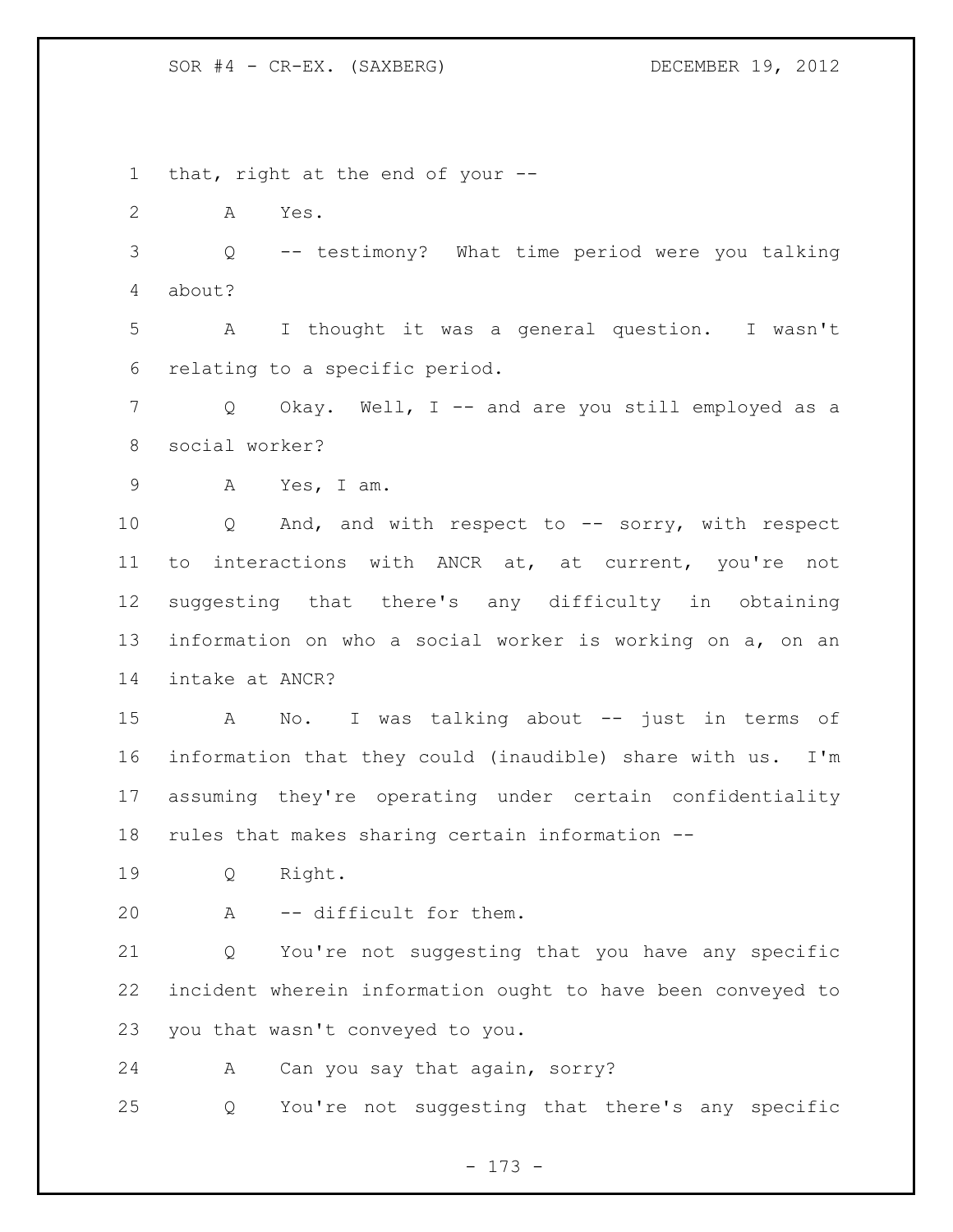incident wherein ANCR, for instance, didn't provide you with information that you believe ought to have been provided to you for you to do your job. THE COMMISSIONER: Have you got an answer, Witness? THE WITNESS: I guess I, I'm sort of struggling 7 with what the question is -- BY MR. SAXBERG: Q Okay, let me, let me -- A -- (inaudible) asking -- 12 Q Let me try to clarify. A (Inaudible). Q Do you want me to help you? A Sure. Q Yeah, I can try to clarify. I believe the point that you're trying to make was simply that CFS, including agencies like ANCR, have to be careful about information that they share with you in order to protect the confidences of their clients, correct? A Yes. Q But you're not saying that there's situations where information that you need to know to do your job has been withheld from you by CFS or ANCR. A No.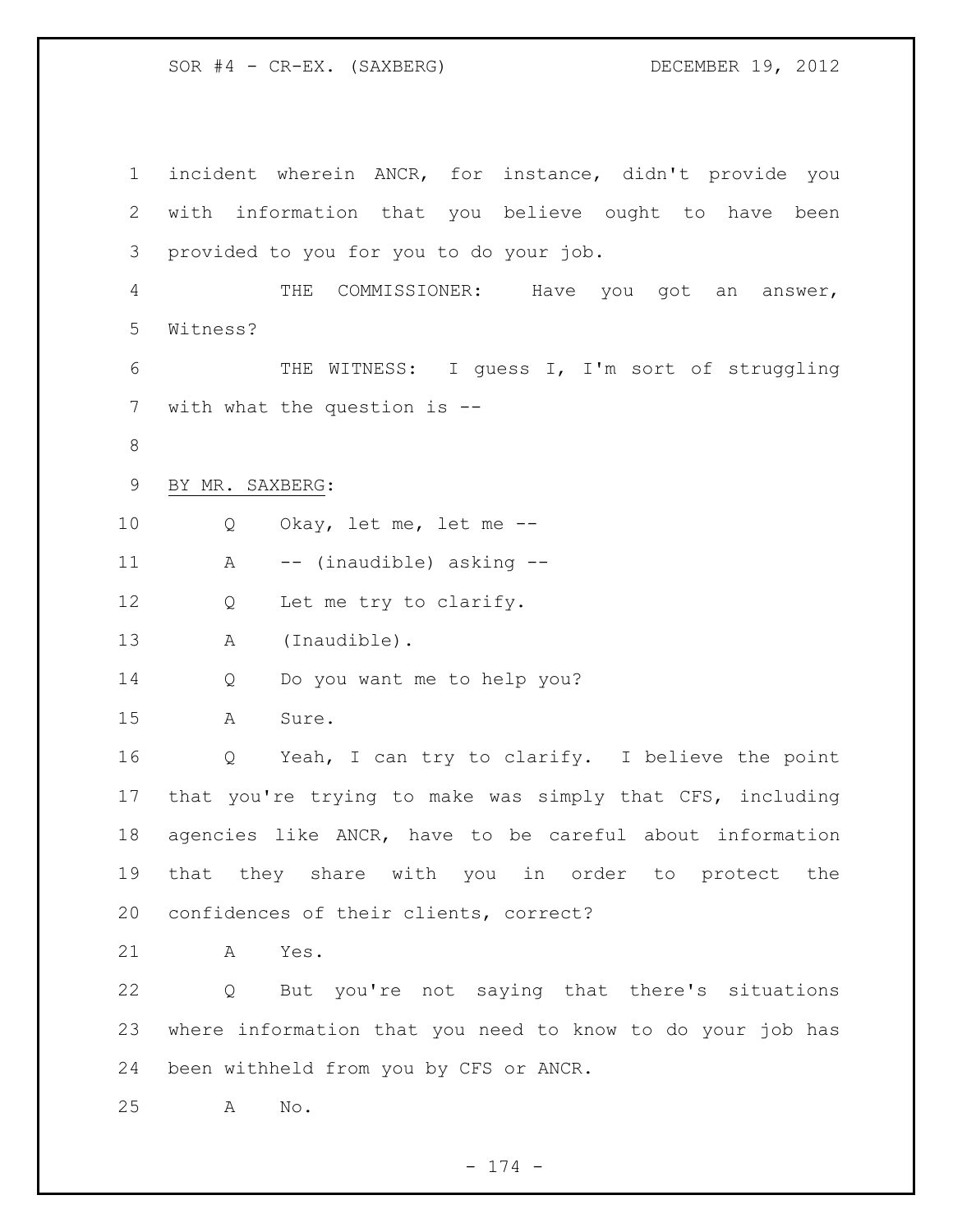MR. SAXBERG: Okay. That's all I wanted to clarify. Thank you very much. THE COMMISSIONER: Yes? MS. RACHLIS: I have no questions for the witness. THE COMMISSIONER: Thank you. 7 Ms. RACHLIS: Thank you. 8 THE COMMISSIONER: Any re-examination? MS. WALSH: No, Mr. Commissioner. 10 THE COMMISSIONER: All right. Witness, thank you for your participation. Your questioning is at an end. You can leave, wherever you are. (WITNESS EXCUSED) 16 THE COMMISSIONER: Now, where are we? MS. WALSH: So if you'd like to take a break, my understanding is that the witness, Ms. Verrier, is on deck in Calgary to testify via telephone. THE COMMISSIONER: All right. How long should we take a break for? MS. WALSH: Whatever you like. THE COMMISSIONER: Well, is she there indefinitely or ... MS. WALSH: Well, perhaps we should take no more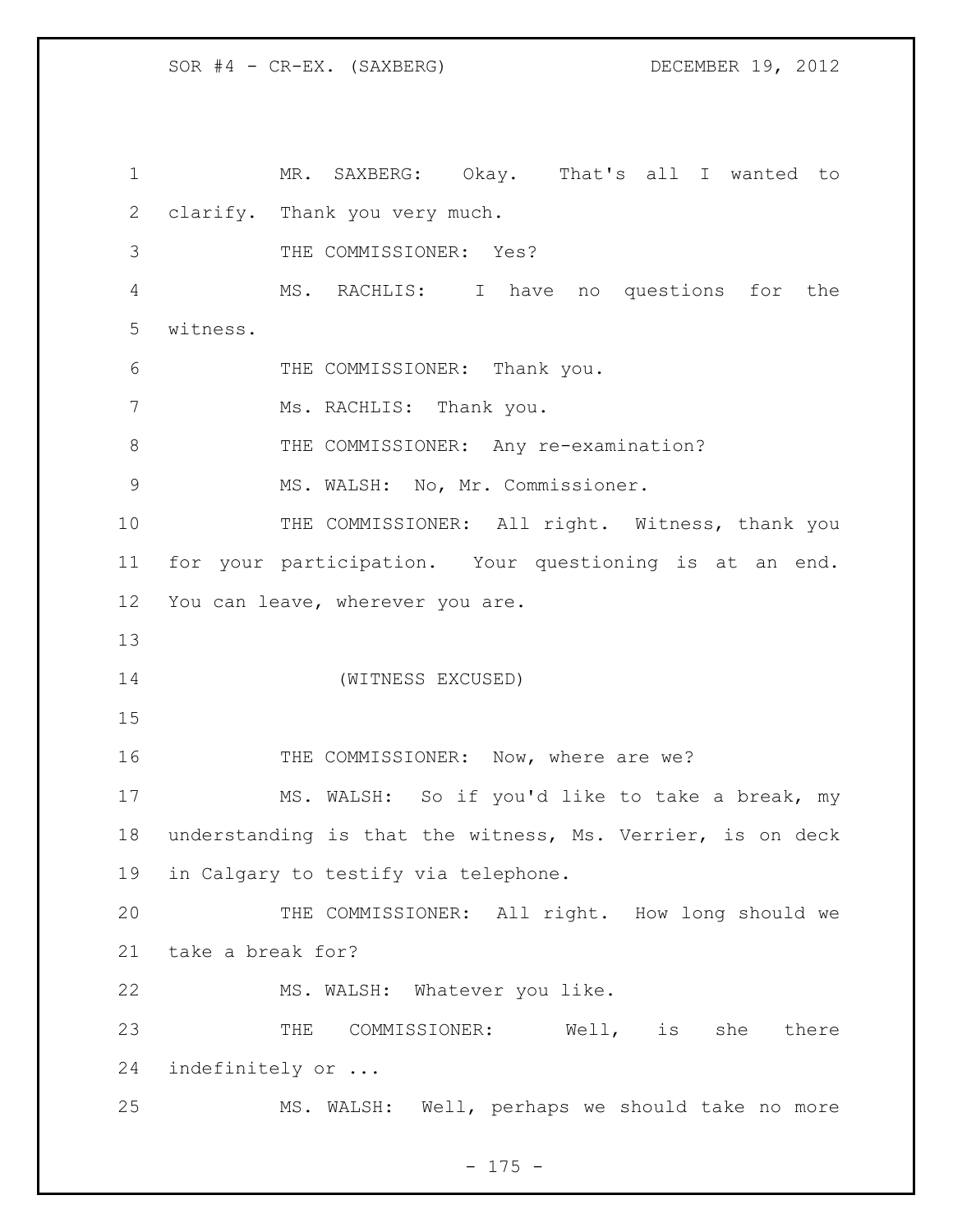## D.L. VERRIER - DR.EX. (OLSON) DECEMBER 19, 2012

 than ten minutes. THE COMMISSIONER: We'll take a ten-minute break. (BRIEF RECESS) MR. OLSON: Good afternoon, Ms. Verrier. Can you hear me okay? Can you hear me? THE WITNESS: Yeah, I think I can. Yeah. MR. OLSON: Last time you were here, do you recall whether you were sworn in or affirmed? 11 THE WITNESS: I had the Bible at the other location. 13 MR. OLSON: Okay, so when, when we ran into the technical difficulties last time, I was just about to finish my examination. I just have a few more questions for you. 17 THE WITNESS: Okay. **DIANA LYNN VERRIER**, previously sworn, testified as follows: DIRECT EXAMINATION CONTINUED BY MR. OLSON: Q And these questions are with respect to the reports that came out after Phoenix's death was discovered. A Okay.

- 176 -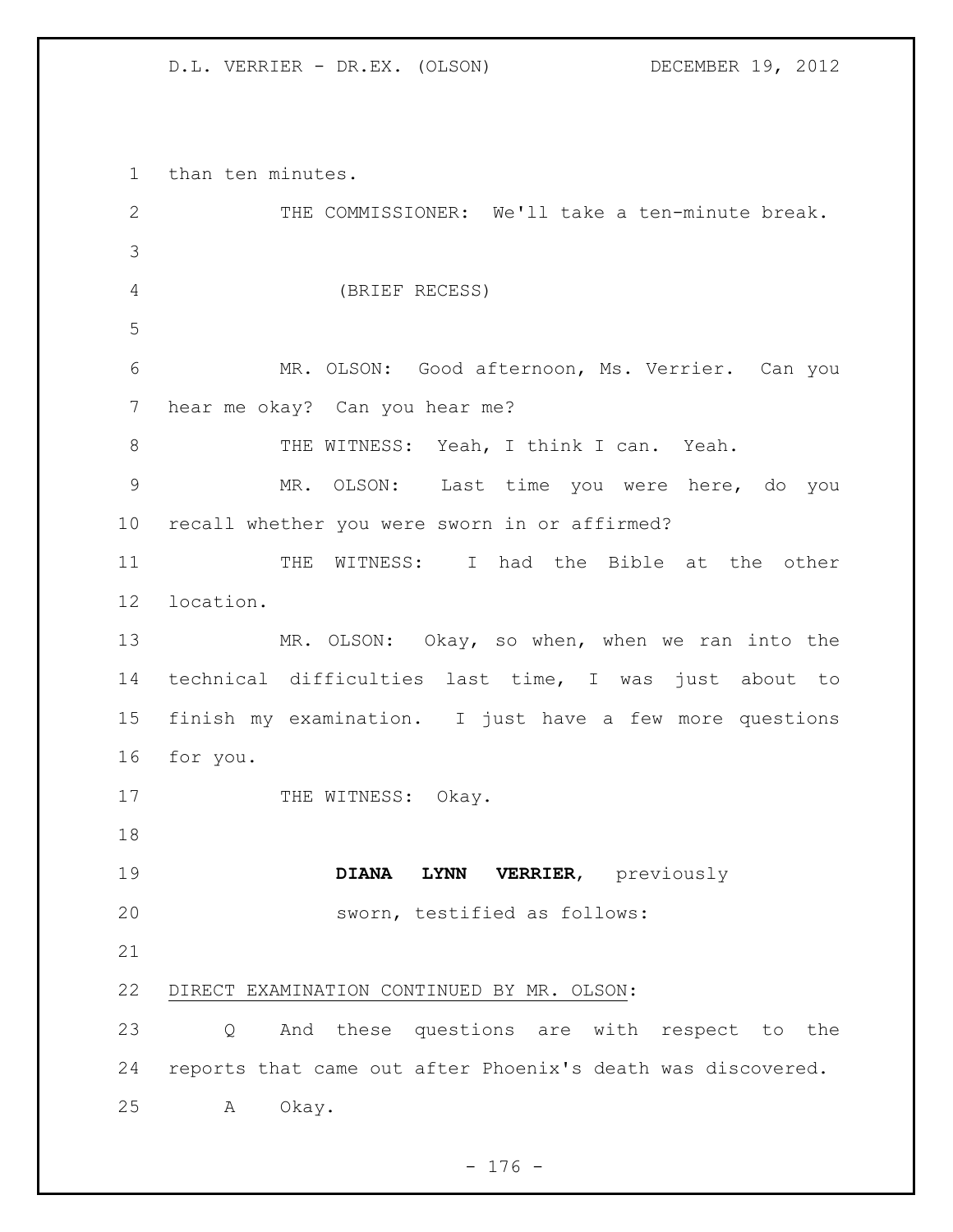## D.L. VERRIER - DR.EX. (OLSON) DECEMBER 19, 2012

 Q I understand you've been through these reports before in terms of references to the period of time you were the supervisor involved in this case; is that right? A I have -- yeah, I have -- well, I haven't seen the whole report. I've seen small little sections. Q Just those -- A (Inaudible) have them here. 8 Q Okay, just those sections. A Yes. Q And were those provided to you for the first time through the inquiry process? A They were. Q Okay. So they weren't shown to you by your employer at any time prior to this, or by anyone else. 15 A I -- no. No, I wasn't aware of them until -- yeah, I heard -- regarding the Inquiry. Q Okay, thank you. Just before I get to that, I want to mention and confirm you have -- you had some other involvement in this file that we're going to cover in the new year, that related to a different time period, and so we're going to call you back for that and you're aware of that. A Yes. Q Okay. So the first report I wanted to ask you

about is -- it's the one at Commission disclosure 1.

- 177 -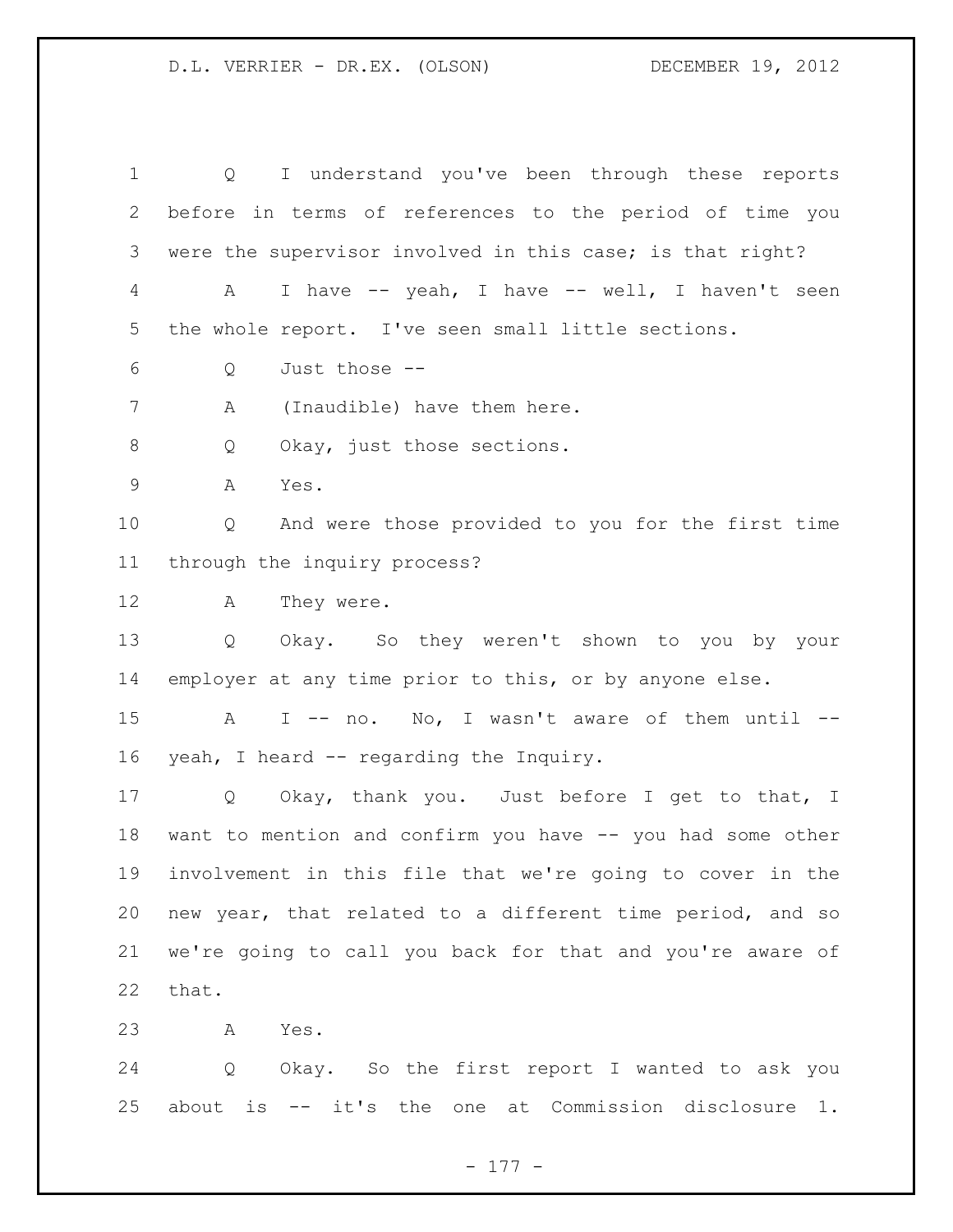D.L. VERRIER - DR.EX. (OLSON) DECEMBER 19, 2012

 That's the one that has -- it says A Special Case Review in Regard to the Death of Phoenix Sinclair. On the cover it's got the photo. A I actually don't have the cover. Q Okay. It's -- A But I just have F27. Is that the one? Q This one -- A Oh, that  $-$  Q It's from that -- that's the correct report, but this is page 41 that I wanted to take you to first. 11 A Oh, okay, yeah. Q So you'll see on page 41, that -- there's a summary of the work over the period of time, that Mr. Koster prepared. A Okay, so to -- so page 41 of the report or 41 of your document? I have two numbers here. Q Forty-one of our document. They're both 41 -- 18 A Okay. 19 Q -- on the bottom part. A Okay. So, I'm sorry, what was the question? Q So this, this portion here I think is just primarily factual reporting of what, what was in the file, but I want to give you an opportunity to correct anything if there, there are any errors or things you want to comment on from your perspective.

- 178 -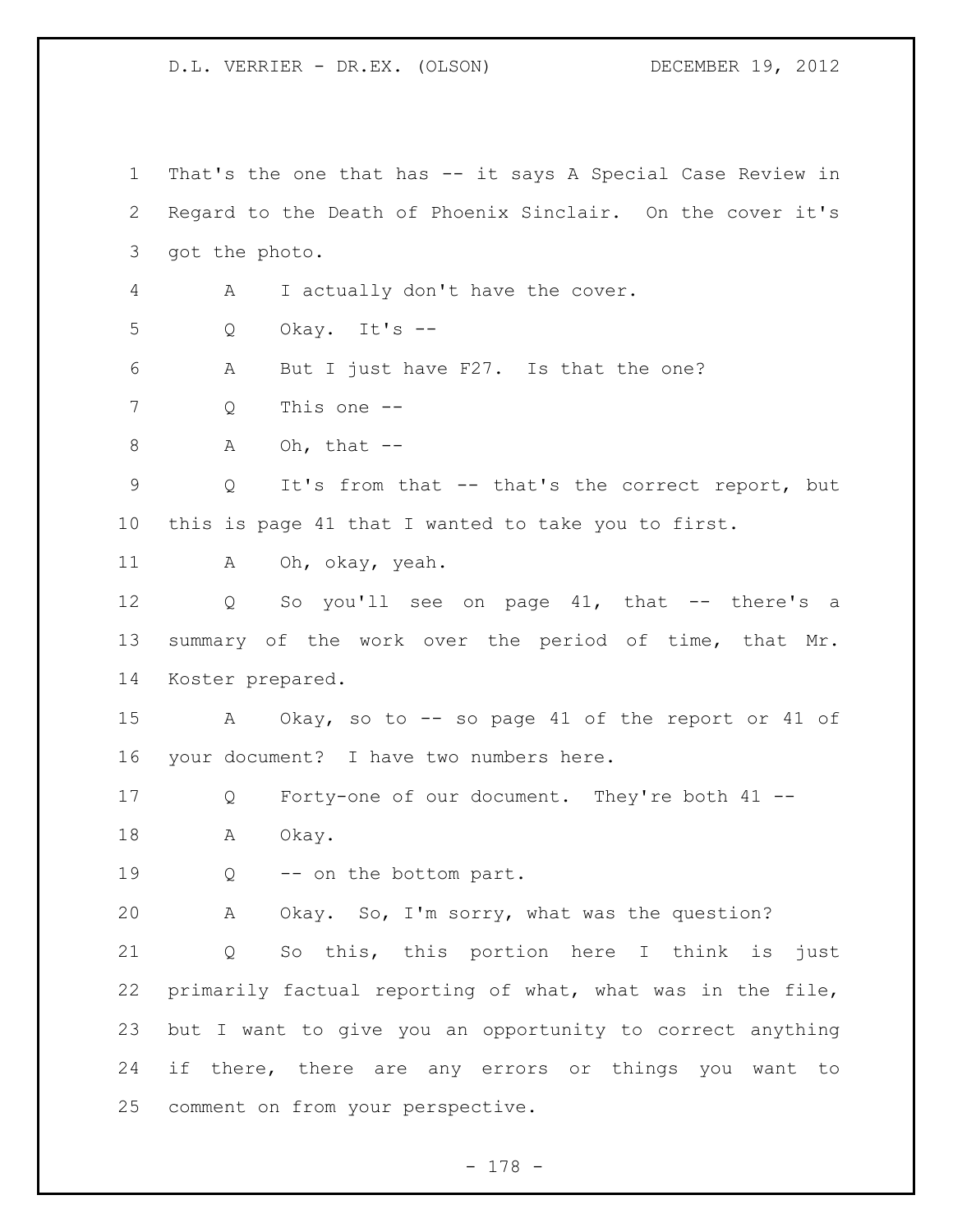D.L. VERRIER - DR.EX. (OLSON) DECEMBER 19, 2012

| $\mathbf 1$  | $\mathbf{A}$  | I don't think there is. You know, I reviewed it |  |  |  |  |  |  |  |  |
|--------------|---------------|-------------------------------------------------|--|--|--|--|--|--|--|--|
| $\mathbf{2}$ | very briefly. |                                                 |  |  |  |  |  |  |  |  |
| 3            | Q             | Okay. Now, if you turn please to page 43.       |  |  |  |  |  |  |  |  |
| 4            | Α             | Okay.                                           |  |  |  |  |  |  |  |  |
| 5            | Q             | Finding 27 on the bottom, in bold.              |  |  |  |  |  |  |  |  |
| 6            | Α             | Yes.                                            |  |  |  |  |  |  |  |  |
| 7            | Q             | Says:                                           |  |  |  |  |  |  |  |  |
| $\,8\,$      |               |                                                 |  |  |  |  |  |  |  |  |
| $\mathsf 9$  |               | "The Safety Assessment called for               |  |  |  |  |  |  |  |  |
| 10           |               | a 48 hour response. It would have               |  |  |  |  |  |  |  |  |
| 11           |               | been important to go out the same               |  |  |  |  |  |  |  |  |
| 12           |               | day when previous concerns about                |  |  |  |  |  |  |  |  |
| 13           |               | the mother's parenting<br>and                   |  |  |  |  |  |  |  |  |
| 14           |               | possible drug problems<br>are                   |  |  |  |  |  |  |  |  |
| 15           |               | considered."                                    |  |  |  |  |  |  |  |  |
| 16           |               |                                                 |  |  |  |  |  |  |  |  |
| 17           |               | Says:                                           |  |  |  |  |  |  |  |  |
| 18           |               |                                                 |  |  |  |  |  |  |  |  |
| 19           |               | "The previous worker had written                |  |  |  |  |  |  |  |  |
| 20           |               | concerns about both parents in the              |  |  |  |  |  |  |  |  |
| 21           |               | previous closing. In addition,                  |  |  |  |  |  |  |  |  |
| 22           |               | the agency had not had contact                  |  |  |  |  |  |  |  |  |
| 23           |               | with Phoenix for months and it                  |  |  |  |  |  |  |  |  |
| 24           |               | would be important due to her age               |  |  |  |  |  |  |  |  |
| 25           |               | to go out as soon as possible to                |  |  |  |  |  |  |  |  |

- 179 -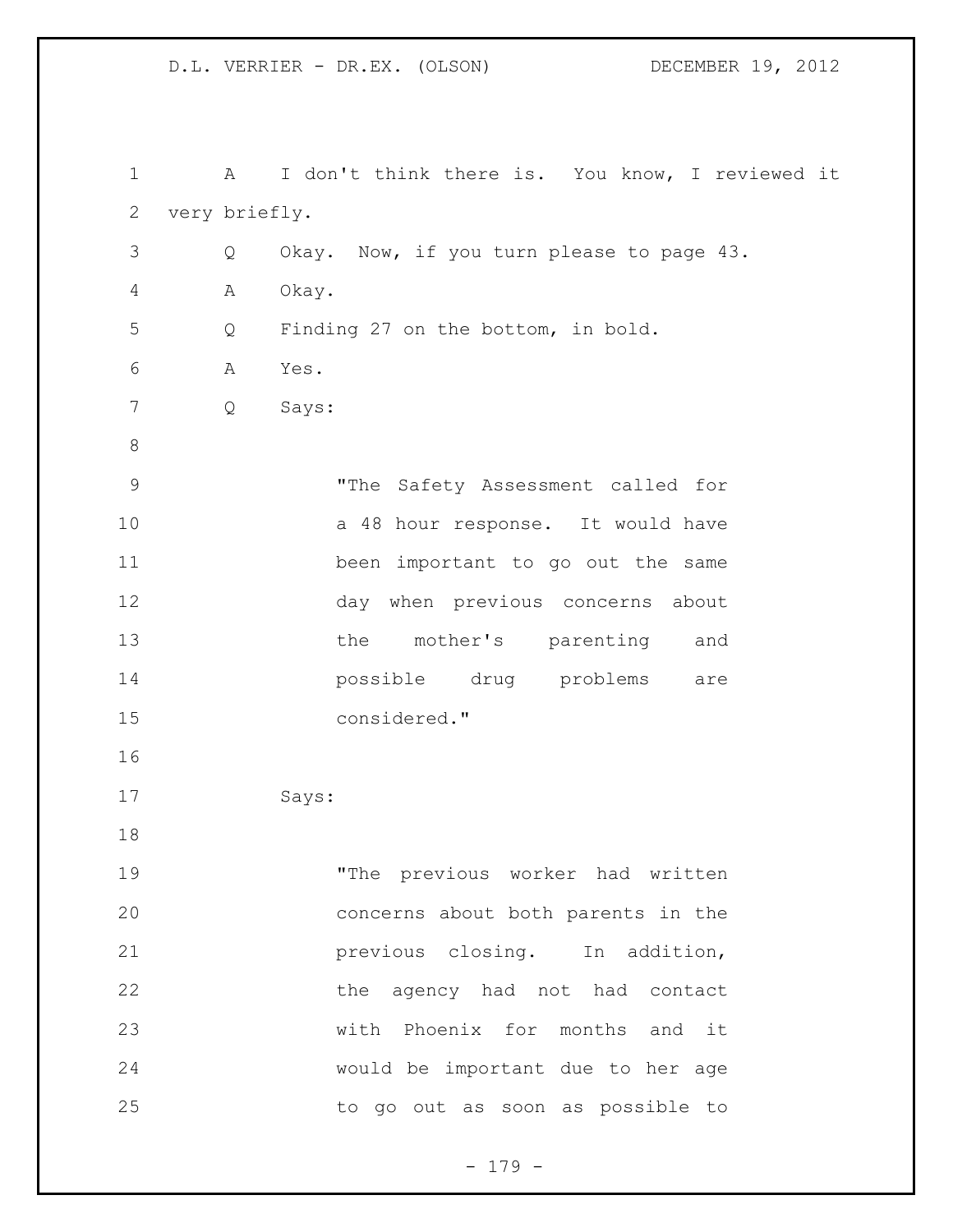D.L. VERRIER - DR.EX. (OLSON) DECEMBER 19, 2012

 determine her living conditions 2 and safety. The CRU worker had to have the file accepted in Intake and work load may have been a consideration and so the time frame could have been tailored to meet the intake response capacity. Workers had indicated that this was done on occasion." 

 Do you know anything about what's described in the last two sentences here, about the time indicated in the CRU reports being tailored to, to meet what workers could actually do in terms of getting out?

 A No. I'm not aware of any time that we would have tailored a response time to, to an intake workload.

 Q Okay. And with respect to anything else in that finding, do you have any comments?

 A I highly disagree that the response time needed to be same day. I would say that the 48 hours was appropriate.

Q Okay.

 THE COMMISSIONER: You say 48 hours was appropriate?

25 THE WITNESS: Yes.

 $- 180 -$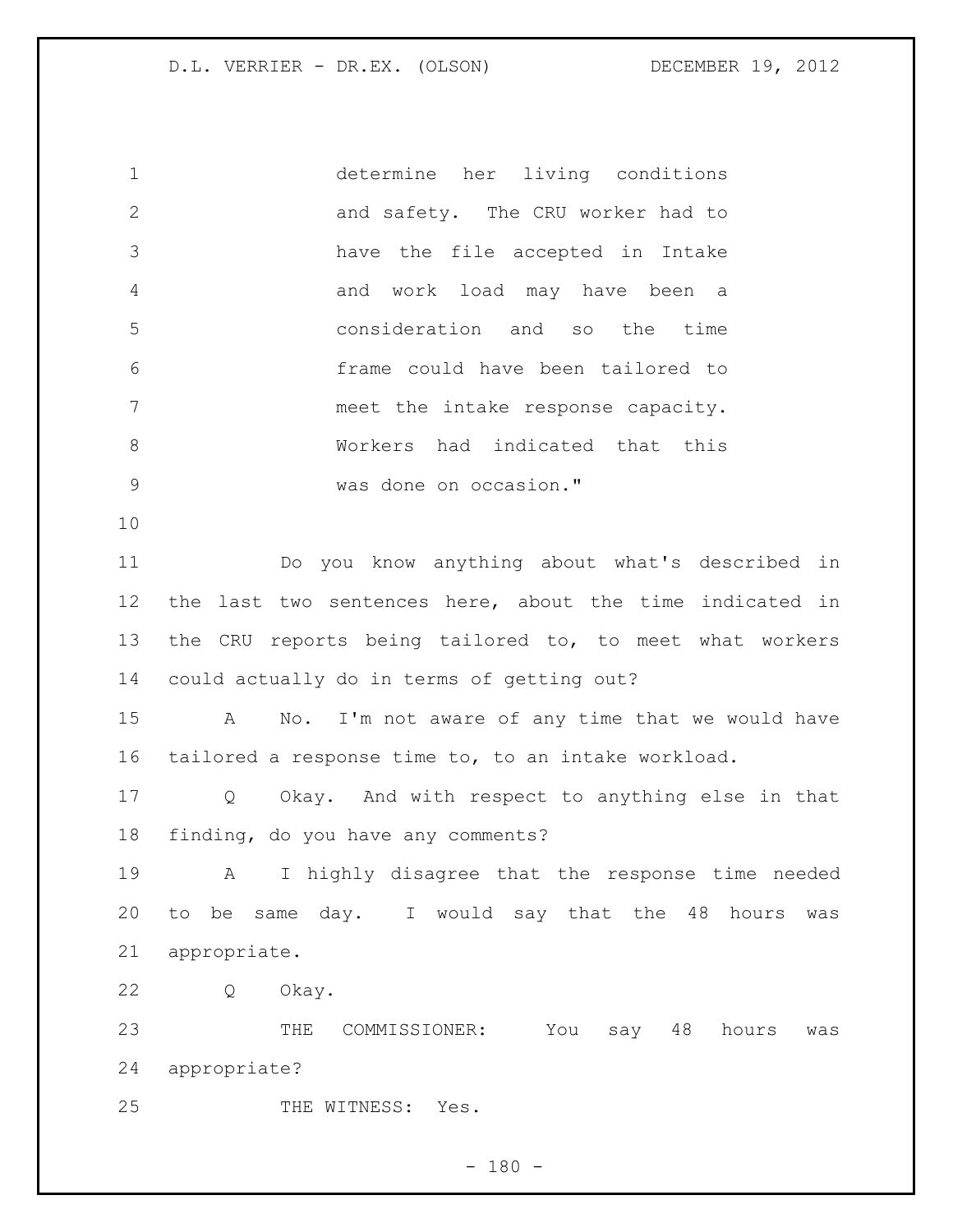| 2 BY MR. OLSON: |  |  |  |                                                             |  |  |  |
|-----------------|--|--|--|-------------------------------------------------------------|--|--|--|
|                 |  |  |  | 3 Q The -- I don't think there was anything else in         |  |  |  |
|                 |  |  |  | 4 that report, unless there was anything else you wanted to |  |  |  |

comment on.

A There is not.

 Q Okay. The next report is Commission disclosure 2, and that begins -- this is a report prepared by Jan Christianson-Wood, Section 10 report, and your involvement would begin on page 152. It's just that one page.

11 A Right.

12 Q If you look at the bold -- first, the, the two, two paragraphs above the bold. Do you see, do you see that?

 A Two -- yeah, "The next documented" is what you're referring to?

 Q Right. Those are basically factual. You, you can comment on anything that's said there, if you like.

A I, I don't, I don't have a comment.

Q Okay. And then the bold portion says:

 "As Ms Kematch was designed a 'high risk' caregiver, a response 24 time reflecting this would have been appropriate."

- 181 -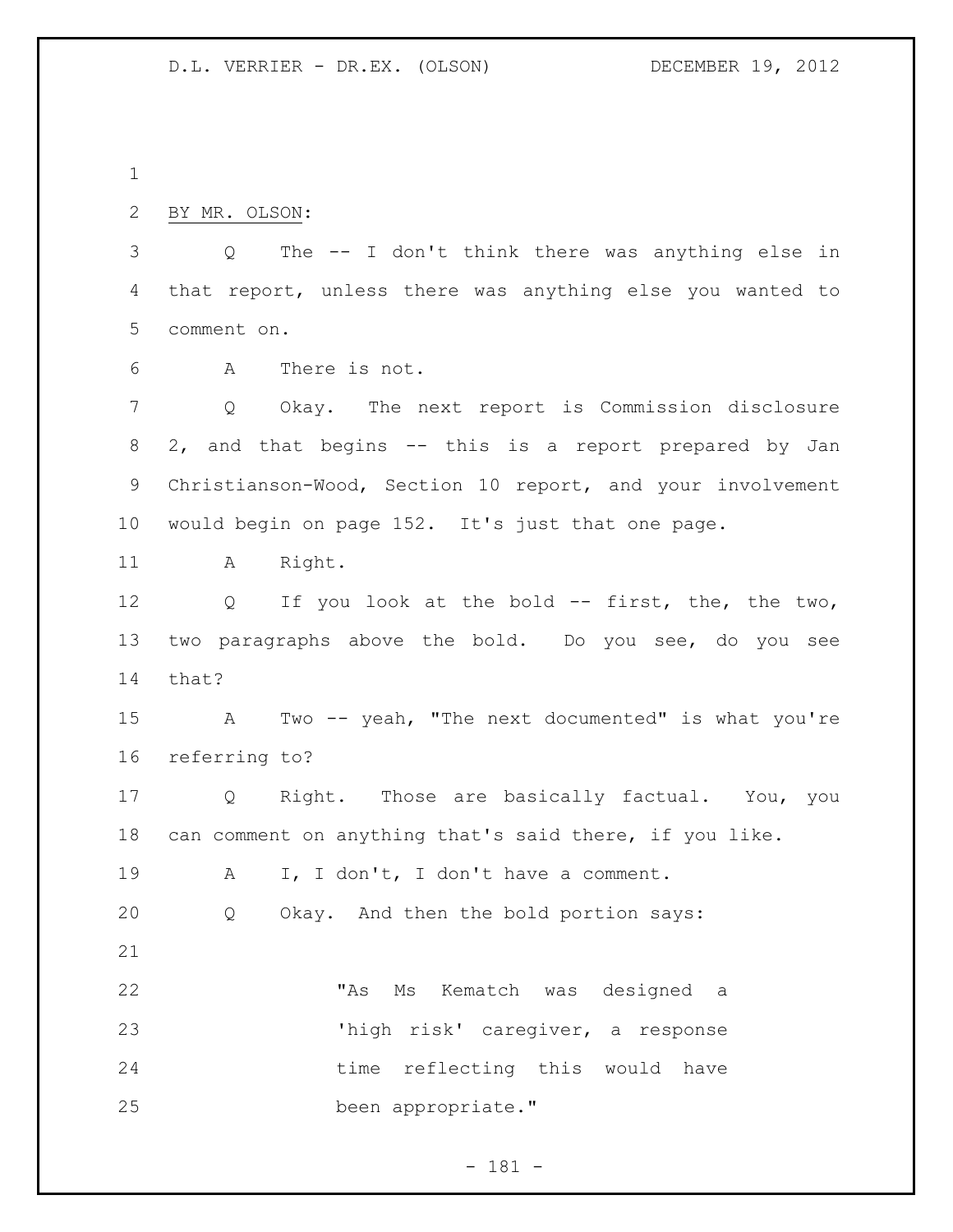D.L. VERRIER - DR.EX. (OLSON) DECEMBER 19, 2012 D.L. VERRIER - CR-EX. (GINDIN)

| $\overline{2}$ | Now, I'm not, I'm not sure that -- exactly how to          |
|----------------|------------------------------------------------------------|
| 3              | interpret that, that part of the report, but do you have   |
| 4              | any comments to make with respect to that statement?       |
| 5              | So nowhere did I read that she was a high-risk<br>A        |
| 6              | caregiver, and certainly -- so I think that, that I would  |
| 7              | comment on, and certainly this would be a typical case or, |
| 8              | or situation that we would have experienced at CRU.        |
| $\mathsf 9$    | Okay. Is there anything else you'd like to add?<br>Q       |
| 10             | I don't believe. That's, that's all.<br>A                  |
| 11             | MR. OLSON:<br>Those are all the questions I have           |
| 12             | for you. I think some of the other lawyers are going to    |
| 13             | have some questions for you as well.                       |
| 14             | THE COMMISSIONER: All right. Who's going to be             |
| 15             | first? Mr. Gindin?                                         |
| 16             |                                                            |
| 17             | CROSS-EXAMINATION BY MR. GINDIN:                           |
| 18             | name is Jeff Gindin; I<br>Good afternoon. My<br>$Q \qquad$ |
| 19             | represent Kim Edwards and Steve Sinclair. And I have       |
| 20             | some $--$                                                  |
| 21             | Okay.<br>A                                                 |
| 22             | I have a few questions for you.<br>Q                       |
| 23             | Now, from listening to your evidence last time             |
| 24             | that you were here, I think you made it clear that you     |
| 25             | really had no independent recollection of these events and |
|                |                                                            |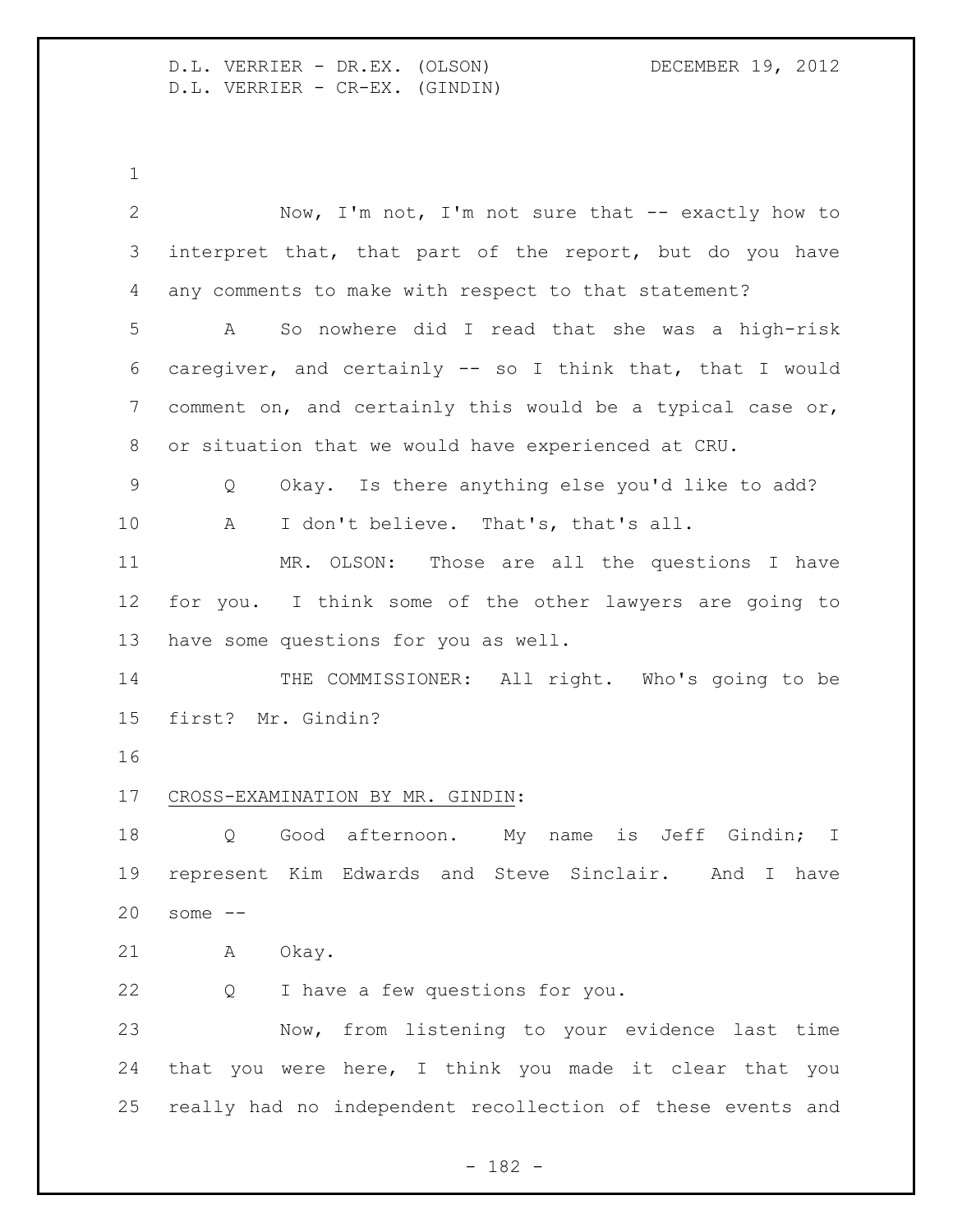D.L. VERRIER - CR-EX. (GINDIN) DECEMBER 19, 2012

 had to rely on some of these documents that are being shown to you. Is that fair?

A That is fair.

 Q Yeah. And on occasion I suppose you would have to look at documents and try to assume what you would likely have done based on your experience, rather than actually remembering these details.

A Right. I'm very reliant on the documents --

Q Yes.

10 A -- in terms of what occurred, yes, and I, I certainly would -- if I didn't recall it, I simply didn't recall it. So I didn't read into anything, but I did rely on documents.

14 Q All right. Now, with respect to the response time that we've been discussing with you last time and today, you told us that you felt 48-hour response time was appropriate, correct? You recall that?

A On which, on which --

Q On, on your involvement in May of '04.

A Oh, May '04, okay.

21 O Yeah.

 A Yeah, I'm just going to grab that report just to 23 confirm the date, but  $I - - oh$ , yes. Okay.

Q Correct?

A That's true.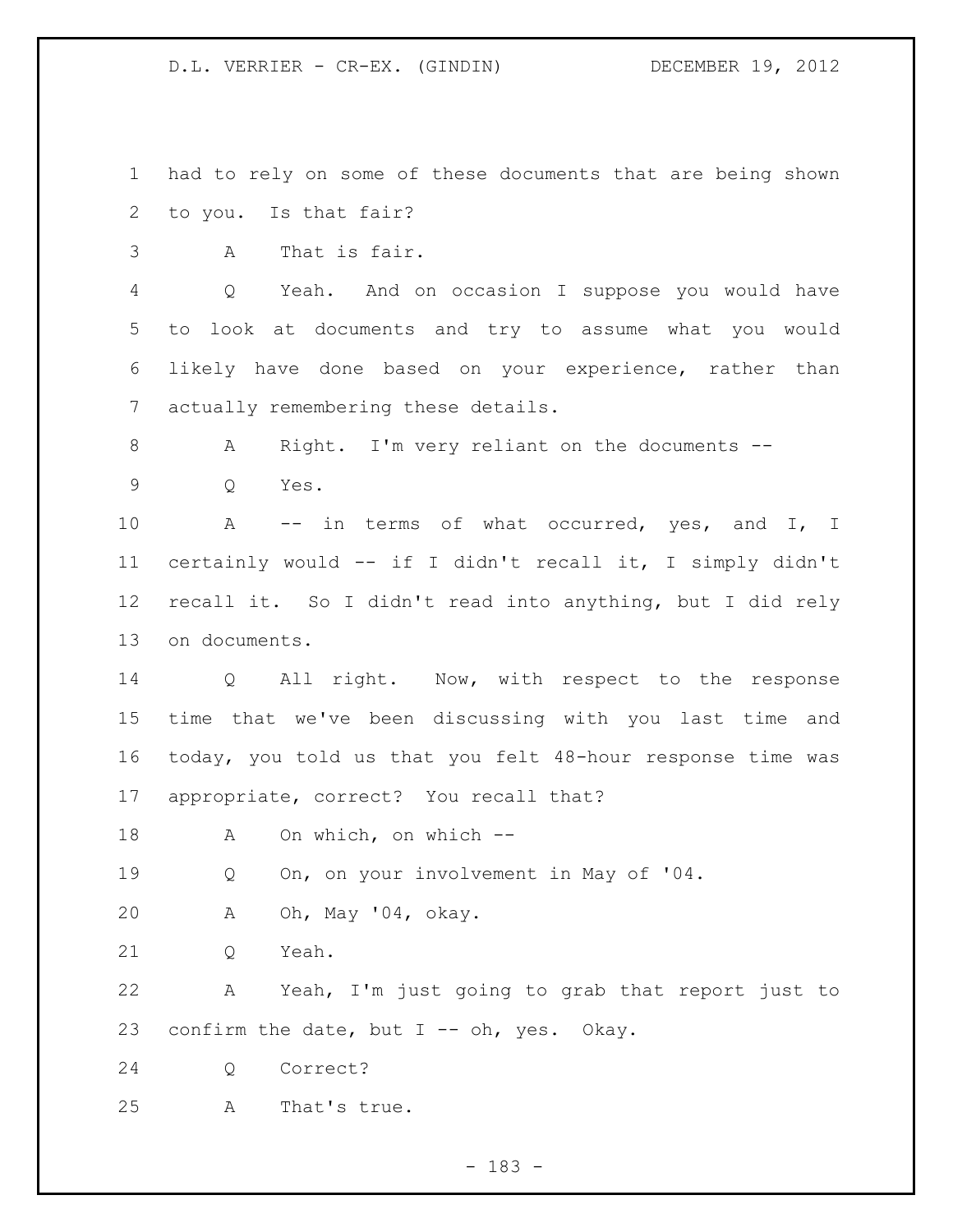Q Yeah. And we heard evidence here from Debbie De Gale who testified that she felt 24-hour response time was appropriate in her opinion. Did you know that?

A I -- yes, I was aware of that.

 Q Yeah. And we've actually heard from Tracy Forbes that she felt, after looking at the documents, that maybe even a five-day response time might have been appropriate. So we've heard a number of different opinions from different social workers on what they thought. Is that something that you would accept as something that happens on occasion where people disagree?

 A So certainly, when, when we're looking at it from a CRU perspective, we're looking it from the safety assessment form. And so it clearly states a 48-hour based on what Debbie De Gale filled in and based on the, the facts that are there as well (inaudible) factor. Certainly, it wasn't uncommon for CRU to have a certain response time and for intake to perhaps feel it should have been a longer response time. Just a matter of different perspectives.

 Q Yeah. So people -- it's a judgment call and different people might view it somewhat differently.

 A Taking into account what you'd need to for the assessment and, absolutely, different social workers may decide on a different response time in terms of now versus,

- 184 -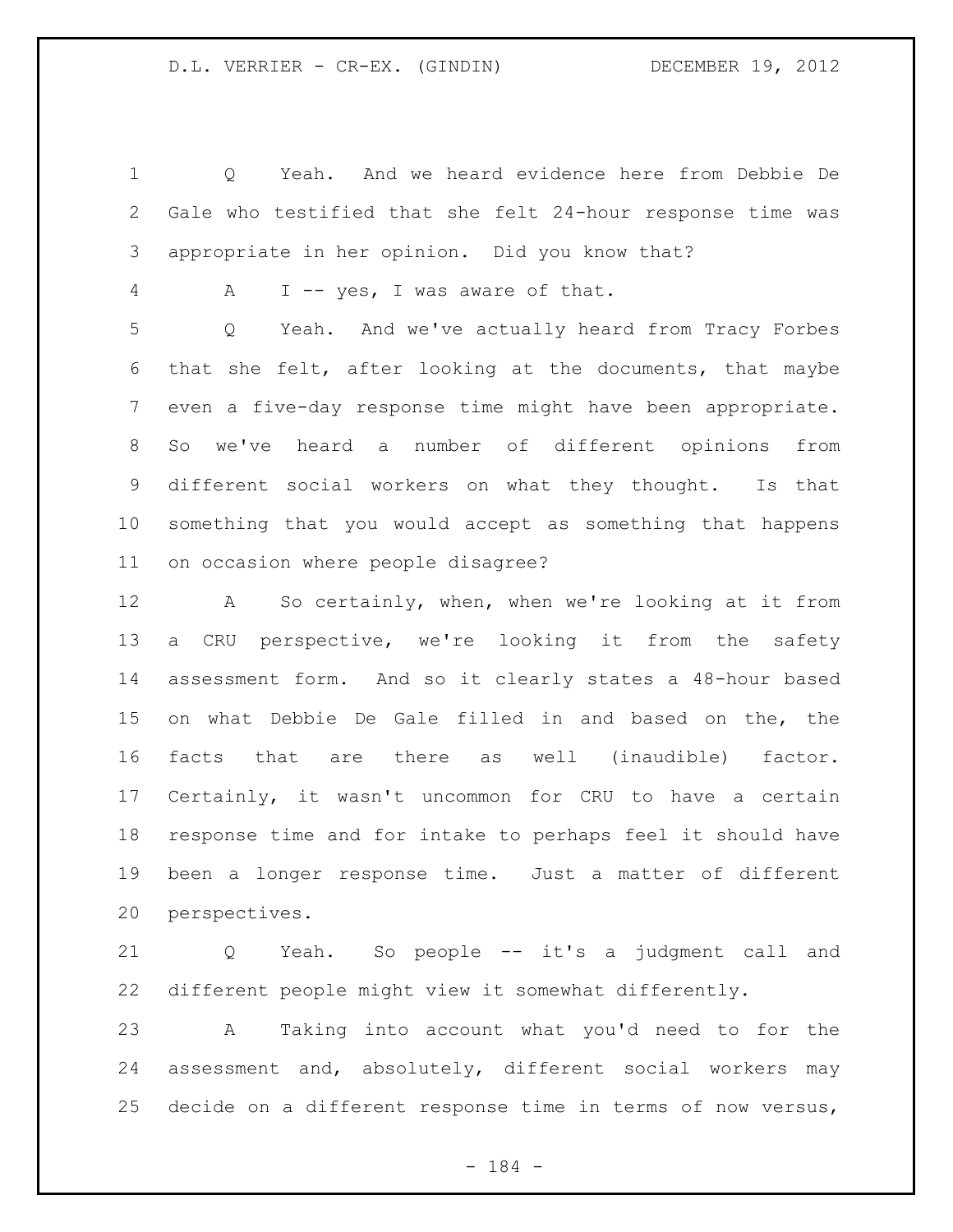## D.L. VERRIER - CR-EX. (GINDIN) DECEMBER 19, 2012

 you know, 48 hours versus within a few days. Rarely would we disagree on whether intervention needs to occur. Q Okay. Now, if you look at page 37447. A Three-four ... Oh, okay, (inaudible) safety assessment, yes. Q Yeah, so -- THE COMMISSIONER: Just a minute, now, I want to get that. BY MR. GINDIN: Q Now, before I get to that, as a supervisor you might sometime disagree what -- with what one of the workers' opinions was, I presume. You had every right to -- A Absolutely. Q You had every right to come to your own conclusion, right? And if you disagreed -- 18 A (Inaudible). Q If you disagreed with Debbie De Gale's assessment, you had every right to put down your own opinion, I presume? A I don't know that I disagreed when I look at this form, if that's what you're referring to -- Q Well, let's look at that form. A -- because I see --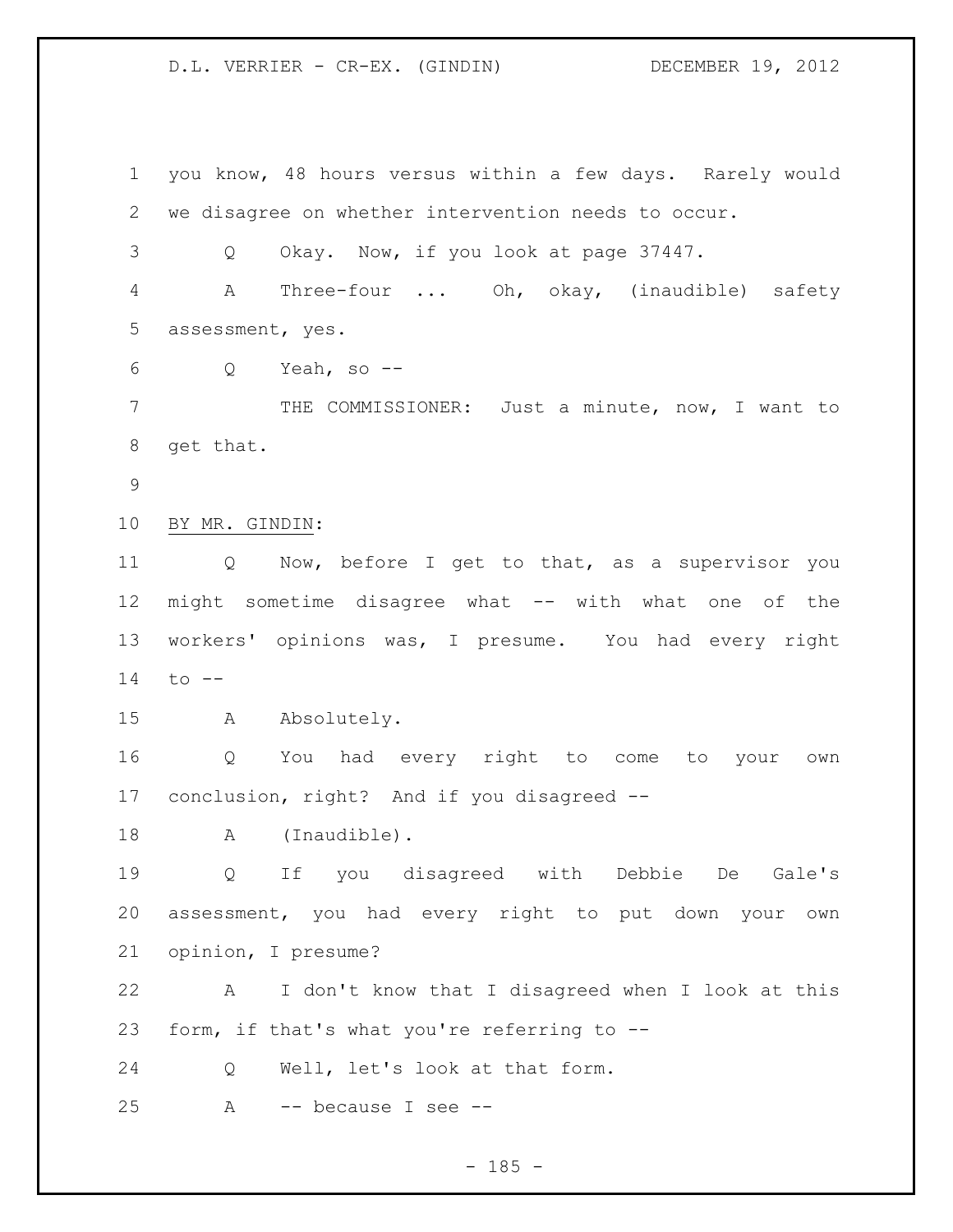Q Let's look at that form for a second before you go on. The very top of that page, it appears as though 24- hour response is ticked off, correct? A Right. Q And then your initials indicate that you put down 48-hour response and changed it to that, correct? A What it looks like is that I, I initialled the 24-hour response and I -- it looks like that is crossed out. Q Right. 11 A From the best what I can see. Q Now, that's within your authority, to disagree with what someone else might have ticked off; is that correct? That fair to say? A It's in my authority to disagree and to correct mistakes. Q Right. Okay. A Yeah. Q Now, when that happens that you might disagree, what's your usual practice? Would you then tell the worker who you disagreed with that you had a different opinion, or would you simply mark it down, initial it, and leave it that way? A I think it would depend. And again, I'm (inaudible) the best of my recollection -- because it has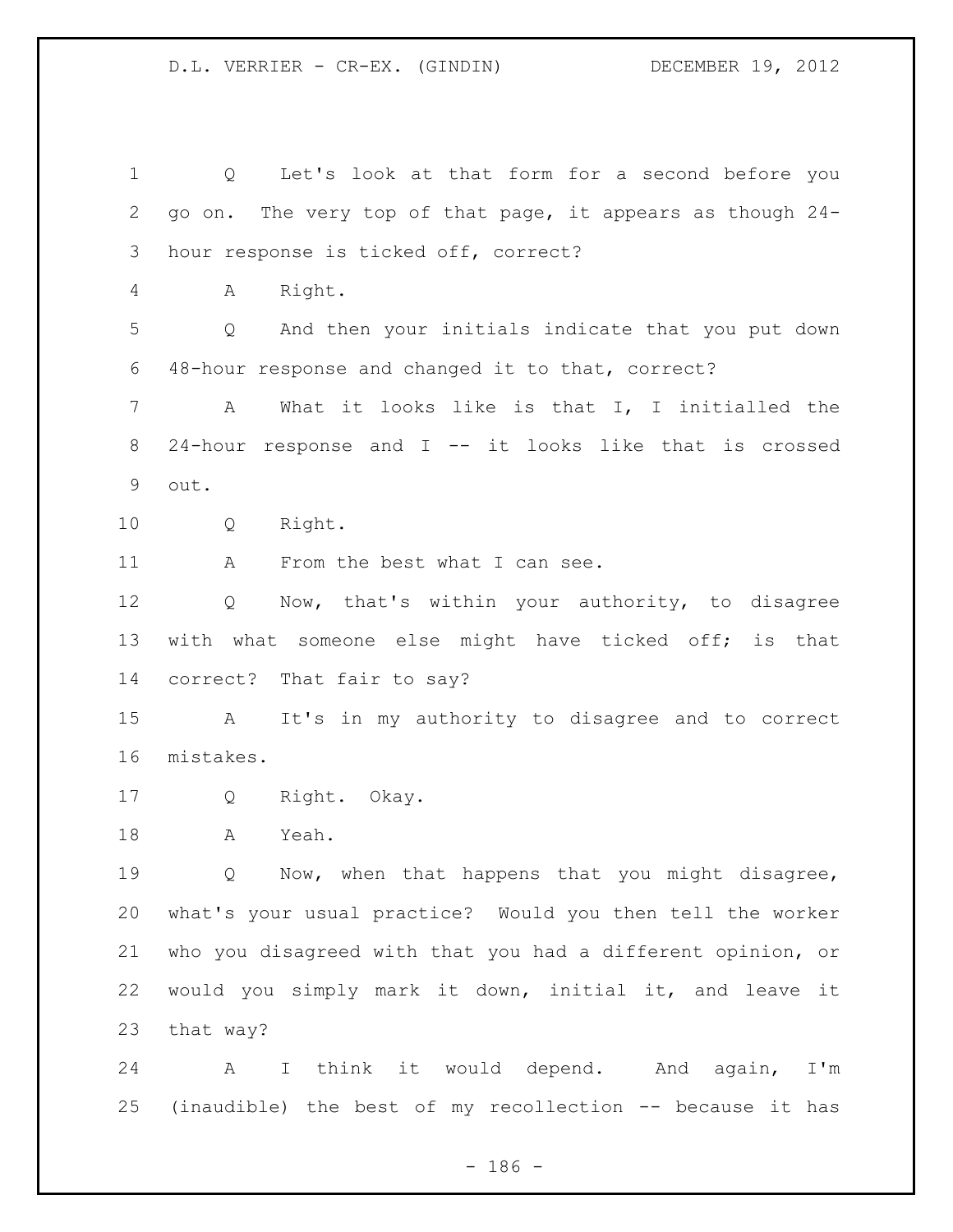## D.L. VERRIER - CR-EX. (GINDIN) DECEMBER 19, 2012

 been close to eight years -- I believe, you know, what I would do is that if the worker was still present, I would go and have them -- have a discussion with them and make the changes. If the worker was not present and we were -- there was a time matter to get it to intake, as in this kind of tight time frame, I would make the change or make the addition, and, and then if I remembered, to let them know. But (inaudible) it was more important to get it to intake --

Q Right.

11 A -- at that point.

 Q So you have no notes anywhere to indicate that you, in fact, went to Debbie De Gale and said, I changed that initial response time of yours to 48 hours. You have no recollection of having done that. Correct?

 A I have no recollection. I wouldn't have any notes. That's not -- I wouldn't have written those notes down. I certainly -- the -- I actually wasn't changing Debbie De Gale's response time. What, what she, what she checked off was under the 48.

 Q Well, she testified she ticked off 24 hours, and it seemed to be ticked off.

 A It does, and I also note that what's under the 48-hour response, the actual factors that make up -- that would dictate that response time are underneath 48 hours.

- 187 -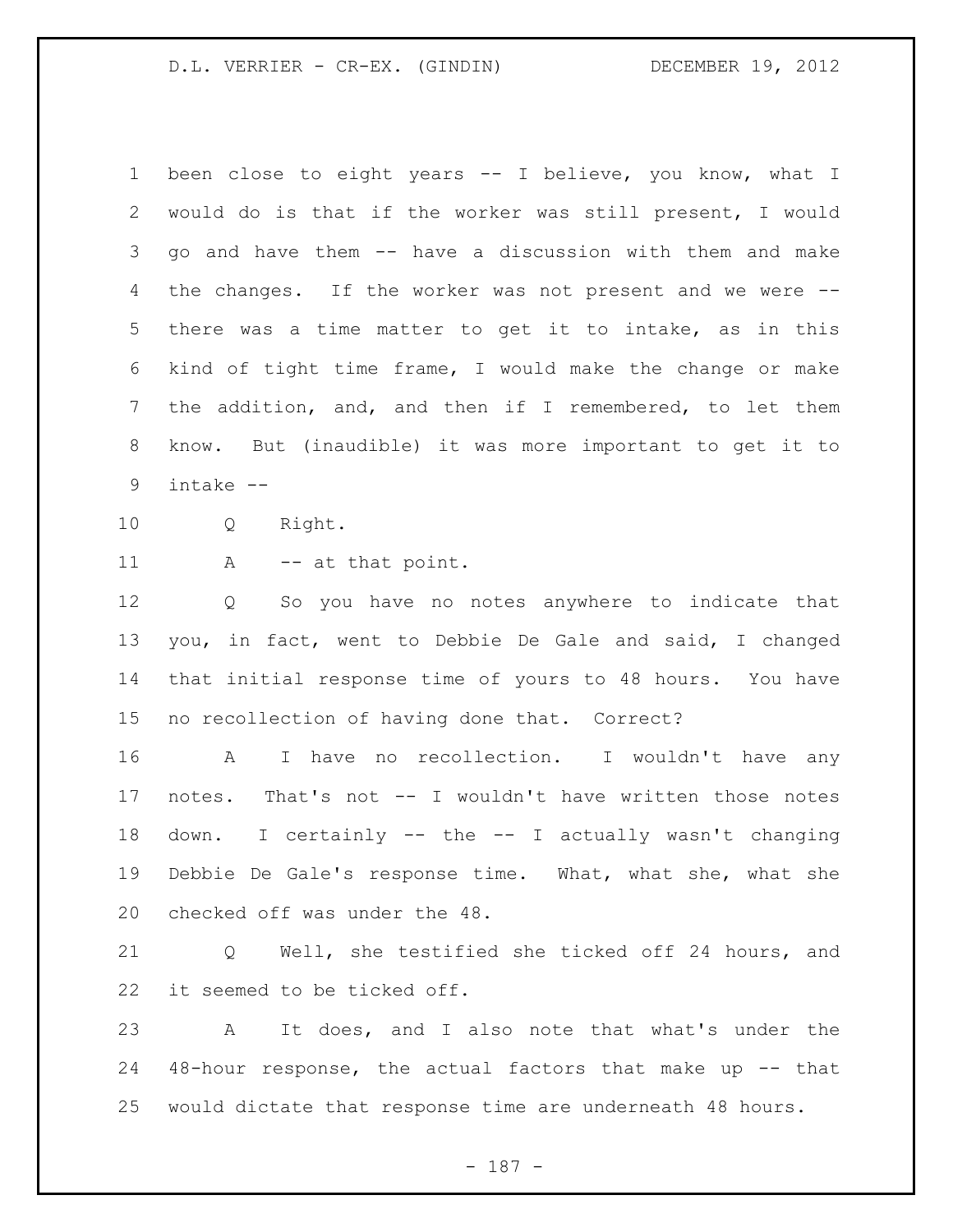1 Q That's correct. They were under --

 Q -- the 48 hours, but the box that is ticked off seems to be 24 hours. Despite the fact that certain -- A Well, they both -- yeah, they both, they both are, yeah. So certainly I -- with my initials (inaudible).

Q Right.

A Yes.

A Yeah.

 Q All right. But you told us a minute ago that you have no independent recollection other than notes that you can look at, correct?

 A I don't have any independent recollection other than the reports that have been provided to me.

 Q Okay. So you have no notes that tell you, for example, that when you wrote down 48 hours response and ticked it off, that you spoke to Debbie De Gale about that. You have no notes to indicate that, right?

A No.

 Q All right. Did you get along well with her, with Debbie De Gale?

 A I, I believe I had a good working relationship with her like I did with all the other staff, yes.

 Q Okay. Have you ever heard anyone express concerns about the fact that things might be changed by a supervisor and workers aren't advised of that? Had you

- 188 -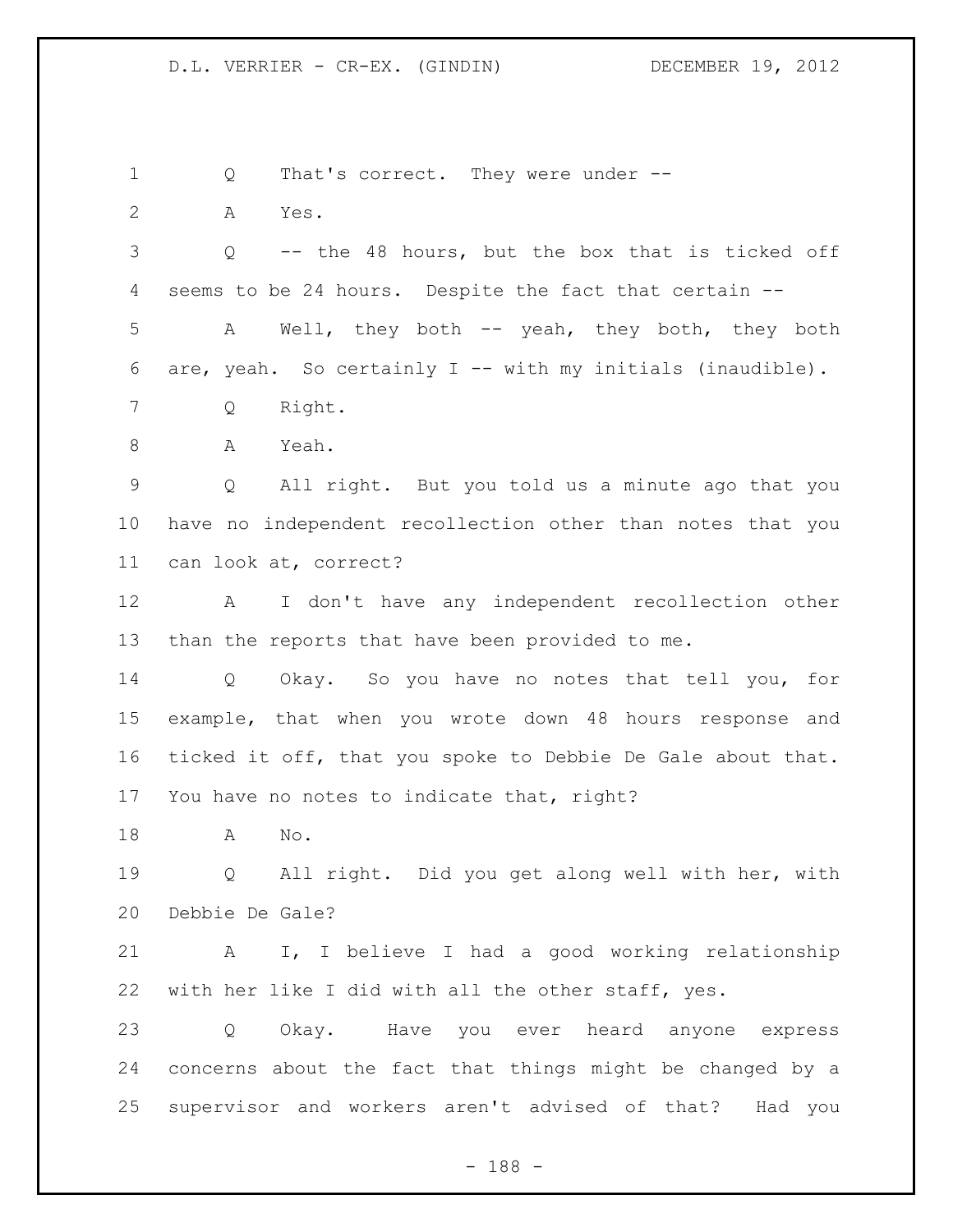ever -- anybody comment on that at all during your time there?

 A No, I did not. Certainly, workers may not have agreed with decisions that supervisors made if they were different from what they thought, but certainly I never heard anyone complain that changes were made.

 Q That is, complain to you. You never heard anybody --

A Correct.

Q -- complain to you.

11 A Right.

 Q All right. Now, when you were supervising, I 13 take it you kept some notes, right, of what you were doing? 14 A I, I don't recall what notes I kept. My practice, as was the practice at the organization, was to, to keep some personal, some personal notes for my use. Certainly, any performance or discipline notes would have been kept, and those would have been given to HR to put on the, the personnel file. And we didn't have a habit and we didn't keep any case notes or case-specific notes at CRU. It wasn't, it wasn't necessary for our role in the organization.

 Q But it was necessary to keep notes of various things in the course of your work as a supervisor, I imagine?

- 189 -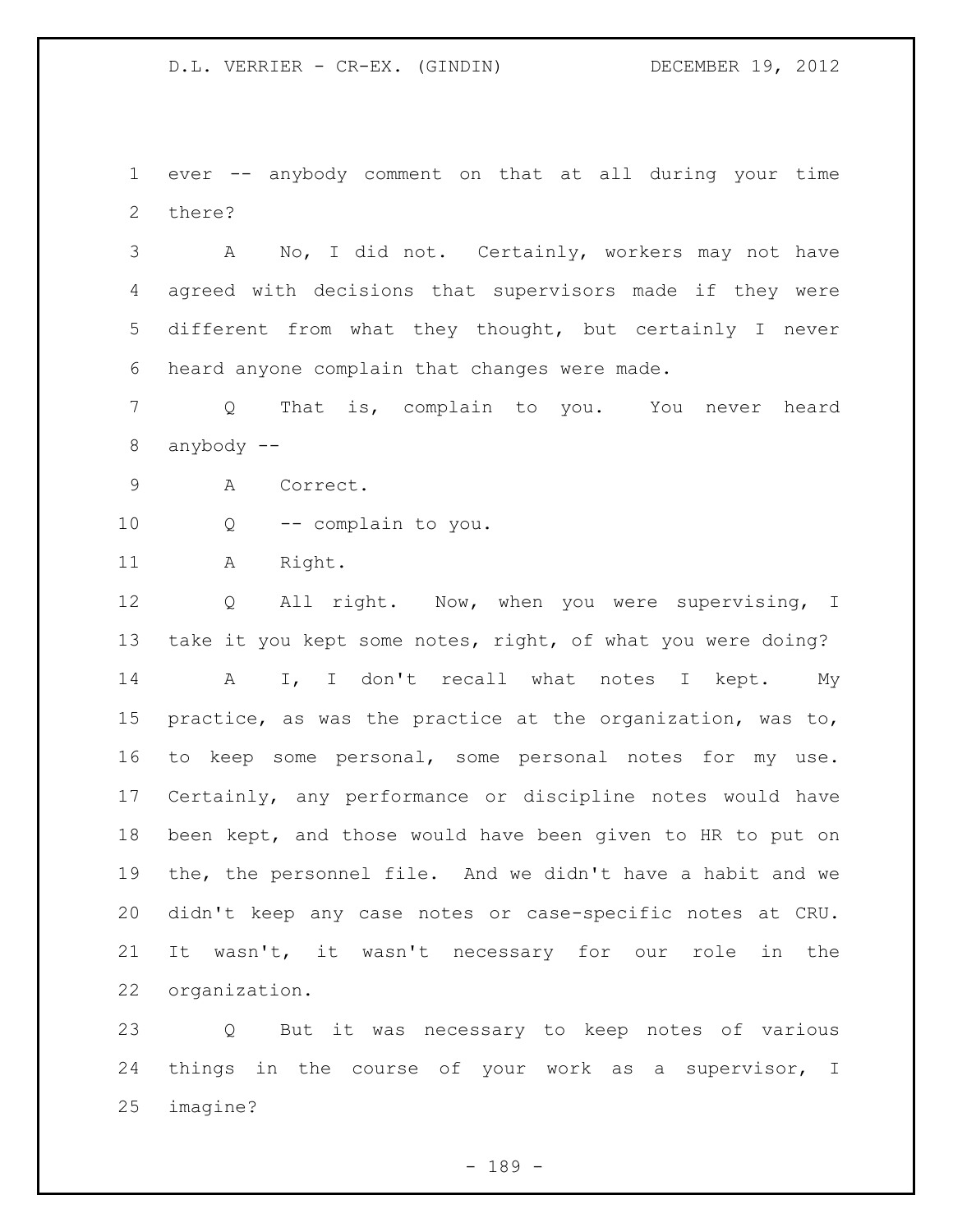1 A So any notes regarding cases were on the report; any notes regarding staff would be in their performance evaluation or in their personnel files. And I don't recall what other notes I would have kept. Q Well, isn't it a fact that you shred some of the notes that you had? A So I certainly had some, some personal notes that would have reminded me around vacation times or things like that. I don't know what else they would have said. But certainly when I left the organization, yes, I, I did dispose of them, yeah. 12 O When would that be? A 2005, May -- no, April, I think, 2005. Q So the notes that you kept, whatever they were, you simple destroyed them; is that right? A Yes. Q And does that relate to all the notes that you kept with respect to various files, or just this particular case? A So there actually were no notes kept to any files. There were no case-specific notes. That wasn't something I would keep -- Q Did -- 24 A -- at CRU. Q Did you ever have meetings with workers? Like,

 $- 190 -$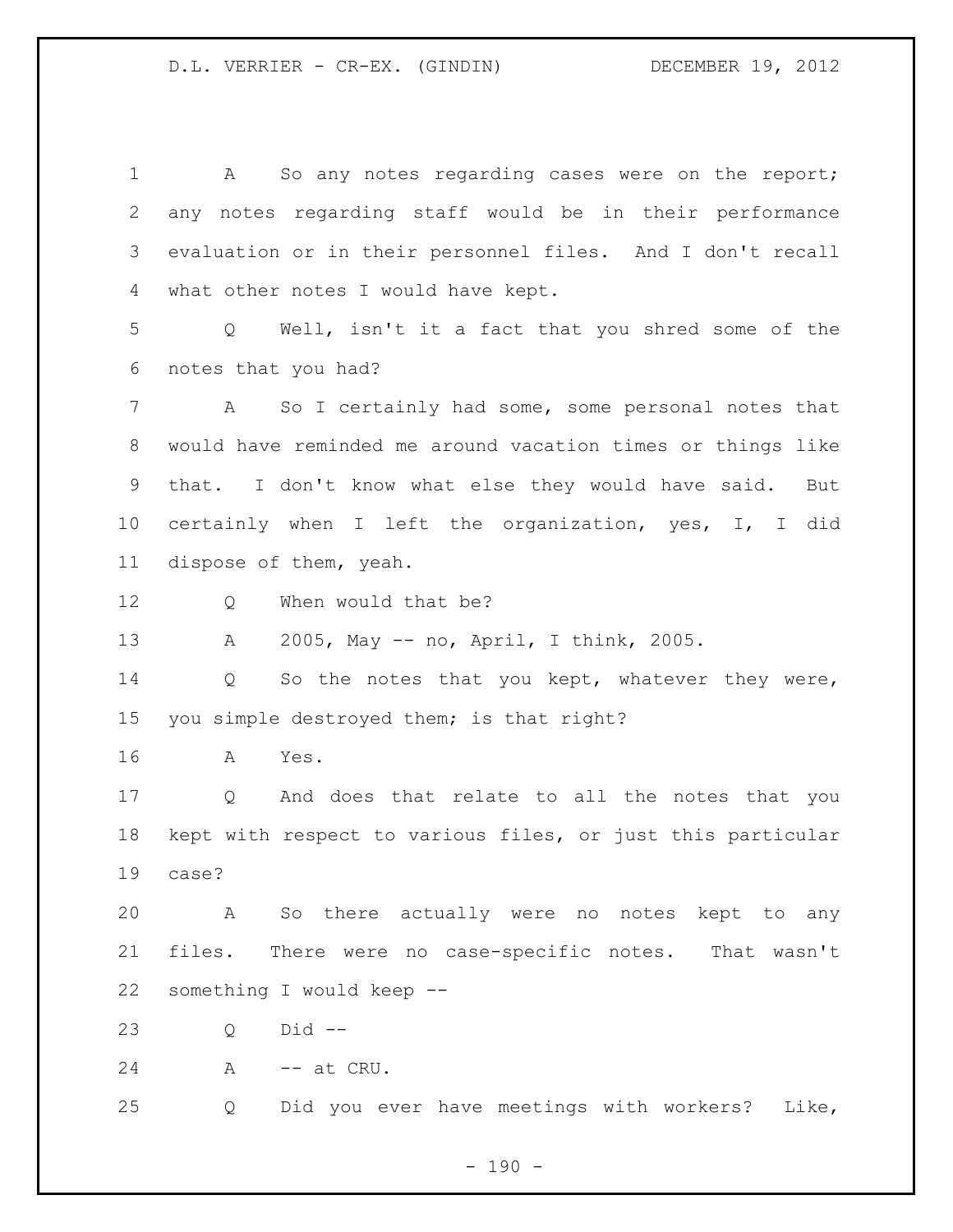D.L. VERRIER - CR-EX. (GINDIN) DECEMBER 19, 2012

 as a supervisor, it would be necessary for you to have meetings.

A (Inaudible).

Q Yeah. And would you make notes?

A Yeah, (inaudible) what, what (inaudible) --

 Q Would you, would you, would you make notes of these meetings?

 A So we would have one-to-one meetings and not, not necessarily would there be any notes kept. Certainly, if there was anything I needed to remember, I may have made a note about that. But there was nothing case-specific. They're different from Family Services, who would be discussing the case book.

 Q Okay. So whatever you put in your notes, we don't have a chance to see them now because they're gone, right? Whatever it was that was in there.

A Yes. Yeah.

18 MR. GINDIN: If I can just have one minute?

19 THE COMMISSIONER: Yes.

MR. GINDIN: Those are my questions, thank you.

21 THE COMMISSIONER: Thank you, Mr. Gindin.

 Other questions? Anyone else before Mr. Saxberg? Apparently not, so you're ... Oh, Mr. Paul, have you got notes -- questions?

MR. PAUL: Yeah, sorry. Just two minor things,

- 191 -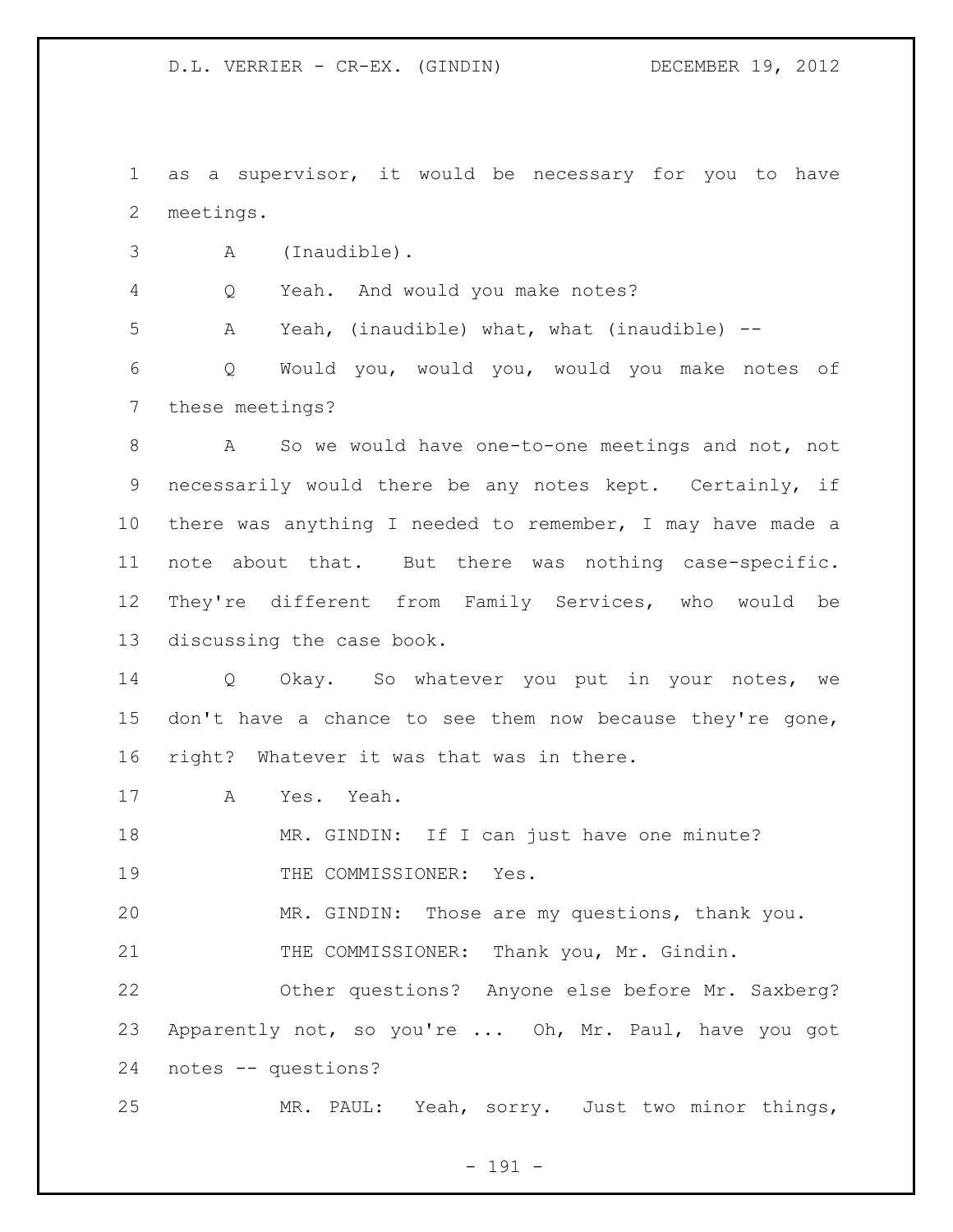sorry.

CROSS-EXAMINATION BY MR. PAUL:

 Q Ms. Verrier, it's Sacha Paul for Winnipeg CFS and the department.

A Okay.

 Q Two minor areas. And I'm, I'm going by recollection in terms of your evidence last week. And again, in terms of your, your general practice, I think you said that you may have reviewed these types of CRU reports 11 after workers had gone home for the day; is that correct? And they left around 4:30 or so?

A The, the workers?

Q Yeah.

A Yes, yes.

 Q And, and you would stay after that, if need to, to look at reports?

18 A Yes, it was, it was very rare that the supervisor's day would end at the same time, as we were, you know, meeting the needs, being available to the workers during the day. So some of that stuff, I think, the work that would be left over, such as reviewing reports, would occur at that -- at the end of the day when we were still there.

Q Okay. And again, we're, we're talking about the

- 192 -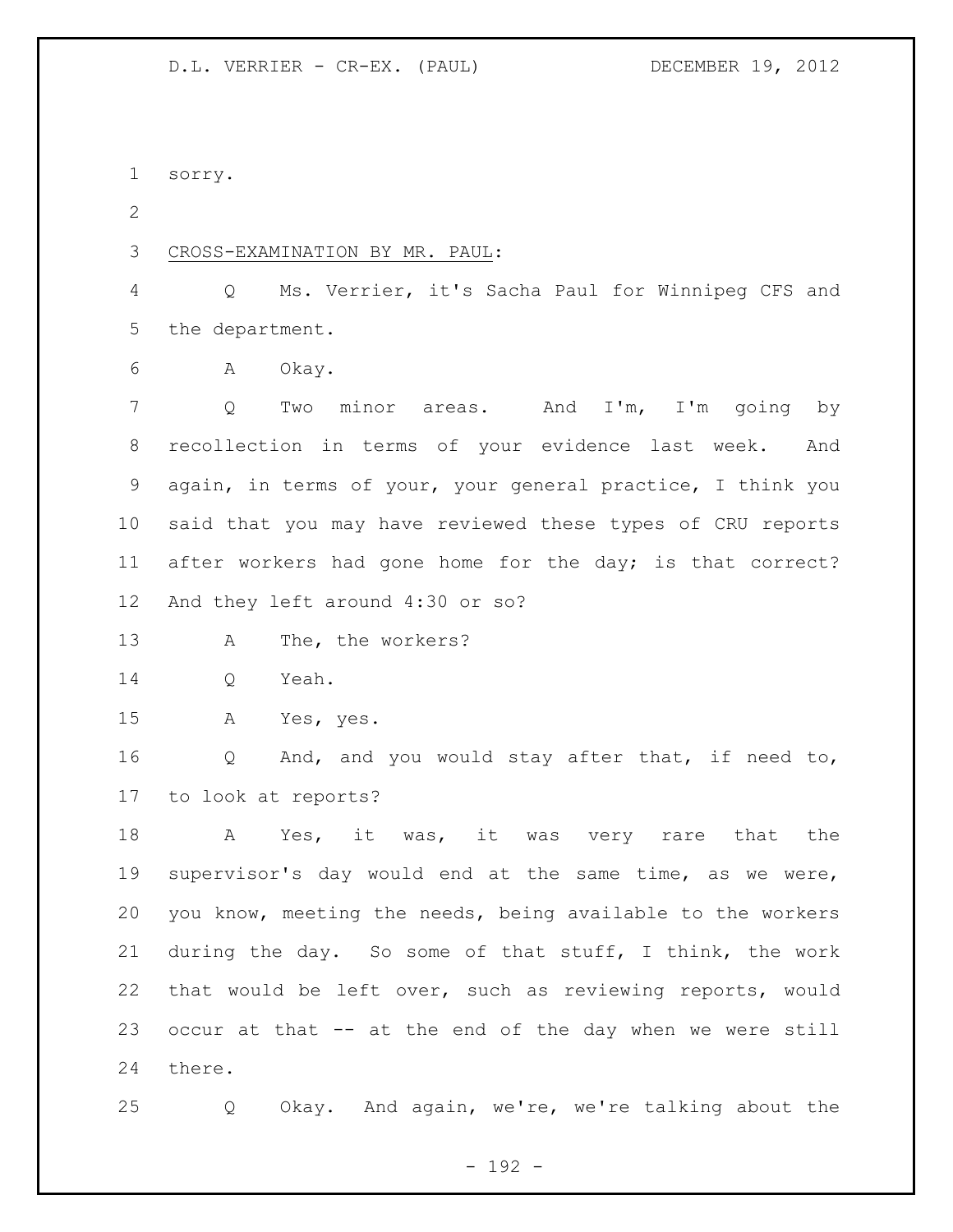D.L. VERRIER - CR-EX. (PAUL) DECEMBER 19, 2012

 general practice, and I want to move it now to, to the specific. The evidence that we're able to call suggests that Trudy Carpenter -- do you know Trudy Carpenter? A Yes, I remember (inaudible). Q She was an admin staff? A She was admin person, yeah. Q Right. The evidence we're able to call suggests that Trudy Carpenter uploaded this May 11 Debbie De Gale report to CFSIS on May 12 at 8:00 a.m. If that's indeed correct, does that help you at all in terms of understanding the chronology in this particular case? 12 A So, sorry, can you repeat that, the inaudible) --13 THE COMMISSIONER: Which document are you talking about? 15 MR. PAUL: Oh, the, the May 11, 2004 report from Ms. De Gale. 17 THE COMMISSIONER: All right. What's, what's the number? MR. PAUL: I unfortunately don't have the number. I can go grab it from my desk, Mr. Commissioner. 21 THE COMMISSIONER: Yeah, I think you'd better. MR. PAUL: 37344. 23 THE COMMISSIONER: 37344. MR. PAUL: Um-hum. 25 THE COMMISSIONER: Just a minute now.

- 193 -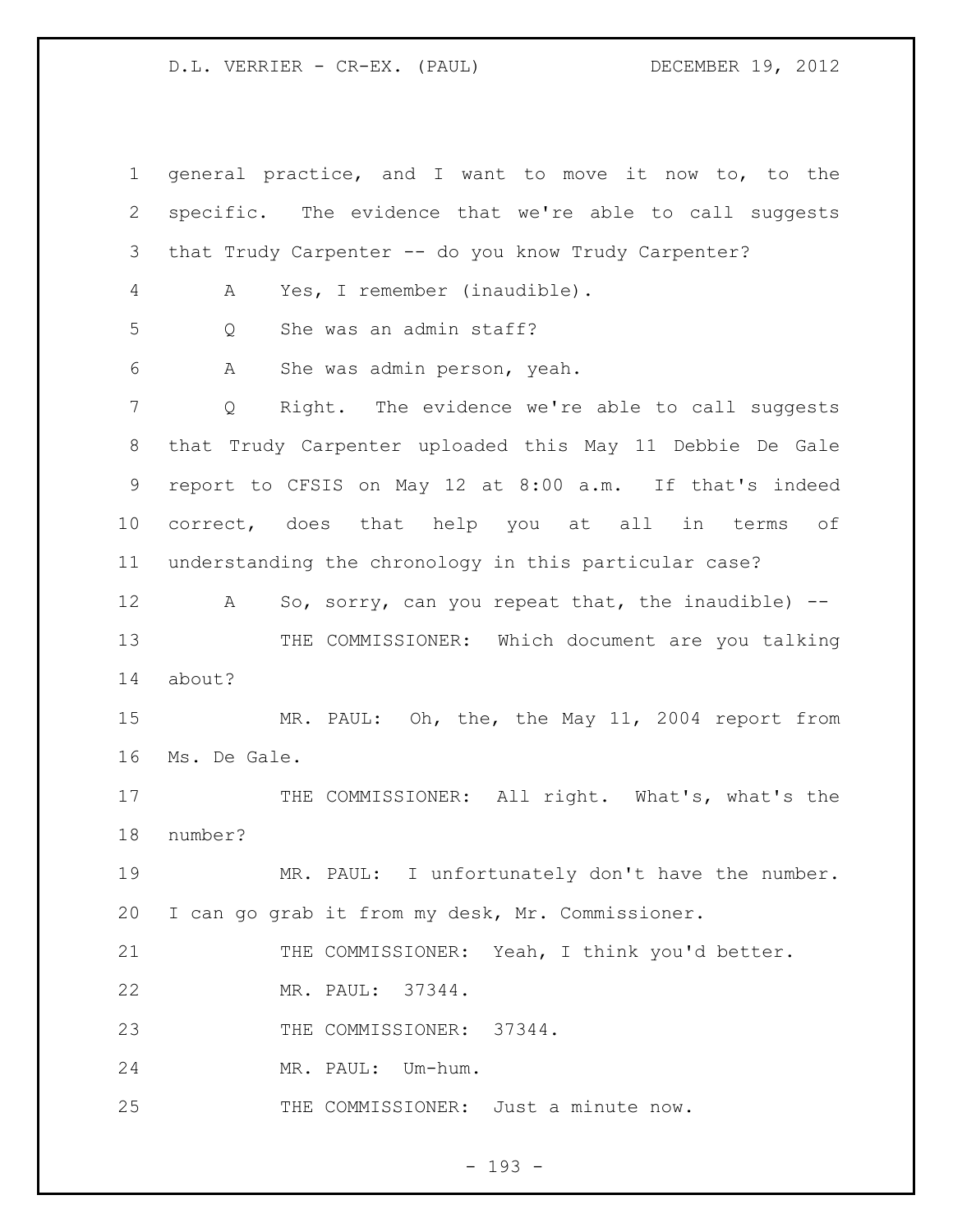MR. PAUL: That's a handwritten version, but there's a CFSIS version at 11535. I'm not sure if the witness has that, but -- THE COMMISSIONER: Well, wait a minute; I want to find it. THE WITNESS: I (inaudible). 7 THE COMMISSIONER: Yeah, I have it. 8 MR. PAUL: Thank you. BY MR. PAUL: Q And again, my question simply is, if the evidence indicates that Trudy Carpenter uploaded this report the next day on May 12 at 8:00 a.m. approximately, does that help you at all in any way in terms of understanding the chronology of this particular case? A So it sounds like what you're saying is it was uploaded the next morning, so that fits that it would have been completed -- I would have signed it off that, that -- later that day or whenever I could, and then it would have been uploaded -- 21 0 So in terms of -- A -- (inaudible). Q -- the chronology, then, you would do your approval of the report, and then the next step would be Trudy Carpenter would upload it to CFSIS.

- 194 -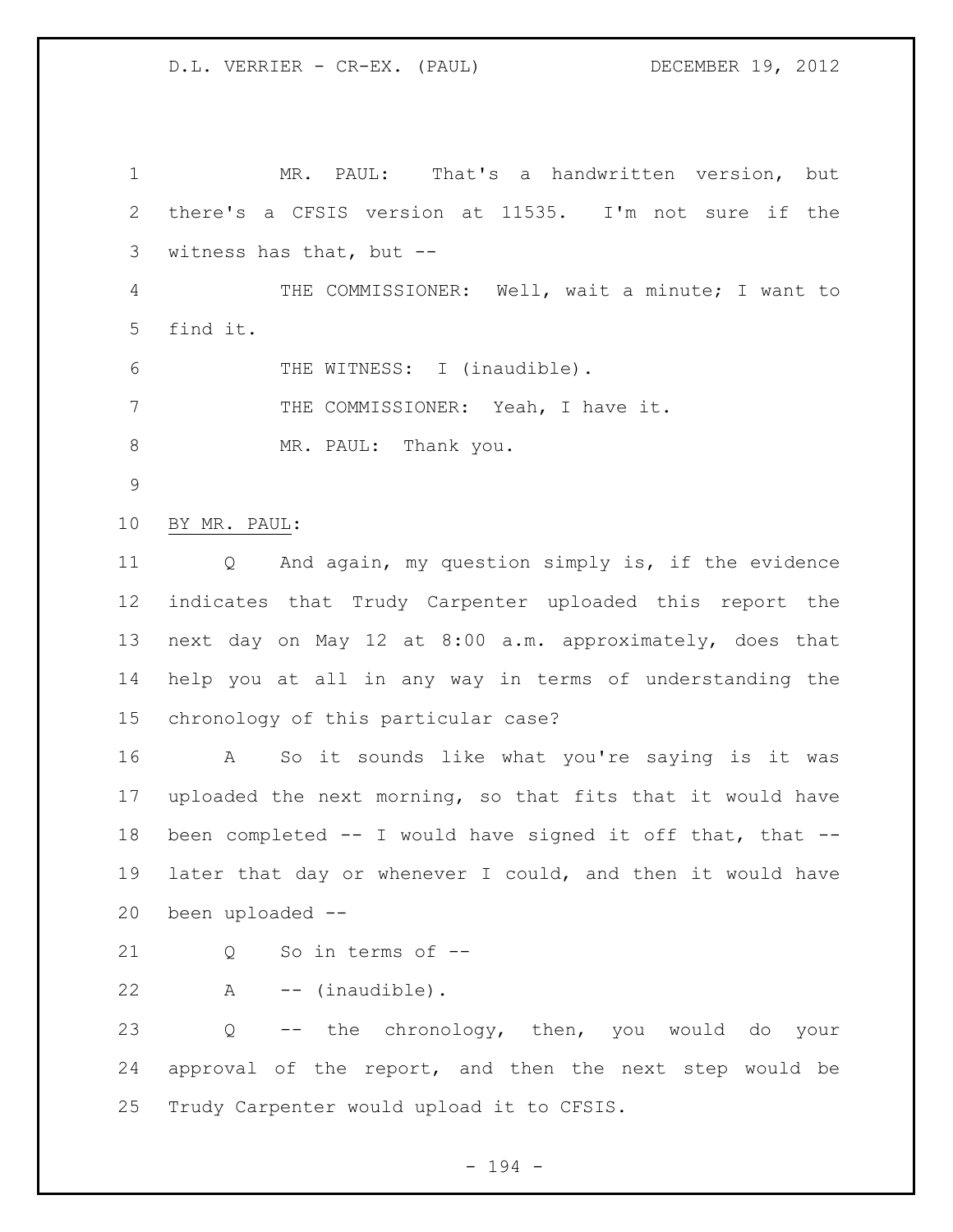D.L. VERRIER - CR-EX. (PAUL) DECEMBER 19, 2012

A Yes, definitely.

Q Okay.

A Yeah.

 Q All right. One, one last area, which is dealing with, with note taking, if I can bring you to that particular issue.

A Sure.

 Q As a supervisor, I would expect that you would want your workers to document the investigations that they take on a file.

 A Yes. They're -- they were expected to document everything that they did.

 Q And if a worker were to make a field, you would expect that to be documented.

A Yes.

 Q And if a worker were to make a phone call, you would expect that to be documented as well.

A Yes.

 Q And, of course, you would encourage your workers to document these things because you want a full and accurate report.

A Absolutely.

 Q Right. When a worker documents the various steps that they have taken, would you have any reason to change 25 or alter their, their steps that they document?

- 195 -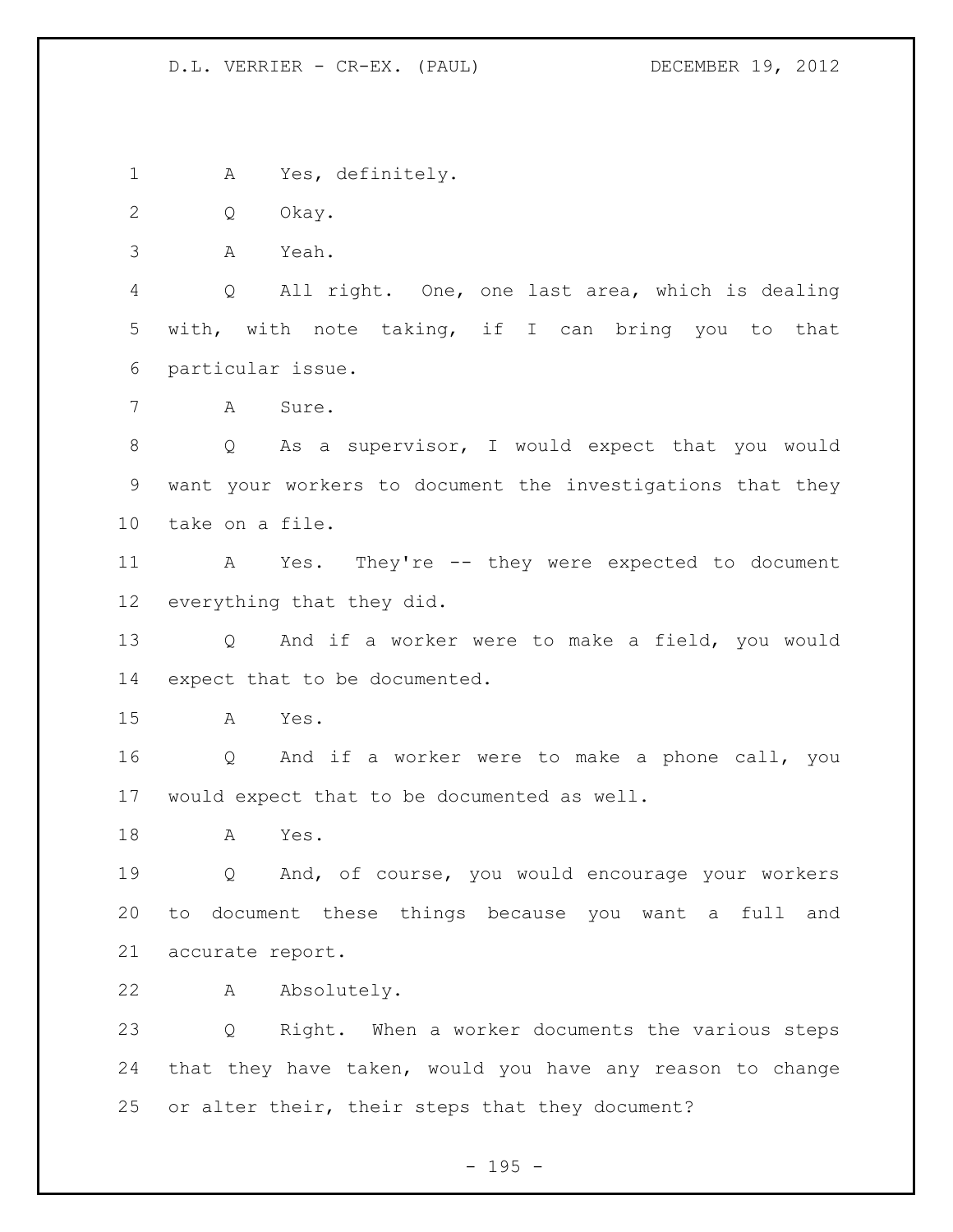D.L. VERRIER - CR-EX. (PAUL) DECEMBER 19, 2012 D.L. VERRIER - CR-EX. (SAXBERG A No. Absolutely not. That would be important information. MR. PAUL: Those are my questions. Thank you. THE WITNESS: Thank you. THE COMMISSIONER: All right. Anybody else before Mr. Saxberg? 7 It would appear not, so you're on, Mr. Saxberg. 8 MR. SAXBERG: Thank you, Mr. Commissioner. CROSS-EXAMINATION BY MR. SAXBERG: Q Good afternoon, Ms. Verrier. Just a quick -- A Hi. Q -- quick question for you. To your knowledge, did you take any notes with respect to your involvement in the Phoenix Sinclair case? A No, I did not. Q And -- A No. 19 THE COMMISSIONER: With respect to this case, did you say? MR. SAXBERG: With respect to this case. BY MR. SAXBERG: Q Anything that would touch on your involvement with the Phoenix Sinclair case.

- 196 -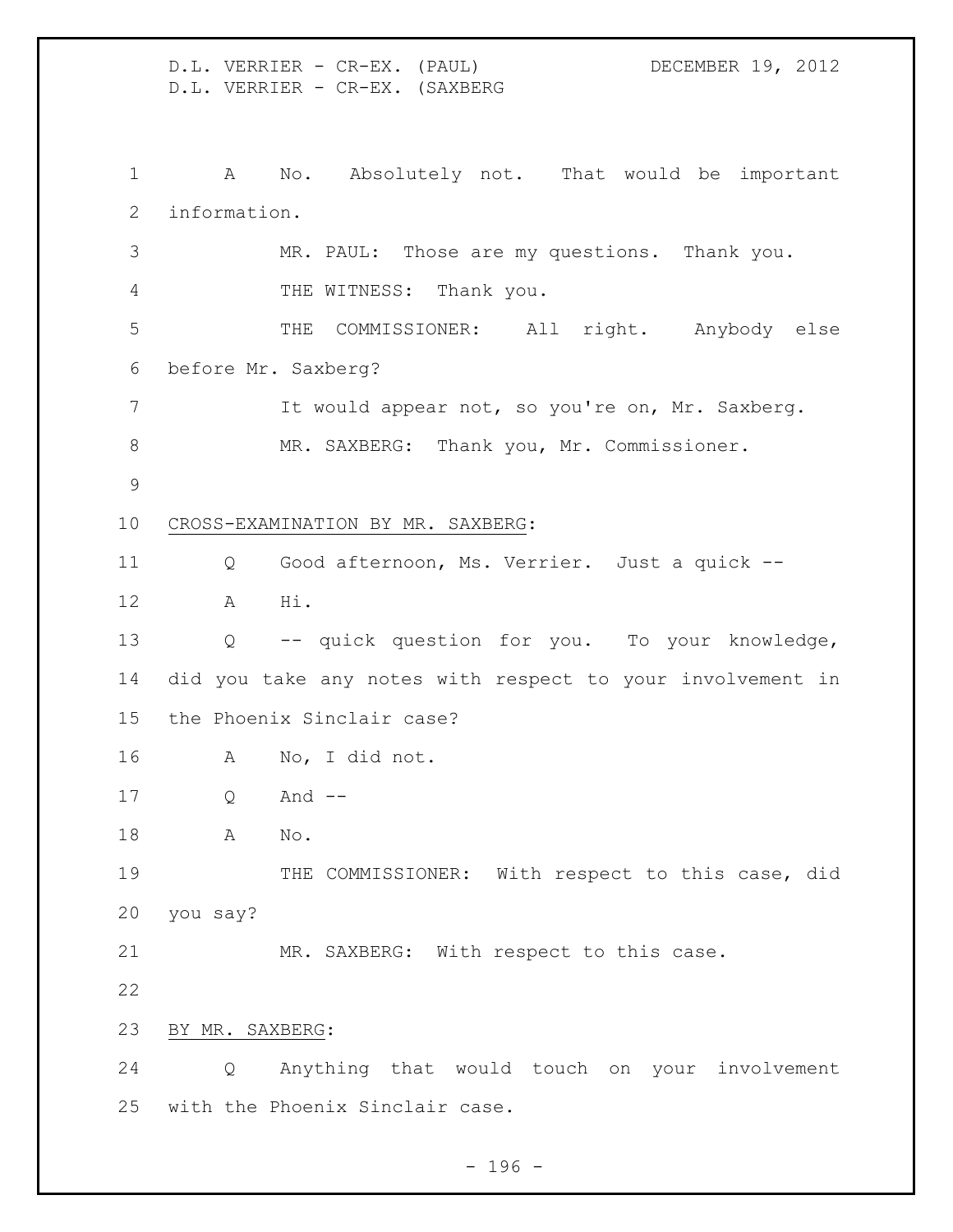1 A No. Anything that I would -- any notes that I would have taken for this, this file or this case would be in the report itself.

 Q And is that because that was your regular practice with respect to all your dealings with case-specific matters?

A It was.

 Q And in terms of your workers, the ones that you supervised, to your knowledge, were any notes that they took ever then sent up to intake with the other materials? Handwritten notes.

12 A So any notes that -- pardon?

 Q Sorry, and I should have, I should have referenced that what I'm speaking about are handwritten notes as opposed to typewritten notes.

 A Right. So any notes that workers take would either be on their (inaudible) sheet or in their report, 18 and any -- if a report was generated, all notes were expected to be incorporated into the report. And that's what got sent out to intake.

 Q And that was always the case, there were no exceptions; is that right?

A Yes.

MR. SAXBERG: Okay, thank you.

25 THE WITNESS: Yes.

- 197 -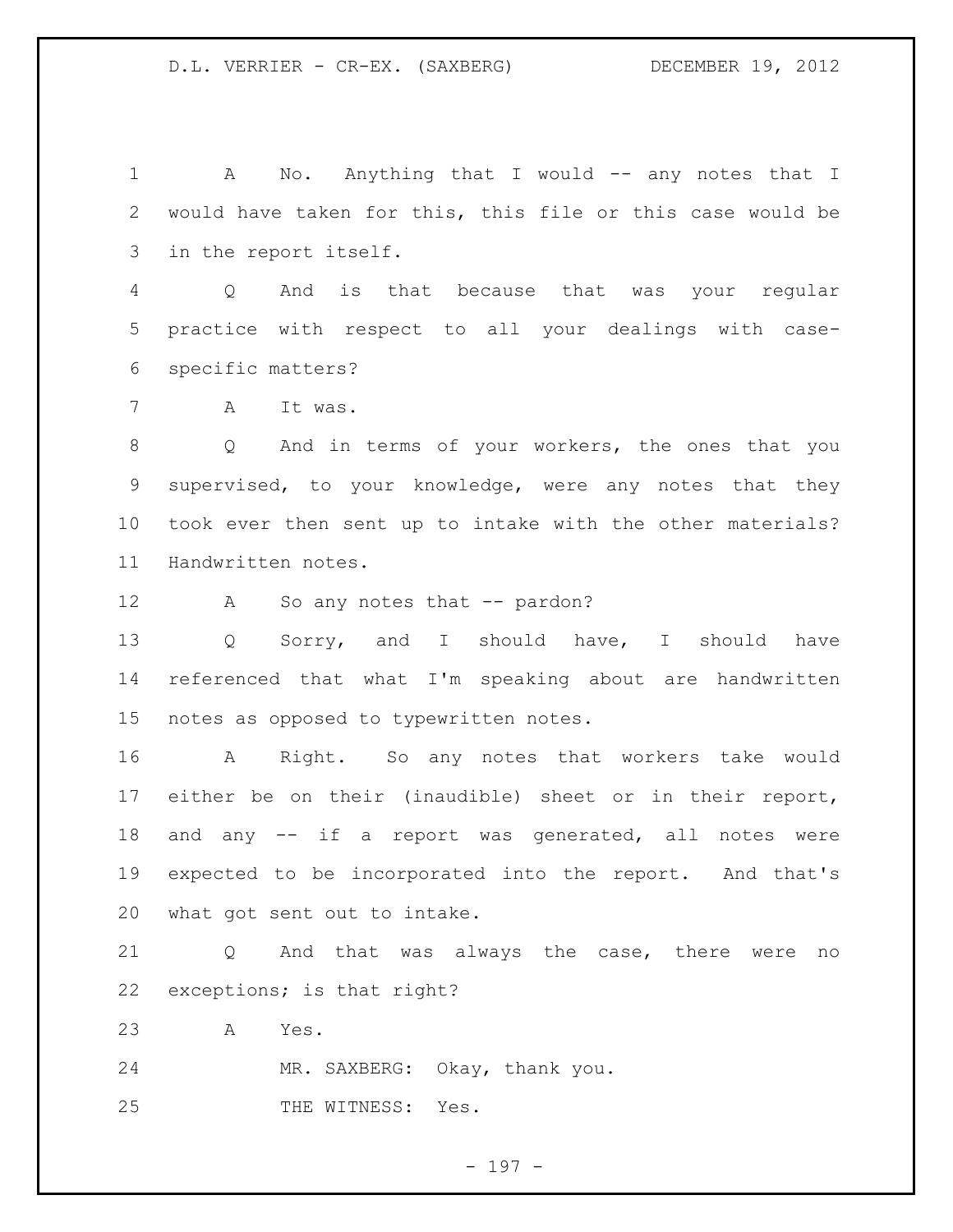| $\mathbf 1$     | MR. SAXBERG: Those are my questions.                        |
|-----------------|-------------------------------------------------------------|
| 2               | THE COMMISSIONER: All right. Mr. Olson?                     |
| 3               | MR. OLSON: I don't have any further questions.              |
| 4               | THE COMMISSIONER: All right, thank you Witness.             |
| 5               | Those are all the questions we have for you. We'll see you  |
| 6               | in the new year, I understand.                              |
| $7\phantom{.0}$ | THE WITNESS: Thank you.                                     |
| 8               | THE COMMISSIONER: Thank you.                                |
| $\mathcal{G}$   |                                                             |
| 10              | (WITNESS ASIDE)                                             |
| 11              |                                                             |
| 12              | MR. OLSON: I think that's all we had for today.             |
| 13              | THE COMMISSIONER: No, I'm not finished yet.                 |
| 14              | MR. OLSON: Oh, sorry.                                       |
| 15              | THE COMMISSIONER: There's two matters.                      |
| 16              | I have before me a motion brought by the General            |
| 17              | Child and Family Services Authority, the First Nations of   |
| 18              | Northern Manitoba Child and Family Services Authority,      |
| 19              | First Nations of Southern Manitoba Chiefs and Family        |
| 20              | Services Authority, and the Child Family All Nation         |
| 21              | Coordinator Response Network, known as the applicants.      |
| 22              | They request that I make an order that a subpoena           |
| 23              | be issued by the Commission requiring Employment and Income |
| 24              | Assistance, EIA, to provide information in regards to and   |
| 25              | contained within Kimberly Ann Edwards' EIA file.            |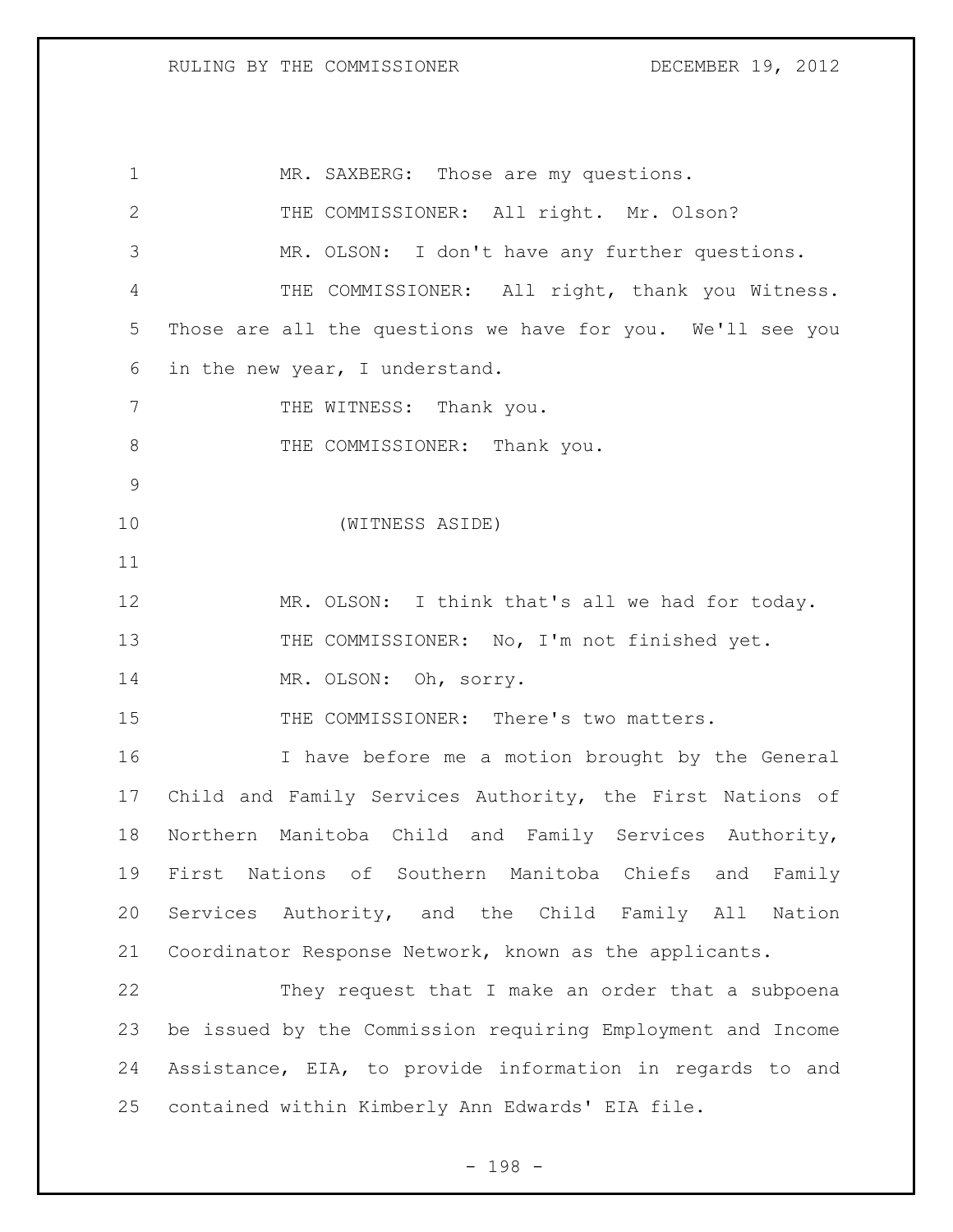Rule 33 of the Commission's Amended Rules of Procedure and Practice specifically allows me to issue a subpoena where I consider advisable, where I consider it advisable. The actual rule's reading: "Where he considers it advisable, the Commissioner may issue a summons or subpoena pursuant to s. 88(1) of the *Manitoba Evidence Act*  **requiring** a witness to give evidence on oath or affirmation and/or to produce documents or other things."

 The applicants have argued that I ought to issue the requested subpoena on the grounds that there is a stark difference of evidence between Kimberly Ann Edwards' testimony and Rohan Stephenson's testimony in regards to which one of them resided in the -- in regards to which one of them resided in the house at 1331 Selkirk Avenue during the time the house was designated a place of safety for Phoenix Sinclair.

 The applicants submit that information in Ms. Stephenson's EIA file would be relevant in assisting in the clarification of who, in fact, was providing care for

- 199 -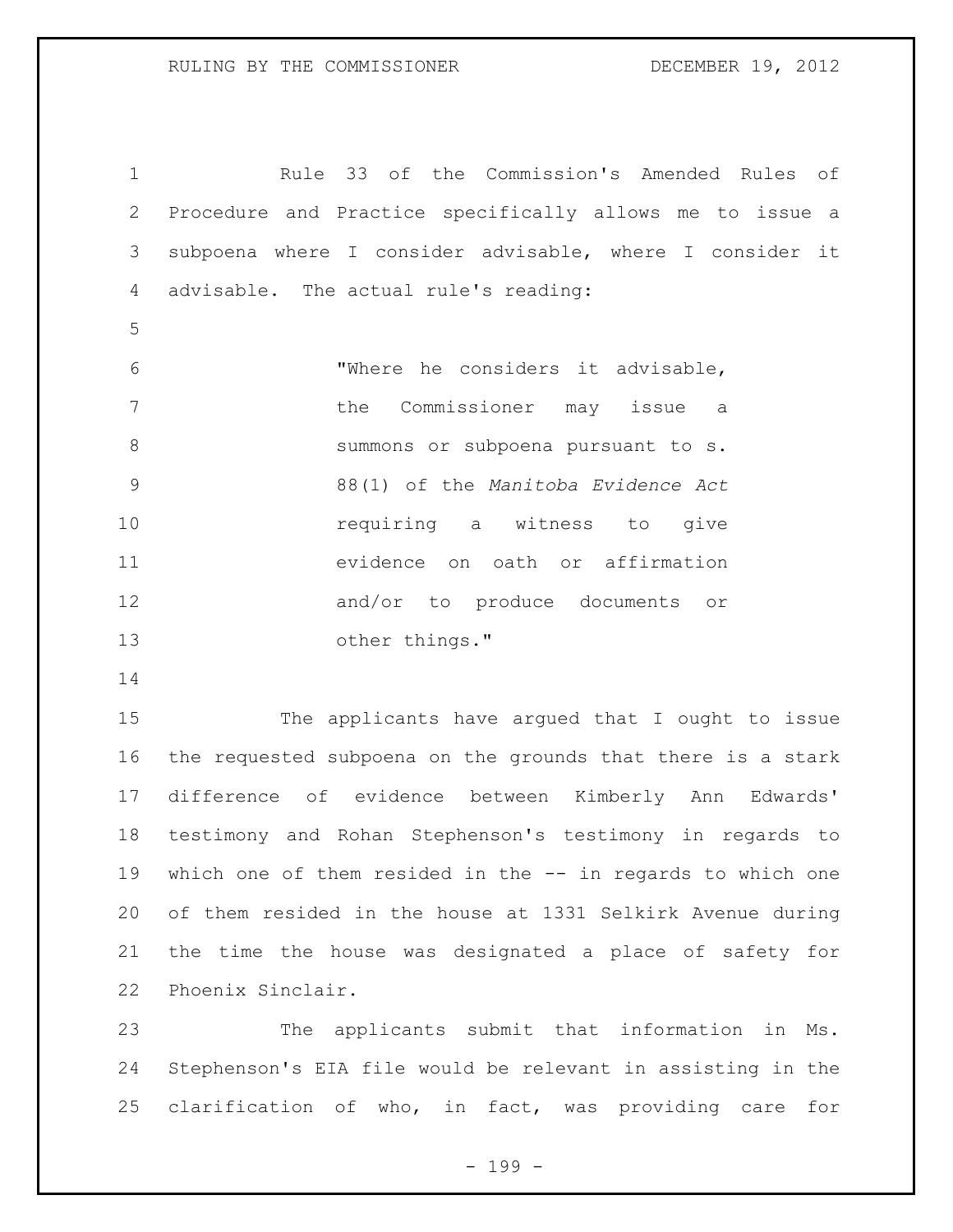## RULING BY THE COMMISSIONER DECEMBER 19, 2012

Phoenix during this time.

| 2              |                                                          | In determining the law regarding the relevance of |             |  |                                    |     |  |
|----------------|----------------------------------------------------------|---------------------------------------------------|-------------|--|------------------------------------|-----|--|
| 3              | evidence in the proceedings of a public inquiry, I       |                                                   |             |  |                                    |     |  |
| 4              | reference the follow passage from Simon Ruel, The Law of |                                                   |             |  |                                    |     |  |
| 5              | Public Inquiries in Canada (Toronto: Carswell, 2010), at |                                                   |             |  |                                    |     |  |
| 6              | page 73:                                                 |                                                   |             |  |                                    |     |  |
| $\overline{7}$ |                                                          |                                                   |             |  |                                    |     |  |
| $8\,$          |                                                          |                                                   |             |  | "The first step in                 |     |  |
| $\mathsf 9$    |                                                          |                                                   |             |  | determining admissibility in the   |     |  |
| 10             |                                                          |                                                   |             |  | sense of relevancy of evidence     |     |  |
| 11             |                                                          |                                                   |             |  | before a commission of inquiry is  |     |  |
| 12             |                                                          |                                                   |             |  | careful review of the terms of     |     |  |
| 13             |                                                          |                                                   |             |  | reference of the commission.       | If  |  |
| 14             |                                                          |                                                   |             |  | the evidence is clearly within the |     |  |
| 15             |                                                          |                                                   |             |  | terms of reference, then it is     |     |  |
| 16             |                                                          |                                                   |             |  | admissible. Even if the evidence   |     |  |
| 17             |                                                          |                                                   |             |  | technically falls outside          | the |  |
| 18             |                                                          |                                                   |             |  | terms of reference, it could       |     |  |
| 19             |                                                          |                                                   | nonetheless |  | be admitted                        | if  |  |
| 20             |                                                          |                                                   |             |  | reasonably relevant to the subject |     |  |
| 21             |                                                          |                                                   |             |  | matter of the inquiry. Relevancy   |     |  |
| 22             |                                                          |                                                   |             |  | in this context involves that the  |     |  |
| 23             |                                                          |                                                   |             |  | evidence, to some degree, advances |     |  |
| 24             |                                                          |                                                   |             |  | the inquiry, has a bearing on any  |     |  |
| 25             |                                                          |                                                   |             |  | issue to be resolved or would be   |     |  |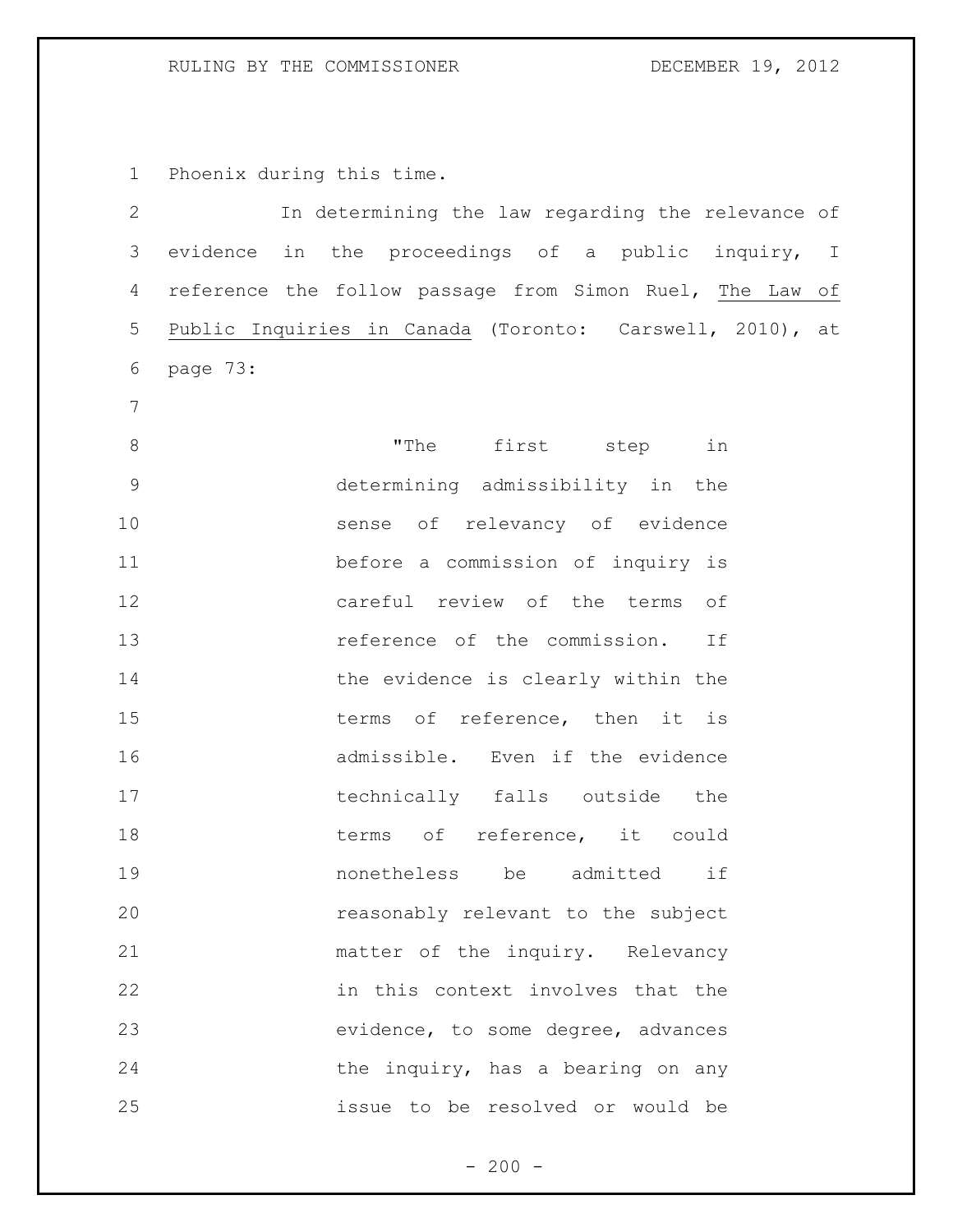of assistance for a commissioner in reaching a conclusion as to matters that were referred to him. In other words, documents and information are admissible before an inquiry not only based on relevance to the terms of 8 and the technical sense, but also if the evidence to some degree advances the inquiry or is helpful in fulfilling the inquiry's mandate in the public interest."

 As clearly stated by Ruel, when making a decision as to relevance I must refer to the terms of reference. In this case the terms of reference are set out by Order in Council 89/2011. I am to inquire into the circumstances surrounding the death of Phoenix Sinclair and in particular to inquire into:

22 T(a) the child welfare services provided or not provided to Phoenix Sinclair and her family under The Child and ... Services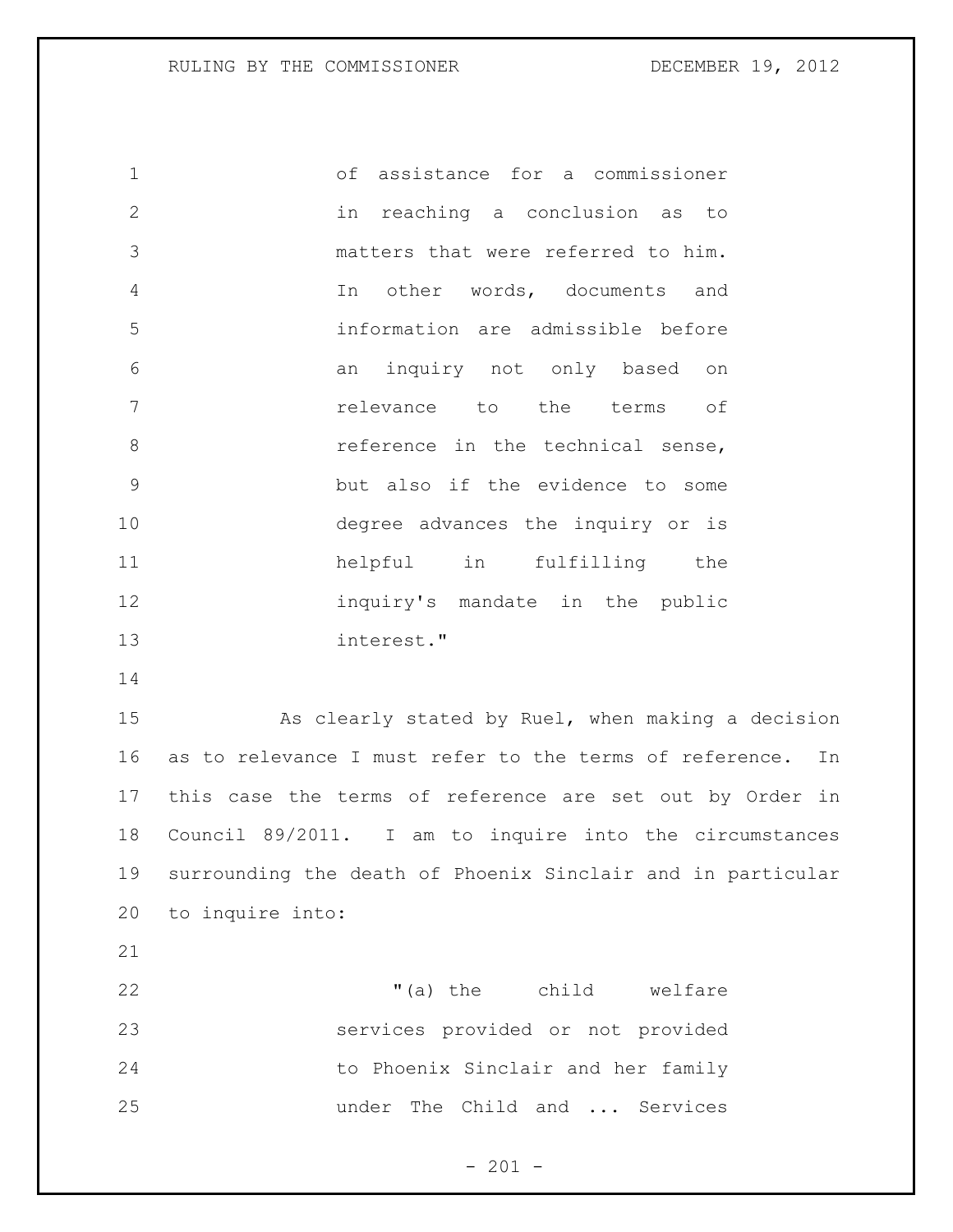1 Act; 2 "(b) any other circumstances, apart from the delivery of child welfare services, directly related 5 to the death of Phoenix Sinclair; and 7 The Contract Contract Contract Contract Contract Contract Contract Contract Contract Contract Contract Contract Contract Contract Contract Contract Contract Contract Contract Contract Contract Contract Contract Contract Sinclair remained undiscovered for 9 several months." In my view, Kim Edwards' EIA records would not be of assistance to me in fulfilling my mandate as set out in the order in council, nor would they advance the Inquiry, nor be of assistance in fulfilling my mandate in the public interest. In that regard, the difference in evidence between Ms. Edwards and Mr. Stephenson about who was primarily caring for Phoenix during the period in question does not assist in addressing paragraphs (a), (b), or (c) as set out in the order in council. The fact that the residence was designated a place of safety by Winnipeg Child and Family Services, and the care that Phoenix received in that residence, is not in question. Additionally, while I appreciate that the applicants have advanced the position that these documents

 $- 202 -$